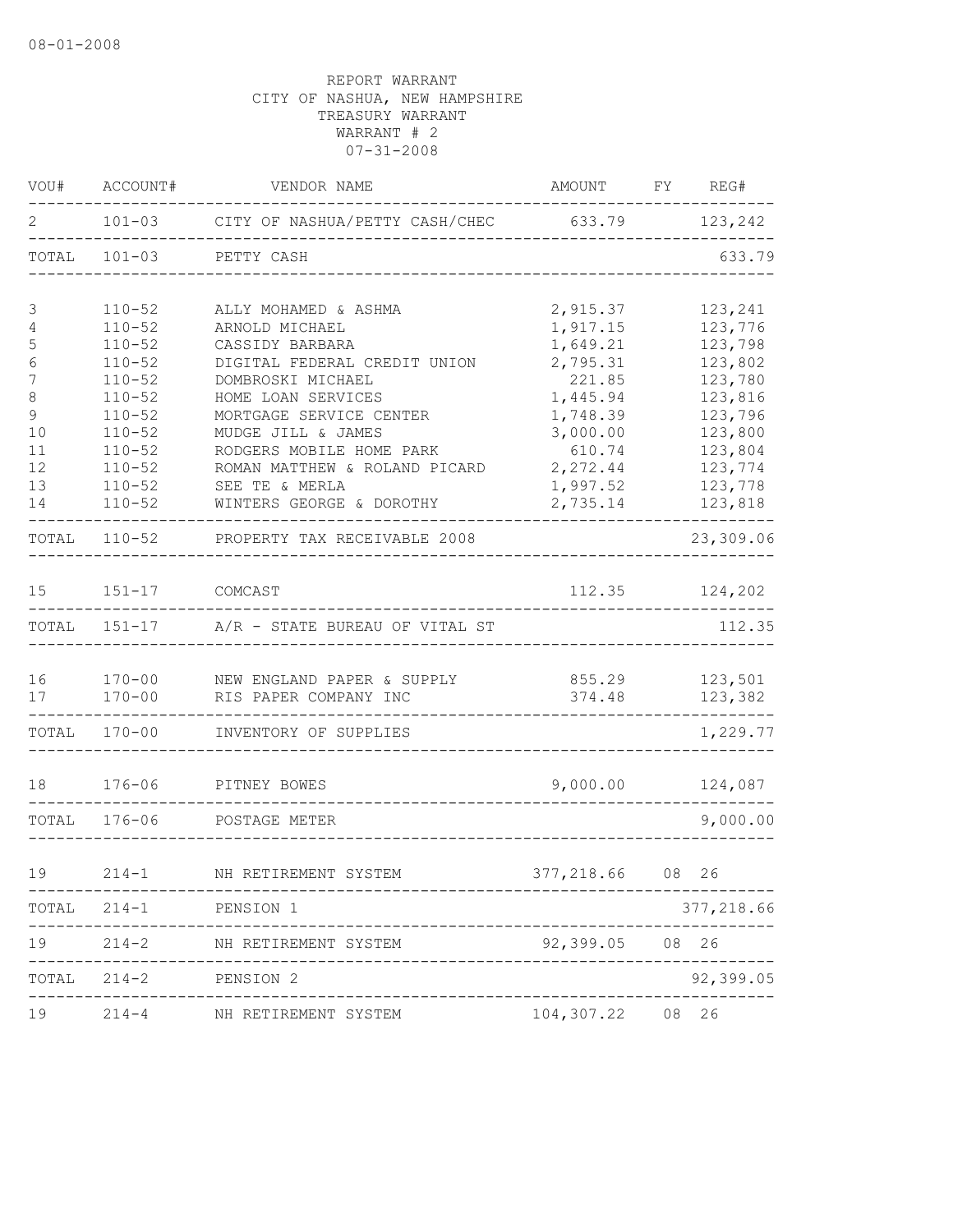| VOU#                             | ACCOUNT#                                                                       | VENDOR NAME                                                                                          | AMOUNT                                                      | FΥ       | REG#                                                           |
|----------------------------------|--------------------------------------------------------------------------------|------------------------------------------------------------------------------------------------------|-------------------------------------------------------------|----------|----------------------------------------------------------------|
| TOTAL                            | $214 - 4$                                                                      | PENSION 4 - POLICE                                                                                   |                                                             |          | 104,307.22                                                     |
| 19                               | $214 - 5$                                                                      | NH RETIREMENT SYSTEM                                                                                 | 82,402.96                                                   | 08       | 26                                                             |
| TOTAL                            | $214 - 5$                                                                      | PENSION 4 - FIRE                                                                                     |                                                             |          | 82,402.96                                                      |
| 19                               | $214 - 8$                                                                      | NH RETIREMENT SYSTEM                                                                                 | 1,378.86                                                    | 08       | 26                                                             |
| TOTAL                            | $214 - 8$                                                                      | PENSION 8                                                                                            |                                                             |          | 1,378.86                                                       |
| 20                               | $214 - A$                                                                      | ANTHEM BLUE CROSS BLUE SHIELD                                                                        | 70,478.56                                                   | 08       | 41                                                             |
| TOTAL                            | $214 - A$                                                                      | BLUE CROSS HMO-SCHOOL                                                                                |                                                             |          | 70,478.56                                                      |
| 21                               | $214 - B$                                                                      | HARVARD PILGRIM HEALTH CARE                                                                          | 18,083.50                                                   | 08       | 43                                                             |
| TOTAL                            | $214-B$                                                                        | HARVARD COM HP-SCHOOL                                                                                |                                                             |          | 18,083.50                                                      |
| 22<br>23<br>24                   | $214 - BD$<br>$214 - BD$<br>$214 - BD$                                         | FEDERAL RESERVE BANK OF CLEVEL<br>FEDERAL RESERVE BANK OF CLEVEL<br>FEDERAL RESERVE BANK OF CLEVEL   | 250.00<br>100.00<br>400.00                                  |          | 123,240<br>123,244<br>123,247                                  |
| TOTAL                            | $214 - BD$                                                                     | BONDS DEDUCTION                                                                                      |                                                             |          | 750.00                                                         |
| 25<br>26                         | $214 - BH$<br>$214 - BH$                                                       | ANTHEM BLUE CROSS BLUE SHIELD<br>ANTHEM BLUE CROSS BLUE SHIELD                                       | 17,904.84<br>150, 473.58                                    | 08       | 57<br>41                                                       |
| TOTAL                            | $214 - BH$                                                                     | BLUE/CROSS HMO- CITY                                                                                 |                                                             |          | 168, 378.42                                                    |
| 27<br>28                         | $214 - C$<br>$214 - C$                                                         | ANTHEM BLUE CROSS BLUE SHIELD<br>ANTHEM BLUE CROSS BLUE SHIELD                                       | 1,083.96<br>2,822.33                                        | 08<br>08 | 30<br>41                                                       |
| TOTAL                            | $214 - C$                                                                      | B/C B/S J PLAN-DED SCHOOL                                                                            |                                                             |          | 3,906.29                                                       |
| 29<br>30<br>31<br>32<br>33<br>34 | $214 - DC$<br>$214 - DC$<br>$214 - DC$<br>$214-DC$<br>$214 - DC$<br>$214 - DC$ | CURTIN BRENDA<br>HODGDON CYNTHIA<br>MENARD PAUL<br>PERAULT DAVID<br>SLATTERY SCOTT<br>SULLIVAN DAVID | 384.62<br>3,076.96<br>97.66<br>480.00<br>1,176.40<br>975.00 |          | 123,456<br>123,519<br>123,520<br>123,411<br>123,521<br>123,677 |
| TOTAL                            | $214 - DC$                                                                     | DEPENDENT CARE DEDUCTION                                                                             |                                                             |          | . _ _ _ _ _ _ _ _ _ _<br>6,190.64                              |
| 35<br>36                         | 214-FS<br>$214-FS$                                                             | BENEFIT STRATEGIES INC<br>BENEFIT STRATEGIES INC                                                     | 16,093.20<br>14,015.10                                      | 08       | 60<br>47                                                       |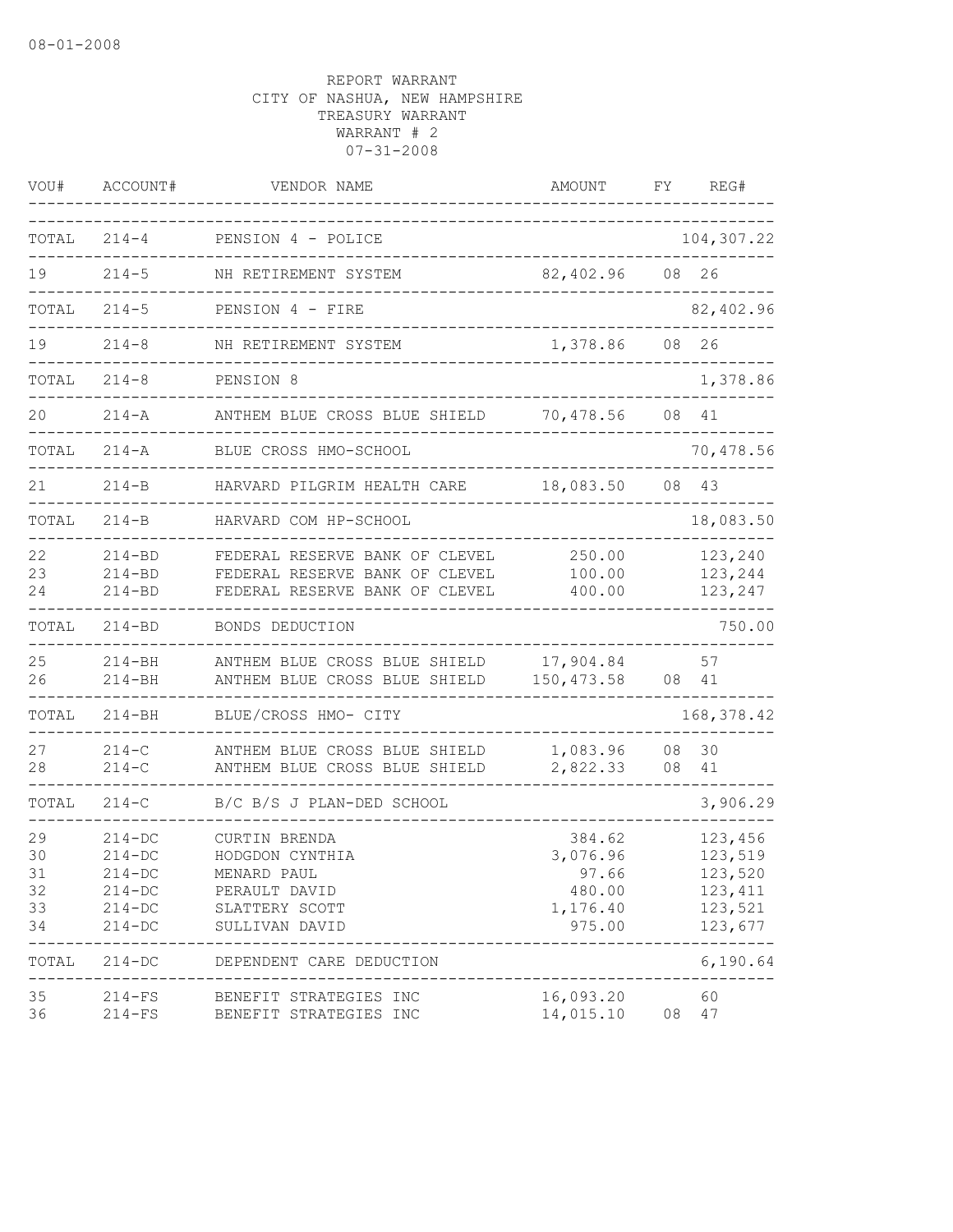| VOU#                 | ACCOUNT#                                             | VENDOR NAME                                                                                                        | AMOUNT                                        | FΥ       | REG#                      |
|----------------------|------------------------------------------------------|--------------------------------------------------------------------------------------------------------------------|-----------------------------------------------|----------|---------------------------|
| TOTAL                | $214-FS$                                             | FLEXIBLE SPENDING ACCOUNT -                                                                                        |                                               |          | 30,108.30                 |
| 37<br>38             | $214 - HC$<br>$214 - HC$                             | HARVARD PILGRIM HEALTH CARE<br>HARVARD PILGRIM HEALTH CARE                                                         | 5, 193.53<br>31,602.29                        | 08       | 58<br>43                  |
| TOTAL                | $214 - HC$                                           | HARVARD COM HP                                                                                                     |                                               |          | 36,795.82                 |
| 39<br>40<br>41<br>42 | $214 - HJ$<br>$214 - HJ$<br>$214 - HJ$<br>$214 - HJ$ | ANTHEM BLUE CROSS BLUE SHIELD<br>ANTHEM BLUE CROSS BLUE SHIELD<br>ANTHEM BLUE CROSS BLUE SHIELD<br>PHANEUF, EDWARD | 19,002.90<br>11,094.48<br>51,839.30<br>273.44 | 08<br>08 | 57<br>30<br>41<br>124,085 |
| TOTAL                | $214 - HJ$                                           | BC/BS J PLAN DED-CITY                                                                                              |                                               |          | 82, 210.12                |
| 43                   | $214 - I$                                            | ANTHEM BLUE CROSS BLUE SHIELD                                                                                      | 66,505.60                                     |          | 08 41                     |
| TOTAL                | $214 - I$                                            | B/C P.O.S-SCHOOL                                                                                                   |                                               |          | 66,505.60                 |
| 44                   | $214 - J$                                            | ITT HARTFORD                                                                                                       | 13,953.24                                     |          | 44                        |
| TOTAL                | $214 - J$                                            | OPT LIFE SCHOOL                                                                                                    |                                               |          | 13,953.24                 |
| 45                   | $214 - K$                                            | PROTECTIVE LIFE INSURANCE COMP                                                                                     | 97.00                                         | 08       | 49                        |
| TOTAL                | $214 - K$                                            | KEMPER TERM LIFE INSURANCE                                                                                         |                                               |          | 97.00                     |
| 46                   | $214 - L$                                            | ITT HARTFORD                                                                                                       | 1,104.16                                      |          | 44                        |
| TOTAL                | $214 - L$                                            | TERM LIFE DEDUCTION                                                                                                |                                               |          | 1,104.16                  |
| 47                   | $214 - P$                                            | NORTHEAST DELTA                                                                                                    | 4,466.72                                      |          | 42                        |
| TOTAL                | $214 - P$                                            | NORTHEAST DELTA DEDUCTION                                                                                          |                                               |          | 4,466.72                  |
| 48<br>49             | $214 - PQ$<br>$214 - PQ$                             | ANTHEM BLUE CROSS BLUE SHIELD<br>ANTHEM BLUE CROSS BLUE SHIELD                                                     | 6,672.41<br>73,528.63                         | 08       | 57<br>41                  |
|                      |                                                      | TOTAL 214-PO BC/BS POINT OF SERV- CITY                                                                             |                                               |          | 80,201.04                 |
| 50                   |                                                      | 214-SL SUN LIFE ASSURANCE COMPANY OF 3,470.88                                                                      |                                               |          | 66                        |
| TOTAL                | $214 - SL$                                           | BPW GROUP INS-SUN LIFE                                                                                             |                                               |          | 3,470.88                  |
| 51                   |                                                      | 214-TD NORTHEAST DELTA                                                                                             | 22,337.11                                     |          | 42                        |
|                      |                                                      | ______________________<br>TOTAL 214-TD TEACHER DENTAL                                                              |                                               |          | 22, 337.11                |
|                      |                                                      |                                                                                                                    |                                               |          |                           |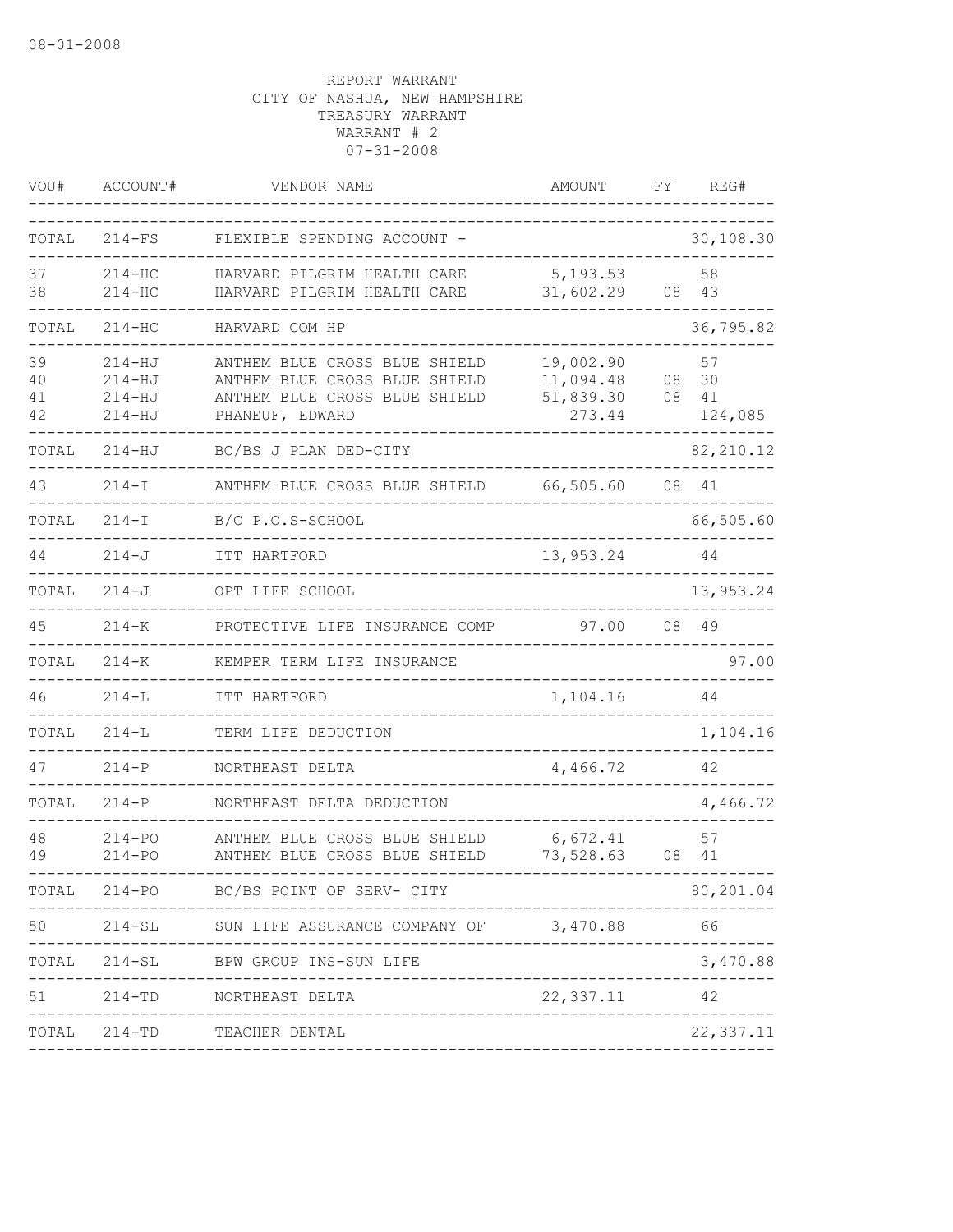| 52 214-TK ITT HARTFORD<br>$6,019.81$ 44<br>TOTAL 214-TK OPTIONAL LIFE DEDUCTION<br>6,019.81<br>53   214-W   BOSTON MUTUAL LIFE INSURANCE   17,608.11   08   46<br>TOTAL 214-W WHOLE LIFE DEDUCTION<br>54  215-01  MILLIMAN-CONSULTANT & ACTUARIE  2,500.00  08  123,533<br>TOTAL 215-01 FED.RETIREMENT SUBSIDY PROGRAM<br>2,500.00<br>$255 - 00$<br>14,338.95<br>22<br>STATE OF NH-MV<br>56<br>9,580.85 25<br>$255 - 00$<br>STATE OF NH-MV<br>57<br>8, 152.20<br>14, 897.95<br>13, 653.50<br>27<br>$255 - 00$<br>STATE OF NH-MV<br>58<br>33<br>$255 - 00$<br>STATE OF NH-MV<br>35<br>13,653.50<br>59<br>$255 - 00$<br>STATE OF NH-MV<br>STATE OF NH-MV<br>10,240.00<br>38<br>60<br>$255 - 00$<br>STATE OF NH-MV<br>9,922.70 39<br>61<br>$255 - 00$<br>62<br>STATE OF NH-MV<br>9,180.05 40<br>$255 - 00$<br>63<br>$255 - 00$<br>STATE OF NH-MV<br>10,059.05 48<br>64<br>17,615.65<br>51<br>$255 - 00$<br>STATE OF NH-MV<br>65<br>17,093.60<br>53<br>$255 - 00$<br>STATE OF NH-MV<br>66<br>22, 152.35<br>54<br>$\begin{array}{lll} 255\texttt{-}00 && \texttt{STATE OF NH-MV} \\ 255\texttt{-}00 && \texttt{STATE OF NH-MV} \\ 255\texttt{-}00 && \texttt{STATE OF NH-MV} \end{array}$<br>67<br>8,050.40<br>56<br>68<br>15,441.15<br>61<br>$255-00$ STATE OF NH-MV<br>19,481.75<br>65<br>TOTAL 255-00 STATE MVR<br>199,860.15<br>257-00 DUVARNEY RICHARD<br>70<br>25.00<br>123,815<br>123,709<br>71<br>$257 - 00$<br>330.00<br>JACKY MATHIEU CONSTRUCTION<br>72<br>123,728<br>123,823<br>$257 - 00$<br>MANDRA THOMAS J<br>399.70<br>73<br>105.70<br>$257 - 00$<br>MANDRA THOMAS J<br>25.00<br>123,811<br>74<br>$257 - 00$<br>MCCOBB SCOTT F<br>75<br>$257 - 00$<br>123,676<br>MILIN ANTHONY J<br>115.70<br>$257 - 00$<br>25.00<br>123,813<br>76<br>NEW ENGLAND TITLE<br>77<br>$257 - 00$<br>PENNICHUCK WATER<br>30.60<br>123,817<br>78<br>$257 - 00$<br>123,680<br>PETTENGILL MICHAEL D<br>134.70<br>79<br>$257 - 00$<br>45.70<br>123,821<br>RODRIGUEZ JOSE DEJESUS<br>80<br>$257 - 00$<br>SCHILLING JUDITH A<br>423.70<br>123,731<br>123,721<br>81<br>$257 - 00$<br>SMITH KATHLEEN E<br>350.70<br>123,734<br>82<br>$257 - 00$<br>TAUSCH FREDERICK W<br>439.70 |    |            | $\verb VOU#     ACCOUNT#      VENDOR    NAME$ | AMOUNT FY REG# |           |
|--------------------------------------------------------------------------------------------------------------------------------------------------------------------------------------------------------------------------------------------------------------------------------------------------------------------------------------------------------------------------------------------------------------------------------------------------------------------------------------------------------------------------------------------------------------------------------------------------------------------------------------------------------------------------------------------------------------------------------------------------------------------------------------------------------------------------------------------------------------------------------------------------------------------------------------------------------------------------------------------------------------------------------------------------------------------------------------------------------------------------------------------------------------------------------------------------------------------------------------------------------------------------------------------------------------------------------------------------------------------------------------------------------------------------------------------------------------------------------------------------------------------------------------------------------------------------------------------------------------------------------------------------------------------------------------------------------------------------------------------------------------------------------------------------------------------------------------------------------------------------------------------------------------------------------------------------------------------------------------------------------------------------------------------------------------------------------------------------------------------------------------------------------------|----|------------|-----------------------------------------------|----------------|-----------|
|                                                                                                                                                                                                                                                                                                                                                                                                                                                                                                                                                                                                                                                                                                                                                                                                                                                                                                                                                                                                                                                                                                                                                                                                                                                                                                                                                                                                                                                                                                                                                                                                                                                                                                                                                                                                                                                                                                                                                                                                                                                                                                                                                              |    |            |                                               |                |           |
|                                                                                                                                                                                                                                                                                                                                                                                                                                                                                                                                                                                                                                                                                                                                                                                                                                                                                                                                                                                                                                                                                                                                                                                                                                                                                                                                                                                                                                                                                                                                                                                                                                                                                                                                                                                                                                                                                                                                                                                                                                                                                                                                                              |    |            |                                               |                |           |
|                                                                                                                                                                                                                                                                                                                                                                                                                                                                                                                                                                                                                                                                                                                                                                                                                                                                                                                                                                                                                                                                                                                                                                                                                                                                                                                                                                                                                                                                                                                                                                                                                                                                                                                                                                                                                                                                                                                                                                                                                                                                                                                                                              |    |            |                                               |                |           |
|                                                                                                                                                                                                                                                                                                                                                                                                                                                                                                                                                                                                                                                                                                                                                                                                                                                                                                                                                                                                                                                                                                                                                                                                                                                                                                                                                                                                                                                                                                                                                                                                                                                                                                                                                                                                                                                                                                                                                                                                                                                                                                                                                              |    |            |                                               |                | 17,608.11 |
|                                                                                                                                                                                                                                                                                                                                                                                                                                                                                                                                                                                                                                                                                                                                                                                                                                                                                                                                                                                                                                                                                                                                                                                                                                                                                                                                                                                                                                                                                                                                                                                                                                                                                                                                                                                                                                                                                                                                                                                                                                                                                                                                                              |    |            |                                               |                |           |
|                                                                                                                                                                                                                                                                                                                                                                                                                                                                                                                                                                                                                                                                                                                                                                                                                                                                                                                                                                                                                                                                                                                                                                                                                                                                                                                                                                                                                                                                                                                                                                                                                                                                                                                                                                                                                                                                                                                                                                                                                                                                                                                                                              |    |            |                                               |                |           |
|                                                                                                                                                                                                                                                                                                                                                                                                                                                                                                                                                                                                                                                                                                                                                                                                                                                                                                                                                                                                                                                                                                                                                                                                                                                                                                                                                                                                                                                                                                                                                                                                                                                                                                                                                                                                                                                                                                                                                                                                                                                                                                                                                              | 55 |            |                                               |                |           |
|                                                                                                                                                                                                                                                                                                                                                                                                                                                                                                                                                                                                                                                                                                                                                                                                                                                                                                                                                                                                                                                                                                                                                                                                                                                                                                                                                                                                                                                                                                                                                                                                                                                                                                                                                                                                                                                                                                                                                                                                                                                                                                                                                              |    |            |                                               |                |           |
|                                                                                                                                                                                                                                                                                                                                                                                                                                                                                                                                                                                                                                                                                                                                                                                                                                                                                                                                                                                                                                                                                                                                                                                                                                                                                                                                                                                                                                                                                                                                                                                                                                                                                                                                                                                                                                                                                                                                                                                                                                                                                                                                                              |    |            |                                               |                |           |
|                                                                                                                                                                                                                                                                                                                                                                                                                                                                                                                                                                                                                                                                                                                                                                                                                                                                                                                                                                                                                                                                                                                                                                                                                                                                                                                                                                                                                                                                                                                                                                                                                                                                                                                                                                                                                                                                                                                                                                                                                                                                                                                                                              |    |            |                                               |                |           |
|                                                                                                                                                                                                                                                                                                                                                                                                                                                                                                                                                                                                                                                                                                                                                                                                                                                                                                                                                                                                                                                                                                                                                                                                                                                                                                                                                                                                                                                                                                                                                                                                                                                                                                                                                                                                                                                                                                                                                                                                                                                                                                                                                              |    |            |                                               |                |           |
|                                                                                                                                                                                                                                                                                                                                                                                                                                                                                                                                                                                                                                                                                                                                                                                                                                                                                                                                                                                                                                                                                                                                                                                                                                                                                                                                                                                                                                                                                                                                                                                                                                                                                                                                                                                                                                                                                                                                                                                                                                                                                                                                                              |    |            |                                               |                |           |
|                                                                                                                                                                                                                                                                                                                                                                                                                                                                                                                                                                                                                                                                                                                                                                                                                                                                                                                                                                                                                                                                                                                                                                                                                                                                                                                                                                                                                                                                                                                                                                                                                                                                                                                                                                                                                                                                                                                                                                                                                                                                                                                                                              |    |            |                                               |                |           |
|                                                                                                                                                                                                                                                                                                                                                                                                                                                                                                                                                                                                                                                                                                                                                                                                                                                                                                                                                                                                                                                                                                                                                                                                                                                                                                                                                                                                                                                                                                                                                                                                                                                                                                                                                                                                                                                                                                                                                                                                                                                                                                                                                              |    |            |                                               |                |           |
|                                                                                                                                                                                                                                                                                                                                                                                                                                                                                                                                                                                                                                                                                                                                                                                                                                                                                                                                                                                                                                                                                                                                                                                                                                                                                                                                                                                                                                                                                                                                                                                                                                                                                                                                                                                                                                                                                                                                                                                                                                                                                                                                                              |    |            |                                               |                |           |
|                                                                                                                                                                                                                                                                                                                                                                                                                                                                                                                                                                                                                                                                                                                                                                                                                                                                                                                                                                                                                                                                                                                                                                                                                                                                                                                                                                                                                                                                                                                                                                                                                                                                                                                                                                                                                                                                                                                                                                                                                                                                                                                                                              |    |            |                                               |                |           |
|                                                                                                                                                                                                                                                                                                                                                                                                                                                                                                                                                                                                                                                                                                                                                                                                                                                                                                                                                                                                                                                                                                                                                                                                                                                                                                                                                                                                                                                                                                                                                                                                                                                                                                                                                                                                                                                                                                                                                                                                                                                                                                                                                              |    |            |                                               |                |           |
|                                                                                                                                                                                                                                                                                                                                                                                                                                                                                                                                                                                                                                                                                                                                                                                                                                                                                                                                                                                                                                                                                                                                                                                                                                                                                                                                                                                                                                                                                                                                                                                                                                                                                                                                                                                                                                                                                                                                                                                                                                                                                                                                                              |    |            |                                               |                |           |
|                                                                                                                                                                                                                                                                                                                                                                                                                                                                                                                                                                                                                                                                                                                                                                                                                                                                                                                                                                                                                                                                                                                                                                                                                                                                                                                                                                                                                                                                                                                                                                                                                                                                                                                                                                                                                                                                                                                                                                                                                                                                                                                                                              |    |            |                                               |                |           |
|                                                                                                                                                                                                                                                                                                                                                                                                                                                                                                                                                                                                                                                                                                                                                                                                                                                                                                                                                                                                                                                                                                                                                                                                                                                                                                                                                                                                                                                                                                                                                                                                                                                                                                                                                                                                                                                                                                                                                                                                                                                                                                                                                              | 69 |            |                                               |                |           |
|                                                                                                                                                                                                                                                                                                                                                                                                                                                                                                                                                                                                                                                                                                                                                                                                                                                                                                                                                                                                                                                                                                                                                                                                                                                                                                                                                                                                                                                                                                                                                                                                                                                                                                                                                                                                                                                                                                                                                                                                                                                                                                                                                              |    |            |                                               |                |           |
|                                                                                                                                                                                                                                                                                                                                                                                                                                                                                                                                                                                                                                                                                                                                                                                                                                                                                                                                                                                                                                                                                                                                                                                                                                                                                                                                                                                                                                                                                                                                                                                                                                                                                                                                                                                                                                                                                                                                                                                                                                                                                                                                                              |    |            |                                               |                |           |
|                                                                                                                                                                                                                                                                                                                                                                                                                                                                                                                                                                                                                                                                                                                                                                                                                                                                                                                                                                                                                                                                                                                                                                                                                                                                                                                                                                                                                                                                                                                                                                                                                                                                                                                                                                                                                                                                                                                                                                                                                                                                                                                                                              |    |            |                                               |                |           |
|                                                                                                                                                                                                                                                                                                                                                                                                                                                                                                                                                                                                                                                                                                                                                                                                                                                                                                                                                                                                                                                                                                                                                                                                                                                                                                                                                                                                                                                                                                                                                                                                                                                                                                                                                                                                                                                                                                                                                                                                                                                                                                                                                              |    |            |                                               |                |           |
|                                                                                                                                                                                                                                                                                                                                                                                                                                                                                                                                                                                                                                                                                                                                                                                                                                                                                                                                                                                                                                                                                                                                                                                                                                                                                                                                                                                                                                                                                                                                                                                                                                                                                                                                                                                                                                                                                                                                                                                                                                                                                                                                                              |    |            |                                               |                |           |
|                                                                                                                                                                                                                                                                                                                                                                                                                                                                                                                                                                                                                                                                                                                                                                                                                                                                                                                                                                                                                                                                                                                                                                                                                                                                                                                                                                                                                                                                                                                                                                                                                                                                                                                                                                                                                                                                                                                                                                                                                                                                                                                                                              |    |            |                                               |                |           |
|                                                                                                                                                                                                                                                                                                                                                                                                                                                                                                                                                                                                                                                                                                                                                                                                                                                                                                                                                                                                                                                                                                                                                                                                                                                                                                                                                                                                                                                                                                                                                                                                                                                                                                                                                                                                                                                                                                                                                                                                                                                                                                                                                              |    |            |                                               |                |           |
|                                                                                                                                                                                                                                                                                                                                                                                                                                                                                                                                                                                                                                                                                                                                                                                                                                                                                                                                                                                                                                                                                                                                                                                                                                                                                                                                                                                                                                                                                                                                                                                                                                                                                                                                                                                                                                                                                                                                                                                                                                                                                                                                                              |    |            |                                               |                |           |
|                                                                                                                                                                                                                                                                                                                                                                                                                                                                                                                                                                                                                                                                                                                                                                                                                                                                                                                                                                                                                                                                                                                                                                                                                                                                                                                                                                                                                                                                                                                                                                                                                                                                                                                                                                                                                                                                                                                                                                                                                                                                                                                                                              |    |            |                                               |                |           |
|                                                                                                                                                                                                                                                                                                                                                                                                                                                                                                                                                                                                                                                                                                                                                                                                                                                                                                                                                                                                                                                                                                                                                                                                                                                                                                                                                                                                                                                                                                                                                                                                                                                                                                                                                                                                                                                                                                                                                                                                                                                                                                                                                              |    |            |                                               |                |           |
|                                                                                                                                                                                                                                                                                                                                                                                                                                                                                                                                                                                                                                                                                                                                                                                                                                                                                                                                                                                                                                                                                                                                                                                                                                                                                                                                                                                                                                                                                                                                                                                                                                                                                                                                                                                                                                                                                                                                                                                                                                                                                                                                                              |    |            |                                               |                |           |
|                                                                                                                                                                                                                                                                                                                                                                                                                                                                                                                                                                                                                                                                                                                                                                                                                                                                                                                                                                                                                                                                                                                                                                                                                                                                                                                                                                                                                                                                                                                                                                                                                                                                                                                                                                                                                                                                                                                                                                                                                                                                                                                                                              |    |            |                                               |                |           |
|                                                                                                                                                                                                                                                                                                                                                                                                                                                                                                                                                                                                                                                                                                                                                                                                                                                                                                                                                                                                                                                                                                                                                                                                                                                                                                                                                                                                                                                                                                                                                                                                                                                                                                                                                                                                                                                                                                                                                                                                                                                                                                                                                              |    |            |                                               |                |           |
|                                                                                                                                                                                                                                                                                                                                                                                                                                                                                                                                                                                                                                                                                                                                                                                                                                                                                                                                                                                                                                                                                                                                                                                                                                                                                                                                                                                                                                                                                                                                                                                                                                                                                                                                                                                                                                                                                                                                                                                                                                                                                                                                                              |    |            |                                               |                |           |
|                                                                                                                                                                                                                                                                                                                                                                                                                                                                                                                                                                                                                                                                                                                                                                                                                                                                                                                                                                                                                                                                                                                                                                                                                                                                                                                                                                                                                                                                                                                                                                                                                                                                                                                                                                                                                                                                                                                                                                                                                                                                                                                                                              | 83 | $257 - 00$ | VOSE ROBERT H                                 | 43.50          | 123,819   |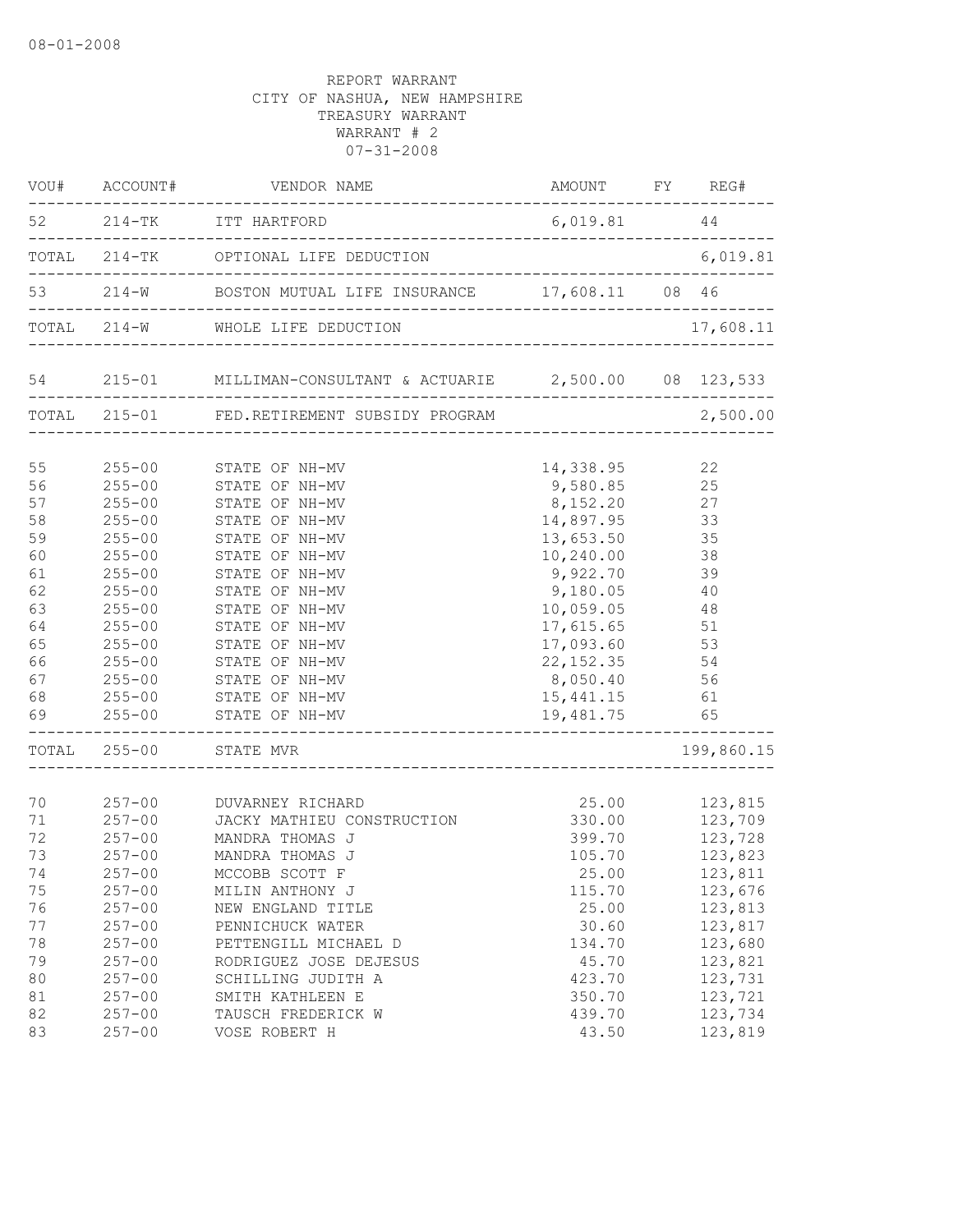|                                  | VOU# ACCOUNT#                                                                    | VENDOR NAME                                                                                                  | AMOUNT FY REG#                                     |                                                                |
|----------------------------------|----------------------------------------------------------------------------------|--------------------------------------------------------------------------------------------------------------|----------------------------------------------------|----------------------------------------------------------------|
|                                  |                                                                                  | TOTAL 257-00 MV REFUND PENDING                                                                               |                                                    | 2,494.70                                                       |
|                                  |                                                                                  |                                                                                                              |                                                    |                                                                |
| 84<br>85<br>86<br>87<br>88<br>89 | $258 - 00$<br>$258 - 00$<br>$258 - 00$<br>$258 - 00$<br>$258 - 00$<br>$258 - 00$ | FLUCKINGER DONALD J<br>FROST SHEILA A<br>GEORGE ADRIAN T<br>HOULE SUN<br>MANGANELLO JENNIFER<br>PINTADO NORY | 20.00<br>20.00<br>20.00<br>25.00<br>35.00<br>35.00 | 123,738<br>123,740<br>123,736<br>123,742<br>123,748<br>123,745 |
|                                  |                                                                                  | TOTAL 258-00 TVB REFUND PENDING                                                                              |                                                    | 155.00                                                         |
|                                  |                                                                                  | 90 292-33 HARVEY CONSTRUCTION CO                                                                             | 13, 336.37 123, 257                                |                                                                |
|                                  |                                                                                  | TOTAL 292-33 RETAINAGE PAYABLE-HARVEY CONTR                                                                  |                                                    | 13,336.37                                                      |
| 90                               |                                                                                  | 292-34 HARVEY CONSTRUCTION CO                                                                                |                                                    | 26.57 123,257                                                  |
|                                  |                                                                                  | TOTAL 292-34 INTEREST RETAINAGE-HARVEY CONS                                                                  |                                                    | 26.57                                                          |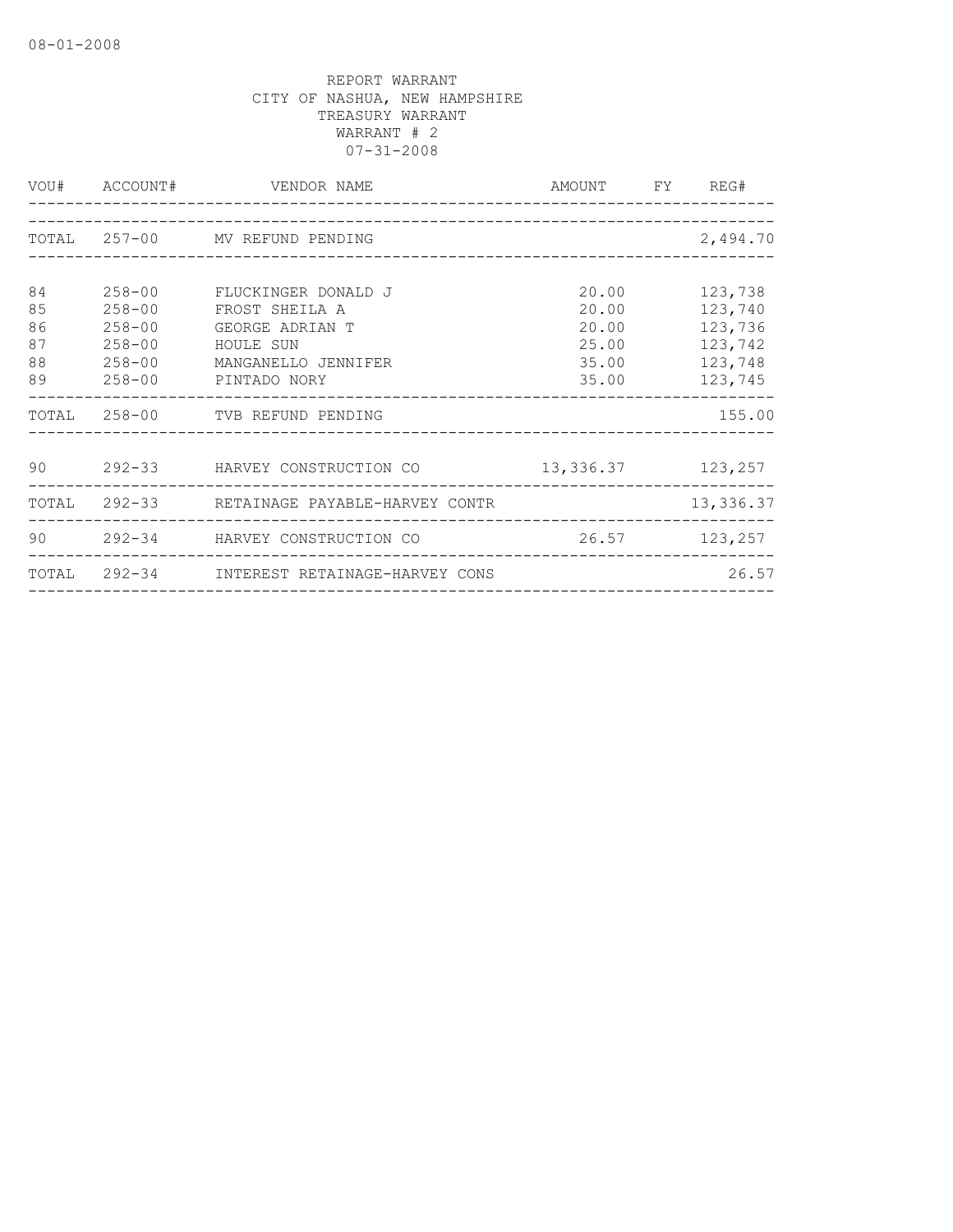|     |                        | 91 305-59100 ANDERSON CECIL 100.00 123,571<br>92 305-59100 JEYNES MIKE 200.00 123,398<br>93 305-59100 NEXTEL COMMUNICATIONS 31.10 08 124,188<br>94 305-59100 O'NEIL TIM 325.00 123,534<br>95 305-59100 SANCHEZ ANTONIO 150.00 123,568  | 100.00 123,571 |    |            |
|-----|------------------------|----------------------------------------------------------------------------------------------------------------------------------------------------------------------------------------------------------------------------------------|----------------|----|------------|
|     |                        |                                                                                                                                                                                                                                        |                |    |            |
|     |                        |                                                                                                                                                                                                                                        |                |    |            |
|     |                        |                                                                                                                                                                                                                                        |                |    |            |
|     |                        |                                                                                                                                                                                                                                        |                |    |            |
|     |                        | 96 305-64030 ACCESS A/V                                                                                                                                                                                                                |                |    |            |
|     | TOTAL 305              |                                                                                                                                                                                                                                        |                |    | 982.10     |
|     |                        |                                                                                                                                                                                                                                        |                |    |            |
|     |                        | 97 308-83010 ANTHEM BLUE CROSS BLUE SHIELD 45,811.33 57                                                                                                                                                                                |                |    |            |
|     |                        | 97 308-83011 ANTHEM BLUE CROSS BLUE SHIELD 1,194.88 57                                                                                                                                                                                 |                |    |            |
| 97  |                        | 308-83012 ANTHEM BLUE CROSS BLUE SHIELD 262,774.80 57                                                                                                                                                                                  |                |    |            |
| 98  | 308-83012              | ANTHEM BLUE CROSS BLUE SHIELD 63,051.89 08 30                                                                                                                                                                                          |                |    |            |
| 99  | 308-83013              | ANTHEM BLUE CROSS BLUE SHIELD 282,348.95                                                                                                                                                                                               |                |    | 57         |
| 100 | 308-83013              | ANTHEM BLUE CROSS BLUE SHIELD 72, 315.44 08 30<br>ANTHEM BLUE CROSS BLUE SHIELD 72, 315.44 08 30<br>HARVARD PILGRIM HEALTH CARE 4, 645.63 58<br>HARVARD PILGRIM HEALTH CARE 40, 181.87 08 31<br>APPLE THERAPY SERVICES 3, 337.00 08 12 |                |    |            |
| 101 | 308-83013              |                                                                                                                                                                                                                                        |                |    |            |
| 102 | 308-83016              |                                                                                                                                                                                                                                        |                |    |            |
| 103 | 308-83016              |                                                                                                                                                                                                                                        |                |    |            |
| 104 | 308-83017              |                                                                                                                                                                                                                                        |                |    | 08 123,687 |
| 105 | 308-83017              | HARVARD PILGRIM HEALTH CARE 74,226.18                                                                                                                                                                                                  |                |    | 58         |
| 106 | 308-83017              | HARVARD PILGRIM HEALTH CARE 34, 424.72 08 31                                                                                                                                                                                           |                |    |            |
| 107 | 308-83017              | HARVARD PILGRIM HEALTH CARE 19,394.86 08 43                                                                                                                                                                                            |                |    |            |
| 108 | 308-83018              | ANTHEM BLUE CROSS BLUE SHIELD 418,439.51                                                                                                                                                                                               |                |    | 57         |
| 109 | 308-83018              |                                                                                                                                                                                                                                        |                |    |            |
| 110 | 308-83019              | ANTHEM BLUE CROSS BLUE SHIELD 30,573.16 08 30<br>ANTHEM BLUE CROSS BLUE SHIELD 175,968.58 57<br>ANTHEM BLUE CROSS BLUE SHIELD 83,560.22 08 30<br>ANTHEM BLUE CROSS BLUE SHIELD 21,906.79 08 41<br>NORTHEAST DELTA 23,137.77 42         |                |    |            |
| 111 | 308-83019              |                                                                                                                                                                                                                                        |                |    |            |
| 112 | 308-83019              |                                                                                                                                                                                                                                        |                |    |            |
| 113 | 308-83020              | $23,137.77$<br>$18,161.23$                                                                                                                                                                                                             |                |    |            |
| 114 | 308-83020              | NORTHEAST DELTA                                                                                                                                                                                                                        |                |    | 59         |
| 115 | 308-83020              | NORTHEAST DELTA                                                                                                                                                                                                                        |                |    |            |
| 116 | 308-83021              | NORTHEAST DELTA                                                                                                                                                                                                                        |                |    |            |
| 117 | 308-83021              | $14,689.90$<br>$6,191.20$<br>$3,775.16$<br>$3,775.16$<br>$99,968.12$<br>$42$<br>NORTHEAST DELTA                                                                                                                                        |                |    |            |
| 118 | 308-83021              | NORTHEAST DELTA                                                                                                                                                                                                                        |                |    |            |
| 119 |                        |                                                                                                                                                                                                                                        |                |    | 42         |
| 120 | 308-83022<br>308-83026 |                                                                                                                                                                                                                                        |                |    | 45         |
| 121 | $308 - 83030$          | 99,968.12<br>NORTHERN NEW ENGLAND BENEFIT T 30,911.00<br>ITT HARTFORD                                                                                                                                                                  |                |    | 44         |
| 121 |                        | 308-83031 ITT HARTFORD                                                                                                                                                                                                                 | 5,713.84 44    |    |            |
| 122 | 308-83041              | COLLIMORE CULLEN PLLC                                                                                                                                                                                                                  | 10,142.01      | 08 | 123,713    |
| 123 | 308-83053              | ANESTHESIA CARE GROUP PC<br>W/                                                                                                                                                                                                         | 1,608.83       |    | 123,264    |
| 124 | 308-83053              | APPLE SERVICES NASHUA                                                                                                                                                                                                                  | 822.00         | 08 | 123,326    |
| 125 | 308-83053              | ASSOCIATED RADIOLOGISTS PA<br>W/                                                                                                                                                                                                       | 135.00         | 08 | 123,581    |
| 126 | 308-83053              | BEDFORD AMBULATORY SURG CTR                                                                                                                                                                                                            | 4,907.00       | 08 | 123,589    |
| 127 | 308-83053              | CONCORD HOSPITAL<br>W/C                                                                                                                                                                                                                | 225.00         | 08 | 123,610    |
| 128 | 308-83053              | DARTMOUTH-HITCHCOCK CLINIC                                                                                                                                                                                                             | 390.00         |    | 123,641    |
| 128 | 308-83053              | DARTMOUTH-HITCHCOCK CLINIC                                                                                                                                                                                                             | 357.00         | 08 | 123,641    |
| 129 | 308-83053              | FOUNDATION MEDICAL PARTNERS                                                                                                                                                                                                            | 690.00         | 08 | 123,611    |
| 130 | 308-83053              | FOUR SEASONS ORTHOPAEDIC CTR                                                                                                                                                                                                           | 8,196.00       |    | 123,619    |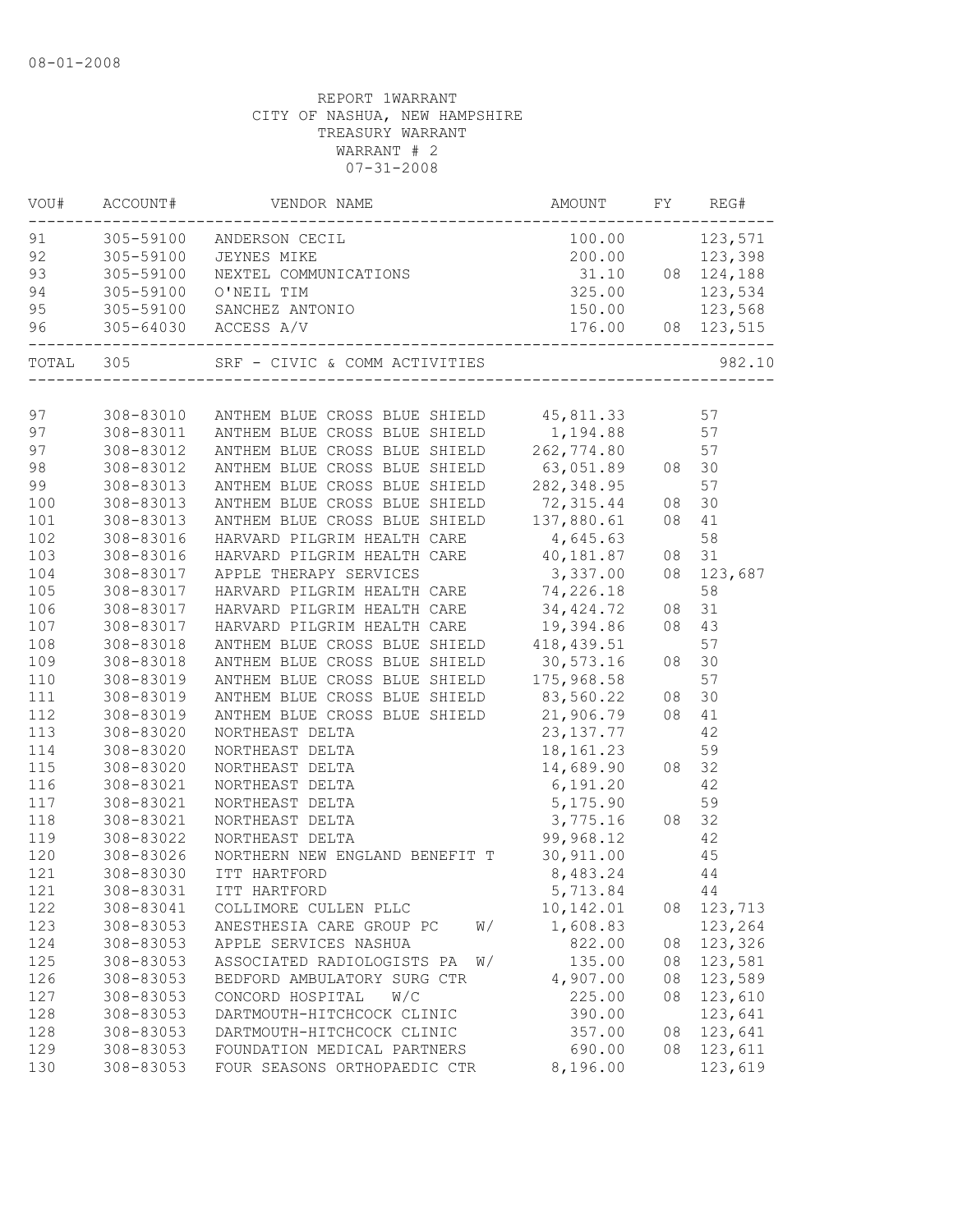| 130<br>308-83053<br>1,916.00<br>123,619<br>FOUR SEASONS ORTHOPAEDIC CTR<br>08<br>131<br>308-83053<br>GREATER NASHUA EMERGENCY PHYS<br>552.00<br>08<br>123,601<br>132<br>123,582<br>308-83053<br>NASHUA RADIOLOGY PA<br>W/C<br>33.00<br>132<br>242.00<br>308-83053<br>NASHUA RADIOLOGY PA<br>W/C<br>08<br>123,582<br>133<br>1,115.03<br>308-83053<br>123,443<br>OCCUPATIONAL HEALTH CTRS SOUTH<br>133<br>2,056.00<br>123,443<br>308-83053<br>OCCUPATIONAL HEALTH CTRS SOUTH<br>08<br>134<br>1,099.51<br>123,395<br>308-83053<br>ORTHOCARE MEDICAL EQUIP LLC<br>08<br>135<br>308-83053<br>W/C<br>330.00<br>123,268<br>RS MEDICAL<br>135<br>308-83053<br>W/C<br>80.00<br>123,268<br>RS MEDICAL<br>08<br>136<br>308-83053<br>4,752.00<br>08<br>123,673<br>SELECT PHYSICAL THERAPY HOLDIN<br>90.00<br>137<br>308-83053<br>SJ PHYSICIAN SERVICES<br>W/C<br>08<br>123,261<br>138<br>308-83053<br>SO NH REGIONAL MEDICAL CENTER<br>1,389.65<br>123,583<br>138<br>308-83053<br>SO NH REGIONAL MEDICAL CENTER<br>3,780.71<br>123,583<br>08<br>139<br>308-83053<br>SO NH SPORTS MEDICINE & ORTHO<br>123,651<br>1,595.00<br>140<br>123,320<br>308-83053<br>ST JOSEPH'S HOSPITAL W/C<br>839.50<br>140<br>308-83053<br>123,320<br>ST JOSEPH'S HOSPITAL W/C<br>1,685.25<br>08<br>123,607<br>141<br>308-83053<br>THIRD PARTY SOLUTIONS INC<br>54.92<br>141<br>308-83053<br>THIRD PARTY SOLUTIONS INC<br>120.62<br>123,607<br>08<br>142<br>308-83053<br>WINGATES PHARMACY INC<br>1,314.80<br>08<br>123,516<br>202.00<br>143<br>308-83054<br>APPLE SERVICES NASHUA<br>123,326<br>822.00<br>144<br>308-83054<br>APPLE THERAPY SERVICES BEDFORD<br>123,259<br>145<br>308-83054<br>FOUR SEASONS ORTHOPAEDIC CTR<br>912.00<br>123,619<br>145<br>308-83054<br>346.00<br>123,619<br>FOUR SEASONS ORTHOPAEDIC CTR<br>08<br>146<br>308-83054<br>LAMERE MARIE T<br>28.00<br>08<br>123,586<br>147<br>123,255<br>308-83054<br>LEWIS PHYSICAL MEDICINE ASSOC<br>90.00<br>123,593<br>148<br>308-83054<br>MORIARTY KEVIN S DC<br>267.00<br>W/C<br>149<br>NASHUA RADIOLOGY PA<br>61.00<br>123,582<br>308-83054<br>W/C<br>08<br>150<br>308-83054<br>OCCUPATIONAL HEALTH CTRS SOUTH<br>1,843.67<br>123,443<br>151<br>308-83054<br>ORTHOCARE MEDICAL EQUIP LLC<br>350.00<br>123,395<br>152<br>308-83054<br>PERFORMANCE REHAB INC<br>1,185.00<br>123,358<br>08<br>153<br>308-83054<br>W/C<br>80.00<br>123,268<br>RS MEDICAL<br>154<br>308-83054<br>SO NH REGIONAL MEDICAL CENTER<br>1,254.74<br>123,583<br>08<br>155<br>308-83054<br>THIRD PARTY SOLUTIONS INC<br>460.38<br>123,607<br>08<br>123,587<br>156<br>308-83054<br>WOLF RALPH R MD<br>W/C<br>109.00<br>08 |  |
|-------------------------------------------------------------------------------------------------------------------------------------------------------------------------------------------------------------------------------------------------------------------------------------------------------------------------------------------------------------------------------------------------------------------------------------------------------------------------------------------------------------------------------------------------------------------------------------------------------------------------------------------------------------------------------------------------------------------------------------------------------------------------------------------------------------------------------------------------------------------------------------------------------------------------------------------------------------------------------------------------------------------------------------------------------------------------------------------------------------------------------------------------------------------------------------------------------------------------------------------------------------------------------------------------------------------------------------------------------------------------------------------------------------------------------------------------------------------------------------------------------------------------------------------------------------------------------------------------------------------------------------------------------------------------------------------------------------------------------------------------------------------------------------------------------------------------------------------------------------------------------------------------------------------------------------------------------------------------------------------------------------------------------------------------------------------------------------------------------------------------------------------------------------------------------------------------------------------------------------------------------------------------------------------------------------------------------------------------------------------------------------------------------------------------------------------------------------------------------------------------------------------------------------------------------------------------------------------------------------------------------|--|
|                                                                                                                                                                                                                                                                                                                                                                                                                                                                                                                                                                                                                                                                                                                                                                                                                                                                                                                                                                                                                                                                                                                                                                                                                                                                                                                                                                                                                                                                                                                                                                                                                                                                                                                                                                                                                                                                                                                                                                                                                                                                                                                                                                                                                                                                                                                                                                                                                                                                                                                                                                                                                               |  |
|                                                                                                                                                                                                                                                                                                                                                                                                                                                                                                                                                                                                                                                                                                                                                                                                                                                                                                                                                                                                                                                                                                                                                                                                                                                                                                                                                                                                                                                                                                                                                                                                                                                                                                                                                                                                                                                                                                                                                                                                                                                                                                                                                                                                                                                                                                                                                                                                                                                                                                                                                                                                                               |  |
|                                                                                                                                                                                                                                                                                                                                                                                                                                                                                                                                                                                                                                                                                                                                                                                                                                                                                                                                                                                                                                                                                                                                                                                                                                                                                                                                                                                                                                                                                                                                                                                                                                                                                                                                                                                                                                                                                                                                                                                                                                                                                                                                                                                                                                                                                                                                                                                                                                                                                                                                                                                                                               |  |
|                                                                                                                                                                                                                                                                                                                                                                                                                                                                                                                                                                                                                                                                                                                                                                                                                                                                                                                                                                                                                                                                                                                                                                                                                                                                                                                                                                                                                                                                                                                                                                                                                                                                                                                                                                                                                                                                                                                                                                                                                                                                                                                                                                                                                                                                                                                                                                                                                                                                                                                                                                                                                               |  |
|                                                                                                                                                                                                                                                                                                                                                                                                                                                                                                                                                                                                                                                                                                                                                                                                                                                                                                                                                                                                                                                                                                                                                                                                                                                                                                                                                                                                                                                                                                                                                                                                                                                                                                                                                                                                                                                                                                                                                                                                                                                                                                                                                                                                                                                                                                                                                                                                                                                                                                                                                                                                                               |  |
|                                                                                                                                                                                                                                                                                                                                                                                                                                                                                                                                                                                                                                                                                                                                                                                                                                                                                                                                                                                                                                                                                                                                                                                                                                                                                                                                                                                                                                                                                                                                                                                                                                                                                                                                                                                                                                                                                                                                                                                                                                                                                                                                                                                                                                                                                                                                                                                                                                                                                                                                                                                                                               |  |
|                                                                                                                                                                                                                                                                                                                                                                                                                                                                                                                                                                                                                                                                                                                                                                                                                                                                                                                                                                                                                                                                                                                                                                                                                                                                                                                                                                                                                                                                                                                                                                                                                                                                                                                                                                                                                                                                                                                                                                                                                                                                                                                                                                                                                                                                                                                                                                                                                                                                                                                                                                                                                               |  |
|                                                                                                                                                                                                                                                                                                                                                                                                                                                                                                                                                                                                                                                                                                                                                                                                                                                                                                                                                                                                                                                                                                                                                                                                                                                                                                                                                                                                                                                                                                                                                                                                                                                                                                                                                                                                                                                                                                                                                                                                                                                                                                                                                                                                                                                                                                                                                                                                                                                                                                                                                                                                                               |  |
|                                                                                                                                                                                                                                                                                                                                                                                                                                                                                                                                                                                                                                                                                                                                                                                                                                                                                                                                                                                                                                                                                                                                                                                                                                                                                                                                                                                                                                                                                                                                                                                                                                                                                                                                                                                                                                                                                                                                                                                                                                                                                                                                                                                                                                                                                                                                                                                                                                                                                                                                                                                                                               |  |
|                                                                                                                                                                                                                                                                                                                                                                                                                                                                                                                                                                                                                                                                                                                                                                                                                                                                                                                                                                                                                                                                                                                                                                                                                                                                                                                                                                                                                                                                                                                                                                                                                                                                                                                                                                                                                                                                                                                                                                                                                                                                                                                                                                                                                                                                                                                                                                                                                                                                                                                                                                                                                               |  |
|                                                                                                                                                                                                                                                                                                                                                                                                                                                                                                                                                                                                                                                                                                                                                                                                                                                                                                                                                                                                                                                                                                                                                                                                                                                                                                                                                                                                                                                                                                                                                                                                                                                                                                                                                                                                                                                                                                                                                                                                                                                                                                                                                                                                                                                                                                                                                                                                                                                                                                                                                                                                                               |  |
|                                                                                                                                                                                                                                                                                                                                                                                                                                                                                                                                                                                                                                                                                                                                                                                                                                                                                                                                                                                                                                                                                                                                                                                                                                                                                                                                                                                                                                                                                                                                                                                                                                                                                                                                                                                                                                                                                                                                                                                                                                                                                                                                                                                                                                                                                                                                                                                                                                                                                                                                                                                                                               |  |
|                                                                                                                                                                                                                                                                                                                                                                                                                                                                                                                                                                                                                                                                                                                                                                                                                                                                                                                                                                                                                                                                                                                                                                                                                                                                                                                                                                                                                                                                                                                                                                                                                                                                                                                                                                                                                                                                                                                                                                                                                                                                                                                                                                                                                                                                                                                                                                                                                                                                                                                                                                                                                               |  |
|                                                                                                                                                                                                                                                                                                                                                                                                                                                                                                                                                                                                                                                                                                                                                                                                                                                                                                                                                                                                                                                                                                                                                                                                                                                                                                                                                                                                                                                                                                                                                                                                                                                                                                                                                                                                                                                                                                                                                                                                                                                                                                                                                                                                                                                                                                                                                                                                                                                                                                                                                                                                                               |  |
|                                                                                                                                                                                                                                                                                                                                                                                                                                                                                                                                                                                                                                                                                                                                                                                                                                                                                                                                                                                                                                                                                                                                                                                                                                                                                                                                                                                                                                                                                                                                                                                                                                                                                                                                                                                                                                                                                                                                                                                                                                                                                                                                                                                                                                                                                                                                                                                                                                                                                                                                                                                                                               |  |
|                                                                                                                                                                                                                                                                                                                                                                                                                                                                                                                                                                                                                                                                                                                                                                                                                                                                                                                                                                                                                                                                                                                                                                                                                                                                                                                                                                                                                                                                                                                                                                                                                                                                                                                                                                                                                                                                                                                                                                                                                                                                                                                                                                                                                                                                                                                                                                                                                                                                                                                                                                                                                               |  |
|                                                                                                                                                                                                                                                                                                                                                                                                                                                                                                                                                                                                                                                                                                                                                                                                                                                                                                                                                                                                                                                                                                                                                                                                                                                                                                                                                                                                                                                                                                                                                                                                                                                                                                                                                                                                                                                                                                                                                                                                                                                                                                                                                                                                                                                                                                                                                                                                                                                                                                                                                                                                                               |  |
|                                                                                                                                                                                                                                                                                                                                                                                                                                                                                                                                                                                                                                                                                                                                                                                                                                                                                                                                                                                                                                                                                                                                                                                                                                                                                                                                                                                                                                                                                                                                                                                                                                                                                                                                                                                                                                                                                                                                                                                                                                                                                                                                                                                                                                                                                                                                                                                                                                                                                                                                                                                                                               |  |
|                                                                                                                                                                                                                                                                                                                                                                                                                                                                                                                                                                                                                                                                                                                                                                                                                                                                                                                                                                                                                                                                                                                                                                                                                                                                                                                                                                                                                                                                                                                                                                                                                                                                                                                                                                                                                                                                                                                                                                                                                                                                                                                                                                                                                                                                                                                                                                                                                                                                                                                                                                                                                               |  |
|                                                                                                                                                                                                                                                                                                                                                                                                                                                                                                                                                                                                                                                                                                                                                                                                                                                                                                                                                                                                                                                                                                                                                                                                                                                                                                                                                                                                                                                                                                                                                                                                                                                                                                                                                                                                                                                                                                                                                                                                                                                                                                                                                                                                                                                                                                                                                                                                                                                                                                                                                                                                                               |  |
|                                                                                                                                                                                                                                                                                                                                                                                                                                                                                                                                                                                                                                                                                                                                                                                                                                                                                                                                                                                                                                                                                                                                                                                                                                                                                                                                                                                                                                                                                                                                                                                                                                                                                                                                                                                                                                                                                                                                                                                                                                                                                                                                                                                                                                                                                                                                                                                                                                                                                                                                                                                                                               |  |
|                                                                                                                                                                                                                                                                                                                                                                                                                                                                                                                                                                                                                                                                                                                                                                                                                                                                                                                                                                                                                                                                                                                                                                                                                                                                                                                                                                                                                                                                                                                                                                                                                                                                                                                                                                                                                                                                                                                                                                                                                                                                                                                                                                                                                                                                                                                                                                                                                                                                                                                                                                                                                               |  |
|                                                                                                                                                                                                                                                                                                                                                                                                                                                                                                                                                                                                                                                                                                                                                                                                                                                                                                                                                                                                                                                                                                                                                                                                                                                                                                                                                                                                                                                                                                                                                                                                                                                                                                                                                                                                                                                                                                                                                                                                                                                                                                                                                                                                                                                                                                                                                                                                                                                                                                                                                                                                                               |  |
|                                                                                                                                                                                                                                                                                                                                                                                                                                                                                                                                                                                                                                                                                                                                                                                                                                                                                                                                                                                                                                                                                                                                                                                                                                                                                                                                                                                                                                                                                                                                                                                                                                                                                                                                                                                                                                                                                                                                                                                                                                                                                                                                                                                                                                                                                                                                                                                                                                                                                                                                                                                                                               |  |
|                                                                                                                                                                                                                                                                                                                                                                                                                                                                                                                                                                                                                                                                                                                                                                                                                                                                                                                                                                                                                                                                                                                                                                                                                                                                                                                                                                                                                                                                                                                                                                                                                                                                                                                                                                                                                                                                                                                                                                                                                                                                                                                                                                                                                                                                                                                                                                                                                                                                                                                                                                                                                               |  |
|                                                                                                                                                                                                                                                                                                                                                                                                                                                                                                                                                                                                                                                                                                                                                                                                                                                                                                                                                                                                                                                                                                                                                                                                                                                                                                                                                                                                                                                                                                                                                                                                                                                                                                                                                                                                                                                                                                                                                                                                                                                                                                                                                                                                                                                                                                                                                                                                                                                                                                                                                                                                                               |  |
|                                                                                                                                                                                                                                                                                                                                                                                                                                                                                                                                                                                                                                                                                                                                                                                                                                                                                                                                                                                                                                                                                                                                                                                                                                                                                                                                                                                                                                                                                                                                                                                                                                                                                                                                                                                                                                                                                                                                                                                                                                                                                                                                                                                                                                                                                                                                                                                                                                                                                                                                                                                                                               |  |
|                                                                                                                                                                                                                                                                                                                                                                                                                                                                                                                                                                                                                                                                                                                                                                                                                                                                                                                                                                                                                                                                                                                                                                                                                                                                                                                                                                                                                                                                                                                                                                                                                                                                                                                                                                                                                                                                                                                                                                                                                                                                                                                                                                                                                                                                                                                                                                                                                                                                                                                                                                                                                               |  |
|                                                                                                                                                                                                                                                                                                                                                                                                                                                                                                                                                                                                                                                                                                                                                                                                                                                                                                                                                                                                                                                                                                                                                                                                                                                                                                                                                                                                                                                                                                                                                                                                                                                                                                                                                                                                                                                                                                                                                                                                                                                                                                                                                                                                                                                                                                                                                                                                                                                                                                                                                                                                                               |  |
|                                                                                                                                                                                                                                                                                                                                                                                                                                                                                                                                                                                                                                                                                                                                                                                                                                                                                                                                                                                                                                                                                                                                                                                                                                                                                                                                                                                                                                                                                                                                                                                                                                                                                                                                                                                                                                                                                                                                                                                                                                                                                                                                                                                                                                                                                                                                                                                                                                                                                                                                                                                                                               |  |
|                                                                                                                                                                                                                                                                                                                                                                                                                                                                                                                                                                                                                                                                                                                                                                                                                                                                                                                                                                                                                                                                                                                                                                                                                                                                                                                                                                                                                                                                                                                                                                                                                                                                                                                                                                                                                                                                                                                                                                                                                                                                                                                                                                                                                                                                                                                                                                                                                                                                                                                                                                                                                               |  |
|                                                                                                                                                                                                                                                                                                                                                                                                                                                                                                                                                                                                                                                                                                                                                                                                                                                                                                                                                                                                                                                                                                                                                                                                                                                                                                                                                                                                                                                                                                                                                                                                                                                                                                                                                                                                                                                                                                                                                                                                                                                                                                                                                                                                                                                                                                                                                                                                                                                                                                                                                                                                                               |  |
|                                                                                                                                                                                                                                                                                                                                                                                                                                                                                                                                                                                                                                                                                                                                                                                                                                                                                                                                                                                                                                                                                                                                                                                                                                                                                                                                                                                                                                                                                                                                                                                                                                                                                                                                                                                                                                                                                                                                                                                                                                                                                                                                                                                                                                                                                                                                                                                                                                                                                                                                                                                                                               |  |
|                                                                                                                                                                                                                                                                                                                                                                                                                                                                                                                                                                                                                                                                                                                                                                                                                                                                                                                                                                                                                                                                                                                                                                                                                                                                                                                                                                                                                                                                                                                                                                                                                                                                                                                                                                                                                                                                                                                                                                                                                                                                                                                                                                                                                                                                                                                                                                                                                                                                                                                                                                                                                               |  |
| ACCURATE TRANSCRIPTION MATTERS<br>226.30<br>123,578<br>157<br>308-83055                                                                                                                                                                                                                                                                                                                                                                                                                                                                                                                                                                                                                                                                                                                                                                                                                                                                                                                                                                                                                                                                                                                                                                                                                                                                                                                                                                                                                                                                                                                                                                                                                                                                                                                                                                                                                                                                                                                                                                                                                                                                                                                                                                                                                                                                                                                                                                                                                                                                                                                                                       |  |
| 158<br>308-83055<br>DEVINE MILLIMET & BRANCH PA<br>356.85<br>123,584<br>W                                                                                                                                                                                                                                                                                                                                                                                                                                                                                                                                                                                                                                                                                                                                                                                                                                                                                                                                                                                                                                                                                                                                                                                                                                                                                                                                                                                                                                                                                                                                                                                                                                                                                                                                                                                                                                                                                                                                                                                                                                                                                                                                                                                                                                                                                                                                                                                                                                                                                                                                                     |  |
| 158<br>308-83055<br>DEVINE MILLIMET & BRANCH PA<br>3,189.03<br>123,584<br>08<br>W                                                                                                                                                                                                                                                                                                                                                                                                                                                                                                                                                                                                                                                                                                                                                                                                                                                                                                                                                                                                                                                                                                                                                                                                                                                                                                                                                                                                                                                                                                                                                                                                                                                                                                                                                                                                                                                                                                                                                                                                                                                                                                                                                                                                                                                                                                                                                                                                                                                                                                                                             |  |
| 159<br>308-83055<br>ST JOSEPH'S HOSPITAL W/C<br>346.79<br>08<br>123,320                                                                                                                                                                                                                                                                                                                                                                                                                                                                                                                                                                                                                                                                                                                                                                                                                                                                                                                                                                                                                                                                                                                                                                                                                                                                                                                                                                                                                                                                                                                                                                                                                                                                                                                                                                                                                                                                                                                                                                                                                                                                                                                                                                                                                                                                                                                                                                                                                                                                                                                                                       |  |
| 160<br>308-83055<br>STEPNEY THOMAS<br>66.98<br>123,592                                                                                                                                                                                                                                                                                                                                                                                                                                                                                                                                                                                                                                                                                                                                                                                                                                                                                                                                                                                                                                                                                                                                                                                                                                                                                                                                                                                                                                                                                                                                                                                                                                                                                                                                                                                                                                                                                                                                                                                                                                                                                                                                                                                                                                                                                                                                                                                                                                                                                                                                                                        |  |
| 161<br>308-83056<br>720.00<br>123,575<br>OCCUPATIONAL DRUG TESTING LLC<br>08                                                                                                                                                                                                                                                                                                                                                                                                                                                                                                                                                                                                                                                                                                                                                                                                                                                                                                                                                                                                                                                                                                                                                                                                                                                                                                                                                                                                                                                                                                                                                                                                                                                                                                                                                                                                                                                                                                                                                                                                                                                                                                                                                                                                                                                                                                                                                                                                                                                                                                                                                  |  |
| 67<br>162<br>308-83057<br>752.86<br>CITIZENS BANK<br>08                                                                                                                                                                                                                                                                                                                                                                                                                                                                                                                                                                                                                                                                                                                                                                                                                                                                                                                                                                                                                                                                                                                                                                                                                                                                                                                                                                                                                                                                                                                                                                                                                                                                                                                                                                                                                                                                                                                                                                                                                                                                                                                                                                                                                                                                                                                                                                                                                                                                                                                                                                       |  |
| 163<br>123,290<br>308-83058<br>HIRKO'S TREE SERVICE<br>960.00<br>08                                                                                                                                                                                                                                                                                                                                                                                                                                                                                                                                                                                                                                                                                                                                                                                                                                                                                                                                                                                                                                                                                                                                                                                                                                                                                                                                                                                                                                                                                                                                                                                                                                                                                                                                                                                                                                                                                                                                                                                                                                                                                                                                                                                                                                                                                                                                                                                                                                                                                                                                                           |  |
| 164<br>308-83058<br>552.23<br>123,473<br>PEASLEY SAFETY CONSULTING LLC<br>08                                                                                                                                                                                                                                                                                                                                                                                                                                                                                                                                                                                                                                                                                                                                                                                                                                                                                                                                                                                                                                                                                                                                                                                                                                                                                                                                                                                                                                                                                                                                                                                                                                                                                                                                                                                                                                                                                                                                                                                                                                                                                                                                                                                                                                                                                                                                                                                                                                                                                                                                                  |  |
| 165<br>308-83063<br>415.90<br>123,478<br>ATLANTIC INVESTIGATION SERVICE<br>08                                                                                                                                                                                                                                                                                                                                                                                                                                                                                                                                                                                                                                                                                                                                                                                                                                                                                                                                                                                                                                                                                                                                                                                                                                                                                                                                                                                                                                                                                                                                                                                                                                                                                                                                                                                                                                                                                                                                                                                                                                                                                                                                                                                                                                                                                                                                                                                                                                                                                                                                                 |  |
| 166<br>308-83063<br>5,985.00<br>123,852<br>BK SYSTEMS<br>08                                                                                                                                                                                                                                                                                                                                                                                                                                                                                                                                                                                                                                                                                                                                                                                                                                                                                                                                                                                                                                                                                                                                                                                                                                                                                                                                                                                                                                                                                                                                                                                                                                                                                                                                                                                                                                                                                                                                                                                                                                                                                                                                                                                                                                                                                                                                                                                                                                                                                                                                                                   |  |
| 167<br>308-83063<br>55.00<br>123,806<br>HUFF & GAUTHIER INC<br>08                                                                                                                                                                                                                                                                                                                                                                                                                                                                                                                                                                                                                                                                                                                                                                                                                                                                                                                                                                                                                                                                                                                                                                                                                                                                                                                                                                                                                                                                                                                                                                                                                                                                                                                                                                                                                                                                                                                                                                                                                                                                                                                                                                                                                                                                                                                                                                                                                                                                                                                                                             |  |
| 168<br>308-83063<br>3,500.00<br>08<br>123,510<br>K LEE INC                                                                                                                                                                                                                                                                                                                                                                                                                                                                                                                                                                                                                                                                                                                                                                                                                                                                                                                                                                                                                                                                                                                                                                                                                                                                                                                                                                                                                                                                                                                                                                                                                                                                                                                                                                                                                                                                                                                                                                                                                                                                                                                                                                                                                                                                                                                                                                                                                                                                                                                                                                    |  |
| 169<br>308-83063<br>W/C<br>128.00<br>123,615<br>MARVELL PLATE GLASS INC<br>08                                                                                                                                                                                                                                                                                                                                                                                                                                                                                                                                                                                                                                                                                                                                                                                                                                                                                                                                                                                                                                                                                                                                                                                                                                                                                                                                                                                                                                                                                                                                                                                                                                                                                                                                                                                                                                                                                                                                                                                                                                                                                                                                                                                                                                                                                                                                                                                                                                                                                                                                                 |  |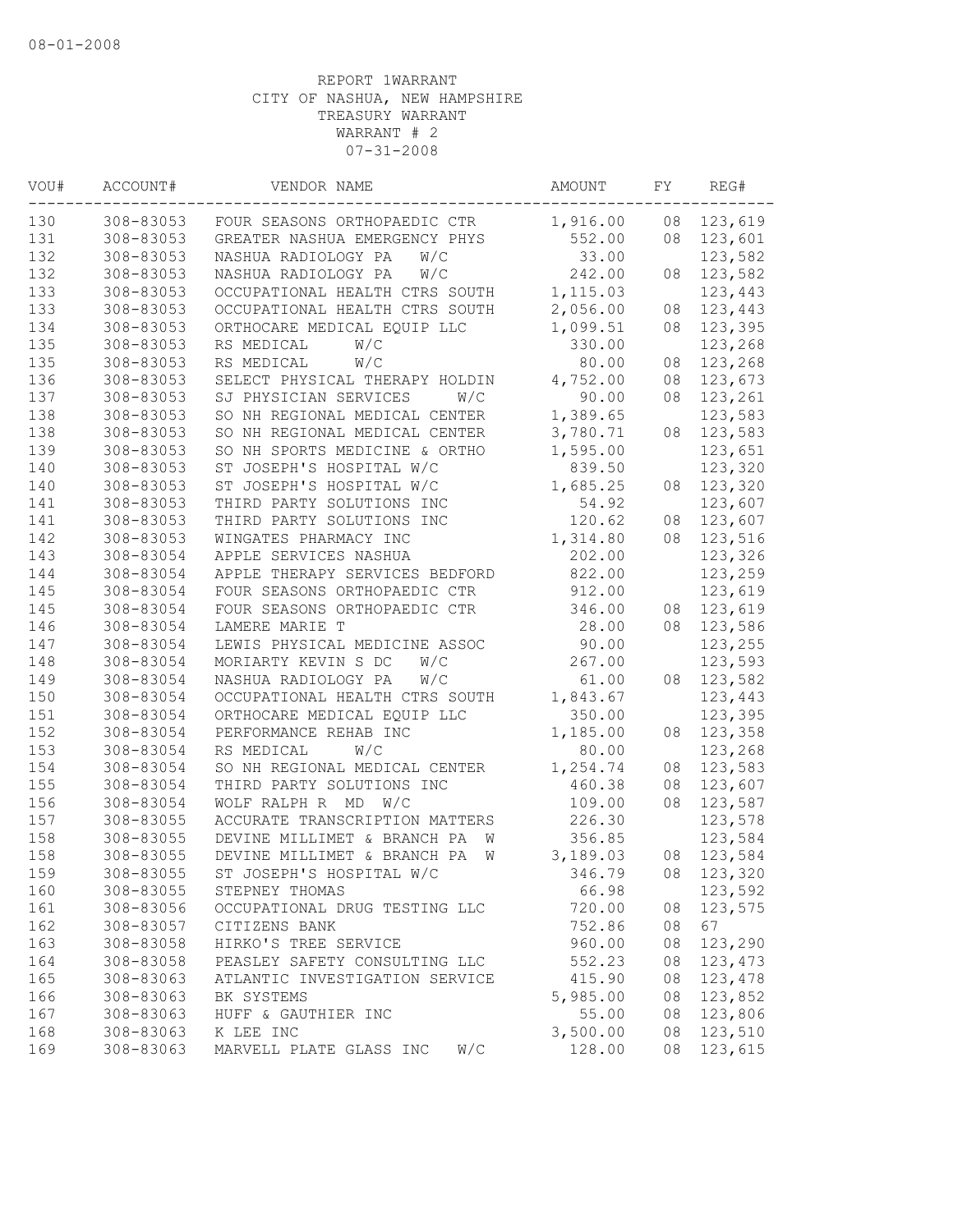| VOU#  | ACCOUNT#                   | VENDOR NAME                                        | AMOUNT               | FY       | REG#         |
|-------|----------------------------|----------------------------------------------------|----------------------|----------|--------------|
| 170   | 308-83063                  | NASHUA WALLPAPER & PAINT CO                        | 2,352.70             | 08       | 123,480      |
| 171   | 308-83063                  | STANLEY ELEVATOR CO INC                            | 212.00               | 08       | 123,531      |
| 172   | 308-83064                  | GALLIEN ELIZABETH                                  | 104.50               |          | 123,744      |
| 173   | 308-83065                  | W/C<br>TREASURER STATE OF NH                       | 100.00               |          | 08 124,252   |
| 173   | 308-83070                  | TREASURER STATE OF NH<br>W/C                       | 50.00                |          | 08 124,252   |
| 174   | 308-83102                  | DEVINE MILLIMET & BRANCH                           | 314.64               |          | 08 123,472   |
| TOTAL | 308                        | SRF - INSURANCE                                    |                      |          | 2,067,162.18 |
|       |                            |                                                    |                      |          |              |
|       |                            | 204,319 3086-49075 BLAUVELT DARCY                  | 24.57                |          | 08 123,996   |
|       | 204,320 3086-49075         | FORAN MARY C                                       | 25.96                |          | 08 123,969   |
|       | 204,321 3086-53100         | NELMS                                              | 2,750.00             | 08       | 124,174      |
|       | 3086-82025                 | NH RETIREMENT SYSTEM                               | 367.35               | 08       | 26           |
|       | 3086-83006                 | ANTHEM BLUE CROSS BLUE SHIELD                      | 1,489.20             | 08       | 30           |
|       | 3086-83009                 | NORTHEAST DELTA                                    | 143.65               | 08       | 32           |
|       | 3086-83031                 | ITT HARTFORD                                       | 20.16                |          | 44           |
| TOTAL | 308                        | JAVITS GRANT PROGRAM                               |                      |          | 4,820.89     |
|       |                            |                                                    |                      |          |              |
|       | 204, 322 3097-41015        | GUSTIN KAREN                                       | 2.00                 |          | 123,932      |
|       | 204,323 3097-41015         | STAPLES BUSINESS ADVANTAGE<br>NH RETIREMENT SYSTEM | 150.12               |          | 123,649      |
|       | 3097-82025                 |                                                    | 5,613.74             | 08       | 26           |
|       | 3097-83006                 | ANTHEM BLUE CROSS BLUE SHIELD                      | 22,972.75            | 08       | 30<br>31     |
|       | 3097-83006                 | HARVARD PILGRIM HEALTH CARE                        | 9,089.00<br>1,638.21 | 08<br>08 | 32           |
|       | 3097-83009<br>3097-83031   | NORTHEAST DELTA<br>ITT HARTFORD                    | 117.60               |          | $4\,4$       |
|       | 204,324 3097-91005         |                                                    |                      |          | 08 123,875   |
|       | 204,325 3097-94005         | SLOSEK ODETTE<br>KIMBELL JEANETTE                  | 68.43<br>1,697.60    |          | 123,895      |
|       | 204,326 3097-94005         | RALPH PAULE                                        | 289.00               |          | 123,857      |
|       |                            |                                                    |                      |          |              |
| TOTAL | 309                        | SRF - FOOD SERVICES                                |                      |          | 41,638.45    |
|       |                            |                                                    |                      |          |              |
|       |                            | 204,327 3117-68003 GRAPPONE AUTOMOTIVE GROUP       | 17,122.00            |          | 08 123,555   |
|       | 204,328 3117-78007         | DFA INC                                            | 375.00               |          | 123,883      |
|       |                            | 204,329 3117-78007 DUBOIS WILLIAM                  | 21.99                |          | 08 123,902   |
|       | 204,330 3117-78007 LVR INC |                                                    | 105.40               |          | 123,884      |
|       |                            | TOTAL 311 DRIVER'S EDUCATION                       |                      |          | 17,624.39    |
|       |                            |                                                    |                      |          |              |
|       |                            | 204,331 3118-49050 REINHARDT SARA                  | 73.04                |          | 08 124,003   |
|       | 204,332 3118-49050         | STAPLES BUSINESS ADVANTAGE                         | 344.41               |          | 123,604      |
|       |                            | 204,333 3118-705 DUDZIAK LAURA                     | 200.00               |          | 08 124,028   |
|       |                            | 204,334 3118-705 MURPHY JUDITH                     | 20.00                |          | 08 124,037   |
|       | 204, 335 3118-705          | PELLETIER MARIA                                    | 200.00               |          | 08 124,041   |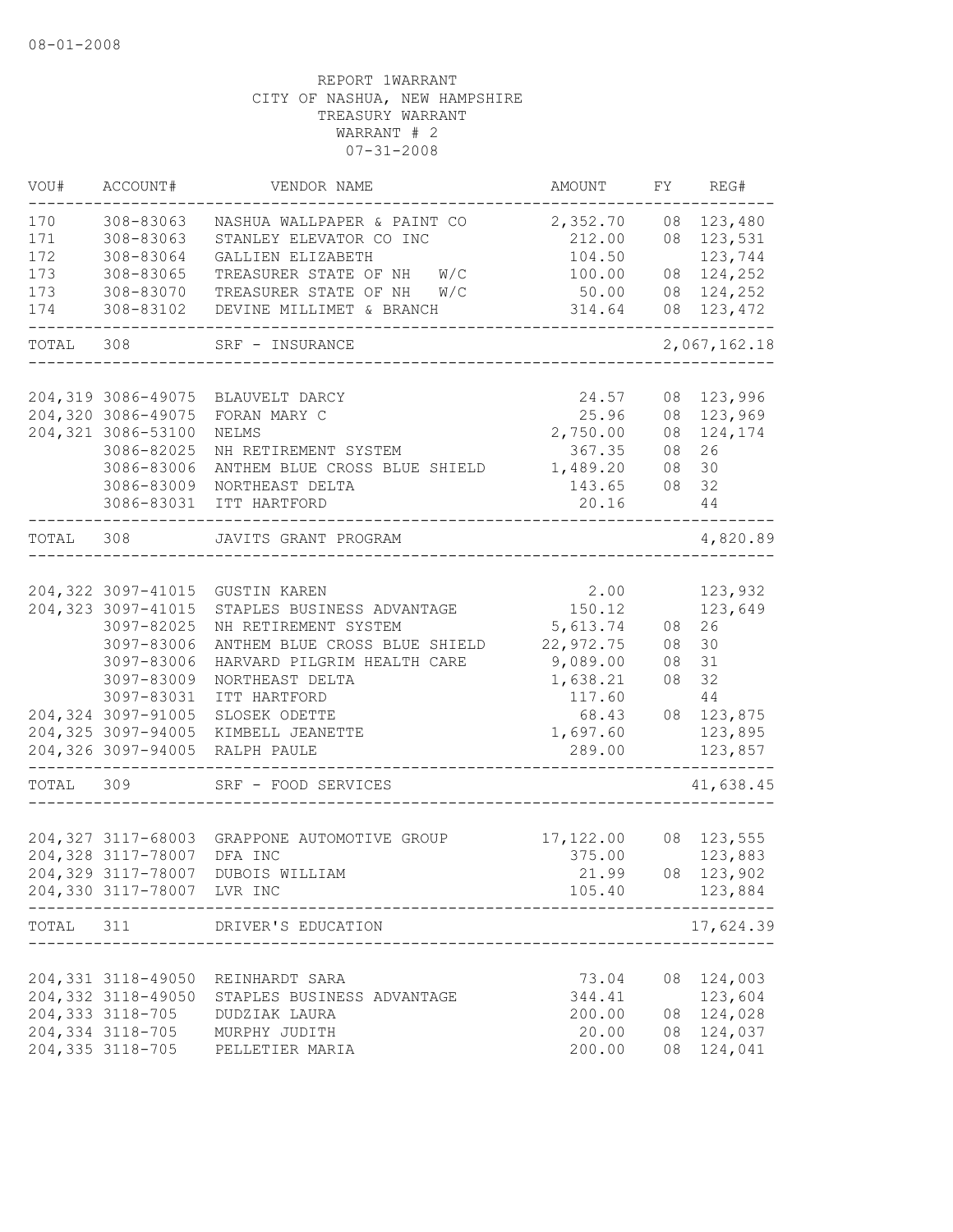|                                 | VOU# ACCOUNT#                                                   | VENDOR NAME                                                                                                                                    | AMOUNT                                          | FY REG#                                                |
|---------------------------------|-----------------------------------------------------------------|------------------------------------------------------------------------------------------------------------------------------------------------|-------------------------------------------------|--------------------------------------------------------|
|                                 |                                                                 | 204,336 3118-705 WELCH RICHARD<br>204,337 3118-91005 BERRY KATHLEEN<br>-------------------------                                               | 21.50                                           | 400.00 08 124,029<br>08 123,370                        |
|                                 |                                                                 | TOTAL 311 SUMMER SCHOOL                                                                                                                        |                                                 | 1,258.95                                               |
| 184<br>185<br>186<br>187<br>188 | 312-41015<br>312-43005<br>$312 - 705$<br>$312 - 705$<br>312-705 | STAPLES BUSINESS ADVANTAGE<br>PRINTGRAPHICS OF MAINE<br>D & R TOWING INC<br>PRUDHOMME TIFFANY<br>QUICK RESPONSE TOWING LLC                     | 285.52<br>818.00<br>190.00<br>25.00<br>1,995.00 | 08 123,836<br>23<br>124,050<br>123,768<br>08 123,617   |
| 189<br>190                      |                                                                 | 312-705 TILDEN AUTOMOTIVE & TRUCK CTRS<br>312-78007 MAC MULKIN CHEVROLET INC                                                                   | 190.00<br>412.90                                | 08 123,556<br>124,052                                  |
|                                 | TOTAL 312                                                       | SRF - FINANCIAL SERVICES                                                                                                                       |                                                 | 3,916.42                                               |
|                                 |                                                                 | 204,338 3122-49050 JOSTENS INC                                                                                                                 | 80.88 08 123,882                                |                                                        |
|                                 |                                                                 | TOTAL 312 ADULT ED/CONTINUING ED                                                                                                               |                                                 | 80.88                                                  |
|                                 |                                                                 | 204,339 3247-49075 HUDSON TROPHY COMPANY<br>204,340 3247-49075 M & N SPORTS LLC<br>204,340 3247-64192 M & N SPORTS LLC                         | 480.00<br>128.70<br>525.00                      | 08 123,474<br>08 123,464<br>08 123,464                 |
|                                 |                                                                 | TOTAL 324 ATHLETICS-ENTERPRISE FUND                                                                                                            |                                                 | 1,133.70                                               |
| 191<br>192<br>193<br>194<br>195 | 331-01430<br>331-01662<br>$331 - 309$<br>331-31050<br>331-59100 | NEXTEL COMMUNICATIONS<br>THE YOUTH COUNCIL<br>EARL THOMA<br>VERIZON WIRELESS<br>COMCAST                                                        | 328.50<br>3,100.00<br>86.62<br>135.24<br>107.00 | 124,188<br>08 123,294<br>124,224<br>124,210<br>124,203 |
| 196<br>197<br>198<br>199        | $331 - 64030$<br>331-64030<br>331-64040<br>331-78007            | CITY OF MANCHESTER-POLICE DEPT<br>NORTHEAST KUSTOM KREATIONS<br>ENVIRONMENTAL SYSTEMS RESEARCH<br>CARPARTS OF NASHUA                           | 6,546.22<br>1,500.00<br>1,020.00<br>10.63       | 124,194<br>08 123,614<br>123,324<br>123,281            |
| 200<br>201<br>202<br>203        | 331-78007                                                       | NORTHERN FOREIGN CAR PARTS INC<br>331-82030 NH RETIREMENT SYSTEM<br>331-94005 CITY OF MANCHESTER-POLICE DEPT 7,000.29<br>331-94005 PAGE ROBERT | 193.85<br>6,224.30 08 26<br>81.30               | 124,082<br>124,194<br>124,088                          |
|                                 | --------------------                                            | TOTAL 331 SRF - POLICE DEPARTMENT<br>-------------------------------                                                                           |                                                 | ---------------<br>26, 333.95                          |
|                                 |                                                                 | 204,341 3318-49035 WILSON LANGUAGE TRAINING CORP                                                                                               | 2,963.10 08 123,955                             |                                                        |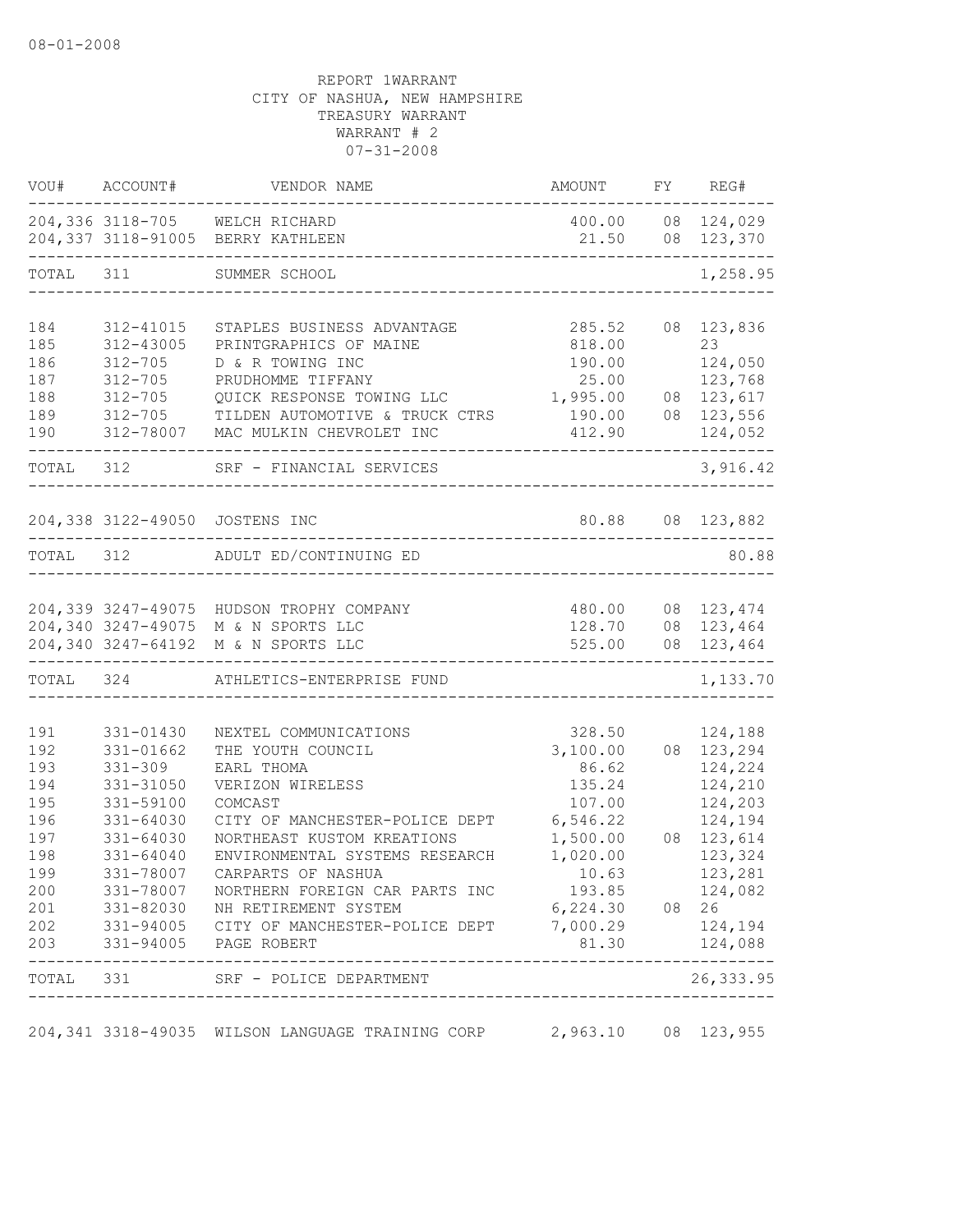|                         |                           | VOU# ACCOUNT# VENDOR NAME AMOUNT FY REG# |                                          |    |                                                           |
|-------------------------|---------------------------|------------------------------------------|------------------------------------------|----|-----------------------------------------------------------|
|                         |                           | TOTAL 331 TITLE I SCHL IMPR-FES          |                                          |    | 2,963.10                                                  |
|                         |                           | 204, 342 3348-49075 PEARSON EDUCATION    | 193.13 08 123,950                        |    |                                                           |
|                         |                           | TOTAL 334 TITLE I SCHL IMPRV AMHERST ST  | --------------------------------         |    | 193.13                                                    |
|                         |                           | 204,343 3358-49050 BALLARD & TIGHE INC   | 897.06                                   |    | 123,285                                                   |
|                         |                           | HARCOURT ASSESSMENT, INC                 | 2,684.07 08 123,960                      |    |                                                           |
|                         | 204,344 3358-49050        |                                          |                                          |    |                                                           |
|                         | 204,345 3358-49050        | SCHOLASTIC INCORPORATED                  | 1,130.33                                 |    | 124,070                                                   |
|                         | 204,346 3358-49050        | SCHOLASTIC MAGAZINES                     | 2,689.24                                 |    | 123,518                                                   |
|                         | 3358-82025                | NH RETIREMENT SYSTEM                     | 262.54                                   | 08 | 26                                                        |
|                         | 3358-83006                | ANTHEM BLUE CROSS BLUE SHIELD            | 546.25                                   | 08 | 30                                                        |
|                         | 3358-83009                | NORTHEAST DELTA                          | 45.67                                    | 08 | 32                                                        |
|                         | 3358-83031                | ITT HARTFORD                             | 42.84                                    |    | 44                                                        |
|                         | 204,347 3358-91040        | BEAN, CYNTHIA                            | 44.95                                    |    | 08 124,086                                                |
|                         | 204,348 3358-91040        | BLAKE LISA                               | 44.95                                    |    | 08 123,984                                                |
|                         | 204,349 3358-91040        | BOZEK NANCY                              | 69.21                                    |    | 08 123,891                                                |
|                         | 204,350 3358-91040        | MOREHOUSE LINDA                          | 92.17                                    |    | 08 123,868                                                |
|                         |                           | 204,351 3358-91040 PIKE STEPHANIE        | 451.19                                   |    | 08 124,012                                                |
|                         |                           | 204,352 3358-91040 RILEY NANCY           | 44.95<br>_______________________________ |    | 08 123,859                                                |
|                         |                           | TOTAL 335 TITLE IB READ 1ST MT PLEASANT  |                                          |    | 9,045.42                                                  |
|                         |                           | 204,353 3368-49075 FILLION SARAH         |                                          |    | 220.50 08 124,036                                         |
|                         |                           | 204,354 3368-49075 MILUM CORPORATION     |                                          |    | 615.00 124,030                                            |
|                         | 204,355 3368-49075 SERESC |                                          |                                          |    | $120.00$ 08 $124,027$                                     |
|                         |                           | TOTAL 336 TITLE I SCHL IMPR DR CRISP     | ----------------------                   |    | 955.50                                                    |
|                         |                           |                                          |                                          |    |                                                           |
| $208$<br>$208$<br>$208$ |                           | 341-01343 MULCAHY SANDY                  |                                          |    | 160.67 08 123,830<br>55.57 08 123,830<br>25.98 08 123,830 |
|                         | 341-01943                 | MULCAHY SANDY                            |                                          |    |                                                           |
| 208                     | 341-01954                 | MULCAHY SANDY                            |                                          |    |                                                           |
| 209                     |                           | 341-01954 VILLA BANCA                    |                                          |    | 604.66 08 123,493                                         |
| 210                     | 341-01962                 | HARBOR HOMES INC                         | 2,809.09                                 |    | 08 123,488                                                |
| 211                     | 341-01963                 | SOUTHERN NH HIV/AIDS TASK FORC           | 9,496.00                                 |    | 08 123,546                                                |
| 212                     | 341-01966                 | COMMUNITY COUNCIL OF NASHUA NH           | 4,080.80                                 |    | 08 123,663                                                |
| 213                     | 341-01968                 | HARBOR HOMES INC                         | 26,596.00                                | 08 | 123,488                                                   |
| 213                     | 341-01969                 | HARBOR HOMES INC                         | 2,058.36                                 | 08 | 123,488                                                   |
| 214                     | 341-01969                 | SOUTHERN NH HIV/AIDS TASK FORC           | 665.00                                   | 08 | 123,546                                                   |
| 215                     | 341-31045                 | NEXTEL COMMUNICATIONS                    | 136.36                                   | 08 | 124,188                                                   |
| 216                     | $341 - 41010$             | MOTOROLA                                 | 34,834.00                                | 08 | 123,379                                                   |
| 217                     | 341-41015                 | BAGLEY BOBBIE                            | 60.00                                    |    | 123,479                                                   |
| 218                     | 341-41015                 | STAPLES BUSINESS ADVANTAGE               | 329.99                                   | 08 | 123,836                                                   |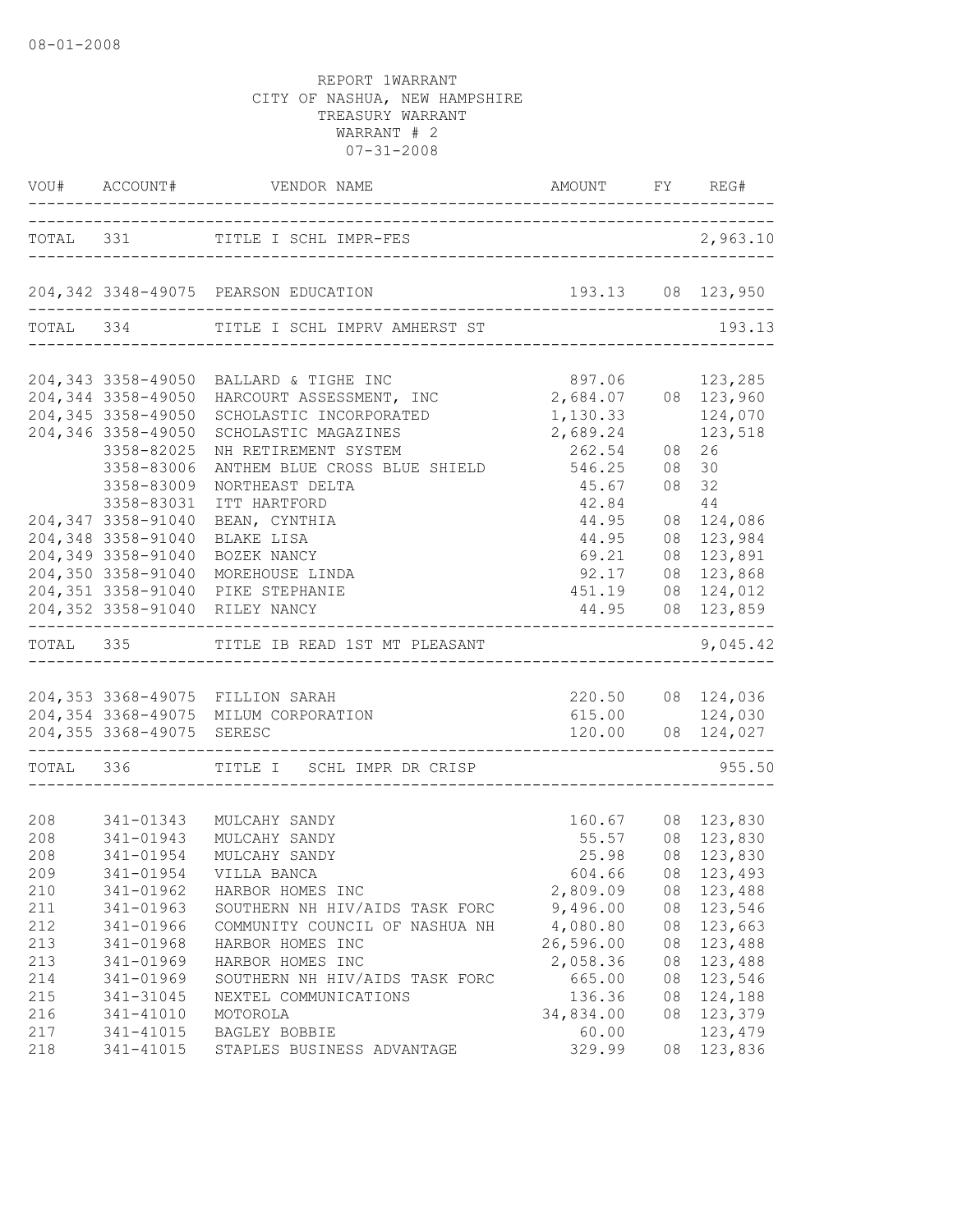| VOU#      | ACCOUNT#            | VENDOR NAME                                                | AMOUNT                        | FY | REG#       |
|-----------|---------------------|------------------------------------------------------------|-------------------------------|----|------------|
| 219       | 341-49050           | BARNES & NOBLE INC                                         | 395.40                        |    | 123,252    |
| 220       | 341-53018           | GRANOK ALEXANDER MD FACP                                   | 600.00                        |    | 08 123,344 |
| 221       | 341-53018           | NASHUA REGIONAL PLANNING COMMI 1,752.00                    |                               |    | 08 124,075 |
| 222       | 341-64030           | HUFF & GAUTHIER INC                                        | 295.00                        | 08 | 123,412    |
| 223       | 341-64030           | NEXTEL COMMUNICATIONS                                      | 318.70                        | 08 | 124,188    |
| 224       | 341-91025           | CROOKER PATRICIA                                           | 155.82                        |    | 123,827    |
| 224       | 341-91025           | CROOKER PATRICIA                                           | 21.10                         |    | 08 123,827 |
| 225       | 341-91025           | MACK ROBERT                                                | 213.53                        |    | 123,355    |
| 226       | 341-91025           | MULCAHY SANDY                                              | 23.92                         |    | 08 123,830 |
| 227       | 341-91025           | VIGROUX KERRAN                                             | 44.11                         |    | 123,751    |
| 228       | 341-94014           | ETKIND PAUL                                                | 66.67                         |    | 123,372    |
| 229       |                     | 341-95000 ASSOCIATION FOR CONFLICT RESOL 355.00            |                               |    | 08 124,165 |
|           |                     | TOTAL 341 SRF - COMMUNITY SERVICES                         |                               |    | 86, 153.73 |
|           |                     |                                                            |                               |    |            |
| 230       | 342-01940           | M & N SPORTS LLC                                           | 357.50                        |    | 08 123,464 |
| 231       | 342-01940           | PRIMECARE SERVICES INC                                     | 275.54                        |    | 08 123,743 |
| 232       | 342-31045           | NEXTEL COMMUNICATIONS                                      | 63.44                         |    | 08 124,188 |
| 233       | 342-47010           | NH MEDICAL/DENTAL SUPPLY LLC/D 737.25                      |                               |    | 08 123,461 |
| 234       | 342-47010           | STERICYCLE INC                                             | 36.75                         |    | 08 123,260 |
| 235       |                     | 342-49070 CLAFLINMEDICAL EQUIPMENT                         | 180.67                        |    | 08 123,749 |
| 236       | 342-54035           | M & N SPORTS LLC                                           | 277.50<br>___________________ |    | 08 123,464 |
| TOTAL 342 |                     | SRF - COMMUNITY HEALTH                                     |                               |    | 1,928.65   |
|           |                     | 204,356 3438-53109 REMMETTER JENNIFER GRACE 320.20 124,010 |                               |    |            |
|           |                     | TOTAL 343 TITLE IV 21ST CENT QUAL.STAFF                    | .__________________________   |    | 320.20     |
|           |                     |                                                            |                               |    |            |
|           | 204,357 3440-31005  | NEXTEL COMMUNICATIONS                                      | 353.13                        |    | 08 124,158 |
|           | 204,358 3440-49075  | AC MOORE INC                                               | 317.77                        |    | 08 123,923 |
|           | 204,359 3440-49075  | ALMEIDA SUSAN                                              | 679.34                        | 08 | 123,922    |
|           | 204,360 3440-49075  | BROWN WENDY                                                | 17.95                         | 08 | 123,832    |
|           | 204,361 3440-49075  | COGSWELL CATHERINE                                         | 491.55                        | 08 | 123,919    |
|           | 204,362 3440-49075  | COSTCO WHOLESALE #307                                      | 129.94                        |    | 08 124,282 |
|           | 204,363 3440-49075  | CROWELL LINDA                                              | 863.04                        |    | 08 123,963 |
|           | 204,364 3440-49075  | GARELICK FARMS-LYNN                                        | 263.71                        |    | 08 123,573 |
|           | 204,365 3440-49075  | JACK'S PIZZA                                               | 130.00                        | 08 | 123,642    |
|           | 204,366 3440-49075  | MARKET BASKET                                              | 314.52                        | 08 | 123,481    |
|           | 204,367 3440-49075  | MARKETING RESOURCES                                        | 2,784.10                      |    | 123,920    |
|           | 204,368 3440-49075  | MARQUIS MARIA                                              | 23.31                         |    | 08 123,958 |
|           | 204,369 3440-49075  | PETTY CASH                                                 | 24.33                         |    | 08 124,089 |
|           | 204,370 3440-49075  | SAKELARIS JENNIFER                                         | 1,238.00                      |    | 08 123,949 |
|           | 204, 371 3440-49075 | SAM'S CLUB                                                 | 749.16                        | 08 | 124,281    |
|           | 204,372 3440-49075  | STAPLES BUSINESS ADVANTAGE                                 | 342.25                        |    | 08 123,604 |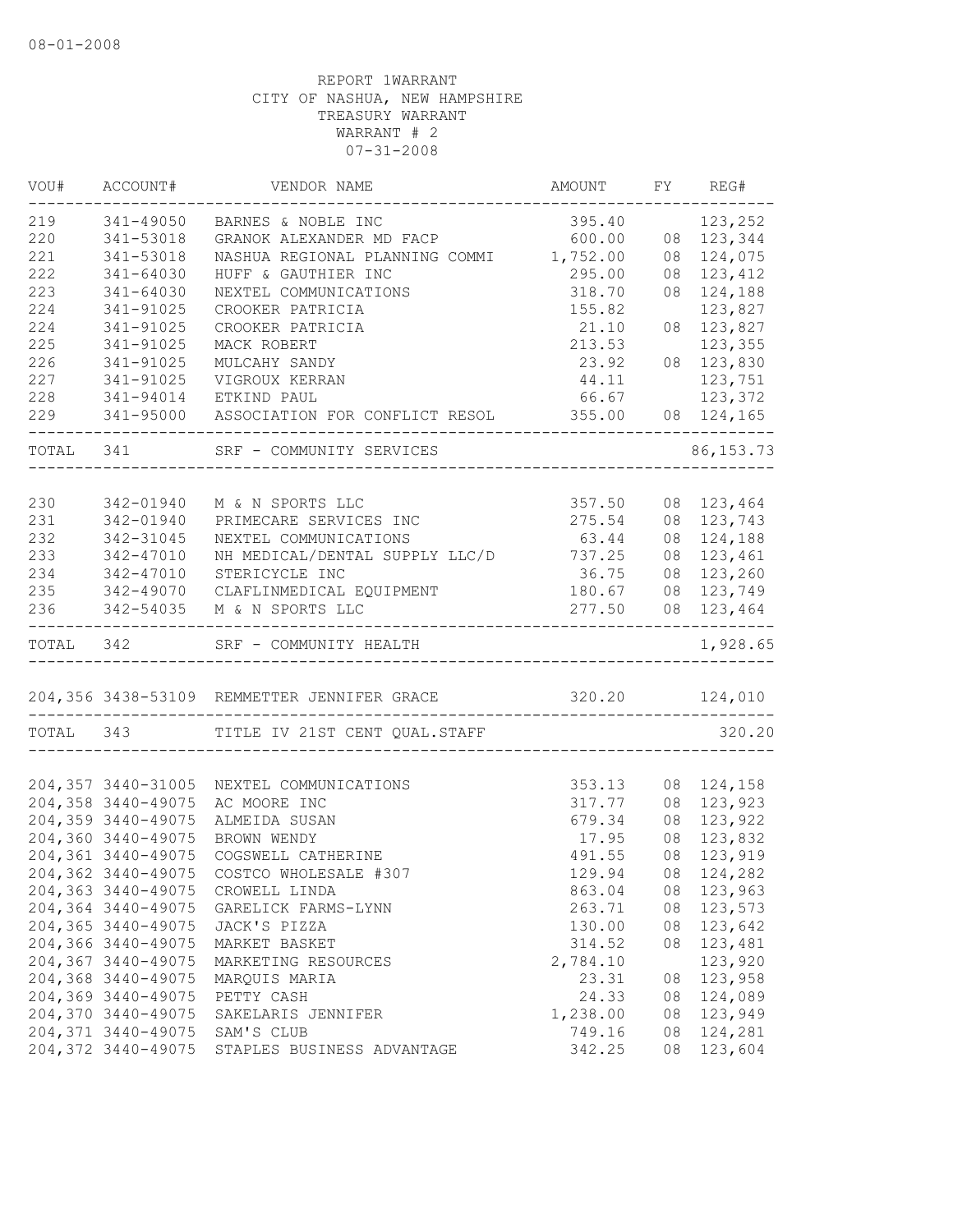| VOU#      | ACCOUNT#                                 | VENDOR NAME                                                  | AMOUNT              | FY             | REG#               |
|-----------|------------------------------------------|--------------------------------------------------------------|---------------------|----------------|--------------------|
|           | 204,373 3440-49075<br>204,374 3440-53103 | WALMART COMMUNITY<br>BOYS & GIRLS CLUB OF GREATER N          | 267.15<br>2,900.00  | 08<br>08       | 123,844<br>123,310 |
|           | 204,375 3440-53103                       | GERZON NANCY J                                               | 1,800.00            | 08             | 123,879            |
|           | 204,376 3440-53103<br>204,377 3440-55020 | STATE OF NH CRIMINAL RECORDS<br>FIRST STUDENT INC            | 90.50<br>2,250.40   | 08<br>08       | 124,090<br>123,908 |
|           | 204,378 3440-91040                       | ALMEIDA SUSAN                                                | 547.75              | 08             | 123,922            |
|           | 204,379 3440-91040                       | CEPAITIS JOHN                                                | 712.30              | 08             | 123,861            |
| TOTAL     | 344                                      | AFTER SCHOOL PROGRAM                                         |                     |                | 17,290.20          |
|           | 3448-82025                               | NH RETIREMENT SYSTEM                                         | 1,085.60            |                | 08 26              |
|           | 3448-83006                               | ANTHEM BLUE CROSS BLUE SHIELD                                | 1,474.40            |                | 08 30              |
|           | 3448-83009                               | NORTHEAST DELTA                                              | 45.67               |                | 08 32              |
|           | 3448-83031                               | ITT HARTFORD                                                 | 2.80                |                | 44                 |
| TOTAL     | 344                                      | TITLE IV SDF 21ST CENTURY                                    |                     |                | 2,608.47           |
|           |                                          |                                                              |                     |                |                    |
|           | 204,380 3449-91040<br>204,381 3449-91040 | AFTERSCHOOL CONFERENCE INC<br>INNS & SPA AT MILL FALLS (THE) | 1,375.00            |                | 124,304<br>124,301 |
|           | 204,382 3449-91040                       | SAKELARIS JENNIFER                                           | 1,145.56<br>113.49  |                | 08 123,949         |
|           |                                          |                                                              |                     |                | ----------------   |
| TOTAL     | 344                                      | TITLE IV SDF 21ST CENTURY                                    |                     |                | 2,634.05           |
|           |                                          | 204,383 3468-49075 REYNOLDS MARGARET                         | 41.17               |                | 08 123,874         |
| TOTAL 346 |                                          | SMALLER LEARNING COMMUNITY                                   |                     |                | 41.17              |
|           | 204,384 3507-91040 NHASP                 |                                                              | 2,786.00 08 124,157 |                |                    |
| TOTAL     | 350                                      | TITLE 11A TEACHER QUALITY                                    |                     |                | 2,786.00           |
|           |                                          |                                                              |                     |                |                    |
|           | 3508-82025                               | NH RETIREMENT SYSTEM                                         | 4,434.61            | 08             | 26                 |
|           |                                          | 3508-83006 ANTHEM BLUE CROSS BLUE SHIELD 6,019.55            |                     | 08 30          |                    |
|           |                                          | 3508-83006 HARVARD PILGRIM HEALTH CARE                       | 1,509.55 08 31      |                |                    |
|           |                                          | 3508-83009 NORTHEAST DELTA                                   | 1,175.29            |                | 42                 |
|           |                                          | 3508-83031 ITT HARTFORD<br>________________                  | 155.12              |                | 44                 |
| TOTAL     | 350                                      | TITLE 11A TEACHER QUALITY<br>------------------              |                     | ______________ | 13,294.12          |
| 246       |                                          | 352-01310 E D SWETT INC                                      | 31,306.39           |                | 08 123,563         |
| 247       |                                          | 352-45290 M & N SPORTS LLC                                   | 357.00              |                | 123,464            |
| 248       |                                          | 352-46005 EMBROIDERY CREATONS                                | 252.00              |                | 124,025            |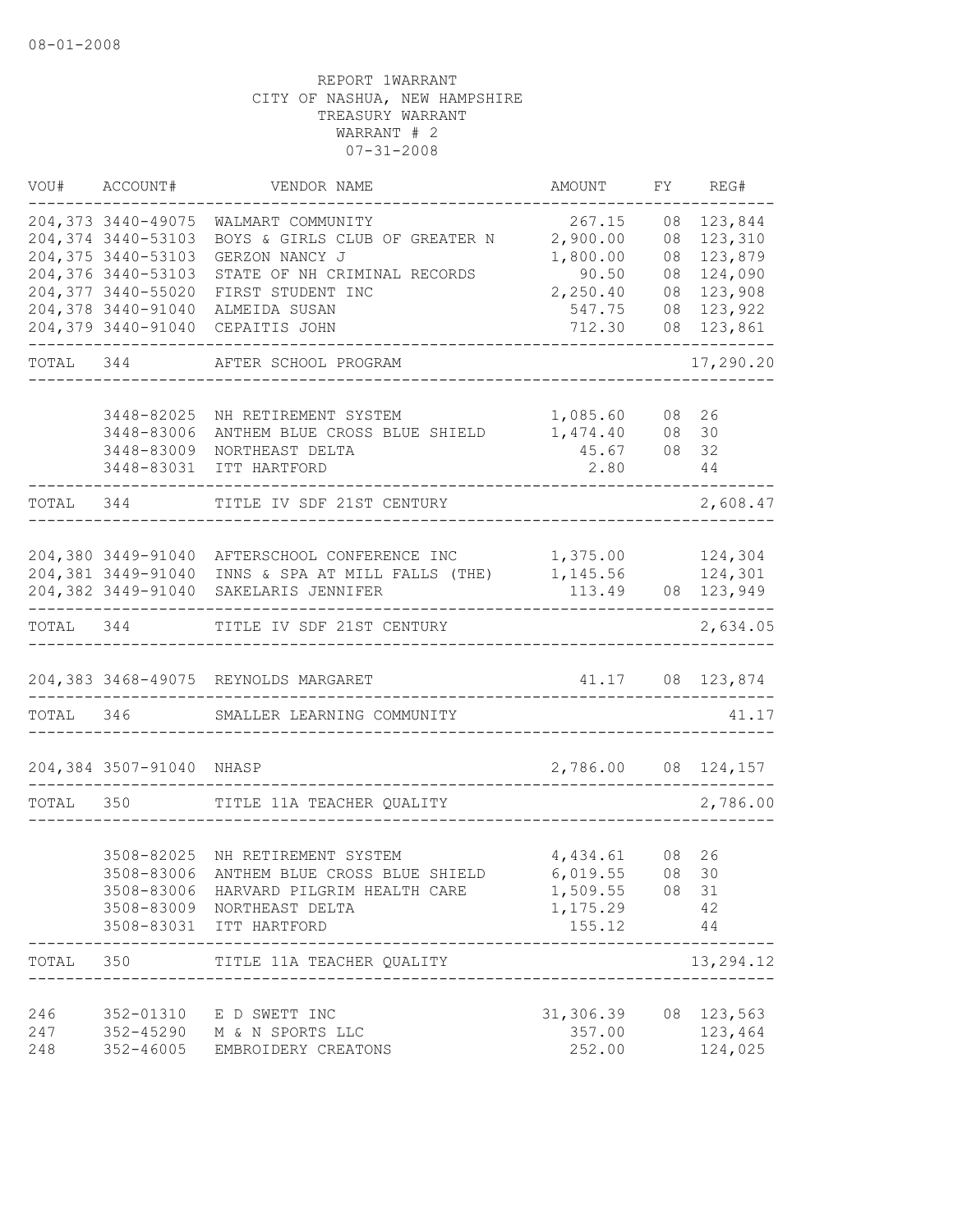| VOU# | ACCOUNT#  | VENDOR NAME                      | AMOUNT   | FY | REG#       |
|------|-----------|----------------------------------|----------|----|------------|
| 249  |           | 352-46005 OPTIMUM SPORTSWEAR INC | 4,060.00 |    | 123,626    |
| 250  | 352-53030 | MCFARLAND-JOHNSON INC            | 2,835.90 |    | 08 123,483 |
| 251  | 352-59050 | ACKERMAN CAITLIN                 | 300.00   |    | 123,801    |
| 252  | 352-59050 | BAKER KARI                       | 300.00   |    | 123,784    |
| 253  | 352-59050 | BASORA NILSSON                   | 300.00   |    | 123,808    |
| 254  | 352-59050 | BEAULAC MICHAEL                  | 450.00   |    | 123,805    |
| 255  | 352-59050 | BOURGEOIS JOHN                   | 300.00   |    | 123,807    |
| 256  | 352-59050 | BOURQUE CASEY                    | 300.00   |    | 123,376    |
| 257  | 352-59050 | CHRONEY MIKE                     | 450.00   |    | 123,430    |
| 258  | 352-59050 | CLAUSS ROBERT                    | 300.00   |    | 123,439    |
| 259  | 352-59050 | CLOUTIER MELISSA                 | 300.00   |    | 123,553    |
| 260  | 352-59050 | CONLON MEGHAN                    | 300.00   |    | 123,782    |
| 261  | 352-59050 | CONNOLLY MEGAN                   | 450.00   |    | 123,647    |
| 262  | 352-59050 | CROWELL MCKENZIE                 | 300.00   |    | 123,793    |
| 263  | 352-59050 | DELLE SUZANNE                    | 100.00   |    | 123,341    |
| 264  | 352-59050 | DZIEDZIC WENDY                   | 450.00   |    | 123,393    |
| 265  | 352-59050 | ERICKSON DUANE                   | 300.00   |    | 123, 477   |
| 266  | 352-59050 | FABIAN ERIN                      | 300.00   |    | 123,392    |
| 267  | 352-59050 | FEEHAN DANIEL                    | 240.00   |    | 123,494    |
| 268  | 352-59050 | FEEHAN MATTHEW                   | 900.00   |    | 123,431    |
| 269  | 352-59050 | FIERLEY JULIE                    | 300.00   |    | 123,792    |
| 270  | 352-59050 | FIERLEY KELLY                    | 450.00   |    | 123,550    |
| 271  | 352-59050 | FLEURY DARREN                    | 825.00   |    | 123,839    |
| 272  | 352-59050 | GIACALONE MICHELLE               | 300.00   |    | 123,797    |
| 273  | 352-59050 | GIACALONE SCOTT                  | 225.00   |    | 123,391    |
| 274  | 352-59050 | GUSTAVSON KYLA                   | 300.00   |    | 123,803    |
| 275  | 352-59050 | HOGEN PATRICK                    | 300.00   |    | 123,812    |
| 276  | 352-59050 | KELLER LENA                      | 300.00   |    | 123,541    |
| 277  | 352-59050 | KLINK DANIEL                     | 200.00   |    | 123,789    |
| 278  | 352-59050 | LAJOIE AMANDA                    | 160.00   |    | 123,698    |
| 279  | 352-59050 | LEDOUX BRITTNEY                  | 450.00   |    | 123,436    |
| 280  | 352-59050 | LEGATOVA DOMINIKA                | 300.00   |    | 123,786    |
| 281  | 352-59050 | LIMA FELIPE                      | 1,050.00 |    | 123,383    |
| 282  | 352-59050 | LOFTUS CASSANDRA                 | 825.00   |    | 123,841    |
| 283  | 352-59050 | LOFTUS RICHARD S                 | 450.00   |    | 123,659    |
| 284  | 352-59050 | LUNN TIM                         | 150.00   |    | 123,791    |
| 285  | 352-59050 | MCDONALD STACY                   | 300.00   |    | 123,504    |
| 286  | 352-59050 | MCDOUGALD SCOTT                  | 630.00   |    | 123,596    |
| 287  | 352-59050 | MELANSON DENNIS                  | 200.00   |    | 123,288    |
| 288  | 352-59050 | MILLETT KRISTEN                  | 240.00   |    | 123,795    |
| 289  | 352-59050 | MONSEN WILLIAM                   | 300.00   |    | 123,557    |
| 290  | 352-59050 | MORIN ELISSA                     | 300.00   |    | 123,790    |
| 291  | 352-59050 | MUCCIOLI LOUIS                   | 300.00   |    | 123,701    |
| 292  | 352-59050 | MULLER HEATHER                   | 450.00   |    | 123,551    |
| 293  | 352-59050 | NICHOLSON MORRIS                 | 200.00   |    | 123,388    |
| 294  | 352-59050 | O'LEARY BEN                      | 395.00   |    | 123,552    |
| 295  | 352-59050 | OSBORN DAVID                     | 690.00   |    | 123,327    |
| 296  | 352-59050 | PHILLIPS JAMES                   | 450.00   |    | 123,769    |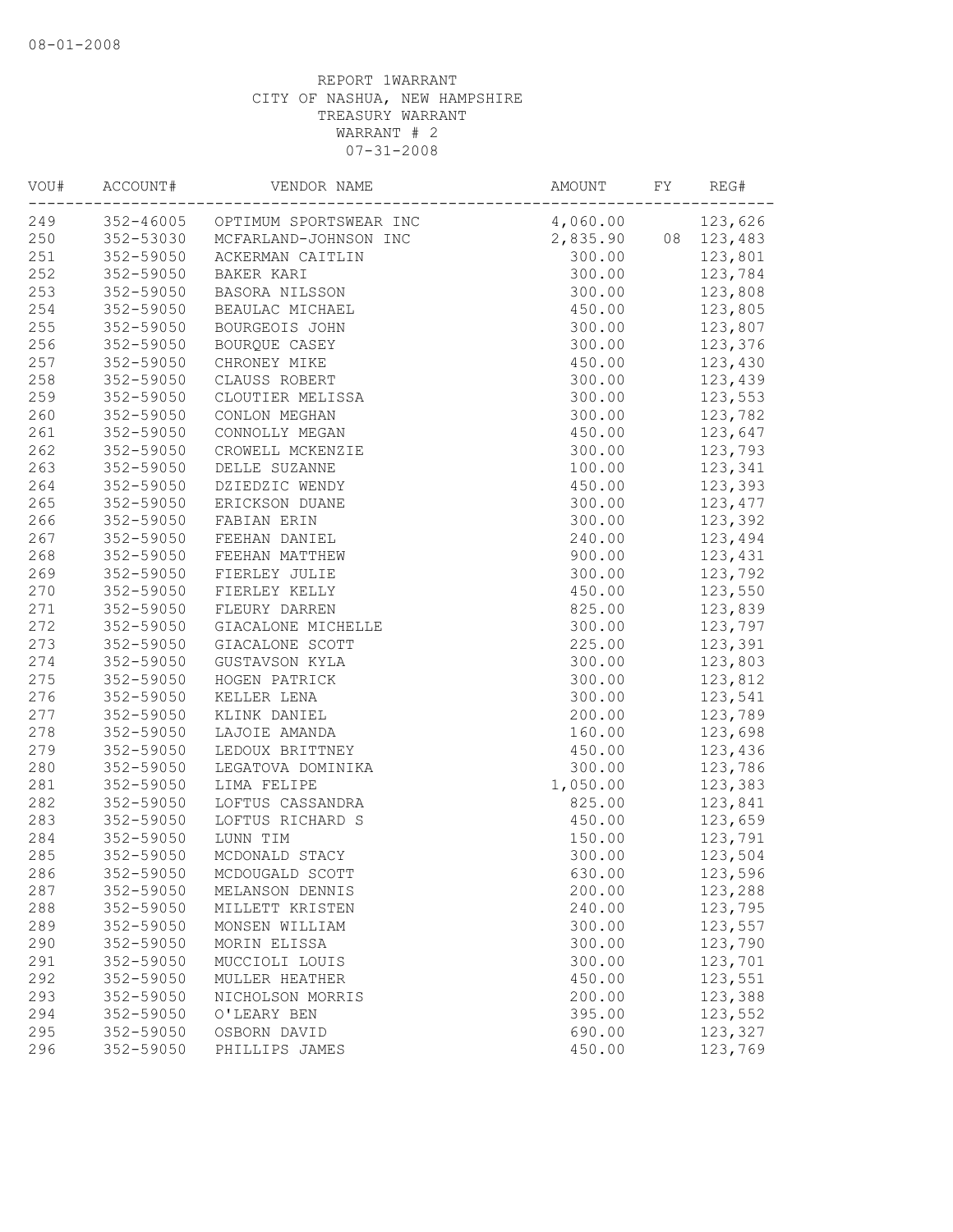| VOU# | ACCOUNT#    | VENDOR NAME                 | AMOUNT   | FY | REG#    |
|------|-------------|-----------------------------|----------|----|---------|
| 297  |             | 352-59050 PINTAL ALLISON    | 450.00   |    | 123,437 |
| 298  | 352-59050   | POLLEY MICHAEL              | 300.00   |    | 123,543 |
| 299  | 352-59050   | RAHILLY JULIE               | 300.00   |    | 123,788 |
| 300  | 352-59050   | RAMOS JOSH                  | 240.00   |    | 123,509 |
| 301  | 352-59050   | RICE CHRIS                  | 1,000.00 |    | 123,496 |
| 301  | 352-59050   | RICE CHRIS                  | 1,235.00 | 08 | 123,496 |
| 302  | 352-59050   | ROGALSKI JOSHUA             | 150.00   |    | 123,559 |
| 303  | 352-59050   | ROXAS MARGARITA             | 285.00   |    | 123,380 |
| 304  | 352-59050   | RZASA TAVIA                 | 300.00   |    | 123,799 |
| 305  | 352-59050   | SCHROEDER DAVID             | 200.00   |    | 123,787 |
| 306  | 352-59050   | SEYMOUR COLTON              | 465.00   |    | 123,435 |
| 307  | 352-59050   | SHANNON ERIN                | 150.00   |    | 123,695 |
| 308  | 352-59050   | SMITH CHRISTI               | 310.00   |    | 123,497 |
| 309  | 352-59050   | SOLANO NICHOLAS             | 150.00   |    | 123,502 |
| 310  | 352-59050   | ST LAURENT JOHN             | 300.00   |    | 123,558 |
| 311  | 352-59050   | ST. CYR ERIC                | 100.00   |    | 123,766 |
| 312  | 352-59050   | STROBEL CONNOR              | 300.00   |    | 123,810 |
| 313  | 352-59050   | SULLIVAN EMILY              | 300.00   |    | 123,503 |
| 314  | 352-59050   | SUMMERS CASSANDRA           | 150.00   |    | 123,696 |
| 315  | 352-59050   | TERRELL RHETT               | 300.00   |    | 123,544 |
| 316  | 352-59050   | THISTLE CHRIS               | 300.00   |    | 123,703 |
| 317  | 352-59050   | ZAPENAS BRAD                | 675.00   |    | 123,524 |
| 318  | 352-59055   | SKYHAWKS SPORTS ACADEMY INC | 2,111.00 |    | 123,357 |
| 319  | $352 - 705$ | BOYLE JENNY                 | 160.00   |    | 123,710 |
| 320  | $352 - 705$ | CASEY STEVE                 | 90.00    |    | 123,757 |
| 321  | $352 - 705$ | CHALOGIAS DEBBIE            | 90.00    |    | 123,689 |
| 322  | $352 - 705$ | CHAMPAGNE LORI              | 90.00    |    | 123,781 |
| 323  | $352 - 705$ | CHAPUT CHERYL               | 90.00    |    | 123,694 |
| 324  | $352 - 705$ | DANIELS FRED                | 180.00   |    | 123,691 |
| 325  | $352 - 705$ | DARROW JENNIFER             | 70.00    |    | 123,678 |
| 326  | $352 - 705$ | DOHERTY LISA                | 70.00    |    | 123,759 |
| 327  | $352 - 705$ | JONES SONYA                 | 35.00    |    | 123,681 |
| 328  | $352 - 705$ | MADDEN VINCE                | 250.00   |    | 123,682 |
| 329  | $352 - 705$ | MARTIN GRACE                | 90.00    |    | 123,752 |
| 330  | $352 - 705$ | MCDOUGALD SCOTT             | 50.00    |    | 123,389 |
| 331  | $352 - 705$ | MCINTOSH LORI               | 195.00   |    | 123,538 |
| 332  | $352 - 705$ | MOREAU JOE                  | 195.00   |    | 123,560 |
| 333  | $352 - 705$ | MORIN CHERYL                | 70.00    |    | 123,755 |
| 334  | $352 - 705$ | MULLALY REBECCA             | 55.00    |    | 123,783 |
| 335  | $352 - 705$ | PENASACK DANIELLE           | 70.00    |    | 123,785 |
| 336  | $352 - 705$ | RABASCO JOANNE              | 105.00   |    | 123,693 |
| 337  | $352 - 705$ | RICHARDSON TIM              | 90.00    |    | 123,595 |
| 338  | $352 - 705$ | ROMANEK HEATHER             | 55.00    |    | 123,761 |
| 339  | $352 - 705$ | RUBIN DIANE                 | 55.00    |    | 123,763 |
| 340  | $352 - 705$ | SALUJA MENU                 | 70.00    |    | 123,724 |
| 341  | $352 - 705$ | SMITH KRISTINE              | 90.00    |    | 123,686 |
| 342  | $352 - 705$ | TOCCI KAREN                 | 80.00    |    | 123,824 |
| 343  | $352 - 705$ | WALCH LINDY                 | 70.00    |    | 123,906 |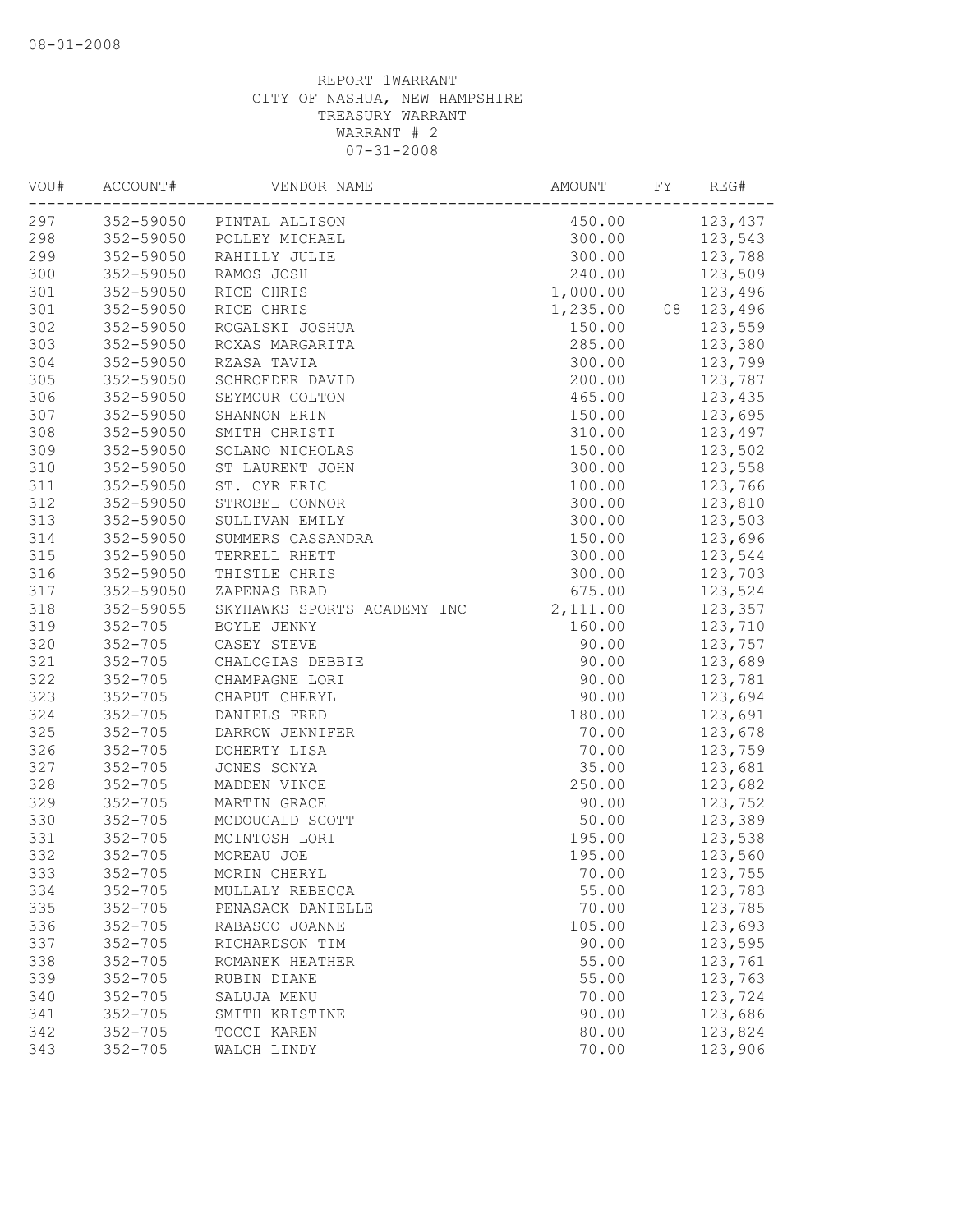| VOU#      |                                                                                                                                                                              | ACCOUNT# VENDOR NAME                                                                                                                                                      | AMOUNT FY REG#                                                                      |                                                                                      |
|-----------|------------------------------------------------------------------------------------------------------------------------------------------------------------------------------|---------------------------------------------------------------------------------------------------------------------------------------------------------------------------|-------------------------------------------------------------------------------------|--------------------------------------------------------------------------------------|
|           |                                                                                                                                                                              | 344 352-705 WELLING SWAPNA<br>345 352-705 WILLARD BOB                                                                                                                     |                                                                                     | 340.00 123,667<br>70.00 123,771<br>________________                                  |
|           |                                                                                                                                                                              | TOTAL 352 SRF - PARKS AND RECREATION                                                                                                                                      | _____________________________                                                       | 69,137.29                                                                            |
|           |                                                                                                                                                                              |                                                                                                                                                                           | $3,250.00$ 124,264                                                                  |                                                                                      |
|           | TOTAL 354                                                                                                                                                                    | TITLE II A WRITING CTE                                                                                                                                                    |                                                                                     | 3,250.00                                                                             |
|           | 204,387 3558-49075<br>3558-83009<br>3558-83031                                                                                                                               | 204,386 3558-49075 HARCOURT ASSESSMENT, INC<br>TURNER PAMELA<br>NORTHEAST DELTA<br>ITT HARTFORD<br>204,388 3558-91040 HEALEY CHARLES                                      | 4,438.14<br>129.90<br>131.90<br>17.64                                               | 08 123,960<br>08 123,866<br>08 32<br>44<br>149.44 08 123,907                         |
| TOTAL 355 |                                                                                                                                                                              | TITLE IB READING 1ST FES                                                                                                                                                  |                                                                                     | . _ _ _ _ _ _ _ _ _ _ _ _ .<br>4,867.02                                              |
|           | 3608-82025<br>3608-83006<br>3608-83009<br>3608-83031<br>204,389 3608-91040                                                                                                   | NH RETIREMENT SYSTEM<br>ANTHEM BLUE CROSS BLUE SHIELD 1,092.50<br>NORTHEAST DELTA<br>ITT HARTFORD<br>FIRST STUDENT INC<br>204,390 3608-91040 LAQUERRE MARC                | 401.48<br>82.77<br>17.08<br>300.00                                                  | 08 26<br>08 30<br>42<br>44<br>44.20 08 123,908<br>08 123,915                         |
| TOTAL 360 |                                                                                                                                                                              | DROP OUT PREVENTION/ALT ED                                                                                                                                                |                                                                                     | 1,938.03                                                                             |
|           | 204,391 3687-49075<br>204,392 3687-49075<br>204,393 3687-49085<br>204,394 3687-49085<br>204,395 3687-49085<br>204,396 3687-49085<br>204,397 3687-49085<br>204,398 3687-49085 | CLEAN SOURCE<br><b>GUSTIN KAREN</b><br>COCA COLA<br>COSTA FRUIT & PRODUCE CO INC<br>FANTINI BAKING CO., INC.<br>GARELICK FARMS-LYNN<br>GILL'S PIZZA CO.<br>M SAUNDERS INC | 52.95<br>7.14<br>736.00<br>4,314.01<br>1,237.89<br>4,093.79<br>1,035.30<br>3,242.07 | 124,007<br>123,932<br>123,888<br>124,081<br>123,970<br>123,573<br>123,959<br>123,943 |
|           |                                                                                                                                                                              | TOTAL 368 SUMMER FEEDING PROGRAM                                                                                                                                          |                                                                                     | 14,719.15                                                                            |
| 352       |                                                                                                                                                                              | 373-53025 LOAN PACKAGING LLC                                                                                                                                              |                                                                                     |                                                                                      |
|           |                                                                                                                                                                              | TOTAL 373 SRF - ECONOMIC DEVELOPMENT                                                                                                                                      |                                                                                     | 800.00                                                                               |
| 353       |                                                                                                                                                                              | 374-01924 HOLLIS CONSTRUCTION INC                                                                                                                                         | $1,600.00$ 08 123,396                                                               |                                                                                      |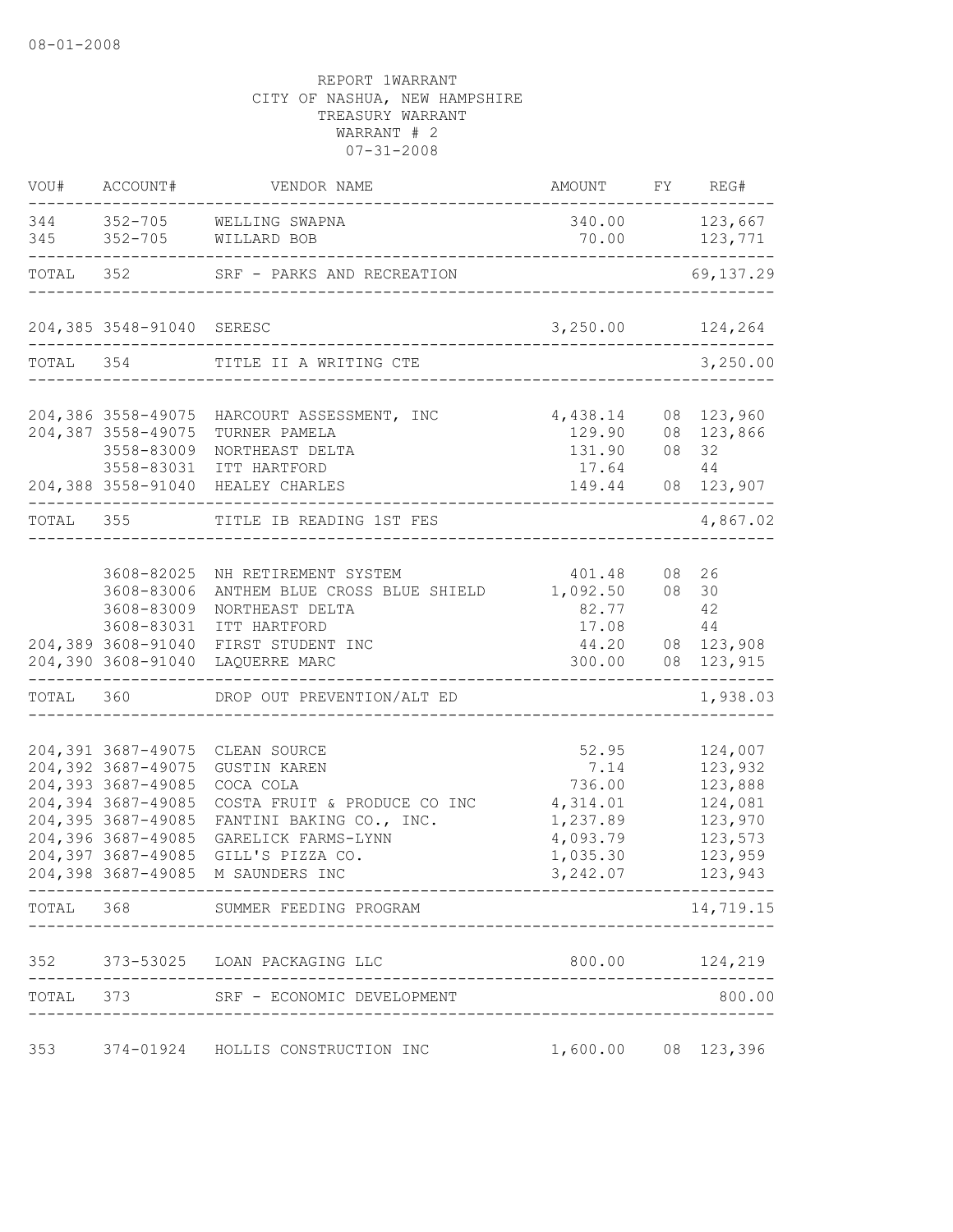| 2,050.00<br>123,835<br>374-01966<br>NASHUA PASTORAL CARE CENTER<br>08<br>374-01966<br>250.00<br>123,513<br>NEIGHBORHOOD HOUSING SERVICES<br>08<br>300.00<br>374-07030<br>THE SCOTT LAWSON GROUP LTD<br>124,091<br>374-07090<br>NASHUA SOUP KITCHEN & SHELTER<br>4,600.00<br>123,256<br>08<br>374-07258<br>836.64<br>123,535<br>CORP FOR NATIONAL & COMMUNITY<br>08<br>374-07261<br>NH LEGAL ASSISTANCE<br>945.18<br>123,451<br>08<br>2,272.76<br>374-07262<br>NEW HAMPSHIRE COMMUNITY LOAN F<br>08<br>124,186<br>374-07340<br>CITY OF NASHUA/PETTY CASH SLIP<br>44.46<br>123,243<br>27.06<br>124,188<br>374-07340<br>NEXTEL COMMUNICATIONS<br>08<br>520.56<br>123,925<br>374-07368<br>BSN SPORTS<br>374-07368<br>524.50<br>123,599<br>MILL METALS CORP<br>374-07435<br>LIVABLE WALKABLE COMMUNITIES<br>2,410.00<br>124,093<br>374-07436<br>836.64<br>123,535<br>CORP FOR NATIONAL & COMMUNITY<br>08<br>374-07620<br>729.68<br>PETROCELLI MARKETING GROUP<br>08<br>123,332<br>374-09031<br>LOOMIS FARGO & CO<br>146.40<br>08<br>123,413<br>37<br>374-09031<br>TRANSIT MANAGEMENT OF NASHUA<br>238.49<br>50<br>374-09031<br>174.58<br>TRANSIT MANAGEMENT OF NASHUA<br>68<br>374-09031<br>289.52<br>TRANSIT MANAGEMENT OF NASHUA<br>374-09043<br>CONWAY OFFICE PRODUCTS LLC<br>94.50<br>123,418<br>374-09054<br>LISAY STEVEN E<br>180.25<br>123,454<br>374-09061<br>ARAMARK UNIFORM SERVICES<br>138.47<br>123,399<br>374-09061<br>123,399<br>ARAMARK UNIFORM SERVICES<br>147.82<br>08<br>374-09061<br>J P PEST SERVICES<br>1,384.92<br>123,528<br>374-09061<br>NEXTEL COMMUNICATIONS<br>603.46<br>08<br>124,188<br>374-09061<br>UNITED PARCEL SERVICE<br>26.18<br>124,272<br>374-09061<br>UNITED PARCEL SERVICE<br>$-1.30$<br>124,272<br>08<br>374-09071<br>20,616.95<br>124,150<br>SHATTUCK MALONE OIL CO<br>379<br>374-09081<br>1,121.92<br>123,303<br>MICHELIN NORTH AMERICA INC<br>374-09091<br>123,377<br>BALDWIN FILTERS<br>386.22<br>374-09091<br>BEST FORD/BEST CYCLE<br>25.26<br>123,282<br>382<br>374-09091<br>CENTRAL PAPER PRODUCTS CO<br>87.21<br>124,068<br>374-09091<br>CITY OF NASHUA/TAX COLLECTOR'S<br>216.02<br>124,092<br>08<br>374-09091<br>113.92<br>FLEETWAY HEAVY DUTY PARTS INC<br>123,347<br>123,588<br>385<br>374-09091<br>GILLIG CORP<br>1,774.68<br>123,588<br>374-09091<br>GILLIG CORP<br>330.15<br>08<br>374-09091<br>88.75<br>123,385<br>GRAINGER<br>252.61<br>374-09091<br>HOME DEPOT CREDIT SERVICES<br>124,175<br>204.36<br>374-09091<br>NAPA AUTO PARTS<br>123,627<br>374-09091<br>123,440<br>NORTHERN BUS SALES INC<br>72.90<br>374-09091<br>609.27<br>08 123,269<br>PREMIER SOUTHERN TICKET CO<br>374-09091<br>PRINT FACTORY<br>1,252.01<br>08<br>123,248<br>392<br>374-09091<br>126.36<br>123,512<br>ROBBINS AUTO PARTS INC<br>123,836<br>374-09091<br>STAPLES BUSINESS ADVANTAGE<br>434.62<br>374-09091<br>123,754<br>TURNER GLASS<br>220.00<br>395<br>123,765<br>374-09091<br>VOLKMANN ELECTRIC<br>950.00<br>396<br>374-09101<br>PSNH<br>993.64<br>124,244<br>397<br>124,250<br>374-09102<br>PUBLIC SERVICE OF NH<br>840.29<br>374-09104<br>PSNH<br>265.53<br>124,244 | VOU# | ACCOUNT# | VENDOR NAME | AMOUNT | FY | REG# |
|-------------------------------------------------------------------------------------------------------------------------------------------------------------------------------------------------------------------------------------------------------------------------------------------------------------------------------------------------------------------------------------------------------------------------------------------------------------------------------------------------------------------------------------------------------------------------------------------------------------------------------------------------------------------------------------------------------------------------------------------------------------------------------------------------------------------------------------------------------------------------------------------------------------------------------------------------------------------------------------------------------------------------------------------------------------------------------------------------------------------------------------------------------------------------------------------------------------------------------------------------------------------------------------------------------------------------------------------------------------------------------------------------------------------------------------------------------------------------------------------------------------------------------------------------------------------------------------------------------------------------------------------------------------------------------------------------------------------------------------------------------------------------------------------------------------------------------------------------------------------------------------------------------------------------------------------------------------------------------------------------------------------------------------------------------------------------------------------------------------------------------------------------------------------------------------------------------------------------------------------------------------------------------------------------------------------------------------------------------------------------------------------------------------------------------------------------------------------------------------------------------------------------------------------------------------------------------------------------------------------------------------------------------------------------------------------------------------------------------------------------------------------------------------------------------------------------------------------------------------------------------------------------------------------------------------------------------------------------------------------------------------------------------------------------------------------------------------------------------------|------|----------|-------------|--------|----|------|
|                                                                                                                                                                                                                                                                                                                                                                                                                                                                                                                                                                                                                                                                                                                                                                                                                                                                                                                                                                                                                                                                                                                                                                                                                                                                                                                                                                                                                                                                                                                                                                                                                                                                                                                                                                                                                                                                                                                                                                                                                                                                                                                                                                                                                                                                                                                                                                                                                                                                                                                                                                                                                                                                                                                                                                                                                                                                                                                                                                                                                                                                                                             | 354  |          |             |        |    |      |
|                                                                                                                                                                                                                                                                                                                                                                                                                                                                                                                                                                                                                                                                                                                                                                                                                                                                                                                                                                                                                                                                                                                                                                                                                                                                                                                                                                                                                                                                                                                                                                                                                                                                                                                                                                                                                                                                                                                                                                                                                                                                                                                                                                                                                                                                                                                                                                                                                                                                                                                                                                                                                                                                                                                                                                                                                                                                                                                                                                                                                                                                                                             | 355  |          |             |        |    |      |
|                                                                                                                                                                                                                                                                                                                                                                                                                                                                                                                                                                                                                                                                                                                                                                                                                                                                                                                                                                                                                                                                                                                                                                                                                                                                                                                                                                                                                                                                                                                                                                                                                                                                                                                                                                                                                                                                                                                                                                                                                                                                                                                                                                                                                                                                                                                                                                                                                                                                                                                                                                                                                                                                                                                                                                                                                                                                                                                                                                                                                                                                                                             | 356  |          |             |        |    |      |
|                                                                                                                                                                                                                                                                                                                                                                                                                                                                                                                                                                                                                                                                                                                                                                                                                                                                                                                                                                                                                                                                                                                                                                                                                                                                                                                                                                                                                                                                                                                                                                                                                                                                                                                                                                                                                                                                                                                                                                                                                                                                                                                                                                                                                                                                                                                                                                                                                                                                                                                                                                                                                                                                                                                                                                                                                                                                                                                                                                                                                                                                                                             | 357  |          |             |        |    |      |
|                                                                                                                                                                                                                                                                                                                                                                                                                                                                                                                                                                                                                                                                                                                                                                                                                                                                                                                                                                                                                                                                                                                                                                                                                                                                                                                                                                                                                                                                                                                                                                                                                                                                                                                                                                                                                                                                                                                                                                                                                                                                                                                                                                                                                                                                                                                                                                                                                                                                                                                                                                                                                                                                                                                                                                                                                                                                                                                                                                                                                                                                                                             | 358  |          |             |        |    |      |
|                                                                                                                                                                                                                                                                                                                                                                                                                                                                                                                                                                                                                                                                                                                                                                                                                                                                                                                                                                                                                                                                                                                                                                                                                                                                                                                                                                                                                                                                                                                                                                                                                                                                                                                                                                                                                                                                                                                                                                                                                                                                                                                                                                                                                                                                                                                                                                                                                                                                                                                                                                                                                                                                                                                                                                                                                                                                                                                                                                                                                                                                                                             | 359  |          |             |        |    |      |
|                                                                                                                                                                                                                                                                                                                                                                                                                                                                                                                                                                                                                                                                                                                                                                                                                                                                                                                                                                                                                                                                                                                                                                                                                                                                                                                                                                                                                                                                                                                                                                                                                                                                                                                                                                                                                                                                                                                                                                                                                                                                                                                                                                                                                                                                                                                                                                                                                                                                                                                                                                                                                                                                                                                                                                                                                                                                                                                                                                                                                                                                                                             | 360  |          |             |        |    |      |
|                                                                                                                                                                                                                                                                                                                                                                                                                                                                                                                                                                                                                                                                                                                                                                                                                                                                                                                                                                                                                                                                                                                                                                                                                                                                                                                                                                                                                                                                                                                                                                                                                                                                                                                                                                                                                                                                                                                                                                                                                                                                                                                                                                                                                                                                                                                                                                                                                                                                                                                                                                                                                                                                                                                                                                                                                                                                                                                                                                                                                                                                                                             | 361  |          |             |        |    |      |
|                                                                                                                                                                                                                                                                                                                                                                                                                                                                                                                                                                                                                                                                                                                                                                                                                                                                                                                                                                                                                                                                                                                                                                                                                                                                                                                                                                                                                                                                                                                                                                                                                                                                                                                                                                                                                                                                                                                                                                                                                                                                                                                                                                                                                                                                                                                                                                                                                                                                                                                                                                                                                                                                                                                                                                                                                                                                                                                                                                                                                                                                                                             | 362  |          |             |        |    |      |
|                                                                                                                                                                                                                                                                                                                                                                                                                                                                                                                                                                                                                                                                                                                                                                                                                                                                                                                                                                                                                                                                                                                                                                                                                                                                                                                                                                                                                                                                                                                                                                                                                                                                                                                                                                                                                                                                                                                                                                                                                                                                                                                                                                                                                                                                                                                                                                                                                                                                                                                                                                                                                                                                                                                                                                                                                                                                                                                                                                                                                                                                                                             | 363  |          |             |        |    |      |
|                                                                                                                                                                                                                                                                                                                                                                                                                                                                                                                                                                                                                                                                                                                                                                                                                                                                                                                                                                                                                                                                                                                                                                                                                                                                                                                                                                                                                                                                                                                                                                                                                                                                                                                                                                                                                                                                                                                                                                                                                                                                                                                                                                                                                                                                                                                                                                                                                                                                                                                                                                                                                                                                                                                                                                                                                                                                                                                                                                                                                                                                                                             | 364  |          |             |        |    |      |
|                                                                                                                                                                                                                                                                                                                                                                                                                                                                                                                                                                                                                                                                                                                                                                                                                                                                                                                                                                                                                                                                                                                                                                                                                                                                                                                                                                                                                                                                                                                                                                                                                                                                                                                                                                                                                                                                                                                                                                                                                                                                                                                                                                                                                                                                                                                                                                                                                                                                                                                                                                                                                                                                                                                                                                                                                                                                                                                                                                                                                                                                                                             | 365  |          |             |        |    |      |
|                                                                                                                                                                                                                                                                                                                                                                                                                                                                                                                                                                                                                                                                                                                                                                                                                                                                                                                                                                                                                                                                                                                                                                                                                                                                                                                                                                                                                                                                                                                                                                                                                                                                                                                                                                                                                                                                                                                                                                                                                                                                                                                                                                                                                                                                                                                                                                                                                                                                                                                                                                                                                                                                                                                                                                                                                                                                                                                                                                                                                                                                                                             | 366  |          |             |        |    |      |
|                                                                                                                                                                                                                                                                                                                                                                                                                                                                                                                                                                                                                                                                                                                                                                                                                                                                                                                                                                                                                                                                                                                                                                                                                                                                                                                                                                                                                                                                                                                                                                                                                                                                                                                                                                                                                                                                                                                                                                                                                                                                                                                                                                                                                                                                                                                                                                                                                                                                                                                                                                                                                                                                                                                                                                                                                                                                                                                                                                                                                                                                                                             | 367  |          |             |        |    |      |
|                                                                                                                                                                                                                                                                                                                                                                                                                                                                                                                                                                                                                                                                                                                                                                                                                                                                                                                                                                                                                                                                                                                                                                                                                                                                                                                                                                                                                                                                                                                                                                                                                                                                                                                                                                                                                                                                                                                                                                                                                                                                                                                                                                                                                                                                                                                                                                                                                                                                                                                                                                                                                                                                                                                                                                                                                                                                                                                                                                                                                                                                                                             | 368  |          |             |        |    |      |
|                                                                                                                                                                                                                                                                                                                                                                                                                                                                                                                                                                                                                                                                                                                                                                                                                                                                                                                                                                                                                                                                                                                                                                                                                                                                                                                                                                                                                                                                                                                                                                                                                                                                                                                                                                                                                                                                                                                                                                                                                                                                                                                                                                                                                                                                                                                                                                                                                                                                                                                                                                                                                                                                                                                                                                                                                                                                                                                                                                                                                                                                                                             | 369  |          |             |        |    |      |
|                                                                                                                                                                                                                                                                                                                                                                                                                                                                                                                                                                                                                                                                                                                                                                                                                                                                                                                                                                                                                                                                                                                                                                                                                                                                                                                                                                                                                                                                                                                                                                                                                                                                                                                                                                                                                                                                                                                                                                                                                                                                                                                                                                                                                                                                                                                                                                                                                                                                                                                                                                                                                                                                                                                                                                                                                                                                                                                                                                                                                                                                                                             | 370  |          |             |        |    |      |
|                                                                                                                                                                                                                                                                                                                                                                                                                                                                                                                                                                                                                                                                                                                                                                                                                                                                                                                                                                                                                                                                                                                                                                                                                                                                                                                                                                                                                                                                                                                                                                                                                                                                                                                                                                                                                                                                                                                                                                                                                                                                                                                                                                                                                                                                                                                                                                                                                                                                                                                                                                                                                                                                                                                                                                                                                                                                                                                                                                                                                                                                                                             | 371  |          |             |        |    |      |
|                                                                                                                                                                                                                                                                                                                                                                                                                                                                                                                                                                                                                                                                                                                                                                                                                                                                                                                                                                                                                                                                                                                                                                                                                                                                                                                                                                                                                                                                                                                                                                                                                                                                                                                                                                                                                                                                                                                                                                                                                                                                                                                                                                                                                                                                                                                                                                                                                                                                                                                                                                                                                                                                                                                                                                                                                                                                                                                                                                                                                                                                                                             | 372  |          |             |        |    |      |
|                                                                                                                                                                                                                                                                                                                                                                                                                                                                                                                                                                                                                                                                                                                                                                                                                                                                                                                                                                                                                                                                                                                                                                                                                                                                                                                                                                                                                                                                                                                                                                                                                                                                                                                                                                                                                                                                                                                                                                                                                                                                                                                                                                                                                                                                                                                                                                                                                                                                                                                                                                                                                                                                                                                                                                                                                                                                                                                                                                                                                                                                                                             | 373  |          |             |        |    |      |
|                                                                                                                                                                                                                                                                                                                                                                                                                                                                                                                                                                                                                                                                                                                                                                                                                                                                                                                                                                                                                                                                                                                                                                                                                                                                                                                                                                                                                                                                                                                                                                                                                                                                                                                                                                                                                                                                                                                                                                                                                                                                                                                                                                                                                                                                                                                                                                                                                                                                                                                                                                                                                                                                                                                                                                                                                                                                                                                                                                                                                                                                                                             | 374  |          |             |        |    |      |
|                                                                                                                                                                                                                                                                                                                                                                                                                                                                                                                                                                                                                                                                                                                                                                                                                                                                                                                                                                                                                                                                                                                                                                                                                                                                                                                                                                                                                                                                                                                                                                                                                                                                                                                                                                                                                                                                                                                                                                                                                                                                                                                                                                                                                                                                                                                                                                                                                                                                                                                                                                                                                                                                                                                                                                                                                                                                                                                                                                                                                                                                                                             | 374  |          |             |        |    |      |
|                                                                                                                                                                                                                                                                                                                                                                                                                                                                                                                                                                                                                                                                                                                                                                                                                                                                                                                                                                                                                                                                                                                                                                                                                                                                                                                                                                                                                                                                                                                                                                                                                                                                                                                                                                                                                                                                                                                                                                                                                                                                                                                                                                                                                                                                                                                                                                                                                                                                                                                                                                                                                                                                                                                                                                                                                                                                                                                                                                                                                                                                                                             | 375  |          |             |        |    |      |
|                                                                                                                                                                                                                                                                                                                                                                                                                                                                                                                                                                                                                                                                                                                                                                                                                                                                                                                                                                                                                                                                                                                                                                                                                                                                                                                                                                                                                                                                                                                                                                                                                                                                                                                                                                                                                                                                                                                                                                                                                                                                                                                                                                                                                                                                                                                                                                                                                                                                                                                                                                                                                                                                                                                                                                                                                                                                                                                                                                                                                                                                                                             | 376  |          |             |        |    |      |
|                                                                                                                                                                                                                                                                                                                                                                                                                                                                                                                                                                                                                                                                                                                                                                                                                                                                                                                                                                                                                                                                                                                                                                                                                                                                                                                                                                                                                                                                                                                                                                                                                                                                                                                                                                                                                                                                                                                                                                                                                                                                                                                                                                                                                                                                                                                                                                                                                                                                                                                                                                                                                                                                                                                                                                                                                                                                                                                                                                                                                                                                                                             | 377  |          |             |        |    |      |
|                                                                                                                                                                                                                                                                                                                                                                                                                                                                                                                                                                                                                                                                                                                                                                                                                                                                                                                                                                                                                                                                                                                                                                                                                                                                                                                                                                                                                                                                                                                                                                                                                                                                                                                                                                                                                                                                                                                                                                                                                                                                                                                                                                                                                                                                                                                                                                                                                                                                                                                                                                                                                                                                                                                                                                                                                                                                                                                                                                                                                                                                                                             | 377  |          |             |        |    |      |
|                                                                                                                                                                                                                                                                                                                                                                                                                                                                                                                                                                                                                                                                                                                                                                                                                                                                                                                                                                                                                                                                                                                                                                                                                                                                                                                                                                                                                                                                                                                                                                                                                                                                                                                                                                                                                                                                                                                                                                                                                                                                                                                                                                                                                                                                                                                                                                                                                                                                                                                                                                                                                                                                                                                                                                                                                                                                                                                                                                                                                                                                                                             | 378  |          |             |        |    |      |
|                                                                                                                                                                                                                                                                                                                                                                                                                                                                                                                                                                                                                                                                                                                                                                                                                                                                                                                                                                                                                                                                                                                                                                                                                                                                                                                                                                                                                                                                                                                                                                                                                                                                                                                                                                                                                                                                                                                                                                                                                                                                                                                                                                                                                                                                                                                                                                                                                                                                                                                                                                                                                                                                                                                                                                                                                                                                                                                                                                                                                                                                                                             |      |          |             |        |    |      |
|                                                                                                                                                                                                                                                                                                                                                                                                                                                                                                                                                                                                                                                                                                                                                                                                                                                                                                                                                                                                                                                                                                                                                                                                                                                                                                                                                                                                                                                                                                                                                                                                                                                                                                                                                                                                                                                                                                                                                                                                                                                                                                                                                                                                                                                                                                                                                                                                                                                                                                                                                                                                                                                                                                                                                                                                                                                                                                                                                                                                                                                                                                             | 380  |          |             |        |    |      |
|                                                                                                                                                                                                                                                                                                                                                                                                                                                                                                                                                                                                                                                                                                                                                                                                                                                                                                                                                                                                                                                                                                                                                                                                                                                                                                                                                                                                                                                                                                                                                                                                                                                                                                                                                                                                                                                                                                                                                                                                                                                                                                                                                                                                                                                                                                                                                                                                                                                                                                                                                                                                                                                                                                                                                                                                                                                                                                                                                                                                                                                                                                             | 381  |          |             |        |    |      |
|                                                                                                                                                                                                                                                                                                                                                                                                                                                                                                                                                                                                                                                                                                                                                                                                                                                                                                                                                                                                                                                                                                                                                                                                                                                                                                                                                                                                                                                                                                                                                                                                                                                                                                                                                                                                                                                                                                                                                                                                                                                                                                                                                                                                                                                                                                                                                                                                                                                                                                                                                                                                                                                                                                                                                                                                                                                                                                                                                                                                                                                                                                             |      |          |             |        |    |      |
|                                                                                                                                                                                                                                                                                                                                                                                                                                                                                                                                                                                                                                                                                                                                                                                                                                                                                                                                                                                                                                                                                                                                                                                                                                                                                                                                                                                                                                                                                                                                                                                                                                                                                                                                                                                                                                                                                                                                                                                                                                                                                                                                                                                                                                                                                                                                                                                                                                                                                                                                                                                                                                                                                                                                                                                                                                                                                                                                                                                                                                                                                                             | 383  |          |             |        |    |      |
|                                                                                                                                                                                                                                                                                                                                                                                                                                                                                                                                                                                                                                                                                                                                                                                                                                                                                                                                                                                                                                                                                                                                                                                                                                                                                                                                                                                                                                                                                                                                                                                                                                                                                                                                                                                                                                                                                                                                                                                                                                                                                                                                                                                                                                                                                                                                                                                                                                                                                                                                                                                                                                                                                                                                                                                                                                                                                                                                                                                                                                                                                                             | 384  |          |             |        |    |      |
|                                                                                                                                                                                                                                                                                                                                                                                                                                                                                                                                                                                                                                                                                                                                                                                                                                                                                                                                                                                                                                                                                                                                                                                                                                                                                                                                                                                                                                                                                                                                                                                                                                                                                                                                                                                                                                                                                                                                                                                                                                                                                                                                                                                                                                                                                                                                                                                                                                                                                                                                                                                                                                                                                                                                                                                                                                                                                                                                                                                                                                                                                                             |      |          |             |        |    |      |
|                                                                                                                                                                                                                                                                                                                                                                                                                                                                                                                                                                                                                                                                                                                                                                                                                                                                                                                                                                                                                                                                                                                                                                                                                                                                                                                                                                                                                                                                                                                                                                                                                                                                                                                                                                                                                                                                                                                                                                                                                                                                                                                                                                                                                                                                                                                                                                                                                                                                                                                                                                                                                                                                                                                                                                                                                                                                                                                                                                                                                                                                                                             | 385  |          |             |        |    |      |
|                                                                                                                                                                                                                                                                                                                                                                                                                                                                                                                                                                                                                                                                                                                                                                                                                                                                                                                                                                                                                                                                                                                                                                                                                                                                                                                                                                                                                                                                                                                                                                                                                                                                                                                                                                                                                                                                                                                                                                                                                                                                                                                                                                                                                                                                                                                                                                                                                                                                                                                                                                                                                                                                                                                                                                                                                                                                                                                                                                                                                                                                                                             | 386  |          |             |        |    |      |
|                                                                                                                                                                                                                                                                                                                                                                                                                                                                                                                                                                                                                                                                                                                                                                                                                                                                                                                                                                                                                                                                                                                                                                                                                                                                                                                                                                                                                                                                                                                                                                                                                                                                                                                                                                                                                                                                                                                                                                                                                                                                                                                                                                                                                                                                                                                                                                                                                                                                                                                                                                                                                                                                                                                                                                                                                                                                                                                                                                                                                                                                                                             | 387  |          |             |        |    |      |
|                                                                                                                                                                                                                                                                                                                                                                                                                                                                                                                                                                                                                                                                                                                                                                                                                                                                                                                                                                                                                                                                                                                                                                                                                                                                                                                                                                                                                                                                                                                                                                                                                                                                                                                                                                                                                                                                                                                                                                                                                                                                                                                                                                                                                                                                                                                                                                                                                                                                                                                                                                                                                                                                                                                                                                                                                                                                                                                                                                                                                                                                                                             | 388  |          |             |        |    |      |
|                                                                                                                                                                                                                                                                                                                                                                                                                                                                                                                                                                                                                                                                                                                                                                                                                                                                                                                                                                                                                                                                                                                                                                                                                                                                                                                                                                                                                                                                                                                                                                                                                                                                                                                                                                                                                                                                                                                                                                                                                                                                                                                                                                                                                                                                                                                                                                                                                                                                                                                                                                                                                                                                                                                                                                                                                                                                                                                                                                                                                                                                                                             | 389  |          |             |        |    |      |
|                                                                                                                                                                                                                                                                                                                                                                                                                                                                                                                                                                                                                                                                                                                                                                                                                                                                                                                                                                                                                                                                                                                                                                                                                                                                                                                                                                                                                                                                                                                                                                                                                                                                                                                                                                                                                                                                                                                                                                                                                                                                                                                                                                                                                                                                                                                                                                                                                                                                                                                                                                                                                                                                                                                                                                                                                                                                                                                                                                                                                                                                                                             | 390  |          |             |        |    |      |
|                                                                                                                                                                                                                                                                                                                                                                                                                                                                                                                                                                                                                                                                                                                                                                                                                                                                                                                                                                                                                                                                                                                                                                                                                                                                                                                                                                                                                                                                                                                                                                                                                                                                                                                                                                                                                                                                                                                                                                                                                                                                                                                                                                                                                                                                                                                                                                                                                                                                                                                                                                                                                                                                                                                                                                                                                                                                                                                                                                                                                                                                                                             | 391  |          |             |        |    |      |
|                                                                                                                                                                                                                                                                                                                                                                                                                                                                                                                                                                                                                                                                                                                                                                                                                                                                                                                                                                                                                                                                                                                                                                                                                                                                                                                                                                                                                                                                                                                                                                                                                                                                                                                                                                                                                                                                                                                                                                                                                                                                                                                                                                                                                                                                                                                                                                                                                                                                                                                                                                                                                                                                                                                                                                                                                                                                                                                                                                                                                                                                                                             |      |          |             |        |    |      |
|                                                                                                                                                                                                                                                                                                                                                                                                                                                                                                                                                                                                                                                                                                                                                                                                                                                                                                                                                                                                                                                                                                                                                                                                                                                                                                                                                                                                                                                                                                                                                                                                                                                                                                                                                                                                                                                                                                                                                                                                                                                                                                                                                                                                                                                                                                                                                                                                                                                                                                                                                                                                                                                                                                                                                                                                                                                                                                                                                                                                                                                                                                             | 393  |          |             |        |    |      |
|                                                                                                                                                                                                                                                                                                                                                                                                                                                                                                                                                                                                                                                                                                                                                                                                                                                                                                                                                                                                                                                                                                                                                                                                                                                                                                                                                                                                                                                                                                                                                                                                                                                                                                                                                                                                                                                                                                                                                                                                                                                                                                                                                                                                                                                                                                                                                                                                                                                                                                                                                                                                                                                                                                                                                                                                                                                                                                                                                                                                                                                                                                             | 394  |          |             |        |    |      |
|                                                                                                                                                                                                                                                                                                                                                                                                                                                                                                                                                                                                                                                                                                                                                                                                                                                                                                                                                                                                                                                                                                                                                                                                                                                                                                                                                                                                                                                                                                                                                                                                                                                                                                                                                                                                                                                                                                                                                                                                                                                                                                                                                                                                                                                                                                                                                                                                                                                                                                                                                                                                                                                                                                                                                                                                                                                                                                                                                                                                                                                                                                             |      |          |             |        |    |      |
|                                                                                                                                                                                                                                                                                                                                                                                                                                                                                                                                                                                                                                                                                                                                                                                                                                                                                                                                                                                                                                                                                                                                                                                                                                                                                                                                                                                                                                                                                                                                                                                                                                                                                                                                                                                                                                                                                                                                                                                                                                                                                                                                                                                                                                                                                                                                                                                                                                                                                                                                                                                                                                                                                                                                                                                                                                                                                                                                                                                                                                                                                                             |      |          |             |        |    |      |
|                                                                                                                                                                                                                                                                                                                                                                                                                                                                                                                                                                                                                                                                                                                                                                                                                                                                                                                                                                                                                                                                                                                                                                                                                                                                                                                                                                                                                                                                                                                                                                                                                                                                                                                                                                                                                                                                                                                                                                                                                                                                                                                                                                                                                                                                                                                                                                                                                                                                                                                                                                                                                                                                                                                                                                                                                                                                                                                                                                                                                                                                                                             |      |          |             |        |    |      |
|                                                                                                                                                                                                                                                                                                                                                                                                                                                                                                                                                                                                                                                                                                                                                                                                                                                                                                                                                                                                                                                                                                                                                                                                                                                                                                                                                                                                                                                                                                                                                                                                                                                                                                                                                                                                                                                                                                                                                                                                                                                                                                                                                                                                                                                                                                                                                                                                                                                                                                                                                                                                                                                                                                                                                                                                                                                                                                                                                                                                                                                                                                             | 398  |          |             |        |    |      |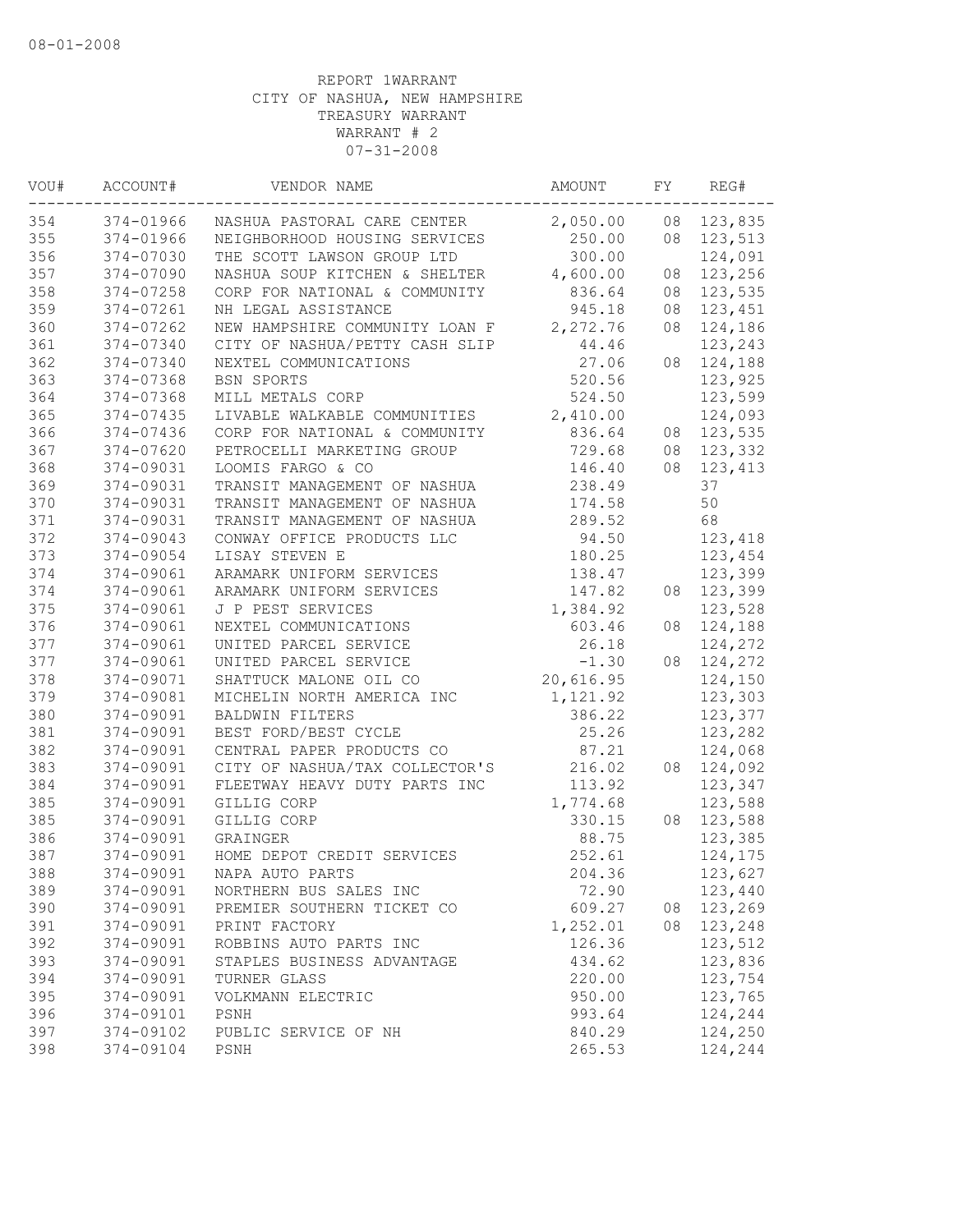| 374-09112<br>16.83<br>METROMEDIA ENERGY INC<br>374-09112<br>12.44<br>NATIONAL GRID<br>374-09114<br>24.64<br>NATIONAL GRID<br>374-09115<br>73.83<br>METROMEDIA ENERGY INC<br>70.92<br>374-09115<br>NATIONAL GRID<br>374-09124<br>36.51<br>PENNICHUCK WATER<br>374-09133<br>50.00<br>FAIRPOINT COMMUNICATIONS INC<br>374-09133<br>154.63<br>08 124,239<br>FAIRPOINT COMMUNICATIONS INC<br>232.64<br>08 124,188<br>374-09133<br>NEXTEL COMMUNICATIONS<br>374-09181<br>2,916.65<br>MEMIC INDEMNITY CO<br>374-09201<br>TRANSIT MANAGEMENT OF NASHUA<br>17,349.46<br>37<br>374-09201<br>16,784.82<br>50<br>TRANSIT MANAGEMENT OF NASHUA<br>374-09201<br>154.71<br>55<br>TRANSIT MANAGEMENT OF NASHUA<br>16,316.84<br>68<br>374-09201<br>TRANSIT MANAGEMENT OF NASHUA<br>37<br>374-09209<br>929.01<br>TRANSIT MANAGEMENT OF NASHUA<br>922.69<br>50<br>374-09209<br>TRANSIT MANAGEMENT OF NASHUA<br>68<br>374-09209<br>930.02<br>TRANSIT MANAGEMENT OF NASHUA<br>AFSCME COUNCIL 93<br>781.50<br>124,205<br>374-09211<br>374-09211<br>1,149.92<br>AMERITAS LIFE INSURANCE CORP<br>416<br>374-09211<br>AMERITAS LIFE INSURANCE CORP<br>1,175.64<br>124,277<br>2,649.19<br>417<br>374-09211<br>EDWARD JONES<br>124,225<br>418<br>374-09211<br>HARVARD PILGRIM HEALTH CARE 18,390.09<br>124,206<br>419<br>374-09211<br>124,207<br>VISION SERVICE PLAN<br>128.23<br>420<br>374-09213<br>500.00<br>08 124,192<br>ST JOSEPH HOSPITAL<br>421<br>374-09221<br>FIRST TRANSIT INC<br>16,650.00<br>08 123,339<br>422<br>374-09233<br>48.88<br>124,214<br>THE TELEGRAPH<br>423<br>225.00<br>124,234<br>374-09241<br>NH TRANSIT ASSOCIATION<br>424<br>374-09241<br>124,258<br>SKILLPATH SEMINARS<br>149.00<br>425<br>374-09261<br>201.17<br>123,399<br>ARAMARK UNIFORM SERVICES<br>425<br>374-09261<br>ARAMARK UNIFORM SERVICES<br>08 123,399<br>64.14<br>426<br>374-09261<br>31.50<br>123,572<br>PURE WATERS OF NEW ENGLAND LLC<br>427<br>USIS COMMERCIAL SERVICES INC<br>08 123,577<br>374-09261<br>213.10<br>428<br>374-45230<br>STAPLES BUSINESS ADVANTAGE<br>573.28<br>08 123,836<br>429<br>374-59188<br>228.00<br>08 123,758<br>IATL<br>374-59188<br>970.00<br>08 123,612<br>INSTITUTE ENVIRONMENTAL EDUCAT<br>374<br>153, 458.72<br>SRF - URBAN PROGRAMS<br>375-45050<br>26.91<br>08<br>BAKER & TAYLOR<br>375-45050<br>272.44<br>08<br>CENTER POINT LARGE PRINT<br>375-45050<br>UNIQUE MANAGEMENT SERVICES INC<br>626.50<br>08<br>124,191<br>434<br>375-45315<br>SAM'S CLUB DIRECT<br>154.04<br>08<br>435<br>124,187<br>375-59100<br>SWANK MOTION PICTURES INC<br>562.00<br>435<br>375-59100<br>SWANK MOTION PICTURES INC<br>21.00<br>08<br>375-64165<br>CONWAY OFFICE PRODUCTS LLC | VOU#  | ACCOUNT# | VENDOR NAME | AMOUNT   | FY | REG#    |
|----------------------------------------------------------------------------------------------------------------------------------------------------------------------------------------------------------------------------------------------------------------------------------------------------------------------------------------------------------------------------------------------------------------------------------------------------------------------------------------------------------------------------------------------------------------------------------------------------------------------------------------------------------------------------------------------------------------------------------------------------------------------------------------------------------------------------------------------------------------------------------------------------------------------------------------------------------------------------------------------------------------------------------------------------------------------------------------------------------------------------------------------------------------------------------------------------------------------------------------------------------------------------------------------------------------------------------------------------------------------------------------------------------------------------------------------------------------------------------------------------------------------------------------------------------------------------------------------------------------------------------------------------------------------------------------------------------------------------------------------------------------------------------------------------------------------------------------------------------------------------------------------------------------------------------------------------------------------------------------------------------------------------------------------------------------------------------------------------------------------------------------------------------------------------------------------------------------------------------------------------------------------------------------------------------------------------------------------------------------------------------------------------------------------------------------------------------------------------------------------------------------------------------------------------------------------------------------------------------------------------------------------------------------------|-------|----------|-------------|----------|----|---------|
|                                                                                                                                                                                                                                                                                                                                                                                                                                                                                                                                                                                                                                                                                                                                                                                                                                                                                                                                                                                                                                                                                                                                                                                                                                                                                                                                                                                                                                                                                                                                                                                                                                                                                                                                                                                                                                                                                                                                                                                                                                                                                                                                                                                                                                                                                                                                                                                                                                                                                                                                                                                                                                                                      | 399   |          |             |          |    | 124,238 |
|                                                                                                                                                                                                                                                                                                                                                                                                                                                                                                                                                                                                                                                                                                                                                                                                                                                                                                                                                                                                                                                                                                                                                                                                                                                                                                                                                                                                                                                                                                                                                                                                                                                                                                                                                                                                                                                                                                                                                                                                                                                                                                                                                                                                                                                                                                                                                                                                                                                                                                                                                                                                                                                                      | 400   |          |             |          |    | 124,222 |
|                                                                                                                                                                                                                                                                                                                                                                                                                                                                                                                                                                                                                                                                                                                                                                                                                                                                                                                                                                                                                                                                                                                                                                                                                                                                                                                                                                                                                                                                                                                                                                                                                                                                                                                                                                                                                                                                                                                                                                                                                                                                                                                                                                                                                                                                                                                                                                                                                                                                                                                                                                                                                                                                      | 400   |          |             |          |    | 124,222 |
|                                                                                                                                                                                                                                                                                                                                                                                                                                                                                                                                                                                                                                                                                                                                                                                                                                                                                                                                                                                                                                                                                                                                                                                                                                                                                                                                                                                                                                                                                                                                                                                                                                                                                                                                                                                                                                                                                                                                                                                                                                                                                                                                                                                                                                                                                                                                                                                                                                                                                                                                                                                                                                                                      | 401   |          |             |          |    | 124,238 |
|                                                                                                                                                                                                                                                                                                                                                                                                                                                                                                                                                                                                                                                                                                                                                                                                                                                                                                                                                                                                                                                                                                                                                                                                                                                                                                                                                                                                                                                                                                                                                                                                                                                                                                                                                                                                                                                                                                                                                                                                                                                                                                                                                                                                                                                                                                                                                                                                                                                                                                                                                                                                                                                                      | 402   |          |             |          |    | 124,222 |
|                                                                                                                                                                                                                                                                                                                                                                                                                                                                                                                                                                                                                                                                                                                                                                                                                                                                                                                                                                                                                                                                                                                                                                                                                                                                                                                                                                                                                                                                                                                                                                                                                                                                                                                                                                                                                                                                                                                                                                                                                                                                                                                                                                                                                                                                                                                                                                                                                                                                                                                                                                                                                                                                      | 403   |          |             |          |    | 124,180 |
|                                                                                                                                                                                                                                                                                                                                                                                                                                                                                                                                                                                                                                                                                                                                                                                                                                                                                                                                                                                                                                                                                                                                                                                                                                                                                                                                                                                                                                                                                                                                                                                                                                                                                                                                                                                                                                                                                                                                                                                                                                                                                                                                                                                                                                                                                                                                                                                                                                                                                                                                                                                                                                                                      | 404   |          |             |          |    | 124,239 |
|                                                                                                                                                                                                                                                                                                                                                                                                                                                                                                                                                                                                                                                                                                                                                                                                                                                                                                                                                                                                                                                                                                                                                                                                                                                                                                                                                                                                                                                                                                                                                                                                                                                                                                                                                                                                                                                                                                                                                                                                                                                                                                                                                                                                                                                                                                                                                                                                                                                                                                                                                                                                                                                                      | 404   |          |             |          |    |         |
|                                                                                                                                                                                                                                                                                                                                                                                                                                                                                                                                                                                                                                                                                                                                                                                                                                                                                                                                                                                                                                                                                                                                                                                                                                                                                                                                                                                                                                                                                                                                                                                                                                                                                                                                                                                                                                                                                                                                                                                                                                                                                                                                                                                                                                                                                                                                                                                                                                                                                                                                                                                                                                                                      | 405   |          |             |          |    |         |
|                                                                                                                                                                                                                                                                                                                                                                                                                                                                                                                                                                                                                                                                                                                                                                                                                                                                                                                                                                                                                                                                                                                                                                                                                                                                                                                                                                                                                                                                                                                                                                                                                                                                                                                                                                                                                                                                                                                                                                                                                                                                                                                                                                                                                                                                                                                                                                                                                                                                                                                                                                                                                                                                      | 406   |          |             |          |    | 124,164 |
|                                                                                                                                                                                                                                                                                                                                                                                                                                                                                                                                                                                                                                                                                                                                                                                                                                                                                                                                                                                                                                                                                                                                                                                                                                                                                                                                                                                                                                                                                                                                                                                                                                                                                                                                                                                                                                                                                                                                                                                                                                                                                                                                                                                                                                                                                                                                                                                                                                                                                                                                                                                                                                                                      | 407   |          |             |          |    |         |
|                                                                                                                                                                                                                                                                                                                                                                                                                                                                                                                                                                                                                                                                                                                                                                                                                                                                                                                                                                                                                                                                                                                                                                                                                                                                                                                                                                                                                                                                                                                                                                                                                                                                                                                                                                                                                                                                                                                                                                                                                                                                                                                                                                                                                                                                                                                                                                                                                                                                                                                                                                                                                                                                      | 408   |          |             |          |    |         |
|                                                                                                                                                                                                                                                                                                                                                                                                                                                                                                                                                                                                                                                                                                                                                                                                                                                                                                                                                                                                                                                                                                                                                                                                                                                                                                                                                                                                                                                                                                                                                                                                                                                                                                                                                                                                                                                                                                                                                                                                                                                                                                                                                                                                                                                                                                                                                                                                                                                                                                                                                                                                                                                                      | 409   |          |             |          |    |         |
|                                                                                                                                                                                                                                                                                                                                                                                                                                                                                                                                                                                                                                                                                                                                                                                                                                                                                                                                                                                                                                                                                                                                                                                                                                                                                                                                                                                                                                                                                                                                                                                                                                                                                                                                                                                                                                                                                                                                                                                                                                                                                                                                                                                                                                                                                                                                                                                                                                                                                                                                                                                                                                                                      | 410   |          |             |          |    |         |
|                                                                                                                                                                                                                                                                                                                                                                                                                                                                                                                                                                                                                                                                                                                                                                                                                                                                                                                                                                                                                                                                                                                                                                                                                                                                                                                                                                                                                                                                                                                                                                                                                                                                                                                                                                                                                                                                                                                                                                                                                                                                                                                                                                                                                                                                                                                                                                                                                                                                                                                                                                                                                                                                      | 411   |          |             |          |    |         |
|                                                                                                                                                                                                                                                                                                                                                                                                                                                                                                                                                                                                                                                                                                                                                                                                                                                                                                                                                                                                                                                                                                                                                                                                                                                                                                                                                                                                                                                                                                                                                                                                                                                                                                                                                                                                                                                                                                                                                                                                                                                                                                                                                                                                                                                                                                                                                                                                                                                                                                                                                                                                                                                                      | 412   |          |             |          |    |         |
|                                                                                                                                                                                                                                                                                                                                                                                                                                                                                                                                                                                                                                                                                                                                                                                                                                                                                                                                                                                                                                                                                                                                                                                                                                                                                                                                                                                                                                                                                                                                                                                                                                                                                                                                                                                                                                                                                                                                                                                                                                                                                                                                                                                                                                                                                                                                                                                                                                                                                                                                                                                                                                                                      | 413   |          |             |          |    |         |
|                                                                                                                                                                                                                                                                                                                                                                                                                                                                                                                                                                                                                                                                                                                                                                                                                                                                                                                                                                                                                                                                                                                                                                                                                                                                                                                                                                                                                                                                                                                                                                                                                                                                                                                                                                                                                                                                                                                                                                                                                                                                                                                                                                                                                                                                                                                                                                                                                                                                                                                                                                                                                                                                      | 414   |          |             |          |    |         |
|                                                                                                                                                                                                                                                                                                                                                                                                                                                                                                                                                                                                                                                                                                                                                                                                                                                                                                                                                                                                                                                                                                                                                                                                                                                                                                                                                                                                                                                                                                                                                                                                                                                                                                                                                                                                                                                                                                                                                                                                                                                                                                                                                                                                                                                                                                                                                                                                                                                                                                                                                                                                                                                                      | 415   |          |             |          |    | 123,246 |
|                                                                                                                                                                                                                                                                                                                                                                                                                                                                                                                                                                                                                                                                                                                                                                                                                                                                                                                                                                                                                                                                                                                                                                                                                                                                                                                                                                                                                                                                                                                                                                                                                                                                                                                                                                                                                                                                                                                                                                                                                                                                                                                                                                                                                                                                                                                                                                                                                                                                                                                                                                                                                                                                      |       |          |             |          |    |         |
|                                                                                                                                                                                                                                                                                                                                                                                                                                                                                                                                                                                                                                                                                                                                                                                                                                                                                                                                                                                                                                                                                                                                                                                                                                                                                                                                                                                                                                                                                                                                                                                                                                                                                                                                                                                                                                                                                                                                                                                                                                                                                                                                                                                                                                                                                                                                                                                                                                                                                                                                                                                                                                                                      |       |          |             |          |    |         |
|                                                                                                                                                                                                                                                                                                                                                                                                                                                                                                                                                                                                                                                                                                                                                                                                                                                                                                                                                                                                                                                                                                                                                                                                                                                                                                                                                                                                                                                                                                                                                                                                                                                                                                                                                                                                                                                                                                                                                                                                                                                                                                                                                                                                                                                                                                                                                                                                                                                                                                                                                                                                                                                                      |       |          |             |          |    |         |
|                                                                                                                                                                                                                                                                                                                                                                                                                                                                                                                                                                                                                                                                                                                                                                                                                                                                                                                                                                                                                                                                                                                                                                                                                                                                                                                                                                                                                                                                                                                                                                                                                                                                                                                                                                                                                                                                                                                                                                                                                                                                                                                                                                                                                                                                                                                                                                                                                                                                                                                                                                                                                                                                      |       |          |             |          |    |         |
|                                                                                                                                                                                                                                                                                                                                                                                                                                                                                                                                                                                                                                                                                                                                                                                                                                                                                                                                                                                                                                                                                                                                                                                                                                                                                                                                                                                                                                                                                                                                                                                                                                                                                                                                                                                                                                                                                                                                                                                                                                                                                                                                                                                                                                                                                                                                                                                                                                                                                                                                                                                                                                                                      |       |          |             |          |    |         |
|                                                                                                                                                                                                                                                                                                                                                                                                                                                                                                                                                                                                                                                                                                                                                                                                                                                                                                                                                                                                                                                                                                                                                                                                                                                                                                                                                                                                                                                                                                                                                                                                                                                                                                                                                                                                                                                                                                                                                                                                                                                                                                                                                                                                                                                                                                                                                                                                                                                                                                                                                                                                                                                                      |       |          |             |          |    |         |
|                                                                                                                                                                                                                                                                                                                                                                                                                                                                                                                                                                                                                                                                                                                                                                                                                                                                                                                                                                                                                                                                                                                                                                                                                                                                                                                                                                                                                                                                                                                                                                                                                                                                                                                                                                                                                                                                                                                                                                                                                                                                                                                                                                                                                                                                                                                                                                                                                                                                                                                                                                                                                                                                      |       |          |             |          |    |         |
|                                                                                                                                                                                                                                                                                                                                                                                                                                                                                                                                                                                                                                                                                                                                                                                                                                                                                                                                                                                                                                                                                                                                                                                                                                                                                                                                                                                                                                                                                                                                                                                                                                                                                                                                                                                                                                                                                                                                                                                                                                                                                                                                                                                                                                                                                                                                                                                                                                                                                                                                                                                                                                                                      |       |          |             |          |    |         |
|                                                                                                                                                                                                                                                                                                                                                                                                                                                                                                                                                                                                                                                                                                                                                                                                                                                                                                                                                                                                                                                                                                                                                                                                                                                                                                                                                                                                                                                                                                                                                                                                                                                                                                                                                                                                                                                                                                                                                                                                                                                                                                                                                                                                                                                                                                                                                                                                                                                                                                                                                                                                                                                                      |       |          |             |          |    |         |
|                                                                                                                                                                                                                                                                                                                                                                                                                                                                                                                                                                                                                                                                                                                                                                                                                                                                                                                                                                                                                                                                                                                                                                                                                                                                                                                                                                                                                                                                                                                                                                                                                                                                                                                                                                                                                                                                                                                                                                                                                                                                                                                                                                                                                                                                                                                                                                                                                                                                                                                                                                                                                                                                      |       |          |             |          |    |         |
|                                                                                                                                                                                                                                                                                                                                                                                                                                                                                                                                                                                                                                                                                                                                                                                                                                                                                                                                                                                                                                                                                                                                                                                                                                                                                                                                                                                                                                                                                                                                                                                                                                                                                                                                                                                                                                                                                                                                                                                                                                                                                                                                                                                                                                                                                                                                                                                                                                                                                                                                                                                                                                                                      |       |          |             |          |    |         |
|                                                                                                                                                                                                                                                                                                                                                                                                                                                                                                                                                                                                                                                                                                                                                                                                                                                                                                                                                                                                                                                                                                                                                                                                                                                                                                                                                                                                                                                                                                                                                                                                                                                                                                                                                                                                                                                                                                                                                                                                                                                                                                                                                                                                                                                                                                                                                                                                                                                                                                                                                                                                                                                                      |       |          |             |          |    |         |
|                                                                                                                                                                                                                                                                                                                                                                                                                                                                                                                                                                                                                                                                                                                                                                                                                                                                                                                                                                                                                                                                                                                                                                                                                                                                                                                                                                                                                                                                                                                                                                                                                                                                                                                                                                                                                                                                                                                                                                                                                                                                                                                                                                                                                                                                                                                                                                                                                                                                                                                                                                                                                                                                      |       |          |             |          |    |         |
|                                                                                                                                                                                                                                                                                                                                                                                                                                                                                                                                                                                                                                                                                                                                                                                                                                                                                                                                                                                                                                                                                                                                                                                                                                                                                                                                                                                                                                                                                                                                                                                                                                                                                                                                                                                                                                                                                                                                                                                                                                                                                                                                                                                                                                                                                                                                                                                                                                                                                                                                                                                                                                                                      |       |          |             |          |    |         |
|                                                                                                                                                                                                                                                                                                                                                                                                                                                                                                                                                                                                                                                                                                                                                                                                                                                                                                                                                                                                                                                                                                                                                                                                                                                                                                                                                                                                                                                                                                                                                                                                                                                                                                                                                                                                                                                                                                                                                                                                                                                                                                                                                                                                                                                                                                                                                                                                                                                                                                                                                                                                                                                                      |       |          |             |          |    |         |
|                                                                                                                                                                                                                                                                                                                                                                                                                                                                                                                                                                                                                                                                                                                                                                                                                                                                                                                                                                                                                                                                                                                                                                                                                                                                                                                                                                                                                                                                                                                                                                                                                                                                                                                                                                                                                                                                                                                                                                                                                                                                                                                                                                                                                                                                                                                                                                                                                                                                                                                                                                                                                                                                      | 430   |          |             |          |    |         |
|                                                                                                                                                                                                                                                                                                                                                                                                                                                                                                                                                                                                                                                                                                                                                                                                                                                                                                                                                                                                                                                                                                                                                                                                                                                                                                                                                                                                                                                                                                                                                                                                                                                                                                                                                                                                                                                                                                                                                                                                                                                                                                                                                                                                                                                                                                                                                                                                                                                                                                                                                                                                                                                                      | TOTAL |          |             |          |    |         |
|                                                                                                                                                                                                                                                                                                                                                                                                                                                                                                                                                                                                                                                                                                                                                                                                                                                                                                                                                                                                                                                                                                                                                                                                                                                                                                                                                                                                                                                                                                                                                                                                                                                                                                                                                                                                                                                                                                                                                                                                                                                                                                                                                                                                                                                                                                                                                                                                                                                                                                                                                                                                                                                                      |       |          |             |          |    |         |
|                                                                                                                                                                                                                                                                                                                                                                                                                                                                                                                                                                                                                                                                                                                                                                                                                                                                                                                                                                                                                                                                                                                                                                                                                                                                                                                                                                                                                                                                                                                                                                                                                                                                                                                                                                                                                                                                                                                                                                                                                                                                                                                                                                                                                                                                                                                                                                                                                                                                                                                                                                                                                                                                      | 431   |          |             |          |    | 123,349 |
|                                                                                                                                                                                                                                                                                                                                                                                                                                                                                                                                                                                                                                                                                                                                                                                                                                                                                                                                                                                                                                                                                                                                                                                                                                                                                                                                                                                                                                                                                                                                                                                                                                                                                                                                                                                                                                                                                                                                                                                                                                                                                                                                                                                                                                                                                                                                                                                                                                                                                                                                                                                                                                                                      | 432   |          |             |          |    | 123,323 |
|                                                                                                                                                                                                                                                                                                                                                                                                                                                                                                                                                                                                                                                                                                                                                                                                                                                                                                                                                                                                                                                                                                                                                                                                                                                                                                                                                                                                                                                                                                                                                                                                                                                                                                                                                                                                                                                                                                                                                                                                                                                                                                                                                                                                                                                                                                                                                                                                                                                                                                                                                                                                                                                                      | 433   |          |             |          |    | 123,394 |
|                                                                                                                                                                                                                                                                                                                                                                                                                                                                                                                                                                                                                                                                                                                                                                                                                                                                                                                                                                                                                                                                                                                                                                                                                                                                                                                                                                                                                                                                                                                                                                                                                                                                                                                                                                                                                                                                                                                                                                                                                                                                                                                                                                                                                                                                                                                                                                                                                                                                                                                                                                                                                                                                      |       |          |             |          |    |         |
|                                                                                                                                                                                                                                                                                                                                                                                                                                                                                                                                                                                                                                                                                                                                                                                                                                                                                                                                                                                                                                                                                                                                                                                                                                                                                                                                                                                                                                                                                                                                                                                                                                                                                                                                                                                                                                                                                                                                                                                                                                                                                                                                                                                                                                                                                                                                                                                                                                                                                                                                                                                                                                                                      |       |          |             |          |    |         |
|                                                                                                                                                                                                                                                                                                                                                                                                                                                                                                                                                                                                                                                                                                                                                                                                                                                                                                                                                                                                                                                                                                                                                                                                                                                                                                                                                                                                                                                                                                                                                                                                                                                                                                                                                                                                                                                                                                                                                                                                                                                                                                                                                                                                                                                                                                                                                                                                                                                                                                                                                                                                                                                                      |       |          |             |          |    | 124,187 |
|                                                                                                                                                                                                                                                                                                                                                                                                                                                                                                                                                                                                                                                                                                                                                                                                                                                                                                                                                                                                                                                                                                                                                                                                                                                                                                                                                                                                                                                                                                                                                                                                                                                                                                                                                                                                                                                                                                                                                                                                                                                                                                                                                                                                                                                                                                                                                                                                                                                                                                                                                                                                                                                                      | 436   |          |             | 1,520.93 |    | 123,418 |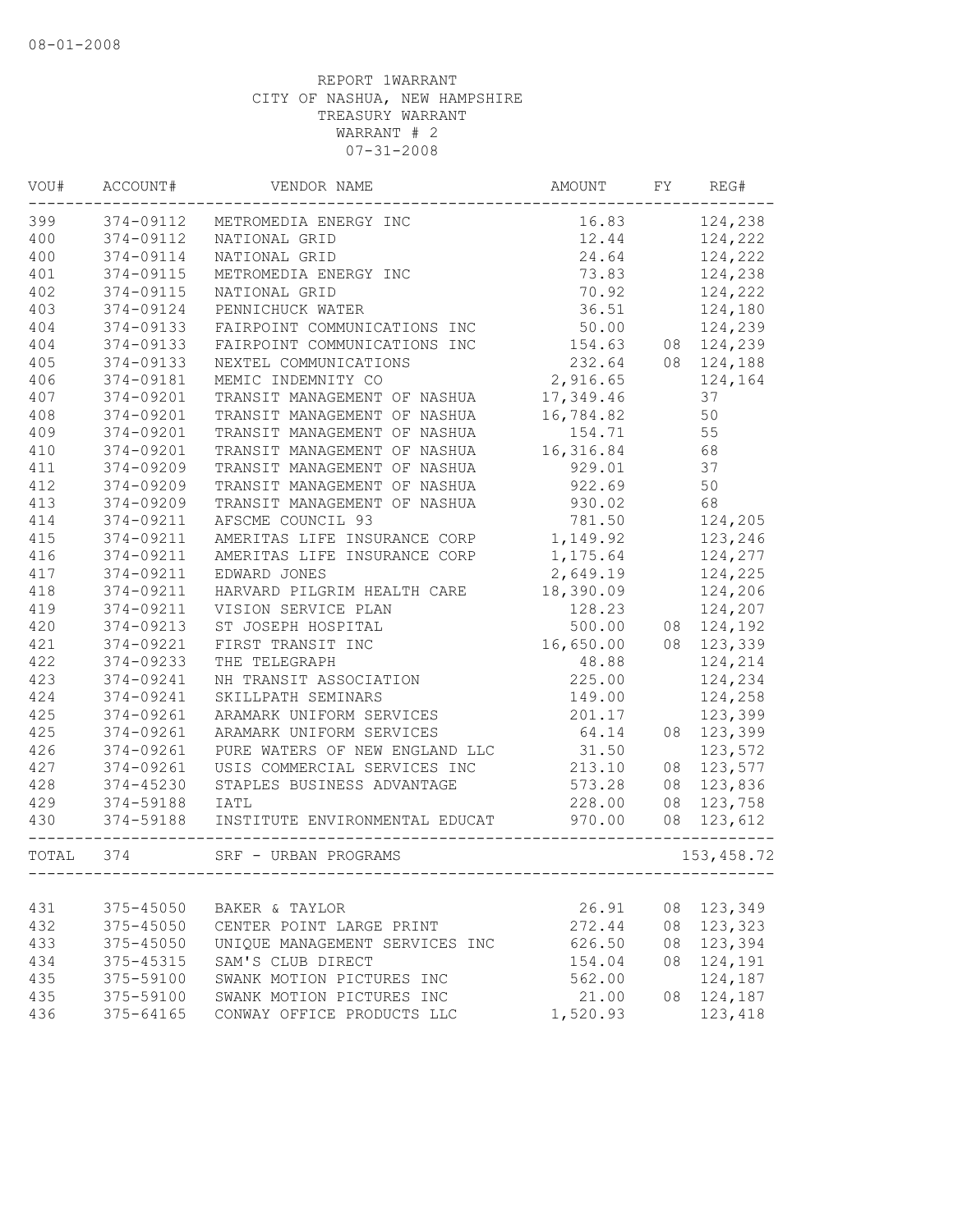|           | VOU# ACCOUNT#                    | VENDOR NAME                                                       | AMOUNT         | FY | REG#                     |
|-----------|----------------------------------|-------------------------------------------------------------------|----------------|----|--------------------------|
|           |                                  | TOTAL 375 SRF - PUBLIC LIBRARIES                                  |                |    | 3,183.82                 |
|           |                                  | FAIRPOINT COMMUNICATIONS INC                                      |                |    |                          |
|           | 3768-31005<br>204,399 3768-31005 | ONE COMMUNICATIONS                                                | 153.74<br>2.21 |    | 08 124,242<br>08 124,253 |
|           | 204,400 3768-53101               | WILSON LANGUAGE TRAINING CORP                                     | 337.74         | 08 | 123,955                  |
|           | 204,401 3768-56020               | FIRST CHURCH                                                      | 3,214.00       |    | 08 123,369               |
|           | 204,402 3768-64192               | SCHOOL SPECIALTY                                                  | 3,071.76       |    | 08 123,885               |
|           | 204,403 3768-72060               | CONWAY OFFICE PRODUCTS LLC                                        | 119.07         | 08 | 123,418                  |
|           | 3768-82025                       | NH RETIREMENT SYSTEM                                              | 2,105.99       | 08 | 26                       |
|           | 3768-83006                       | ANTHEM BLUE CROSS BLUE SHIELD                                     | 7,446.53       | 08 | 30                       |
|           | 3768-83009                       | NORTHEAST DELTA                                                   | 2,987.74       |    | 42                       |
|           | 3768-83009                       | NORTHEAST DELTA                                                   | 172.46         |    | 08 32                    |
|           | 3768-83031                       | ITT HARTFORD                                                      | 118.49         |    | 44                       |
|           |                                  | 204,404 3768-94030 UTTERO DEBBRA                                  | 767.61         |    | 08 124,043               |
|           |                                  |                                                                   |                |    |                          |
|           | TOTAL 376                        | TITLE I ESEA<br>----------------------------                      |                |    | 20,497.34                |
|           |                                  |                                                                   |                |    |                          |
|           | 204,405 3778-49075               | AC MOORE INC                                                      | 114.27         |    | 08 123,923               |
|           | 204,406 3778-49075               | BARNES & NOBLE INC                                                | 640.40         |    | 08 123,252               |
|           | 204,407 3778-49075               | NATIONAL GEOGRAPHIC SCHOOL PUB 2,989.31                           |                |    | 123,623                  |
|           | 204,408 3778-49075               | PETTY CASH                                                        | 793.75         |    | 08 124,094               |
|           | 204,409 3778-49075               | WALMART COMMUNITY                                                 | 276.17         |    | 08 123,844               |
|           | 204,410 3778-53102               | NASHUA ADULT LEARNING CENTER 2,186.00                             |                |    | 08 123,262               |
|           | 204, 411 3778-53102              | SILVA ARLENE E                                                    | 431.25         |    | 08 124,013               |
|           |                                  | TOTAL 377 TITLE III ENHANCE ENG LANGUAGE                          |                |    | 7,431.15                 |
|           |                                  | 204,412 3897-705 HOLLIS/BROOKLINE COOPERATIVE S 786.20 08 124,303 |                |    |                          |
| TOTAL 389 |                                  | GEN VOCATIONAL ED                                                 |                |    | 786.20                   |
|           |                                  | ----------------------------                                      |                |    |                          |
|           |                                  | 204,413 3908-49050 MARKET BASKET                                  | 377.33         |    | 08 123,481               |
|           | 204,414 3908-49050               | STAPLES BUSINESS ADVANTAGE 17.20 08 123,604                       |                |    |                          |
|           |                                  | 204,415 3908-49050 WALMART COMMUNITY                              | 250.92         |    | 08 123,844               |
|           |                                  | 204,416 3908-55035 FIRST STUDENT INC                              | 82.10          |    | 08 123,908               |
|           | 204, 417 3908-55035              | MARCIANO LIANE                                                    | 100.50         |    | 08 123,933               |
|           | 3908-82025                       | NH RETIREMENT SYSTEM                                              | 196.78         | 08 | 26                       |
|           | 3908-83006                       | ANTHEM BLUE CROSS BLUE SHIELD                                     | 1,092.50       | 08 | 30                       |
|           | 3908-83009                       | NORTHEAST DELTA                                                   | 232.41         |    | 42                       |
|           | 3908-83031                       | ITT HARTFORD                                                      | 10.36          |    | 44                       |
|           | 204,418 3908-91040               | DUSTIN MARIANNE                                                   | 961.23         |    | 08 123,869               |
|           | 204,419 3908-91040               | PANESSITI EDWARD                                                  | 326.96         |    | 08 123,924               |
|           |                                  | 204,420 3908-91040 PARADISE MALCOLM                               | 177.84         |    | 08 123,993               |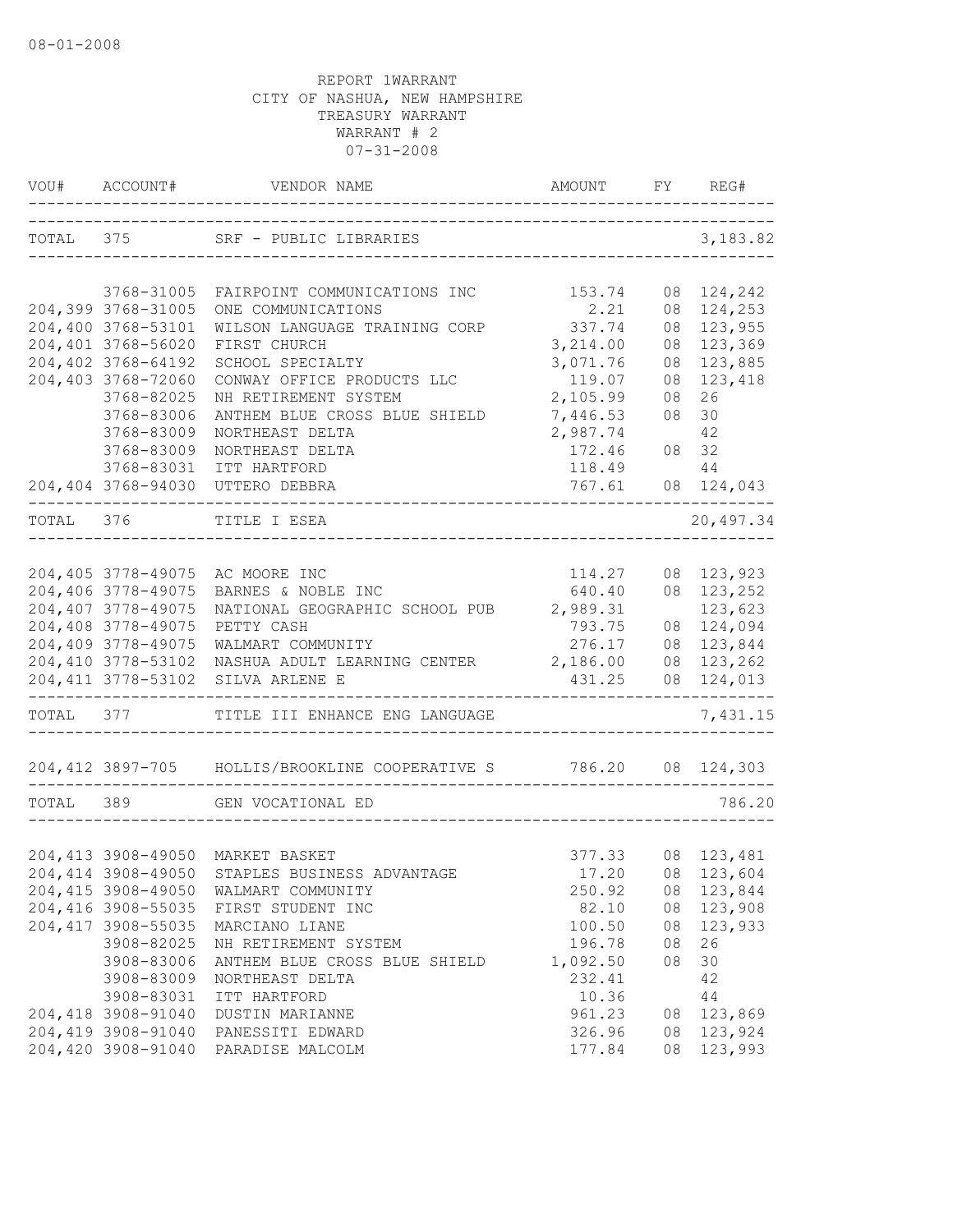| VOU#      | ACCOUNT#                                                                         | VENDOR NAME                                                                                                                                | AMOUNT                                                             | FY       | REG#                                      |
|-----------|----------------------------------------------------------------------------------|--------------------------------------------------------------------------------------------------------------------------------------------|--------------------------------------------------------------------|----------|-------------------------------------------|
| TOTAL     | 390                                                                              | VOC ED SECONDARY PERKINS                                                                                                                   |                                                                    |          | 3,826.13                                  |
|           |                                                                                  | 204,421 3927-49050 ALBERT USTER IMPORTS INC<br>204,422 3927-49050 NORTHCENTER FOODSERVICE                                                  | 161.68                                                             |          | 106.12 08 123,945<br>08 123,913           |
| TOTAL 392 |                                                                                  | CULINARY ARTS                                                                                                                              |                                                                    |          | 267.80                                    |
|           | 204,423 3937-49050<br>3937-82025<br>3937-83006<br>3937-83009<br>3937-83031       | NASHUA HIGH SCHOOL NORTH<br>NH RETIREMENT SYSTEM<br>ANTHEM BLUE CROSS BLUE SHIELD<br>NORTHEAST DELTA<br>ITT HARTFORD                       | 40.00<br>167.36<br>1,474.40<br>143.65<br>8.40                      | 08<br>08 | 08 124,095<br>08 26<br>30<br>32<br>44     |
| TOTAL     | 393                                                                              | DAY CARE                                                                                                                                   |                                                                    |          | 1,833.81                                  |
|           | 3958-82025<br>3958-83006<br>3958-83006<br>3958-83009<br>3958-83009<br>3958-83031 | NH RETIREMENT SYSTEM<br>ANTHEM BLUE CROSS BLUE SHIELD<br>HARVARD PILGRIM HEALTH CARE<br>NORTHEAST DELTA<br>NORTHEAST DELTA<br>ITT HARTFORD | 11,886.13<br>26,666.00<br>6, 205.40<br>3,165.00<br>45.67<br>438.20 | 08       | 26<br>08 30<br>08 31<br>42<br>08 32<br>44 |
| TOTAL     | 395                                                                              | IDEA BASIC SPEC ED                                                                                                                         |                                                                    |          | 48,406.40                                 |
|           | 3968-82025<br>3968-83006<br>3968-83009<br>3968-83031                             | NH RETIREMENT SYSTEM<br>ANTHEM BLUE CROSS BLUE SHIELD 1,092.50<br>NORTHEAST DELTA<br>ITT HARTFORD                                          | 286.59<br>149.64<br>17.08                                          |          | 08 26<br>08 30<br>42<br>44                |
| TOTAL     | 396                                                                              | IDEA PRESCHOOL SPEC ED                                                                                                                     |                                                                    |          | 1,545.81                                  |
|           |                                                                                  | 204,424 3977-53100 BOLICK TERESA DBA BOLICK TERES 2,250.00<br>3977-83006 ANTHEM BLUE CROSS BLUE SHIELD                                     | 1,224.00                                                           | 08       | 08 123,856<br>30                          |
| TOTAL     | 397                                                                              | SPECIAL ED LOCAL                                                                                                                           |                                                                    |          | 3,474.00                                  |
|           |                                                                                  |                                                                                                                                            |                                                                    |          |                                           |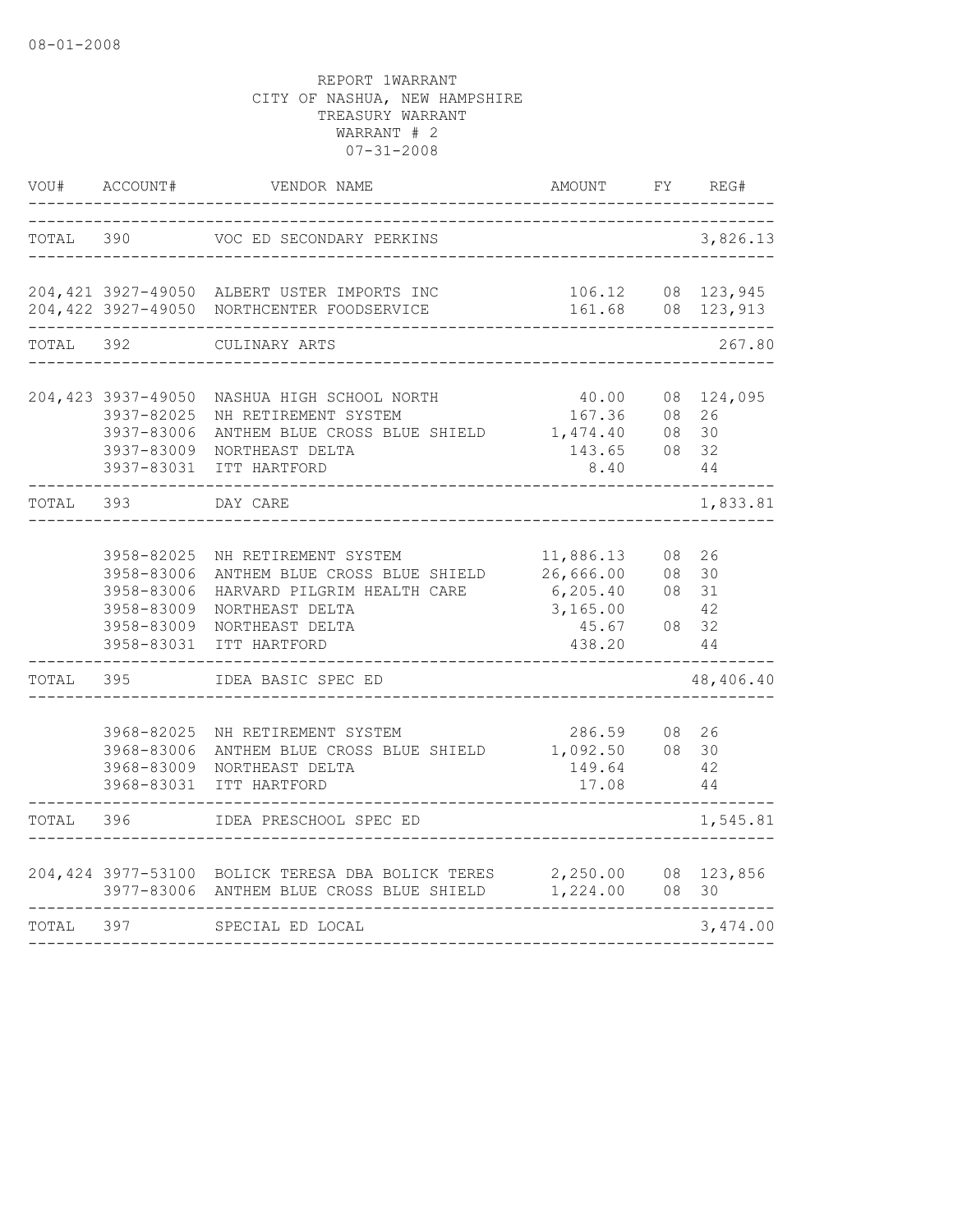| VOU#                                   | ACCOUNT#                                                                               | VENDOR NAME                                                                                                | AMOUNT                                             | FY | REG#                                                           |
|----------------------------------------|----------------------------------------------------------------------------------------|------------------------------------------------------------------------------------------------------------|----------------------------------------------------|----|----------------------------------------------------------------|
| 462                                    | $412 - 161$                                                                            | WINTERS GEORGE & DOROTHY                                                                                   | 24.50                                              |    | 123,818                                                        |
| TOTAL                                  | $412 - 16$                                                                             | FINANCIAL SERVICES<br>INTEREST ON TAXES                                                                    |                                                    |    | 24.50                                                          |
| 463<br>464                             | $412 - 162$<br>$412 - 162$                                                             | D'ERI MILDRED H<br>HILLSBOROUGH COUNTY TREASURER                                                           | 44.40<br>74.05                                     |    | 123,770<br>08 124,062                                          |
| TOTAL                                  | $412 - 16$                                                                             | FINANCIAL SERVICES<br>INT & COST ON REDEMPTION                                                             |                                                    |    | 118.45                                                         |
| 465<br>466                             | 412-180<br>$412 - 180$                                                                 | POSNER JOHN J<br>ROWNTREE JAMES A JR                                                                       | 346.00<br>9.00                                     |    | 123,753<br>123,750                                             |
| TOTAL                                  | $412 - 18$                                                                             | FINANCIAL SERVICES<br>AUTO PERMITS                                                                         |                                                    |    | 355.00                                                         |
| 467                                    | $413 - 203$                                                                            | TREASURER STATE OF NH                                                                                      | 3,914.00 08 124,193                                |    |                                                                |
| TOTAL                                  | 413-20                                                                                 | CITY CLERK'S OFFICE<br>MARRIAGE LICENSES                                                                   |                                                    |    | 3,914.00                                                       |
| 467                                    | $413 - 303$                                                                            | TREASURER STATE OF NH                                                                                      | 8,583.00                                           | 08 | 124,193                                                        |
| TOTAL                                  | $413 - 30$                                                                             | CITY CLERK'S OFFICE<br>CERTIFIED COPIES                                                                    |                                                    |    | 8,583.00                                                       |
| 468<br>469<br>470<br>471<br>472<br>473 | $452 - 583$<br>$452 - 583$<br>$452 - 583$<br>$452 - 583$<br>$452 - 583$<br>$452 - 583$ | DUGAN MEGHAN<br>MADDOCK JIM<br>SATHAPPAN SUBRAMANIAN<br>SULLIVAN ROSEMARY<br>SUNDARAM RAMAH<br>TUPPER TERI | 20.00<br>20.00<br>40.00<br>20.00<br>40.00<br>20.00 |    | 123,777<br>123,779<br>123,692<br>123,775<br>123,822<br>123,820 |
| TOTAL                                  | 452-58                                                                                 | PARKS AND RECREATION<br>SWIMMING CLASSES/LOCKER FEES                                                       |                                                    |    | 160.00                                                         |
| 474                                    | $476 - 191$                                                                            | WHITING-TURNER CONTRCTING COMP                                                                             | 162.00                                             | 08 | 124,227                                                        |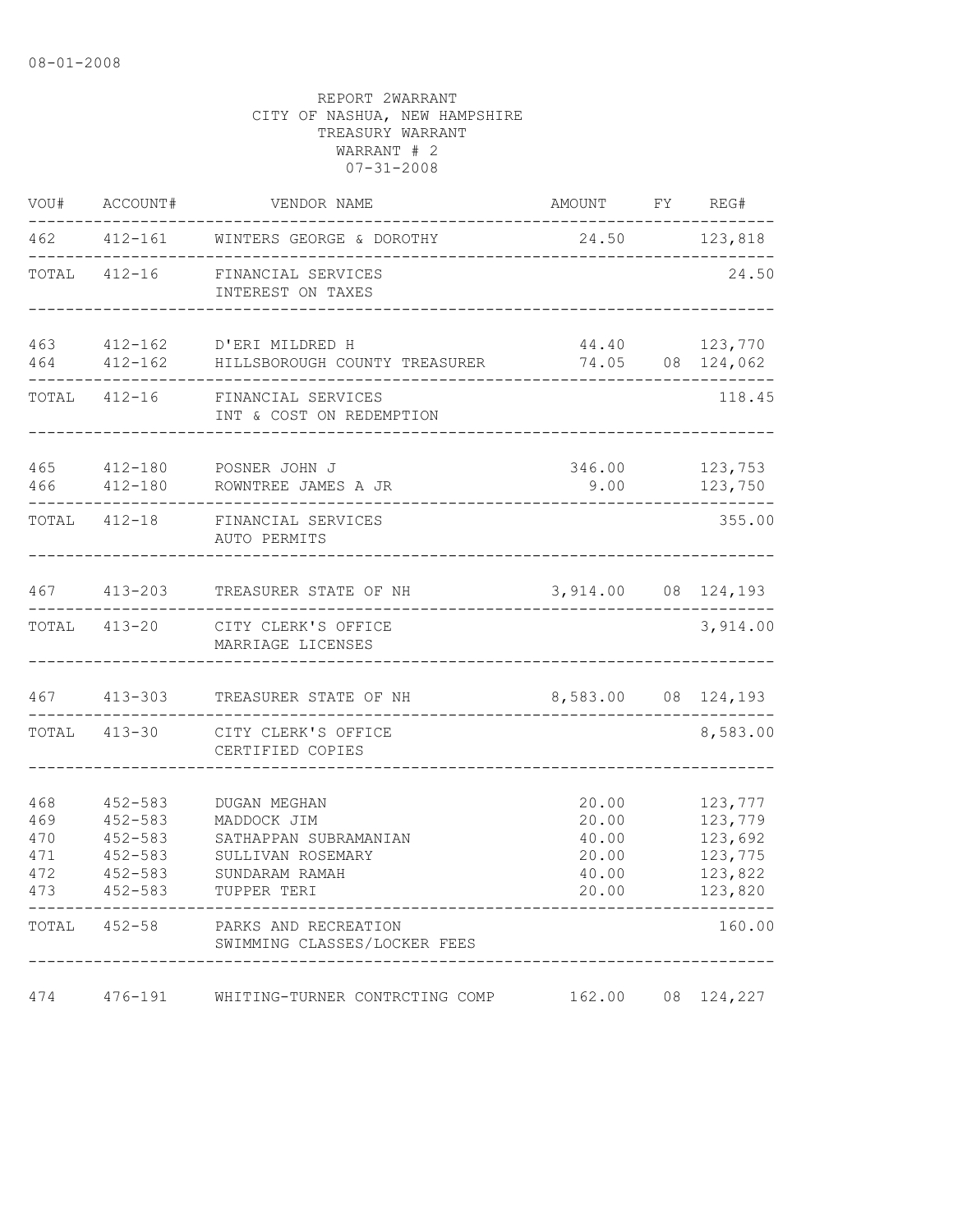| VOU#         | ACCOUNT# | VENDOR NAME                  | AMOUNT | FY | REG#   |
|--------------|----------|------------------------------|--------|----|--------|
|              |          |                              |        |    |        |
| TOTAL 476-19 |          | BUILDING<br>BUILDING PERMITS |        |    | 162.00 |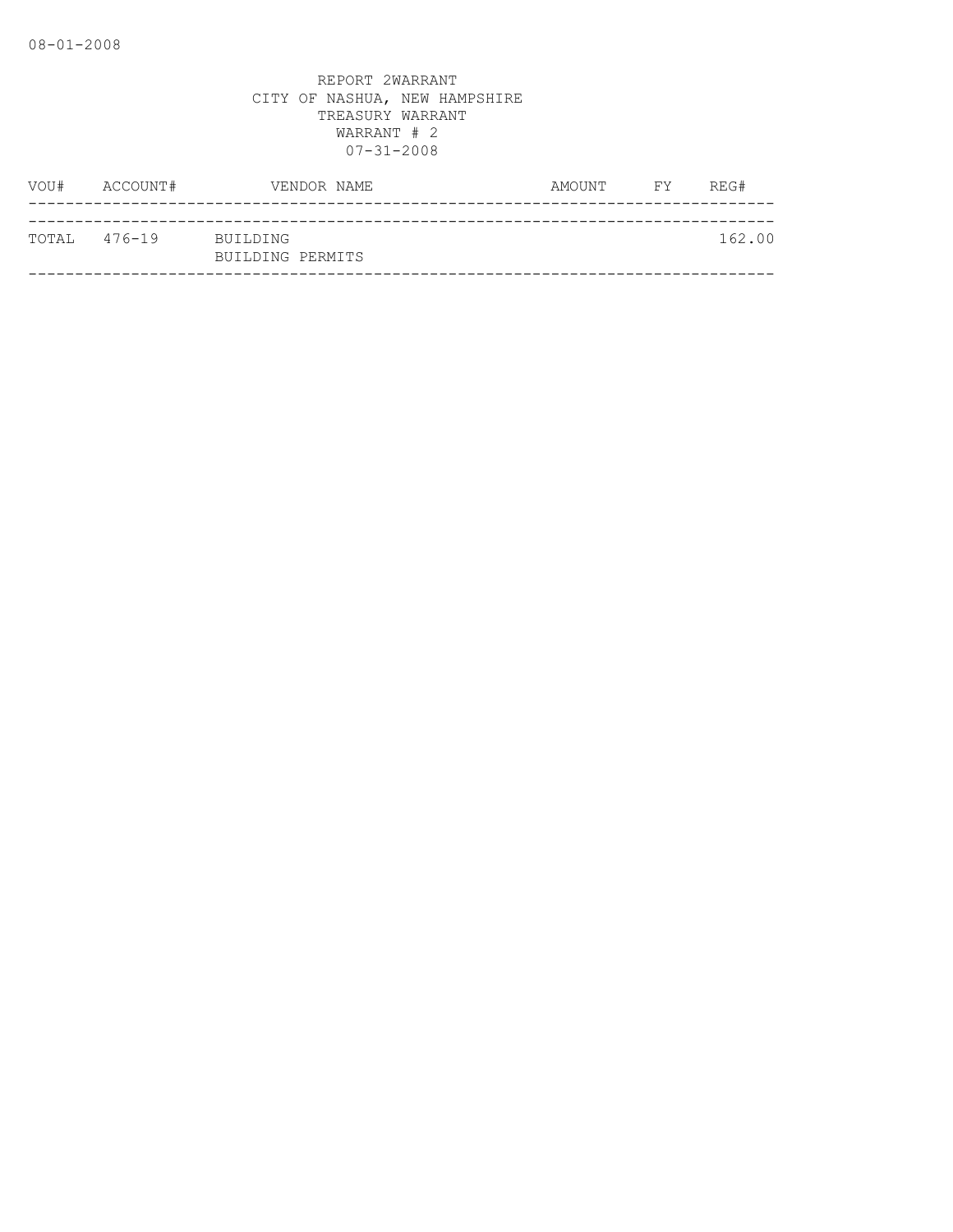| VOU#       | ACCOUNT#                       | VENDOR NAME                                                     | AMOUNT                | FΥ       | REG#               |
|------------|--------------------------------|-----------------------------------------------------------------|-----------------------|----------|--------------------|
| 475        | 501-98015                      | BRONZE CRAFT CORP                                               | 1,500.00              | 08       | 123,449            |
| 476        | 501-98029                      | CITY OF NASHUA/PETTY CASH SLIP                                  | 47.01                 |          | 123,243            |
| 477        | $501 - 72010$                  | CONWAY OFFICE PRODUCTS LLC                                      | 94.50                 |          | 123,418            |
| 478        | 501-98029                      | CRAVINGS CAFE                                                   | 100.00                |          | 123,328            |
| 479        | $501 - 66025$                  | GE CAPITAL INC                                                  | 116.47                |          | 123,657            |
| 480        | $501 - 41015$                  | STAPLES BUSINESS ADVANTAGE                                      | 44.12                 |          | 123,836            |
| TOTAL      | 501                            | MAYOR'S OFFICE                                                  |                       |          | 1,902.10           |
|            |                                |                                                                 |                       |          |                    |
| 481        | 502-72010                      | CONWAY OFFICE PRODUCTS LLC                                      | 90.00                 |          | 123,418            |
| 482        | $502 - 41015$                  | DELL MARKETING LP                                               | 40.49                 |          | 123,378            |
| 483        | 502-51030                      | FLYGARE SCHWARZ & CLOSSON                                       | 5,523.06              | 08       | 123,621            |
| 484        | $502 - 51010$                  | HILLSBOROUGH COUNTY TREASURER                                   | 14.00                 | 08       | 124,062            |
| 485<br>486 | $502 - 49025$<br>$502 - 49025$ | MATTHEW BENDER & CO INC<br>PACER SERVICE CENTER                 | 89.85<br>16.08        | 08       | 124,270<br>124,241 |
| TOTAL      | 502                            | LEGAL DEPARTMENT                                                |                       |          | 5,773.48           |
|            |                                |                                                                 |                       |          |                    |
| 487        | $503 - 66025$                  | CONWAY OFFICE PRODUCTS                                          | 1,882.00              |          | 123,545            |
| 488        | 503-72010                      | CONWAY OFFICE PRODUCTS LLC                                      | 168.00                |          | 123,418            |
| 489        | 503-41015                      | STAPLES BUSINESS ADVANTAGE                                      |                       | 08       | 123,836            |
| TOTAL      | 503                            | BOARD OF ALDERMEN                                               |                       |          | 2,050.00           |
|            |                                |                                                                 |                       |          |                    |
| 490        | 505-81005                      | ADULT LEARNING CENTER                                           | 6,912.50              |          | 123,648            |
| 491        | 505-81087                      | CITY ARTS NASHUA                                                | 850.00                | 08       | 123,234            |
| 492        | 505-81054                      | GREAT AMERICAN DOWNTOWN                                         | 10,000.00             |          | 123,368            |
| 493<br>494 | 505-81089                      | NASHUA CHAMBER ORCHESTRA                                        | 750.00                | 08<br>08 | 123,231            |
| 495        | 505-81077<br>505-81061         | NASHUA COMMUNITY MUSIC SCHOOL<br>NASHUA REGIONAL PLANNING COMMI | 1,400.00<br>15,823.00 |          | 123,236<br>124,075 |
| 496        | 505-81063                      | NASHUA SYMPHONY ASSOCIATION                                     | 5,000.00              | 08       | 123,233            |
| 497        | 505-81098                      | NORTHERN BALLET THEATRE                                         | 5,000.00              | 08       | 123,232            |
| 498        | 505-81099                      | THE ACTORSINGERS                                                | 500.00                | 08       | 123,235            |
| 499        | 505-81097                      | YELLOW TAXI PRODUCTIONS                                         | 1,500.00              | 08       | 123,230            |
| TOTAL      | 505                            |                                                                 |                       |          | 47,735.50          |
|            |                                |                                                                 |                       |          |                    |
| 500        | 506-31005                      | BAYRING COMMUNICATIONS                                          | 3,062.47              | 08       | 124,240            |
| 501        | 506-31005                      | COMCAST                                                         | 68.48                 |          | 124,218            |
| 502        | 506-31005                      | FAIRPOINT COMMUNICATIONS INC                                    | 505.09                |          | 124,239            |
| 502        | 506-31005                      | FAIRPOINT COMMUNICATIONS<br>INC                                 | 39.99                 | 08       | 124,239            |
| 503        | 506-31005                      | FAIRPOINT COMMUNICATIONS INC                                    | 3,533.97              | 08       | 124,242            |
| 504        | 506-31005                      | LOVERING SUE                                                    | 32.99                 |          | 124,096            |
| 505        | 506-31005                      | PAETEC COMMUNICATIONS INC                                       | 3,729.57              |          | 124,159            |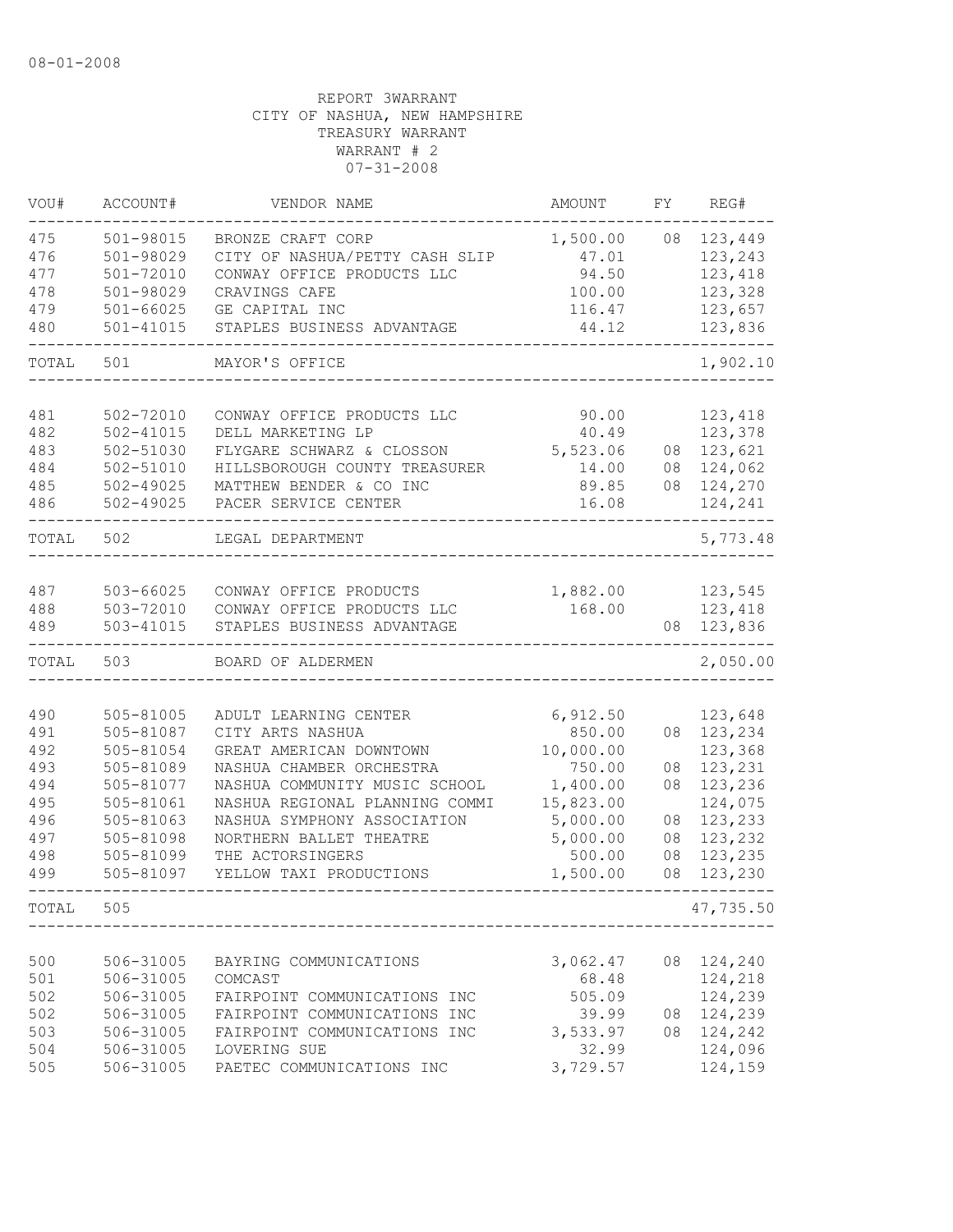| VOU#       | ACCOUNT#               | VENDOR NAME                                | AMOUNT             | FΥ | REG#                     |
|------------|------------------------|--------------------------------------------|--------------------|----|--------------------------|
| TOTAL      | 506                    | TELECOMMUNICATIONS                         |                    |    | 10,972.56                |
| 506        | 507-82020              | NH RETIREMENT SYSTEM                       | 141,060.03         | 08 | 26                       |
| 506        | 507-82025              | NH RETIREMENT SYSTEM                       | 160,363.84         | 08 | 26                       |
| 506        | 507-82030              | NH RETIREMENT SYSTEM                       | 126,571.06         | 08 | 26                       |
| 506        | 507-82035              | NH RETIREMENT SYSTEM<br>------------------ | 413,390.20         | 08 | 26                       |
| TOTAL      | 507                    | PENSIONS                                   |                    |    | 841, 385.13              |
| 507<br>507 | 508-83100<br>508-83101 | NHES<br><b>NHES</b>                        | 1,766.10<br>706.18 |    | 08 124,221<br>08 124,221 |
|            |                        |                                            |                    |    |                          |
| TOTAL 508  |                        | INSURANCE - POLICY COSTS                   |                    |    | 2,472.28                 |
| 508        | 512-59095              | ANACOMP INC                                | 435.20             | 08 | 123,317                  |
| 509        | 512-53025              | ANDERSON CAROL                             | 540.00             |    | 123,672                  |
| 509        | 512-53025              | ANDERSON CAROL                             | 1,590.00           | 08 | 123,672                  |
| 510        | 512-49025              | CITIZENS BANK                              | 54.00              | 08 | 67                       |
| 511        | 512-72010              | CONWAY OFFICE PRODUCTS LLC                 | 369.00             |    | 123,418                  |
| 512        | 512-91015              | FREDETTE DAVID                             | 60.60              | 08 | 124,097                  |
| 513        | $512 - 66025$          | GE CAPITAL INC                             | 2,201.26           |    | 123,657                  |
| 513        | 512-72010              | GE CAPITAL INC                             | 75.00              | 08 | 123,657                  |
| 514        | 512-95010              | LOCAL GOVERNMENT CENTER INC                | 24.00              | 08 | 123,386                  |
| 515        | 512-43005              | POSTMASTER                                 | 240.00             |    | 123,237                  |
| 516        | 512-43005              | PRINTGRAPHICS OF MAINE                     | 818.00             |    | 23                       |
| 517        | 512-41005              | STAPLES BUSINESS ADVANTAGE                 | 232.44             | 08 | 123,836                  |
| 517        | $512 - 41010$          | STAPLES BUSINESS ADVANTAGE                 | 194.03             | 08 | 123,836                  |
| 517        | 512-41015              | STAPLES BUSINESS ADVANTAGE                 | 77.27              |    | 123,836                  |
| 517        | 512-41015              | STAPLES BUSINESS ADVANTAGE                 | 374.24             | 08 | 123,836                  |
| 517        | 512-41055              | STAPLES BUSINESS ADVANTAGE                 | 202.93             |    | 123,836                  |
| 518        | 512-59267              | STATE OF NH - CRIMINAL RECORDS             | 15.00              |    | 123,245                  |
| 519        | 512-59267              | STATE OF NH CRIMINAL RECORDS               | 15.00              |    | 123,229                  |
| TOTAL      | 512                    | FINANCIAL SERVICES                         |                    |    | 7,517.97                 |
|            |                        |                                            |                    |    |                          |
| 520        | 513-41015              | ANCO SIGNS & STAMPS INC                    | 17.50              |    | 123,597                  |
| 520        | 513-43005              | ANCO SIGNS & STAMPS INC                    | 4.00               |    | 123,597                  |
| 521        | 513-94005              | BERGERON PAUL                              | 764.25             |    | 124,098                  |
| 522        | 513-41015              | CITY OF NASHUA/PETTY CASH SLIP             | 46.42              |    | 123,243                  |
| 522        | 513-43005              | CITY OF NASHUA/PETTY CASH SLIP             | 31.80              |    | 123,243                  |
| 523        | 513-72010              | CONWAY OFFICE PRODUCTS LLC                 | 252.00             |    | 123,418                  |
| 524        | 513-72010              | LHS ASSOCIATES INC                         | 1,750.00           |    | 123,455                  |
| 525        | 513-94005              | NHCTCA                                     | 100.00             |    | 124,265                  |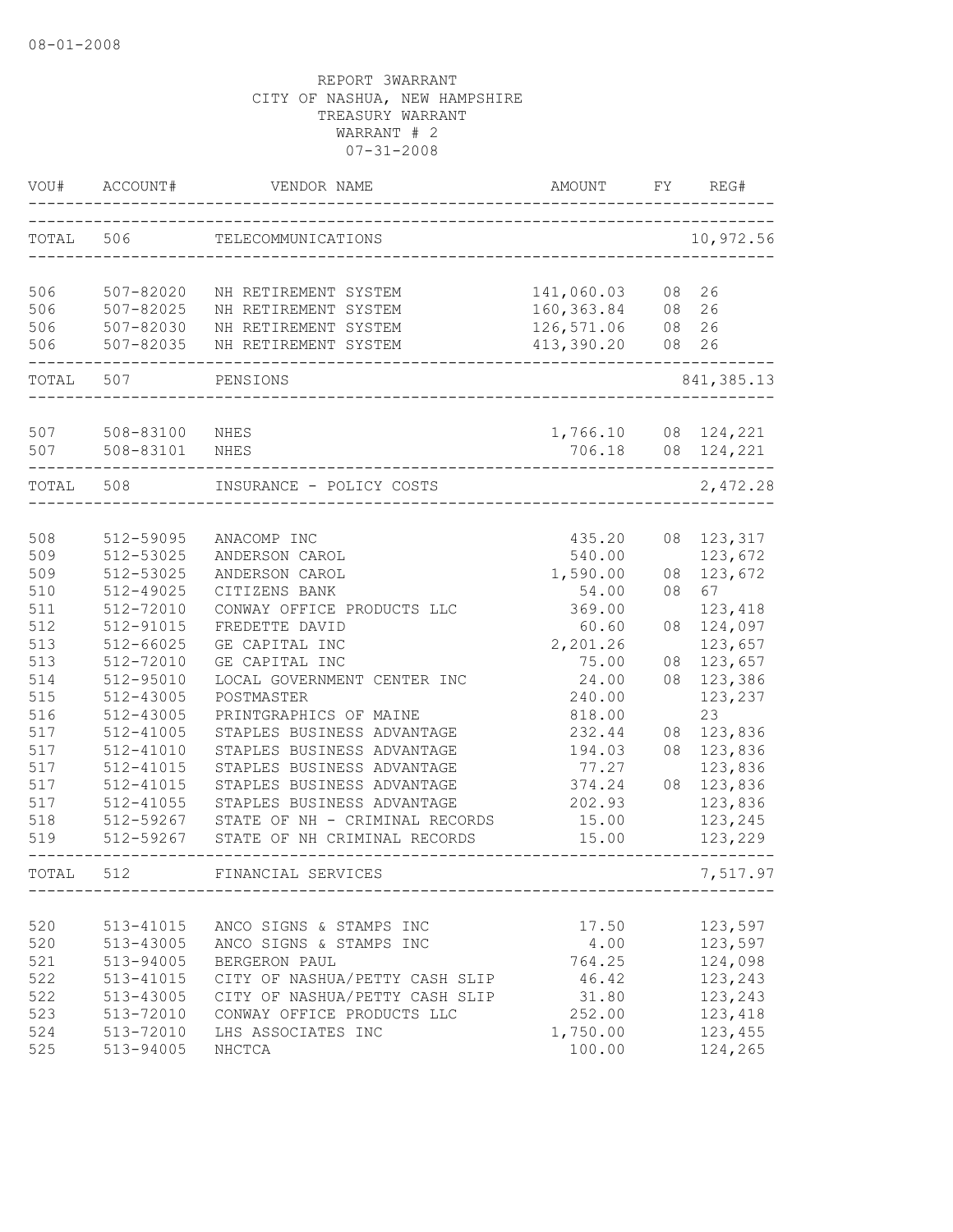| VOU#       | ACCOUNT#               | VENDOR NAME                                | AMOUNT              |    | FY REG#                      |
|------------|------------------------|--------------------------------------------|---------------------|----|------------------------------|
| 526        | 513-41005              | STAPLES BUSINESS ADVANTAGE                 | 160.70 123,836      |    |                              |
| 526        | 513-41015              | STAPLES BUSINESS ADVANTAGE                 | 262.65              |    | 123,836                      |
| 527        | 513-49025              | WEST PAYMENT CENTER                        | 40.25               |    | 123,366                      |
| TOTAL      | 513                    | CITY CLERK'S OFFICE                        |                     |    | 3,429.57                     |
| 528        |                        | 514-72010 CONWAY OFFICE PRODUCTS LLC       | 90.00 123,418       |    |                              |
|            | TOTAL 514              | INSURANCE-PROPERTY & CASUALTY              |                     |    | 90.00                        |
|            |                        | 528 515-72010 CONWAY OFFICE PRODUCTS LLC   |                     |    | 90.00 123,418                |
| TOTAL 515  |                        | HUMAN RESOURCES                            |                     |    | 90.00                        |
|            |                        |                                            |                     |    |                              |
| 528        | 516-72010              | CONWAY OFFICE PRODUCTS LLC                 | 1,860.00            |    | 123,418                      |
| 529        | 516-74125              | NESMITH RICHARD                            | 1,479.00            |    | 123,843                      |
| 530        | 516-41015              | STAPLES BUSINESS ADVANTAGE                 | 87.98               |    | 123,836                      |
| 531        | 516-54016              | SUCCESS ADVERTISING INC                    | 1,039.44            |    | 123,400                      |
| 532        | 516-54016              | UNION LEADER CORPORATION                   | 331.96              |    | 08 124,166                   |
| 533        | 516-54016              | VERMONT LEAGUE OF CITIES AND T             | 41.00               |    | 123,825                      |
| TOTAL      | 516                    | PURCHASING DEPARTMENT                      |                     |    | 4,839.38                     |
|            |                        |                                            |                     |    |                              |
| 534<br>535 | 517-75130              | HEATING SPECIALTIES OF NH INC              | 2,300.20            |    | 124,051<br>124,078           |
| 535        | 517-75130<br>517-75130 | J LAWRENCE HALL INC<br>J LAWRENCE HALL INC | 341.67<br>1,502.46  |    | 08 124,078                   |
| 536        | 517-34015              | METROMEDIA ENERGY INC                      | 50.31               |    | 124,238                      |
| 536        | 517-34015              | METROMEDIA ENERGY INC                      | 128.41              | 08 | 124,238                      |
| 537        | 517-34015              | NATIONAL GRID                              | 93.31               |    | 124,222                      |
| 538        | 517-31050              | NEXTEL COMMUNICATIONS                      | 46.25               | 08 | 124,188                      |
| 539        | 517-33005              | PENNICHUCK WATER                           | 300.46              |    | 124,180                      |
| 539        | 517-33005              | PENNICHUCK WATER                           | 190.64              | 08 | 124,180                      |
| 540        | 517-32005              | PSNH                                       | 2,514.81            |    | 124,244                      |
| 541        | 517-59150              | STANLEY CONVERGENT SECURITY SO             | 432.12              |    | 123,690                      |
| 542        |                        | 517-75130 VIKING CONTROLS INC              | 1,301.36 08 123,432 |    |                              |
|            |                        | 543 517-42010 W E AUBUCHON COMPANY INC     |                     |    | 3.00 08 123,292              |
|            |                        | TOTAL 517 BUILDING MAINT - CITY ADMIN      |                     |    | ---------------<br>9,205.00  |
|            |                        |                                            |                     |    |                              |
| 544        |                        | 519-91005 CITY OF NASHUA/PETTY CASH SLIP   | 7.07                |    | 123,243<br>125.24 08 123,665 |
| 545        |                        | 519-94005 GAGNE ROBERT                     | 195.43              |    |                              |
| 546        | 519-41010              | LUCAS OFFICE SYSTEMS INC                   |                     |    | 08 123,419                   |
| 546        |                        | 519-41015 LUCAS OFFICE SYSTEMS INC         | 14.50               |    | 08 123,419                   |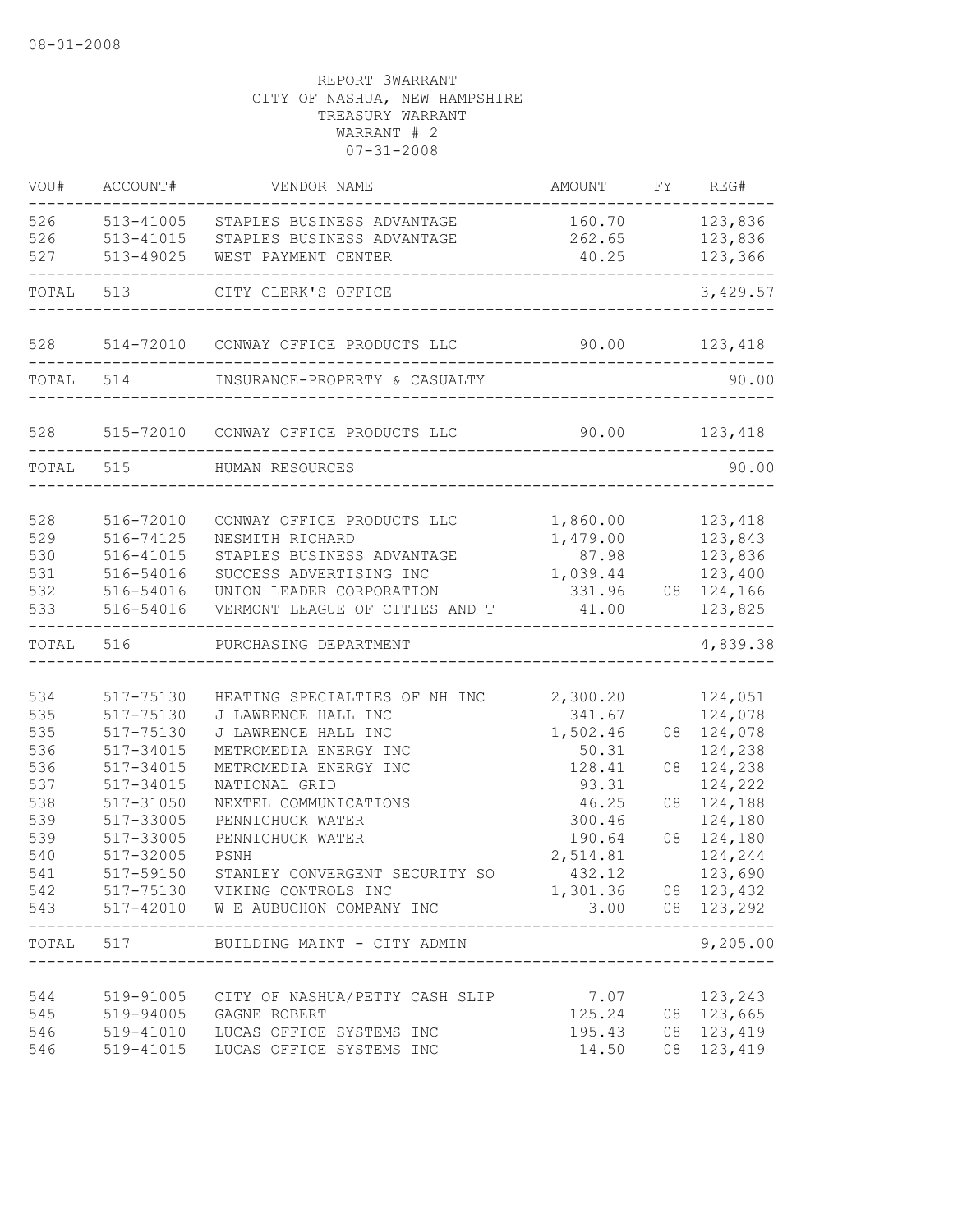| VOU#  | ACCOUNT#      | VENDOR NAME                    | AMOUNT    | FΥ | REG#        |
|-------|---------------|--------------------------------|-----------|----|-------------|
| 547   | 519-94005     | MARINO ANGELO                  | 138.88    |    | 08 123,580  |
| 548   | 519-53100     | PATRIOT PROPERTIES INC         | 12,750.00 |    | 123,410     |
| 549   | 519-41015     | STAPLES BUSINESS ADVANTAGE     | 33.33     |    | 123,836     |
| 550   | 519-91005     | TURGISS GREG                   | 148.98    | 08 | 123,272     |
| TOTAL | 519           | ASSESSORS                      |           |    | 13, 413. 43 |
|       |               |                                |           |    |             |
| 551   | 520-59100     | ERICKSON CLEANING SERVICES LLC | 126.00    |    | 123,425     |
| 552   | $520 - 41015$ | HUNT MEMORIAL BUILDING/PETTY C | 7.59      |    | 123,636     |
| 552   | 520-59100     | HUNT MEMORIAL BUILDING/PETTY C | 108.89    |    | 08 123,636  |
| 553   | $520 - 34015$ | METROMEDIA ENERGY INC          | 199.85    |    | 08 124,238  |
| 554   | $520 - 34015$ | NATIONAL GRID                  | 25.46     |    | 124,222     |
| 555   | 520-33005     | PENNICHUCK WATER               | 290.01    |    | 08 124,180  |
| 556   | 520-32005     | PSNH                           | 320.08    |    | 124,244     |
| TOTAL | 520           | HUNT BUILDING                  |           |    | 1,077.88    |
|       |               |                                |           |    |             |
| 557   | 522-74035     | ADMINS INCORPORATED            | 34,090.00 |    | 124,061     |
| 558   | $522 - 45125$ | B & S LOCKSMITH INC            | 31.50     | 08 | 123,540     |
| 559   | 522-74035     | CITIZENS BANK                  | 2.78      | 08 | 67          |
| 560   | 522-94005     | CITY OF NASHUA/PETTY CASH SLIP | 67.23     |    | 123,243     |
| 561   | $522 - 74030$ | COCCI COMPUTER SERVICES INC    | 184.00    |    | 123,463     |
| 561   | 522-74030     | COCCI COMPUTER SERVICES INC    | 106.00    | 08 | 123,463     |
| 562   | $522 - 64040$ | DELL MARKETING LP              | 153.37    |    | 123,378     |
| 563   | $522 - 45120$ | GOVCONNECTION INC              | 224.52    | 08 | 123,267     |
| 564   | $522 - 64052$ | HEWLETT PACKARD COMPANY        | 4,985.39  | 08 | 123,387     |
| 564   | 522-74040     | HEWLETT PACKARD COMPANY        | 5,120.00  | 08 | 123,387     |
| 565   | 522-74040     | HEWLETT-PACKARD CO             | 1,374.00  | 08 | 123,381     |
| 566   | 522-74035     | HEWLETT-PACKARD CO             | 5,460.48  |    | 123, 475    |
| 567   | 522-31040     | MCMULLEN DAN                   | 56.40     |    | 124,099     |
| 568   | 522-31050     | NEXTEL COMMUNICATIONS          | 233.17    | 08 | 124,188     |
| 569   | 522-57005     | RCC CONSULTANTS INC            | 2,482.20  | 08 | 123,613     |
| 570   | $522 - 41015$ | STAPLES BUSINESS ADVANTAGE     | 43.06     | 08 | 123,836     |
| 571   | $522 - 74040$ | TURBOTEK COMPUTER CORP         | 7,100.00  |    | 123,374     |
| 572   | 522-31040     | TYRRELL KEN                    | 46.33     |    | 123,616     |
| TOTAL | 522           | INFORMATION TECHNOLOGY         |           |    | 61,760.43   |
| 573   | 523-74035     | ENVIRONMENTAL SYSTEMS RESEARCH | 61.67     |    | 123,324     |
|       |               |                                |           |    |             |
| TOTAL | 523           | GIS<br>-------------------     |           |    | 61.67       |
| 574   | 524-64057     | DELL MARKETING LP              | 20,580.22 | 08 | 123,378     |
| 575   | $524 - 64040$ | GREENPAGES                     | 3,990.00  |    | 08 123,773  |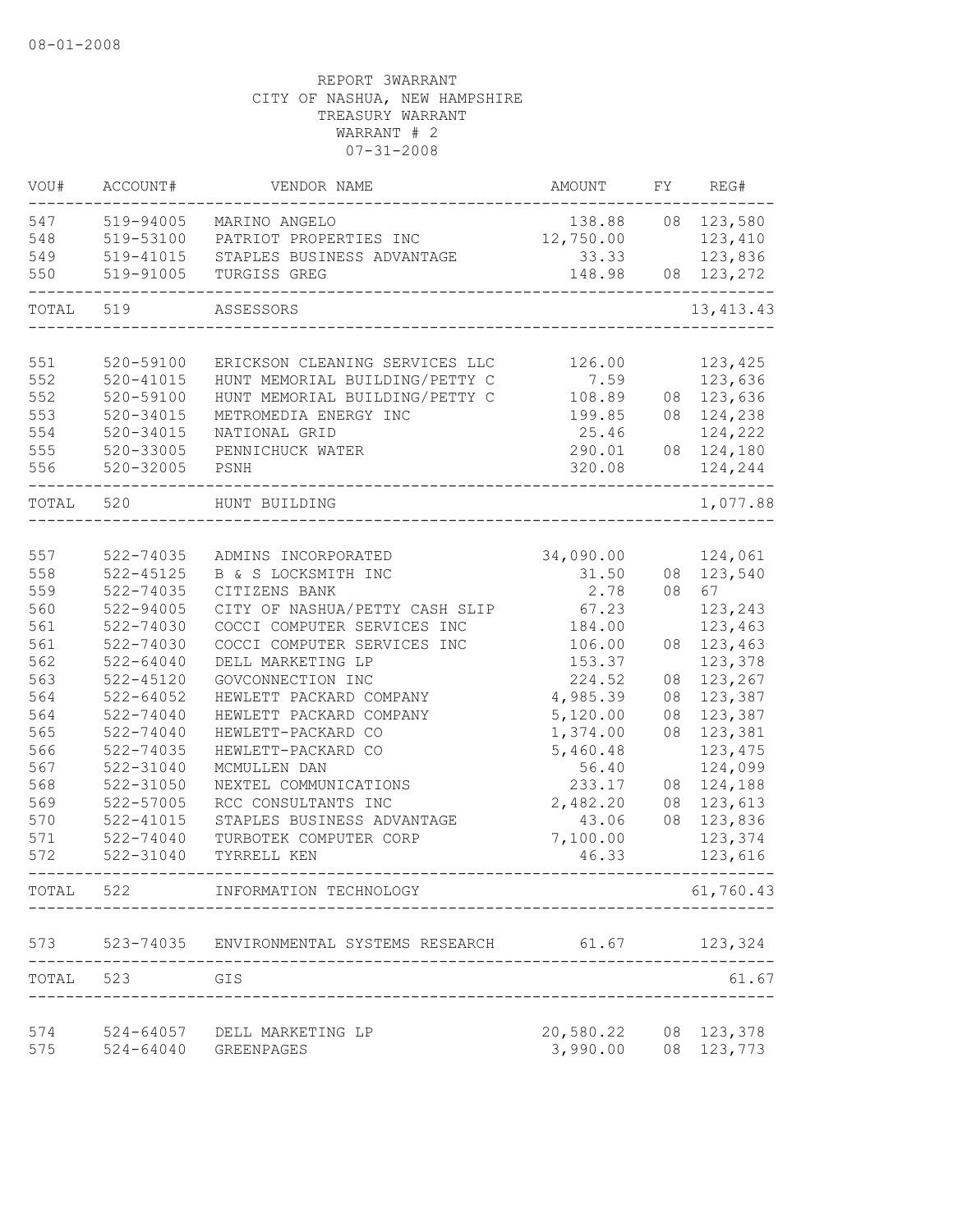|     |               | VOU# ACCOUNT# VENDOR NAME                   |                |    |                  |
|-----|---------------|---------------------------------------------|----------------|----|------------------|
|     |               |                                             |                |    |                  |
|     |               |                                             |                |    | 25,556.83        |
| 577 |               | 531-78007 ADAMSON INDUSTRIES CORP           | 129.90 123,523 |    |                  |
| 578 |               | 531-53070 ANIMAL HOSPITAL OF NASHUA INC     | 23.00          |    | 08 123,603       |
| 579 | 531-46040     | ARCHAMBAULT DANIEL                          | 98.65          |    | 124,105          |
| 580 | 531-91025     | AUTNIER LINNEA                              | 11.70          |    | 124,112          |
| 581 | $531 - 45920$ | B & H PHOTO VIDEO PRO AUDIO 786.35          |                |    | 08 123,265       |
| 582 | 531-59100     | BAER ALEXANDRA                              | 320.00         |    | 123,489          |
| 582 | 531-59100     | BAER ALEXANDRA                              | 120.00         |    | 08 123,489       |
| 583 | 531-46040     | BAILEY DAVID                                | 108.00         |    | 124,104          |
| 584 | 531-94010     | BATTAGLIA BRIAN                             | 500.00         |    | 124,116          |
| 585 | 531-45920     | BEAM DISTRIBUTING, INC.                     | 149.50         |    | 08 123,747       |
| 586 | 531-46030     | BEN'S UNIFORMS                              | 99.00          |    | 124,074          |
| 586 | $531 - 46040$ | BEN'S UNIFORMS                              | 1,795.38       |    | 124,074          |
| 587 | 531-78007     | BEST FORD/BEST CYCLE                        | 963.62         |    | 123,282          |
| 588 | 531-31025     | BLACK BOX NETWORK SERVICES 6,006.49 123,542 |                |    |                  |
| 589 | 531-46040     | BOULAY MICHAEL                              |                |    | 119.93 124,106   |
| 590 | 531-47010     | BOUND TREE MEDICAL LLC                      | 537.24         |    | 123,529          |
| 591 | 531-46040     | BOURGEOIS FRANCIS                           | 604.95         |    | 124,101          |
| 592 | 531-59045     | CAMERALAND                                  |                |    | 10.00 08 123,668 |
| 592 | 531-64215     | CAMERALAND                                  |                |    | 84.00 08 123,668 |
| 593 | 531-78007     | CARPARTS OF NASHUA                          | 13.49          |    | 123,281          |
| 593 | 531-78075     | CARPARTS OF NASHUA                          | 18.00          |    | 123,281          |
| 594 | 531-59100     | D & R TOWING INC                            | 250.00         |    | 124,050          |
| 595 | 531-53125     | DICKERSON RONALD                            | 199.00         |    | 124,115          |
| 596 | 531-46040     | DILLON WILLIAM                              | 69.98          |    | 124,111          |
| 597 | 531-78007     | E W SLEEPER CO                              | 2,942.96       |    | 08 123,831       |
| 598 | 531-31025     | FAIRPOINT COMMUNICATIONS INC                | 171.70         |    | 124,239          |
| 598 | 531-31025     | FAIRPOINT COMMUNICATIONS INC                | 520.06         |    | 08 124,239       |
| 599 | 531-31020     | FAIRPOINT COMMUNICATIONS INC                | 229.37         |    | 08 124,242       |
| 600 | 531-46040     | FAUTEUX MICHAEL                             | 95.99          |    | 124,110          |
| 601 | 531-48015     | FLEET SERVICES                              | 1,777.59       |    | 123,525          |
| 602 | 531-45920     | FORENSICS SOURCE                            | 427.77         |    | 08 123,669       |
| 603 | 531-64192     | GALLS INC                                   | 1,870.37       |    | 08 123,384       |
| 604 |               | 531-66025 GE CAPITAL INC                    | 1, 113.28      |    | 123,657          |
| 605 | 531-94005     | GIROUARD KEVIN                              | 743.35         |    | 124,103          |
| 606 | 531-98035     | GOOD MORNING SALES INC                      | 55.25          |    | 123,833          |
| 607 | 531-78065     | GOODYEAR AUTO SERVICE CENTER                | 1,028.04       |    | 123,258          |
| 607 | 531-78100     | GOODYEAR AUTO SERVICE CENTER                | 108.00         |    | 123,258          |
| 607 | 531-78100     | GOODYEAR AUTO SERVICE CENTER                | 36.00          | 08 | 123,258          |
| 608 | 531-78065     | GOODYEAR WHOLESALE TIRE CENTER              | 2,372.16       |    | 123,632          |
| 609 | 531-64192     | GOVCONNECTION INC                           | 1,657.22       | 08 | 123,267          |
| 610 | 531-41015     | GRANITE STATE STAMPS INC                    | 19.46          |    | 124,047          |
| 611 | 531-78007     | GRAPPONE AUTOMOTIVE GROUP                   | 85.07          |    | 123,555          |
| 611 | 531-78007     | GRAPPONE AUTOMOTIVE GROUP                   | $-71.95$       | 08 | 123,555          |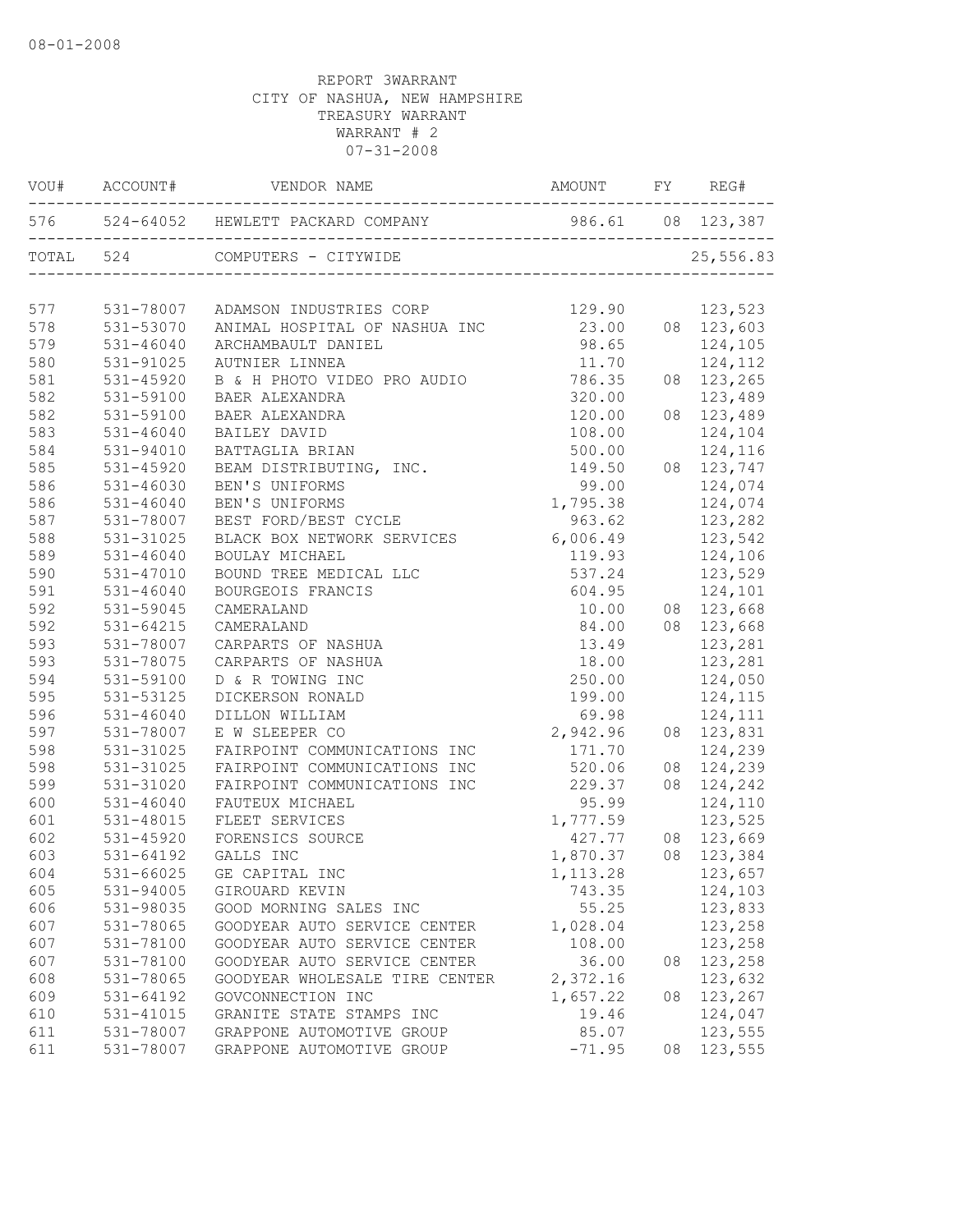| VOU# | ACCOUNT#      | VENDOR NAME                    | AMOUNT    | FΥ | REG#       |
|------|---------------|--------------------------------|-----------|----|------------|
| 612  | 531-94005     | GREENE JENNIFER                | 40.40     | 08 | 124,108    |
| 613  | $531 - 46040$ | HAMMOND SCOTT                  | 261.97    |    | 124,114    |
| 614  | $531 - 46040$ | HAMMOND SCOTT                  | 157.29    |    | 124,117    |
| 615  | $531 - 46040$ | HEROES UNIFORM & SUPPLY CO     | 335.50    |    | 123,397    |
| 616  | 531-42000     | HOME DEPOT CREDIT SERVICES     | 136.16    |    | 124,175    |
| 617  | 531-42000     | HOME DEPOT CREDIT SERVICES     | 85.52     |    | 124,211    |
| 617  | 531-75023     | HOME DEPOT CREDIT SERVICES     | 92.67     |    | 124,211    |
| 617  | 531-78007     | HOME DEPOT CREDIT SERVICES     | 3.94      |    | 124,211    |
| 618  | 531-45005     | INTERSTATE ARMS CORP           | 1,223.70  |    | 08 123,319 |
| 619  | 531-75130     | J LAWRENCE HALL CO             | 6,351.00  |    | 124,149    |
| 620  | 531-94005     | JOHN E REID & ASSOCIATES INC   | 450.00    |    | 124,199    |
| 621  | 531-95000     | LAWYERS DIARY & MANUAL         | 134.50    |    | 124,170    |
| 622  | $531 - 46040$ | LEDOUX MICHAEL                 | 103.71    |    | 124,109    |
| 623  | 531-78007     | MAC MULKIN CHEVROLET INC       | 116.46    |    | 124,052    |
| 623  | 531-78075     | MAC MULKIN CHEVROLET INC       | 785.83    |    | 124,052    |
| 624  | $531 - 46040$ | MACLEOD ROBERT                 | 521.96    |    | 124,118    |
| 625  | 531-34015     | METROMEDIA ENERGY INC          | 3,999.87  |    | 124,238    |
| 626  | 531-74040     | MGE UPS SYSTEMS                | 3,625.00  |    | 124,215    |
| 627  | $531 - 64192$ | NASHUA OUTDOOR POWER EQUIP     | 430.00    | 08 | 123,476    |
| 628  | 531-75023     | NASHUA WALLPAPER & PAINT CO    | 45.77     | 08 | 123,480    |
| 629  | 531-94005     | <b>NASRO</b>                   | 495.00    |    | 124,208    |
| 630  | 531-94005     | NATIONAL ASSOCIATION OF SCHOOL | 1,485.00  |    | 124,229    |
| 631  | 531-34015     | NATIONAL GRID                  | 646.13    |    | 124,222    |
| 632  | 531-49025     | NATIONAL PUBLIC SAFETY         | 318.00    |    | 124,230    |
| 633  | 531-95000     | NESPIN                         | 250.00    |    | 124,254    |
| 634  | 531-94005     | NEW HAMPSHIRE POLICE ASSOCATIO | 100.00    |    | 124,232    |
| 635  | 531-31040     | NEXTEL COMMUNICATIONS          | 47.97     |    | 124,188    |
| 636  | 531-59100     | NMS LABS                       | 181.00    | 08 | 123,684    |
| 637  | 531-53125     | NORDENGREN ERIC                | 239.40    |    | 124,100    |
| 638  | 531-78007     | NORTHERN FOREIGN CAR PARTS INC | 846.95    |    | 124,082    |
| 638  | 531-78007     | NORTHERN FOREIGN CAR PARTS INC | $-20.00$  | 08 | 124,082    |
| 639  | $531 - 46040$ | O'BRIEN KEVIN                  | 97.90     |    | 124,107    |
| 640  | 531-53045     | OCCUPATIONAL DRUG TESTING LLC  | 360.00    | 08 | 123,575    |
| 641  | 531-33005     | PENNICHUCK WATER               | 10.24     | 08 | 124,180    |
| 642  | 531-49025     | PHYSICIANS DESK REFERENCE      | 129.90    |    | 124,231    |
| 643  | 531-56015     | POSTMASTER                     | 240.00    |    | 124,189    |
| 644  | 531-32035     | PSNH                           | 465.27    |    | 124,244    |
| 645  | 531-53050     | PSYCHOTHERAPY ASSOCIATES INC   | 1,500.00  |    | 123,903    |
| 646  | 531-32005     | PUBLIC SERVICE OF NH           | 19,116.11 |    | 124,250    |
| 646  | 531-32035     | PUBLIC SERVICE OF NH           | 386.07    |    | 124,250    |
| 647  | 531-78007     | QUIRK GM PARTS DEPOT           | 60.75     |    | 123,570    |
| 647  | 531-78007     | QUIRK GM PARTS DEPOT           | $-57.23$  | 08 | 123,570    |
| 648  | 531-42000     | REXEL CLS                      | 18.66     |    | 123,997    |
| 648  | 531-42000     | REXEL CLS                      | 79.27     | 08 | 123,997    |
| 649  | 531-78007     | ROBBINS AUTO PARTS INC         | 115.01    |    | 123,512    |
| 650  | 531-94005     | ROGER WILLIAMS UNIVERSITY JST& | 3,000.00  |    | 124,200    |
| 651  | $531 - 46040$ | ROURKE KEVIN                   | 211.33    |    | 124,102    |
| 652  | 531-78007     | SAM'S CLUB                     | 57.06     |    | 124,153    |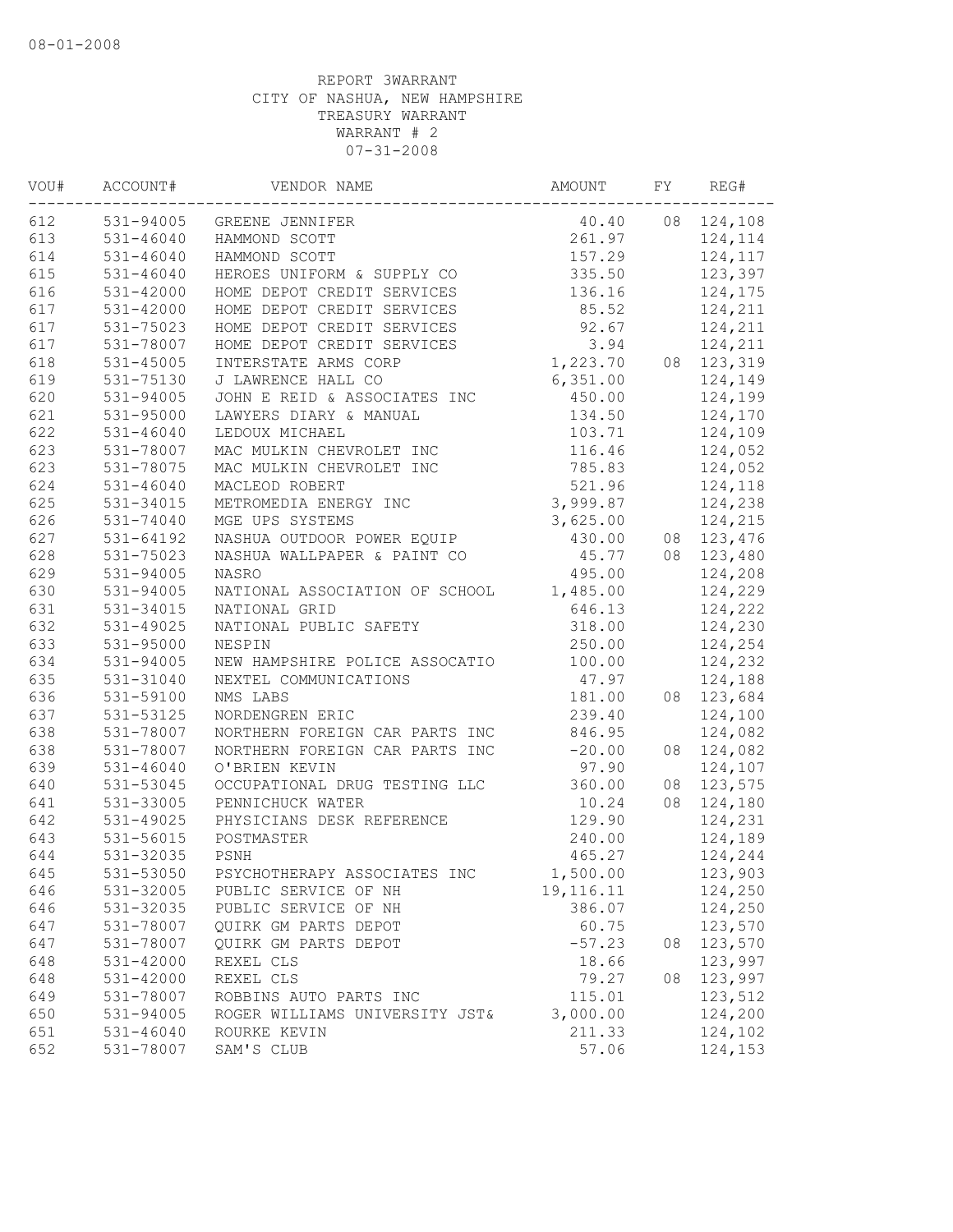| WOU# | ACCOUNT#  | VENDOR NAME                           | AMOUNT              | FY | REG#              |
|------|-----------|---------------------------------------|---------------------|----|-------------------|
| 653  | 531-74035 | SHARE-IT INC                          |                     |    | 99.00 123,499     |
| 654  | 531-34015 | SHATTUCK MALONE OIL CO                | 2,027.63 124,150    |    |                   |
| 654  | 531-75130 | SHATTUCK MALONE OIL CO                | 6,450.00 08 124,150 |    |                   |
| 655  | 531-44005 | SOURCE 4 INC                          |                     |    | 420.75 08 123,403 |
| 656  | 531-53045 | ST JOSEPH BUSINESS & HEALTH           | 1,361.00            |    | 123,427           |
| 657  | 531-41005 | STAPLES BUSINESS ADVANTAGE            | 459.66              |    | 123,836           |
| 657  | 531-41015 | STAPLES BUSINESS ADVANTAGE            | 1,921.70            |    | 123,836           |
| 657  | 531-41015 | STAPLES BUSINESS ADVANTAGE            |                     |    | 08 123,836        |
| 658  | 531-68025 | THE IRWIN ZONE                        | 76,396.00           | 08 | 123,670           |
| 659  | 531-75130 | THE METRO GROUP INC                   | 126.00              | 08 | 123,561           |
| 660  | 531-95000 | THERIAULT PETER J                     | 199.00              |    | 08 124,113        |
| 661  | 531-45220 | TITLE BOXING                          | 436.93              |    | 08 123,732        |
| 662  | 531-78007 | TOWERS MOTOR PARTS CORP               | 524.40              |    | 123,633           |
| 662  | 531-78007 | TOWERS MOTOR PARTS CORP               | 5.88                |    | 08 123,633        |
| 663  | 531-75130 | TRI STATE MECHANICAL                  | 5,995.00            |    | 08 123,814        |
| 664  | 531-43005 | UNITED PARCEL SERVICE                 | 23.52               |    | 124,272           |
| 665  | 531-43005 | UNITED STATES POSTAL SERVICE          | 1,000.00            |    | 28                |
| 666  | 531-78007 | USP OF NEW ENGLAND                    | 84.60               |    | 123,618           |
| 667  | 531-31025 | VERIZON WIRELESS                      | 49.25               |    | 124,210           |
| 667  | 531-31040 | VERIZON WIRELESS                      | 512.28              |    | 124,210           |
| 668  | 531-59100 | VILLAGE SENTRY KENNEL                 |                     |    | 637.00 123,390    |
| 669  |           | 531-74035 WEST PAYMENT CENTER         |                     |    | 140.33 08 123,366 |
| 670  | 531-95000 | WORKING DOG FOUNDATION                | 1,000.00            |    | 124,177           |
|      | TOTAL 531 | POLICE DEPARTMENT                     |                     |    | 177,350.84        |
|      |           |                                       |                     |    |                   |
| 671  |           | 532-78100 A-1 BATTERY & ELECTRIC, INC | 1,753.65 08 123,794 |    |                   |
| 672  | 532-46015 | AGAN WAYNE                            | 21.20               |    | 123,447           |
| 673  | 532-75023 | ANCTIL IRRIGATION                     | 2,600.00            |    | 123,574           |
| 674  | 532-78100 | ARCSOURCE INC                         | 96.00               |    | 123,469           |
| 675  | 532-75023 | BELLETETES INC                        | 1,051.45            |    | 08 123,458        |
| 675  | 532-75901 | BELLETETES INC                        | 27.88               |    | 08 123,458        |
| 675  | 532-78100 | BELLETETES INC                        | 20.15               |    | 08 123,458        |
| 676  | 532-91005 | BOUCHER ANNE-MARIE                    | 4.86                |    | 123,514           |
| 677  | 532-79020 | CLIFFORD OF VERMONT                   | 417.00              |    | 123,536           |
| 678  | 532-75023 | CROWE JOHN J                          | 375.00              |    | 123,739           |
| 679  | 532-46045 | DESLAURIERS DONALD L                  | 591.00              |    | 124,120           |
| 680  | 532-95010 | FIRE ENGINEERING                      | 21.00               |    | 124,228           |
| 681  | 532-45155 | FIRE TECH & SAFETY OF NEW ENGL        | 86.14               | 08 | 123,639           |
| 681  | 532-64080 | FIRE TECH & SAFETY OF NEW ENGL        | 895.00              |    | 123,639           |
| 682  | 532-75130 | FLYNN PLUMBING & HEATING LLC          | 350.00              |    | 123,334           |
| 683  | 532-74092 | GAGNON GEORGE                         | 20.00               |    | 123,605           |
| 684  | 532-79045 | GRAINGER                              | 354.83              | 08 | 123,340           |
| 685  | 532-78075 | GREENFIELD INDUSTRIES INC             | 254.00              |    | 123,318           |
| 686  | 532-75023 | HOME DEPOT CREDIT SERVICES            | 47.86               |    | 124,175           |
| 687  | 532-64094 | INDUSTRIAL PROTECTION SERVICES        | 5,423.00            |    | 123,330           |
| 688  | 532-75160 | J LAWRENCE HALL INC                   | 1,258.79            |    | 124,078           |
|      |           |                                       |                     |    |                   |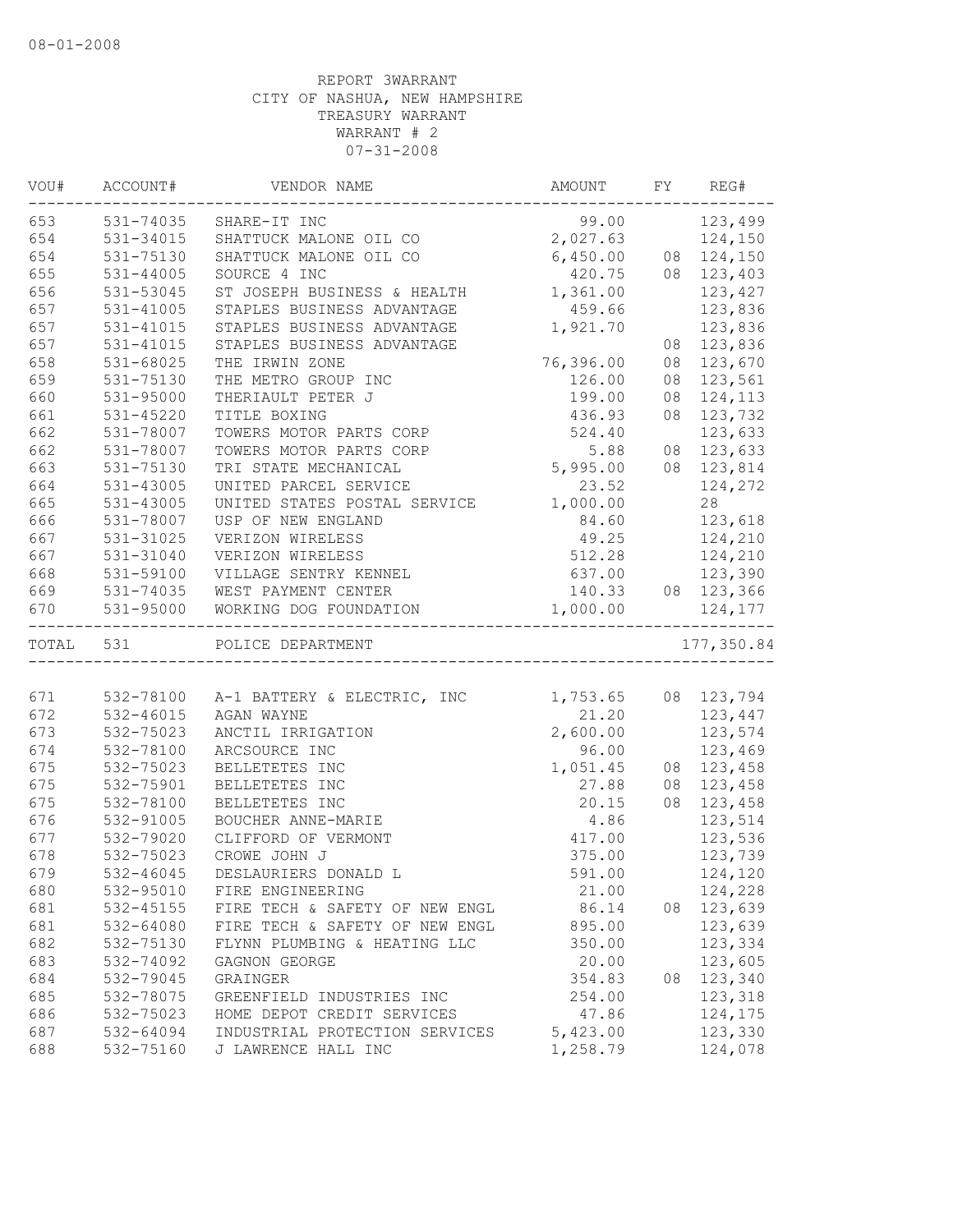| VOU#  | ACCOUNT#      | VENDOR NAME                    | AMOUNT    | FY | REG#       |
|-------|---------------|--------------------------------|-----------|----|------------|
| 689   | 532-78007     | JACK YOUNG COMPANY, INC        | 289.14    |    | 123,729    |
| 690   | 532-78020     | LIBERTY INTN'L TRUCKS OF NH LL | 35.13     |    | 124,054    |
| 691   | 532-46045     | LINGLEY THOMAS                 | 80.00     |    | 124,121    |
| 692   | 532-75023     | MAGUIRE EQUIPMENT INC          | 2,680.00  | 08 | 123,591    |
| 693   | 532-59100     | MAYNARD & LESIEUR INCORPORATED | 140.00    |    | 124,057    |
| 693   | 532-78065     | MAYNARD & LESIEUR INCORPORATED | 806.10    |    | 124,057    |
| 694   | 532-34015     | METROMEDIA ENERGY INC          | 1,427.06  |    | 124,238    |
| 694   | 532-34015     | METROMEDIA ENERGY INC          | 262.46    |    | 08 124,238 |
| 695   | 532-68015     | MHQ MUNICIPAL VEHICLES         | 21,841.00 |    | 08 123,537 |
| 696   | 532-78100     | MINUTEMAN TRUCKS INC           | 173.77    |    | 123,526    |
| 697   | 532-34015     | NATIONAL GRID                  | 534.38    |    | 124,222    |
| 698   | 532-42005     | NEW ENGLAND PAPER & SUPPLY     | 209.86    |    | 123,501    |
| 698   | 532-42010     | NEW ENGLAND PAPER & SUPPLY     | 248.51    |    | 123,501    |
| 698   | 532-42020     | NEW ENGLAND PAPER & SUPPLY     | 173.20    |    | 123,501    |
| 699   | 532-31040     | NEXTEL COMMUNICATIONS          | 417.46    | 08 | 124,188    |
| 700   | 532-31040     | PAETEC COMMUNICATIONS INC      | 46.66     |    | 124,159    |
| 701   | 532-33005     | PENNICHUCK WATER               | 771.54    |    | 124,180    |
| 701   | 532-33005     | PENNICHUCK WATER               | 528.01    | 08 | 124,180    |
| 702   | 532-64094     | PHYSIO-CONTROL INC             | 278.00    |    | 123,624    |
| 703   | 532-32005     | PSNH                           | 8,924.43  |    | 124,244    |
| 704   | 532-74038     | R WHITE EQUIPMENT CENTER INC   | 313.50    | 08 | 124,060    |
| 705   | 532-78100     | REXEL CLS                      | 20.95     | 08 | 123,997    |
| 706   | 532-45110     | SANEL AUTO PARTS CO            | 373.05    |    | 123,465    |
| 706   | 532-78007     | SANEL AUTO PARTS CO            | 400.72    |    | 123,465    |
| 706   | 532-78100     | SANEL AUTO PARTS CO            | 582.88    |    | 123,465    |
| 707   | 532-46045     | SHEA WILLIAM                   | 600.00    |    | 124,119    |
| 708   | $532 - 44005$ | SIGNS & PRINTS                 | 365.00    |    | 123,530    |
| 709   | 532-69035     | SNAP ON TOOLS                  | 119.95    |    | 123,312    |
| 710   | 532-41005     | STAPLES BUSINESS ADVANTAGE     | 1,145.01  |    | 123,836    |
| 710   | 532-41015     | STAPLES BUSINESS ADVANTAGE     | 702.09    |    | 123,836    |
| 711   | 532-75130     | TOTAL AIR SUPPLY INC           | 77.16     |    | 123,594    |
| 712   | 532-95005     | TREASURER STATE OF NH          | 225.00    |    | 124,243    |
| 713   | 532-78095     | TST EQUIPMENT INC              | 197.08    |    | 123,423    |
| 714   | 532-63005     | WALMART COMMUNITY              | 14.24     |    | 124,168    |
| 715   | 532-78080     | YANKEE TRUCKS                  | 276.11    |    | 08 123,299 |
| TOTAL | 532           | FIRE DEPARTMENT                |           |    | 60,948.26  |
| 716   | 534-32020     | PSNH                           | 170.90    |    | 124,244    |
| TOTAL | 534           | STREET LIGHTING                |           |    | 170.90     |
|       |               |                                |           |    |            |
| 717   | 535-81023     | NEXTEL COMMUNICATIONS          | 257.09    |    | 08 124,188 |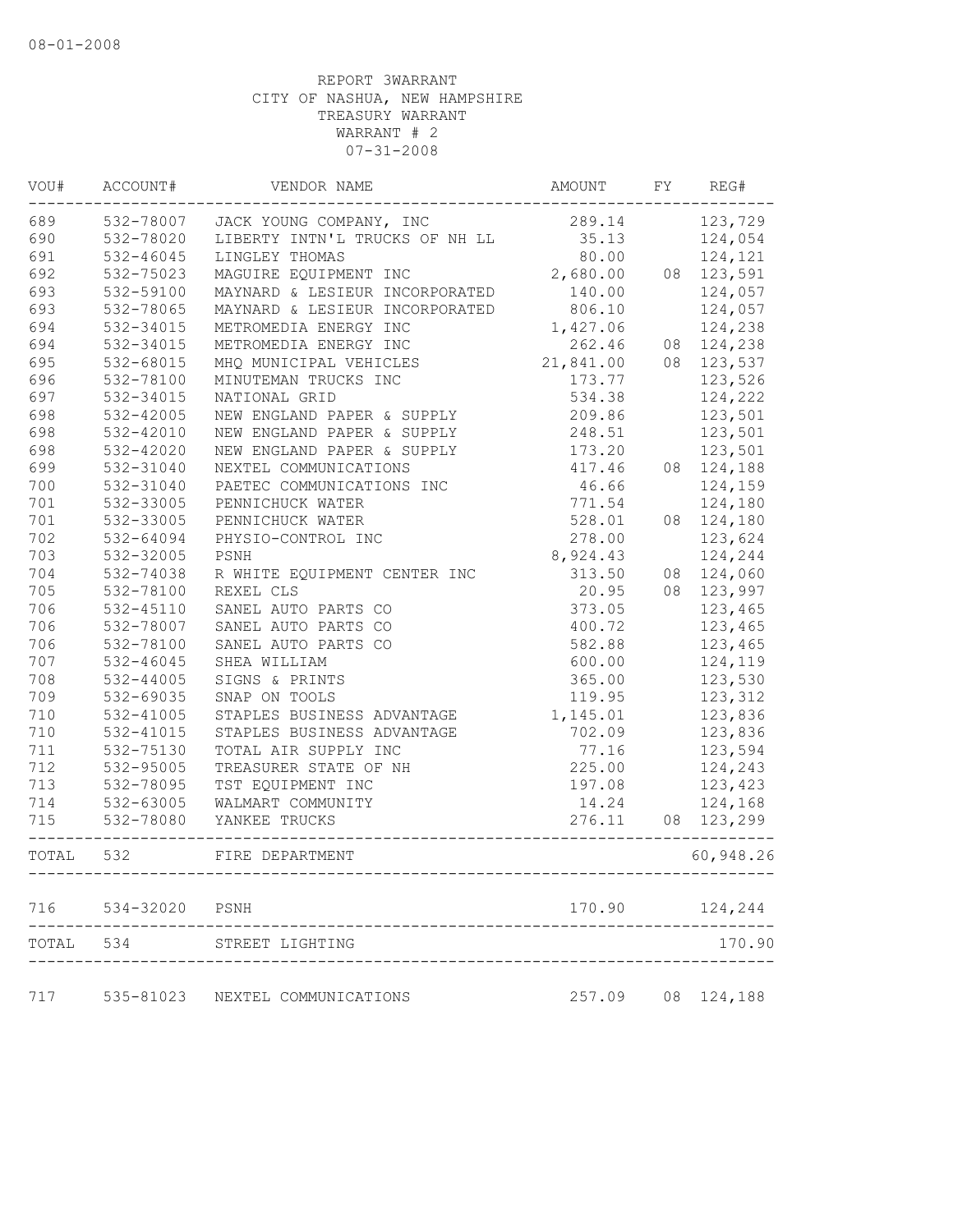| TOTAL 535<br>EMERGENCY MANAGEMENT<br>718<br>536-53065<br>1,504.00<br>08 67<br>CITIZENS BANK<br>719<br>536-74092<br>1,800.00<br>08 123,522<br>GREEN MOUNTAIN COMMUNICATIONS<br>720<br>115.00<br>124,078<br>536-75130<br>J LAWRENCE HALL INC<br>721<br>16,058.88<br>536-74015<br>124,204<br>MOTOROLA<br>722<br>536-32035<br>478.70<br>124,244<br>PSNH<br>722<br>536-32035<br>528.41<br>124,245<br>PSNH<br>723<br>536-49075<br>1,687.20<br>123,512<br>ROBBINS AUTO PARTS INC<br>723<br>536-64255<br>ROBBINS AUTO PARTS INC<br>3,935.70<br>123,512<br>723<br>536-74150<br>ROBBINS AUTO PARTS INC<br>4,110.62<br>123,512<br>724<br>536-69025<br>SHERMAN BRIAN<br>145.67<br>08 124,122<br>536-31050<br>70.79<br>VERIZON WIRELESS<br>124,210<br>TOTAL 536<br>CITYWIDE COMMUNICATIONS<br>541-72010<br>90.00 123,418<br>CONWAY OFFICE PRODUCTS LLC<br>08 123,359<br>541-53165<br>LANGUAGE LINE SERVICES<br>93.15<br>541-95010<br>120.00<br>124,257<br>NALBOH<br>541-33005<br>142.64<br>124,180<br>PENNICHUCK WATER<br>1,228.35<br>541-32005<br>124,250<br>PUBLIC SERVICE OF NH<br>541-41015<br>STAPLES BUSINESS ADVANTAGE<br>622.78<br>123,836<br>541-95010<br>TELEGRAPH PUBLISHING COMPANY<br>48.88<br>124,155<br>541-41015<br>33.14<br>123,751<br>VIGROUX KERRAN<br>TOTAL<br>541<br>COMMUNITY SERVICES DIVISION<br>734<br>542-91005<br>BAGLEY BOBBIE<br>87.80<br>08 123,479<br>734<br>542-94005<br>173.38<br>123,479<br>BAGLEY BOBBIE<br>08 123,652<br>735<br>542-91005<br>BISSELL NANCY<br>24.25<br>736<br>542-91005<br>CARON CHRISTINE<br>36.88<br>08 123,434<br>737<br>542-41015<br>08 124,123<br>COMMUNITY SERVICES PETTY CASH<br>8.27<br>737<br>542-43005<br>COMMUNITY SERVICES PETTY CASH<br>13.21<br>124,123<br>90.00<br>738<br>542-72010<br>CONWAY OFFICE PRODUCTS LLC<br>123,418<br>30.84 08 123,664<br>739<br>542-91005 LOSIER NICOLE<br>305.20 08 123,461<br>740<br>542-47010 NH MEDICAL/DENTAL SUPPLY LLC/D<br>542-91005<br>68.41 08 123,658<br>WENDT BETTY<br>. _ _ _ _ _ _ _ _ _ _ _ _ _ _<br>TOTAL 542 COMMUNITY HEALTH<br>----------------------------------<br>742<br>95.45<br>08 124,188<br>543-31050 NEXTEL COMMUNICATIONS<br>543-78100<br>SANEL AUTO PARTS CO<br>38.31<br>08 123,465 | VOU# | ACCOUNT# | VENDOR NAME | AMOUNT | FY | REG#      |
|---------------------------------------------------------------------------------------------------------------------------------------------------------------------------------------------------------------------------------------------------------------------------------------------------------------------------------------------------------------------------------------------------------------------------------------------------------------------------------------------------------------------------------------------------------------------------------------------------------------------------------------------------------------------------------------------------------------------------------------------------------------------------------------------------------------------------------------------------------------------------------------------------------------------------------------------------------------------------------------------------------------------------------------------------------------------------------------------------------------------------------------------------------------------------------------------------------------------------------------------------------------------------------------------------------------------------------------------------------------------------------------------------------------------------------------------------------------------------------------------------------------------------------------------------------------------------------------------------------------------------------------------------------------------------------------------------------------------------------------------------------------------------------------------------------------------------------------------------------------------------------------------------------------------------------------------------------------------------------------------------------------------------------------------------------------------------------------------------------------------------------------------------------------------------------------------------|------|----------|-------------|--------|----|-----------|
|                                                                                                                                                                                                                                                                                                                                                                                                                                                                                                                                                                                                                                                                                                                                                                                                                                                                                                                                                                                                                                                                                                                                                                                                                                                                                                                                                                                                                                                                                                                                                                                                                                                                                                                                                                                                                                                                                                                                                                                                                                                                                                                                                                                                   |      |          |             |        |    | 257.09    |
|                                                                                                                                                                                                                                                                                                                                                                                                                                                                                                                                                                                                                                                                                                                                                                                                                                                                                                                                                                                                                                                                                                                                                                                                                                                                                                                                                                                                                                                                                                                                                                                                                                                                                                                                                                                                                                                                                                                                                                                                                                                                                                                                                                                                   |      |          |             |        |    |           |
|                                                                                                                                                                                                                                                                                                                                                                                                                                                                                                                                                                                                                                                                                                                                                                                                                                                                                                                                                                                                                                                                                                                                                                                                                                                                                                                                                                                                                                                                                                                                                                                                                                                                                                                                                                                                                                                                                                                                                                                                                                                                                                                                                                                                   |      |          |             |        |    |           |
|                                                                                                                                                                                                                                                                                                                                                                                                                                                                                                                                                                                                                                                                                                                                                                                                                                                                                                                                                                                                                                                                                                                                                                                                                                                                                                                                                                                                                                                                                                                                                                                                                                                                                                                                                                                                                                                                                                                                                                                                                                                                                                                                                                                                   |      |          |             |        |    |           |
|                                                                                                                                                                                                                                                                                                                                                                                                                                                                                                                                                                                                                                                                                                                                                                                                                                                                                                                                                                                                                                                                                                                                                                                                                                                                                                                                                                                                                                                                                                                                                                                                                                                                                                                                                                                                                                                                                                                                                                                                                                                                                                                                                                                                   |      |          |             |        |    |           |
|                                                                                                                                                                                                                                                                                                                                                                                                                                                                                                                                                                                                                                                                                                                                                                                                                                                                                                                                                                                                                                                                                                                                                                                                                                                                                                                                                                                                                                                                                                                                                                                                                                                                                                                                                                                                                                                                                                                                                                                                                                                                                                                                                                                                   |      |          |             |        |    |           |
|                                                                                                                                                                                                                                                                                                                                                                                                                                                                                                                                                                                                                                                                                                                                                                                                                                                                                                                                                                                                                                                                                                                                                                                                                                                                                                                                                                                                                                                                                                                                                                                                                                                                                                                                                                                                                                                                                                                                                                                                                                                                                                                                                                                                   |      |          |             |        |    |           |
|                                                                                                                                                                                                                                                                                                                                                                                                                                                                                                                                                                                                                                                                                                                                                                                                                                                                                                                                                                                                                                                                                                                                                                                                                                                                                                                                                                                                                                                                                                                                                                                                                                                                                                                                                                                                                                                                                                                                                                                                                                                                                                                                                                                                   |      |          |             |        |    |           |
|                                                                                                                                                                                                                                                                                                                                                                                                                                                                                                                                                                                                                                                                                                                                                                                                                                                                                                                                                                                                                                                                                                                                                                                                                                                                                                                                                                                                                                                                                                                                                                                                                                                                                                                                                                                                                                                                                                                                                                                                                                                                                                                                                                                                   |      |          |             |        |    |           |
|                                                                                                                                                                                                                                                                                                                                                                                                                                                                                                                                                                                                                                                                                                                                                                                                                                                                                                                                                                                                                                                                                                                                                                                                                                                                                                                                                                                                                                                                                                                                                                                                                                                                                                                                                                                                                                                                                                                                                                                                                                                                                                                                                                                                   |      |          |             |        |    |           |
|                                                                                                                                                                                                                                                                                                                                                                                                                                                                                                                                                                                                                                                                                                                                                                                                                                                                                                                                                                                                                                                                                                                                                                                                                                                                                                                                                                                                                                                                                                                                                                                                                                                                                                                                                                                                                                                                                                                                                                                                                                                                                                                                                                                                   |      |          |             |        |    |           |
|                                                                                                                                                                                                                                                                                                                                                                                                                                                                                                                                                                                                                                                                                                                                                                                                                                                                                                                                                                                                                                                                                                                                                                                                                                                                                                                                                                                                                                                                                                                                                                                                                                                                                                                                                                                                                                                                                                                                                                                                                                                                                                                                                                                                   | 725  |          |             |        |    |           |
|                                                                                                                                                                                                                                                                                                                                                                                                                                                                                                                                                                                                                                                                                                                                                                                                                                                                                                                                                                                                                                                                                                                                                                                                                                                                                                                                                                                                                                                                                                                                                                                                                                                                                                                                                                                                                                                                                                                                                                                                                                                                                                                                                                                                   |      |          |             |        |    | 30,434.97 |
|                                                                                                                                                                                                                                                                                                                                                                                                                                                                                                                                                                                                                                                                                                                                                                                                                                                                                                                                                                                                                                                                                                                                                                                                                                                                                                                                                                                                                                                                                                                                                                                                                                                                                                                                                                                                                                                                                                                                                                                                                                                                                                                                                                                                   |      |          |             |        |    |           |
|                                                                                                                                                                                                                                                                                                                                                                                                                                                                                                                                                                                                                                                                                                                                                                                                                                                                                                                                                                                                                                                                                                                                                                                                                                                                                                                                                                                                                                                                                                                                                                                                                                                                                                                                                                                                                                                                                                                                                                                                                                                                                                                                                                                                   | 726  |          |             |        |    |           |
|                                                                                                                                                                                                                                                                                                                                                                                                                                                                                                                                                                                                                                                                                                                                                                                                                                                                                                                                                                                                                                                                                                                                                                                                                                                                                                                                                                                                                                                                                                                                                                                                                                                                                                                                                                                                                                                                                                                                                                                                                                                                                                                                                                                                   | 727  |          |             |        |    |           |
|                                                                                                                                                                                                                                                                                                                                                                                                                                                                                                                                                                                                                                                                                                                                                                                                                                                                                                                                                                                                                                                                                                                                                                                                                                                                                                                                                                                                                                                                                                                                                                                                                                                                                                                                                                                                                                                                                                                                                                                                                                                                                                                                                                                                   | 728  |          |             |        |    |           |
|                                                                                                                                                                                                                                                                                                                                                                                                                                                                                                                                                                                                                                                                                                                                                                                                                                                                                                                                                                                                                                                                                                                                                                                                                                                                                                                                                                                                                                                                                                                                                                                                                                                                                                                                                                                                                                                                                                                                                                                                                                                                                                                                                                                                   | 729  |          |             |        |    |           |
|                                                                                                                                                                                                                                                                                                                                                                                                                                                                                                                                                                                                                                                                                                                                                                                                                                                                                                                                                                                                                                                                                                                                                                                                                                                                                                                                                                                                                                                                                                                                                                                                                                                                                                                                                                                                                                                                                                                                                                                                                                                                                                                                                                                                   | 730  |          |             |        |    |           |
|                                                                                                                                                                                                                                                                                                                                                                                                                                                                                                                                                                                                                                                                                                                                                                                                                                                                                                                                                                                                                                                                                                                                                                                                                                                                                                                                                                                                                                                                                                                                                                                                                                                                                                                                                                                                                                                                                                                                                                                                                                                                                                                                                                                                   | 731  |          |             |        |    |           |
|                                                                                                                                                                                                                                                                                                                                                                                                                                                                                                                                                                                                                                                                                                                                                                                                                                                                                                                                                                                                                                                                                                                                                                                                                                                                                                                                                                                                                                                                                                                                                                                                                                                                                                                                                                                                                                                                                                                                                                                                                                                                                                                                                                                                   | 732  |          |             |        |    |           |
|                                                                                                                                                                                                                                                                                                                                                                                                                                                                                                                                                                                                                                                                                                                                                                                                                                                                                                                                                                                                                                                                                                                                                                                                                                                                                                                                                                                                                                                                                                                                                                                                                                                                                                                                                                                                                                                                                                                                                                                                                                                                                                                                                                                                   | 733  |          |             |        |    |           |
|                                                                                                                                                                                                                                                                                                                                                                                                                                                                                                                                                                                                                                                                                                                                                                                                                                                                                                                                                                                                                                                                                                                                                                                                                                                                                                                                                                                                                                                                                                                                                                                                                                                                                                                                                                                                                                                                                                                                                                                                                                                                                                                                                                                                   |      |          |             |        |    | 2,378.94  |
|                                                                                                                                                                                                                                                                                                                                                                                                                                                                                                                                                                                                                                                                                                                                                                                                                                                                                                                                                                                                                                                                                                                                                                                                                                                                                                                                                                                                                                                                                                                                                                                                                                                                                                                                                                                                                                                                                                                                                                                                                                                                                                                                                                                                   |      |          |             |        |    |           |
|                                                                                                                                                                                                                                                                                                                                                                                                                                                                                                                                                                                                                                                                                                                                                                                                                                                                                                                                                                                                                                                                                                                                                                                                                                                                                                                                                                                                                                                                                                                                                                                                                                                                                                                                                                                                                                                                                                                                                                                                                                                                                                                                                                                                   |      |          |             |        |    |           |
|                                                                                                                                                                                                                                                                                                                                                                                                                                                                                                                                                                                                                                                                                                                                                                                                                                                                                                                                                                                                                                                                                                                                                                                                                                                                                                                                                                                                                                                                                                                                                                                                                                                                                                                                                                                                                                                                                                                                                                                                                                                                                                                                                                                                   |      |          |             |        |    |           |
|                                                                                                                                                                                                                                                                                                                                                                                                                                                                                                                                                                                                                                                                                                                                                                                                                                                                                                                                                                                                                                                                                                                                                                                                                                                                                                                                                                                                                                                                                                                                                                                                                                                                                                                                                                                                                                                                                                                                                                                                                                                                                                                                                                                                   |      |          |             |        |    |           |
|                                                                                                                                                                                                                                                                                                                                                                                                                                                                                                                                                                                                                                                                                                                                                                                                                                                                                                                                                                                                                                                                                                                                                                                                                                                                                                                                                                                                                                                                                                                                                                                                                                                                                                                                                                                                                                                                                                                                                                                                                                                                                                                                                                                                   |      |          |             |        |    |           |
|                                                                                                                                                                                                                                                                                                                                                                                                                                                                                                                                                                                                                                                                                                                                                                                                                                                                                                                                                                                                                                                                                                                                                                                                                                                                                                                                                                                                                                                                                                                                                                                                                                                                                                                                                                                                                                                                                                                                                                                                                                                                                                                                                                                                   |      |          |             |        |    |           |
|                                                                                                                                                                                                                                                                                                                                                                                                                                                                                                                                                                                                                                                                                                                                                                                                                                                                                                                                                                                                                                                                                                                                                                                                                                                                                                                                                                                                                                                                                                                                                                                                                                                                                                                                                                                                                                                                                                                                                                                                                                                                                                                                                                                                   |      |          |             |        |    |           |
|                                                                                                                                                                                                                                                                                                                                                                                                                                                                                                                                                                                                                                                                                                                                                                                                                                                                                                                                                                                                                                                                                                                                                                                                                                                                                                                                                                                                                                                                                                                                                                                                                                                                                                                                                                                                                                                                                                                                                                                                                                                                                                                                                                                                   |      |          |             |        |    |           |
|                                                                                                                                                                                                                                                                                                                                                                                                                                                                                                                                                                                                                                                                                                                                                                                                                                                                                                                                                                                                                                                                                                                                                                                                                                                                                                                                                                                                                                                                                                                                                                                                                                                                                                                                                                                                                                                                                                                                                                                                                                                                                                                                                                                                   |      |          |             |        |    |           |
|                                                                                                                                                                                                                                                                                                                                                                                                                                                                                                                                                                                                                                                                                                                                                                                                                                                                                                                                                                                                                                                                                                                                                                                                                                                                                                                                                                                                                                                                                                                                                                                                                                                                                                                                                                                                                                                                                                                                                                                                                                                                                                                                                                                                   | 741  |          |             |        |    |           |
|                                                                                                                                                                                                                                                                                                                                                                                                                                                                                                                                                                                                                                                                                                                                                                                                                                                                                                                                                                                                                                                                                                                                                                                                                                                                                                                                                                                                                                                                                                                                                                                                                                                                                                                                                                                                                                                                                                                                                                                                                                                                                                                                                                                                   |      |          |             |        |    | 838.24    |
|                                                                                                                                                                                                                                                                                                                                                                                                                                                                                                                                                                                                                                                                                                                                                                                                                                                                                                                                                                                                                                                                                                                                                                                                                                                                                                                                                                                                                                                                                                                                                                                                                                                                                                                                                                                                                                                                                                                                                                                                                                                                                                                                                                                                   |      |          |             |        |    |           |
|                                                                                                                                                                                                                                                                                                                                                                                                                                                                                                                                                                                                                                                                                                                                                                                                                                                                                                                                                                                                                                                                                                                                                                                                                                                                                                                                                                                                                                                                                                                                                                                                                                                                                                                                                                                                                                                                                                                                                                                                                                                                                                                                                                                                   | 743  |          |             |        |    |           |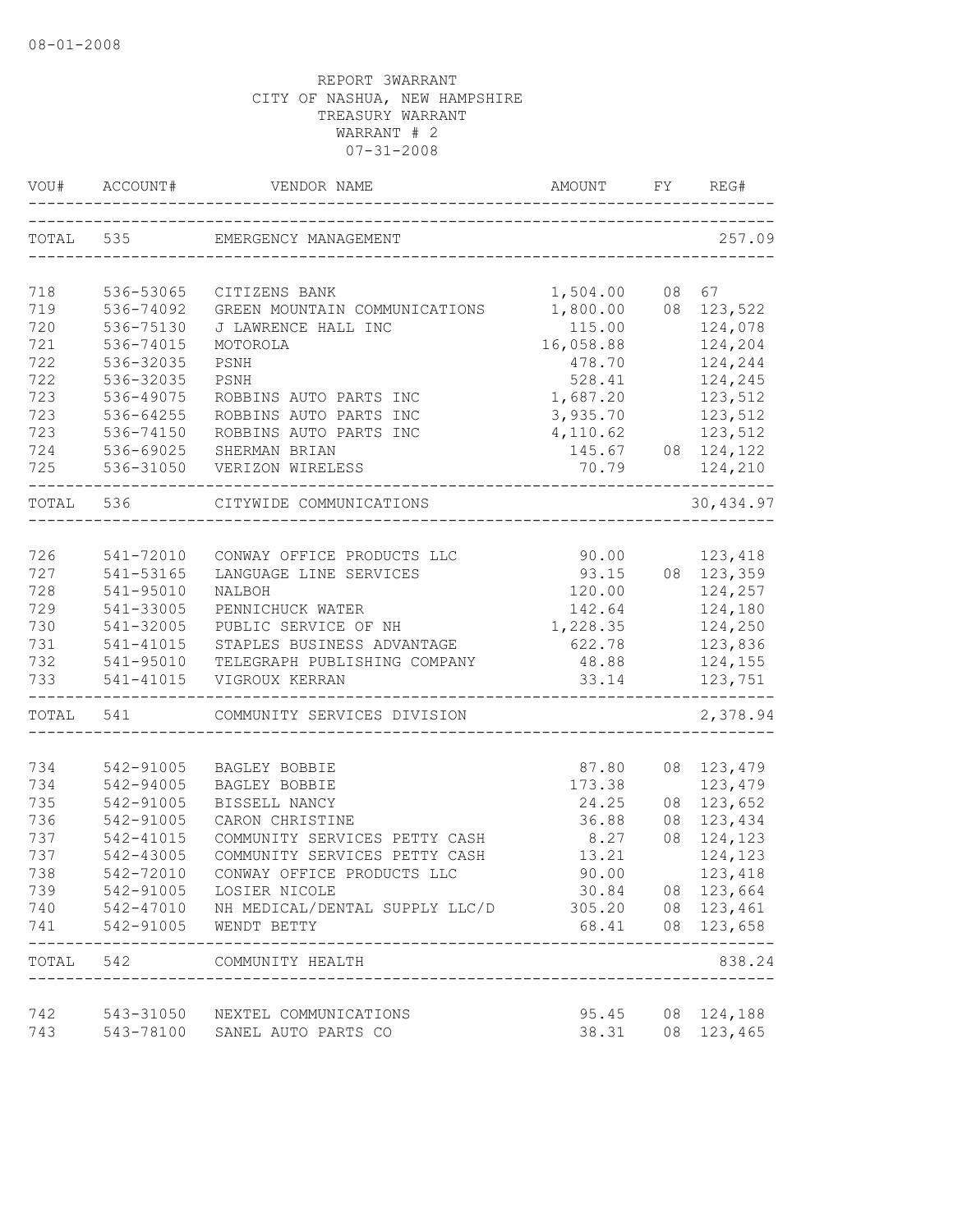|     |                      | VOU# ACCOUNT# VENDOR NAME AMOUNT FY REG#      |                    |    |                    |
|-----|----------------------|-----------------------------------------------|--------------------|----|--------------------|
|     |                      | TOTAL 543 ENVIRONMENTAL HEALTH DEPT.          |                    |    | 133.76             |
|     |                      | 744 544-72010 CONWAY OFFICE PRODUCTS LLC      | 90.00 123,418      |    |                    |
|     |                      | 744 544-72010 CONWAY OFFICE PRODUCTS LLC      |                    |    | 9.88 08 123,418    |
|     |                      | 745 544-91005 MACK ROBERT                     |                    |    | 70.20 123,355      |
|     | 746 544-95005 NHLWAA |                                               | 50.00              |    | 124,262            |
|     |                      | TOTAL 544 WELFARE ADMINISTRATION              |                    |    | 220.08             |
|     |                      |                                               |                    |    |                    |
| 747 | 545-97020            | 188 CONCORD ST LLC DBA LILLIAN 567.00 123,576 |                    |    |                    |
| 748 | 545-97020            | 28-34 RR SQUARE LLC                           | 1,500.00 123,302   |    |                    |
| 749 | 545-97020            | 82 WEST HOLLIS ST LLC                         |                    |    | 225.00 123,609     |
| 750 | 545-97020            | ABREAU LEONARD                                | 562.89             |    | 123,361            |
| 751 | 545-97020            | BAILEY SASKIA                                 | 600.00             |    | 123,373            |
| 752 | 545-97020            | BAYRIDGE AT NASHUA                            | 893.00             |    | 123,279            |
| 753 | 545-97020            | BC-AD PROPERTIES                              | 821.60             |    | 123,460            |
| 754 | 545-97020            | BEAULIEU FRANCIS                              | 680.32             |    | 123,402            |
| 755 | 545-97020            | BERNARD GINO                                  | 650.00             |    | 123,547            |
| 756 | 545-97020            | BROOK VILLAGE NORTH ASSOCIATES 755.86         |                    |    | 123,517            |
| 757 | 545-97020            | CANTERBURY APARTMENTS                         | 1,618.00 123,280   |    |                    |
| 758 | 545-97020            | CASIMIR PLACE LP                              | 1,644.27           |    | 123,482            |
| 759 | 545-97020            | CENTRAL REALTY                                | 1, 187.99 123, 491 |    |                    |
| 760 | 545-97020            | CONSTANT KENNETH                              | 784.86             |    | 123,429            |
| 761 | 545-97020            | COUNTRY BARN MOTEL                            | 518.00             |    | 123,459            |
| 762 | 545-97020            | CROWLEY PAUL                                  | 893.00             |    | 123,404            |
| 763 | 545-97020            | DAKIN TERRY                                   | 490.00             |    | 123,606            |
| 764 | 545-97020            | DAVIS FUNERAL HOME                            | 750.00             |    | 08 123,300         |
| 765 | 545-97015            | DEMOULAS SUPERMARKETS INC                     | 4,461.47           |    | 08 124,152         |
| 766 | 545-97020            | DIGESSE WALTER J                              | 343.16             |    | 123,367            |
| 767 | 545-97020            | DILLOW JULIE                                  | 500.00             |    | 124,126            |
| 768 | 545-97020            | <b>DUCHARME DIANE</b>                         |                    |    | 400.00 123,271     |
| 769 | 545-97020            | FREEDOM APARTMENTS LLC                        | 615.09             |    | 123,453            |
| 770 | 545-97020            | GAUTHIER REALTY/CONNIE GAUTHIE 2,691.58       |                    |    |                    |
| 771 | 545-97020            | GOLDBERG ALAN                                 | 700.00             |    | 123,826<br>123,442 |
| 772 | 545-97020            | KADIRI AL                                     | 808.86             |    | 123,441            |
| 773 | 545-97020            | KENYON JOHN                                   | 407.19             |    | 123,306            |
| 774 | 545-97020            | LAMERAND ENTERPRISES/KYLE LAME                | 690.00             |    | 123,628            |
| 775 | 545-97020            | LAVOIE HERVE E                                | 525.00             |    | 123,598            |
| 776 | 545-97020            | LAVOIE LORRAINE                               | 540.00             |    | 124,124            |
| 777 | 545-97020            | LSB ASSOCIATES I LTD PRC                      | 545.49             |    | 123,352            |
| 778 | 545-97020            | LTA INVESTMENTS LLC                           | 250.00             |    | 123,548            |
| 779 | 545-97020            | NASHUA HOUSING AUTHORITY                      | 163.00             |    | 123,638            |
| 780 | 545-97020            | NASHUA INVESTORS LTD P                        | 206.00             |    | 123,362            |
| 781 | 545-97015            | NATIONAL GRID                                 | 325.52             | 08 | 124,275            |
| 782 | 545-97015            | PENNICHUCK WATER WORKS INC                    | 93.17              |    | 08 124,178         |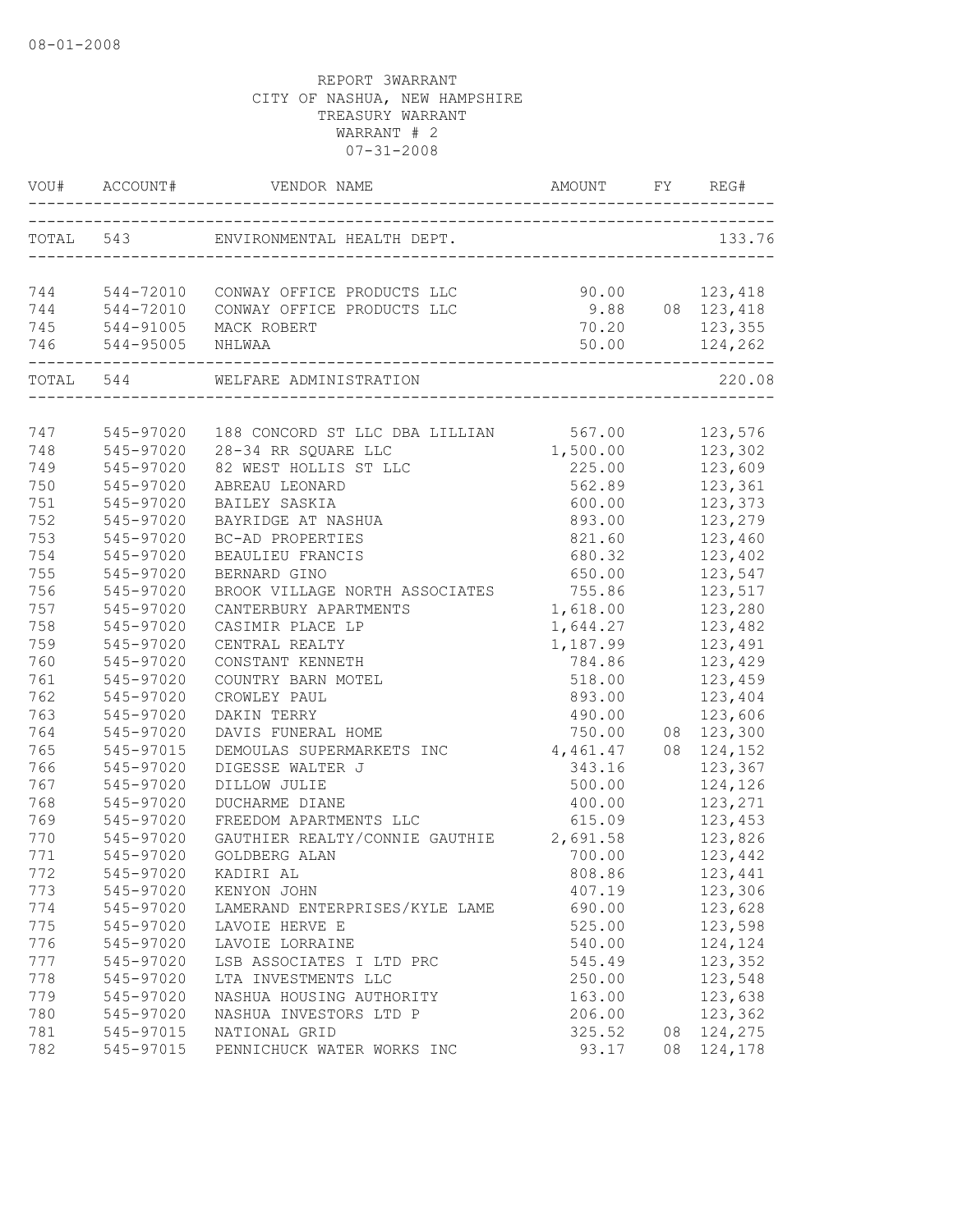| VOU#      | ACCOUNT#      | VENDOR NAME                    | AMOUNT   | FY | REG#       |
|-----------|---------------|--------------------------------|----------|----|------------|
| 783       | 545-97020     | PICHARDO NEREIDA               | 927.68   |    | 123,345    |
| 784       | 545-97015     | PSNH                           | 142.61   |    | 08 124,249 |
| 785       | 545-97015     | PUBLIC SERVICE CO OF NH        | 1,023.74 |    | 08 124,255 |
| 786       | 545-97020     | RAWDING NEIL                   | 784.53   |    | 123,549    |
| 787       | 545-97020     | ROYAL CREST ESTATES            | 737.00   |    | 123,353    |
| 788       | 545-97020     | SHELLHAMMER DAVID S            | 410.00   |    | 124,125    |
| 789       | 545-97020     | SPILLER LAURENCE D             | 832.14   |    | 123,275    |
| 790       | 545-97020     | STEVENS DANIEL G               | 690.37   |    | 123,468    |
| 791       | 545-97020     | THEILER JOHN                   | 590.00   |    | 123,316    |
| 792       | 545-97020     | WIELGOSZINSKI FRANCIS          | 667.06   |    | 123,462    |
| 793       | 545-97015     | WINGATE'S PHARMACY INC         | 9,449.65 |    | 08 124,154 |
| TOTAL 545 |               | WELFARE COSTS                  |          |    | 45,662.10  |
|           |               |                                |          |    |            |
| 794       | 551-94005     | ACEC-NH                        | 25.00    |    | 124,182    |
| 795       | 551-66020     | CONWAY OFFICE PRODUCTS         | 1,303.00 |    | 123,545    |
| 796       | 551-72010     | CONWAY OFFICE PRODUCTS LLC     | 210.00   |    | 123,418    |
| 797       | $551 - 91005$ | DOOKRAN STEPHEN                | 47.98    |    | 08 123,629 |
| 797       | $551 - 94005$ | DOOKRAN STEPHEN                | 459.10   |    | 123,629    |
| 798       | $551 - 46045$ | GRAINGER                       | 28.12    | 08 | 123,385    |
| 799       | 551-59100     | J P PEST SERVICES              | 115.41   |    | 123,528    |
| 800       | $551 - 34015$ | METROMEDIA ENERGY INC          | 20.92    |    | 124,238    |
| 801       | 551-59187     | NASHUA REGIONAL PLANNING COMMI | 3,478.00 | 08 | 124,075    |
| 802       | 551-34015     | NATIONAL GRID                  | 15.46    |    | 124,222    |
| 803       | $551 - 31050$ | NEXTEL COMMUNICATIONS          | 297.64   |    | 08 124,188 |
| 804       | 551-95005     | NH PUBLIC WORKS ASSOCIATION    | 100.00   |    | 124,212    |
| 805       | $551 - 31040$ | PAETEC COMMUNICATIONS INC      | 5.69     |    | 124,159    |
| 806       | 551-32005     | PUBLIC SERVICE OF NH           | 1,044.68 |    | 124,250    |
| 807       | 551-41015     | STAPLES BUSINESS ADVANTAGE     | 114.37   |    | 123,837    |
| 808       | 551-94005     | UNH TECHNOLOGY TRANSFER CTR    | 180.00   |    | 124,169    |
| 809       | 551-72010     | XEROX CORPORATION              | 2,100.00 |    | 123,470    |
| 809       | 551-72010     | XEROX CORPORATION              | 525.00   |    | 08 123,470 |
| TOTAL 551 |               | PUBLIC WORKS DIV & ENGINEERING |          |    | 10,070.37  |
|           |               |                                |          |    |            |
| 810       |               | 552-59015 60'S INVASION        | 750.00   |    | 123,834    |
| 811       | 552-75135     | AFFILIATED HVAC SERVICES LLC   | 968.99   |    | 123,912    |
| 812       | 552-78007     | ALLEN MELLO DODGE INC          | 40.60    |    | 124,053    |
| 813       | 552-59050     | ANDRUSKEVICH GREGORY           | 395.00   |    | 08 123,975 |
| 814       | 552-75022     | B & S LOCKSMITH INC            | 29.30    |    | 123,540    |
| 814       | 552-78100     | B & S LOCKSMITH INC            | 21.90    |    | 123,540    |
| 815       | 552-59050     | BATES ROBERT N                 | 50.00    |    | 123,625    |
| 816       | 552-78100     | BEST FORD/BEST CYCLE           | 66.24    |    | 123,282    |
| 817       | 552-75135     | BROX INDUSTRIES INC            | 66.55    |    | 123,313    |
| 818       | 552-75135     | BSN SPORTS                     | 941.97   |    | 123,925    |
| 819       | 552-69035     | CARPARTS OF NASHUA             | 70.12    |    | 123,281    |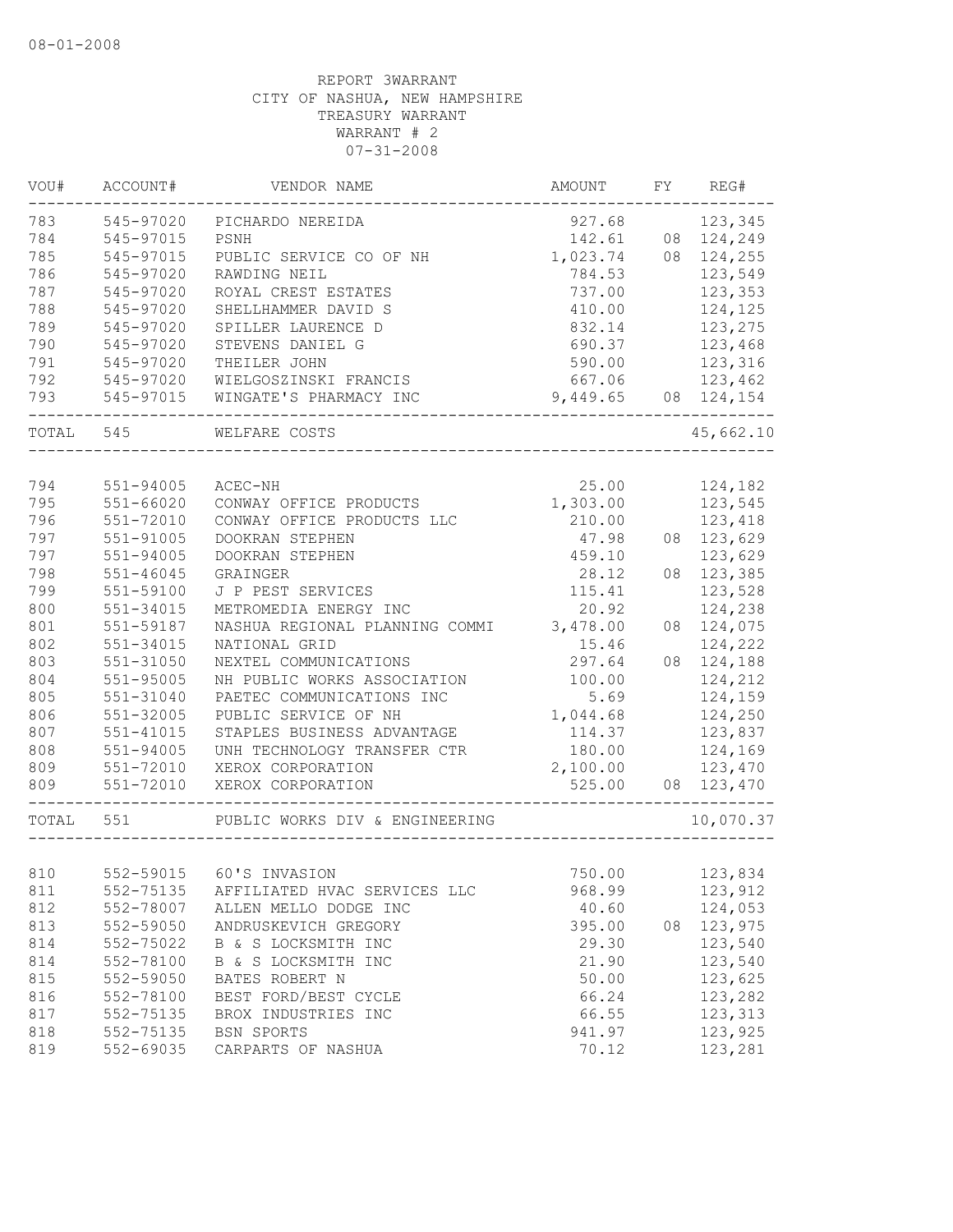| 552-78007<br>148.54<br>123,281<br>CARPARTS OF NASHUA<br>552-59050<br>CHAFIN JOE<br>80.00<br>123,911<br>821<br>552-98907<br>CITY OF NASHUA/TRUST FUNDS<br>64<br>32,700.00<br>821<br>552-98908<br>CITY OF NASHUA/TRUST FUNDS<br>67,527.00<br>64<br>821<br>CITY OF NASHUA/TRUST FUNDS<br>21,924.00<br>64<br>552-98909<br>822<br>552-72010<br>CONWAY OFFICE PRODUCTS LLC<br>120.00<br>123,418<br>823<br>552-75022<br>CORBETT CLEANING CO/STEPHEN CO<br>300.00<br>123,485<br>08<br>552-75021<br>215.51<br>124,049<br>CORRIVEAU ROUTHIER INC<br>08<br>825<br>1,020.00<br>123,321<br>552-59050<br>COYLE KEVIN<br>08<br>552-78100<br>D & R TOWING INC<br>225.68<br>124,050<br>552-59050<br>510.00<br>123,266<br>DAVALA JAMES A<br>552-48015<br>DENNIS K BURKE INC<br>2,596.31<br>124,273<br>552-48015<br>2,931.57<br>DENNIS K BURKE INC<br>124,273<br>08<br>552-78100<br>DONOVAN EQUIPMENT CO INC<br>234.00<br>08<br>123,308<br>552-78007<br>123,311<br>DONOVAN SPRING COMPANY INC<br>160.54<br>124,011<br>831<br>552-59050<br>50.00<br>DURRANCE STEVEN<br>123,356<br>552-75021<br>15.29<br>F W WEBB COMPANY<br>832<br>63.85<br>552-75022<br>F W WEBB COMPANY<br>123,356<br>833<br>82.94<br>552-31040<br>FAIRPOINT COMMUNICATIONS INC<br>124,239<br>834<br>$552 - 45110$<br>FILLION ASSOCIATES INC<br>6,277.80<br>123,322<br>835<br>552-75021<br>GATE CITY FENCE CO INC<br>1,097.00<br>123,424<br>552-75040<br>GATE CITY FENCE CO INC<br>785.00<br>123,424<br>552-75021<br>GOLD STAR TREE & TURF FARM LLC<br>1,640.00<br>123,566<br>552-66000<br>HANDY HOUSE INC<br>1,430.00<br>124,197<br>552-66000<br>HANDY HOUSE INC<br>67.83<br>124,197<br>08<br>$552 - 45200$<br>123,926<br>HARRIS<br>414.00<br>839<br>315.00<br>123,982<br>552-59050<br>HENDERSON MICHAEL<br>08<br>840<br>$552 - 46045$<br>HOME DEPOT CREDIT SERVICES<br>27.94<br>124,175<br>840<br>552-64192<br>279.00<br>HOME DEPOT CREDIT SERVICES<br>124,175<br>552-69035<br>840<br>HOME DEPOT CREDIT SERVICES<br>34.72<br>124,175<br>552-75021<br>955.15<br>HOME DEPOT CREDIT SERVICES<br>124,175<br>840<br>552-75022<br>HOME DEPOT CREDIT SERVICES<br>23.76<br>124,175<br>840<br>552-75040<br>88.36<br>HOME DEPOT CREDIT SERVICES<br>124,175<br>840<br>552-75135<br>HOME DEPOT CREDIT SERVICES<br>205.91<br>124,175<br>840<br>552-75165<br>HOME DEPOT CREDIT SERVICES<br>30.26<br>124,175<br>840<br>552-75170<br>HOME DEPOT CREDIT SERVICES<br>20.20<br>124,175<br>840<br>552-75175<br>HOME DEPOT CREDIT SERVICES<br>27.96<br>124,175<br>841<br>552-59015<br>HUDSON POST #48 AMERICAN LEGIO<br>600.00<br>124,128<br>842<br>552-74085<br>HUDSON SMALL ENGINE<br>60.00<br>123,445<br>843<br>552-78007<br>6.00<br>124,079<br>JAMES R ROSENCRANTZ & SONS INC<br>844<br>552-75021<br>1,843.41<br>123,365<br>JOHNSON'S ELECTRIC INC<br>123,992<br>845<br>552-59050<br>315.00<br>LAPOINTE WILLIAM<br>846<br>552-46045<br>82.00<br>124,127<br>LAVOIE ROGER<br>123,422<br>847<br>552-75021<br>512.00<br>LESCO<br>123,422<br>847<br>552-75135<br>LESCO<br>714.60<br>08<br>848<br>552-75021<br>407.27<br>124,213<br>LOWE'S<br>849<br>552-75022<br>130.04<br>124,048<br>M & M ELECTRICAL SUPPLY CO INC<br>850<br>552-45290<br>776.00<br>123,464<br>M & N SPORTS LLC | VOU# | ACCOUNT# | VENDOR NAME | AMOUNT | FY | REG# |
|-------------------------------------------------------------------------------------------------------------------------------------------------------------------------------------------------------------------------------------------------------------------------------------------------------------------------------------------------------------------------------------------------------------------------------------------------------------------------------------------------------------------------------------------------------------------------------------------------------------------------------------------------------------------------------------------------------------------------------------------------------------------------------------------------------------------------------------------------------------------------------------------------------------------------------------------------------------------------------------------------------------------------------------------------------------------------------------------------------------------------------------------------------------------------------------------------------------------------------------------------------------------------------------------------------------------------------------------------------------------------------------------------------------------------------------------------------------------------------------------------------------------------------------------------------------------------------------------------------------------------------------------------------------------------------------------------------------------------------------------------------------------------------------------------------------------------------------------------------------------------------------------------------------------------------------------------------------------------------------------------------------------------------------------------------------------------------------------------------------------------------------------------------------------------------------------------------------------------------------------------------------------------------------------------------------------------------------------------------------------------------------------------------------------------------------------------------------------------------------------------------------------------------------------------------------------------------------------------------------------------------------------------------------------------------------------------------------------------------------------------------------------------------------------------------------------------------------------------------------------------------------------------------------------------------------------------------------------------------------------------------------------------------------------------------------------------------------------------------------------------------------------------------------------------------------------------------------|------|----------|-------------|--------|----|------|
|                                                                                                                                                                                                                                                                                                                                                                                                                                                                                                                                                                                                                                                                                                                                                                                                                                                                                                                                                                                                                                                                                                                                                                                                                                                                                                                                                                                                                                                                                                                                                                                                                                                                                                                                                                                                                                                                                                                                                                                                                                                                                                                                                                                                                                                                                                                                                                                                                                                                                                                                                                                                                                                                                                                                                                                                                                                                                                                                                                                                                                                                                                                                                                                                             | 819  |          |             |        |    |      |
|                                                                                                                                                                                                                                                                                                                                                                                                                                                                                                                                                                                                                                                                                                                                                                                                                                                                                                                                                                                                                                                                                                                                                                                                                                                                                                                                                                                                                                                                                                                                                                                                                                                                                                                                                                                                                                                                                                                                                                                                                                                                                                                                                                                                                                                                                                                                                                                                                                                                                                                                                                                                                                                                                                                                                                                                                                                                                                                                                                                                                                                                                                                                                                                                             | 820  |          |             |        |    |      |
|                                                                                                                                                                                                                                                                                                                                                                                                                                                                                                                                                                                                                                                                                                                                                                                                                                                                                                                                                                                                                                                                                                                                                                                                                                                                                                                                                                                                                                                                                                                                                                                                                                                                                                                                                                                                                                                                                                                                                                                                                                                                                                                                                                                                                                                                                                                                                                                                                                                                                                                                                                                                                                                                                                                                                                                                                                                                                                                                                                                                                                                                                                                                                                                                             |      |          |             |        |    |      |
|                                                                                                                                                                                                                                                                                                                                                                                                                                                                                                                                                                                                                                                                                                                                                                                                                                                                                                                                                                                                                                                                                                                                                                                                                                                                                                                                                                                                                                                                                                                                                                                                                                                                                                                                                                                                                                                                                                                                                                                                                                                                                                                                                                                                                                                                                                                                                                                                                                                                                                                                                                                                                                                                                                                                                                                                                                                                                                                                                                                                                                                                                                                                                                                                             |      |          |             |        |    |      |
|                                                                                                                                                                                                                                                                                                                                                                                                                                                                                                                                                                                                                                                                                                                                                                                                                                                                                                                                                                                                                                                                                                                                                                                                                                                                                                                                                                                                                                                                                                                                                                                                                                                                                                                                                                                                                                                                                                                                                                                                                                                                                                                                                                                                                                                                                                                                                                                                                                                                                                                                                                                                                                                                                                                                                                                                                                                                                                                                                                                                                                                                                                                                                                                                             |      |          |             |        |    |      |
|                                                                                                                                                                                                                                                                                                                                                                                                                                                                                                                                                                                                                                                                                                                                                                                                                                                                                                                                                                                                                                                                                                                                                                                                                                                                                                                                                                                                                                                                                                                                                                                                                                                                                                                                                                                                                                                                                                                                                                                                                                                                                                                                                                                                                                                                                                                                                                                                                                                                                                                                                                                                                                                                                                                                                                                                                                                                                                                                                                                                                                                                                                                                                                                                             |      |          |             |        |    |      |
|                                                                                                                                                                                                                                                                                                                                                                                                                                                                                                                                                                                                                                                                                                                                                                                                                                                                                                                                                                                                                                                                                                                                                                                                                                                                                                                                                                                                                                                                                                                                                                                                                                                                                                                                                                                                                                                                                                                                                                                                                                                                                                                                                                                                                                                                                                                                                                                                                                                                                                                                                                                                                                                                                                                                                                                                                                                                                                                                                                                                                                                                                                                                                                                                             |      |          |             |        |    |      |
|                                                                                                                                                                                                                                                                                                                                                                                                                                                                                                                                                                                                                                                                                                                                                                                                                                                                                                                                                                                                                                                                                                                                                                                                                                                                                                                                                                                                                                                                                                                                                                                                                                                                                                                                                                                                                                                                                                                                                                                                                                                                                                                                                                                                                                                                                                                                                                                                                                                                                                                                                                                                                                                                                                                                                                                                                                                                                                                                                                                                                                                                                                                                                                                                             | 824  |          |             |        |    |      |
|                                                                                                                                                                                                                                                                                                                                                                                                                                                                                                                                                                                                                                                                                                                                                                                                                                                                                                                                                                                                                                                                                                                                                                                                                                                                                                                                                                                                                                                                                                                                                                                                                                                                                                                                                                                                                                                                                                                                                                                                                                                                                                                                                                                                                                                                                                                                                                                                                                                                                                                                                                                                                                                                                                                                                                                                                                                                                                                                                                                                                                                                                                                                                                                                             |      |          |             |        |    |      |
|                                                                                                                                                                                                                                                                                                                                                                                                                                                                                                                                                                                                                                                                                                                                                                                                                                                                                                                                                                                                                                                                                                                                                                                                                                                                                                                                                                                                                                                                                                                                                                                                                                                                                                                                                                                                                                                                                                                                                                                                                                                                                                                                                                                                                                                                                                                                                                                                                                                                                                                                                                                                                                                                                                                                                                                                                                                                                                                                                                                                                                                                                                                                                                                                             | 826  |          |             |        |    |      |
|                                                                                                                                                                                                                                                                                                                                                                                                                                                                                                                                                                                                                                                                                                                                                                                                                                                                                                                                                                                                                                                                                                                                                                                                                                                                                                                                                                                                                                                                                                                                                                                                                                                                                                                                                                                                                                                                                                                                                                                                                                                                                                                                                                                                                                                                                                                                                                                                                                                                                                                                                                                                                                                                                                                                                                                                                                                                                                                                                                                                                                                                                                                                                                                                             | 827  |          |             |        |    |      |
|                                                                                                                                                                                                                                                                                                                                                                                                                                                                                                                                                                                                                                                                                                                                                                                                                                                                                                                                                                                                                                                                                                                                                                                                                                                                                                                                                                                                                                                                                                                                                                                                                                                                                                                                                                                                                                                                                                                                                                                                                                                                                                                                                                                                                                                                                                                                                                                                                                                                                                                                                                                                                                                                                                                                                                                                                                                                                                                                                                                                                                                                                                                                                                                                             | 828  |          |             |        |    |      |
|                                                                                                                                                                                                                                                                                                                                                                                                                                                                                                                                                                                                                                                                                                                                                                                                                                                                                                                                                                                                                                                                                                                                                                                                                                                                                                                                                                                                                                                                                                                                                                                                                                                                                                                                                                                                                                                                                                                                                                                                                                                                                                                                                                                                                                                                                                                                                                                                                                                                                                                                                                                                                                                                                                                                                                                                                                                                                                                                                                                                                                                                                                                                                                                                             | 828  |          |             |        |    |      |
|                                                                                                                                                                                                                                                                                                                                                                                                                                                                                                                                                                                                                                                                                                                                                                                                                                                                                                                                                                                                                                                                                                                                                                                                                                                                                                                                                                                                                                                                                                                                                                                                                                                                                                                                                                                                                                                                                                                                                                                                                                                                                                                                                                                                                                                                                                                                                                                                                                                                                                                                                                                                                                                                                                                                                                                                                                                                                                                                                                                                                                                                                                                                                                                                             | 829  |          |             |        |    |      |
|                                                                                                                                                                                                                                                                                                                                                                                                                                                                                                                                                                                                                                                                                                                                                                                                                                                                                                                                                                                                                                                                                                                                                                                                                                                                                                                                                                                                                                                                                                                                                                                                                                                                                                                                                                                                                                                                                                                                                                                                                                                                                                                                                                                                                                                                                                                                                                                                                                                                                                                                                                                                                                                                                                                                                                                                                                                                                                                                                                                                                                                                                                                                                                                                             | 830  |          |             |        |    |      |
|                                                                                                                                                                                                                                                                                                                                                                                                                                                                                                                                                                                                                                                                                                                                                                                                                                                                                                                                                                                                                                                                                                                                                                                                                                                                                                                                                                                                                                                                                                                                                                                                                                                                                                                                                                                                                                                                                                                                                                                                                                                                                                                                                                                                                                                                                                                                                                                                                                                                                                                                                                                                                                                                                                                                                                                                                                                                                                                                                                                                                                                                                                                                                                                                             |      |          |             |        |    |      |
|                                                                                                                                                                                                                                                                                                                                                                                                                                                                                                                                                                                                                                                                                                                                                                                                                                                                                                                                                                                                                                                                                                                                                                                                                                                                                                                                                                                                                                                                                                                                                                                                                                                                                                                                                                                                                                                                                                                                                                                                                                                                                                                                                                                                                                                                                                                                                                                                                                                                                                                                                                                                                                                                                                                                                                                                                                                                                                                                                                                                                                                                                                                                                                                                             | 832  |          |             |        |    |      |
|                                                                                                                                                                                                                                                                                                                                                                                                                                                                                                                                                                                                                                                                                                                                                                                                                                                                                                                                                                                                                                                                                                                                                                                                                                                                                                                                                                                                                                                                                                                                                                                                                                                                                                                                                                                                                                                                                                                                                                                                                                                                                                                                                                                                                                                                                                                                                                                                                                                                                                                                                                                                                                                                                                                                                                                                                                                                                                                                                                                                                                                                                                                                                                                                             |      |          |             |        |    |      |
|                                                                                                                                                                                                                                                                                                                                                                                                                                                                                                                                                                                                                                                                                                                                                                                                                                                                                                                                                                                                                                                                                                                                                                                                                                                                                                                                                                                                                                                                                                                                                                                                                                                                                                                                                                                                                                                                                                                                                                                                                                                                                                                                                                                                                                                                                                                                                                                                                                                                                                                                                                                                                                                                                                                                                                                                                                                                                                                                                                                                                                                                                                                                                                                                             |      |          |             |        |    |      |
|                                                                                                                                                                                                                                                                                                                                                                                                                                                                                                                                                                                                                                                                                                                                                                                                                                                                                                                                                                                                                                                                                                                                                                                                                                                                                                                                                                                                                                                                                                                                                                                                                                                                                                                                                                                                                                                                                                                                                                                                                                                                                                                                                                                                                                                                                                                                                                                                                                                                                                                                                                                                                                                                                                                                                                                                                                                                                                                                                                                                                                                                                                                                                                                                             |      |          |             |        |    |      |
|                                                                                                                                                                                                                                                                                                                                                                                                                                                                                                                                                                                                                                                                                                                                                                                                                                                                                                                                                                                                                                                                                                                                                                                                                                                                                                                                                                                                                                                                                                                                                                                                                                                                                                                                                                                                                                                                                                                                                                                                                                                                                                                                                                                                                                                                                                                                                                                                                                                                                                                                                                                                                                                                                                                                                                                                                                                                                                                                                                                                                                                                                                                                                                                                             |      |          |             |        |    |      |
|                                                                                                                                                                                                                                                                                                                                                                                                                                                                                                                                                                                                                                                                                                                                                                                                                                                                                                                                                                                                                                                                                                                                                                                                                                                                                                                                                                                                                                                                                                                                                                                                                                                                                                                                                                                                                                                                                                                                                                                                                                                                                                                                                                                                                                                                                                                                                                                                                                                                                                                                                                                                                                                                                                                                                                                                                                                                                                                                                                                                                                                                                                                                                                                                             | 835  |          |             |        |    |      |
|                                                                                                                                                                                                                                                                                                                                                                                                                                                                                                                                                                                                                                                                                                                                                                                                                                                                                                                                                                                                                                                                                                                                                                                                                                                                                                                                                                                                                                                                                                                                                                                                                                                                                                                                                                                                                                                                                                                                                                                                                                                                                                                                                                                                                                                                                                                                                                                                                                                                                                                                                                                                                                                                                                                                                                                                                                                                                                                                                                                                                                                                                                                                                                                                             | 836  |          |             |        |    |      |
|                                                                                                                                                                                                                                                                                                                                                                                                                                                                                                                                                                                                                                                                                                                                                                                                                                                                                                                                                                                                                                                                                                                                                                                                                                                                                                                                                                                                                                                                                                                                                                                                                                                                                                                                                                                                                                                                                                                                                                                                                                                                                                                                                                                                                                                                                                                                                                                                                                                                                                                                                                                                                                                                                                                                                                                                                                                                                                                                                                                                                                                                                                                                                                                                             | 837  |          |             |        |    |      |
|                                                                                                                                                                                                                                                                                                                                                                                                                                                                                                                                                                                                                                                                                                                                                                                                                                                                                                                                                                                                                                                                                                                                                                                                                                                                                                                                                                                                                                                                                                                                                                                                                                                                                                                                                                                                                                                                                                                                                                                                                                                                                                                                                                                                                                                                                                                                                                                                                                                                                                                                                                                                                                                                                                                                                                                                                                                                                                                                                                                                                                                                                                                                                                                                             | 837  |          |             |        |    |      |
|                                                                                                                                                                                                                                                                                                                                                                                                                                                                                                                                                                                                                                                                                                                                                                                                                                                                                                                                                                                                                                                                                                                                                                                                                                                                                                                                                                                                                                                                                                                                                                                                                                                                                                                                                                                                                                                                                                                                                                                                                                                                                                                                                                                                                                                                                                                                                                                                                                                                                                                                                                                                                                                                                                                                                                                                                                                                                                                                                                                                                                                                                                                                                                                                             | 838  |          |             |        |    |      |
|                                                                                                                                                                                                                                                                                                                                                                                                                                                                                                                                                                                                                                                                                                                                                                                                                                                                                                                                                                                                                                                                                                                                                                                                                                                                                                                                                                                                                                                                                                                                                                                                                                                                                                                                                                                                                                                                                                                                                                                                                                                                                                                                                                                                                                                                                                                                                                                                                                                                                                                                                                                                                                                                                                                                                                                                                                                                                                                                                                                                                                                                                                                                                                                                             |      |          |             |        |    |      |
|                                                                                                                                                                                                                                                                                                                                                                                                                                                                                                                                                                                                                                                                                                                                                                                                                                                                                                                                                                                                                                                                                                                                                                                                                                                                                                                                                                                                                                                                                                                                                                                                                                                                                                                                                                                                                                                                                                                                                                                                                                                                                                                                                                                                                                                                                                                                                                                                                                                                                                                                                                                                                                                                                                                                                                                                                                                                                                                                                                                                                                                                                                                                                                                                             |      |          |             |        |    |      |
|                                                                                                                                                                                                                                                                                                                                                                                                                                                                                                                                                                                                                                                                                                                                                                                                                                                                                                                                                                                                                                                                                                                                                                                                                                                                                                                                                                                                                                                                                                                                                                                                                                                                                                                                                                                                                                                                                                                                                                                                                                                                                                                                                                                                                                                                                                                                                                                                                                                                                                                                                                                                                                                                                                                                                                                                                                                                                                                                                                                                                                                                                                                                                                                                             |      |          |             |        |    |      |
|                                                                                                                                                                                                                                                                                                                                                                                                                                                                                                                                                                                                                                                                                                                                                                                                                                                                                                                                                                                                                                                                                                                                                                                                                                                                                                                                                                                                                                                                                                                                                                                                                                                                                                                                                                                                                                                                                                                                                                                                                                                                                                                                                                                                                                                                                                                                                                                                                                                                                                                                                                                                                                                                                                                                                                                                                                                                                                                                                                                                                                                                                                                                                                                                             |      |          |             |        |    |      |
|                                                                                                                                                                                                                                                                                                                                                                                                                                                                                                                                                                                                                                                                                                                                                                                                                                                                                                                                                                                                                                                                                                                                                                                                                                                                                                                                                                                                                                                                                                                                                                                                                                                                                                                                                                                                                                                                                                                                                                                                                                                                                                                                                                                                                                                                                                                                                                                                                                                                                                                                                                                                                                                                                                                                                                                                                                                                                                                                                                                                                                                                                                                                                                                                             | 840  |          |             |        |    |      |
|                                                                                                                                                                                                                                                                                                                                                                                                                                                                                                                                                                                                                                                                                                                                                                                                                                                                                                                                                                                                                                                                                                                                                                                                                                                                                                                                                                                                                                                                                                                                                                                                                                                                                                                                                                                                                                                                                                                                                                                                                                                                                                                                                                                                                                                                                                                                                                                                                                                                                                                                                                                                                                                                                                                                                                                                                                                                                                                                                                                                                                                                                                                                                                                                             |      |          |             |        |    |      |
|                                                                                                                                                                                                                                                                                                                                                                                                                                                                                                                                                                                                                                                                                                                                                                                                                                                                                                                                                                                                                                                                                                                                                                                                                                                                                                                                                                                                                                                                                                                                                                                                                                                                                                                                                                                                                                                                                                                                                                                                                                                                                                                                                                                                                                                                                                                                                                                                                                                                                                                                                                                                                                                                                                                                                                                                                                                                                                                                                                                                                                                                                                                                                                                                             |      |          |             |        |    |      |
|                                                                                                                                                                                                                                                                                                                                                                                                                                                                                                                                                                                                                                                                                                                                                                                                                                                                                                                                                                                                                                                                                                                                                                                                                                                                                                                                                                                                                                                                                                                                                                                                                                                                                                                                                                                                                                                                                                                                                                                                                                                                                                                                                                                                                                                                                                                                                                                                                                                                                                                                                                                                                                                                                                                                                                                                                                                                                                                                                                                                                                                                                                                                                                                                             |      |          |             |        |    |      |
|                                                                                                                                                                                                                                                                                                                                                                                                                                                                                                                                                                                                                                                                                                                                                                                                                                                                                                                                                                                                                                                                                                                                                                                                                                                                                                                                                                                                                                                                                                                                                                                                                                                                                                                                                                                                                                                                                                                                                                                                                                                                                                                                                                                                                                                                                                                                                                                                                                                                                                                                                                                                                                                                                                                                                                                                                                                                                                                                                                                                                                                                                                                                                                                                             |      |          |             |        |    |      |
|                                                                                                                                                                                                                                                                                                                                                                                                                                                                                                                                                                                                                                                                                                                                                                                                                                                                                                                                                                                                                                                                                                                                                                                                                                                                                                                                                                                                                                                                                                                                                                                                                                                                                                                                                                                                                                                                                                                                                                                                                                                                                                                                                                                                                                                                                                                                                                                                                                                                                                                                                                                                                                                                                                                                                                                                                                                                                                                                                                                                                                                                                                                                                                                                             |      |          |             |        |    |      |
|                                                                                                                                                                                                                                                                                                                                                                                                                                                                                                                                                                                                                                                                                                                                                                                                                                                                                                                                                                                                                                                                                                                                                                                                                                                                                                                                                                                                                                                                                                                                                                                                                                                                                                                                                                                                                                                                                                                                                                                                                                                                                                                                                                                                                                                                                                                                                                                                                                                                                                                                                                                                                                                                                                                                                                                                                                                                                                                                                                                                                                                                                                                                                                                                             |      |          |             |        |    |      |
|                                                                                                                                                                                                                                                                                                                                                                                                                                                                                                                                                                                                                                                                                                                                                                                                                                                                                                                                                                                                                                                                                                                                                                                                                                                                                                                                                                                                                                                                                                                                                                                                                                                                                                                                                                                                                                                                                                                                                                                                                                                                                                                                                                                                                                                                                                                                                                                                                                                                                                                                                                                                                                                                                                                                                                                                                                                                                                                                                                                                                                                                                                                                                                                                             |      |          |             |        |    |      |
|                                                                                                                                                                                                                                                                                                                                                                                                                                                                                                                                                                                                                                                                                                                                                                                                                                                                                                                                                                                                                                                                                                                                                                                                                                                                                                                                                                                                                                                                                                                                                                                                                                                                                                                                                                                                                                                                                                                                                                                                                                                                                                                                                                                                                                                                                                                                                                                                                                                                                                                                                                                                                                                                                                                                                                                                                                                                                                                                                                                                                                                                                                                                                                                                             |      |          |             |        |    |      |
|                                                                                                                                                                                                                                                                                                                                                                                                                                                                                                                                                                                                                                                                                                                                                                                                                                                                                                                                                                                                                                                                                                                                                                                                                                                                                                                                                                                                                                                                                                                                                                                                                                                                                                                                                                                                                                                                                                                                                                                                                                                                                                                                                                                                                                                                                                                                                                                                                                                                                                                                                                                                                                                                                                                                                                                                                                                                                                                                                                                                                                                                                                                                                                                                             |      |          |             |        |    |      |
|                                                                                                                                                                                                                                                                                                                                                                                                                                                                                                                                                                                                                                                                                                                                                                                                                                                                                                                                                                                                                                                                                                                                                                                                                                                                                                                                                                                                                                                                                                                                                                                                                                                                                                                                                                                                                                                                                                                                                                                                                                                                                                                                                                                                                                                                                                                                                                                                                                                                                                                                                                                                                                                                                                                                                                                                                                                                                                                                                                                                                                                                                                                                                                                                             |      |          |             |        |    |      |
|                                                                                                                                                                                                                                                                                                                                                                                                                                                                                                                                                                                                                                                                                                                                                                                                                                                                                                                                                                                                                                                                                                                                                                                                                                                                                                                                                                                                                                                                                                                                                                                                                                                                                                                                                                                                                                                                                                                                                                                                                                                                                                                                                                                                                                                                                                                                                                                                                                                                                                                                                                                                                                                                                                                                                                                                                                                                                                                                                                                                                                                                                                                                                                                                             |      |          |             |        |    |      |
|                                                                                                                                                                                                                                                                                                                                                                                                                                                                                                                                                                                                                                                                                                                                                                                                                                                                                                                                                                                                                                                                                                                                                                                                                                                                                                                                                                                                                                                                                                                                                                                                                                                                                                                                                                                                                                                                                                                                                                                                                                                                                                                                                                                                                                                                                                                                                                                                                                                                                                                                                                                                                                                                                                                                                                                                                                                                                                                                                                                                                                                                                                                                                                                                             |      |          |             |        |    |      |
|                                                                                                                                                                                                                                                                                                                                                                                                                                                                                                                                                                                                                                                                                                                                                                                                                                                                                                                                                                                                                                                                                                                                                                                                                                                                                                                                                                                                                                                                                                                                                                                                                                                                                                                                                                                                                                                                                                                                                                                                                                                                                                                                                                                                                                                                                                                                                                                                                                                                                                                                                                                                                                                                                                                                                                                                                                                                                                                                                                                                                                                                                                                                                                                                             |      |          |             |        |    |      |
|                                                                                                                                                                                                                                                                                                                                                                                                                                                                                                                                                                                                                                                                                                                                                                                                                                                                                                                                                                                                                                                                                                                                                                                                                                                                                                                                                                                                                                                                                                                                                                                                                                                                                                                                                                                                                                                                                                                                                                                                                                                                                                                                                                                                                                                                                                                                                                                                                                                                                                                                                                                                                                                                                                                                                                                                                                                                                                                                                                                                                                                                                                                                                                                                             |      |          |             |        |    |      |
|                                                                                                                                                                                                                                                                                                                                                                                                                                                                                                                                                                                                                                                                                                                                                                                                                                                                                                                                                                                                                                                                                                                                                                                                                                                                                                                                                                                                                                                                                                                                                                                                                                                                                                                                                                                                                                                                                                                                                                                                                                                                                                                                                                                                                                                                                                                                                                                                                                                                                                                                                                                                                                                                                                                                                                                                                                                                                                                                                                                                                                                                                                                                                                                                             |      |          |             |        |    |      |
|                                                                                                                                                                                                                                                                                                                                                                                                                                                                                                                                                                                                                                                                                                                                                                                                                                                                                                                                                                                                                                                                                                                                                                                                                                                                                                                                                                                                                                                                                                                                                                                                                                                                                                                                                                                                                                                                                                                                                                                                                                                                                                                                                                                                                                                                                                                                                                                                                                                                                                                                                                                                                                                                                                                                                                                                                                                                                                                                                                                                                                                                                                                                                                                                             |      |          |             |        |    |      |
|                                                                                                                                                                                                                                                                                                                                                                                                                                                                                                                                                                                                                                                                                                                                                                                                                                                                                                                                                                                                                                                                                                                                                                                                                                                                                                                                                                                                                                                                                                                                                                                                                                                                                                                                                                                                                                                                                                                                                                                                                                                                                                                                                                                                                                                                                                                                                                                                                                                                                                                                                                                                                                                                                                                                                                                                                                                                                                                                                                                                                                                                                                                                                                                                             |      |          |             |        |    |      |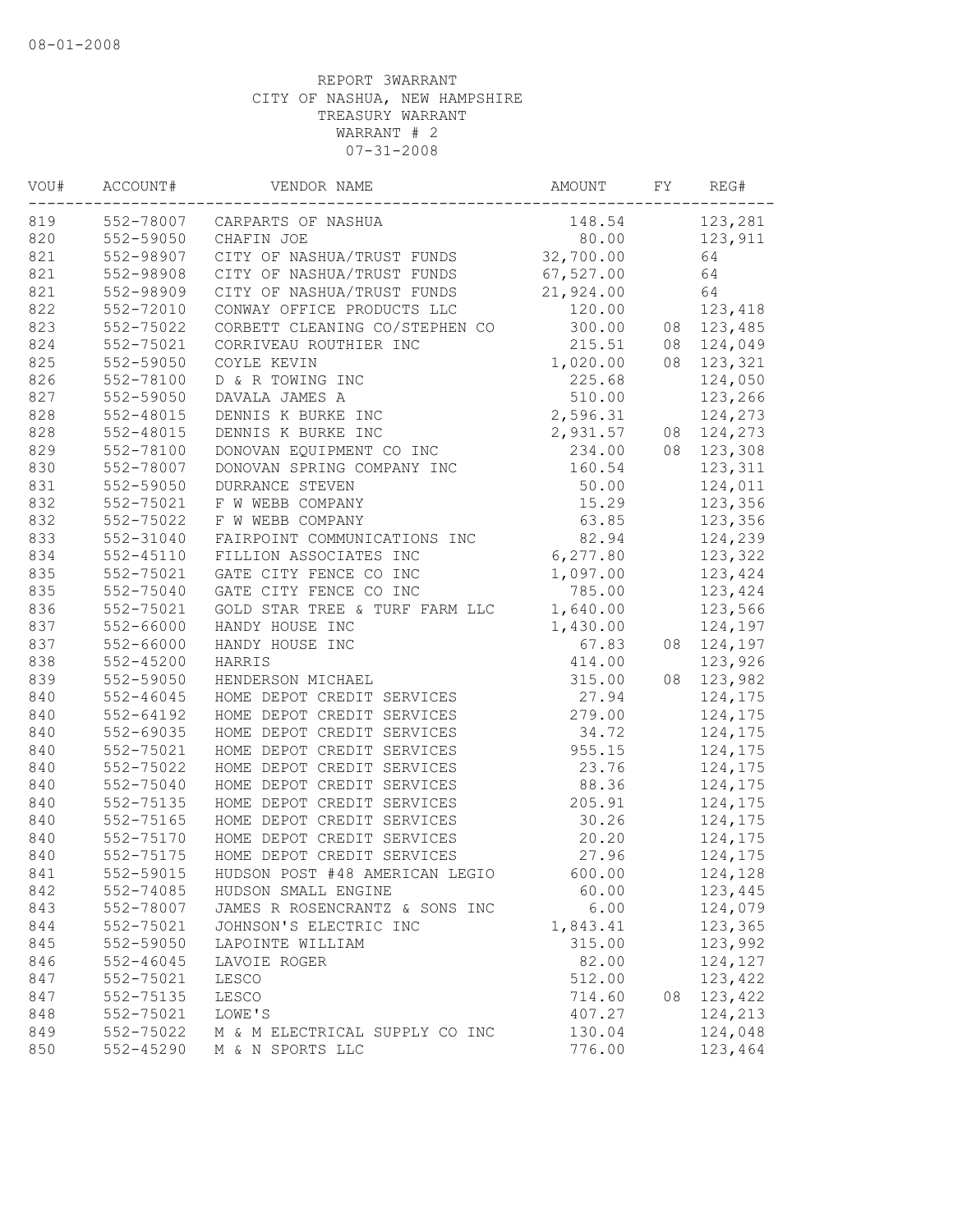| VOU# | ACCOUNT#      | VENDOR NAME                            | AMOUNT   | FY | REG#    |
|------|---------------|----------------------------------------|----------|----|---------|
| 850  | 552-46005     | M & N SPORTS LLC                       | 283.00   |    | 123,464 |
| 851  | 552-78007     | MAC MULKIN CHEVROLET INC               | 264.05   |    | 124,052 |
| 851  | 552-78100     | MAC MULKIN CHEVROLET INC               | 280.96   |    | 124,052 |
| 852  | $552 - 45285$ | MARSHALL SIGNS INC                     | 372.00   |    | 123,938 |
| 853  | 552-78007     | MAYNARD & LESIEUR INCORPORATED         | 75.15    |    | 124,057 |
| 853  | 552-78065     | MAYNARD & LESIEUR INCORPORATED         | 348.02   |    | 124,057 |
| 854  | 552-59050     | MCCARTHY PHIL                          | 210.00   |    | 123,631 |
| 855  | 552-34015     | METROMEDIA ENERGY INC                  | 66.56    |    | 124,238 |
| 855  | 552-34015     | METROMEDIA ENERGY INC                  | 20.33    | 08 | 124,238 |
| 855  | 552-34045     | METROMEDIA ENERGY INC                  | 791.16   | 08 | 124,238 |
| 856  | 552-59050     | MICHAEL BARBARA                        | 295.00   |    | 123,971 |
| 857  | 552-59050     | MILLER BRUCE                           | 1,380.00 | 08 | 123,870 |
| 858  | 552-75021     | MUSCO SPORTS LIGHTING LLC              | 2,800.00 |    | 123,254 |
| 859  | 552-78007     | NAPA AUTO PARTS                        | 28.50    |    | 123,627 |
| 859  | 552-78100     | NAPA AUTO PARTS                        | 108.36   |    | 123,627 |
| 860  | 552-75021     | NASHUA OUTDOOR POWER EQUIP             | 31.98    |    | 123,476 |
| 860  | 552-78007     | NASHUA OUTDOOR POWER EQUIP             | 558.16   |    | 123,476 |
| 861  | 552-59015     | NASHUA SENIOR CENTER                   | 75.00    |    | 123,450 |
| 862  | 552-34015     | NATIONAL GRID                          | 96.27    |    | 124,222 |
| 862  | 552-34045     | NATIONAL GRID                          | 111.50   |    | 124,222 |
| 863  | 552-31050     | NEXTEL COMMUNICATIONS                  | 235.35   | 08 | 124,188 |
| 864  | 552-59050     | ODIERNO ASHLEY                         | 22.00    | 08 | 123,671 |
| 865  | 552-31040     | PAETEC COMMUNICATIONS INC              | 21.79    |    | 124,159 |
| 866  | 552-59015     | PANCOAST JUDY                          | 400.00   |    | 123,351 |
| 867  | 552-75021     | PARTAC PEAT CORPORATION                | 3,172.00 |    | 123,452 |
| 868  | 552-33005     | PENNICHUCK WATER                       | 4,193.30 |    | 124,180 |
| 868  | 552-33005     | PENNICHUCK WATER                       | 51.87    |    | 124,181 |
| 868  | 552-33005     | PENNICHUCK WATER                       | 2,460.49 | 08 | 124,180 |
| 868  | 552-33005     | PENNICHUCK WATER                       | 1,831.40 | 08 | 124,181 |
| 868  | 552-33045     | PENNICHUCK WATER                       | 72.51    |    | 124,181 |
| 868  | 552-33045     | PENNICHUCK WATER                       | 1,694.88 | 08 | 124,181 |
| 868  | 552-33050     | PENNICHUCK WATER                       | 172.41   | 08 | 124,180 |
| 869  | 552-32005     | PSNH                                   | 3,871.29 |    | 124,245 |
| 869  | 552-32005     | PSNH                                   | 3,179.96 |    | 124,246 |
| 869  | 552-32030     | PSNH                                   | 464.08   |    | 124,245 |
| 869  | 552-32030     | PSNH                                   | 2,353.41 |    | 124,246 |
| 870  | 552-46030     | R WHITE EQUIPMENT CENTER INC           | 57.00    | 08 | 124,060 |
| 870  |               | 552-64192 R WHITE EQUIPMENT CENTER INC | 419.85   |    | 124,060 |
| 870  | 552-64192     | R WHITE EQUIPMENT CENTER INC           | 807.75   | 08 | 124,060 |
| 870  | 552-74085     | R WHITE EQUIPMENT CENTER INC           | 267.20   |    | 124,060 |
| 870  | 552-74085     | R WHITE EQUIPMENT CENTER INC           | 468.05   | 08 | 124,060 |
| 870  | 552-75021     | R WHITE EQUIPMENT CENTER INC           | 213.70   |    | 124,060 |
| 870  | 552-75021     | R WHITE EQUIPMENT CENTER INC           | 182.50   | 08 | 124,060 |
| 871  | 552-59050     | RANCOURT KAYLEIGH                      | 364.00   | 08 | 123,554 |
| 872  | 552-59050     | REDDICK BARRY                          | 135.00   |    | 124,023 |
| 873  | 552-78100     | RELIANCE AUTOCARE INC                  | 282.93   |    | 124,216 |
| 874  | 552-59050     | ROBERTS RAY                            | 60.00    | 08 | 123,674 |
| 875  | 552-78007     | SANEL AUTO PARTS CO                    | 131.65   |    | 123,465 |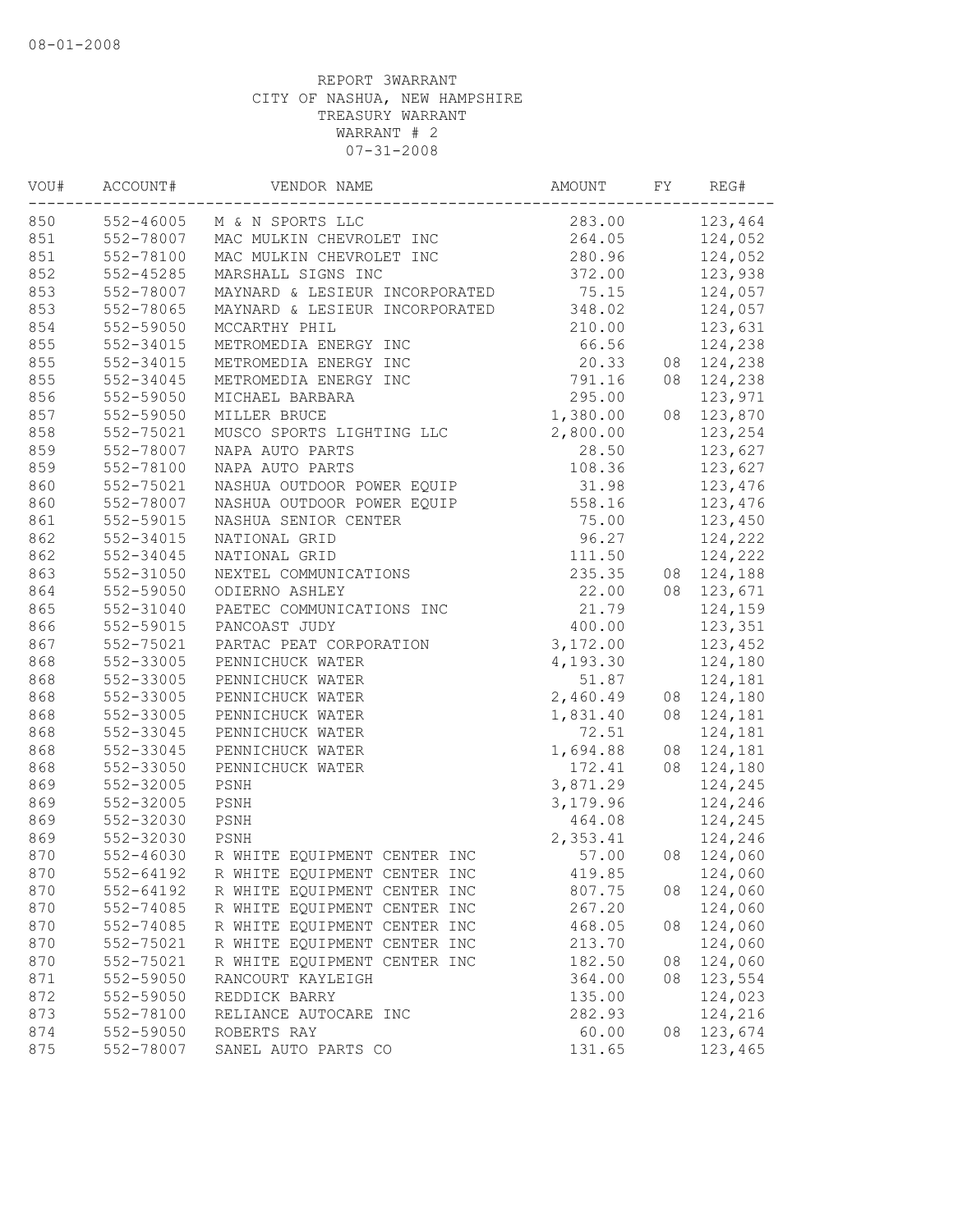| VOU#      | ACCOUNT#      | VENDOR NAME                    | AMOUNT     | FY | REG#              |
|-----------|---------------|--------------------------------|------------|----|-------------------|
| 875       |               | 552-78007 SANEL AUTO PARTS CO  | 227.31     |    | 123,466           |
| 876       | 552-45110     | SEASONAL SPECIALTY STORES      | 179.98     |    | 123,654           |
| 876       | $552 - 45235$ | SEASONAL SPECIALTY STORES      | 65.97      |    | 123,654           |
| 877       | 552-48005     | SHATTUCK MALONE OIL CO         | 16,516.17  |    | 124,150           |
| 878       | 552-95005     | SNHSL                          | 250.00     |    | 124,220           |
| 879       | 552-41015     | STAPLES BUSINESS ADVANTAGE     | 528.09     |    | 123,837           |
| 879       | 552-41015     | STAPLES BUSINESS ADVANTAGE     | 358.30     |    | 08 123,837        |
| 880       | 552-59050     | THORP BILL                     | 200.00     |    | 123,492           |
| 881       | 552-59050     | THORP DAVID                    | 290.00     |    | 123,500           |
| 882       | 552-59050     | TOROSIAN GEORGE                | 40.00      |    | 123,495           |
| 882       | 552-59050     | TOROSIAN GEORGE                | 87.50      |    | 08 123,495        |
| 883       | 552-75021     | TRUGREEN                       | 126.00     |    | 123,656           |
| 884       | 552-78007     | TURF PRODUCTS CORP             | 751.10     |    | 123,842           |
| 885       | 552-75021     | UNITED SUPPLY COMPANY INC      | 6.00       |    | 08 124,064        |
| 885       | 552-75135     | UNITED SUPPLY COMPANY INC      | 13.05      |    | 124,064           |
| 886       | 552-75022     | WATER WORKS SUPPLY CORP        | 45.70      |    | 123,329           |
| 887       | 552-59050     | WEBSTER DAVID                  | 310.00     |    | 123,620           |
| 888       | 552-59050     | WELLIVER RON                   |            |    | 105.00 08 123,408 |
| TOTAL 552 |               | PARKS AND RECREATION           |            |    | 209, 354.65       |
|           |               |                                |            |    |                   |
| 889       | 553-59100     | ARCSOURCE INC                  | 478.73     |    | 08 123,469        |
| 889       | 553-69025     | ARCSOURCE INC                  | 169.99     |    | 08 123,469        |
| 890       | 553-75130     | ARROW EQUIPMENT INC            | 722.00     |    | 123,643           |
| 891       | 553-42010     | BANNER SYSTEMS OF MASSACHUSETT | 1,073.87   |    | 08 124,046        |
| 892       | 553-47010     | BASS FIRST AID SERVICE COMPANY | 107.85     |    | 123,354           |
| 893       | 553-59187     | BOSTON & MAINE CORP            | 3,038.63   |    | 123,840           |
| 894       | $553 - 45010$ | BROX INDUSTRIES INC            | 233.16     |    | 123,313           |
| 894       | 553-45015     | BROX INDUSTRIES INC            | 2,164.56   |    | 123,313           |
| 894       | 553-45025     | BROX INDUSTRIES INC            | 84.00      |    | 123,313           |
| 894       | 553-45190     | BROX INDUSTRIES INC            | 422.85     |    | 08 123, 313       |
| 895       | 553-59100     | CHADWICK-BAROSS INC            | 730.50     |    | 08 123, 314       |
| 896       | $553 - 45015$ | CONTINENTAL PAVING INC         | 85.96      |    | 124,066           |
| 896       | 553-45015     | CONTINENTAL PAVING INC         | 117.07     |    | 08 124,066        |
| 897       | 553-72035     | CONWAY OFFICE PRODUCTS LLC     | 90.00      |    | 123,418           |
| 898       | 553-45060     | CORRIVEAU ROUTHIER INC         | 47.49      |    | 124,049           |
| 898       | 553-45060     | CORRIVEAU ROUTHIER INC         | 51.00      |    | 08 124,049        |
| 899       | 553-48015     | DENNIS K BURKE INC             | 41, 444.78 |    | 124,273           |
| 900       | 553-78100     | DONOVAN EQUIPMENT CO INC       | 387.92     |    | 123,308           |
| 901       | 553-59100     | GILBERT DRIVELINE              | 299.79     | 08 | 123,640           |
| 902       | 553-49075     | GRAINGER                       | 62.64      |    | 123,336           |
| 903       | 553-59187     | HEALTH STOP INC                | 114.00     |    | 123,444           |
| 904       | 553-78100     | HOWARD P FAIRFIELD INC         | 1,008.81   |    | 123,987           |
| 904       | 553-78100     | HOWARD P FAIRFIELD INC         | 1,050.95   | 08 | 123,987           |
| 905       | 553-46045     | HYLAND FRANCIS                 | 82.00      |    | 124,129           |
| 906       | 553-46045     | LEHIGH SAFETY SHOE LLC         | 1,074.45   |    | 123,438           |
| 906       | 553-46045     | LEHIGH SAFETY SHOE LLC         | 162.00     | 08 | 123,438           |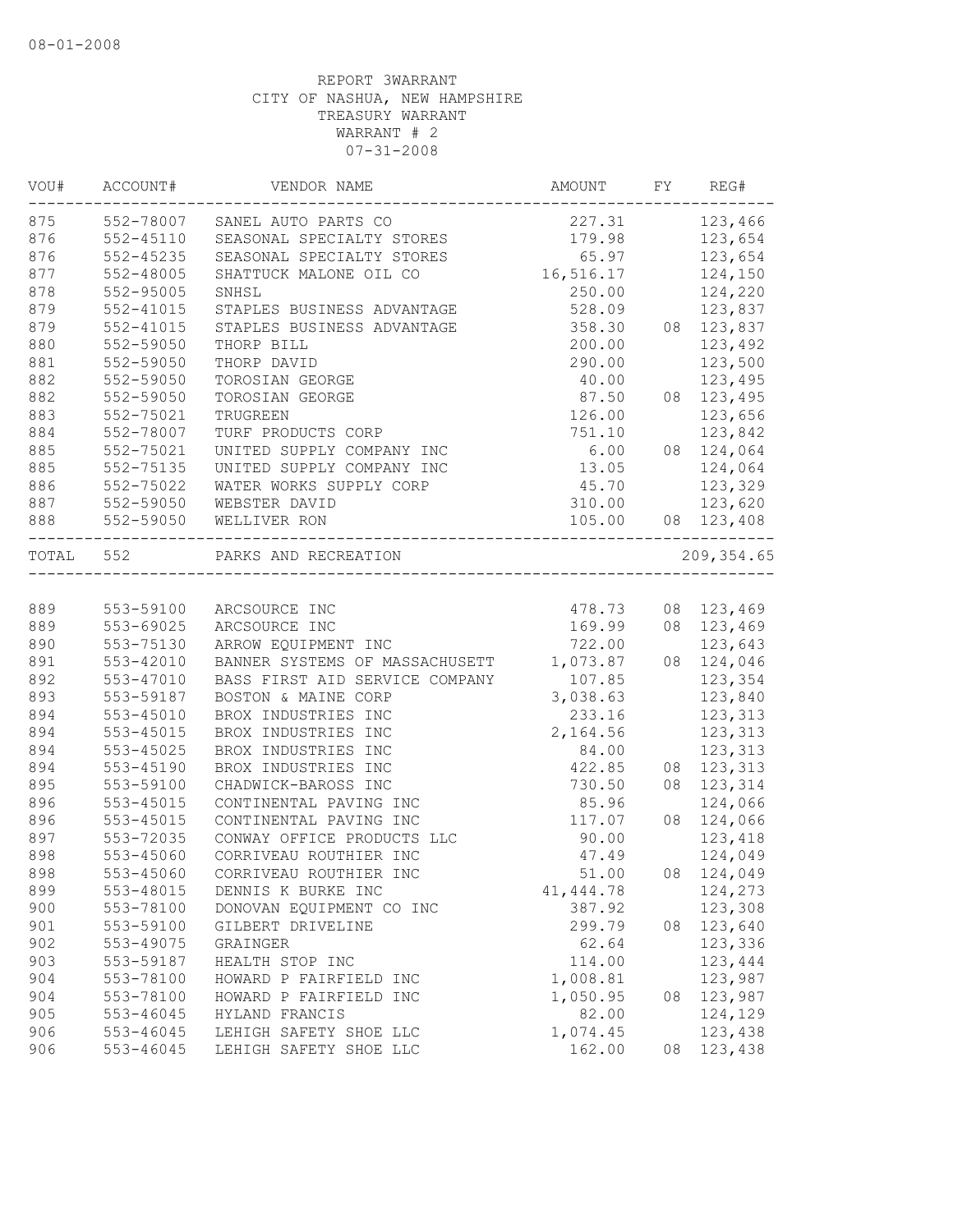| WOU#  | ACCOUNT#  | VENDOR NAME                    | AMOUNT    | FY | REG#       |
|-------|-----------|--------------------------------|-----------|----|------------|
| 907   | 553-78100 | LIBERTY INTN'L TRUCKS OF NH LL | 126.62    |    | 124,054    |
| 908   | 553-49075 | MAYNARD & LESIEUR INCORPORATED | 40.00     |    | 124,057    |
| 908   | 553-78065 | MAYNARD & LESIEUR INCORPORATED | 1,860.30  |    | 08 124,057 |
| 909   | 553-34015 | METROMEDIA ENERGY INC          | 93.99     |    | 124,238    |
| 910   | 553-49075 | NAPA AUTO PARTS                | 330.90    |    | 123,627    |
| 910   | 553-69025 | NAPA AUTO PARTS                | 4.99      |    | 123,627    |
| 910   | 553-78100 | NAPA AUTO PARTS                | 171.23    |    | 123,627    |
| 910   | 553-78100 | NAPA AUTO PARTS                | 42.80     | 08 | 123,627    |
| 911   | 553-34015 | NATIONAL GRID                  | 69.36     |    | 124,222    |
| 912   | 553-49075 | NEW ENGLAND EQUIPMENT RENTALS  | 2,125.00  | 08 | 123,486    |
| 913   | 553-31050 | NEXTEL COMMUNICATIONS          | 162.11    | 08 | 124,188    |
| 914   | 553-31040 | PAETEC COMMUNICATIONS INC      | 19.07     |    | 124,159    |
| 915   | 553-62000 | PETTY CASH                     | 59.96     | 08 | 124,130    |
| 915   | 553-91005 | PETTY CASH                     | 9.70      | 08 | 124,130    |
| 916   | 553-69025 | R WHITE EQUIPMENT CENTER INC   | 21.00     |    | 08 124,060 |
| 917   | 553-45060 | REDIMIX COMPANIES INC          | 1,253.00  |    | 123,487    |
| 918   | 553-59100 | ROCHESTER MIDLAND CORPORATION  | 873.60    |    | 124,069    |
| 919   | 553-94005 | RON TURLEY ASSOCIATES INC      | 650.00    |    | 124,185    |
| 920   | 553-64040 | RON TURLEY ASSOCIATES INC      | 700.00    |    | 123,635    |
| 921   | 553-59100 | SAFETY-KLEEN SYSTEMS INC       | 200.22    |    | 123,309    |
| 922   | 553-49075 | SANEL AUTO PARTS CO            | 151.94    |    | 123,466    |
| 922   | 553-78100 | SANEL AUTO PARTS CO            | 595.07    |    | 123,466    |
| 922   | 553-78100 | SANEL AUTO PARTS CO            | 5.88      | 08 | 123,466    |
| 923   | 553-48005 | SHATTUCK MALONE OIL CO         | 26,898.45 |    | 124,150    |
| 924   | 553-64192 | SNAP ON TOOLS                  | 1,355.59  |    | 123,312    |
| 925   | 553-41015 | STAPLES BUSINESS ADVANTAGE     | 70.38     |    | 123,837    |
| 926   | 553-46045 | UNIFIRST CORPORATION           | 1,142.70  |    | 123,646    |
| 926   | 553-46045 | UNIFIRST CORPORATION           | 258.20    |    | 08 123,646 |
| 927   | 553-49075 | USP OF NEW ENGLAND             | 160.74    |    | 123,618    |
| 928   | 553-46045 | WALTON DONNA                   | 59.04     | 08 | 124,131    |
| TOTAL | 553       | STREET DEPARTMENT              |           |    | 94,816.84  |
|       |           |                                | 94.50     |    |            |
| 929   | 555-72035 | CONWAY OFFICE PRODUCTS LLC     |           |    | 123,418    |
| 930   | 555-41015 | DUMONT MARGUERITE              | 26.43     |    | 08 124,132 |
| 930   | 555-49075 | DUMONT MARGUERITE              | 59.22     | 08 | 124,132    |
| 930   | 555-91005 | DUMONT MARGUERITE              | 2.00      |    | 08 124,132 |
| 931   | 555-45288 | HIGHWAY TECH                   | 4,210.00  |    | 123,346    |
| 932   | 555-46045 | LEHIGH SAFETY SHOE LLC         | 140.99    |    | 123,438    |
| 933   | 555-31050 | NEXTEL COMMUNICATIONS          | 237.64    | 08 | 124,188    |
| 934   | 555-45285 | NSP GRAPHIC COMMUNICATIONS     | 500.00    | 08 | 123,420    |
| 935   | 555-31040 | PAETEC COMMUNICATIONS INC      | 19.06     |    | 124,159    |
| 936   | 555-45285 | PERMA-LINE CORP OF NEW ENGLAND | 149.50    |    | 123,297    |
| 936   | 555-45285 | PERMA-LINE CORP OF NEW ENGLAND | 177.90    | 08 | 123,297    |
| 937   | 555-32025 | PSNH                           | 1,203.83  |    | 124,246    |
| 937   | 555-32025 | PSNH                           | 1,808.27  |    | 124,247    |
| 938   | 555-78140 | SANEL AUTO PARTS CO            | 13.86     |    | 123,466    |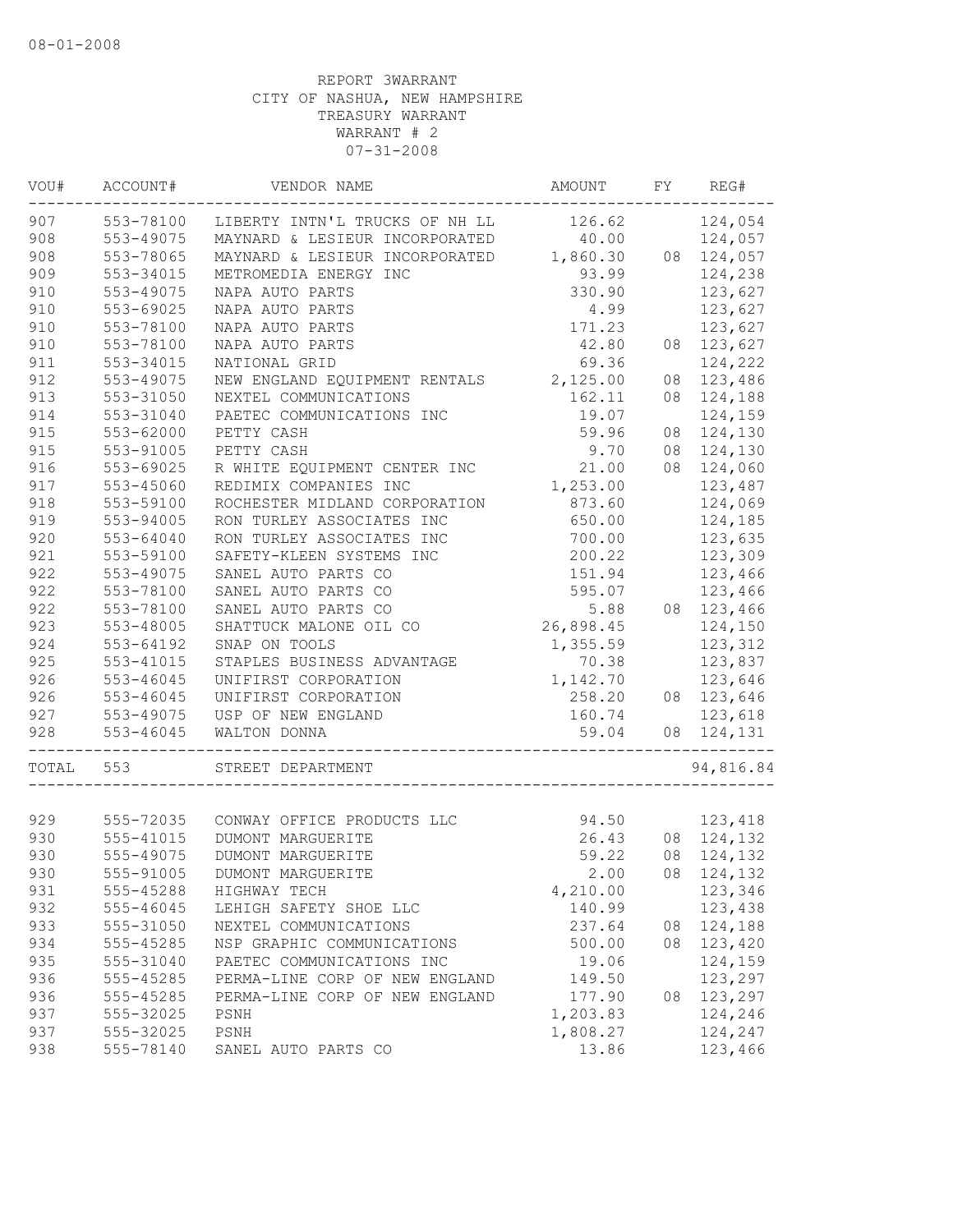| VOU#       | ACCOUNT#               | VENDOR NAME                                              | AMOUNT            | FY | REG#               |
|------------|------------------------|----------------------------------------------------------|-------------------|----|--------------------|
| 938        | 555-78140              | SANEL AUTO PARTS CO                                      | 78.49             | 08 | 123,466            |
| 939        | 555-41015              | STAPLES BUSINESS ADVANTAGE                               | 71.30             |    | 123,837            |
| 940        | 555-46045              | UNIFIRST CORPORATION                                     | 531.00            | 08 | 123,646            |
| 940        | 555-75023              | UNIFIRST CORPORATION                                     | 22.70             |    | 08 123,646         |
| 941        | 555-49075              | W E AUBUCHON COMPANY INC                                 | 17.42             |    | 123,292            |
| 942        | 555-31050              | WIRELESS ZONE                                            | 61.00             |    | 08 124,195         |
| TOTAL      | 555                    | TRAFFIC DEPARTMENT                                       |                   |    | 9,425.11           |
|            |                        |                                                          |                   |    |                    |
| 943        | 557-59100<br>557-31040 | CONWAY OFFICE PRODUCTS LLC                               | 94.50<br>2.60     |    | 123,418            |
| 944        |                        | PAETEC COMMUNICATIONS INC                                |                   |    | 124,159            |
| 945<br>946 | 557-33005<br>557-32005 | PENNICHUCK WATER<br>PSNH                                 | 162.51<br>843.74  |    | 08 124,181         |
|            |                        |                                                          |                   |    | 124,248            |
| 947<br>948 | 557-32005<br>557-49075 | PUBLIC SERVICE OF NH<br>W E AUBUCHON COMPANY INC         | 4,714.66<br>69.27 |    | 124,250<br>123,292 |
| TOTAL      | 557                    | PARKING LOTS                                             |                   |    | 5,887.28           |
|            |                        |                                                          |                   |    |                    |
| 949        | 561-78007              | CARPARTS OF NASHUA                                       |                   |    | 60.00 123,281      |
| 950        | 561-75023              | LOWE'S                                                   |                   |    | 278.88 124,213     |
| 951        | 561-33005              | PENNICHUCK WATER                                         |                   |    | 117.39 08 124,181  |
| TOTAL      | 561                    | EDGEWOOD CEMETERY                                        |                   |    | 456.27             |
| 951        | 562-33005              | PENNICHUCK WATER                                         |                   |    | 45.21 124,181      |
| TOTAL      | 562                    | SUBURBAN CEMETERIES                                      | ------------      |    | 45.21              |
|            |                        |                                                          |                   |    |                    |
| 952        | 563-75023              | HOME DEPOT CREDIT SERVICE                                | 72.66             |    | 08 124,276         |
| 953        | 563-74092              | MAYNARD & LESIEUR INCORPORATED                           | 19.35             |    | 124,057            |
| 954        | 563-34015              | METROMEDIA ENERGY INC                                    | 5.28              |    | 08 124,238         |
| 955        | 563-31040              | PAETEC COMMUNICATIONS INC                                | 9.32              |    | 124,159            |
| 956        | 563-32005              | PSNH                                                     | 262.48            |    | 124,248            |
| 957        | 563-74092              | WOODLAWN CEMETERY/PETTY CASH                             | 91.85             |    | 124,133            |
| 957        | . <u>.</u> .           | 563-74092 WOODLAWN CEMETERY/PETTY CASH 100.39 08 124,133 |                   |    |                    |
|            | TOTAL 563              | WOODLAWN CEMETERY                                        |                   |    | 561.33             |
|            |                        |                                                          |                   |    |                    |
| 958        |                        | 571-94005 CITY OF NASHUA/PETTY CASH SLIP                 | 20.00             |    | 123,243            |
| 959        | $571 - 62025$          | CONWAY OFFICE PRODUCTS                                   | 4,053.69          |    | 123,545            |
| 960        | 571-72010              | CONWAY OFFICE PRODUCTS LLC                               | 661.50            |    | 123,418            |
| 961        | 571-41015              | STAPLES BUSINESS ADVANTAGE                               | 53.18             |    | 123,837            |
| 961        | $571 - 41015$          | STAPLES BUSINESS ADVANTAGE                               | 545.10            |    | 08 123,837         |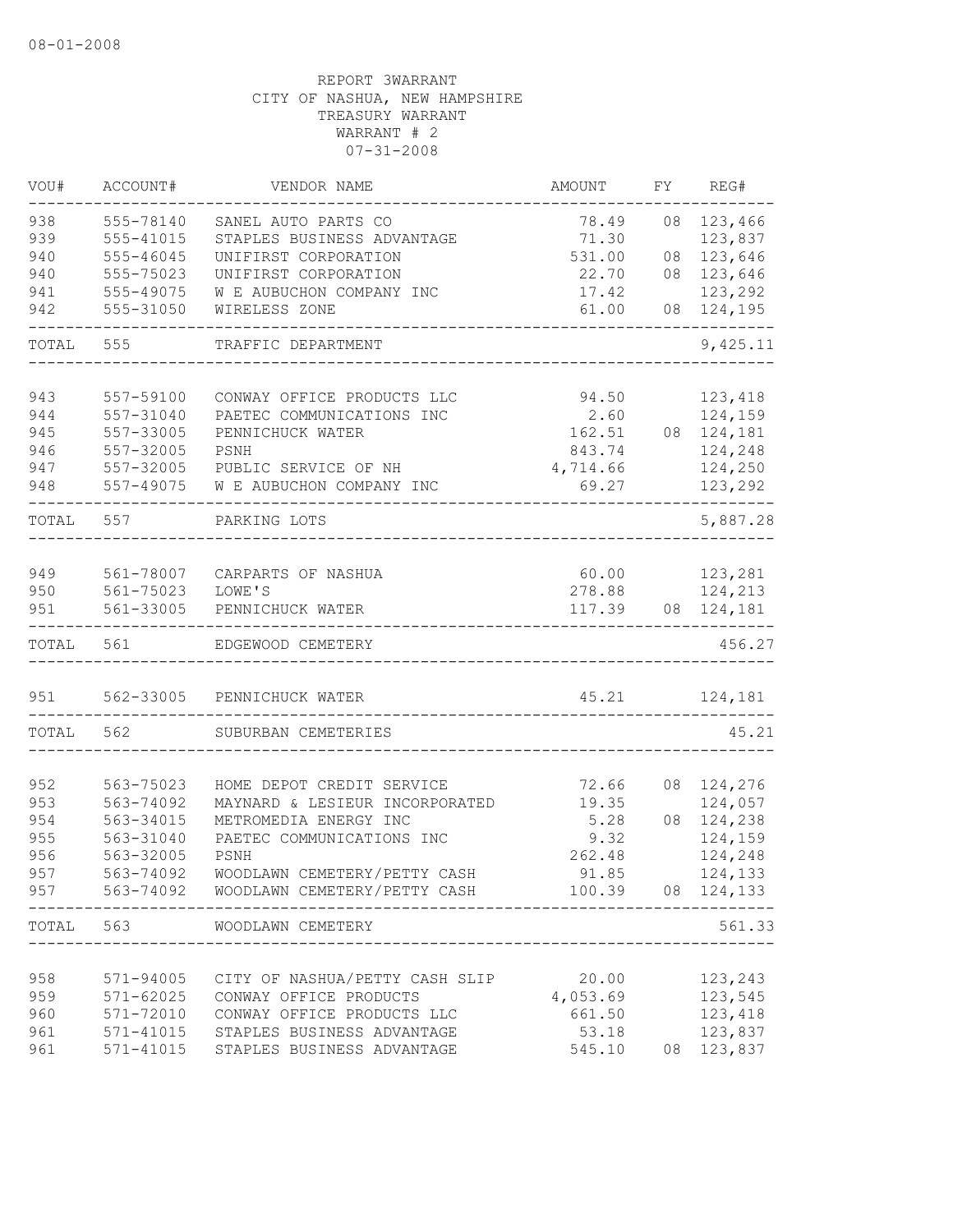|            | VOU# ACCOUNT#              | VENDOR NAME                                                  | AMOUNT<br>-------------------------------- | FY | REG#          |
|------------|----------------------------|--------------------------------------------------------------|--------------------------------------------|----|---------------|
| TOTAL 571  |                            | COMMUNITY DEVELOPMENT<br>--------------------------------    |                                            |    | 5,333.47      |
|            |                            |                                                              |                                            |    |               |
| 962        | 572-91005                  | CITY OF NASHUA/PETTY CASH SLIP                               | 104.38                                     |    | 123,243       |
| 962        | 572-98029                  | CITY OF NASHUA/PETTY CASH SLIP                               | 18.66                                      |    | 123,243       |
| 963        | 572-62022                  | GOVCONNECTION INC                                            | 488.09                                     |    | 123,267       |
| 964        | 572-49025                  | JOHN WILEY & SONS INC                                        | 225.40                                     |    | 08 124,260    |
| 965        | 572-31050                  | NEXTEL COMMUNICATIONS                                        | 11.81                                      |    | 08 124,188    |
| 966        | 572-49025                  | NFPA                                                         | 227.88                                     |    | 08 124,134    |
| TOTAL 572  |                            | PLANNING DEPARTMENT                                          |                                            |    | 1,076.22      |
|            |                            |                                                              |                                            |    |               |
| 967<br>968 | 575-78100                  | 1400 MOTORS                                                  | 13.85                                      |    | 123,286       |
|            | 575-73015                  | ADVANTAGE OFFICE SOLUTIONS INC                               | 200.00                                     |    | 123,653       |
| 969        | $575 - 45050$              | AMAZON                                                       | 103.74                                     |    | 124,269       |
| 969<br>970 | 575-45050                  | AMAZON<br>BAKER & TAYLOR                                     | 25.94                                      |    | 08 124,269    |
|            | $575 - 45050$              |                                                              | 1,632.91                                   |    | 08 123,349    |
| 970        | 575-45050                  | BAKER & TAYLOR                                               | 1,822.67                                   | 08 | 123,350       |
| 971        | 575-45085                  | BAKER & TAYLOR ENTERTAINMENT                                 | 21.44                                      |    | 123,337       |
| 971        | 575-45085<br>$575 - 45315$ | BAKER & TAYLOR ENTERTAINMENT                                 | 1,532.77                                   | 08 | 123,337       |
| 971        |                            | BAKER & TAYLOR ENTERTAINMENT<br>BAKER & TAYLOR ENTERTAINMENT | 52.78                                      |    | 123,337       |
| 971<br>972 | 575-45315                  |                                                              | 1,223.75                                   | 08 | 123,337       |
| 973        | 575-59100<br>575-98910     | CITY ARTS OF NASHUA<br>CITY OF NASHUA/TRUST FUNDS            | 50.00<br>500.00                            |    | 124,136<br>64 |
| 974        | 575-72060                  | COCCI COMPUTER SERVICES INC                                  | 897.50                                     |    | 123,463       |
| 975        | 575-72010                  | CONWAY OFFICE PRODUCTS LLC                                   | 279.00                                     |    | 123,418       |
| 976        | $575 - 64045$              | CRUCIAL TECHNOLOGY                                           | 901.72                                     |    | 08 123,490    |
| 977        | $575 - 64045$              | DELL MARKETING LP                                            | 5,778.80                                   |    | 08 123,378    |
| 978        | 575-45050                  | FAIRPOINT COMMUNICATIONS INC                                 | 63.00                                      | 08 | 124,242       |
| 979        | 575-45050                  | GALE                                                         | 397.79                                     |    | 123,634       |
| 980        | $575 - 45220$              | GENERAL BOOK COVERS                                          | 82.57                                      |    | 123,291       |
| 981        | 575-59100                  | HANDLER JUDY                                                 | 500.00                                     |    | 124,137       |
| 982        | $575 - 45050$              | INFOUSA CITY DIRECTORIES                                     | 252.00                                     |    | 08 124,217    |
| 983        | 575-75023                  | J P PEST SERVICES                                            | 125.00                                     | 08 | 123,528       |
| 984        | 575-45315                  | MAIN DUNSTABLE VIDEO                                         | 85.60                                      | 08 | 124,268       |
| 985        | $575 - 45050$              | MATTHEW BENDER & CO INC                                      | 2,049.05                                   |    | 08 124,270    |
| 986        | 575-95005                  | MERRI-HILL-ROCK-COOP                                         | 35.00                                      |    | 124,266       |
| 987        | 575-34015                  | METROMEDIA ENERGY INC                                        | 42.21                                      |    | 124,238       |
| 988        | 575-64045                  | MONOPRICE INC                                                | 24.53                                      |    | 123,746       |
| 989        | 575-57010                  | MV COMMUNICATIONS INC                                        | 153.00                                     | 08 | 123,274       |
| 990        | 575-41015                  | NASHUA PUBLIC LIBRARY                                        | 5.00                                       |    | 124,135       |
| 990        | 575-42010                  | NASHUA PUBLIC LIBRARY                                        | 37.98                                      |    | 124,135       |
| 990        | 575-43005                  | NASHUA PUBLIC LIBRARY                                        | 27.00                                      | 08 | 124,135       |
| 990        | 575-45085                  | NASHUA PUBLIC LIBRARY                                        | 15.00                                      |    | 124,135       |
| 990        | $575 - 45150$              | NASHUA PUBLIC LIBRARY                                        | 31.40                                      |    | 124,135       |
| 990        | $575 - 45150$              | NASHUA PUBLIC LIBRARY                                        | 20.62                                      | 08 | 124,135       |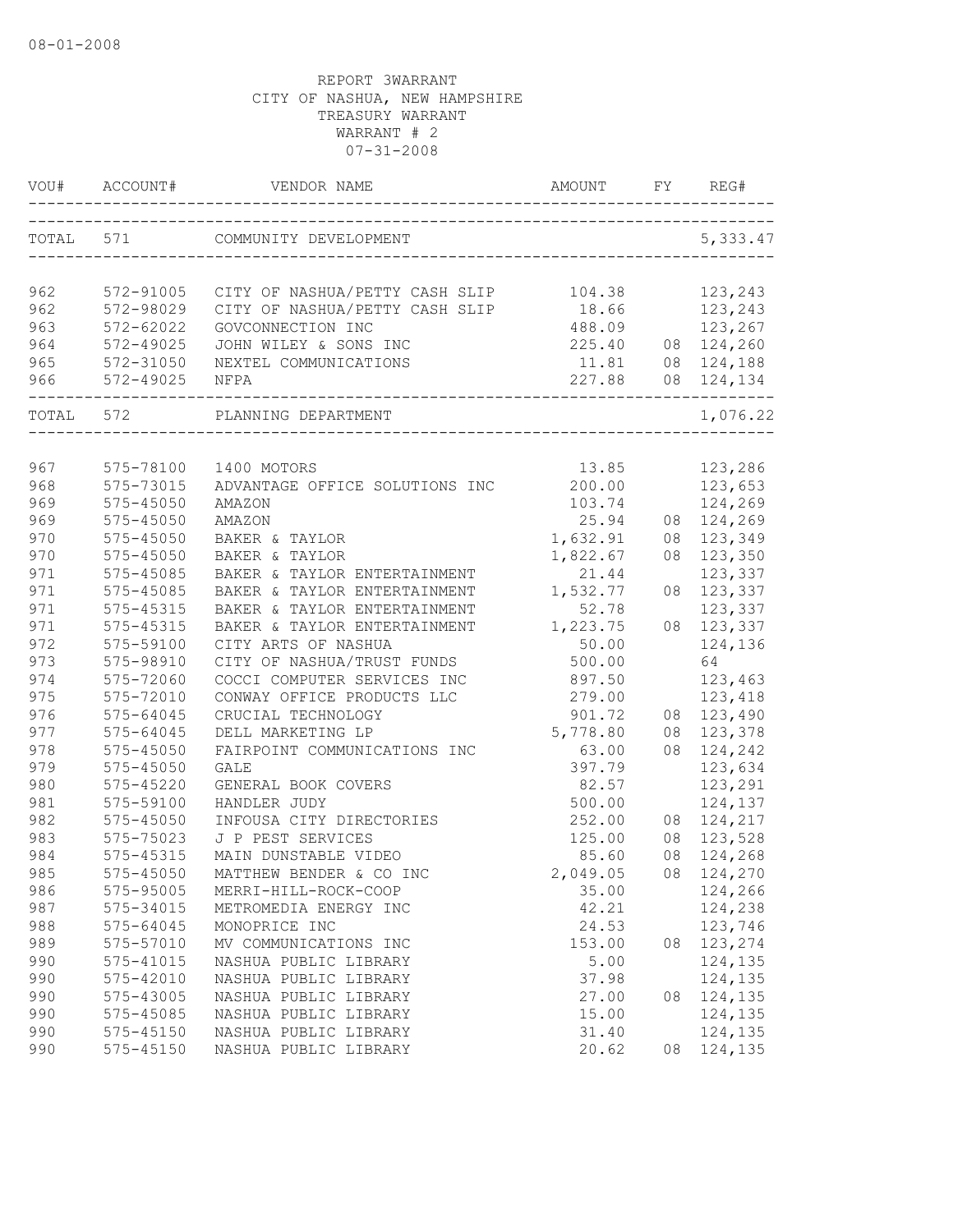| VOU#  | ACCOUNT#        | VENDOR NAME                               | AMOUNT   | FY | REG#                                  |
|-------|-----------------|-------------------------------------------|----------|----|---------------------------------------|
| 990   | 575-45220       | NASHUA PUBLIC LIBRARY                     | 86.68    |    | 124,135                               |
| 990   | 575-91005       | NASHUA PUBLIC LIBRARY                     | 13.37    |    | 08 124,135                            |
| 991   | 575-34015       | NATIONAL GRID                             | 126.70   |    | 124,222                               |
| 992   | 575-95005       | <b>NELA</b>                               | 50.00    |    | 124,274                               |
| 993   | 575-94005       | NEW ENGLAND LIBRARY ASSN                  | 165.00   |    | 124,236                               |
| 994   | 575-42005       | NEW ENGLAND PAPER & SUPPLY                | 223.25   |    | 123,501                               |
| 994   | 575-42020       | NEW ENGLAND PAPER & SUPPLY                | 429.00   |    | 123,501                               |
| 995   | 575-31040       | NEXTEL COMMUNICATIONS                     | 99.54    |    | 08 124,188                            |
| 996   | 575-59100       | NH HUMANITIES COUNCIL                     | 50.00    |    | 124,156                               |
| 997   | 575-31040       | PAETEC COMMUNICATIONS INC                 | 10.40    |    | 124,159                               |
| 998   | 575-33005       | PENNICHUCK WATER                          | 23.42    |    | 124,181                               |
| 998   | 575-33005       | PENNICHUCK WATER                          | 430.88   |    | 08 124,181                            |
| 999   | 575-64045       | PROVANTAGE                                | 958.71   |    | 123,828                               |
| 999   | $575 - 64045$   | PROVANTAGE                                | 448.31   | 08 | 123,828                               |
| 1,000 | 575-32005       | PSNH                                      | 58.54    |    | 124,248                               |
| 1,001 | 575-45085       | RANDOM HOUSE INC                          | 216.30   | 08 | 123,845                               |
| 1,002 | 575-45085       | RECORDED BOOKS LLC                        | 672.00   |    | 123,650                               |
| 1,002 | 575-45085       | RECORDED BOOKS LLC                        | 469.36   | 08 | 123,650                               |
| 1,003 | 575-95005       | ROTARY CLUB OF NASHUA WEST                | 145.00   |    | 124,179                               |
| 1,004 | 575-41015       | SAM'S CLUB DIRECT                         | 18.56    |    | 124,191                               |
| 1,004 | 575-45315       | SAM'S CLUB DIRECT                         | 350.60   |    | 124,191                               |
| 1,005 | 575-59100       | SPIRIT JAH                                | 750.00   |    | 124,138                               |
| 1,006 | 575-41005       | STAPLES BUSINESS ADVANTAGE                | 180.22   |    | 123,837                               |
| 1,006 | 575-41015       | STAPLES BUSINESS ADVANTAGE                | 220.12   |    | 123,837                               |
| 1,007 | 575-45050       | THE COUNCIL OF STATE GOVERNMEN            | 58.50    |    | 08 123,590                            |
| 1,008 | 575-45904       | THE NEW YORK TIMES                        | 664.36   |    | 124,263                               |
| 1,009 | 575-45050       | UNIVERSITY OF IOWA                        | 11.00    |    | 124,267                               |
| 1,010 | $575 - 45050$   | UNIVERSITY OF MARYLAND LIBRARI            | 10.00    |    | 08 124,233                            |
| 1,011 | 575-45904       | WALL STREET JOURNAL                       | 997.16   |    | 124,256                               |
| 1,012 | 575-41005       | WB MASON COMPANY INC                      | 1,068.78 |    | 08 123,307                            |
| TOTAL | 575             | PUBLIC LIBRARIES                          |          |    | 27,989.38                             |
|       | 1,013 576-91005 | DUPONT TIMOTHY                            | 94.52    |    | 123,371                               |
| 1,014 | 576-91005       | MARCUM RUSS                               | 52.65    |    | 123,484                               |
| 1,015 | 576-31065       | NEXTEL COMMUNICATIONS                     | 70.72    |    | 08 124,188                            |
| TOTAL |                 | 576 BUILDING DEPARTMENT                   |          |    | 217.89                                |
|       |                 | 1,016 577-62022 CDW GOVERNMENT INC        |          |    | 329.99 08 123,877<br>30.95 08 124,188 |
| 1,017 |                 | 577-31050 NEXTEL COMMUNICATIONS           |          |    | 08 124,188                            |
| TOTAL |                 | 577 CODE ENFORCEMENT                      |          |    | 360.94                                |
|       |                 | 204, 425 581-44005 ACADEMIC PLANNERS PLUS | 4,182.90 |    | 124,035                               |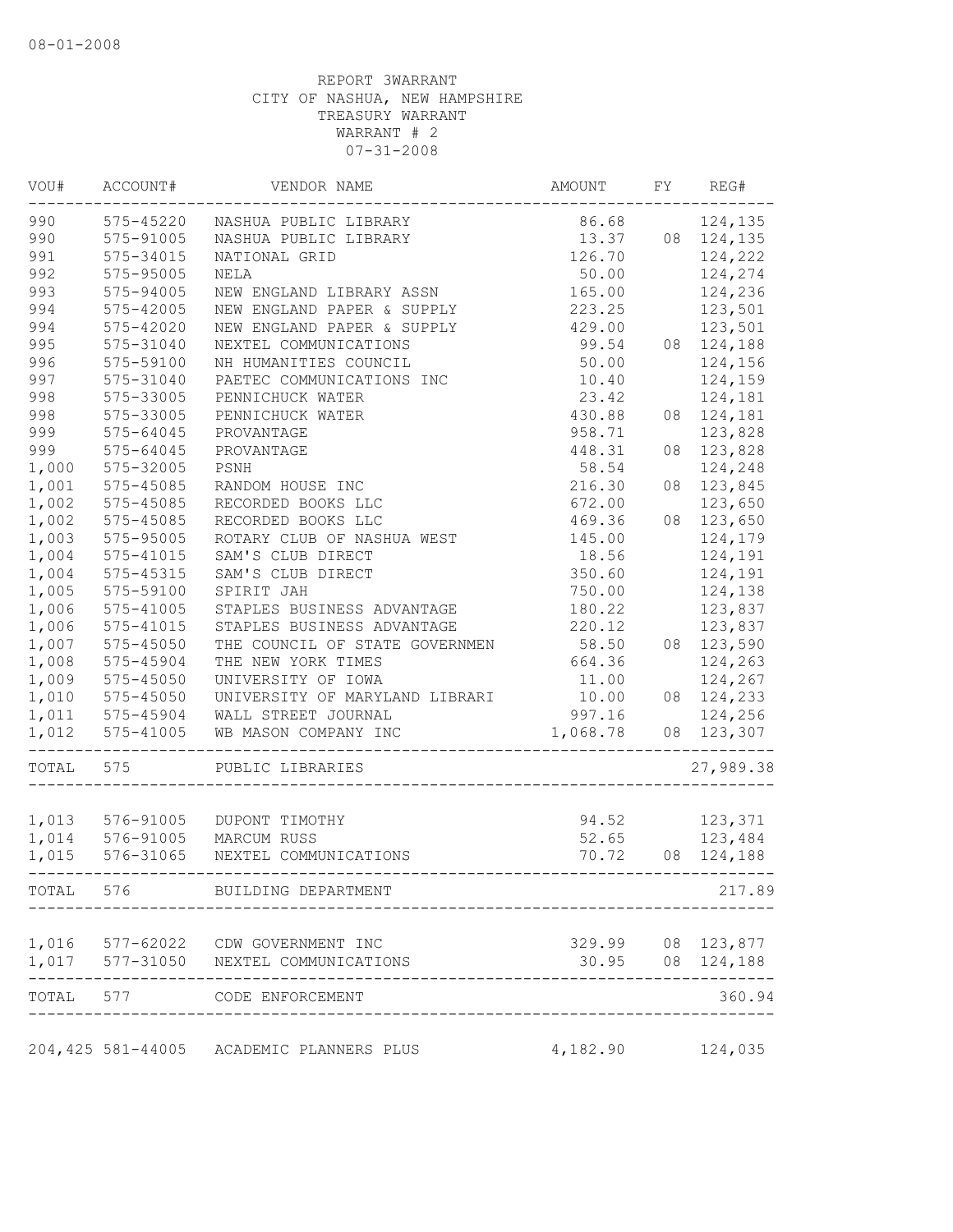| VOU#  | ACCOUNT#           | VENDOR NAME                    | AMOUNT    | FY | REG#    |
|-------|--------------------|--------------------------------|-----------|----|---------|
|       | 204,426 581-75180  | ACADEMY ROOFING CORP           | 356.50    | 08 | 124,009 |
|       | 204, 427 581-95005 | ACDA                           | 85.00     |    | 124,283 |
|       | 204,428 581-53103  | ACUCARE NURSING PROFESSIONALS  | 171.80    | 08 | 123,865 |
|       | 204,429 581-49050  | AIM EDUCATION INC              | 89.54     | 08 | 124,032 |
|       | 204,430 581-74092  | ALTO US INC                    | 5,885.73  | 08 | 123,890 |
|       | 204,431 581-49050  | AMERICAN MATHEMATICS COMPETITI | 220.00    | 08 | 123,881 |
|       | 1,018 581-53100    | ANACOMP INC                    | 87.13     | 08 | 123,317 |
|       | 204,432 581-49095  | AP EXAMINATIONS                | 350.00    | 08 | 124,008 |
|       | 204,433 581-49910  | ARCSOURCE INC                  | 168.36    |    | 123,469 |
|       | 204,434 581-95005  | ASBO INTERNATIONAL             | 185.00    |    | 124,161 |
|       | 204, 435 581-31005 | AT&T                           | 31.13     | 08 | 124,286 |
|       | 204,436 581-53103  | ATECH SERVICES                 | 336.36    | 08 | 123,981 |
|       | 204, 437 581-75023 | B & S LOCKSMITH INC            | 349.55    |    | 123,540 |
|       | 204,438 581-49035  | BARNES & NOBLE INC             | 336.14    |    | 123,252 |
|       | 204,438 581-49035  | BARNES & NOBLE INC             | 52.07     | 08 | 123,252 |
|       | 204,438 581-49050  | BARNES & NOBLE INC             | 849.73    | 08 | 123,252 |
|       | 204,439 581-84055  | BARTLETT SCHOOL DISTRICT       | 11,995.93 | 08 | 124,038 |
|       | 204,440 581-31005  | BAYRING COMMUNICATIONS         | $-416.41$ | 08 | 124,240 |
|       | 204, 441 581-31005 | BAYRING COMMUNICATIONS         | 4,617.74  | 08 | 124,298 |
|       | 204,442 581-49050  | BELLETETES INC                 | 266.56    | 08 | 123,458 |
|       | 204,442 581-49075  | BELLETETES INC                 | 438.54    | 08 | 123,458 |
|       | 204,442 581-75023  | BELLETETES INC                 | 332.90    |    | 123,458 |
|       | 204,443 581-59130  | BENSON WILLIAM                 | 76.00     | 08 | 123,990 |
|       | 204,444 581-49075  | BERRY KATHLEEN                 | 59.09     | 08 | 123,370 |
|       | 204,445 581-84030  | BEVERLY SCHOOL FOR THE DEAF    | 5,916.58  | 08 | 123,957 |
|       | 204,446 581-49050  | BLICK ART MATERIALS            | 349.86    |    | 123,991 |
|       | 204,447 581-53100  | BOB'S FLOOR SVC OF NH INC      | 41,070.96 | 08 | 123,630 |
|       | 204,448 581-49050  | BORIS MICHELE                  | 99.84     | 08 | 123,986 |
|       | 204,449 581-49075  | BOSTONBEAN COFFEE COMPANY      | 52.00     |    | 123,930 |
|       | 204,450 581-49050  | BOYD TRICIA                    | 35.70     |    | 123,900 |
|       | 204,451 581-56030  | BOYS & GIRLS CLUB OF GREATER N | 4,780.20  | 08 | 123,310 |
|       | 204,452 581-94010  | BRITENRIKER DEBORAH            | 1,020.00  | 08 | 123,983 |
|       | 204, 453 581-55015 | CANFIELD BRAD                  | 1,010.00  | 08 | 123,937 |
|       | 204,454 581-49050  | CARIBBEAN TRAVEL & LIFE        | 35.97     |    | 124,284 |
|       | 204,455 581-49050  | CAROLINA BIOLOGICAL SUPPLY CO  | 142.40    | 08 | 124,065 |
|       | 204,456 581-49050  | CARTRIDGE WORLD                | 939.91    | 08 | 123,976 |
|       | 204, 457 581-49050 | CDW GOVERNMENT INC             | 91.36     |    | 123,877 |
|       | 204,458 581-42110  | CED                            | 5,816.77  | 08 | 123,338 |
|       | 204,459 581-84030  | CEDARCREST INC                 | 2,325.34  | 08 | 123,273 |
|       | 204,460 581-42010  | CENTRAL PAPER PRODUCTS CO      | 2,619.20  | 08 | 124,068 |
|       | 204,460 581-42020  | CENTRAL PAPER PRODUCTS CO      | 1,229.16  |    | 124,068 |
|       | 204,460 581-42020  | CENTRAL PAPER PRODUCTS CO      | 141.00    | 08 | 124,068 |
|       | 204,460 581-49910  | CENTRAL PAPER PRODUCTS CO      | 399.50    | 08 | 124,068 |
|       | 204,461 581-78007  | CHAPPELL TRACTOR SALES INC     | 3.60      |    | 123,315 |
|       | 204,462 581-78007  | CHUCK'S AUTO REPAIR INC        | 151.58    |    | 123,934 |
| 1,019 | 581-45910          | CITIZENS BANK                  | 27.85     | 08 | 67      |
|       | 1,019 581-95005    | CITIZENS BANK                  | 1,250.00  |    | 67      |
|       | 204,463 581-53103  | CLARK ASSOCIATES/DEBBIE CLARK  | 7,191.00  |    | 123,325 |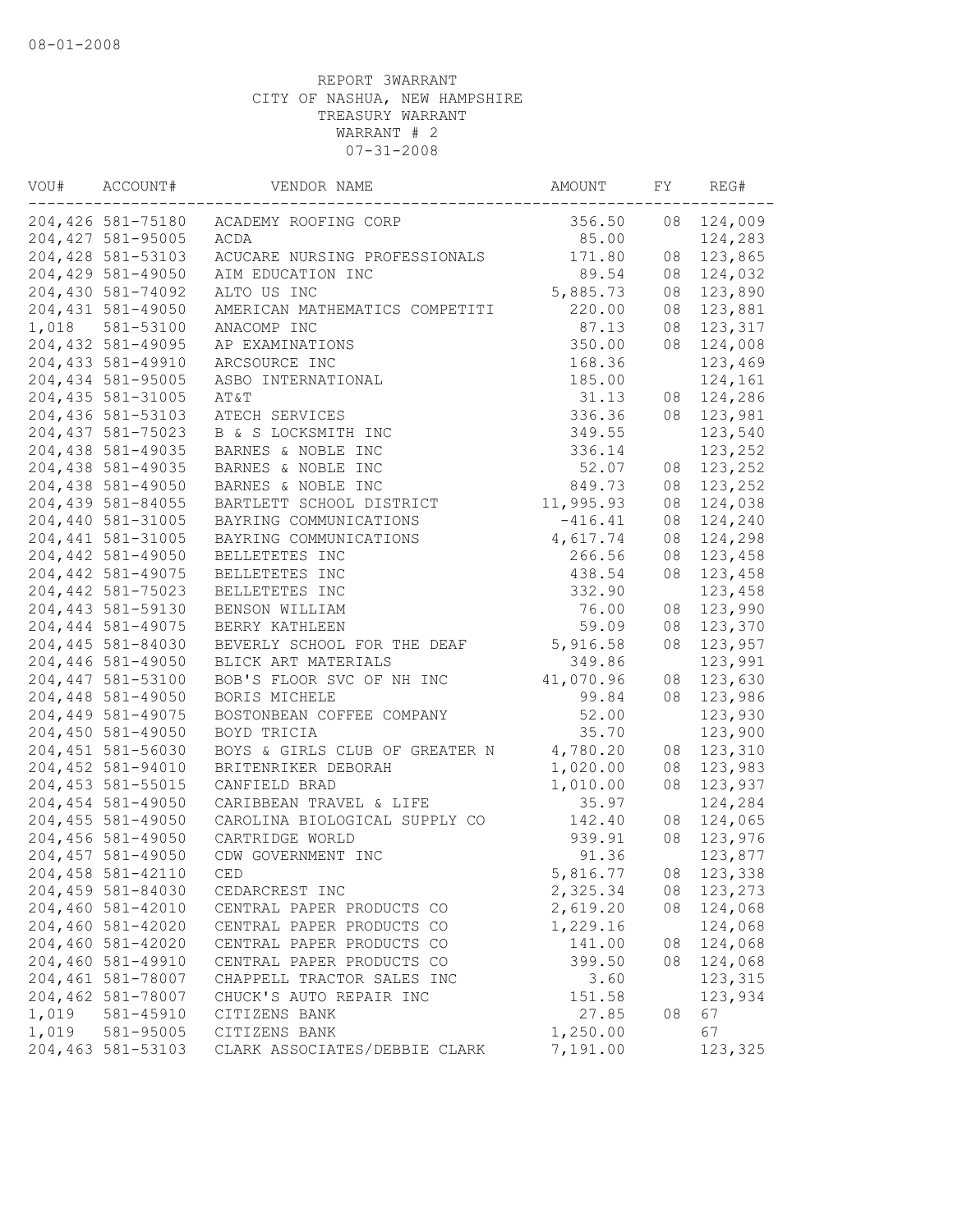| VOU#  | ACCOUNT#           | VENDOR NAME                    | AMOUNT    | FY | REG#    |
|-------|--------------------|--------------------------------|-----------|----|---------|
|       | 204,464 581-43005  | CMRS-POC                       | 4,000.00  |    | 124,287 |
|       | 204,465 581-91040  | COCHRANE DONALD                | 158.07    | 08 | 124,019 |
|       | 204,466 581-31005  | COMCAST                        | 68.48     |    | 124,171 |
|       | 204,467 581-74092  | COMPUTER HUT OF N E INC        | 1,281.95  |    | 124,072 |
|       | 204,468 581-94010  | CONMY KRISTINE                 | 1,020.00  | 08 | 124,021 |
|       | 204,469 581-64192  | CONWAY OFFICE PRODUCTS LLC     | 9,156.00  | 08 | 123,418 |
|       | 204,469 581-72010  | CONWAY OFFICE PRODUCTS LLC     | 14,051.99 | 08 | 123,418 |
|       | 204,470 581-44005  | COPY SHOP                      | 390.77    |    | 123,416 |
|       | 204,470 581-44005  | COPY SHOP                      | 1,365.00  | 08 | 123,416 |
|       | 204, 471 581-74092 | COUSIN'S VIDEO INC             | 767.40    |    | 124,020 |
|       | 204, 472 581-59130 | COYLE KEVIN                    | 140.00    | 08 | 123,321 |
|       | 204, 473 581-84030 | CROTCHED MOUNTAIN REHAB CTR    | 6,016.07  | 08 | 123,858 |
|       | 204, 474 581-49050 | CRYSTAL ROCK BOTTLED WATER     | 121.25    | 08 | 124,001 |
|       | 204,475 581-49050  | CURRICULUM ASSOCIATES, INC     | 38.25     |    | 123,892 |
|       | 204,476 581-53100  | D & M STRIPING                 | 11,232.00 | 08 | 123,283 |
|       | 204, 477 581-74092 | DADDY'S JUNKY MUSIC STORES INC | 118.00    | 08 | 123,851 |
|       | 204,478 581-59130  | DANIELS EDWARD W               | 174.00    | 08 | 123,995 |
| 1,020 | 581-59080          | DAVE'S QUALITY DRY CLEANING    | 375.00    | 08 | 123,871 |
|       | 204, 479 581-55015 | DERRY COOPERATIVE SCHOOL DISTR | 2,304.00  | 08 | 123,999 |
|       | 204,480 581-45410  | DUMAIS DICK                    | 240.00    |    | 124,299 |
|       | 204,481 581-91005  | DUSTIN MARIANNE                | 120.70    | 08 | 123,869 |
|       | 204,482 581-55015  | EASTER SEALS NEW HAMPSHIRE     | 498.00    | 08 | 123,655 |
|       | 204,482 581-84055  | EASTER SEALS NEW HAMPSHIRE     | 3,123.20  | 08 | 123,655 |
|       | 204,483 581-45910  | EBSCO INFORMATION SERVICES     | 502.83    | 08 | 124,067 |
|       | 204,484 581-49050  | EDUCATION WEEK                 | 39.00     |    | 124,160 |
|       | 204,485 581-49050  | EDUCATORS PUBLISHING SERVICE I | 171.60    |    | 123,287 |
|       | 204,486 581-49050  | ELAN PUBLISHING CO INC         | 39.00     |    | 123,363 |
|       | 204,487 581-42120  | F W WEBB COMPANY               | 166.44    | 08 | 123,356 |
|       | 204,487 581-42130  | F W WEBB COMPANY               | 517.86    |    | 123,356 |
| 1,021 | 581-31005          | FAIRPOINT COMMUNICATIONS INC   | 1,730.26  | 08 | 124,242 |
|       | 204,488 581-31005  | FAIRPOINT COMMUNICATIONS INC   | 28.96     | 08 | 124,289 |
|       | 204,489 581-31005  | FAIRPOINT COMMUNICATIONS INC   | 115.84    | 08 | 124,290 |
|       | 204,490 581-31005  | FAIRPOINT COMMUNICATIONS INC   | 99.97     | 08 | 124,292 |
|       | 204, 491 581-31005 | FAIRPOINT COMMUNICATIONS INC   | 28.94     | 08 | 124,293 |
|       | 204,492 581-34015  | FAIRPOINT COMMUNICATIONS INC   | 31.38     |    | 124,294 |
|       | 204,493 581-34015  | FAIRPOINT COMMUNICATIONS INC   | 34.64     |    | 124,295 |
|       | 204,494 581-34015  | FAIRPOINT COMMUNICATIONS INC   | 31.38     |    | 124,296 |
|       | 204, 495 581-31005 | FAIRPOINT COMMUNICATIONS INC   | 28.60     |    | 124,297 |
|       | 204,496 581-31005  | FAIRPOINT COMUNICATIONS INC    | 82.96     | 08 | 124,291 |
|       | 204, 497 581-49075 | FARRENKOPF RICHARD             | 91.77     |    | 123,952 |
|       | 204,498 581-75023  | FASTENAL COMPANY               | 99.57     |    | 123,565 |
|       | 204,499 581-94010  | FENN MAUREEN                   | 720.00    | 08 | 124,005 |
|       | 204,500 581-55010  | FIRST STUDENT INC              | 313.11    | 08 | 123,908 |
|       | 204,501 581-55005  | FIRST STUDENT INC              | 44.20     | 08 | 123,917 |
|       | 204,501 581-55015  | FIRST STUDENT INC              | 142.75    | 08 | 123,917 |
|       | 204,502 581-51015  | FLYGARE SCHWARZ & CLOSSON      | 1,201.50  | 08 | 123,621 |
|       | 204,503 581-53100  | FOLEY BUHL ROBERTS & ASSOCS IN | 630.00    | 08 | 124,022 |
|       | 204,504 581-49030  | FOLLETT LIBRARY RESOURCES      | 421.12    | 08 | 123,296 |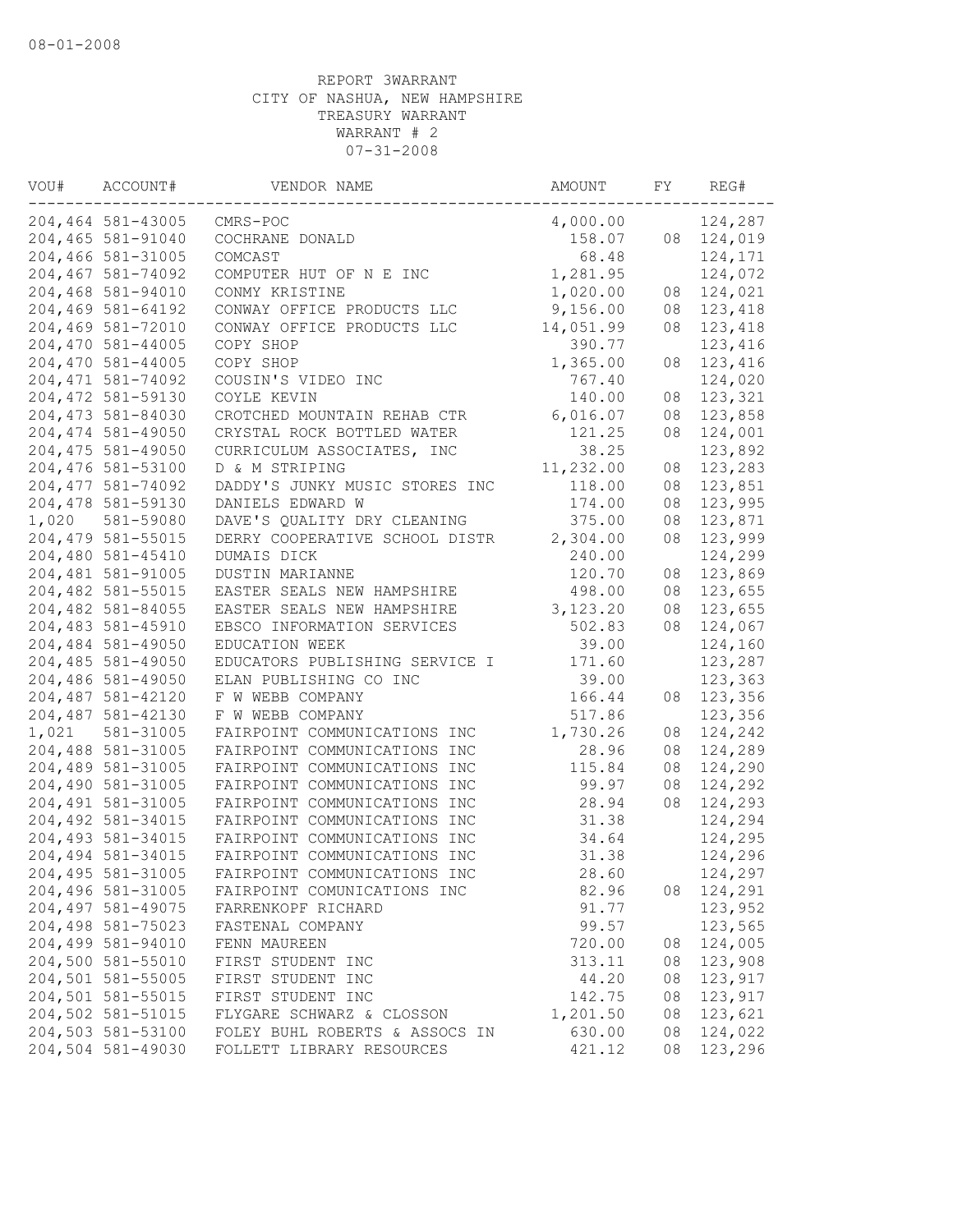| VOU# | ACCOUNT#          | VENDOR NAME                    | AMOUNT    | FY | REG#     |
|------|-------------------|--------------------------------|-----------|----|----------|
|      | 204,505 581-49050 | FREY SCIENTIFIC                | 324.00    |    | 123, 417 |
|      | 204,506 581-53100 | FUTURE MANAGEMENT SYSTEMS      | 5,500.00  |    | 124,024  |
|      | 204,507 581-49050 | GAJ JAMES                      | 22.52     | 08 | 124,040  |
|      | 204,508 581-49050 | GOVCONNECTION INC              | 891.69    |    | 123,267  |
|      | 204,509 581-42130 | GRAINGER                       | 782.18    |    | 123,385  |
|      | 204,510 581-49050 | GUIDANCE GROUP INC (THE)       | 65.52     | 08 | 124,034  |
|      | 204,511 581-74092 | HARRIS EQUIPMENT REPAIR SERVIC | 2,761.28  |    | 124,056  |
|      | 204,512 581-49075 | HOME DEPOT CREDIT SERVICES     | 99.00     | 08 | 123,897  |
|      | 204,512 581-75023 | HOME DEPOT CREDIT SERVICES     | 26.76     |    | 123,897  |
|      | 204,513 581-49050 | HOME DEPOT CREDIT SERVICES     | 95.45     | 08 | 123,928  |
|      | 204,514 581-53100 | HOME HEALTH & HOSPICE CARE     | 520.00    | 08 | 123,405  |
|      | 204,515 581-84055 | HUDSON SCHOOL DISTRICT         | 13,594.78 | 08 | 124,167  |
|      | 204,516 581-49050 | INNOVATIVE LEARNING CONCEPTS I | 345.40    | 08 | 124,076  |
|      | 204,517 581-84030 | INSTITUTE OF PROFESSIONAL PRAC | 1,484.29  | 08 | 123,985  |
|      | 204,518 581-53100 | J P PEST SERVICES              | 1,401.00  | 08 | 123,528  |
|      | 204,519 581-78007 | J W FLEET & EQUIPMENT INC      | 3,760.00  | 08 | 123,954  |
|      | 204,520 581-44005 | JOSTENS INC                    | 1,576.17  |    | 123,882  |
|      | 204,520 581-44005 | JOSTENS INC                    | 24.52     | 08 | 123,882  |
|      | 204,521 581-49050 | JOURNAL OF LIGHT CONSTRUCTION  | 59.95     | 08 | 124,261  |
|      | 204,522 581-49910 | JUTRAS SIGNS AND FLAGS INC     | 5,893.00  | 08 | 123,855  |
|      | 204,523 581-49075 | KAMCO SUPPLY CORP OF BOSTON    | 1,804.08  |    | 123,873  |
|      | 204,524 581-84030 | KAMPTON KEVIN                  | 165.00    |    | 123,977  |
|      | 204,524 581-84030 | KAMPTON KEVIN                  | 165.00    | 08 | 123,977  |
|      | 204,525 581-68003 | KEY GOVERNMENT FINANCE INC     | 28,899.95 |    | 124,084  |
|      | 204,526 581-84030 | KEYSTONE NATIONAL HIGH SCHOOL  | 1,870.00  | 08 | 123,974  |
|      | 204,527 581-59130 | LACOURSE FAYE                  | 174.00    | 08 | 124,033  |
|      | 204,528 581-74092 | LAKES REGION LINEN INC         | 220.00    |    | 123,944  |
|      | 204,529 581-49050 | LAKESHORE LEARNING MATERIALS   | 164.75    |    | 123,401  |
|      | 204,530 581-59130 | LAPOINTE WILLIAM               | 56.00     | 08 | 123,992  |
|      | 204,531 581-49910 | LARCHMONT ENGINEERING & IRRIGA | 210.77    |    | 123,426  |
|      | 204,532 581-49075 | LATINA DONNA                   | 29.32     |    | 123,927  |
|      | 204,533 581-49910 | LESCO                          | 1,242.65  |    | 123,422  |
|      | 204,533 581-49910 | LESCO                          | 3,190.00  | 08 | 123,422  |
|      | 204,534 581-49030 | LIBRARY VIDEO COMPANY          | 81.80     |    | 123,854  |
|      | 204,534 581-49050 | LIBRARY VIDEO COMPANY          | 46.90     |    | 123,854  |
|      | 204,535 581-84030 | LIGHTHOUSE SCHOOL INC          | 30,789.20 | 08 | 123,860  |
|      | 204,536 581-49050 | LONERGAN ANGELICA R            | 100.00    | 08 | 123,978  |
|      | 204,537 581-49050 | LYONS MUSIC                    | 85.08     |    | 123,305  |
|      | 204,538 581-42010 | M & M ELECTRICAL SUPPLY CO INC | 2,025.33  | 08 | 124,048  |
|      | 204,538 581-42110 | M & M ELECTRICAL SUPPLY CO INC | 575.50    |    | 124,048  |
|      | 204,538 581-42110 | M & M ELECTRICAL SUPPLY CO INC | 353.61    | 08 | 124,048  |
|      | 204,539 581-75023 | MAGUIRE EQUIPMENT INC          | 6,280.00  | 08 | 123,591  |
|      | 204,540 581-45410 | MAKARAWICZ WILLIAM             | 360.00    |    | 123,333  |
|      | 204,541 581-84030 | MANCHESTER SCHOOL DISTRICT     | 30,044.56 | 08 | 123,988  |
|      | 204,541 581-84055 | MANCHESTER SCHOOL DISTRICT     | 52,355.00 | 08 | 123,988  |
|      | 204,542 581-94010 | MARANDOS JUSTIN                | 710.40    | 08 | 124,006  |
|      | 204,543 581-49050 | MARKERBOARD PEOPLE             | 123.75    |    | 123,887  |
|      | 204,544 581-53103 | MCCARTNEY AMY                  | 2,873.00  |    | 124,002  |
|      |                   |                                |           |    |          |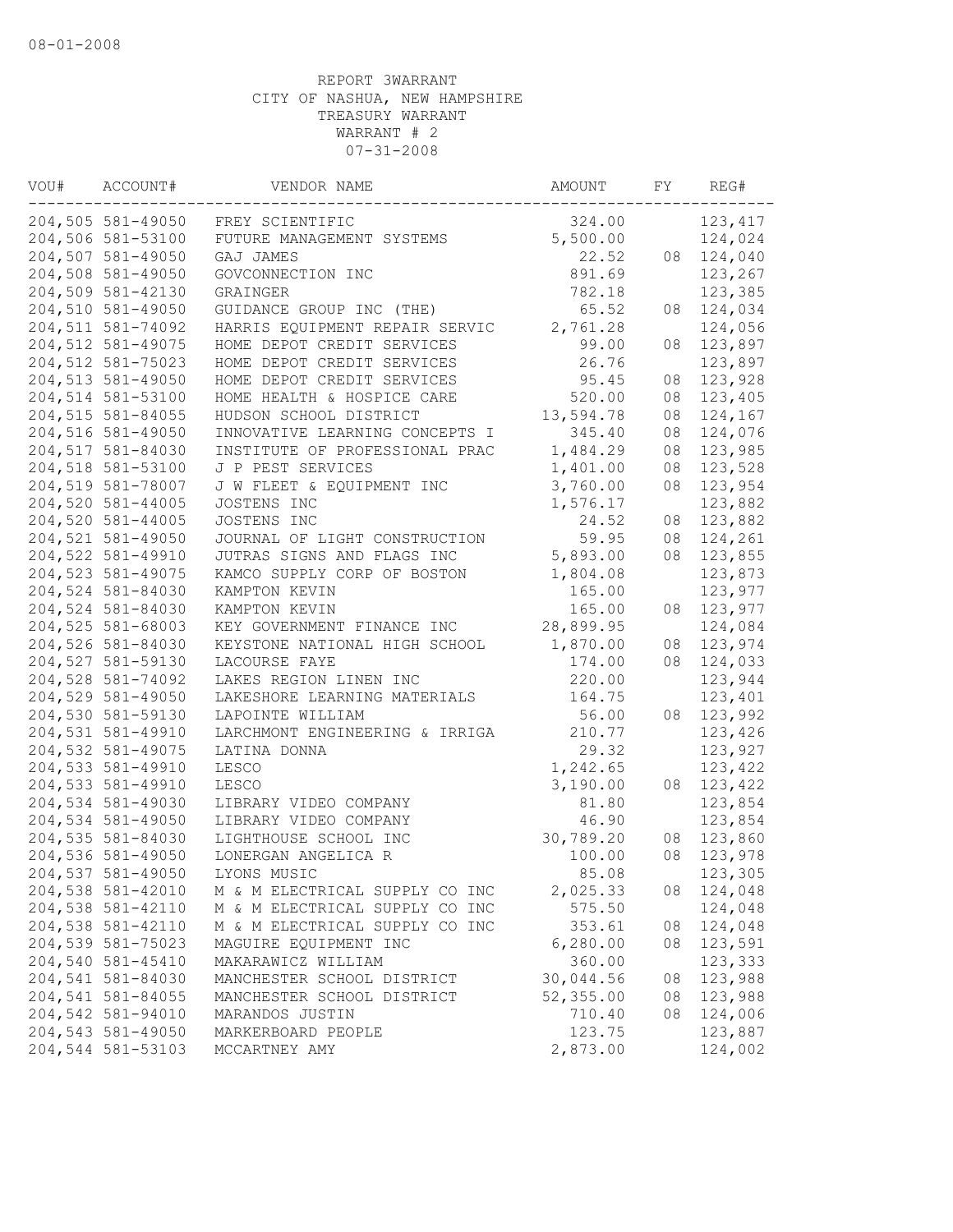| VOU# | ACCOUNT#          | VENDOR NAME                    | AMOUNT     | FY | REG#     |
|------|-------------------|--------------------------------|------------|----|----------|
|      | 204,544 581-53103 | MCCARTNEY AMY                  | 2,525.00   | 08 | 124,002  |
|      | 204,545 581-72035 | MCINTIRE BUSINESS PRODUCTS INC | 5,444.00   |    | 124,080  |
|      | 204,546 581-75023 | MERRIMACK BUILDING SUPPLY INC  | 30.73      | 08 | 123,848  |
|      | 204,547 581-84030 | MERRIMACK EDUCATION CENTER     | 5,508.55   | 08 | 123,896  |
|      | 204,548 581-55015 | MERRIMACK SCHOOL DISTRICT      | 4,215.00   | 08 | 123,250  |
|      | 204,548 581-84030 | MERRIMACK SCHOOL DISTRICT      | 1,879.75   | 08 | 123,250  |
|      | 204,548 581-84055 | MERRIMACK SCHOOL DISTRICT      | 16,283.09  | 08 | 123,250  |
|      | 204,549 581-34015 | METROMEDIA ENERGY INC          | 10,705.72  | 08 | 124,288  |
|      | 204,550 581-49910 | MILL METALS CORP               | 55.00      | 08 | 123,599  |
|      | 204,551 581-53100 | MINAHAN LISA                   | 360.68     | 08 | 124,018  |
|      | 204,552 581-75023 | MOBILE STORAGE GROUP (THE)     | 1,352.79   | 08 | 123,921  |
|      | 204,553 581-49050 | MODERN SCHOOL SUPPLIES INC     | 550.76     | 08 | 123,457  |
|      | 204,554 581-49050 | MOHLER JANETTA                 | 17.89      | 08 | 123,876  |
|      | 204,555 581-84055 | MOUNT PROSPECT ACADEMY INC     | 10,191.48  | 08 | 123,947  |
|      | 204,556 581-53100 | MULTI-STATE BILLING SERVICES L | 109.08     |    | 124,004  |
|      | 204,556 581-53100 | MULTI-STATE BILLING SERVICES L | 4,738.45   | 08 | 124,004  |
|      | 204,557 581-49050 | MUSIC & ART CENTERS            | 1,314.80   | 08 | 124,045  |
|      | 204,557 581-64192 | MUSIC & ART CENTERS            | 1,050.35   | 08 | 124,045  |
|      | 204,558 581-49050 | MUSIC IN MOTION                | 96.90      |    | 123,880  |
|      | 204,559 581-49050 | MUSIC IS ELEMENTARY            | 58.95      |    | 123,277  |
|      | 204,560 581-84030 | NASHUA CHILDREN'S HOME         | 35, 396.12 | 08 | 123,894  |
|      | 204,561 581-42010 | NASHUA LUMBER COMPANY INC      | 774.30     | 08 | 124,058  |
|      | 204,562 581-49910 | NASHUA OUTDOOR POWER EQUIP     | 223.92     |    | 123,476  |
|      | 204,562 581-49910 | NASHUA OUTDOOR POWER EQUIP     | 174.33     | 08 | 123,476  |
|      | 204,563 581-75023 | NASHUA WALLPAPER & PAINT CO    | 1,553.64   | 08 | 123,480  |
|      | 204,564 581-78007 | NASHUA WHOLESALE TIRE INC      | 238.00     |    | 123,428  |
|      | 204,565 581-34015 | NATIONAL GRID                  | 2,284.75   | 08 | 124,222  |
|      | 204,565 581-34015 | NATIONAL GRID                  | 109.14     | 08 | 124,223  |
|      | 204,566 581-95005 | NEASC INC                      | 2,935.00   |    | 123, 415 |
|      | 204,567 581-66005 | NEOPOST LEASING                | 145.22     |    | 123,948  |
|      | 204,568 581-53101 | NEW HAMPSHIRE HOSPITAL         | 3,858.00   | 08 | 123,962  |
|      | 204,569 581-31005 | NEXTEL COMMUNICATIONS          | 2,490.25   | 08 | 124,158  |
|      | 204,570 581-84055 | NFI MASSACHUSETTS INC          | 5,996.58   | 08 | 123,965  |
|      | 204,571 581-95005 | NFPA                           | 150.00     |    | 124,151  |
|      | 204,572 581-95005 | NHASP                          | 6,041.00   |    | 124,157  |
|      | 204,573 581-95005 | NHIAA                          | 1,225.00   |    | 123,293  |
|      | 204,574 581-95005 | <b>NHSAA</b>                   | 954.11     |    | 123,956  |
|      | 204,575 581-49050 | NORTHCENTER FOODSERVICE        | 333.46     | 08 | 123,913  |
|      | 204,576 581-83009 | NORTHEAST DELTA DENTAL         | 5,079.91   |    | 124,279  |
|      | 204,577 581-84055 | ODYSSEY HOUSE INC              | 2,398.48   | 08 | 123,249  |
|      | 204,578 581-31005 | ONE COMMUNICATIONS             | 4,817.27   | 08 | 124,253  |
|      | 204,578 581-31040 | ONE COMMUNICATIONS             | 733.25     | 08 | 124,253  |
|      | 204,579 581-49050 | ORIENTAL TRADING CO INC        | 34.70      |    | 123,889  |
|      | 204,580 581-49050 | P J CURRIER LUMBER CO          | 2,624.74   | 08 | 123,904  |
|      | 204,581 581-94010 | PALING-CARDOSO SARAH           | 1,020.00   | 08 | 123,940  |
|      | 204,582 581-53100 | PARAMOUNT COMPUTERS LLC        | 2,400.00   |    | 124,044  |
|      | 204,583 581-49050 | PAYNE VICTORIA                 | 85.79      | 08 | 123,942  |
|      | 204,584 581-49050 | PCI EDUCATIONAL PUBLISHING     | 54.95      |    | 123,849  |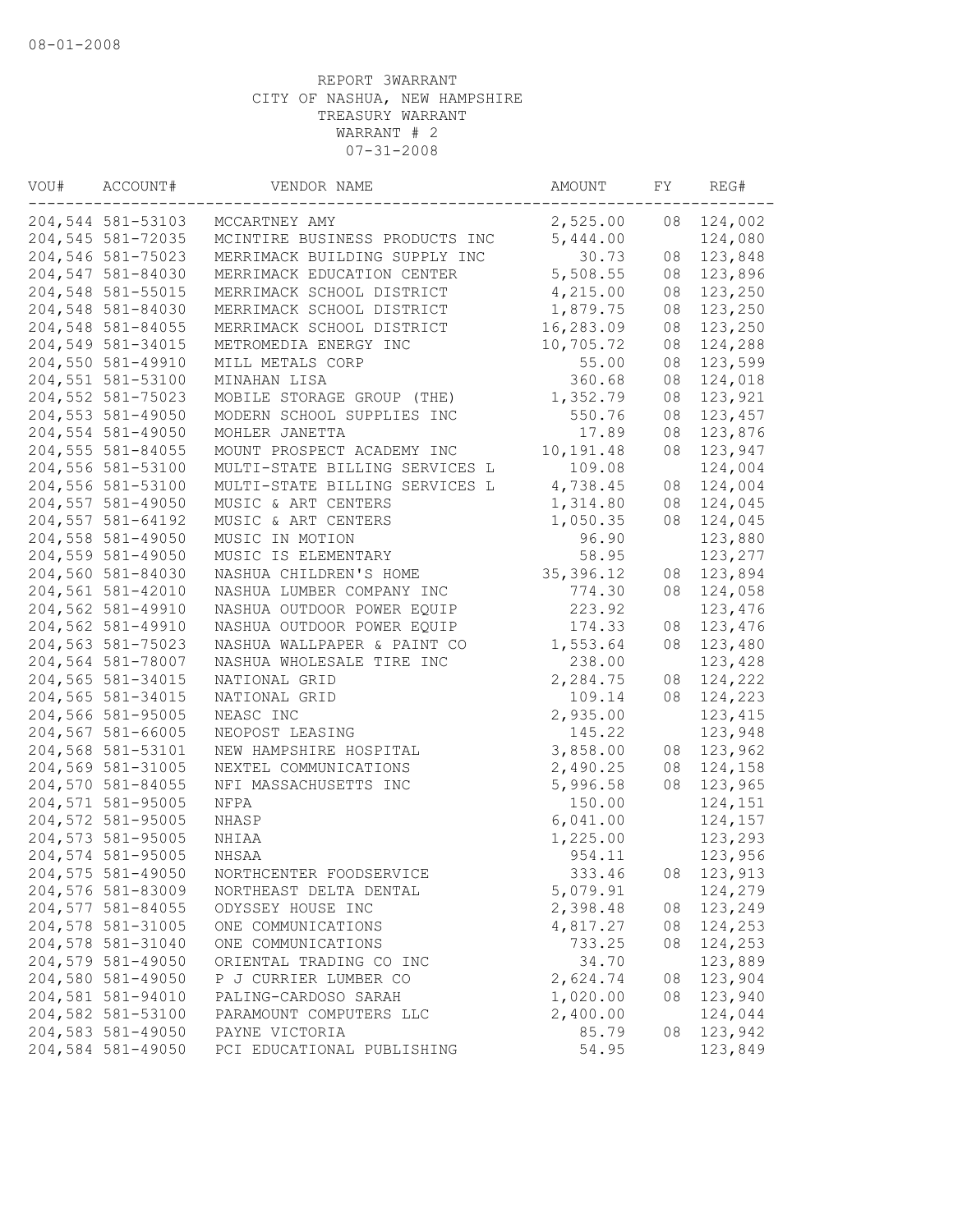| VOU# | ACCOUNT#          | VENDOR NAME                         | AMOUNT     | FY | REG#    |
|------|-------------------|-------------------------------------|------------|----|---------|
|      |                   | 204,585 581-45910 PEARSON EDUCATION | 7.14       | 08 | 123,950 |
|      | 204,585 581-49050 | PEARSON EDUCATION                   | 1,658.17   |    | 123,950 |
|      | 204,585 581-49050 | PEARSON EDUCATION                   | 315.59     | 08 | 123,950 |
|      | 204,585 581-49055 | PEARSON EDUCATION                   | 9.19       | 08 | 123,950 |
|      | 204,586 581-33005 | PENNICHUCK WATER WORKS INC          | 8,393.65   | 08 | 124,163 |
|      | 204,587 581-59130 | PERICH PETER                        | 76.00      | 08 | 123,972 |
|      | 204,588 581-43005 | PETTY CASH                          | 140.87     |    | 124,139 |
|      | 204,589 581-49050 | PETTY CASH                          | 48.02      | 08 | 124,140 |
|      | 204,589 581-49075 | PETTY CASH                          | 6.49       | 08 | 124,140 |
|      | 204,589 581-91005 | PETTY CASH                          | 3.50       | 08 | 124,140 |
|      | 204,590 581-64192 | PHONAK, INC                         | 6,231.99   | 08 | 123,951 |
|      | 204,591 581-84055 | PINE HAVEN BOYS CENTER              | 2,928.00   | 08 | 123,847 |
|      | 204,592 581-43005 | PITNEY BOWES INCORPORATED           | 138.05     |    | 124,071 |
|      | 204,593 581-94010 | PITSILLIDES IRENE                   | 944.00     | 08 | 123,909 |
|      | 204,594 581-43005 | POSTMASTER                          | 796.00     |    | 124,189 |
|      | 204,595 581-49050 | PRESTWICK HOUSE INC                 | 87.75      |    | 123,853 |
|      | 204,596 581-49050 | PRIMARY CONCEPTS                    | 99.99      |    | 123,931 |
|      | 204,597 581-74092 | PRO AV SYSTEMS INC                  | 169.00     | 08 | 123,979 |
|      | 204,598 581-55015 | PROVIDER ENTERPRISES INC (THE)      | 15,992.25  | 08 | 123,898 |
|      | 204,599 581-32005 | PSNH                                | 10.39      | 08 | 124,249 |
|      | 204,600 581-49050 | PSYCHOLOGICAL ASSESSMENT RESOU      | 100.00     |    | 123,506 |
|      | 204,600 581-49095 | PSYCHOLOGICAL ASSESSMENT RESOU      | 300.00     |    | 123,506 |
|      | 204,601 581-32005 | PUBLIC SERVICE OF NH                | 145,899.43 | 08 | 124,250 |
|      | 204,602 581-49050 | PYRAMID EDUCATIONAL PRODUCTS I      | 189.20     |    | 123,916 |
|      | 204,603 581-53085 | QUIMBY EYE CARE INC                 | 257.50     | 08 | 123,846 |
|      | 204,604 581-49035 | RAND MCNALLY & COMPANY              | 749.00     | 08 | 123,364 |
|      | 204,605 581-78007 | RAYMOND J LEVESQUE & SONS           | 409.90     | 08 | 123,867 |
|      | 204,606 581-49050 | <b>RCN</b>                          | 21.95      |    | 123,968 |
|      | 204,607 581-84030 | READING FOUNDATION (THE)            | 1,395.00   | 08 | 123,918 |
|      | 204,608 581-49050 | REALLY GOOD STUFF INC               | 215.97     |    | 123,863 |
|      | 204,609 581-84030 | REGIONAL SERVICES & EDUCATION       | 6, 151.87  | 08 | 123,276 |
|      | 204,610 581-42110 | REXEL CLS                           | 49.46      |    | 123,997 |
|      | 204,610 581-42110 | REXEL CLS                           | 28.30      | 08 | 123,997 |
|      | 204,611 581-91005 | REYNOLDS MARGARET                   | 30.30      | 08 | 123,874 |
|      | 204,612 581-91005 | RICHARD JOHN                        | 37.12      | 08 | 123,862 |
|      | 204,613 581-49050 | RICHARDSON MARK                     | 53.96      |    | 123,331 |
|      | 204,614 581-41015 | RICOH AMERICAS CORP                 | 244.00     | 08 | 123,893 |
|      | 204,615 581-66005 | RICOH AMERICAS CORP                 | 1,029.49   |    | 123,953 |
|      | 204,616 581-45410 | RISCH ALISON                        | 120.00     |    | 123,914 |
|      | 204,617 581-45410 | ROSSETTI STEVE                      | 840.00     |    | 123,850 |
|      | 204,618 581-55015 | S P & R TRANSPORTATION              | 960.00     | 08 | 123,910 |
|      | 204,619 581-49035 | SADDLEBACK EDUCATIONAL INC          | 319.94     | 08 | 123,278 |
|      | 204,619 581-49050 | SADDLEBACK EDUCATIONAL INC          | 301.68     |    | 123,278 |
|      | 204,620 581-49050 | SAFETY-KLEEN SYSTEMS INC            | 218.59     | 08 | 123,309 |
|      | 204,621 581-95005 | SAM'S CLUB                          | 35.00      |    | 124,271 |
|      | 204,622 581-78007 | SANEL AUTO PARTS CO                 | 331.90     |    | 123,466 |
|      | 204,622 581-78007 | SANEL AUTO PARTS CO                 | 56.93      | 08 | 123,466 |
|      | 204,623 581-49050 | SARGENT-WELCH                       | 1,134.88   |    | 123,335 |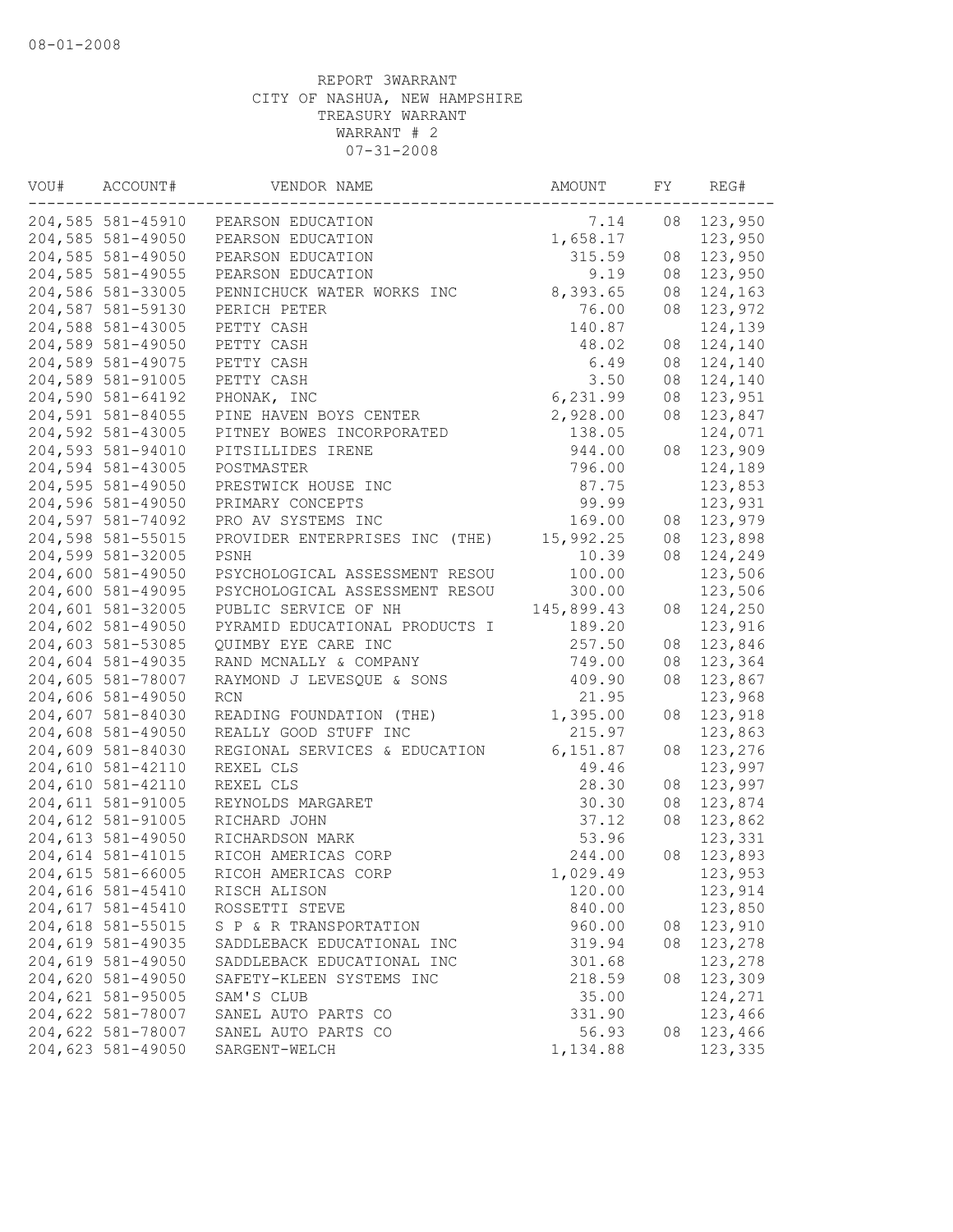| VOU# | ACCOUNT#          | VENDOR NAME                    | AMOUNT    | FY | REG#     |
|------|-------------------|--------------------------------|-----------|----|----------|
|      | 204,624 581-91005 | SCHAPPLER PHILIP               | 87.11     | 08 | 123,864  |
|      | 204,625 581-49025 | SCHOLASTIC INCORPORATED        | 194.90    | 08 | 124,070  |
|      | 204,625 581-49050 | SCHOLASTIC INCORPORATED        | 200.58    | 08 | 124,070  |
|      | 204,626 581-95010 | SCHOLASTIC MAGAZINES           | 43.49     | 08 | 123,518  |
|      | 204,627 581-49050 | SCHOOL SPECIALTY               | 3,786.68  |    | 123,885  |
|      | 204,627 581-49050 | SCHOOL SPECIALTY               | 648.45    |    | 123,886  |
|      | 204,627 581-49050 | SCHOOL SPECIALTY               | 979.72    | 08 | 123,885  |
|      | 204,627 581-49050 | SCHOOL SPECIALTY               | 4,854.86  | 08 | 123,886  |
|      | 204,627 581-49110 | SCHOOL SPECIALTY               | 272.42    |    | 123,885  |
|      | 204,627 581-64192 | SCHOOL SPECIALTY               | 3,197.00  | 08 | 123,886  |
|      | 204,628 581-49050 | SCHOOL TYS                     | 41.95     | 08 | 123,973  |
|      | 204,629 581-91040 | SCHROEDER ERIC                 | 141.56    | 08 | 123,989  |
|      | 204,630 581-94010 | SHAW CHRISTINE                 | 2,040.00  | 08 | 123,961  |
|      | 204,631 581-94010 | SHEEHY MARY                    | 998.40    | 08 | 124,016  |
|      | 204,632 581-91005 | SICILIA KATHRYN                | 24.24     | 08 | 124,000  |
|      | 204,633 581-49050 | SOCIAL STUDIES SCHOOL SERVICE  | 100.68    | 08 | 123,409  |
|      | 204,634 581-53100 | SOUTHERN NH SPEECH-LANGUAGE    | 240.00    |    | 124,017  |
|      | 204,635 581-84055 | SPAULDING YOUTH CENTER         | 11,103.06 | 08 | 123,263  |
|      | 204,636 581-91040 | ST JOHNSBURY ACADEMY           | 1,145.00  | 08 | 124,285  |
|      | 204,637 581-41015 | STAPLES BUSINESS ADVANTAGE     | 1,272.41  |    | 123,604  |
|      | 204,637 581-41015 | STAPLES BUSINESS ADVANTAGE     | 797.67    | 08 | 123,604  |
|      | 204,637 581-41045 | STAPLES BUSINESS ADVANTAGE     | 1,044.75  |    | 123,604  |
|      | 204,637 581-49050 | STAPLES BUSINESS ADVANTAGE     | 2,979.29  |    | 123,604  |
|      | 204,637 581-49050 | STAPLES BUSINESS ADVANTAGE     | $-47.40$  | 08 | 123,604  |
|      | 204,637 581-49075 | STAPLES BUSINESS ADVANTAGE     |           | 08 | 123,604  |
|      | 204,637 581-49110 | STAPLES BUSINESS ADVANTAGE     | 973.63    |    | 123,604  |
|      | 204,637 581-64192 | STAPLES BUSINESS ADVANTAGE     | 379.20    |    | 123,604  |
|      | 204,638 581-53100 | STATE OF NH CRIMINAL RECORDS   | 45.25     |    | 124,141  |
|      | 204,638 581-53100 | STATE OF NH CRIMINAL RECORDS   | 271.50    | 08 | 124,141  |
|      | 204,639 581-94030 | STEPAN BETH                    | 100.00    | 08 | 123,270  |
|      | 204,640 581-64040 | STUDICA INC                    | 4,005.00  |    | 124,300  |
|      | 204,641 581-49095 | SUPER DUPER PUBLICATIONS       | 199.00    |    | 123,941  |
|      | 204,642 581-74092 | SUPERIOR OFFSET REPAIR & SUPPL | 700.00    | 08 | 123, 471 |
|      | 204,643 581-75023 | TAYLOR RENTAL INC              | 416.97    |    | 123,421  |
|      | 204,644 581-49050 | TEACHER DIRECT                 | 45.45     |    | 123,994  |
|      | 204,645 581-49050 | TEACHER'S DISCOVERY            | 32.60     |    | 123,899  |
|      | 204,646 581-49050 | TEACHERS' DISCOUNT             | 13.98     | 08 | 123,980  |
|      | 204,647 581-53100 | TERMINIX                       | 502.00    | 08 | 123,967  |
|      | 204,648 581-78007 | TOWERS MOTOR PARTS CORP        | 11.95     | 08 | 123,633  |
|      | 204,649 581-84055 | TOWN OF ARLINGTON              | 34,800.00 | 08 | 124,042  |
|      | 204,650 581-49050 | TRAVEL & LEISURE               | 6.00      |    | 124,302  |
|      | 204,651 581-84055 | TREASURER STATE OF NH          | 26,525.84 | 08 | 124,172  |
|      | 204,652 581-84055 | TREASURER STATE OF NH          | 14,584.86 | 08 | 123,878  |
|      | 204,653 581-49910 | TRUGREEN                       | 1,111.00  | 08 | 123,656  |
|      | 204,654 581-53100 | TWIN STATE//VOICE.DATA.VIDEO.I | 425.00    |    | 123,929  |
|      | 204,655 581-43005 | U S POSTAL SERVICES            | 630.00    |    | 124,142  |
|      | 204,656 581-53100 | UNICOM TECHNOLOGY GROUP INC    | 4,993.64  | 08 | 123,939  |
|      | 204,656 581-74092 | UNICOM TECHNOLOGY GROUP INC    | 219.82    | 08 | 123,939  |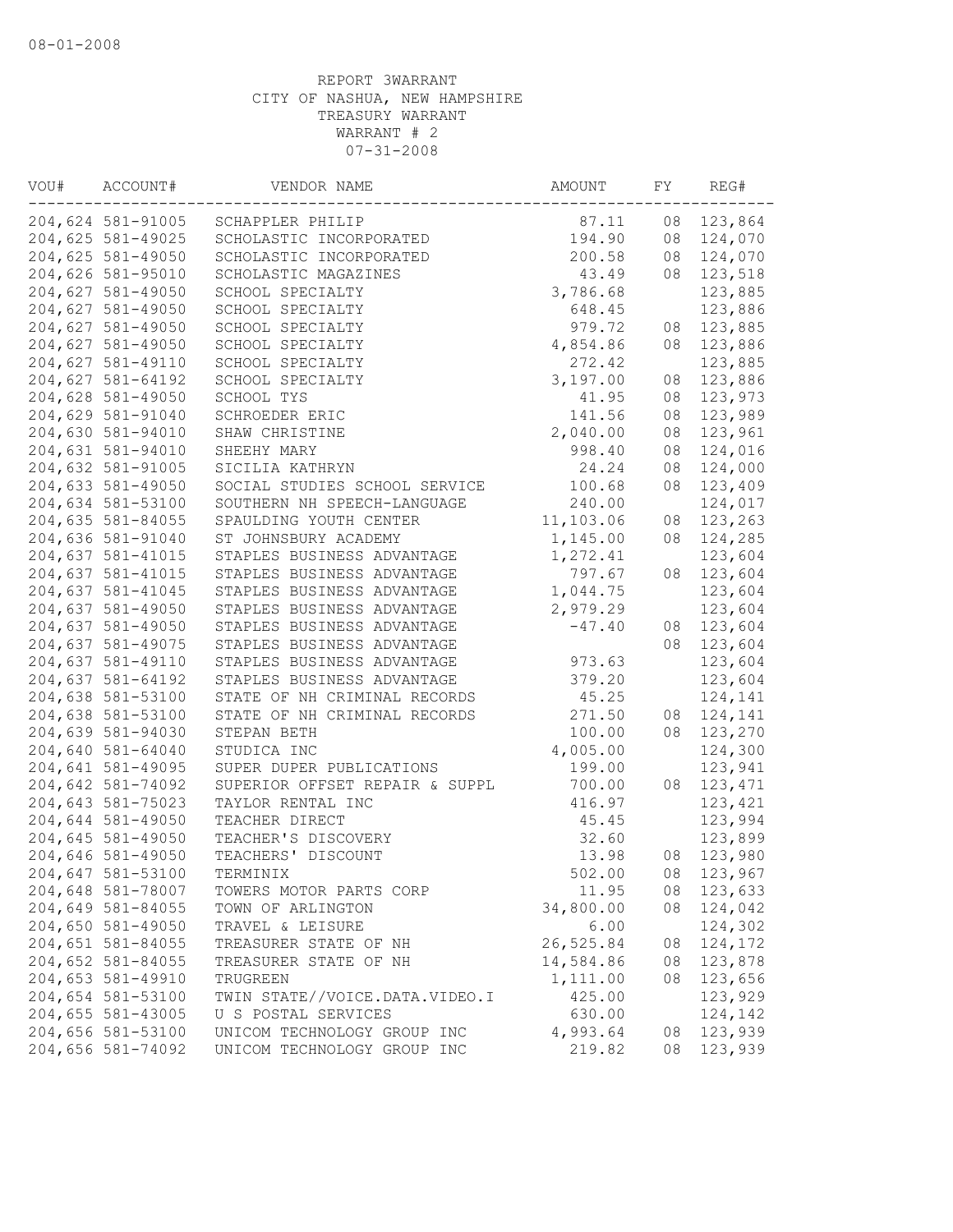|                | VOU# ACCOUNT#     | VENDOR NAME                                                          | AMOUNT                     | FY | REG#         |
|----------------|-------------------|----------------------------------------------------------------------|----------------------------|----|--------------|
|                | 204,657 581-42120 | UNITED SUPPLY COMPANY INC                                            | 311.72                     |    | 124,064      |
|                | 204,657 581-42120 | UNITED SUPPLY COMPANY INC                                            | 2,221.98                   | 08 | 124,064      |
|                | 204,658 581-49910 | UNITED SUPPLY INC                                                    | 2,704.78                   | 08 | 123,935      |
|                | 204,659 581-31005 | VERIZON BUSINESS                                                     | 4,405.19                   | 08 | 123,251      |
|                | 204,660 581-56030 | VERIZON WIRELESS ARENA                                               | 7,401.40                   | 08 | 124,083      |
|                | 204,661 581-84030 | VERMONT CTR FOR THE DEAF &                                           | 1,808.61                   | 08 | 124,015      |
|                | 204,662 581-75180 | VIKING ROOFING, INC.                                                 | 1,362.50                   |    | 123,966      |
|                | 204,662 581-75180 | VIKING ROOFING, INC.                                                 | 712.50                     | 08 | 123,966      |
|                | 204,663 581-49075 | W E AUBUCHON CO INC                                                  | 323.96                     | 08 | 124,280      |
|                | 204,664 581-49050 | WALMART COMMUNITY                                                    | 45.81                      | 08 | 123,844      |
|                | 204,665 581-84030 | WALSH SILVIA                                                         | 1,015.00                   | 08 | 124,014      |
|                | 204,666 581-53100 | WATER CHEMICALS INC                                                  | 63.00                      |    | 123,508      |
|                | 204,666 581-53100 | WATER CHEMICALS INC                                                  | 1,050.00                   | 08 | 123,508      |
|                | 204,667 581-59130 | WELLIVER RON                                                         | 56.00                      | 08 | 123,408      |
|                | 204,668 581-94010 | WERNER HEATHER                                                       | 1,020.00                   | 08 | 123,964      |
|                | 204,669 581-53100 | WHEELER NICHOLAS                                                     | 45.25                      |    | 124,031      |
|                | 204,670 581-78007 | WILLARDS AUTO RADIATOR SHOP                                          | 80.00                      | 08 | 124,073      |
|                | 204,671 581-47010 | WILLIAM V. MACGILL & COMPANY                                         | 273.09                     | 08 | 123,414      |
|                | 204,672 581-49050 | WILSON LANGUAGE TRAINING CORP                                        | 119.90                     |    | 123,955      |
|                | 204,673 581-49075 | ZAX SIGNAGE                                                          | 35.15                      |    | 08 123,539   |
| TOTAL          | 581               | SCHOOL DEPARTMENT                                                    |                            |    | 878, 457.68  |
| 1,022          |                   | 590-23519 PATRIOT PROPERTIES INC                                     | 8,500.00                   |    | 08 123,410   |
| 1,022          |                   | 590-24519 PATRIOT PROPERTIES INC                                     | 1,240.00                   |    | 08 123,410   |
| TOTAL          | 590               | ----------------                                                     |                            |    | 9,740.00     |
|                |                   |                                                                      |                            |    |              |
| 1,023          | 592-85010         | US BANK NA (0910000022)                                              | 19,441.93                  |    | 29           |
| 1,024          | 592-85010         | US BANK NA (091000022)                                               | 38,566.88                  |    | 29           |
| 1,025          | 592-85010         | US BANK NA (091000022)                                               | 36, 131.63                 |    | 29           |
| 1,026          | 592-85010         | US BANK NA/ (091000022)                                              | 443,001.00                 |    | 29           |
| 1,027          | 592-85015         | US BANK NA (0910000022)                                              | 36, 351.39                 |    | 29           |
| 1,028          | 592-85015         | US BANK NA (091000022)                                               | 304,481.00                 |    | 29           |
| 1,029          | 592-85015         | US BANK NA/ (091000022)                                              | 1,021,349.01               |    | 29           |
| 1,030          | 592-85020         | US BANK NA (0910000022)                                              | 154,570.79                 |    | 29           |
| 1,031          | 592-85020         | US BANK NA (091000022)                                               | 165,000.00                 |    | 29           |
| 1,032          |                   | 592-85020 US BANK NA/(091000022)                                     | 597,595.00                 |    | 29           |
| 1,033          |                   | 592-85025 US BANK NA (0910000022)                                    | 297,000.00                 |    | 29           |
| 1,034<br>1,035 |                   | 592-85025 US BANK NA (091000022)<br>592-85025 US BANK NA/(091000022) | 2,490,000.00<br>197,405.00 |    | 29<br>29     |
|                |                   | TOTAL 592 BONDED DEBT SERVICE                                        |                            |    | 5,800,893.63 |
|                |                   | _____________________                                                |                            |    |              |
| 1,036          |                   | 593-87005 CITY OF NASHUA/TRUST FUNDS 500,000.00                      |                            |    | 63           |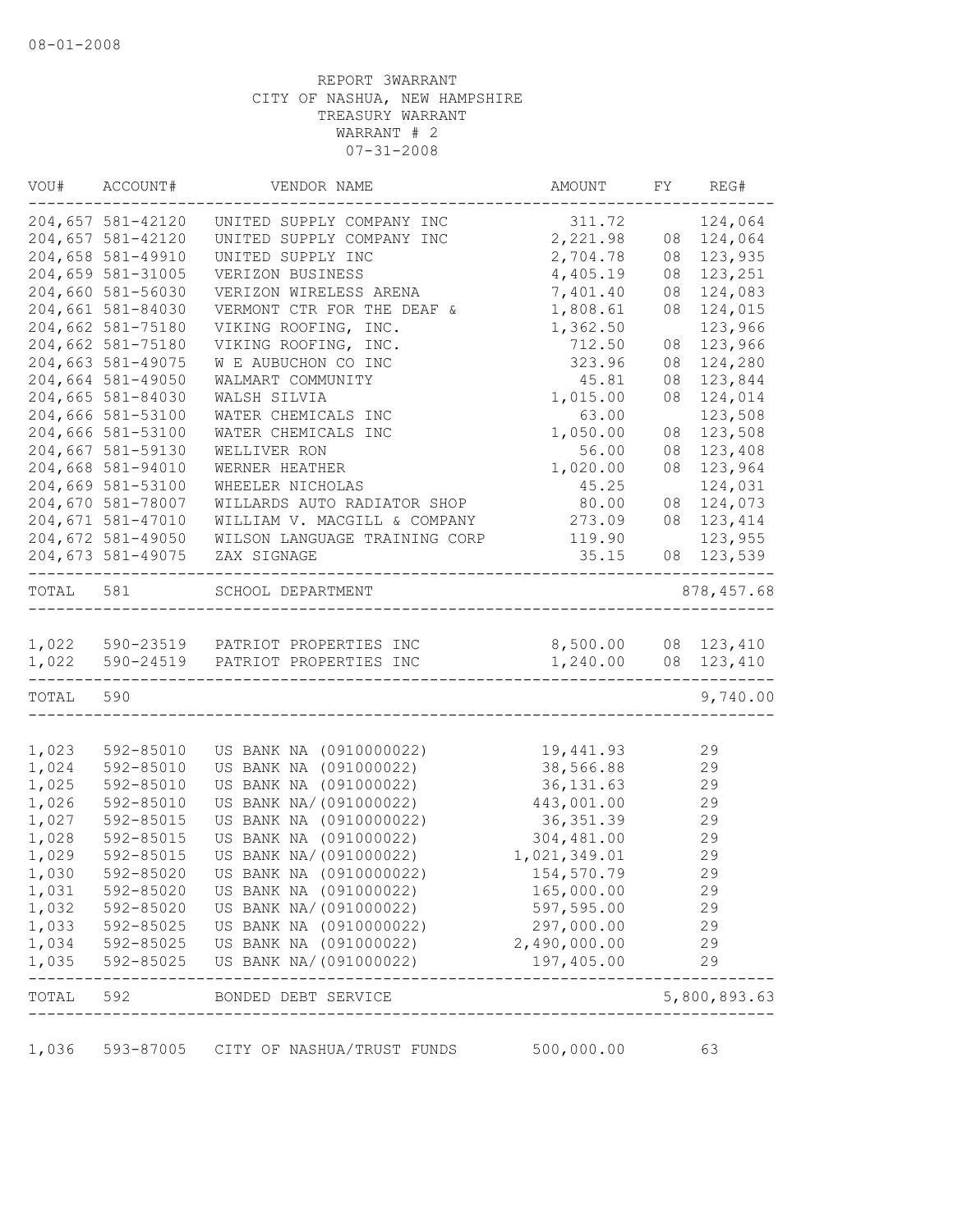|       |           | VOU# ACCOUNT# VENDOR NAME AMOUNT FY REG# |          |                       |
|-------|-----------|------------------------------------------|----------|-----------------------|
|       |           |                                          |          |                       |
|       |           | 1,037 595-22015 ALIHODZIC AMIR & EMINA   | 17.78    | 123,718               |
| 1,038 | 595-22015 | ANGELUCCI FLAVIO                         | 16.80    | 123,700               |
| 1,039 | 595-22015 | AYER LINDSAY JR                          | 16.59    | 123,708               |
| 1,040 | 595-22015 | BIGA FAMILY REV TRUST                    | 19.17    | 123,702               |
| 1,041 | 595-22015 | BOWEN LEEANN G                           | 35.56    | 123,767               |
| 1,042 | 595-22015 | BRENNER STANLEY & ROSELLA                | 2.51     | 123,706               |
| 1,043 | 595-22015 | COE RICHARD & LISA                       | 17.71    | 123,675               |
| 1,044 | 595-22015 | CONNOLLY GRACE J                         | 17.57    | 123,726               |
| 1,045 | 595-22015 | D'ERI MILDRED H                          | 124.74   | 123,770               |
| 1,046 | 595-22015 | DANESHVAR AKRAM & EBRAHIM AZAR 17.64     |          | 123,719               |
| 1,047 | 595-22015 | DESAI SNEHAL & ANAMIKA                   | 17.22    | 123,733               |
| 1,048 | 595-22015 | EICHEL ROBERT & ELEANOR                  | 17.15    | 123,714               |
| 1,049 | 595-22015 | GAO MIN HUA & XIU HUI ZOU                | 16.80    | 123,716               |
| 1,050 | 595-22015 | GEORGIAN CYNTHIA                         | 16.80    | 123,725               |
| 1,051 | 595-22015 | GOODMAN NORMAN & JOAN                    | 21.51    | 123,699               |
| 1,052 | 595-22015 | GU DONGQUING & WAN MUCHUN                | 17.22    | 123,727               |
| 1,053 | 595-22015 | HAMMER WILLIAM & ROSALIE                 | 19.04    | 123,704               |
| 1,054 | 595-22015 | KARAM DANY                               | 16.73    | 123,720               |
| 1,055 | 595-22015 | LAMB MATTHEW                             | 16.80    | 123,679               |
| 1,056 | 595-22015 | LAPOINTE RICHARD & BETTY                 | 16.80    | 123,712               |
| 1,057 | 595-22015 | LEOPOLD CARMELA                          | 17.15    | 123,730               |
| 1,058 | 595-22015 | NGUYEN PETER                             | 16.87    | 123,735               |
| 1,059 | 595-22015 | PURDIS CYNTHIA                           | 16.80    | 123,722               |
| 1,060 | 595-22015 | ROSS ANDREW & SALLY                      | 16.87    | 123,723               |
| 1,061 | 595-22015 | SULLIVAN MICHAEL                         | 16.80    | 123,715               |
| 1,062 | 595-22015 | WOODGREEN LTD PARTNERSHIP WINE           | 83.30    | 123,711               |
| 1,063 | 595-22015 | YANG JINGMING & HONGJIE                  | 9.36     | 123,705               |
| 1,064 | 595-22015 | ZANI CHERYL                              | 7.23     | 123,772               |
| 1,065 | 595-22020 | ALIHODZIC AMIR & EMINA                   | 417.60   | 123,718               |
| 1,066 | 595-22020 | ANGELUCCI FLAVIO                         | 417.60   | 123,700               |
| 1,067 | 595-22020 | AYER LINDSAY JR                          | 417.60   | 123,708               |
| 1,068 | 595-22020 | BIGA FAMILY REV TRUST                    | 537.66   | 123,702               |
| 1,069 | 595-22020 | BOWEN LEEANN G                           | 857.82   | $\frac{1}{123}$ , 767 |
| 1,070 | 595-22020 | BRENNER STANLEY & ROSELLA                | 69.60    | 123,706               |
| 1,071 | 595-22020 | COE RICHARD & LISA                       | 415.86   | 123,675               |
| 1,072 | 595-22020 | CONNOLLY GRACE J                         | 415.86   | 123,726               |
| 1,073 | 595-22020 | D'ERI MILDRED H                          | 3,858.70 | 123,770               |
| 1,074 | 595-22020 | DANESHVAR AKRAM & EBRAHIM AZAR           | 417.60   | 123,719               |
| 1,075 | 595-22020 | DESAI SNEHAL & ANAMIKA                   | 417.60   | 123,733               |
| 1,076 | 595-22020 | EICHEL ROBERT & ELEANOR                  | 415.86   | 123,714               |
| 1,077 | 595-22020 | GAO MIN HUA & XIU HUI ZOU                | 417.60   | 123,716               |
| 1,078 | 595-22020 | GEORGIAN CYNTHIA                         | 415.86   | 123,725               |
| 1,079 | 595-22020 | GOODMAN NORMAN & JOAN                    | 523.74   | 123,699               |
| 1,080 | 595-22020 | GU DONGQUING & WAN MUCHUN                | 415.86   | 123,727               |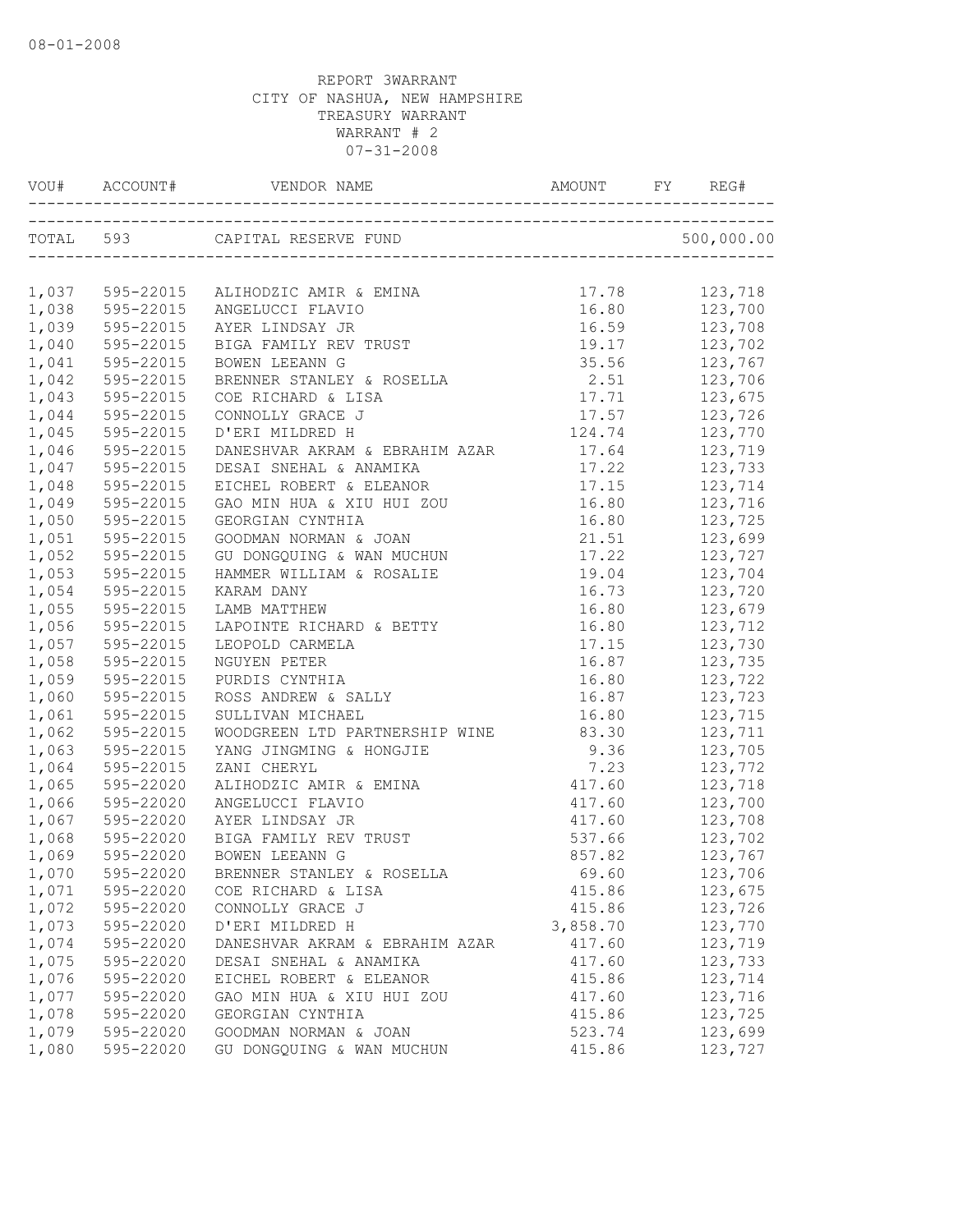|           | VOU# ACCOUNT#           | VENDOR NAME                              | AMOUNT FY REG# |                   |
|-----------|-------------------------|------------------------------------------|----------------|-------------------|
| 1,081     | 595-22020               | HAMMER WILLIAM & ROSALIE                 | 490.68         | 123,704           |
| 1,082     | 595-22020               | KARAM DANY                               | 417.60         | 123,720           |
| 1,083     | 595-22020               | LAMB MATTHEW                             | 417.60         | 123,679           |
| 1,084     | 595-22020               | LAPOINTE RICHARD & BETTY                 | 417.60         | 123,712           |
| 1,085     | 595-22020               | LEOPOLD CARMELA                          | 415.86         | 123,730           |
| 1,086     | 595-22020               | NGUYEN PETER                             | 417.60         | 123,735           |
| 1,087     | 595-22020               | PARK VIEW APARTMENTS OF NASHUA 19,812.22 |                | 123,762           |
| 1,088     | 595-22020               | PURDIS CYNTHIA                           | 415.86         | 123,722           |
| 1,089     | 595-22020               | ROMAN CATHOLIC BISHOP                    | 25,000.00      | 123,697           |
| 1,090     | 595-22020               | ROSS ANDREW & SALLY                      | 415.86         | 123,723           |
| 1,091     | 595-22020               | SACK BARRY & DEBRA BAXTER                | 7.96           | 123,764           |
| 1,092     | 595-22020               | SULLIVAN MICHAEL                         | 415.86         | 123,715           |
| 1,093     | 595-22020               | WOODGREEN LTD PARTNERSHIP WINE           | 2,088.00       | 123,711           |
| 1,094     | 595-22020               | YANG JINGMING & HONGJIE                  | 273.18         | 123,705           |
| 1,095     | 595-22020               | ZANI CHERYL                              | 180.96         | 123,772           |
| 1,096     | 595-22025               | D'ERI MILDRED                            | 65.00          | 123,809           |
| 1,097     |                         |                                          |                |                   |
|           | TOTAL 595 OVERLAY       |                                          |                | 64,290.78         |
|           | 1,098 599-64051 IUNITEK |                                          |                | 901.53 08 124,278 |
| TOTAL 599 |                         |                                          |                | 901.53            |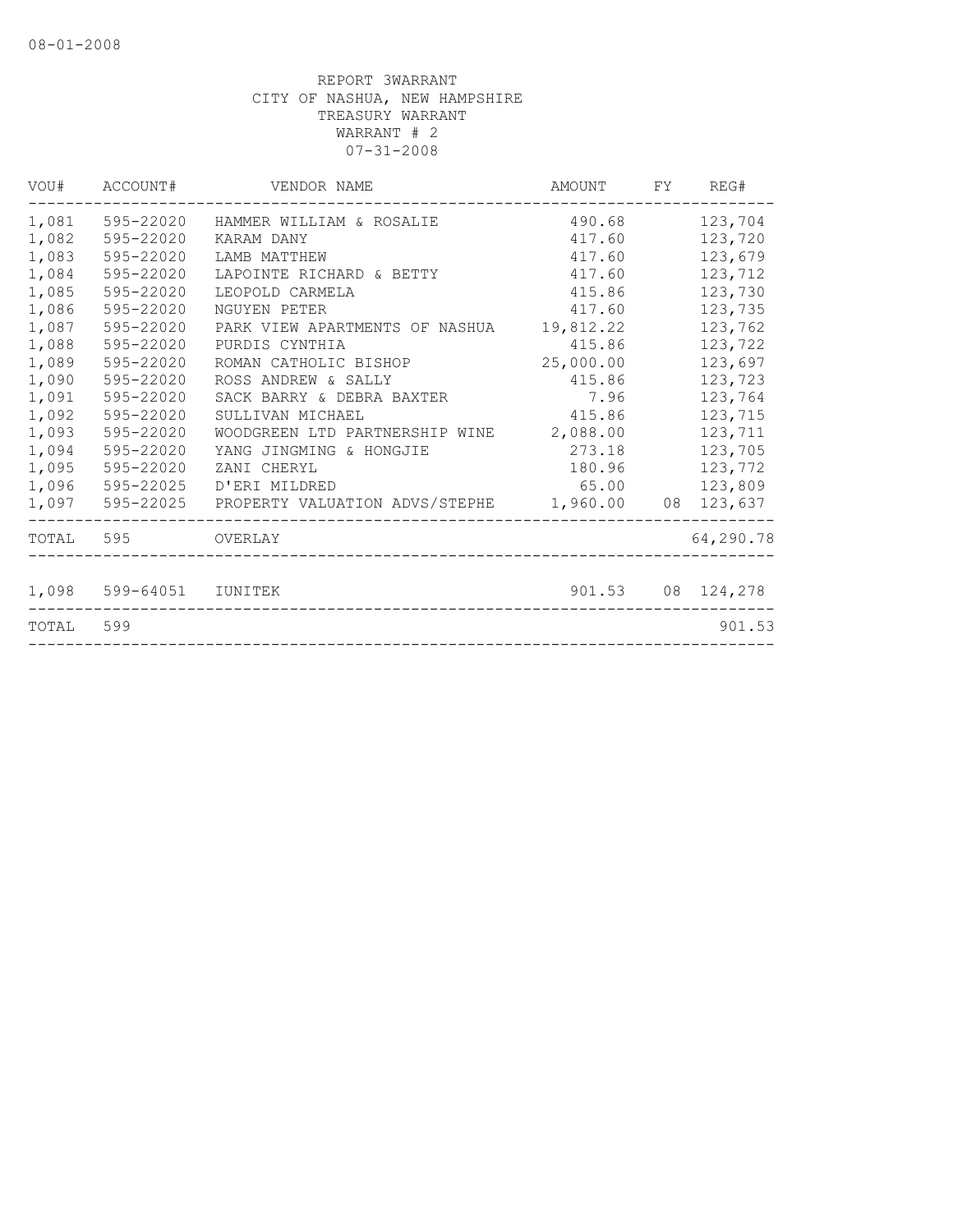| VOU#                                                   | ACCOUNT#             | VENDOR NAME                                                                  | AMOUNT                       | FΥ | REG#                                 |
|--------------------------------------------------------|----------------------|------------------------------------------------------------------------------|------------------------------|----|--------------------------------------|
| 1,099                                                  | $653 - 14$           | BROX INDUSTRIES INC                                                          | 66, 162. 68 08 123, 313      |    |                                      |
| TOTAL                                                  | $653 - 14$           | CAP IMP - STREET DEPT<br>STREET PAVING PROGRAM FY08                          |                              |    | 66,162.68                            |
| 1,100<br>1,101                                         | 653-18<br>$653 - 18$ | STEVE SURETTE & SON EXC LLC/RE<br>STEVE SURETTE & SON EXCAVATION             | 7,868.35<br>70,815.12        |    | 08 62<br>08 123,760                  |
| TOTAL                                                  | $653 - 18$           | CAP IMP - STREET DEPT<br>SIDEWALK CONSTR & REPLACEMENT                       |                              |    | 78,683.47                            |
| $204,674$ 681-09                                       |                      | TURNER BUILDING SCIENCE LLC                                                  | 1,150.00                     |    | 08 123,998                           |
| TOTAL                                                  | 681-09               | CAP IMP - SCHOOL<br>DEFERRED MAINT/CAP IMPRVT FY06                           |                              |    | 1,150.00                             |
| $204,675$ 681-10<br>$204,676$ 681-10                   |                      | JENNINGS EXCAVATION INC<br>NOBLIN & ASSOCIATES LC                            | 8,745.75<br>6,460.00         | 08 | 08 123,295<br>123,905<br>$- - - - -$ |
| TOTAL                                                  | 681-10               | CAP IMP - SCHOOL<br>DEFERRED MAINTENANCE FY07                                |                              |    | 15,205.75                            |
| $204,677$ 681-11<br>$204,678$ 681-11<br>204,678 681-11 |                      | KEACH-NORDSTROM ASSOCS INC<br>REDIMIX COMPANIES INC<br>REDIMIX COMPANIES INC | 4,719.28<br>128.00<br>520.00 | 08 | 08 123,946<br>123,487<br>123,487     |
| TOTAL                                                  | 681-11               | CAP IMP - SCHOOL<br>DEFERRED NAINTENANCE/MAJOR                               |                              |    | 5,367.28                             |
|                                                        | 204,679 681-34       | SCHIAVI LEASING CORP                                                         | 900.00                       |    | 123,901                              |
| TOTAL 681-34                                           |                      | CAP IMP - SCHOOL<br>PORTABLE CLASSROOMS                                      |                              |    | 900.00                               |
|                                                        |                      | 1,102 699-03 CITY OF NASHUA/TRUST FUNDS 67,500.00 64                         |                              |    |                                      |
| TOTAL 699-03                                           |                      | CAPITAL RESERVE FUND-PORTABLE<br>CLASSROOMS                                  |                              |    | 67,500.00                            |
| 1,103                                                  | 699-07               | UPTON & HATFIELD LLP                                                         | 23, 325.59                   |    | 08 123,301                           |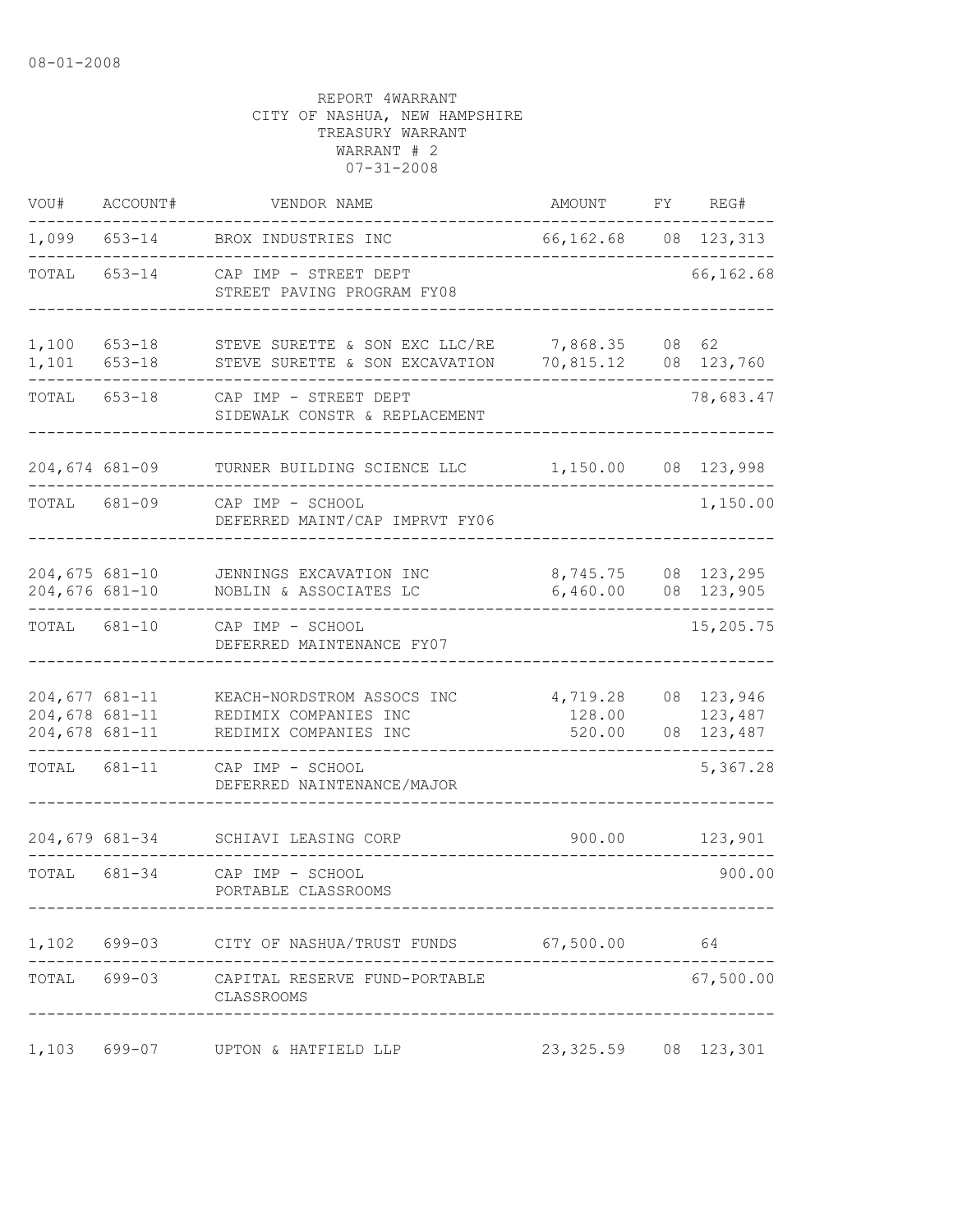| VOU#         | ACCOUNT# | VENDOR NAME                           | AMOUNT | FY | REG#      |
|--------------|----------|---------------------------------------|--------|----|-----------|
|              |          |                                       |        |    |           |
| TOTAL 699-07 |          | CAP IMP - WATER SUPPLY<br>ACOUISITION |        |    | 23,325.59 |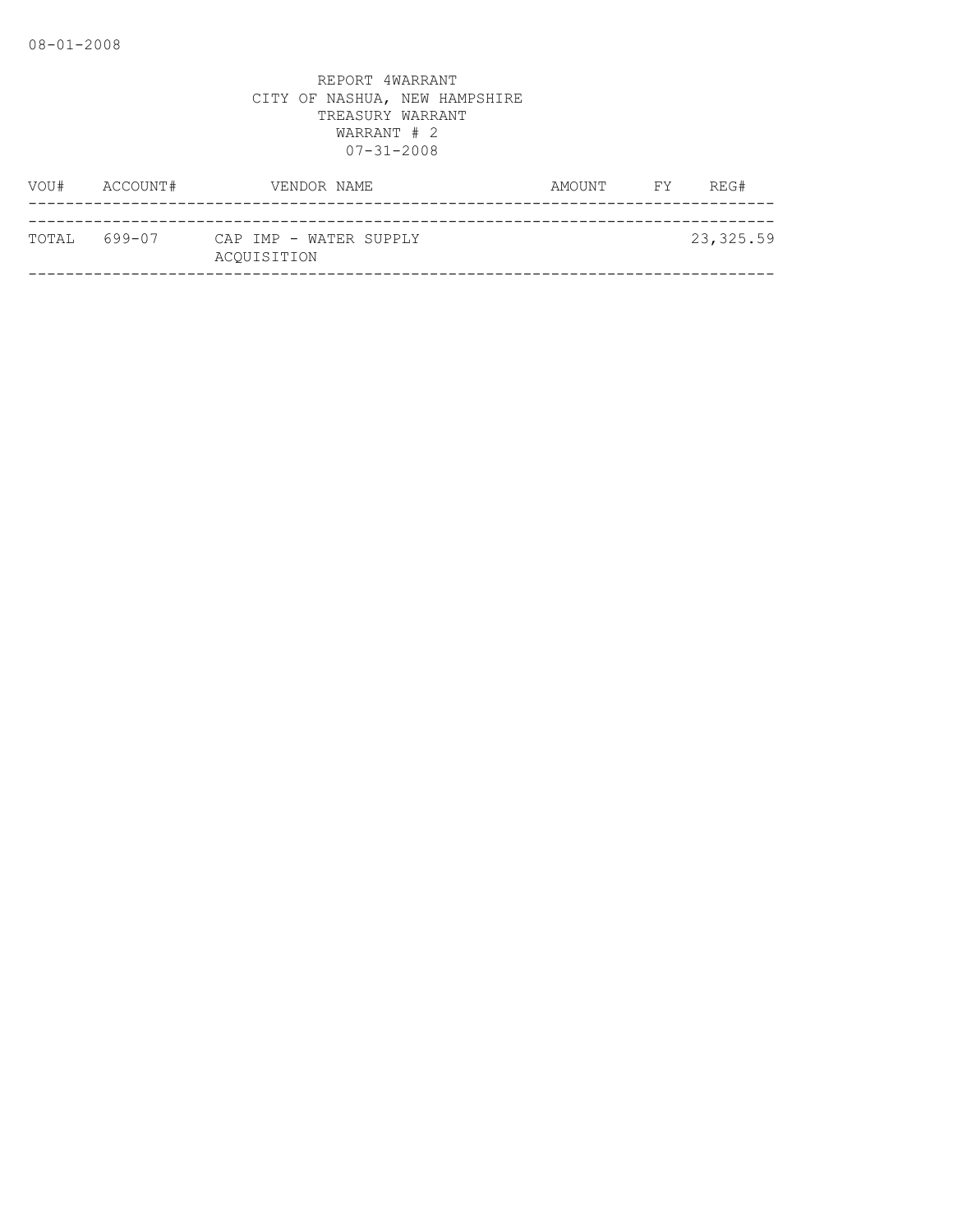| VOU#                                                                                                              | ACCOUNT#                                                                                                                                                              | PROGRAM<br>VENDOR NAME                                                                                                                                                                                                                                                                                                                                                                      | AMOUNT FY REG#                                                                                                                                                      |                                                                                                                                                                            |
|-------------------------------------------------------------------------------------------------------------------|-----------------------------------------------------------------------------------------------------------------------------------------------------------------------|---------------------------------------------------------------------------------------------------------------------------------------------------------------------------------------------------------------------------------------------------------------------------------------------------------------------------------------------------------------------------------------------|---------------------------------------------------------------------------------------------------------------------------------------------------------------------|----------------------------------------------------------------------------------------------------------------------------------------------------------------------------|
| 1,104<br>1,104                                                                                                    |                                                                                                                                                                       | 732-67 3714 HARVEY CONSTRUCTION CO<br>732-68 3714 HARVEY CONSTRUCTION CO                                                                                                                                                                                                                                                                                                                    | 5, 250.69 123, 257<br>32.02                                                                                                                                         | 123,257                                                                                                                                                                    |
| TOTAL                                                                                                             | 732                                                                                                                                                                   | CPF-FIRE DEPARTMENT                                                                                                                                                                                                                                                                                                                                                                         | 5,282.71                                                                                                                                                            |                                                                                                                                                                            |
|                                                                                                                   |                                                                                                                                                                       | 1,105 751-53075 3731 MCFARLAND-JOHNSON INC                                                                                                                                                                                                                                                                                                                                                  | 8,071.98 08 123,483                                                                                                                                                 |                                                                                                                                                                            |
| TOTAL                                                                                                             | 751                                                                                                                                                                   | CPF-PWD & ENGINEERING                                                                                                                                                                                                                                                                                                                                                                       | 8,071.98                                                                                                                                                            |                                                                                                                                                                            |
|                                                                                                                   |                                                                                                                                                                       | 204,680 781-01310 3775 HARVEY CONSTRUCTION CO<br>204,681 781-01310 3773 TRI TURF INC                                                                                                                                                                                                                                                                                                        | 26, 427.27 08 123, 257<br>3,725.22 08 124,143                                                                                                                       |                                                                                                                                                                            |
| TOTAL 781                                                                                                         |                                                                                                                                                                       | CPF-SCHOOL DEPARTMENT                                                                                                                                                                                                                                                                                                                                                                       | 30, 152.49                                                                                                                                                          |                                                                                                                                                                            |
| 1,106                                                                                                             |                                                                                                                                                                       | 791-01310 3788 RD EDMUNDS & SONS INC/RETAINAG 60,679.16 08 24                                                                                                                                                                                                                                                                                                                               |                                                                                                                                                                     |                                                                                                                                                                            |
| TOTAL                                                                                                             | 791                                                                                                                                                                   | CPF-SOLID WASTE DISPOSAL                                                                                                                                                                                                                                                                                                                                                                    | 60,679.16                                                                                                                                                           |                                                                                                                                                                            |
| 1,107<br>1,108<br>1,109<br>1,110<br>1,111<br>1,112<br>1,112<br>1,113<br>1,114<br>1,115<br>1,115<br>1,116<br>1,117 | 792-01321<br>792-01321<br>792-01322<br>792-53030<br>792-53030<br>792-53030<br>792-53030<br>792-53030<br>792-53075<br>792-53181<br>792-53183<br>792-59232<br>792-59232 | 3799 GEMINI ELECTRIC INC<br>3799 GEMINI ELECTRIC/RETAINAGE<br>3799 CIBA CORPORATION<br>3793 HAZEN AND SAWYER PC<br>3799 MALCOLM PIRNIE INC<br>3798 METCALF & EDDY<br>3799 METCALF & EDDY<br>3797 STEARNS & WHELER LLC<br>3791 FAY SPOFFORD & THORNDIKE LLC<br>3794 BROX INDUSTRIES INC<br>3795 BROX INDUSTRIES INC<br>3795 HUDSON PAVING & EXCAVATION INC<br>3795 HUDSON PAVING / RETAINAGE | 79,096.50<br>8,788.50<br>167,809.00<br>28,003.19<br>43, 417.04<br>3, 173.48<br>88,556.19<br>15,037.24<br>45,842.39<br>3,052.50<br>3,052.50<br>60,558.43<br>6,728.71 | 08 123,660<br>08 52<br>08 124,226<br>08 123,569<br>08 123,507<br>08 123,433<br>08 123,433<br>08 123,622<br>08 123,298<br>08 123, 313<br>08 123, 313<br>08 124,063<br>08 69 |
| TOTAL                                                                                                             | 792                                                                                                                                                                   | CPF-WASTEWATER USER FUND                                                                                                                                                                                                                                                                                                                                                                    | 553, 115.67                                                                                                                                                         |                                                                                                                                                                            |
|                                                                                                                   |                                                                                                                                                                       |                                                                                                                                                                                                                                                                                                                                                                                             |                                                                                                                                                                     |                                                                                                                                                                            |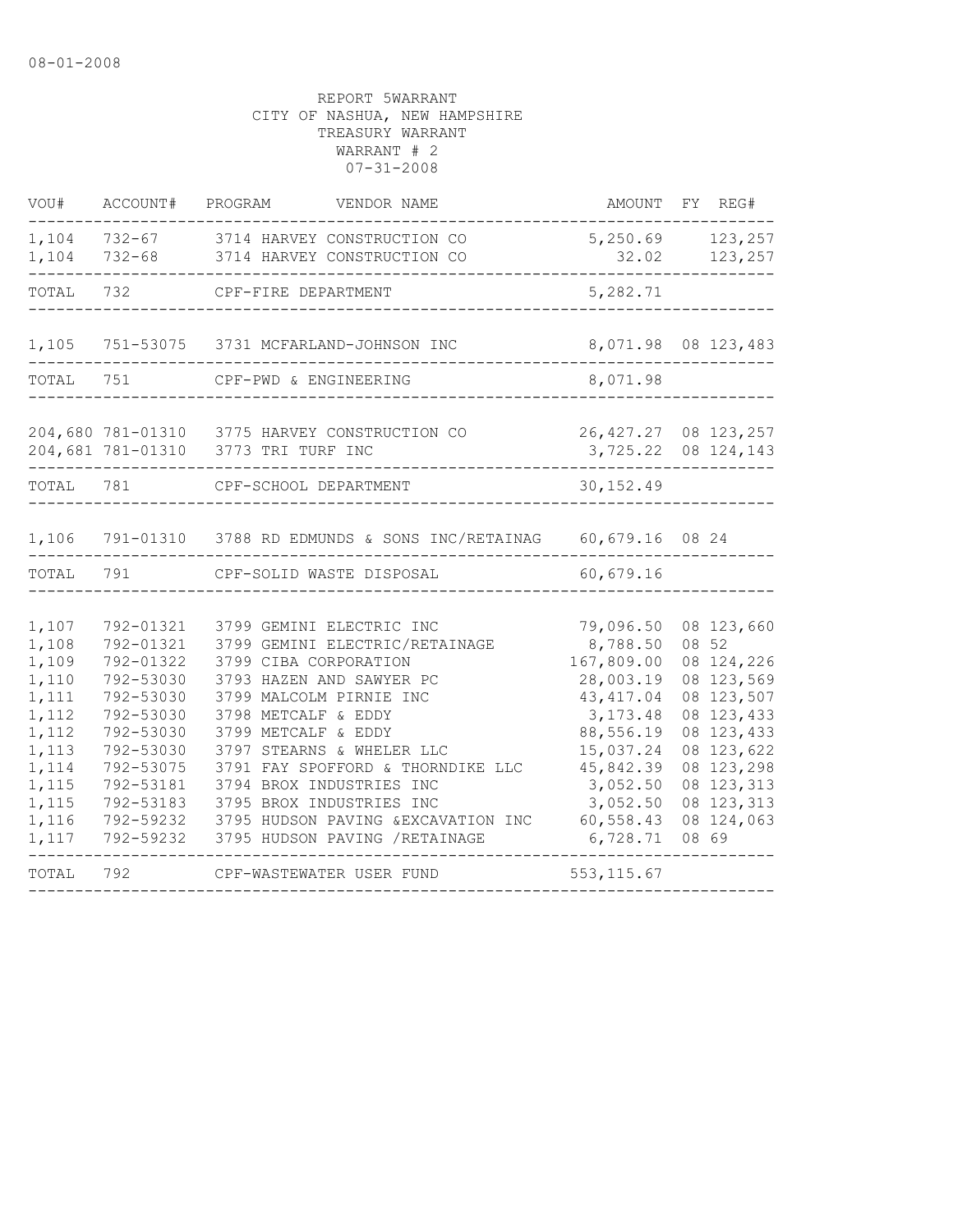| WOU#  | ACCOUNT#  | VENDOR NAME                         | AMOUNT      | FY | REG#               |  |
|-------|-----------|-------------------------------------|-------------|----|--------------------|--|
| 1,118 |           | 801-31005 BAYRING COMMUNICATIONS    | 38.83       | 08 | 124,240            |  |
| 1,119 | 801-31005 | FAIRPOINT COMMUNICATIONS INC        | 36.75       |    | 124,239            |  |
| 1,120 | 801-31005 | FAIRPOINT COMMUNICATIONS INC        | 92.31       | 08 | 124,242            |  |
| 1,121 | 801-31040 | PAETEC COMMUNICATIONS INC           | 8.11        |    | 124,159            |  |
| 1,122 | 801-31050 | NEXTEL COMMUNICATIONS               | 185.42      | 08 | 124,188            |  |
| 1,123 | 801-32005 | PSNH                                | 261.25      |    | 124,248            |  |
| 1,124 | 801-32005 | PUBLIC SERVICE OF NH                | 981.20      |    | 124,250            |  |
| 1,125 | 801-41015 | STAPLES BUSINESS ADVANTAGE          | 270.09      |    | 123,837            |  |
| 1,126 | 801-43005 | FEDEX                               | 50.43       |    | 124,162            |  |
| 1,127 | 801-45191 | BROX INDUSTRIES INC                 | 103.79      |    | 08 123, 313        |  |
| 1,128 | 801-46030 | LEHIGH SAFETY SHOE LLC              | 82.00       |    | 123,438            |  |
| 1,128 | 801-46030 | LEHIGH SAFETY SHOE LLC              | 82.00       |    | 123,438            |  |
| 1,128 | 801-46030 | LEHIGH SAFETY SHOE LLC              | 80.00       | 08 | 123,438            |  |
| 1,129 | 801-47010 | BASS FIRST AID SERVICE COMPANY      | 59.65       |    | 123,354            |  |
| 1,130 | 801-48005 | SHATTUCK MALONE OIL CO              | 5,191.43    |    | 124,150            |  |
| 1,130 | 801-48005 | SHATTUCK MALONE OIL CO              | 23, 361.45  |    | 124,150            |  |
| 1,130 | 801-48005 | SHATTUCK MALONE OIL CO              | 3,893.58    |    | 124,150            |  |
| 1,131 | 801-49040 | CITY OF NASHUA/PETTY CASH SLIP      | 49.30       |    | 123,243            |  |
| 1,132 | 801-49040 | LAB SAFETY SUPPLY INC               | 252.84      |    | 123,511            |  |
| 1,133 | 801-49040 | TEXAS AMERICA SAFETY COMPANY        | 142.38      |    | 123,348            |  |
| 1,133 | 801-49040 | TEXAS AMERICA SAFETY COMPANY        | 264.42      |    | 123,348            |  |
| 1,133 | 801-49040 | TEXAS AMERICA SAFETY COMPANY        | 101.70      |    | 123,348            |  |
| 1,134 | 801-53075 | USDA APHIS                          | 5,066.63    |    | 124,183            |  |
| 1,135 | 801-53080 | CHEMSERVE ENVIRONMENTAL ANALYS      | 2,945.10    |    | 123,602            |  |
| 1,136 | 801-53080 | NEW HAMPSHIRE BORING INC            | 108.00      |    | 123,304            |  |
| 1,137 | 801-59100 | AMHERST APPLIANCE REPAIR/STEVE      | 1,176.00    |    | 124,198            |  |
| 1,138 | 801-59100 | RMG ENTERPRISE INC                  | 2,657.80    | 08 | 123,936            |  |
| 1,139 | 801-59100 | TREASURER STATE OF NH               | 360.00      |    | 124,259            |  |
| 1,140 | 801-59105 | LISAY STEVEN E                      | 480.00      |    | 123,454            |  |
| 1,140 | 801-59105 | LISAY STEVEN E                      | 240.00      | 08 | 123,454            |  |
| 1,141 | 801-59238 | ANACOMP INC                         | 16.89       | 08 | 123,317            |  |
| 1,142 | 801-59245 | ADVANCED LIQUID RECYCLING INC       | 55.19       | 08 | 123,661            |  |
| 1,143 | 801-59245 | DJ SALYER INC                       | 947.25      |    | 123,406            |  |
| 1,144 | 801-62000 | CONWAY OFFICE PRODUCTS LLC          | 94.50       |    | 123,418            |  |
| 1,145 | 801-64045 | COMCAST                             | 68.48       |    | 124,201            |  |
| 1,146 | 801-68092 | LASALLE NATIONAL LEASING CORP       | 9,079.82    |    | 123,756            |  |
| 1,146 | 801-68093 | LASALLE NATIONAL LEASING CORP       | 233, 512.68 |    | 123,756            |  |
|       |           | 1,147 801-75023 J LAWRENCE HALL INC | 242.50      |    | 08 124,078         |  |
| 1,148 | 801-77020 | CN WOOD CO INC                      | 313.65      |    | 08 123,662         |  |
| 1,149 | 801-77020 | GMS HYDRAULICS INC                  | 800.00      |    | 08 124,077         |  |
| 1,150 | 801-77020 | LIBERTY INTN'L TRUCKS OF NH LL      | 4,013.00    | 08 | 124,054            |  |
| 1,150 | 801-77020 | LIBERTY INTN'L TRUCKS OF NH LL      | 2,510.68    | 08 | 124,054            |  |
| 1,151 | 801-77020 | SOUTHWORTH-MILTON INC               | 3,907.77    |    | 123,284            |  |
| 1,152 | 801-78065 | MAYNARD & LESIEUR INCORPORATED      | 40.00       |    | 124,057            |  |
| 1,152 | 801-78065 | MAYNARD & LESIEUR INCORPORATED      | 2,934.25    |    |                    |  |
| 1,152 | 801-78065 | MAYNARD & LESIEUR INCORPORATED      | 1,423.82    |    | 124,057<br>124,057 |  |
| 1,152 | 801-78065 | MAYNARD & LESIEUR INCORPORATED      | 1,632.00    |    | 08 124,057         |  |
|       |           |                                     |             |    |                    |  |
| 1,153 | 801-78100 | BAYNE MACHINE WORKS                 | 1,537.19    |    | 123,446            |  |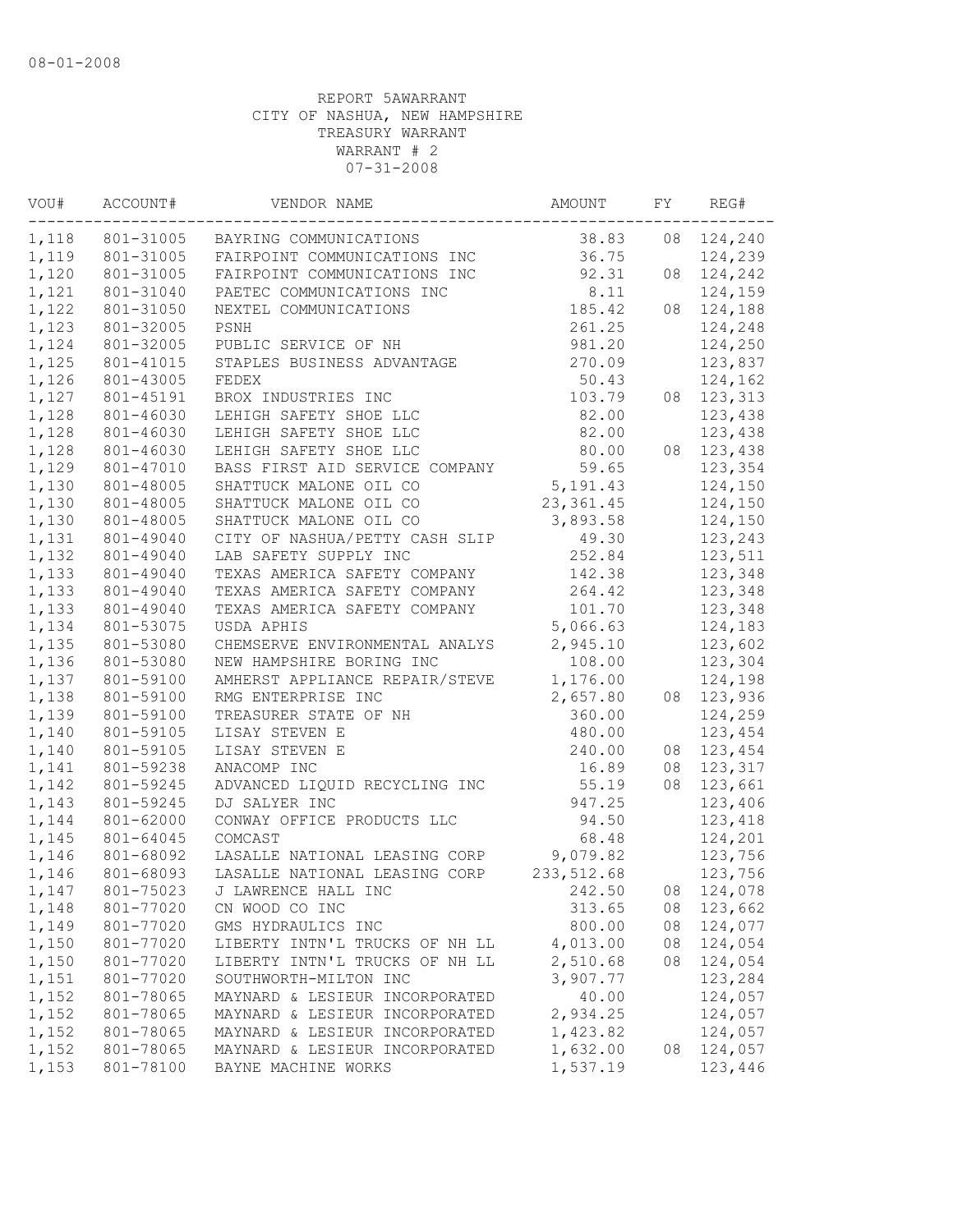| VOU#  |                 |                                                                                                                                                                                                                                                                                                            |             |    | REG#       |
|-------|-----------------|------------------------------------------------------------------------------------------------------------------------------------------------------------------------------------------------------------------------------------------------------------------------------------------------------------|-------------|----|------------|
|       |                 | CN WOOD CO INC<br>CN WOOD CO INC<br>CN WOOD CO INC<br>CN WOOD CO INC<br>CN WOOD CO INC<br>CN WOOD CO INC<br>223.60<br>23,662<br>23,662<br>23,662<br>23,662<br>23,662<br>23,662<br>23,662<br>23,662<br>23,662<br>23,662<br>23,662<br>23,662<br>23,662<br>23,662<br>23,662<br>1,154 801-78100 CN WOOD CO INC |             |    |            |
|       |                 | 1,154 801-78100 CN WOOD CO INC                                                                                                                                                                                                                                                                             |             |    |            |
| 1,154 | 801-78100       |                                                                                                                                                                                                                                                                                                            |             |    |            |
| 1,155 | 801-78100       |                                                                                                                                                                                                                                                                                                            |             |    |            |
| 1,156 | 801-78100       | FREIGHTLINER OF NH INC 922.14<br>LIBERTY INTN'L TRUCKS OF NH LL 51.05<br>LIBERTY INTN'L TRUCKS OF NH LL 1,088.46                                                                                                                                                                                           | 922.14      |    | 08 123,645 |
| 1,157 | 801-78100       |                                                                                                                                                                                                                                                                                                            |             |    | 124,054    |
| 1,157 | 801-78100       |                                                                                                                                                                                                                                                                                                            |             |    | 124,054    |
| 1,157 | 801-78100       | LIBERTY INTN'L TRUCKS OF NH LL                                                                                                                                                                                                                                                                             | 172.68      |    | 124,054    |
| 1,158 | 801-78100       |                                                                                                                                                                                                                                                                                                            |             |    | 123,599    |
|       | 1,159 801-78100 | MILL METALS CORP<br>MINUTEMAN TRUCKS INC<br>MAPA AUTO PARTS<br>NAPA AUTO PARTS<br>NAPA AUTO PARTS<br>NAPA AUTO PARTS<br>NAPA AUTO PARTS<br>MAPA AUTO PARTS<br>MAPA AUTO PARTS<br>MAPA AUTO PARTS<br>11.20<br>MAPA AUTO PARTS<br>11.20<br>11.20<br>11.20                                                    |             |    | 123,526    |
| 1,160 | 801-78100       |                                                                                                                                                                                                                                                                                                            |             |    | 123,627    |
| 1,160 | 801-78100       |                                                                                                                                                                                                                                                                                                            |             |    | 123,627    |
| 1,160 | 801-78100       |                                                                                                                                                                                                                                                                                                            |             |    | 123,627    |
| 1,160 | 801-78100       |                                                                                                                                                                                                                                                                                                            |             |    | 08 123,627 |
| 1,161 | 801-78100       |                                                                                                                                                                                                                                                                                                            |             |    | 123,579    |
| 1,162 | 801-78100       |                                                                                                                                                                                                                                                                                                            |             |    | 123,466    |
| 1,162 | 801-78100       |                                                                                                                                                                                                                                                                                                            |             |    | 123,466    |
| 1,162 | 801-78100       |                                                                                                                                                                                                                                                                                                            |             |    | 123,467    |
| 1,162 | 801-78100       |                                                                                                                                                                                                                                                                                                            |             |    | 123,467    |
| 1,162 | 801-78100       | 177.22<br>NAPA AUTO PARTS<br>NORTH AMERICAN EQUIPMENT UPFIT<br>11.20<br>NORTH AMERICAN EQUIPMENT UPFIT<br>46.23<br>SANEL AUTO PARTS CO<br>278.44<br>SANEL AUTO PARTS CO<br>278.44<br>SANEL AUTO PARTS CO<br>21.45<br>SANEL AUTO PARTS CO<br>21.45<br>SANEL                                                 |             |    | 123,467    |
| 1,163 | 801-78100       |                                                                                                                                                                                                                                                                                                            |             |    | 123,284    |
| 1,164 | 801-78100       |                                                                                                                                                                                                                                                                                                            |             |    | 123,343    |
| 1,164 | 801-78100       |                                                                                                                                                                                                                                                                                                            |             |    | 123,343    |
| 1,164 | 801-78100       |                                                                                                                                                                                                                                                                                                            |             |    | 123,343    |
| 1,165 | 801-82025       | NH RETIREMENT SYSTEM<br>ANTHEM BLUE CROSS BLUE SHIELD                                                                                                                                                                                                                                                      |             | 08 | 26         |
| 1,166 | 801-83006       |                                                                                                                                                                                                                                                                                                            | 362.25      | 08 | 30         |
| 1,166 | 801-83106       | ANTHEM BLUE CROSS BLUE SHIELD 9,450.65                                                                                                                                                                                                                                                                     |             | 08 | 30         |
| 1,167 | 801-83106       | HARVARD PILGRIM HEALTH CARE                                                                                                                                                                                                                                                                                | 214.52      | 08 | 31         |
| 1,168 | 801-83106       | NORTHEAST DELTA                                                                                                                                                                                                                                                                                            | 657.69      | 08 | 32         |
| 1,169 | 801-83130       | ITT HARTFORD                                                                                                                                                                                                                                                                                               | 95.06       |    | 44         |
| 1,170 | 801-83206       | ANTHEM BLUE CROSS BLUE SHIELD 17,397.65                                                                                                                                                                                                                                                                    |             | 08 | 30         |
| 1,171 | 801-83206       | NORTHEAST DELTA                                                                                                                                                                                                                                                                                            | 1,099.98    | 08 | 32         |
| 1,172 | 801-83230       | ITT HARTFORD                                                                                                                                                                                                                                                                                               | 94.50       |    | 44         |
| 1,173 | 801-83306       | ANTHEM BLUE CROSS BLUE SHIELD 3,404.85<br>HARVARD PILGRIM HEALTH CARE 105.93<br>NORTHEAST DELTA 349.99<br>ITT HARTFORD 99.88                                                                                                                                                                               |             | 08 | 30         |
| 1,174 | 801-83306       |                                                                                                                                                                                                                                                                                                            |             | 08 | 31         |
| 1,175 | 801-83306       |                                                                                                                                                                                                                                                                                                            |             | 08 | 32         |
| 1,176 | 801-83330       | ITT HARTFORD                                                                                                                                                                                                                                                                                               |             |    | 44         |
|       |                 | 1,177 801-83406 ANTHEM BLUE CROSS BLUE SHIELD                                                                                                                                                                                                                                                              | 5,090.50    | 08 | 30         |
| 1,178 | 801-83406       | NORTHEAST DELTA                                                                                                                                                                                                                                                                                            | 306.97      | 08 | 32         |
| 1,179 | 801-83430       | ITT HARTFORD                                                                                                                                                                                                                                                                                               | 37.10       |    | 44         |
| 1,180 | 801-85050       | US BANK NA (0910000022)                                                                                                                                                                                                                                                                                    | 2,772.79    |    | 29         |
| 1,180 | 801-85055       | US BANK NA (0910000022)                                                                                                                                                                                                                                                                                    | 26, 929.21  |    | 29         |
| 1,181 | 801-87015       | CITY OF NASHUA/TRUST FUNDS                                                                                                                                                                                                                                                                                 | 220, 278.00 |    | 63         |
| 1,182 | 801-91005       | CITY OF NASHUA/PETTY CASH SLIP                                                                                                                                                                                                                                                                             | 29.25       |    | 123,243    |
| 1,183 | 801-91005       | LAFLEUR JEFF                                                                                                                                                                                                                                                                                               | 122.85      |    | 123,407    |
| 1,184 | 801-95005       | TREASURER STATE OF NH                                                                                                                                                                                                                                                                                      | 50.00       |    | 124,190    |
| 1,185 | 801-96011       | CITY OF NASHUA/TRUST FUNDS                                                                                                                                                                                                                                                                                 | 500,000.00  |    | 64         |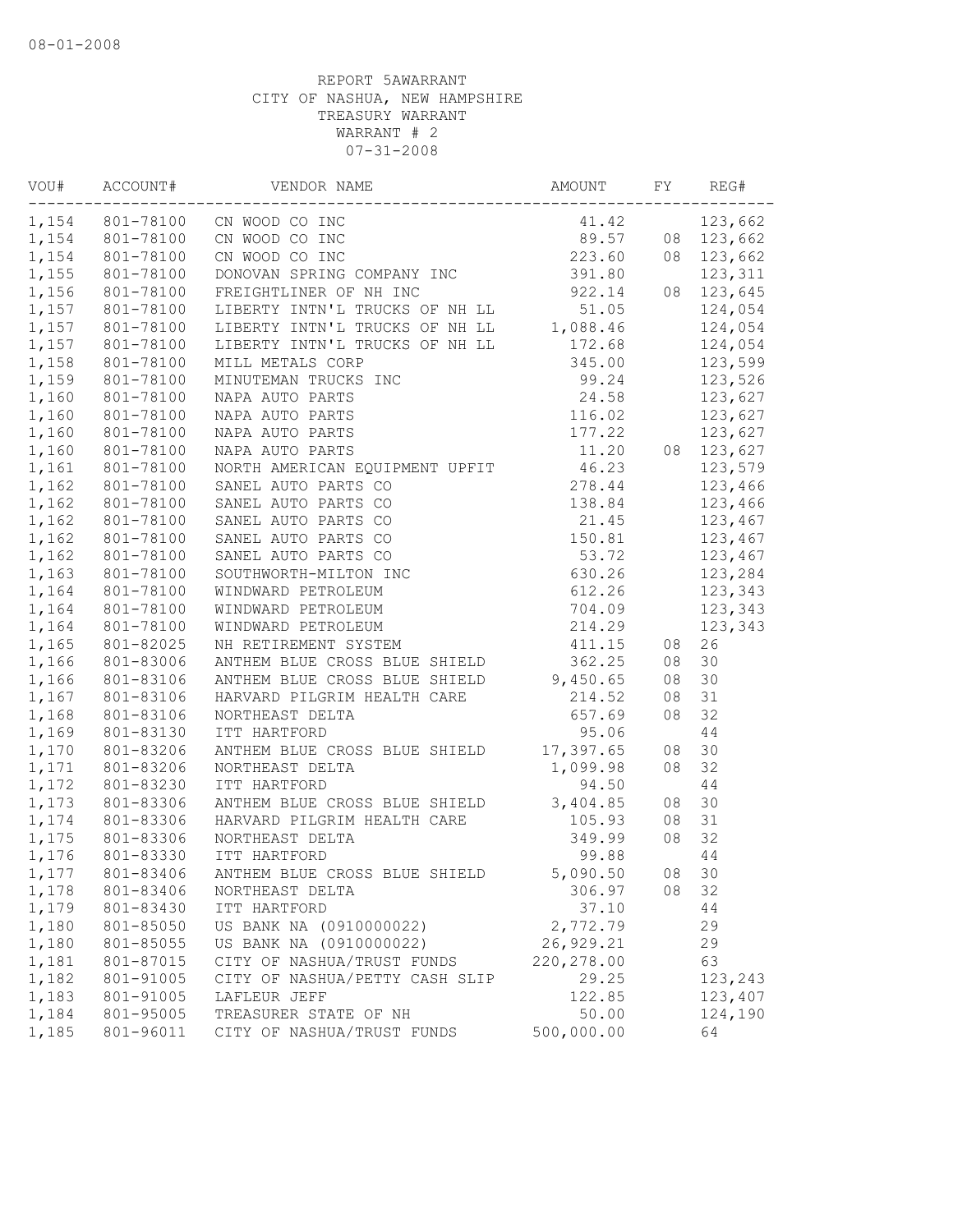|                |                        | VOU# ACCOUNT# VENDOR NAME AND AMOUNT FY RE     |                  |    | REG#                  |
|----------------|------------------------|------------------------------------------------|------------------|----|-----------------------|
|                |                        |                                                |                  |    |                       |
|                |                        |                                                |                  |    |                       |
| 1,186          |                        | 802-215-00 MARKET ST SETTLEMENT GROUP          | 245.60           |    | 123,498               |
| 1,187          | 802-31005              | BAYRING COMMUNICATIONS                         | 118.89           |    | 08 124,240            |
| 1,188          | 802-31005<br>802-31005 | FAIRPOINT COMMUNICATIONS INC                   | 479.76           |    | 08 124,242            |
| 1,189<br>1,189 | 802-31005              | NEXTEL COMMUNICATIONS<br>NEXTEL COMMUNICATIONS | 97.37<br>213.08  |    | 08 124,188            |
| 1,190          | 802-31040              |                                                | 7.92             |    | 08 124,188<br>124,159 |
| 1,191          |                        | PAETEC COMMUNICATIONS INC                      |                  |    |                       |
| 1,191          | 802-32005              | PSNH                                           | 15.51            |    | 124,248               |
|                | 802-32005              | PSNH                                           | 1,090.75         |    | 124,248               |
| 1,192          | 802-32005              | PUBLIC SERVICE OF NH                           | 52,090.13        |    | 124,251               |
| 1,193          | 802-33005<br>802-33005 | PENNICHUCK WATER                               | 626.08           |    | 124,181               |
| 1,193          |                        | PENNICHUCK WATER                               | 105.00           |    | 08 124,181            |
| 1,194          | 802-34015<br>802-34015 | METROMEDIA ENERGY INC<br>NATIONAL GRID         | 425.61           |    | 124,238<br>124,223    |
| 1,195<br>1,196 | 802-41015              | STAPLES BUSINESS ADVANTAGE                     | 139.92<br>371.33 |    |                       |
| 1,197          | 802-43005              |                                                | 240.00           |    | 123,837<br>123,238    |
| 1,198          | 802-45101              | POSTMASTER                                     | 11,108.00        |    | 123,342               |
| 1,198          | 802-45101              | CIBA CORPORATION<br>CIBA CORPORATION           | 4,200.00         |    | 08 123,342            |
| 1,199          | 802-46045              | LEHIGH SAFETY SHOE CO                          | 84.99            |    | 08 124,173            |
| 1,200          | 802-46045              | UNIFIRST CORPORATION                           | 98.67            |    | 123,646               |
| 1,200          | 802-46045              | UNIFIRST CORPORATION                           | 730.53           |    | 123,646               |
| 1,201          | 802-467                | HILLSBOROUGH COUNTY TREASURER                  | 100.05           | 08 | 124,062               |
| 1,202          | 802-48015              | DENNIS K BURKE INC                             | 1,371.16         |    | 124,273               |
| 1,203          | 802-49070              | IDEXX DISTRIBUTION INC                         | 3, 113.86        | 08 | 123,532               |
| 1,204          | 802-49070              | VWR INTERNATIONAL INC                          | 1,453.04         |    | 123,838               |
| 1,205          | 802-49075              | BELLETETES INC                                 | 145.59           | 08 | 123,458               |
| 1,206          | 802-49075              | CUMMINS NORTHEAST INC                          | 802.53           | 08 | 123,644               |
| 1,207          | 802-53030              | CHEMSERVE ENVIRONMENTAL ANALYS                 | 515.27           |    | 123,602               |
| 1,207          | 802-53030              | CHEMSERVE ENVIRONMENTAL ANALYS                 | 554.32           |    | 08 123,602            |
| 1,208          | 802-59100              | GREENLEAF WILLIAM                              | 765.00           |    | 123,562               |
| 1,209          | 802-59100              | PROTECTION ONE INC                             | 375.00           |    | 124,196               |
| 1,210          | 802-59225              | RESOURCE MANAGEMENT CONSULTANT                 | 21,923.91        |    | 123,527               |
| 1,211          | 802-59230              | BROX INDUSTRIES INC                            | 16.65            |    | 08 123, 313           |
| 1,212          | 802-59230              | CORRIVEAU ROUTHIER INC                         | 65.86            |    | 124,049               |
| 1,213          | 802-59230              | E J PRESCOTT INC                               | 8,187.00         |    | 123,360               |
| 1,214          | 802-59230              | TDD EARTH TECHHOLOGIES INC                     | 3,750.00         |    | 08 124,144            |
| 1,215          | 802-59230              | UNDERGROUND TESTING & SERVICES                 | 500.00           |    | 123,737               |
| 1,215          | 802-59230              | UNDERGROUND TESTING & SERVICES                 | 350.00           | 08 | 123,737               |
| 1,216          | 802-59238              | ANACOMP INC                                    | 38.78            | 08 | 123,317               |
| 1,217          | 802-59265              | CITIZEN'S BANK OF NH                           | 619.55           | 08 | 36                    |
| 1,218          | 802-59275              | CITIZENS BANK NH                               | 73.50            | 08 | 34                    |
| 1,219          | 802-59275              | PENNICHUCK WATER                               | 8,221.88         | 08 | 124,184               |
| 1,220          | 802-59320              | CN WOOD CO INC                                 | 4,759.64         | 08 | 123,662               |
| 1,221          | 802-59320              | DUNN BATTERY LLC                               | 260.85           |    | 123,585               |
| 1,222          | 802-59320              | LIBERTY INTN'L TRUCKS OF NH LL                 | 4,000.00         |    | 124,054               |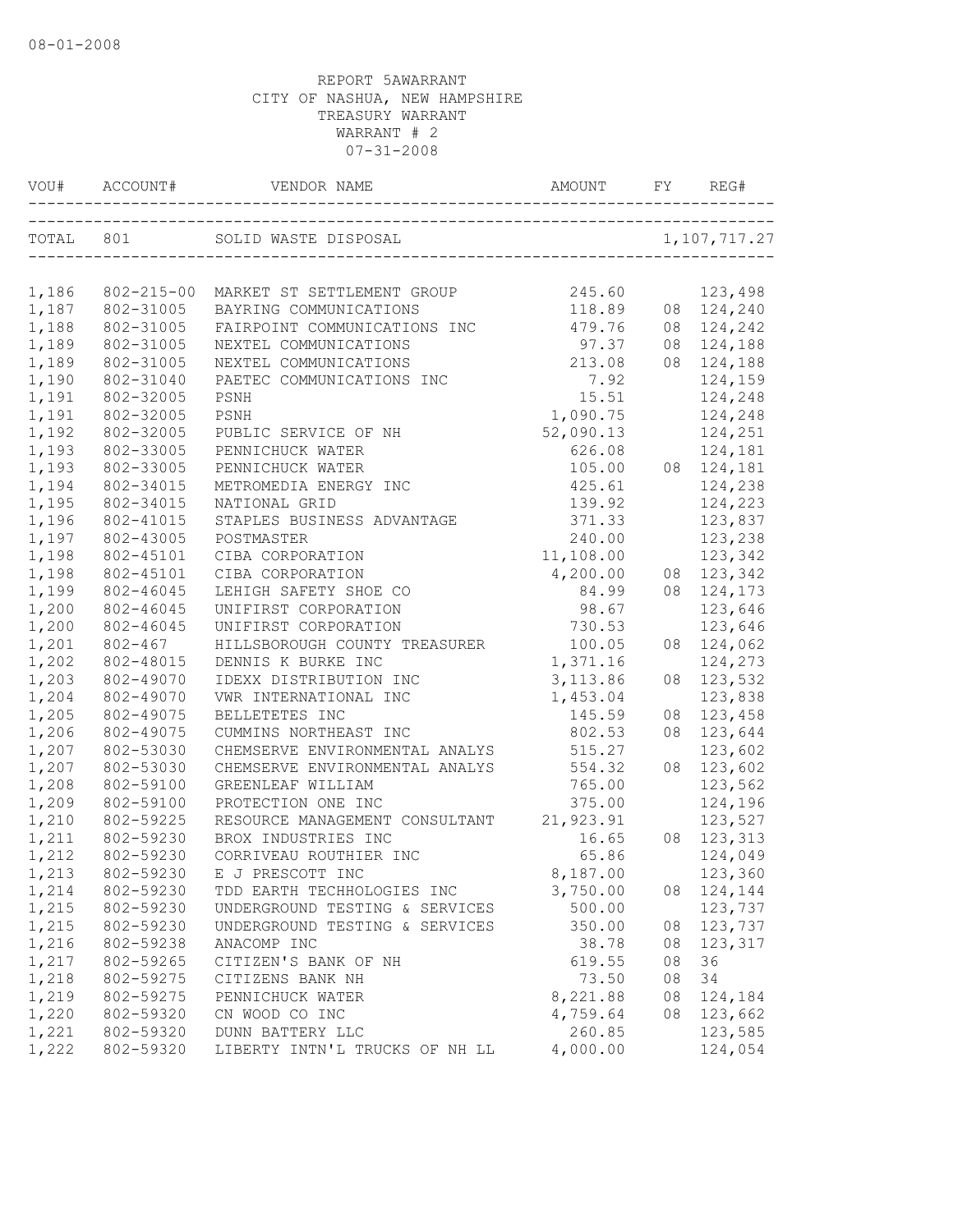| VOU#  | ACCOUNT#  | VENDOR NAME                                       | AMOUNT    | FY | REG#        |
|-------|-----------|---------------------------------------------------|-----------|----|-------------|
| 1,222 |           | 802-59320 LIBERTY INTN'L TRUCKS OF NH LL 6,634.15 |           |    | 08 124,054  |
| 1,223 | 802-64192 | FASTENAL COMPANY                                  | 372.23    |    | 123,565     |
| 1,223 | 802-64192 | FASTENAL COMPANY                                  | 115.67    | 08 | 123,565     |
| 1,224 | 802-64192 | HOME DEPOT CREDIT SERVICES                        | 155.69    |    | 124,176     |
| 1,225 | 802-64192 | M & M ELECTRICAL SUPPLY CO INC                    | 510.66    | 08 | 124,048     |
| 1,226 | 802-64192 | MCMASTER-CARR SUPPLY CO                           | 181.42    |    | 123,448     |
| 1,227 | 802-64192 | OMEGA INDUSTRIAL SUPPLY INC                       | 1,551.78  |    | 08 123,567  |
| 1,228 | 802-64192 | PINE MOTOR PARTS                                  | 155.29    |    | 124,059     |
| 1,229 | 802-64192 | SICILIANO LANDSCAPE CO                            | 728.00    |    | 123,600     |
| 1,230 | 802-64192 | UNITED SUPPLY COMPANY INC                         | 72.70     |    | 124,064     |
| 1,231 | 802-72010 | CONWAY OFFICE PRODUCTS LLC                        | 90.00     |    | 123,418     |
| 1,232 | 802-77045 | FASTENAL COMPANY                                  | 86.69     |    | 123,565     |
| 1,232 | 802-77050 | FASTENAL COMPANY                                  | 51.77     |    | 08 123,565  |
| 1,233 | 802-77050 | M & B MACHINING AND WELDING                       | 204.00    |    | 124,055     |
| 1,234 | 802-77067 | MCMASTER-CARR SUPPLY CO                           | 410.28    |    | 123,448     |
| 1,234 | 802-77069 | MCMASTER-CARR SUPPLY CO                           | 1,816.12  |    | 123,448     |
| 1,235 | 802-77070 | WINDWARD PETROLEUM                                | 1,742.27  | 08 | 123,343     |
| 1,236 | 802-82025 | NH RETIREMENT SYSTEM                              | 692.27    | 08 | 26          |
| 1,237 | 802-83006 | ANTHEM BLUE CROSS BLUE SHIELD                     | 26,828.44 | 08 | 30          |
| 1,238 | 802-83006 | HARVARD PILGRIM HEALTH CARE                       | 16,042.60 | 08 | 31          |
| 1,239 | 802-83006 | NORTHEAST DELTA                                   | 2,903.82  | 08 | 32          |
| 1,240 | 802-83030 | ITT HARTFORD                                      | 402.86    |    | 44          |
| 1,241 | 802-85040 | US BANK NA (0910000022)                           | 2,019.52  |    | 29          |
| 1,242 | 802-85040 | US BANK NA (091000022)                            | 9,724.00  |    | 29          |
| 1,243 | 802-85045 | US BANK NA (0910000022)                           | 16,500.00 |    | 29          |
| 1,244 | 802-85045 | US BANK NA (091000022)                            | 85,000.00 |    | 29          |
| 1,245 | 802-91010 | DOOKRAN STEPHEN                                   | 22.22     | 08 | 123,629     |
| 1,246 | 802-91010 | KEATING WILLIAM                                   | 12.63     |    | 08 123,564  |
| 1,247 | 802-94005 | DOOKRAN STEPHEN                                   | 176.58    |    | 123,629     |
| 1,247 | 802-94005 | DOOKRAN STEPHEN                                   | 70.62     |    | 123,629     |
| 1,248 | 802-94005 | NHWPCA                                            | 225.00    |    | 124,209     |
| 1,249 | 802-96004 | MALTZ SALES CO INC                                | 2,600.00  |    | 08 123,872  |
| 1,250 | 802-96090 | VWR INTERNATIONAL INC                             | 3,688.97  |    | 08 123,838  |
| TOTAL | 802       | SEWERAGE DISPOSAL SYSTEM                          |           |    | 316, 240.83 |
|       |           |                                                   |           |    |             |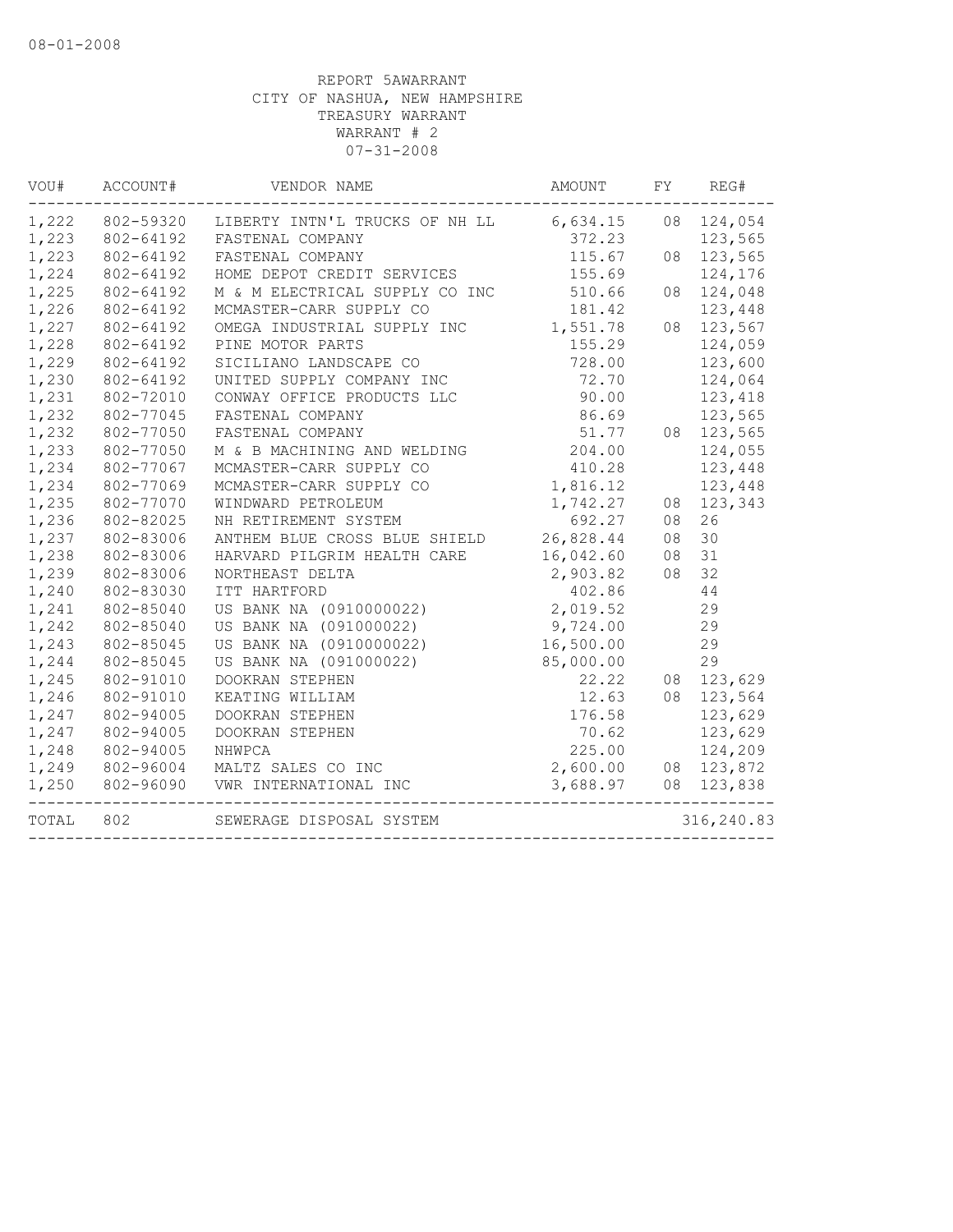| VOU#                                                                                                                                                                                                                                                                                 | ACCOUNT#                                                 | VENDOR NAME                                                                                                                                                                                                                                                                                              | AMOUNT                                                                                                                 | FΥ       | REG#                                                                                                                                         |
|--------------------------------------------------------------------------------------------------------------------------------------------------------------------------------------------------------------------------------------------------------------------------------------|----------------------------------------------------------|----------------------------------------------------------------------------------------------------------------------------------------------------------------------------------------------------------------------------------------------------------------------------------------------------------|------------------------------------------------------------------------------------------------------------------------|----------|----------------------------------------------------------------------------------------------------------------------------------------------|
| 1,251<br>1,252                                                                                                                                                                                                                                                                       | 915-94010<br>BROWN LOUISE<br>915-94010<br>SCHRADER BECKY |                                                                                                                                                                                                                                                                                                          | 607.50<br>1,215.00                                                                                                     | 08<br>08 | 124,146<br>124,145                                                                                                                           |
| 1,253                                                                                                                                                                                                                                                                                | 915-94010                                                | WALLEY CHERYL                                                                                                                                                                                                                                                                                            | 607.50                                                                                                                 | 08       | 124,147                                                                                                                                      |
| TOTAL                                                                                                                                                                                                                                                                                | 915                                                      | HUMAN RESOURCE TRUST FUND                                                                                                                                                                                                                                                                                |                                                                                                                        |          | 2,430.00                                                                                                                                     |
| 1,254                                                                                                                                                                                                                                                                                | 941-98029                                                | COMMUNITY SERVICES PETTY CASH                                                                                                                                                                                                                                                                            | 120.06                                                                                                                 |          | 124,148                                                                                                                                      |
| TOTAL                                                                                                                                                                                                                                                                                | 941                                                      | HEALTH & COMM SVCS TRUST FUND                                                                                                                                                                                                                                                                            |                                                                                                                        |          | 120.06                                                                                                                                       |
| 1,255                                                                                                                                                                                                                                                                                | $951 - 22$                                               | MR. & MRS. DANIEL MCCOY                                                                                                                                                                                                                                                                                  | 3,582.00                                                                                                               |          | 123,741                                                                                                                                      |
| TOTAL                                                                                                                                                                                                                                                                                | 951                                                      | PWD & ENG TRUST FUND                                                                                                                                                                                                                                                                                     |                                                                                                                        |          | 3,582.00                                                                                                                                     |
| 1,256<br>952-01354<br>1,257<br>952-01354<br>1,258<br>952-05051<br>1,259<br>952-05051<br>1,260<br>952-05054<br>1,261<br>952-05058<br>1,262<br>952-05058<br>1,263<br>952-05058<br>1,264<br>952-53075<br>1,265<br>952-59020<br>1,266<br>952-75021<br>952-75021<br>1,267<br>TOTAL<br>952 |                                                          | MARTIN DENNIS<br>SECOND WIND<br>CROTEAU ANNA<br>DWIGHT DAMON ASSOCIATES<br>HOME DEPOT CREDIT SERVICES<br>BACKDROPSBEAUTIFUL<br>HANDY HOUSE INC<br>SAM'S CLUB DIRECT<br>LOUIS BERGER & ASSOCIATES INC<br>JEANNOTTE'S MARKET<br>JOHNSON'S ELECTRIC INC<br>MILL METALS CORP<br>PARK & RECREATION TRUST FUND | 400.00<br>400.00<br>450.00<br>1,950.00<br>48.79<br>50.00<br>49.00<br>122.43<br>2,023.80<br>73.30<br>1,137.50<br>524.50 | 08<br>08 | 123,239<br>123,829<br>123,505<br>123,289<br>124,176<br>124,237<br>124,197<br>124,191<br>123,608<br>123,375<br>123,365<br>123,599<br>7,229.32 |
| 1,268<br>1,269<br>1,270                                                                                                                                                                                                                                                              | 975-45050<br>975-53160<br>975-59100                      | PETER RANDALL PUBLISHER<br>TENNANT/WALLACE ARCHITECTS AIA<br>SWANK MOTION PICTURES INC                                                                                                                                                                                                                   | 4,000.00<br>3,380.30<br>281.00                                                                                         | 08<br>08 | 124,235<br>123,666<br>124,187                                                                                                                |
| TOTAL.                                                                                                                                                                                                                                                                               | 975                                                      | LIBRARY TRUST FUND                                                                                                                                                                                                                                                                                       |                                                                                                                        |          | 7,661.30                                                                                                                                     |
| 204,68<br>204,68<br>204,68<br>204,68                                                                                                                                                                                                                                                 | 981-49030<br>981-49075<br>981-713                        | CLICKN'KIDS INC<br>981-49050 MARCIANO LIANE<br>AMSTERDAM PRINTING AND LITHO<br>HNH FOUNDATION                                                                                                                                                                                                            | 1,590.00<br>369.23<br>343.58<br>21.89                                                                                  | 08       | 124,026<br>08 123,933<br>123,253<br>08 124,039                                                                                               |
| TOTAL 981                                                                                                                                                                                                                                                                            |                                                          | SCHOOL TRUST FUND                                                                                                                                                                                                                                                                                        |                                                                                                                        |          | 2,324.70                                                                                                                                     |
|                                                                                                                                                                                                                                                                                      |                                                          |                                                                                                                                                                                                                                                                                                          |                                                                                                                        |          |                                                                                                                                              |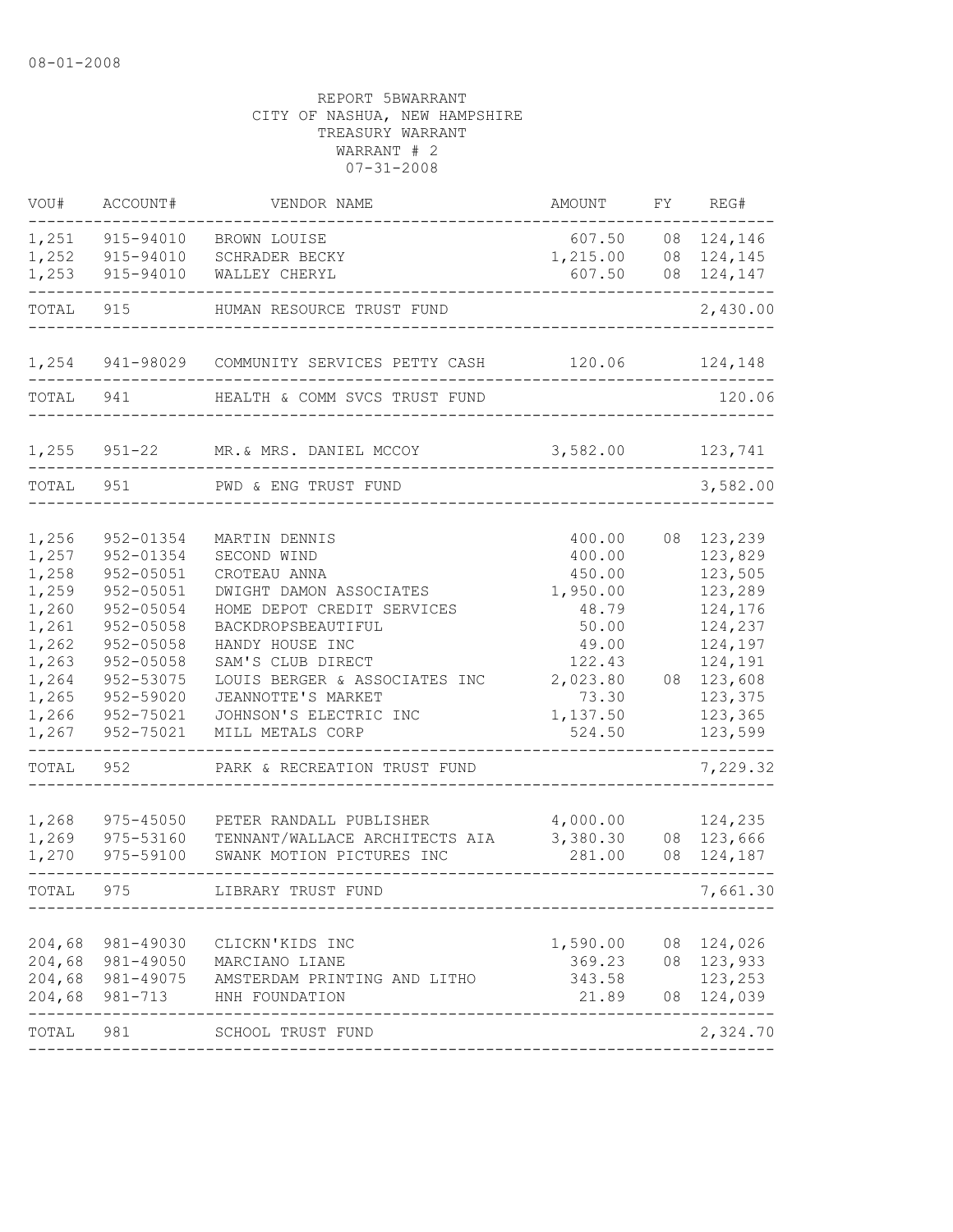| VOU#                                               | ACCOUNT#                                                                                   | VENDOR NAME                                                                                                                                                                   | AMOUNT                                                        | FY                               | REG#                                                           |
|----------------------------------------------------|--------------------------------------------------------------------------------------------|-------------------------------------------------------------------------------------------------------------------------------------------------------------------------------|---------------------------------------------------------------|----------------------------------|----------------------------------------------------------------|
| 1,271<br>1,272<br>1,273<br>1,274<br>1,275<br>1,276 | 982-05053<br>$982 - 05053$<br>$982 - 05053$<br>982-05053<br>$982 - 05053$<br>$982 - 05053$ | CAPONE SHELBY<br>CHAMPAGNE CAITLYN & SOUTHERN N<br>CHARRON ALYSSA & NASHUA COMM C<br>INSLEY PATRICK & RPI<br>JENNESS SAMUEL & UNIV OF NEW H<br>MACDONALD DIANNA & NORTHEASTER | 25.00<br>1,000.00<br>500.00<br>2,483.00<br>2,483.00<br>500.00 | 08<br>08<br>08<br>08<br>08<br>08 | 123,228<br>123,683<br>123,707<br>123,685<br>123,688<br>123,717 |
| TOTAL                                              | 982                                                                                        | SCHOLARSHIP TRUST FUND                                                                                                                                                        |                                                               |                                  | 6,991.00                                                       |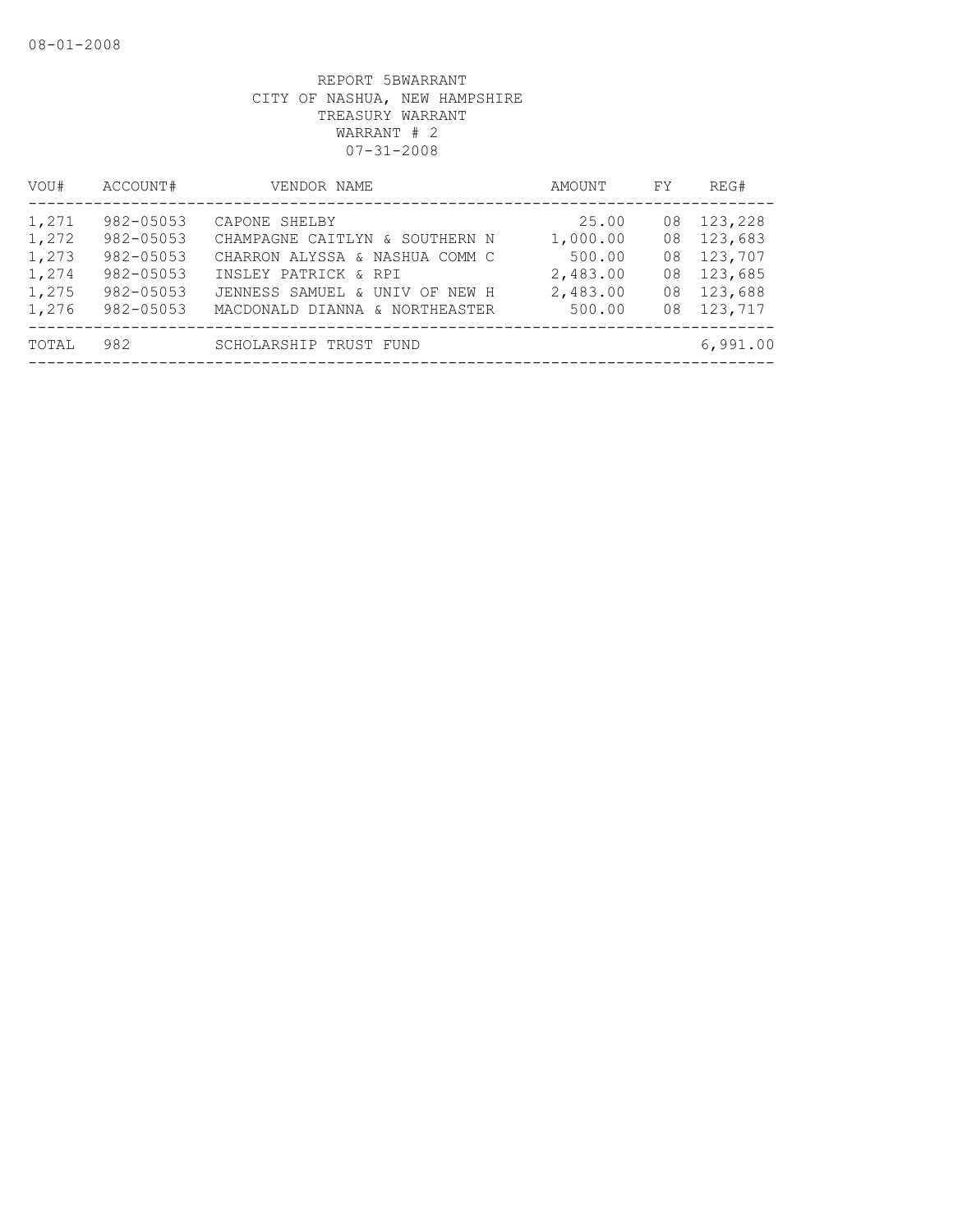|            | ACCOUNT# PAYROLL WEEK ENDING |  | AMOUNT |
|------------|------------------------------|--|--------|
|            |                              |  |        |
| ТОТАТ. 952 |                              |  |        |
|            |                              |  |        |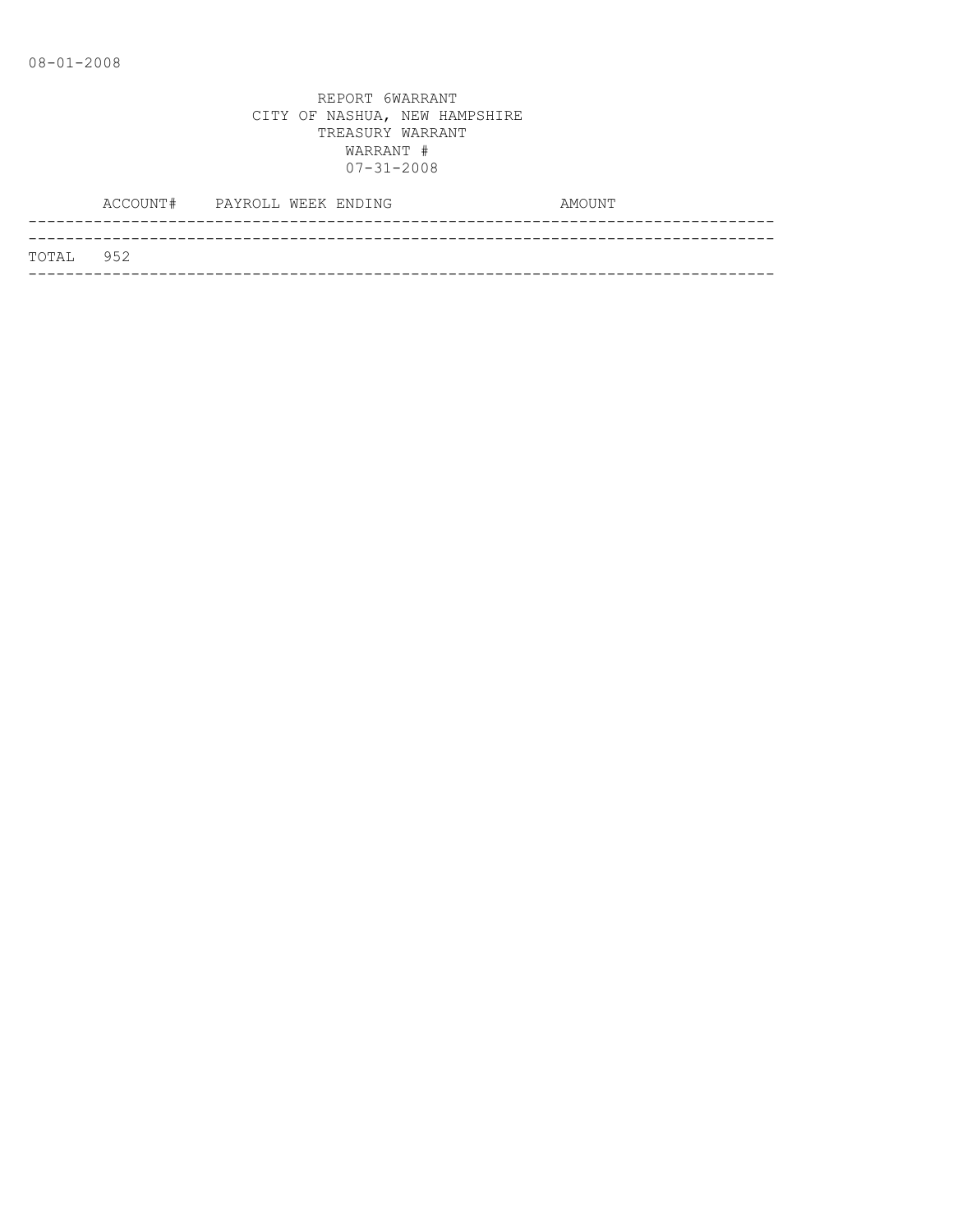|       | ACCOUNT#                            | PAYROLL WEEK ENDING                                                 | AMOUNT                                    |            |
|-------|-------------------------------------|---------------------------------------------------------------------|-------------------------------------------|------------|
|       | 305-11239<br>305-11239<br>305-11239 | 12-JUL-2008<br>19-JUL-2008<br>26-JUL-2008<br>305-59100  12-JUL-2008 | 1,917.41<br>1,917.41<br>1,917.41<br>50.00 |            |
|       | 305-59100                           | 19-JUL-2008                                                         | 71.25                                     |            |
| TOTAL | 305                                 | SRF - CIVIC & COMM ACTIVITIES                                       | -------------------------                 | 5,873.48   |
|       |                                     |                                                                     |                                           |            |
|       | 308-83051                           | 12-JUL-2008                                                         | 459.84                                    |            |
|       | 308-83051                           | 19-JUL-2008                                                         | 564.26                                    |            |
|       |                                     | 308-83051 26-JUL-2008                                               | 381.71                                    |            |
|       | 308-83052                           | 12-JUL-2008                                                         | 2,357.56                                  |            |
|       | 308-83052                           | 19-JUL-2008                                                         | 2,357.56                                  |            |
|       | 308-83052                           | 26-JUL-2008                                                         | 2,957.56                                  |            |
|       | 308-83102                           | 12-JUL-2008                                                         | 1,130.26                                  |            |
|       | 308-83102                           | 19-JUL-2008                                                         | 1,130.26                                  |            |
|       | 308-83102                           | 26-JUL-2008                                                         | 1,130.26                                  |            |
| TOTAL | 308                                 | SRF - INSURANCE                                                     | _____________________________________     | 12,469.27  |
|       |                                     |                                                                     |                                           |            |
|       |                                     | 3086-11870  12-JUL-2008                                             | 2,497.20                                  |            |
|       |                                     | 3086-11870 26-JUL-2008                                              | 2,497.20                                  |            |
|       | 3086-12006                          | 12-JUL-2008                                                         | 1,901.54                                  |            |
|       | 3086-12006                          | 26-JUL-2008                                                         | 1,901.54                                  |            |
|       | 3086-13004                          | 12-JUL-2008                                                         | 462.00                                    |            |
|       |                                     |                                                                     |                                           |            |
|       | 3086-13004                          | 26-JUL-2008                                                         | 266.75                                    |            |
|       | 3086-13032                          | 12-JUL-2008                                                         | 384.08                                    |            |
|       | 3086-13032                          | 19-JUL-2008                                                         | 93.89                                     |            |
|       |                                     | 3086-13032 26-JUL-2008                                              | 68.28                                     |            |
|       |                                     | 3086-13133 12-JUL-2008                                              | 518.75                                    |            |
|       |                                     | 3086-13133 26-JUL-2008                                              | 825.00<br>____________________            |            |
| TOTAL | 308                                 | JAVITS GRANT PROGRAM                                                | -----------------                         | 11, 416.23 |
|       |                                     |                                                                     |                                           |            |
|       |                                     | 3097-11162  12-JUL-2008                                             | 624.24                                    |            |
|       | 3097-11162                          | 19-JUL-2008                                                         | 610.13                                    |            |
|       | 3097-11162                          | $26 - JUL - 2008$                                                   | 610.13                                    |            |
|       | 3097-11408                          | 12-JUL-2008                                                         | 721.60                                    |            |
|       | 3097-11408                          | 19-JUL-2008                                                         | 721.60                                    |            |
|       | 3097-11408                          | $26 - JUL - 2008$                                                   | 721.60                                    |            |
|       | 3097-19138                          | 12-JUL-2008                                                         | 2,952.16                                  |            |
|       | 3097-19138                          | $26 - JUL - 2008$                                                   | 2,952.16                                  |            |
|       | 3097-19139                          | 12-JUL-2008                                                         | 1,049.50                                  |            |
|       | 3097-19139                          | $26 - JUL - 2008$                                                   | 1,049.50                                  |            |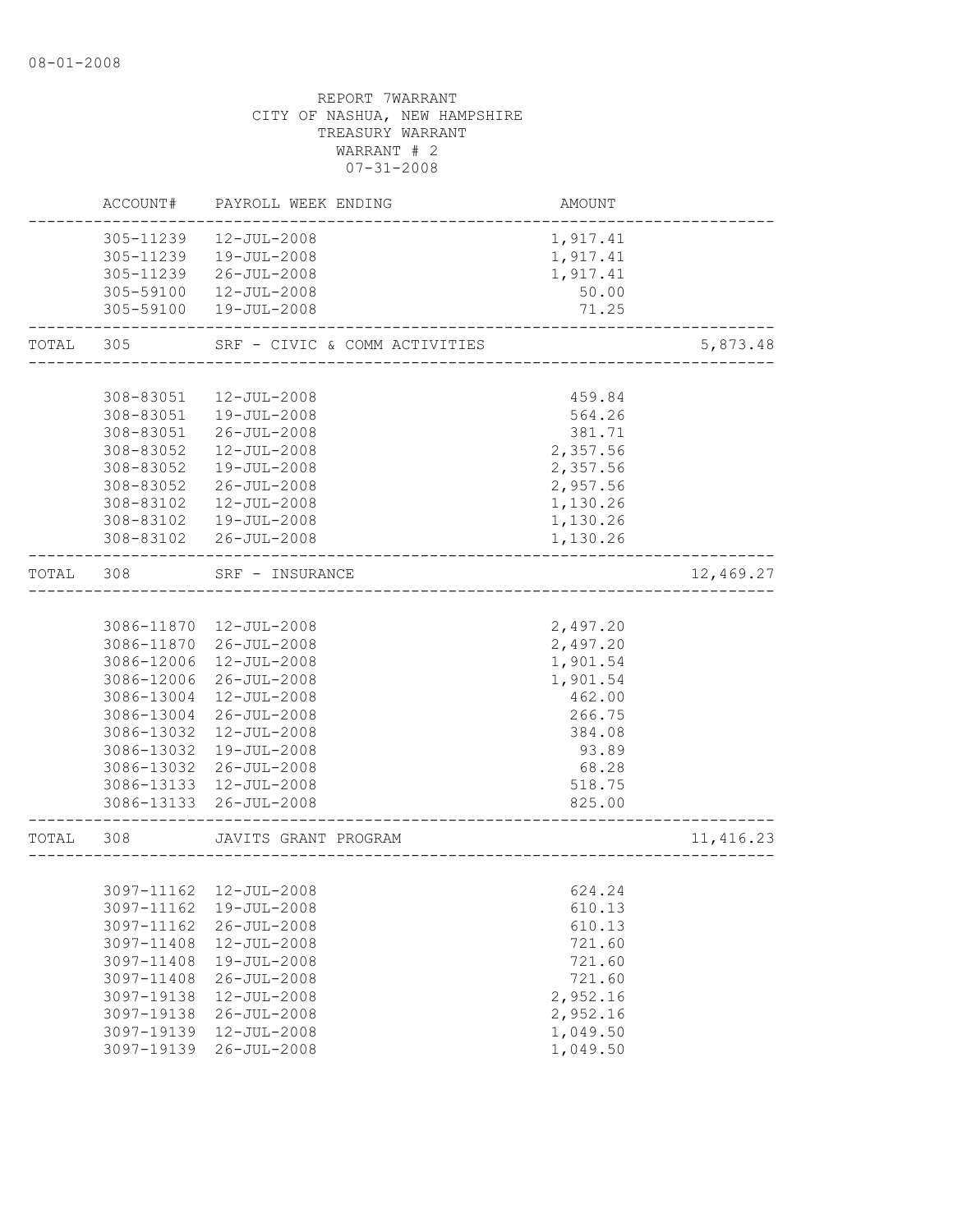|           | ACCOUNT#  | PAYROLL WEEK ENDING      | AMOUNT                             |           |
|-----------|-----------|--------------------------|------------------------------------|-----------|
|           | TOTAL 309 | SRF - FOOD SERVICES      | ------------------------------     | 12,012.62 |
|           |           | 3117-12006 12-JUL-2008   | 4,875.00                           |           |
|           |           | 3117-12006 19-JUL-2008   | 700.00                             |           |
|           |           | 3117-12006 26-JUL-2008   | 5,800.00                           |           |
|           | TOTAL 311 | DRIVER'S EDUCATION       |                                    | 11,375.00 |
|           |           |                          |                                    |           |
|           | 312-11165 | 12-JUL-2008              | 1,052.87                           |           |
|           | 312-11165 | 19-JUL-2008              | 1,052.87                           |           |
|           | 312-11165 | $26 - JUL - 2008$        | 1,052.87                           |           |
|           | 312-11191 | 12-JUL-2008              | 788.83                             |           |
|           | 312-11191 | 19-JUL-2008              | 788.83                             |           |
|           | 312-11191 | $26 - JUL - 2008$        | 788.83                             |           |
|           | 312-11547 | 12-JUL-2008              | 2,117.20                           |           |
|           | 312-11547 | 19-JUL-2008              | 2,117.20                           |           |
|           | 312-11547 | $26 - JUL - 2008$        | 2,117.19                           |           |
|           | 312-12116 | 12-JUL-2008              | 599.87                             |           |
|           | 312-12116 | 19-JUL-2008              | 599.87                             |           |
|           | 312-12116 | 26-JUL-2008              | 599.87                             |           |
|           | 312-13004 | 12-JUL-2008              | 788.77                             |           |
|           |           | 312-13004  19-JUL-2008   | 602.20                             |           |
|           |           | 312-13004 26-JUL-2008    | 560.51                             |           |
| TOTAL 312 |           | SRF - FINANCIAL SERVICES |                                    | 15,627.78 |
|           |           | 3122-12006 12-JUL-2008   | 75.00                              |           |
| TOTAL 312 |           | ADULT ED/CONTINUING ED   | __________________________________ | 75.00     |
|           |           |                          |                                    |           |
|           |           | 3245-11860 12-JUL-2008   | 2,692.30                           |           |
|           |           | 3245-11860 26-JUL-2008   | 1,346.15                           |           |
| TOTAL     | 324       | YOUTH SAFE HAVEN-PAL     |                                    | 4,038.45  |
|           |           | 3248-19230 12-JUL-2008   | 1,187.50                           |           |
| TOTAL     | 324       | REDUCING THE RISK        |                                    | 1,187.50  |
|           |           |                          |                                    |           |
|           |           | 331-11245  12-JUL-2008   | 597.36                             |           |
|           |           | 331-11245  19-JUL-2008   | 597.36                             |           |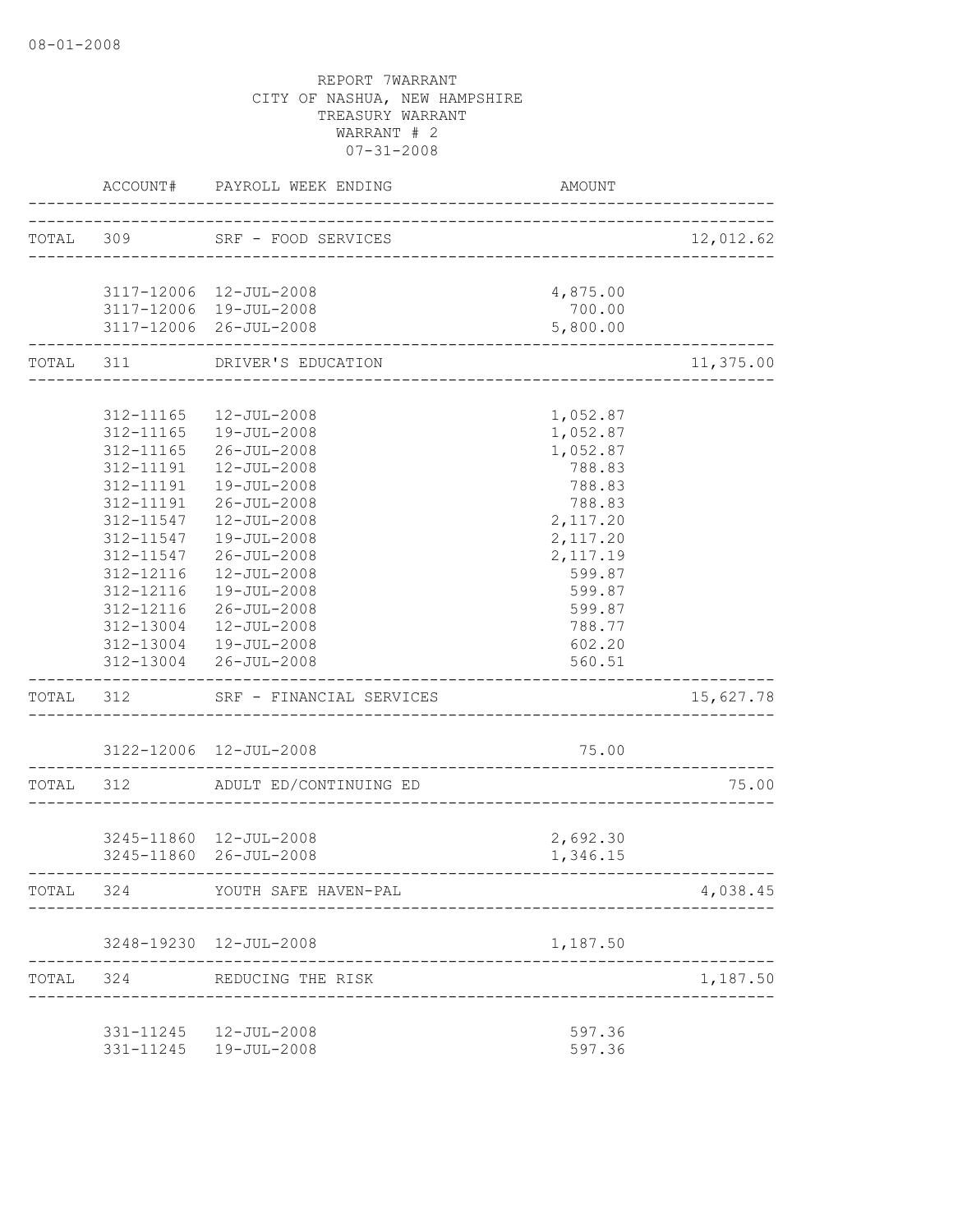|           | ACCOUNT#   | PAYROLL WEEK ENDING                                   | AMOUNT    |           |
|-----------|------------|-------------------------------------------------------|-----------|-----------|
|           | 331-11245  | $26 - JUL - 2008$                                     | 597.36    |           |
|           | 331-11250  | 12-JUL-2008                                           | 682.87    |           |
|           | 331-11250  | 19-JUL-2008                                           | 682.87    |           |
|           | 331-11250  | $26 - JUL - 2008$                                     | 682.87    |           |
|           | 331-11552  | 12-JUL-2008                                           | 789.01    |           |
|           | 331-11552  | 19-JUL-2008                                           |           |           |
|           | 331-11552  | $26 - JUL - 2008$                                     |           |           |
|           | 331-11561  | $12 - JUL - 2008$                                     | 1, 117.33 |           |
|           | 331-11561  | 19-JUL-2008                                           | 1, 117.33 |           |
|           | 331-11561  | $26 - JUL - 2008$                                     | 1,117.33  |           |
|           | 331-11567  | 12-JUL-2008                                           | 1, 414.75 |           |
|           | 331-11567  | 19-JUL-2008                                           | 1, 414.75 |           |
|           | 331-11567  | $26 - JUL - 2008$                                     | 1,414.76  |           |
|           | 331-12115  | 12-JUL-2008                                           | 548.32    |           |
|           | 331-12115  | 19-JUL-2008                                           | 548.32    |           |
|           | 331-12115  | $26 - JUL - 2008$                                     | 548.32    |           |
|           | 331-13038  | 12-JUL-2008                                           | 163.16    |           |
|           | 331-13038  | 19-JUL-2008                                           | 405.07    |           |
|           | 331-13044  | $12 - JUL - 2008$                                     | 2,196.02  |           |
|           | 331-13044  | 19-JUL-2008                                           | 1,064.21  |           |
|           | 331-13044  | $26 - JUL - 2008$                                     | 824.27    |           |
|           | 331-13048  | 12-JUL-2008                                           | 2,737.42  |           |
|           | 331-13048  | 19-JUL-2008                                           | 1,949.54  |           |
|           | 331-13048  | $26 - JUL - 2008$                                     | 1,447.33  |           |
|           | 331-18036  | 12-JUL-2008                                           | 9,013.08  |           |
|           | 331-18036  | 19-JUL-2008                                           | 6,016.02  |           |
|           | 331-18036  | 26-JUL-2008                                           | 5,973.61  |           |
| TOTAL     | 331        | SRF - POLICE DEPARTMENT                               |           | 45,660.64 |
|           |            | 332-18084  19-JUL-2008                                | 934.01    |           |
|           |            |                                                       |           |           |
| TOTAL 332 |            | SRF - FIRE DEPARTMENT                                 |           | 934.01    |
|           |            | 3338-19230 12-JUL-2008<br>--------------------------- | 2,575.00  |           |
| TOTAL     | 333        | TITLE I SCHL IMPRV MT PLEASANT                        |           | 2,575.00  |
|           |            |                                                       |           |           |
|           | 3358-11870 | 12-JUL-2008                                           | 2,212.66  |           |
|           | 3358-11870 | $26 - JUL - 2008$                                     | 491.26    |           |
|           | 3358-12006 | 12-JUL-2008                                           | 161.55    |           |
|           | 3358-12006 | 19-JUL-2008                                           | 336.61    |           |
|           | 3358-12006 | $26 - JUL - 2008$                                     | 430.80    |           |
|           | 3358-12078 | 12-JUL-2008                                           | 600.00    |           |
|           | 3358-12078 | 19-JUL-2008                                           | 1,000.00  |           |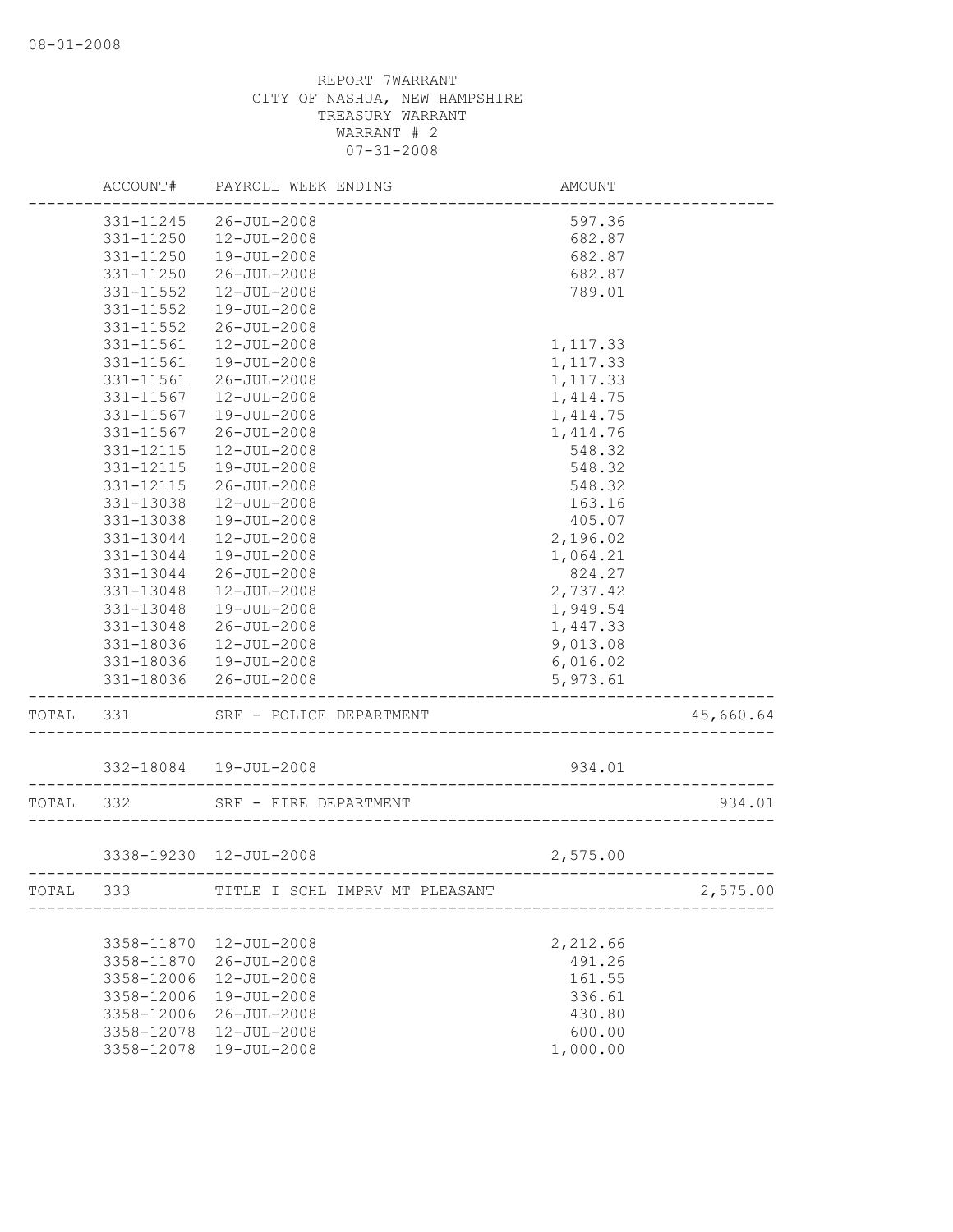|       |           | ACCOUNT# PAYROLL WEEK ENDING                                               | AMOUNT<br>-------------------------      |           |
|-------|-----------|----------------------------------------------------------------------------|------------------------------------------|-----------|
|       |           | 3358-12078 26-JUL-2008<br>3358-19230 12-JUL-2008<br>3358-19230 19-JUL-2008 | 200.00<br>875.00<br>600.00               |           |
|       |           | 3358-19230 26-JUL-2008                                                     | 400.00                                   |           |
|       |           | TOTAL 335 TITLE IB READ 1ST MT PLEASANT                                    |                                          | 7,307.88  |
|       |           | 3359-11870 26-JUL-2008                                                     | 1,083.92                                 |           |
|       |           |                                                                            |                                          |           |
|       |           | 3368-12078 26-JUL-2008                                                     | 825.00                                   |           |
|       |           | TOTAL 336 TITLE I SCHL IMPR DR CRISP                                       |                                          | 825.00    |
|       |           | 341-11107  12-JUL-2008                                                     | 722.90                                   |           |
|       |           | 341-11107  19-JUL-2008                                                     | 722.90                                   |           |
|       |           | 341-11107 26-JUL-2008                                                      | 722.90                                   |           |
|       |           | 341-11235  12-JUL-2008                                                     | 1,999.68                                 |           |
|       |           | 341-11235  19-JUL-2008                                                     | 1,999.68                                 |           |
|       | 341-11235 | 26-JUL-2008                                                                | 1,999.68                                 |           |
|       | 341-11346 | 12-JUL-2008                                                                | 150.49                                   |           |
|       | 341-11346 | 19-JUL-2008                                                                | $-299.91$                                |           |
|       | 341-11563 | $12 - JUL - 2008$                                                          | 809.77                                   |           |
|       | 341-11563 | 19-JUL-2008                                                                | 809.76                                   |           |
|       | 341-11563 | 26-JUL-2008                                                                | 809.76                                   |           |
|       |           | 341-12037  12-JUL-2008                                                     | 104.90                                   |           |
|       |           | 341-12037  19-JUL-2008                                                     | 104.90                                   |           |
|       | 341-12037 | 26-JUL-2008                                                                | 116.64                                   |           |
|       | 341-12085 | 12-JUL-2008                                                                | 880.00                                   |           |
|       | 341-12085 | 19-JUL-2008                                                                | 808.00                                   |           |
|       | 341-12085 | 26-JUL-2008                                                                | 400.00                                   |           |
|       | 341-12101 | 12-JUL-2008                                                                | 389.60                                   |           |
|       | 341-12101 | 19-JUL-2008                                                                | 389.60                                   |           |
|       |           | 341-12101 26-JUL-2008                                                      | 433.22<br>------------------------------ |           |
| TOTAL | 341       | SRF - COMMUNITY SERVICES                                                   |                                          | 14,074.47 |
|       |           |                                                                            |                                          |           |
|       | 342-11584 | 12-JUL-2008                                                                | 1,864.14                                 |           |
|       | 342-11584 | 19-JUL-2008                                                                | 1,864.14                                 |           |
|       | 342-11584 | $26 - JUL - 2008$                                                          | 1,864.14                                 |           |
|       | 342-12000 | $12 - JUL - 2008$                                                          | 616.61                                   |           |
|       | 342-12000 | 19-JUL-2008                                                                | 616.61                                   |           |
|       | 342-12000 | $26 - JUL - 2008$                                                          | 616.61                                   |           |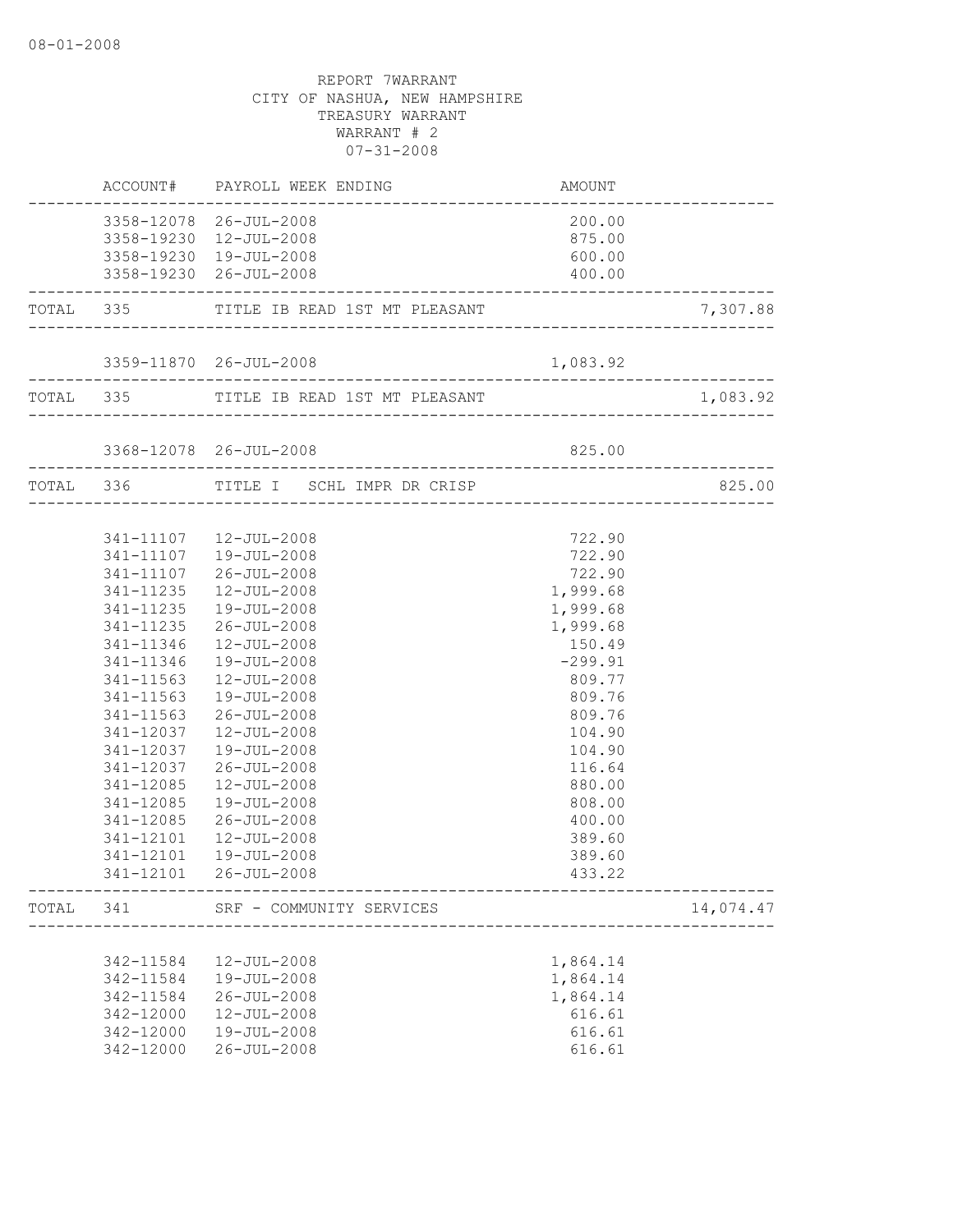|       | ACCOUNT#                 | PAYROLL WEEK ENDING                               | AMOUNT                |              |
|-------|--------------------------|---------------------------------------------------|-----------------------|--------------|
|       | 342-12081                | 19-JUL-2008                                       | 55.44                 |              |
|       | 342-12113                | 12-JUL-2008                                       | 194.67                |              |
|       | 342-12113                | 19-JUL-2008                                       | 194.67                |              |
|       | 342-12113                | 26-JUL-2008                                       | 216.86                |              |
|       | 342-12199                | 12-JUL-2008                                       | 877.82                |              |
|       | 342-12199                | 19-JUL-2008                                       | 877.82                |              |
|       | 342-12199                | $26 - JUL - 2008$                                 | 977.90                |              |
|       | 342-12582                | $12 - JUL - 2008$                                 | 305.23                |              |
|       |                          | 342-12582  19-JUL-2008                            | 152.90                |              |
|       |                          | 342-12582 26-JUL-2008                             | 254.35                |              |
| TOTAL | 342                      | SRF - COMMUNITY HEALTH                            |                       | 11,549.91    |
|       |                          | 3440-12006 12-JUL-2008                            | 5,675.46              |              |
|       |                          | 3440-12006 19-JUL-2008                            | 5,040.47              |              |
|       |                          | 3440-12006 26-JUL-2008                            | 5,697.48              |              |
|       |                          | 3440-12078 12-JUL-2008                            | 3,600.00              |              |
|       |                          | 3440-12078 26-JUL-2008                            | 7,125.00              |              |
| TOTAL | 344                      | AFTER SCHOOL PROGRAM                              |                       | 27, 138.41   |
|       |                          |                                                   | $-951.22$             |              |
|       |                          | 3448-11162  12-JUL-2008<br>3448-11860 12-JUL-2008 | $-5,069.26$           |              |
|       |                          | 3448-11860 26-JUL-2008                            | $-591.66$             |              |
|       |                          | 3448-12006 12-JUL-2008                            | $-160.20$             |              |
|       |                          | 3448-12006 26-JUL-2008                            | 40.00                 |              |
| TOTAL | 344                      | TITLE IV SDF 21ST CENTURY                         |                       | $-6, 732.34$ |
|       |                          |                                                   |                       |              |
|       |                          | 3449-11162  12-JUL-2008                           | 1,305.87              |              |
|       |                          | 3449-11162  19-JUL-2008                           | 341.40                |              |
|       | 3449-11162<br>3449-11860 | 26-JUL-2008<br>12-JUL-2008                        | 341.40                |              |
|       | 3449-11860               | 26-JUL-2008                                       | 10,969.30<br>6,315.43 |              |
|       |                          | 3449-12006 12-JUL-2008                            | 160.20                |              |
| TOTAL | 344                      | TITLE IV SDF 21ST CENTURY                         |                       | 19,433.60    |
|       |                          |                                                   |                       |              |
|       | 3468-11870               | 26-JUL-2008                                       | 9,000.00              |              |
|       | 3468-19230               | 12-JUL-2008                                       | 4,500.00              |              |
|       | 3468-19230               | $26 - JUL - 2008$                                 | 19,937.50             |              |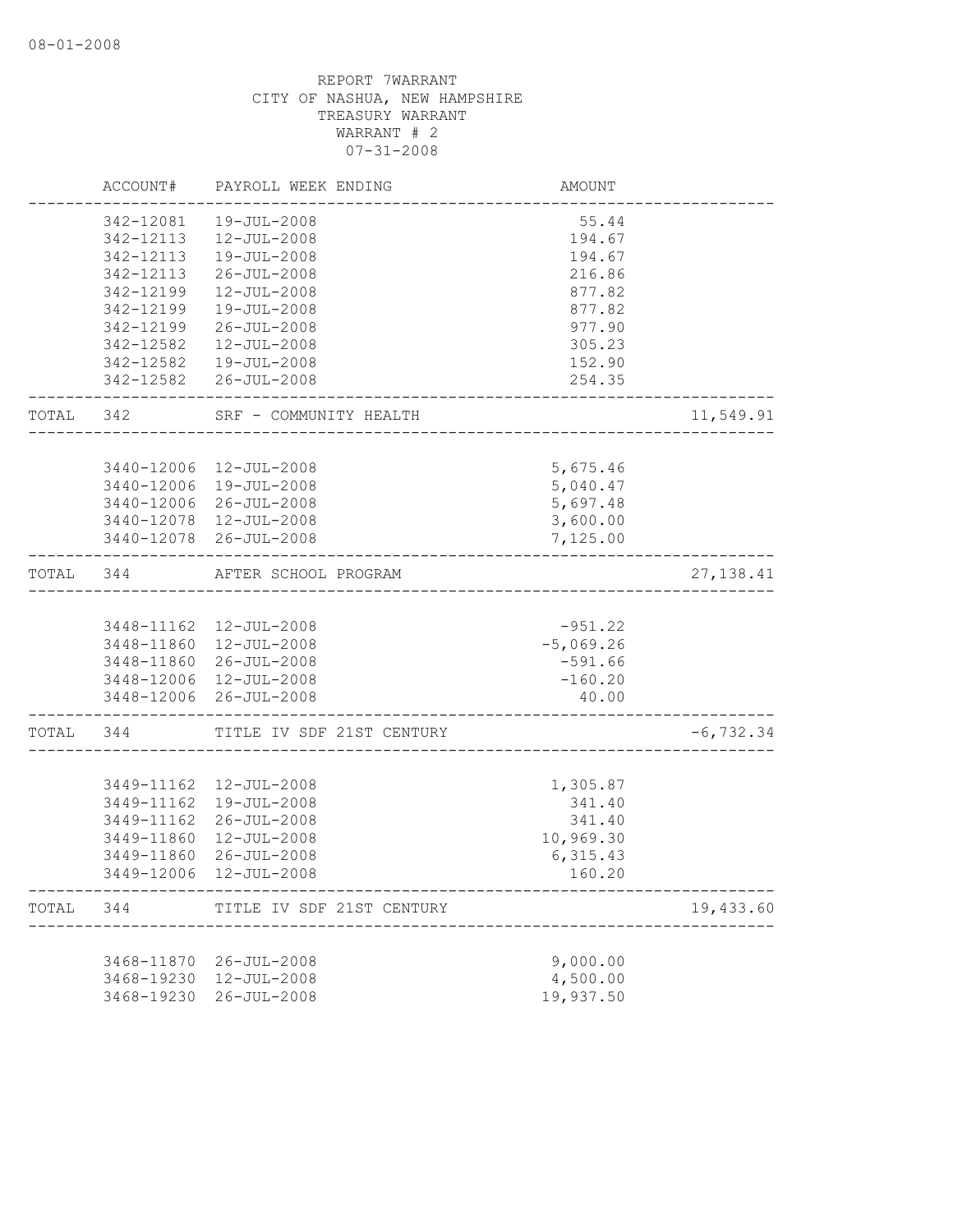|           | ACCOUNT#                               | PAYROLL WEEK ENDING                                                                                                                               | AMOUNT                                                       |            |
|-----------|----------------------------------------|---------------------------------------------------------------------------------------------------------------------------------------------------|--------------------------------------------------------------|------------|
| TOTAL 346 |                                        | SMALLER LEARNING COMMUNITY                                                                                                                        |                                                              | 33, 437.50 |
|           |                                        | 3508-11726 12-JUL-2008<br>3508-11726 26-JUL-2008                                                                                                  | 12,777.48<br>17,639.98                                       |            |
| TOTAL     |                                        | TITLE 11A TEACHER QUALITY                                                                                                                         |                                                              | 30, 417.46 |
|           | 352-59050                              | $12 - JUL - 2008$<br>352-59050  19-JUL-2008<br>352-59050 26-JUL-2008<br>352-59055  12-JUL-2008<br>352-59055  19-JUL-2008<br>352-59055 26-JUL-2008 | 765.00<br>7,648.75<br>6,759.25<br>400.05<br>400.06<br>400.05 |            |
| TOTAL 352 |                                        | SRF - PARKS AND RECREATION                                                                                                                        |                                                              | 16,373.16  |
|           |                                        | 3528-13133 12-JUL-2008<br>3528-13133 26-JUL-2008                                                                                                  | 688.00<br>270.00                                             |            |
| TOTAL     | 352                                    | BAILEY PROJECT ELL-TECH GRANT                                                                                                                     |                                                              | 958.00     |
|           |                                        | 3558-11870  12-JUL-2008<br>3558-11870 26-JUL-2008                                                                                                 | 2,671.69<br>2,671.69                                         |            |
| TOTAL     | 355                                    | TITLE IB READING 1ST FES                                                                                                                          |                                                              | 5, 343.38  |
|           |                                        | 3608-11515  12-JUL-2008<br>3608-11515 26-JUL-2008                                                                                                 | 3,450.71<br>3,450.71                                         |            |
| TOTAL 360 |                                        | DROP OUT PREVENTION/ALT ED                                                                                                                        |                                                              | 6,901.42   |
|           |                                        | 3609-13133 26-JUL-2008                                                                                                                            | 1,625.00                                                     |            |
| TOTAL     | 360                                    | DROP OUT PREVENTION/ALT ED                                                                                                                        |                                                              | 1,625.00   |
|           | 3687-19140<br>3687-19140<br>3687-19140 | 12-JUL-2008<br>19-JUL-2008<br>$26 - JUL - 2008$                                                                                                   | 6,955.25<br>5,365.08<br>8,522.85                             |            |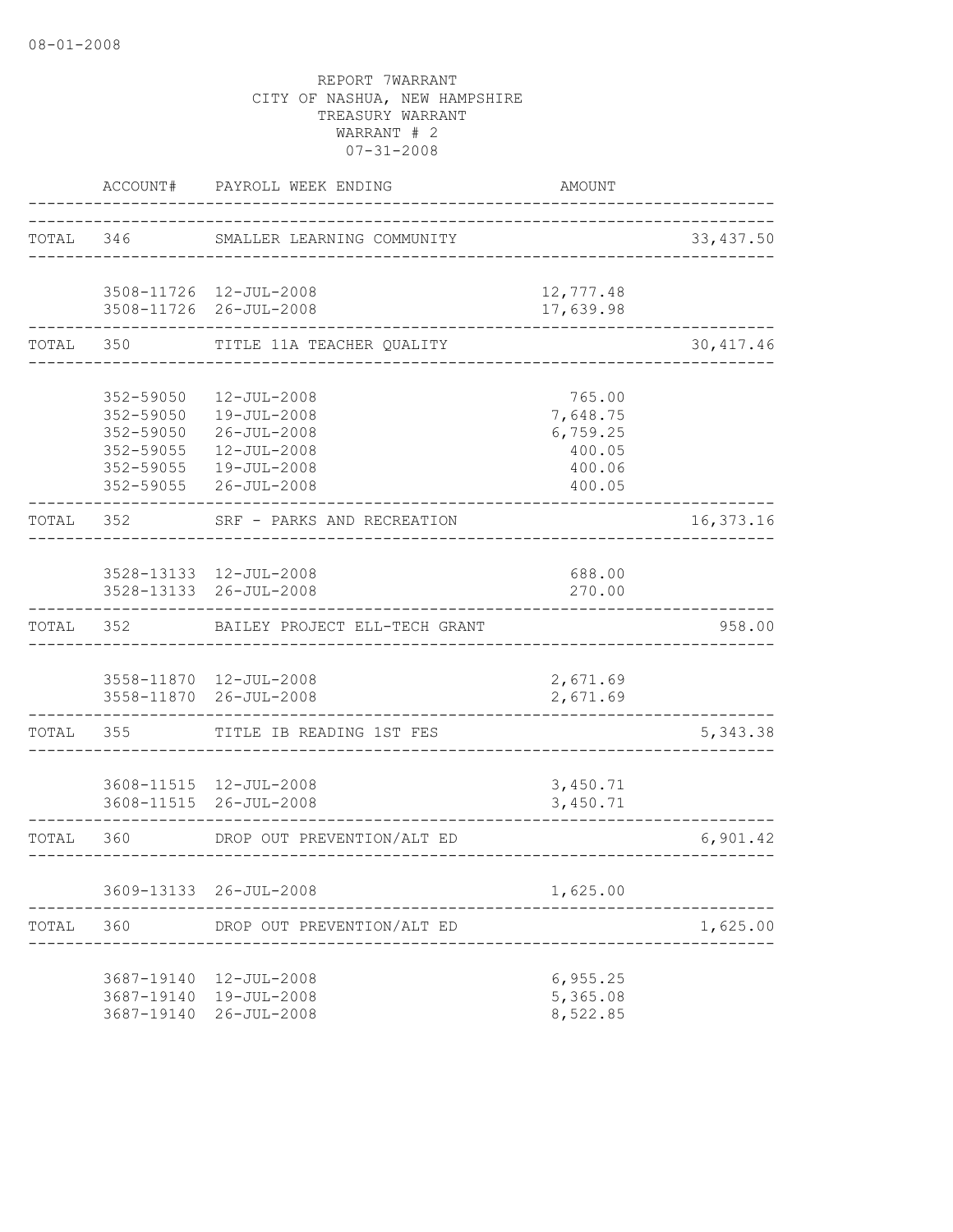|                          |                                                        | AMOUNT                                     |           |
|--------------------------|--------------------------------------------------------|--------------------------------------------|-----------|
|                          | __________________<br>TOTAL 368 SUMMER FEEDING PROGRAM | )GRAM<br>--------------------------------- | 20,843.18 |
|                          |                                                        |                                            |           |
|                          | 371-12154  12-JUL-2008                                 | 400.00                                     |           |
|                          | 371-12154  19-JUL-2008                                 | 400.00                                     |           |
|                          | 371-12154 26-JUL-2008                                  | 387.50                                     |           |
| ------------------------ |                                                        |                                            |           |
|                          |                                                        |                                            | 1,187.50  |
|                          |                                                        |                                            |           |
|                          | 374-01126 26-JUL-2008                                  | 1,082.14                                   |           |
|                          | 374-01127  12-JUL-2008                                 | 331.22                                     |           |
|                          | 374-01127  19-JUL-2008                                 | 331.22                                     |           |
| 374-01127                | 26-JUL-2008                                            | 165.61                                     |           |
| 374-01210                | 12-JUL-2008                                            | 1,780.14                                   |           |
| 374-01210                | 19-JUL-2008                                            | 1,780.14                                   |           |
| 374-01210                | 26-JUL-2008                                            | 1,780.14                                   |           |
| 374-0703P                | $12 - JUL - 2008$                                      | 506.01                                     |           |
| 374-0703P                | 19-JUL-2008                                            | 459.35                                     |           |
| 374-0703P                | 26-JUL-2008                                            | 432.08                                     |           |
| 374-0704P                | $12 - JUL - 2008$                                      | 369.65                                     |           |
| 374-0704P                | 19-JUL-2008                                            | 295.72                                     |           |
| 374-0704P                | 26-JUL-2008                                            | 268.44                                     |           |
| 374-0705M                | $26 - JUL - 2008$                                      | 600.00                                     |           |
| 374-0705P                | 12-JUL-2008                                            | 942.17                                     |           |
| 374-0705P                | 19-JUL-2008                                            | 1,149.24                                   |           |
| 374-0705P                | 26-JUL-2008                                            | 1,203.79                                   |           |
| 374-07235                | 12-JUL-2008                                            | 836.33                                     |           |
| 374-07235                | 19-JUL-2008                                            | 810.13                                     |           |
| 374-07235                | 26-JUL-2008                                            | 810.13                                     |           |
| 374-07340                | 19-JUL-2008                                            | 876.29                                     |           |
| 374-0734P                | 12-JUL-2008                                            | 2,249.77                                   |           |
| 374-0734P                | 19-JUL-2008                                            | 1,720.04                                   |           |
| 374-0734P                | 26-JUL-2008                                            | 1,885.66                                   |           |
| 374-09003                | 12-JUL-2008                                            | 524.27                                     |           |
| 374-09003                | 19-JUL-2008                                            | 524.27                                     |           |
| 374-09003                | 26-JUL-2008                                            | 524.27                                     |           |
| 374-11131                | $12 - JUL - 2008$                                      | 1,219.71                                   |           |
| 374-11131                | 19-JUL-2008                                            | 1,219.71                                   |           |
| 374-11131                | $26 - JUL - 2008$                                      | 1,219.71                                   |           |
| 374-11149                | 12-JUL-2008                                            | 1,840.92                                   |           |
| 374-11149                | 19-JUL-2008                                            | 1,840.92                                   |           |
| 374-11149                | $26 - JUL - 2008$                                      | 1,840.92                                   |           |
| 374-11168                | $12 - JUL - 2008$                                      | 928.64                                     |           |
| 374-11168                | 19-JUL-2008                                            | 928.64                                     |           |
| 374-11168                | $26 - JUL - 2008$                                      | 928.64                                     |           |
| 374-11653                | 19-JUL-2008                                            | 469.42                                     |           |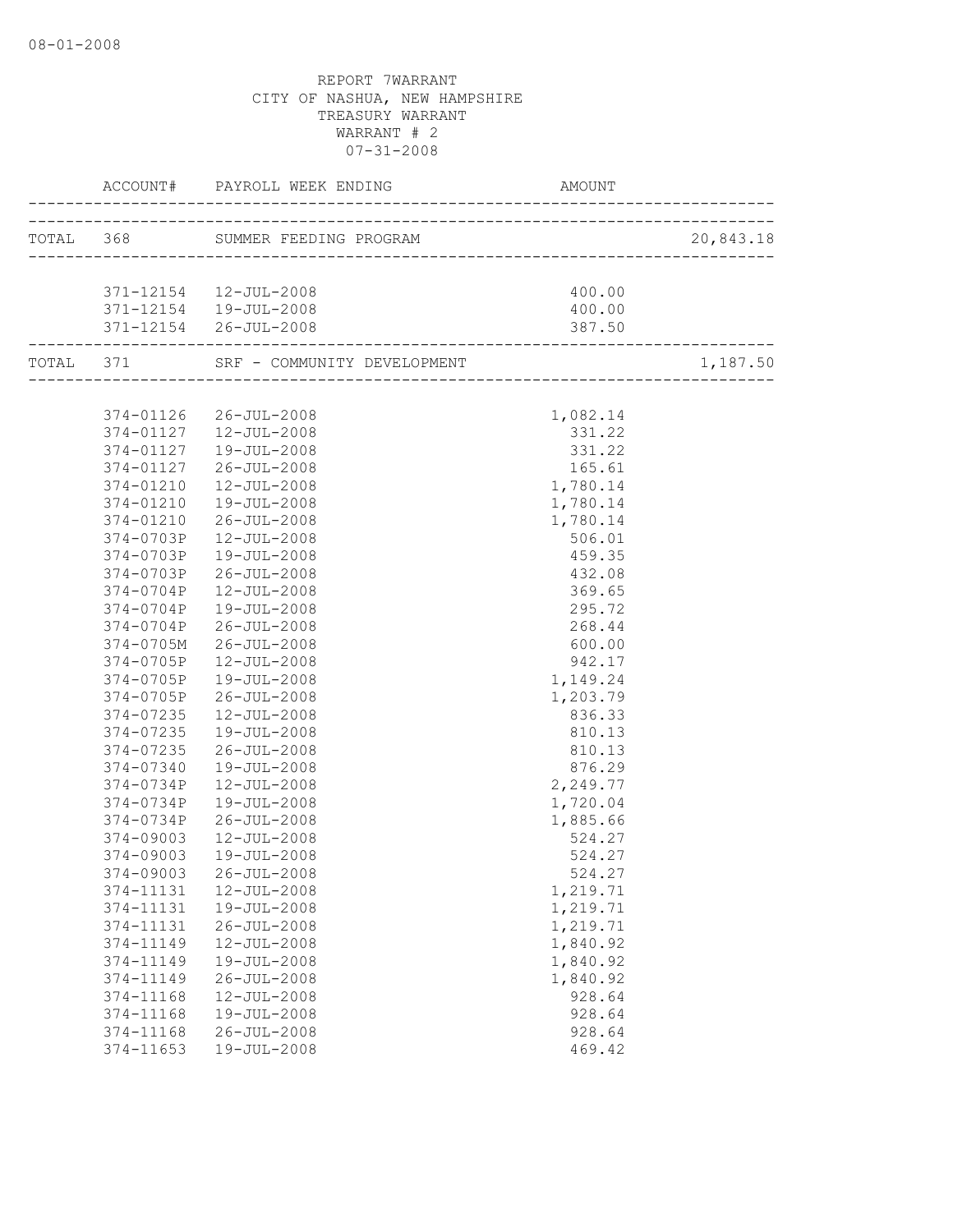|           |          | <b>AMOUNT</b>                                                                                                                                                                                                                                                                                                                                                                                                                                                                                                                                                                                                                                                                                                                                                                                                                                            |                                                                                                                                                                                                       |
|-----------|----------|----------------------------------------------------------------------------------------------------------------------------------------------------------------------------------------------------------------------------------------------------------------------------------------------------------------------------------------------------------------------------------------------------------------------------------------------------------------------------------------------------------------------------------------------------------------------------------------------------------------------------------------------------------------------------------------------------------------------------------------------------------------------------------------------------------------------------------------------------------|-------------------------------------------------------------------------------------------------------------------------------------------------------------------------------------------------------|
|           |          | 469.42                                                                                                                                                                                                                                                                                                                                                                                                                                                                                                                                                                                                                                                                                                                                                                                                                                                   |                                                                                                                                                                                                       |
|           |          |                                                                                                                                                                                                                                                                                                                                                                                                                                                                                                                                                                                                                                                                                                                                                                                                                                                          | 37, 144.87                                                                                                                                                                                            |
|           |          |                                                                                                                                                                                                                                                                                                                                                                                                                                                                                                                                                                                                                                                                                                                                                                                                                                                          |                                                                                                                                                                                                       |
|           |          |                                                                                                                                                                                                                                                                                                                                                                                                                                                                                                                                                                                                                                                                                                                                                                                                                                                          |                                                                                                                                                                                                       |
|           |          |                                                                                                                                                                                                                                                                                                                                                                                                                                                                                                                                                                                                                                                                                                                                                                                                                                                          |                                                                                                                                                                                                       |
|           |          |                                                                                                                                                                                                                                                                                                                                                                                                                                                                                                                                                                                                                                                                                                                                                                                                                                                          |                                                                                                                                                                                                       |
|           |          | $-418.08$                                                                                                                                                                                                                                                                                                                                                                                                                                                                                                                                                                                                                                                                                                                                                                                                                                                |                                                                                                                                                                                                       |
|           |          | $-417.60$                                                                                                                                                                                                                                                                                                                                                                                                                                                                                                                                                                                                                                                                                                                                                                                                                                                |                                                                                                                                                                                                       |
|           |          | 13,486.02                                                                                                                                                                                                                                                                                                                                                                                                                                                                                                                                                                                                                                                                                                                                                                                                                                                |                                                                                                                                                                                                       |
|           |          | 13,486.02                                                                                                                                                                                                                                                                                                                                                                                                                                                                                                                                                                                                                                                                                                                                                                                                                                                |                                                                                                                                                                                                       |
|           |          |                                                                                                                                                                                                                                                                                                                                                                                                                                                                                                                                                                                                                                                                                                                                                                                                                                                          |                                                                                                                                                                                                       |
|           |          | 20,493.75                                                                                                                                                                                                                                                                                                                                                                                                                                                                                                                                                                                                                                                                                                                                                                                                                                                |                                                                                                                                                                                                       |
| TOTAL 376 |          |                                                                                                                                                                                                                                                                                                                                                                                                                                                                                                                                                                                                                                                                                                                                                                                                                                                          | 68,750.71                                                                                                                                                                                             |
|           |          |                                                                                                                                                                                                                                                                                                                                                                                                                                                                                                                                                                                                                                                                                                                                                                                                                                                          |                                                                                                                                                                                                       |
|           |          |                                                                                                                                                                                                                                                                                                                                                                                                                                                                                                                                                                                                                                                                                                                                                                                                                                                          |                                                                                                                                                                                                       |
|           |          | 343.46                                                                                                                                                                                                                                                                                                                                                                                                                                                                                                                                                                                                                                                                                                                                                                                                                                                   |                                                                                                                                                                                                       |
|           |          | 4,209.20                                                                                                                                                                                                                                                                                                                                                                                                                                                                                                                                                                                                                                                                                                                                                                                                                                                 |                                                                                                                                                                                                       |
|           |          |                                                                                                                                                                                                                                                                                                                                                                                                                                                                                                                                                                                                                                                                                                                                                                                                                                                          | 4,796.41                                                                                                                                                                                              |
|           |          | 116.10                                                                                                                                                                                                                                                                                                                                                                                                                                                                                                                                                                                                                                                                                                                                                                                                                                                   |                                                                                                                                                                                                       |
|           |          |                                                                                                                                                                                                                                                                                                                                                                                                                                                                                                                                                                                                                                                                                                                                                                                                                                                          | 116.10                                                                                                                                                                                                |
|           |          |                                                                                                                                                                                                                                                                                                                                                                                                                                                                                                                                                                                                                                                                                                                                                                                                                                                          |                                                                                                                                                                                                       |
|           |          |                                                                                                                                                                                                                                                                                                                                                                                                                                                                                                                                                                                                                                                                                                                                                                                                                                                          |                                                                                                                                                                                                       |
|           |          | 1,509.12                                                                                                                                                                                                                                                                                                                                                                                                                                                                                                                                                                                                                                                                                                                                                                                                                                                 |                                                                                                                                                                                                       |
|           |          | 689.89                                                                                                                                                                                                                                                                                                                                                                                                                                                                                                                                                                                                                                                                                                                                                                                                                                                   |                                                                                                                                                                                                       |
|           |          | 689.89                                                                                                                                                                                                                                                                                                                                                                                                                                                                                                                                                                                                                                                                                                                                                                                                                                                   |                                                                                                                                                                                                       |
|           |          |                                                                                                                                                                                                                                                                                                                                                                                                                                                                                                                                                                                                                                                                                                                                                                                                                                                          | 4,398.02                                                                                                                                                                                              |
|           |          |                                                                                                                                                                                                                                                                                                                                                                                                                                                                                                                                                                                                                                                                                                                                                                                                                                                          |                                                                                                                                                                                                       |
|           |          |                                                                                                                                                                                                                                                                                                                                                                                                                                                                                                                                                                                                                                                                                                                                                                                                                                                          |                                                                                                                                                                                                       |
|           |          |                                                                                                                                                                                                                                                                                                                                                                                                                                                                                                                                                                                                                                                                                                                                                                                                                                                          |                                                                                                                                                                                                       |
| 393       | DAY CARE |                                                                                                                                                                                                                                                                                                                                                                                                                                                                                                                                                                                                                                                                                                                                                                                                                                                          | 1,514.90                                                                                                                                                                                              |
|           |          |                                                                                                                                                                                                                                                                                                                                                                                                                                                                                                                                                                                                                                                                                                                                                                                                                                                          |                                                                                                                                                                                                       |
|           |          |                                                                                                                                                                                                                                                                                                                                                                                                                                                                                                                                                                                                                                                                                                                                                                                                                                                          |                                                                                                                                                                                                       |
|           |          | 1,865.02                                                                                                                                                                                                                                                                                                                                                                                                                                                                                                                                                                                                                                                                                                                                                                                                                                                 |                                                                                                                                                                                                       |
|           |          | ACCOUNT# PAYROLL WEEK ENDING<br>374-11653 26-JUL-2008<br>TOTAL 374 SRF - URBAN PROGRAMS<br>3768-11726 12-JUL-2008<br>3768-11726 26-JUL-2008<br>3768-11802 12-JUL-2008<br>3768-11802 26-JUL-2008<br>3768-12111 19-JUL-2008<br>3768-12126 19-JUL-2008<br>3768-12198 12-JUL-2008<br>3768-12198 26-JUL-2008<br>3768-13133 12-JUL-2008<br>3768-13133 26-JUL-2008<br>TITLE I ESEA<br>3778-13133 12-JUL-2008<br>3778-13133 19-JUL-2008<br>3778-13133 26-JUL-2008<br>TOTAL 377 TITLE III ENHANCE ENG LANGUAGE<br>3888-12126 19-JUL-2008<br>TOTAL 388 TITLE V INNOVATIVE PROGRAMS<br>3908-11726 12-JUL-2008<br>3908-11726 26-JUL-2008<br>3908-12198 12-JUL-2008<br>3908-12198 26-JUL-2008<br>TOTAL 390 VOC ED SECONDARY PERKINS<br>3937-19000 12-JUL-2008<br>3937-19000 26-JUL-2008<br>3958-11726 12-JUL-2008<br>3958-11726 26-JUL-2008<br>3958-11860 12-JUL-2008 | ________________________________<br>---------------------------------<br>6,373.66<br>6,373.66<br>1,886.64<br>1,886.64<br>5,600.00<br>243.75<br>1,509.12<br>757.45<br>757.45<br>41,043.58<br>41,043.58 |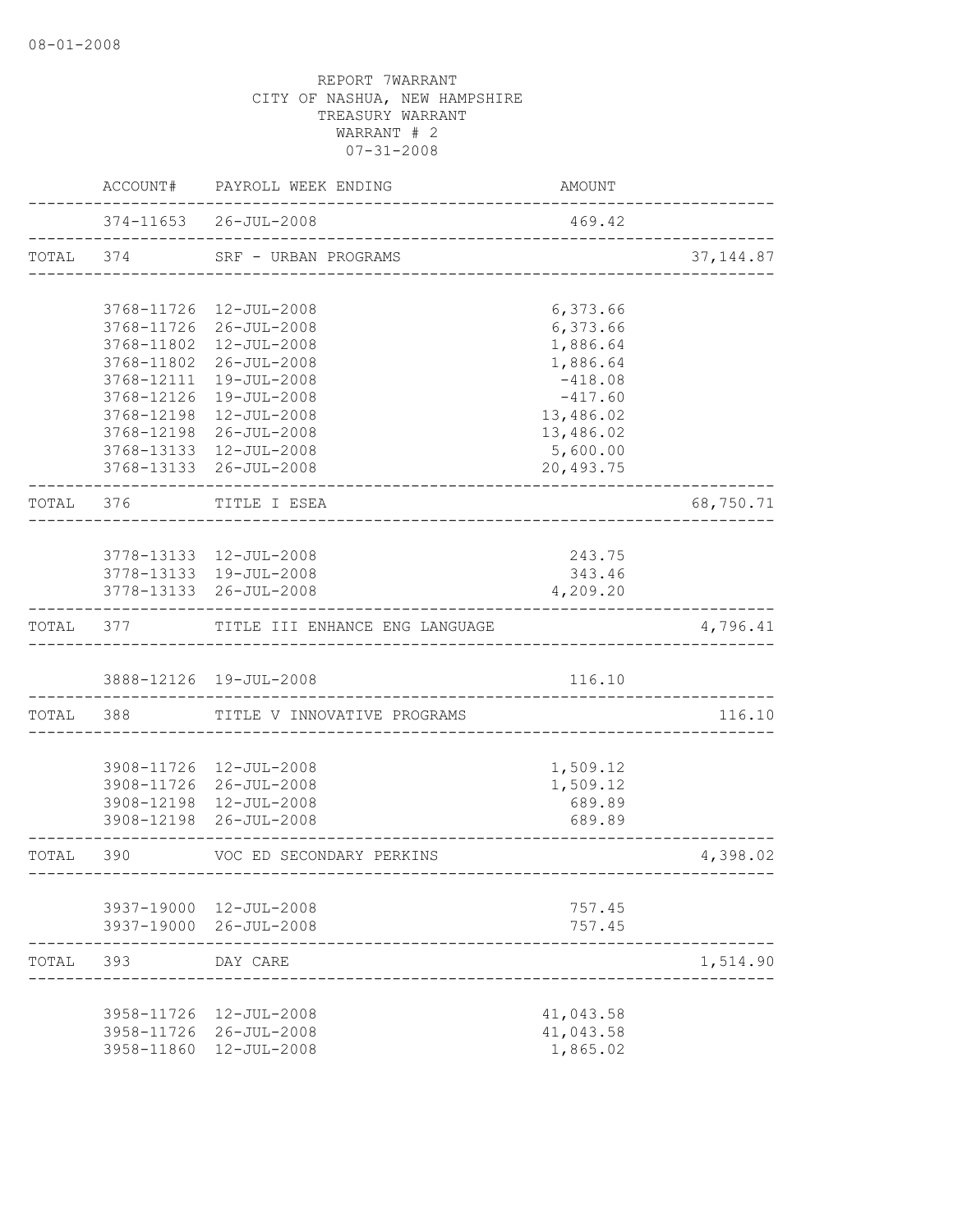|           | AMOUNT                                                                                                                                                                                                   |                          |
|-----------|----------------------------------------------------------------------------------------------------------------------------------------------------------------------------------------------------------|--------------------------|
|           | 1,865.02                                                                                                                                                                                                 |                          |
| TOTAL 395 |                                                                                                                                                                                                          | 85,817.20                |
|           | 2,470.62<br>2,470.62                                                                                                                                                                                     |                          |
| 396       |                                                                                                                                                                                                          | 4,941.24                 |
|           | 59.90                                                                                                                                                                                                    |                          |
| 397       |                                                                                                                                                                                                          | 59.90                    |
|           | ACCOUNT# PAYROLL WEEK ENDING<br>3958-11860 26-JUL-2008<br>IDEA BASIC SPEC ED<br>3968-11726 12-JUL-2008<br>3968-11726 26-JUL-2008<br>IDEA PRESCHOOL SPEC ED<br>3977-12138 26-JUL-2008<br>SPECIAL ED LOCAL | ________________________ |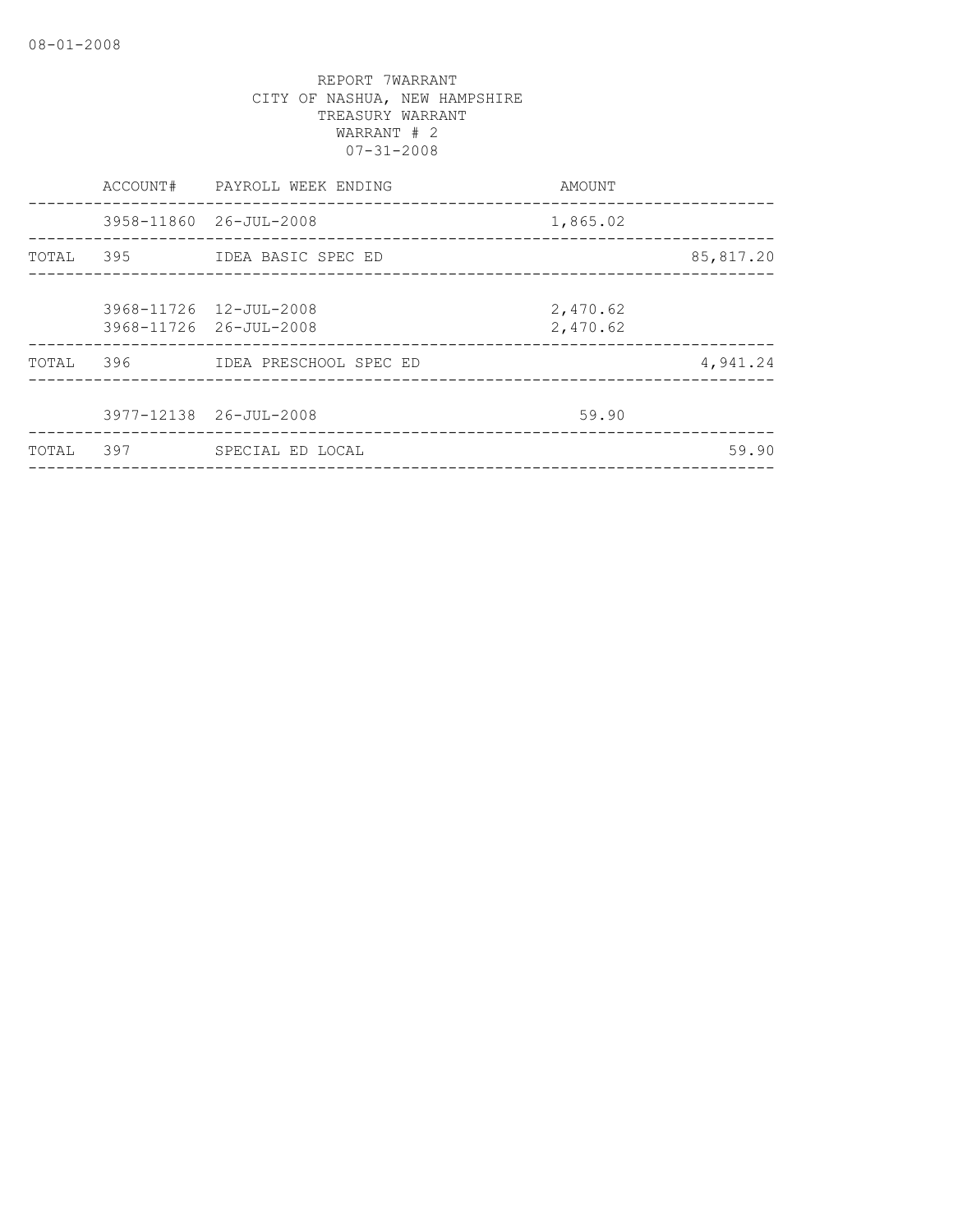|           | ACCOUNT#      | PAYROLL WEEK ENDING   | <b>AMOUNT</b> |           |
|-----------|---------------|-----------------------|---------------|-----------|
|           | 501-11033     | $12 - JUL - 2008$     | 769.94        |           |
|           | 501-11033     | 19-JUL-2008           | 769.94        |           |
|           | 501-11033     | 26-JUL-2008           | 769.94        |           |
|           | 501-11470     | 12-JUL-2008           | 798.30        |           |
|           | 501-11470     | 19-JUL-2008           | 798.30        |           |
|           | 501-11470     | $26 - JUL - 2008$     | 798.30        |           |
|           | 501-11471     | 12-JUL-2008           | 1,926.42      |           |
|           | 501-11471     | 19-JUL-2008           | 1,926.42      |           |
|           | 501-11471     | $26 - JUL - 2008$     | 1,926.42      |           |
|           | 501-11611     | 12-JUL-2008           | 493.53        |           |
|           | 501-11611     | 19-JUL-2008           | 493.53        |           |
|           | 501-11611     | $26 - JUL - 2008$     | 493.53        |           |
| TOTAL     | 501           | MAYOR'S OFFICE        |               | 11,964.57 |
|           |               |                       |               |           |
|           | 502-11113     | 12-JUL-2008           | 1,526.00      |           |
|           | 502-11113     | 19-JUL-2008           | 1,526.00      |           |
|           | $502 - 11113$ | $26 - JUL - 2008$     | 1,526.00      |           |
|           | 502-11195     | 12-JUL-2008           | 1,941.86      |           |
|           | 502-11195     | 19-JUL-2008           | 1,941.86      |           |
|           | 502-11195     | 26-JUL-2008           | 1,941.86      |           |
|           | 502-11219     | 12-JUL-2008           | 1,766.76      |           |
|           | 502-11219     | 19-JUL-2008           | 1,766.76      |           |
|           | 502-11219     | $26 - JUL - 2008$     | 1,766.76      |           |
|           | 502-11518     | 12-JUL-2008           | 1,615.59      |           |
|           | 502-11518     | 19-JUL-2008           | 1,615.59      |           |
|           | 502-11518     | $26 - JUL - 2008$     | 1,615.60      |           |
| TOTAL     | 502           | LEGAL DEPARTMENT      |               | 20,550.64 |
|           |               |                       |               |           |
|           | 503-11071     | $12 - JUL - 2008$     | 1,196.29      |           |
|           | 503-11071     | 19-JUL-2008           | 1,196.29      |           |
|           | 503-11071     | $26 - JUL - 2008$     | 1,196.29      |           |
|           | 503-12092     | $12 - JUL - 2008$     | 490.64        |           |
|           | 503-12092     | 19-JUL-2008           | 490.64        |           |
|           | 503-12092     | 26-JUL-2008           | 490.64        |           |
| TOTAL 503 |               | BOARD OF ALDERMEN     |               | 5,060.79  |
|           |               | 507-82010 26-JUL-2008 | 546.13        |           |
| TOTAL     | 507           | PENSIONS              |               | 546.13    |

508-11130 12-JUL-2008 809.99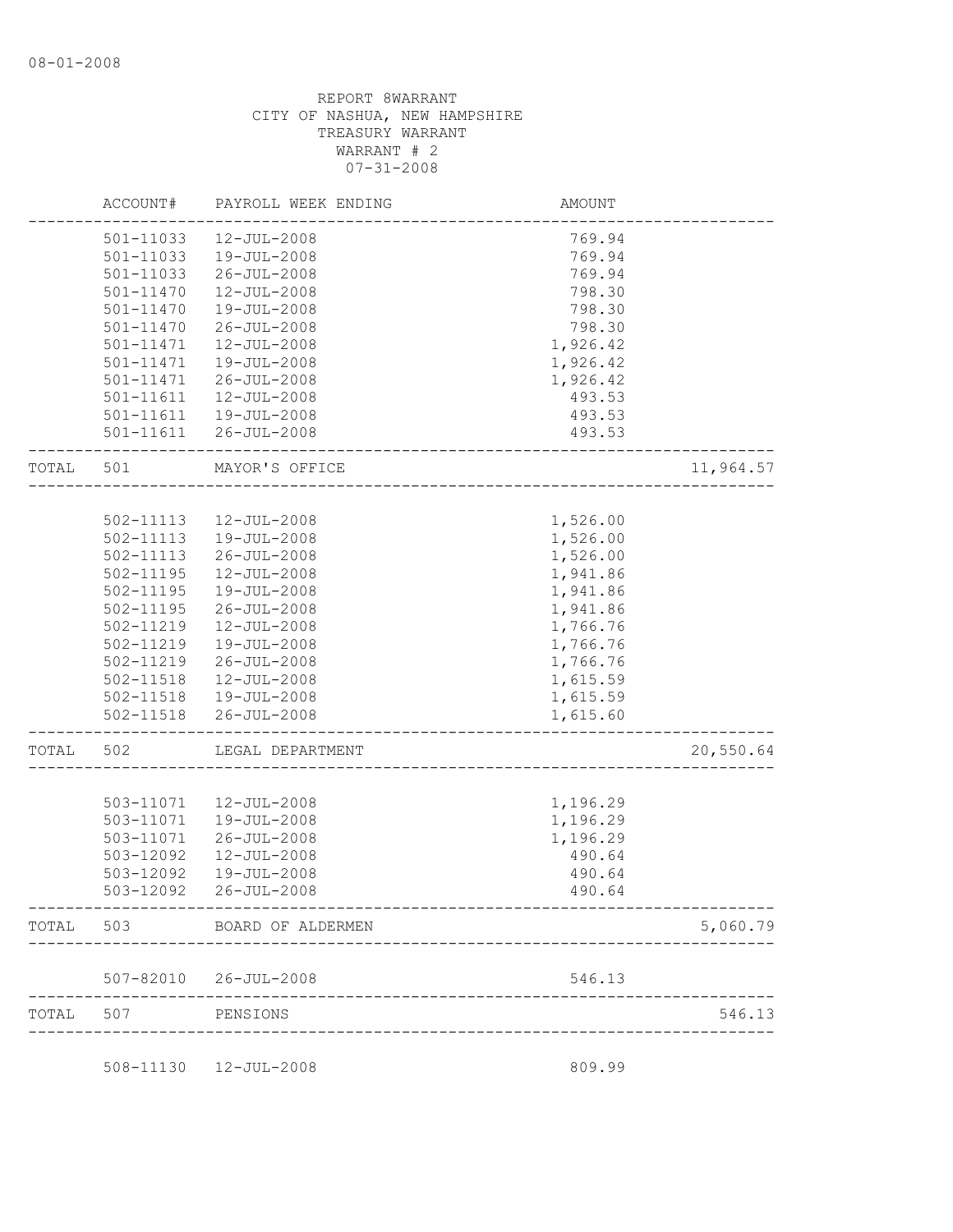|           | AMOUNT<br>------------------------<br>ACCOUNT# PAYROLL WEEK ENDING |                                         |          |
|-----------|--------------------------------------------------------------------|-----------------------------------------|----------|
|           | 508-11130  19-JUL-2008                                             | 809.99                                  |          |
|           | 508-11130 26-JUL-2008                                              | 809.99                                  |          |
|           | 508-11446  12-JUL-2008                                             | 813.98                                  |          |
|           | 508-11446  19-JUL-2008                                             | 813.98                                  |          |
|           | 508-11446 26-JUL-2008                                              | 813.98<br>----------------------------- |          |
|           | TOTAL 508 INSURANCE - POLICY COSTS                                 |                                         | 4,871.91 |
|           |                                                                    |                                         |          |
|           | 511-11024  19-JUL-2008                                             | 696.76                                  |          |
|           | 511-11024 26-JUL-2008                                              | 696.76                                  |          |
|           | 511-11103  12-JUL-2008                                             | 696.76                                  |          |
|           | 511-11248  12-JUL-2008                                             | 1,351.04                                |          |
|           | 511-11248  19-JUL-2008                                             | 1,351.04                                |          |
|           | 511-11248 26-JUL-2008                                              | 1,351.05                                |          |
|           | TOTAL 511 CITI-STAT (FORMERLY ADMIN SVS) 6,143.41                  |                                         |          |
|           |                                                                    |                                         |          |
|           | 512-11005  12-JUL-2008                                             | 876.87                                  |          |
|           | 512-11005  19-JUL-2008                                             | 876.86                                  |          |
| 512-11005 | $26 - JUL - 2008$                                                  | 876.86                                  |          |
| 512-11050 | 12-JUL-2008                                                        | 718.17                                  |          |
| 512-11050 | 19-JUL-2008                                                        | 718.17                                  |          |
| 512-11050 | 26-JUL-2008                                                        | 718.17                                  |          |
| 512-11064 | 12-JUL-2008                                                        | 954.94                                  |          |
| 512-11064 | 19-JUL-2008                                                        | 954.94                                  |          |
| 512-11064 | 26-JUL-2008                                                        | 954.94                                  |          |
| 512-11073 | 12-JUL-2008                                                        | 808.73                                  |          |
| 512-11073 | 19-JUL-2008                                                        | 1,544.88                                |          |
| 512-11073 | 26-JUL-2008                                                        | 1,544.88                                |          |
| 512-11165 | $12 - JUL - 2008$                                                  | 2,178.04                                |          |
| 512-11165 | 19-JUL-2008                                                        | 2,178.04                                |          |
| 512-11165 | 26-JUL-2008                                                        | 2,178.05                                |          |
| 512-11173 | 12-JUL-2008                                                        | 1,364.20                                |          |
| 512-11173 | 19-JUL-2008                                                        | 1,364.20                                |          |
| 512-11173 | 26-JUL-2008                                                        | 1,364.21                                |          |
|           | 512-11177  12-JUL-2008                                             | 1,885.72                                |          |
| 512-11177 | 19-JUL-2008                                                        | 1,885.72                                |          |
| 512-11177 | $26 - JUL - 2008$                                                  | 1,885.72                                |          |
| 512-11222 | 12-JUL-2008                                                        | 957.31                                  |          |
| 512-11222 | 19-JUL-2008                                                        | 957.31                                  |          |
| 512-11222 | $26 - JUL - 2008$                                                  | 957.31                                  |          |
| 512-11224 | 12-JUL-2008                                                        | 957.64                                  |          |
| 512-11224 | 19-JUL-2008                                                        | 957.64                                  |          |
| 512-11224 | $26 - JUL - 2008$                                                  | 957.64                                  |          |
| 512-11232 | 12-JUL-2008                                                        | 1,038.52                                |          |
| 512-11232 | 19-JUL-2008                                                        | 1,010.46                                |          |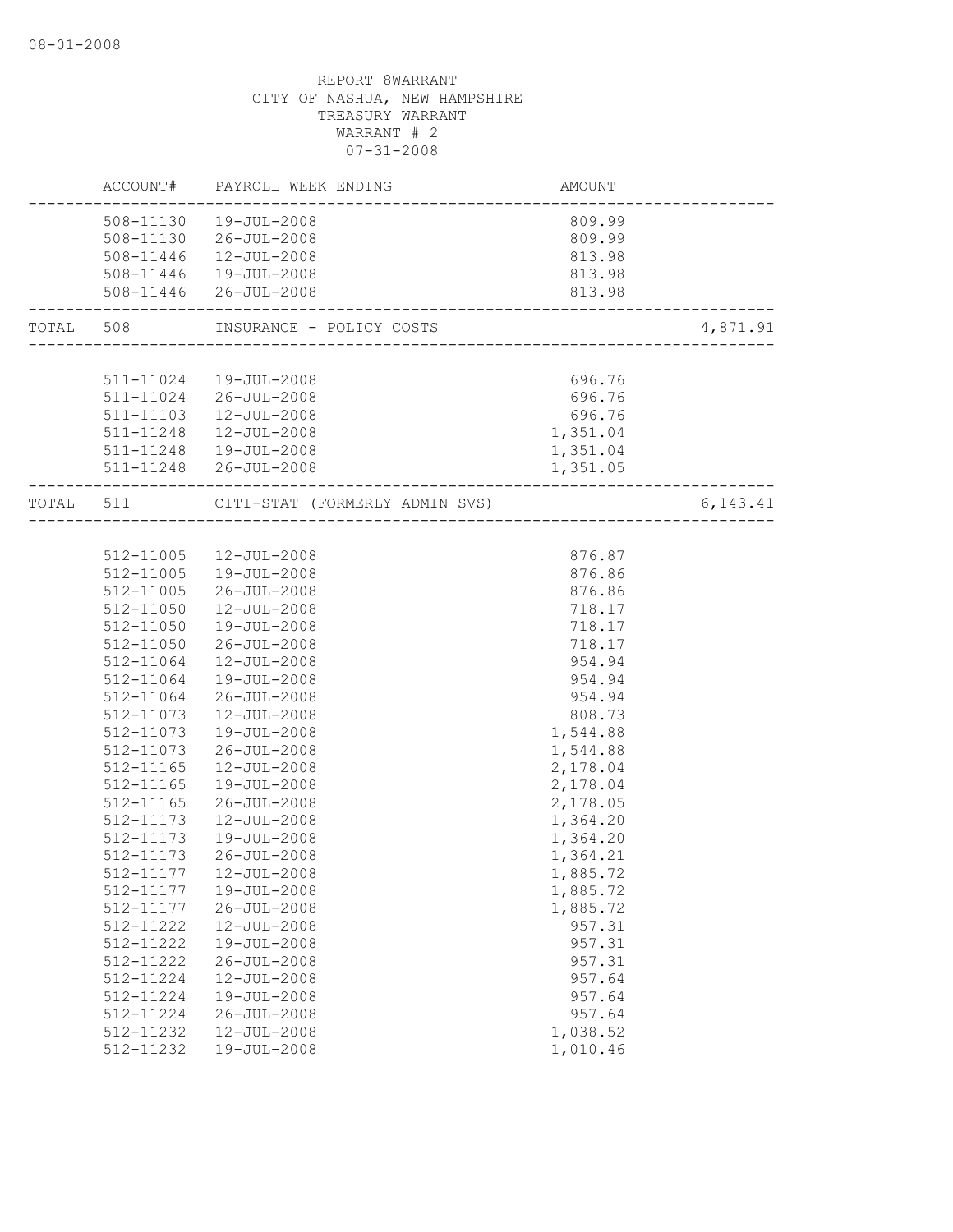|       | ACCOUNT#      | PAYROLL WEEK ENDING | AMOUNT    |
|-------|---------------|---------------------|-----------|
|       | 512-11232     | $26 - JUL - 2008$   | 1,010.46  |
|       | 512-11265     | 12-JUL-2008         | 833.86    |
|       | 512-11265     | 19-JUL-2008         | 833.86    |
|       | 512-11265     | $26 - JUL - 2008$   | 833.86    |
|       | 512-11531     | 12-JUL-2008         | 1,819.68  |
|       | 512-11531     | 19-JUL-2008         | 1,649.09  |
|       | $512 - 11531$ | $26 - JUL - 2008$   | 1,592.22  |
|       | 512-11581     | $12 - JUL - 2008$   | 736.15    |
|       | 512-11581     | 19-JUL-2008         | 294.46    |
|       | 512-11684     | 12-JUL-2008         | 827.74    |
|       | 512-11684     | 19-JUL-2008         | 827.74    |
|       | 512-11684     | $26 - JUL - 2008$   | 827.74    |
|       | 512-11714     | $12 - JUL - 2008$   | 903.15    |
|       | 512-11714     | 19-JUL-2008         | 903.15    |
|       | 512-11714     | $26 - JUL - 2008$   | 903.15    |
|       | 512-11740     | 12-JUL-2008         | 1,575.29  |
|       | 512-11740     | 19-JUL-2008         | 1,575.29  |
|       | 512-11740     | $26 - JUL - 2008$   | 1,575.28  |
|       | 512-12033     | 12-JUL-2008         | 720.60    |
|       | 512-12033     | 19-JUL-2008         | 581.14    |
|       | 512-12033     | $26 - JUL - 2008$   | 581.13    |
|       | 512-12052     | $12 - JUL - 2008$   | 567.28    |
|       | 512-12052     | 19-JUL-2008         | 546.60    |
|       | 512-12052     | $26 - JUL - 2008$   | 546.61    |
|       | 512-12056     | 12-JUL-2008         | 343.90    |
|       | 512-12056     | 19-JUL-2008         | 364.53    |
|       | 512-12056     | $26 - JUL - 2008$   | 450.49    |
|       | 512-12095     | 12-JUL-2008         | 629.55    |
|       | 512-12095     | 19-JUL-2008         | 586.80    |
|       | 512-12749     | $12 - JUL - 2008$   | 592.39    |
|       | 512-12749     | 19-JUL-2008         | 592.39    |
|       | 512-12749     | $26 - JUL - 2008$   | 592.39    |
|       | 512-13004     | 12-JUL-2008         | 387.56    |
|       | 512-13004     | 19-JUL-2008         | 155.54    |
|       | 512-13004     | $26 - JUL - 2008$   | 193.97    |
| TOTAL | 512           | FINANCIAL SERVICES  | 63,581.18 |
|       |               |                     |           |
|       | 513-11117     | 12-JUL-2008         | 1,533.61  |
|       | 513-11117     | $19 - JUL - 2008$   | 1,533.61  |
|       | 513-11117     | $26 - JUL - 2008$   | 1,533.61  |
|       | 513-11171     | $12 - JUL - 2008$   | 1,592.45  |
|       | 513-11171     | $19 - JUL - 2008$   | 3,290.05  |
|       | 513-11171     | $26 - JUL - 2008$   | 1,958.84  |
|       | 513-11213     | $12 - JUL - 2008$   | 1,219.71  |
|       | 513-11213     | 19-JUL-2008         | 1,219.71  |
|       | 513-11213     | $26 - JUL - 2008$   | 1,219.71  |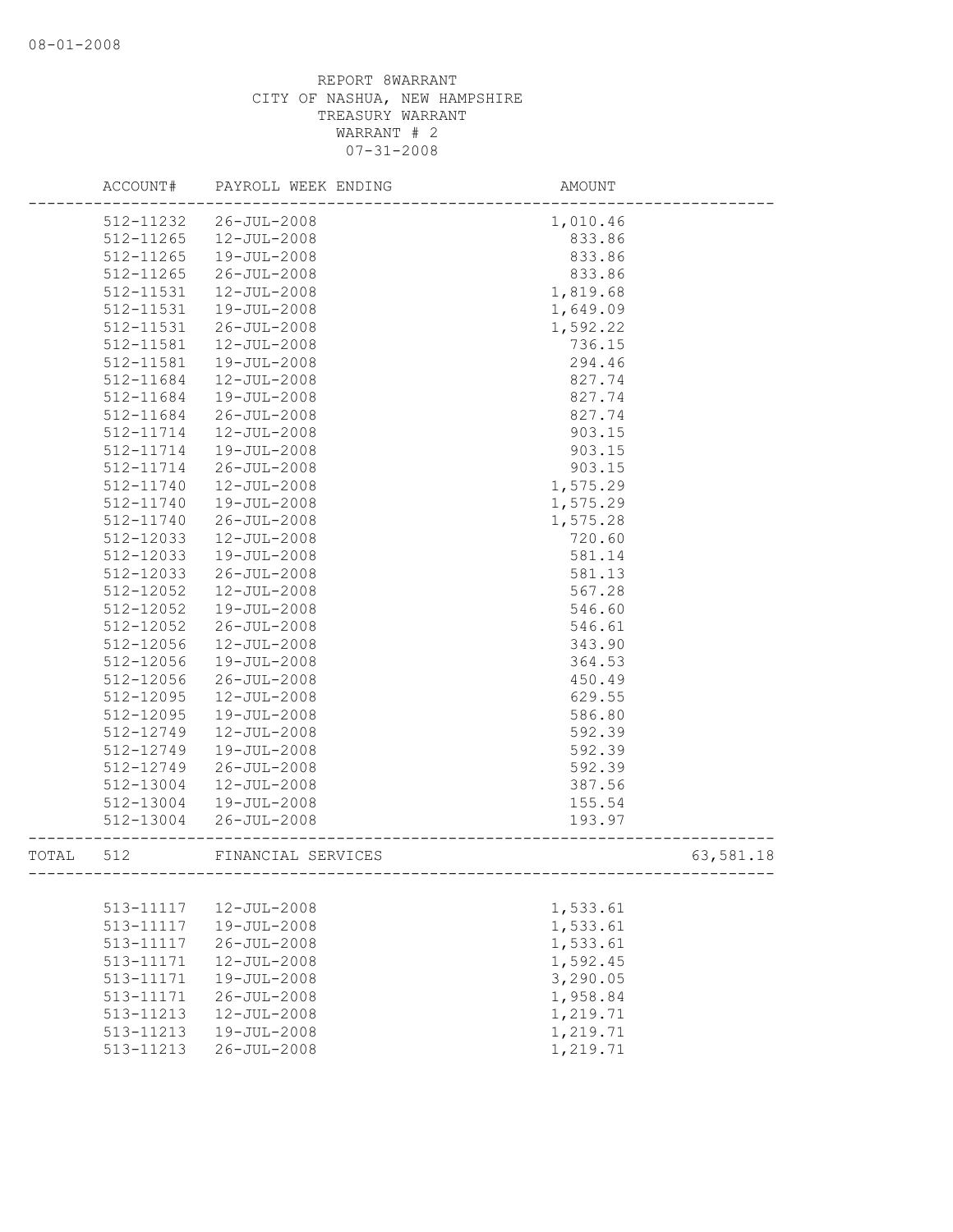|           |           | <b>AMOUNT</b><br>ACCOUNT# PAYROLL WEEK ENDING |          |            |
|-----------|-----------|-----------------------------------------------|----------|------------|
|           |           | 513-11223  12-JUL-2008                        | 737.23   |            |
|           |           | 513-11223  19-JUL-2008                        | 737.23   |            |
|           |           | 513-11223 26-JUL-2008                         | 737.23   |            |
| TOTAL 513 |           | CITY CLERK'S OFFICE                           |          | 17, 312.99 |
|           |           |                                               |          |            |
|           |           | 514-11441  12-JUL-2008                        | 1,364.20 |            |
|           |           | 514-11441  19-JUL-2008                        | 1,364.20 |            |
|           |           | 514-11441 26-JUL-2008                         | 1,364.20 |            |
|           |           | 514-11540  12-JUL-2008                        | 1,017.42 |            |
|           |           | 514-11540  19-JUL-2008                        | 1,017.42 |            |
|           |           | 514-11540 26-JUL-2008                         | 1,017.42 |            |
|           | 514-11578 | 12-JUL-2008                                   | 936.70   |            |
|           | 514-11578 | 19-JUL-2008                                   | 936.70   |            |
|           |           | 514-11578 26-JUL-2008                         | 936.70   |            |
|           | 514-11589 | 12-JUL-2008                                   | 1,014.26 |            |
|           |           | 514-11589  19-JUL-2008                        | 1,014.26 |            |
|           |           | 514-11589 26-JUL-2008                         | 1,014.26 |            |
|           |           | TOTAL 514 INSURANCE-PROPERTY & CASUALTY       |          | 12,997.74  |
|           |           |                                               |          |            |
|           |           | 515-11031  12-JUL-2008                        | 1,044.25 |            |
|           |           | 515-11031  19-JUL-2008                        | 1,044.25 |            |
|           | 515-11031 | $26 - JUL - 2008$                             | 1,044.25 |            |
|           | 515-11350 | $12 - JUL - 2008$                             | 903.15   |            |
|           |           | 515-11350  19-JUL-2008                        | 903.15   |            |
|           |           | 515-11350 26-JUL-2008                         | 903.15   |            |
|           | 515-11446 | 12-JUL-2008                                   | 271.32   |            |
|           | 515-11446 | 19-JUL-2008                                   | 271.32   |            |
|           | 515-11446 | 26-JUL-2008                                   | 271.32   |            |
|           | 515-11447 | 12-JUL-2008                                   | 1,622.11 |            |
|           | 515-11447 | 19-JUL-2008                                   | 1,622.11 |            |
|           | 515-11447 | $26 - JUL - 2008$                             | 1,622.11 |            |
|           | 515-12001 | 12-JUL-2008                                   | 665.03   |            |
|           | 515-12001 | 19-JUL-2008                                   | 665.03   |            |
|           | 515-12001 | 26-JUL-2008                                   | 665.03   |            |
| TOTAL     | 515       | HUMAN RESOURCES                               |          | 13,517.58  |
|           |           | ____________________                          |          |            |
|           | 516-11147 | 12-JUL-2008                                   | 693.38   |            |
|           | 516-11147 | 19-JUL-2008                                   | 693.38   |            |
|           | 516-11147 | $26 - JUL - 2008$                             | 693.38   |            |
|           | 516-11148 | $12 - JUL - 2008$                             | 902.81   |            |
|           | 516-11148 | 19-JUL-2008                                   | 902.81   |            |
|           | 516-11148 | $26 - JUL - 2008$                             | 902.81   |            |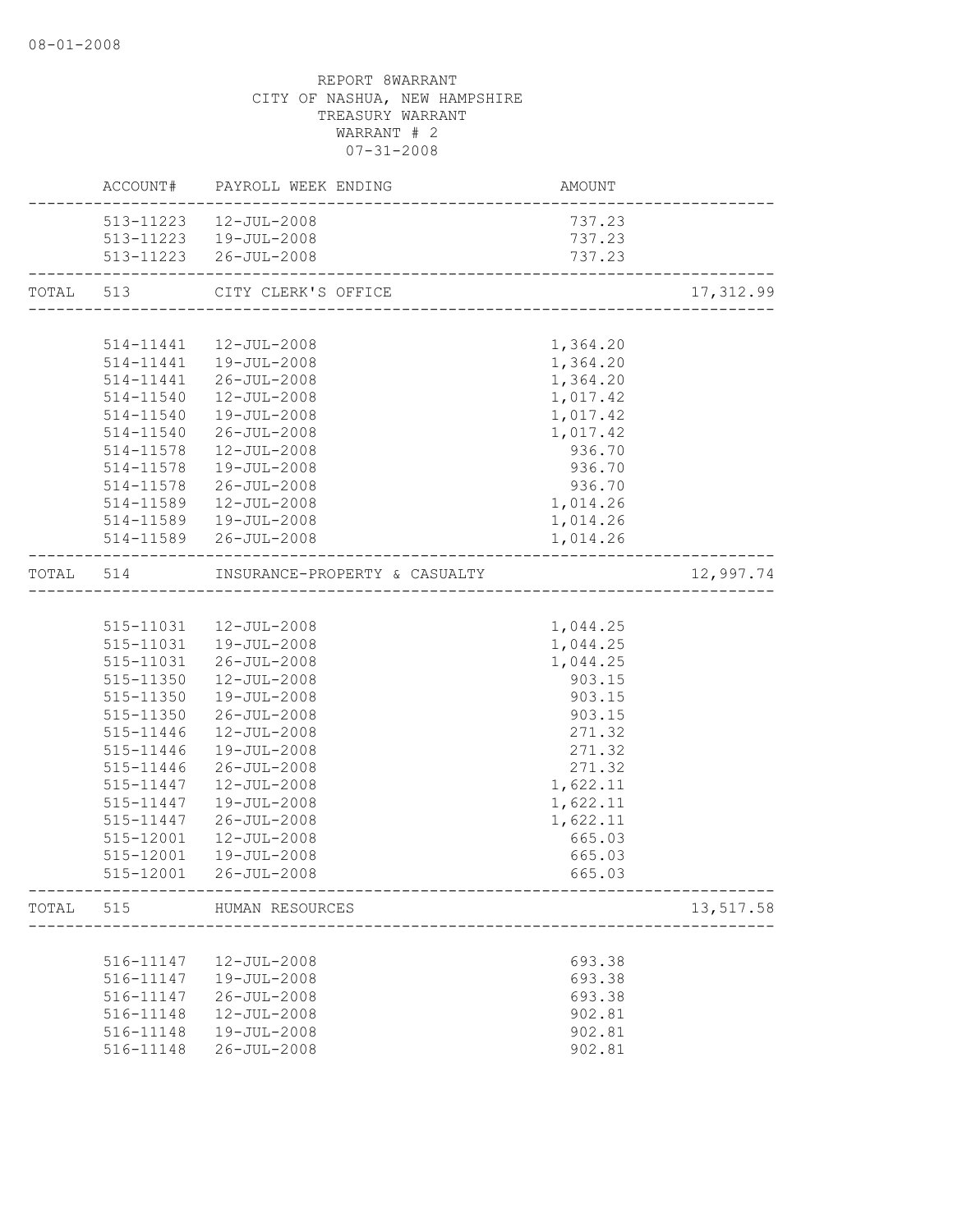| 516-11459  12-JUL-2008<br>1,196.29                                          |           |
|-----------------------------------------------------------------------------|-----------|
| 516-11459  19-JUL-2008<br>1,196.29                                          |           |
| 516-11459 26-JUL-2008<br>1,196.29                                           |           |
| 516-11573<br>12-JUL-2008<br>895.46                                          |           |
| 516-11573  19-JUL-2008<br>895.46                                            |           |
| 516-11573 26-JUL-2008<br>895.46                                             |           |
|                                                                             |           |
| TOTAL 516<br>PURCHASING DEPARTMENT<br>_____________________________________ | 11,063.82 |
|                                                                             |           |
| 622.64<br>517-11198<br>12-JUL-2008                                          |           |
| 517-11198  19-JUL-2008<br>622.64                                            |           |
| 517-11198<br>$26 - JUL - 2008$<br>622.64                                    |           |
| 12-JUL-2008<br>624.52<br>517-11201                                          |           |
| 517-11201<br>19-JUL-2008<br>624.52                                          |           |
| 517-11201<br>$26 - JUL - 2008$<br>499.62                                    |           |
| 517-11203<br>565.71<br>$12 - JUL - 2008$                                    |           |
| $517 - 11203$<br>19-JUL-2008<br>565.71                                      |           |
| 873.75<br>517-11203<br>26-JUL-2008                                          |           |
| 517-11420<br>12-JUL-2008<br>835.74                                          |           |
| 835.74<br>517-11420<br>19-JUL-2008                                          |           |
| 835.74<br>517-11420<br>$26 - JUL - 2008$                                    |           |
| 517-12063<br>19-JUL-2008<br>284.23                                          |           |
| 284.23<br>517-12063 26-JUL-2008                                             |           |
| 517-13020<br>26-JUL-2008<br>106.08                                          |           |
| BUILDING MAINT - CITY ADMIN<br>TOTAL 517                                    | 8,803.51  |
|                                                                             |           |
| 1,069.50<br>519-11014  12-JUL-2008                                          |           |
| 519-11014<br>19-JUL-2008<br>1,069.50                                        |           |
| 26-JUL-2008<br>1,069.50<br>519-11014                                        |           |
| 938.85<br>519-11016<br>$12 - JUL - 2008$                                    |           |
| 938.85<br>519-11016<br>19-JUL-2008                                          |           |
| 938.85<br>519-11016<br>$26 - JUL - 2008$                                    |           |
| 519-11017<br>12-JUL-2008<br>783.92                                          |           |
| 783.92<br>519-11017<br>$19 - JUL - 2008$                                    |           |
| 519-11017 26-JUL-2008<br>783.92                                             |           |
| 519-11115<br>12-JUL-2008<br>1,873.47                                        |           |
| 19-JUL-2008<br>1,873.48<br>519-11115                                        |           |
| $26 - JUL - 2008$<br>1,873.48<br>519-11115                                  |           |
| 519-11146<br>12-JUL-2008<br>816.64                                          |           |
| 19-JUL-2008<br>519-11146<br>816.63                                          |           |
| 519-11146<br>$26 - JUL - 2008$<br>816.64                                    |           |
| 12-JUL-2008<br>519-11153<br>589.72                                          |           |
| 519-11153<br>$19 - JUL - 2008$<br>589.71                                    |           |
|                                                                             |           |
| 519-11153<br>$26 - JUL - 2008$<br>589.71                                    |           |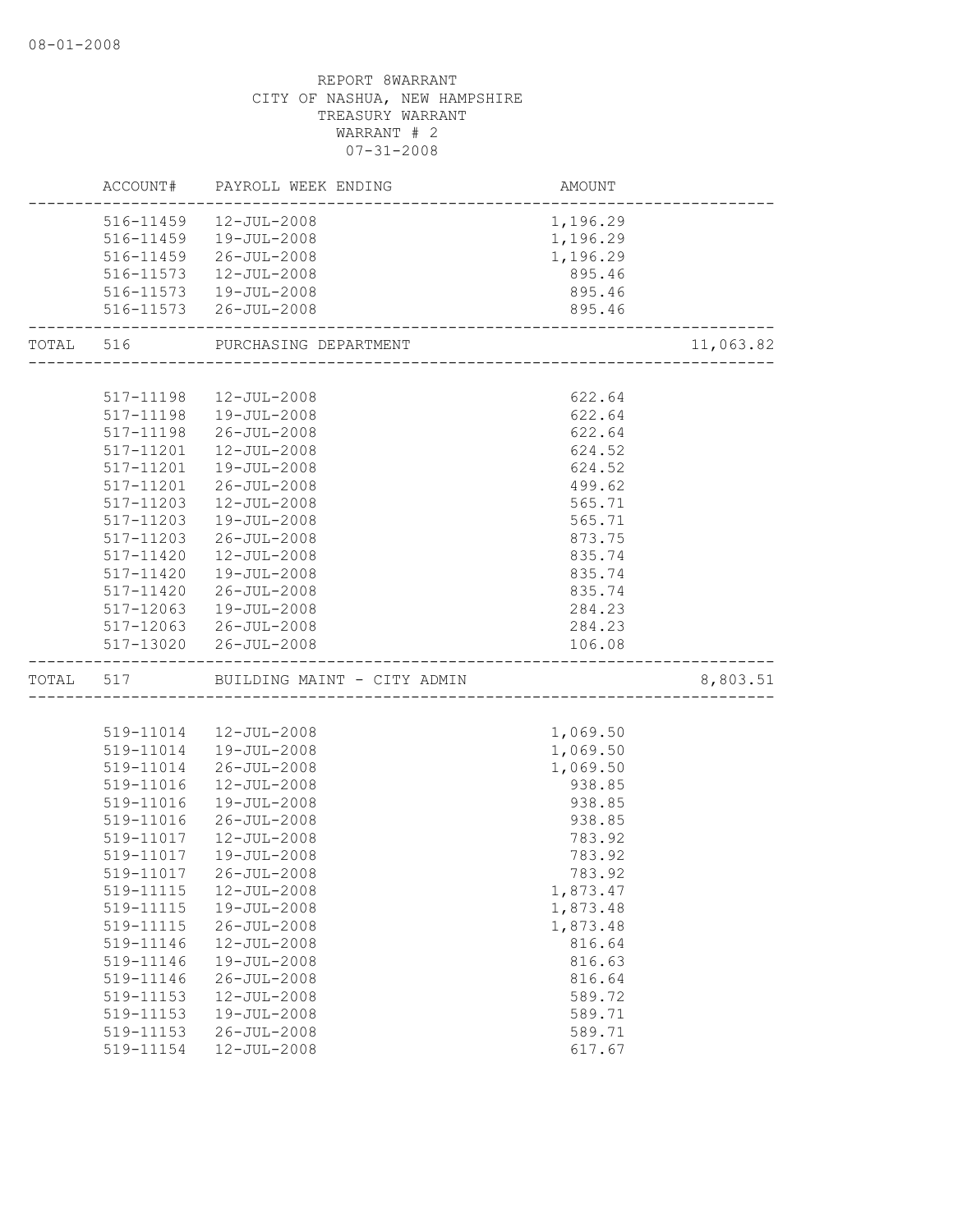| 519-11154<br>19-JUL-2008<br>617.67<br>519-11154<br>26-JUL-2008<br>617.67<br>519-11205<br>$12 - JUL - 2008$<br>773.50<br>773.50<br>519-11205<br>19-JUL-2008<br>773.50<br>519-11205<br>26-JUL-2008<br>12-JUL-2008<br>1,328.18<br>519-11241<br>19-JUL-2008<br>1,328.18<br>519-11241<br>1,328.18<br>519-11241<br>26-JUL-2008<br>519-18006 26-JUL-2008<br>375.00<br>TOTAL 519<br>ASSESSORS<br>520-12077   12-JUL-2008<br>256.94<br>256.94<br>520-12077  19-JUL-2008<br>520-12077 26-JUL-2008<br>256.94<br>TOTAL 520<br>HUNT BUILDING<br>522-11127  19-JUL-2008<br>1,651.07<br>522-11127<br>26-JUL-2008<br>1,626.12<br>1,161.91<br>522-11128<br>19-JUL-2008<br>1,096.69<br>522-11128<br>26-JUL-2008<br>522-11429<br>12-JUL-2008<br>1,766.76<br>522-11429<br>1,766.76<br>19-JUL-2008<br>1,766.76<br>522-11429<br>26-JUL-2008<br>522-11488<br>$12 - JUL - 2008$<br>1,612.25<br>522-11641<br>12-JUL-2008<br>1,342.55<br>522-11641<br>19-JUL-2008<br>1,342.56<br>522-11641<br>26-JUL-2008<br>1,342.56<br>522-11652<br>$12 - JUL - 2008$<br>1,404.69<br>$522 - 11652$<br>19-JUL-2008<br>1,404.69<br>$522 - 11652$<br>26-JUL-2008<br>1,404.69<br>1,482.33<br>522-11721<br>$12 - JUL - 2008$<br>1,482.33<br>522-11721<br>$19 - JUL - 2008$<br>522-11721<br>$26 - JUL - 2008$<br>1,482.33<br>522-11724<br>$12 - JUL - 2008$<br>1,293.11<br>522-11724<br>19-JUL-2008<br>1,293.11<br>$26 - JUL - 2008$<br>522-11724<br>1,293.11<br>12-JUL-2008<br>951.69<br>522-11725<br>522-11725<br>19-JUL-2008<br>951.69<br>951.70<br>522-11725<br>$26 - JUL - 2008$<br>522-11729<br>$12 - JUL - 2008$<br>3,184.62<br>19-JUL-2008<br>522-11729<br>2,124.16<br>522-11729<br>$26 - JUL - 2008$<br>2,124.16<br>522-13004<br>19-JUL-2008<br>65.45 | ACCOUNT#  | PAYROLL WEEK ENDING | <b>AMOUNT</b> |           |
|------------------------------------------------------------------------------------------------------------------------------------------------------------------------------------------------------------------------------------------------------------------------------------------------------------------------------------------------------------------------------------------------------------------------------------------------------------------------------------------------------------------------------------------------------------------------------------------------------------------------------------------------------------------------------------------------------------------------------------------------------------------------------------------------------------------------------------------------------------------------------------------------------------------------------------------------------------------------------------------------------------------------------------------------------------------------------------------------------------------------------------------------------------------------------------------------------------------------------------------------------------------------------------------------------------------------------------------------------------------------------------------------------------------------------------------------------------------------------------------------------------------------------------------------------------------------------------------------------------------------------------------------------------------------------------------------------------------|-----------|---------------------|---------------|-----------|
|                                                                                                                                                                                                                                                                                                                                                                                                                                                                                                                                                                                                                                                                                                                                                                                                                                                                                                                                                                                                                                                                                                                                                                                                                                                                                                                                                                                                                                                                                                                                                                                                                                                                                                                  |           |                     |               |           |
|                                                                                                                                                                                                                                                                                                                                                                                                                                                                                                                                                                                                                                                                                                                                                                                                                                                                                                                                                                                                                                                                                                                                                                                                                                                                                                                                                                                                                                                                                                                                                                                                                                                                                                                  |           |                     |               |           |
|                                                                                                                                                                                                                                                                                                                                                                                                                                                                                                                                                                                                                                                                                                                                                                                                                                                                                                                                                                                                                                                                                                                                                                                                                                                                                                                                                                                                                                                                                                                                                                                                                                                                                                                  |           |                     |               |           |
|                                                                                                                                                                                                                                                                                                                                                                                                                                                                                                                                                                                                                                                                                                                                                                                                                                                                                                                                                                                                                                                                                                                                                                                                                                                                                                                                                                                                                                                                                                                                                                                                                                                                                                                  |           |                     |               |           |
|                                                                                                                                                                                                                                                                                                                                                                                                                                                                                                                                                                                                                                                                                                                                                                                                                                                                                                                                                                                                                                                                                                                                                                                                                                                                                                                                                                                                                                                                                                                                                                                                                                                                                                                  |           |                     |               |           |
|                                                                                                                                                                                                                                                                                                                                                                                                                                                                                                                                                                                                                                                                                                                                                                                                                                                                                                                                                                                                                                                                                                                                                                                                                                                                                                                                                                                                                                                                                                                                                                                                                                                                                                                  |           |                     |               |           |
|                                                                                                                                                                                                                                                                                                                                                                                                                                                                                                                                                                                                                                                                                                                                                                                                                                                                                                                                                                                                                                                                                                                                                                                                                                                                                                                                                                                                                                                                                                                                                                                                                                                                                                                  |           |                     |               |           |
|                                                                                                                                                                                                                                                                                                                                                                                                                                                                                                                                                                                                                                                                                                                                                                                                                                                                                                                                                                                                                                                                                                                                                                                                                                                                                                                                                                                                                                                                                                                                                                                                                                                                                                                  |           |                     |               |           |
|                                                                                                                                                                                                                                                                                                                                                                                                                                                                                                                                                                                                                                                                                                                                                                                                                                                                                                                                                                                                                                                                                                                                                                                                                                                                                                                                                                                                                                                                                                                                                                                                                                                                                                                  |           |                     |               |           |
|                                                                                                                                                                                                                                                                                                                                                                                                                                                                                                                                                                                                                                                                                                                                                                                                                                                                                                                                                                                                                                                                                                                                                                                                                                                                                                                                                                                                                                                                                                                                                                                                                                                                                                                  |           |                     |               | 26,749.34 |
|                                                                                                                                                                                                                                                                                                                                                                                                                                                                                                                                                                                                                                                                                                                                                                                                                                                                                                                                                                                                                                                                                                                                                                                                                                                                                                                                                                                                                                                                                                                                                                                                                                                                                                                  |           |                     |               |           |
|                                                                                                                                                                                                                                                                                                                                                                                                                                                                                                                                                                                                                                                                                                                                                                                                                                                                                                                                                                                                                                                                                                                                                                                                                                                                                                                                                                                                                                                                                                                                                                                                                                                                                                                  |           |                     |               |           |
|                                                                                                                                                                                                                                                                                                                                                                                                                                                                                                                                                                                                                                                                                                                                                                                                                                                                                                                                                                                                                                                                                                                                                                                                                                                                                                                                                                                                                                                                                                                                                                                                                                                                                                                  |           |                     |               |           |
|                                                                                                                                                                                                                                                                                                                                                                                                                                                                                                                                                                                                                                                                                                                                                                                                                                                                                                                                                                                                                                                                                                                                                                                                                                                                                                                                                                                                                                                                                                                                                                                                                                                                                                                  |           |                     |               |           |
|                                                                                                                                                                                                                                                                                                                                                                                                                                                                                                                                                                                                                                                                                                                                                                                                                                                                                                                                                                                                                                                                                                                                                                                                                                                                                                                                                                                                                                                                                                                                                                                                                                                                                                                  |           |                     |               | 770.82    |
|                                                                                                                                                                                                                                                                                                                                                                                                                                                                                                                                                                                                                                                                                                                                                                                                                                                                                                                                                                                                                                                                                                                                                                                                                                                                                                                                                                                                                                                                                                                                                                                                                                                                                                                  |           |                     |               |           |
|                                                                                                                                                                                                                                                                                                                                                                                                                                                                                                                                                                                                                                                                                                                                                                                                                                                                                                                                                                                                                                                                                                                                                                                                                                                                                                                                                                                                                                                                                                                                                                                                                                                                                                                  |           |                     |               |           |
|                                                                                                                                                                                                                                                                                                                                                                                                                                                                                                                                                                                                                                                                                                                                                                                                                                                                                                                                                                                                                                                                                                                                                                                                                                                                                                                                                                                                                                                                                                                                                                                                                                                                                                                  |           |                     |               |           |
|                                                                                                                                                                                                                                                                                                                                                                                                                                                                                                                                                                                                                                                                                                                                                                                                                                                                                                                                                                                                                                                                                                                                                                                                                                                                                                                                                                                                                                                                                                                                                                                                                                                                                                                  |           |                     |               |           |
|                                                                                                                                                                                                                                                                                                                                                                                                                                                                                                                                                                                                                                                                                                                                                                                                                                                                                                                                                                                                                                                                                                                                                                                                                                                                                                                                                                                                                                                                                                                                                                                                                                                                                                                  |           |                     |               |           |
|                                                                                                                                                                                                                                                                                                                                                                                                                                                                                                                                                                                                                                                                                                                                                                                                                                                                                                                                                                                                                                                                                                                                                                                                                                                                                                                                                                                                                                                                                                                                                                                                                                                                                                                  |           |                     |               |           |
|                                                                                                                                                                                                                                                                                                                                                                                                                                                                                                                                                                                                                                                                                                                                                                                                                                                                                                                                                                                                                                                                                                                                                                                                                                                                                                                                                                                                                                                                                                                                                                                                                                                                                                                  |           |                     |               |           |
|                                                                                                                                                                                                                                                                                                                                                                                                                                                                                                                                                                                                                                                                                                                                                                                                                                                                                                                                                                                                                                                                                                                                                                                                                                                                                                                                                                                                                                                                                                                                                                                                                                                                                                                  |           |                     |               |           |
|                                                                                                                                                                                                                                                                                                                                                                                                                                                                                                                                                                                                                                                                                                                                                                                                                                                                                                                                                                                                                                                                                                                                                                                                                                                                                                                                                                                                                                                                                                                                                                                                                                                                                                                  |           |                     |               |           |
|                                                                                                                                                                                                                                                                                                                                                                                                                                                                                                                                                                                                                                                                                                                                                                                                                                                                                                                                                                                                                                                                                                                                                                                                                                                                                                                                                                                                                                                                                                                                                                                                                                                                                                                  |           |                     |               |           |
|                                                                                                                                                                                                                                                                                                                                                                                                                                                                                                                                                                                                                                                                                                                                                                                                                                                                                                                                                                                                                                                                                                                                                                                                                                                                                                                                                                                                                                                                                                                                                                                                                                                                                                                  |           |                     |               |           |
|                                                                                                                                                                                                                                                                                                                                                                                                                                                                                                                                                                                                                                                                                                                                                                                                                                                                                                                                                                                                                                                                                                                                                                                                                                                                                                                                                                                                                                                                                                                                                                                                                                                                                                                  |           |                     |               |           |
|                                                                                                                                                                                                                                                                                                                                                                                                                                                                                                                                                                                                                                                                                                                                                                                                                                                                                                                                                                                                                                                                                                                                                                                                                                                                                                                                                                                                                                                                                                                                                                                                                                                                                                                  |           |                     |               |           |
|                                                                                                                                                                                                                                                                                                                                                                                                                                                                                                                                                                                                                                                                                                                                                                                                                                                                                                                                                                                                                                                                                                                                                                                                                                                                                                                                                                                                                                                                                                                                                                                                                                                                                                                  |           |                     |               |           |
|                                                                                                                                                                                                                                                                                                                                                                                                                                                                                                                                                                                                                                                                                                                                                                                                                                                                                                                                                                                                                                                                                                                                                                                                                                                                                                                                                                                                                                                                                                                                                                                                                                                                                                                  |           |                     |               |           |
|                                                                                                                                                                                                                                                                                                                                                                                                                                                                                                                                                                                                                                                                                                                                                                                                                                                                                                                                                                                                                                                                                                                                                                                                                                                                                                                                                                                                                                                                                                                                                                                                                                                                                                                  |           |                     |               |           |
|                                                                                                                                                                                                                                                                                                                                                                                                                                                                                                                                                                                                                                                                                                                                                                                                                                                                                                                                                                                                                                                                                                                                                                                                                                                                                                                                                                                                                                                                                                                                                                                                                                                                                                                  |           |                     |               |           |
|                                                                                                                                                                                                                                                                                                                                                                                                                                                                                                                                                                                                                                                                                                                                                                                                                                                                                                                                                                                                                                                                                                                                                                                                                                                                                                                                                                                                                                                                                                                                                                                                                                                                                                                  |           |                     |               |           |
|                                                                                                                                                                                                                                                                                                                                                                                                                                                                                                                                                                                                                                                                                                                                                                                                                                                                                                                                                                                                                                                                                                                                                                                                                                                                                                                                                                                                                                                                                                                                                                                                                                                                                                                  |           |                     |               |           |
|                                                                                                                                                                                                                                                                                                                                                                                                                                                                                                                                                                                                                                                                                                                                                                                                                                                                                                                                                                                                                                                                                                                                                                                                                                                                                                                                                                                                                                                                                                                                                                                                                                                                                                                  |           |                     |               |           |
|                                                                                                                                                                                                                                                                                                                                                                                                                                                                                                                                                                                                                                                                                                                                                                                                                                                                                                                                                                                                                                                                                                                                                                                                                                                                                                                                                                                                                                                                                                                                                                                                                                                                                                                  |           |                     |               |           |
|                                                                                                                                                                                                                                                                                                                                                                                                                                                                                                                                                                                                                                                                                                                                                                                                                                                                                                                                                                                                                                                                                                                                                                                                                                                                                                                                                                                                                                                                                                                                                                                                                                                                                                                  |           |                     |               |           |
|                                                                                                                                                                                                                                                                                                                                                                                                                                                                                                                                                                                                                                                                                                                                                                                                                                                                                                                                                                                                                                                                                                                                                                                                                                                                                                                                                                                                                                                                                                                                                                                                                                                                                                                  |           |                     |               |           |
|                                                                                                                                                                                                                                                                                                                                                                                                                                                                                                                                                                                                                                                                                                                                                                                                                                                                                                                                                                                                                                                                                                                                                                                                                                                                                                                                                                                                                                                                                                                                                                                                                                                                                                                  |           |                     |               |           |
|                                                                                                                                                                                                                                                                                                                                                                                                                                                                                                                                                                                                                                                                                                                                                                                                                                                                                                                                                                                                                                                                                                                                                                                                                                                                                                                                                                                                                                                                                                                                                                                                                                                                                                                  |           |                     |               |           |
|                                                                                                                                                                                                                                                                                                                                                                                                                                                                                                                                                                                                                                                                                                                                                                                                                                                                                                                                                                                                                                                                                                                                                                                                                                                                                                                                                                                                                                                                                                                                                                                                                                                                                                                  |           |                     |               |           |
|                                                                                                                                                                                                                                                                                                                                                                                                                                                                                                                                                                                                                                                                                                                                                                                                                                                                                                                                                                                                                                                                                                                                                                                                                                                                                                                                                                                                                                                                                                                                                                                                                                                                                                                  |           |                     |               |           |
|                                                                                                                                                                                                                                                                                                                                                                                                                                                                                                                                                                                                                                                                                                                                                                                                                                                                                                                                                                                                                                                                                                                                                                                                                                                                                                                                                                                                                                                                                                                                                                                                                                                                                                                  |           |                     |               |           |
|                                                                                                                                                                                                                                                                                                                                                                                                                                                                                                                                                                                                                                                                                                                                                                                                                                                                                                                                                                                                                                                                                                                                                                                                                                                                                                                                                                                                                                                                                                                                                                                                                                                                                                                  | 522-13004 | $26 - JUL - 2008$   | 37.40         |           |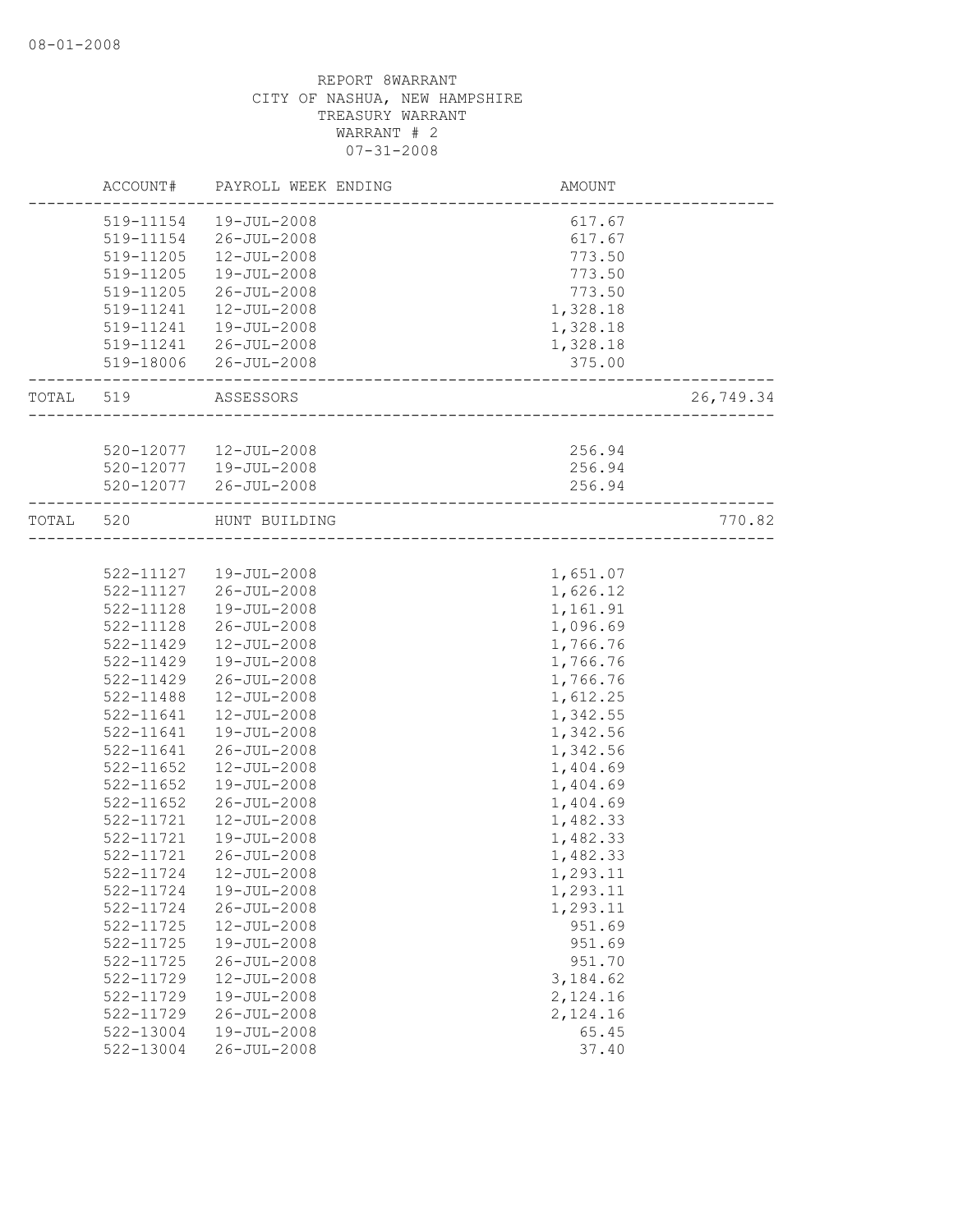|               |                                  | AMOUNT                                             |           |
|---------------|----------------------------------|----------------------------------------------------|-----------|
|               | TOTAL 522 INFORMATION TECHNOLOGY | <sup>1</sup> 91<br>------------------------------- | 39,407.25 |
|               |                                  |                                                    |           |
|               | 523-11332  12-JUL-2008           | 957.33                                             |           |
|               | $523 - 11332$ $19 - JUL - 2008$  | 957.33                                             |           |
|               | 523-11332 26-JUL-2008            | 957.34<br>-----------------------                  |           |
| TOTAL 523 GIS |                                  |                                                    | 2,872.00  |
|               |                                  |                                                    |           |
|               | 531-11065  12-JUL-2008           | 1,078.50                                           |           |
|               | 531-11065  19-JUL-2008           | 1,078.50                                           |           |
| 531-11065     | 26-JUL-2008                      | 1,078.50                                           |           |
| 531-11085     | 12-JUL-2008                      | 877.59                                             |           |
| 531-11085     | 19-JUL-2008                      | 877.59                                             |           |
| 531-11085     | 26-JUL-2008                      | 877.59                                             |           |
| 531-11114     | $12 - JUL - 2008$                | 2,241.79                                           |           |
| 531-11114     | 19-JUL-2008                      | 2,241.79                                           |           |
|               | 531-11114 26-JUL-2008            | 2,241.79                                           |           |
| 531-11129     | $12 - JUL - 2008$                | 1,928.50                                           |           |
| 531-11129     | 19-JUL-2008                      | 1,909.14                                           |           |
| 531-11129     | 26-JUL-2008                      | 1,909.13                                           |           |
| 531-11164     | $12 - JUL - 2008$                | 1,121.86                                           |           |
| 531-11164     | 19-JUL-2008                      | 1,121.86                                           |           |
| 531-11164     | 26-JUL-2008                      | 1,121.86                                           |           |
| 531-11166     | 12-JUL-2008                      | 2,418.70                                           |           |
| 531-11166     | 19-JUL-2008                      | 3, 127.57                                          |           |
| 531-11166     | 26-JUL-2008                      | 2,418.70                                           |           |
| 531-11170     | $12 - JUL - 2008$                | 708.86                                             |           |
| 531-11170     | 19-JUL-2008                      | 1,417.74                                           |           |
| 531-11170     | $26 - JUL - 2008$                | 1, 417.72                                          |           |
| 531-11201     | $12 - JUL - 2008$                | 1,287.41                                           |           |
| 531-11201     | 19-JUL-2008                      | 1,287.42                                           |           |
| 531-11201     | $26 - JUL - 2008$                | 1,287.41                                           |           |
| 531-11203     | 12-JUL-2008                      | 645.39                                             |           |
| 531-11203     | 19-JUL-2008                      | 634.30                                             |           |
|               | 531-11203 26-JUL-2008            | 634.30                                             |           |
| 531-11226     | 12-JUL-2008                      | 773.98                                             |           |
| 531-11226     | 19-JUL-2008                      | 773.98                                             |           |
| 531-11226     | $26 - JUL - 2008$                | 773.98                                             |           |
| 531-11242     | 12-JUL-2008                      | 1,076.54                                           |           |
| 531-11242     | 19-JUL-2008                      | 1,076.54                                           |           |
| 531-11242     | $26 - JUL - 2008$                | 1,076.54                                           |           |
| 531-11398     | 12-JUL-2008                      | 600.36                                             |           |
| 531-11398     | 19-JUL-2008                      | 600.39                                             |           |
| 531-11398     | $26 - JUL - 2008$                | 600.37                                             |           |
| 531-11477     | $12 - JUL - 2008$                | 1,286.27                                           |           |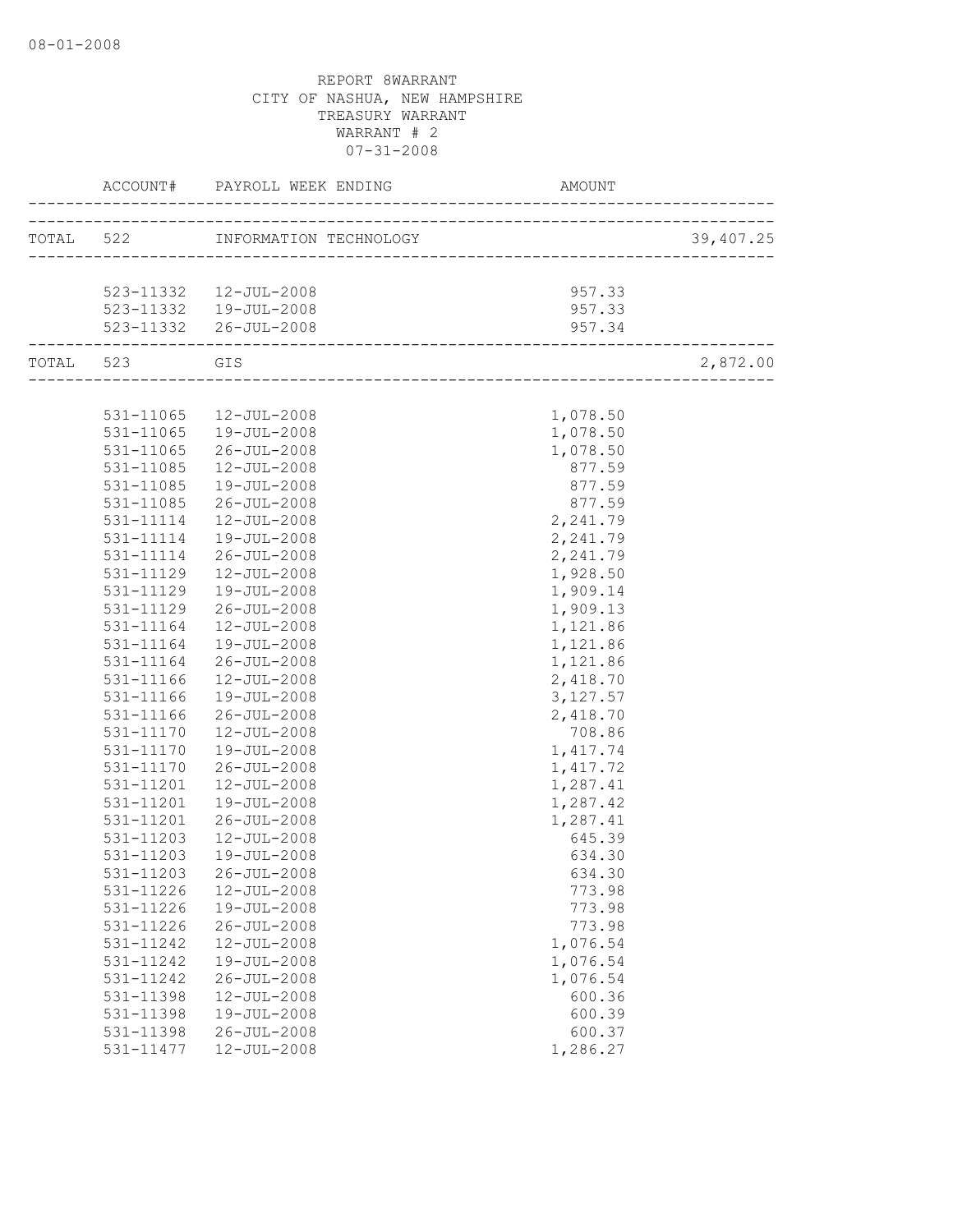| ACCOUNT#  | PAYROLL WEEK ENDING | AMOUNT     |
|-----------|---------------------|------------|
| 531-11477 | 19-JUL-2008         | 1,286.27   |
| 531-11477 | 26-JUL-2008         | 1,286.27   |
| 531-11487 | 12-JUL-2008         | 1,332.86   |
| 531-11487 | 19-JUL-2008         | 1,332.86   |
| 531-11487 | $26 - JUL - 2008$   | 1,332.86   |
| 531-11498 | 12-JUL-2008         | 835.86     |
| 531-11498 | 19-JUL-2008         | 835.86     |
| 531-11498 | $26 - JUL - 2008$   | 835.86     |
| 531-11516 | 12-JUL-2008         | 821.79     |
| 531-11516 | 19-JUL-2008         | 821.79     |
| 531-11516 | $26 - JUL - 2008$   | 821.79     |
| 531-11535 | $12 - JUL - 2008$   | 12,736.22  |
| 531-11535 | 19-JUL-2008         | 12,736.21  |
| 531-11535 | $26 - JUL - 2008$   | 12,736.21  |
| 531-11537 | 12-JUL-2008         | 13,787.18  |
| 531-11537 | 19-JUL-2008         | 13,787.19  |
| 531-11537 | $26 - JUL - 2008$   | 13,787.17  |
| 531-11538 | 12-JUL-2008         | 877.60     |
| 531-11538 | 19-JUL-2008         | 877.60     |
| 531-11538 | $26 - JUL - 2008$   | 877.60     |
| 531-11539 | $12 - JUL - 2008$   | 1,489.36   |
| 531-11544 | 12-JUL-2008         | 4,062.92   |
| 531-11544 | 19-JUL-2008         | 4,062.92   |
| 531-11544 | $26 - JUL - 2008$   | 4,062.92   |
| 531-11549 | 12-JUL-2008         | 12,642.54  |
| 531-11549 | 19-JUL-2008         | 11,334.70  |
| 531-11549 | $26 - JUL - 2008$   | 8,719.00   |
| 531-11552 | 12-JUL-2008         | 7,890.40   |
| 531-11552 | 19-JUL-2008         | 6,563.67   |
| 531-11552 | $26 - JUL - 2008$   | 10,022.95  |
| 531-11555 | 12-JUL-2008         | 21,684.28  |
| 531-11555 | 19-JUL-2008         | 21,684.28  |
| 531-11555 | $26 - JUL - 2008$   | 21,684.28  |
| 531-11558 | $12 - JUL - 2008$   | 62,402.27  |
| 531-11558 | 19-JUL-2008         | 66,964.22  |
| 531-11558 | $26 - JUL - 2008$   | 61,068.99  |
| 531-11561 | $12 - JUL - 2008$   | 25,750.65  |
| 531-11561 | 19-JUL-2008         | 25,881.46  |
| 531-11561 | $26 - JUL - 2008$   | 25,788.43  |
| 531-11567 | 12-JUL-2008         | 31, 124.51 |
| 531-11567 | 19-JUL-2008         | 31, 124.55 |
| 531-11567 | $26 - JUL - 2008$   | 31, 124.53 |
| 531-11569 | 12-JUL-2008         | 1,155.52   |
| 531-11569 | 19-JUL-2008         | 1,155.52   |
| 531-11569 | $26 - JUL - 2008$   | 1,155.52   |
| 531-11618 | 12-JUL-2008         | 2,720.90   |
| 531-11618 | 19-JUL-2008         | 2,720.91   |
| 531-11618 | $26 - JUL - 2008$   | 2,720.90   |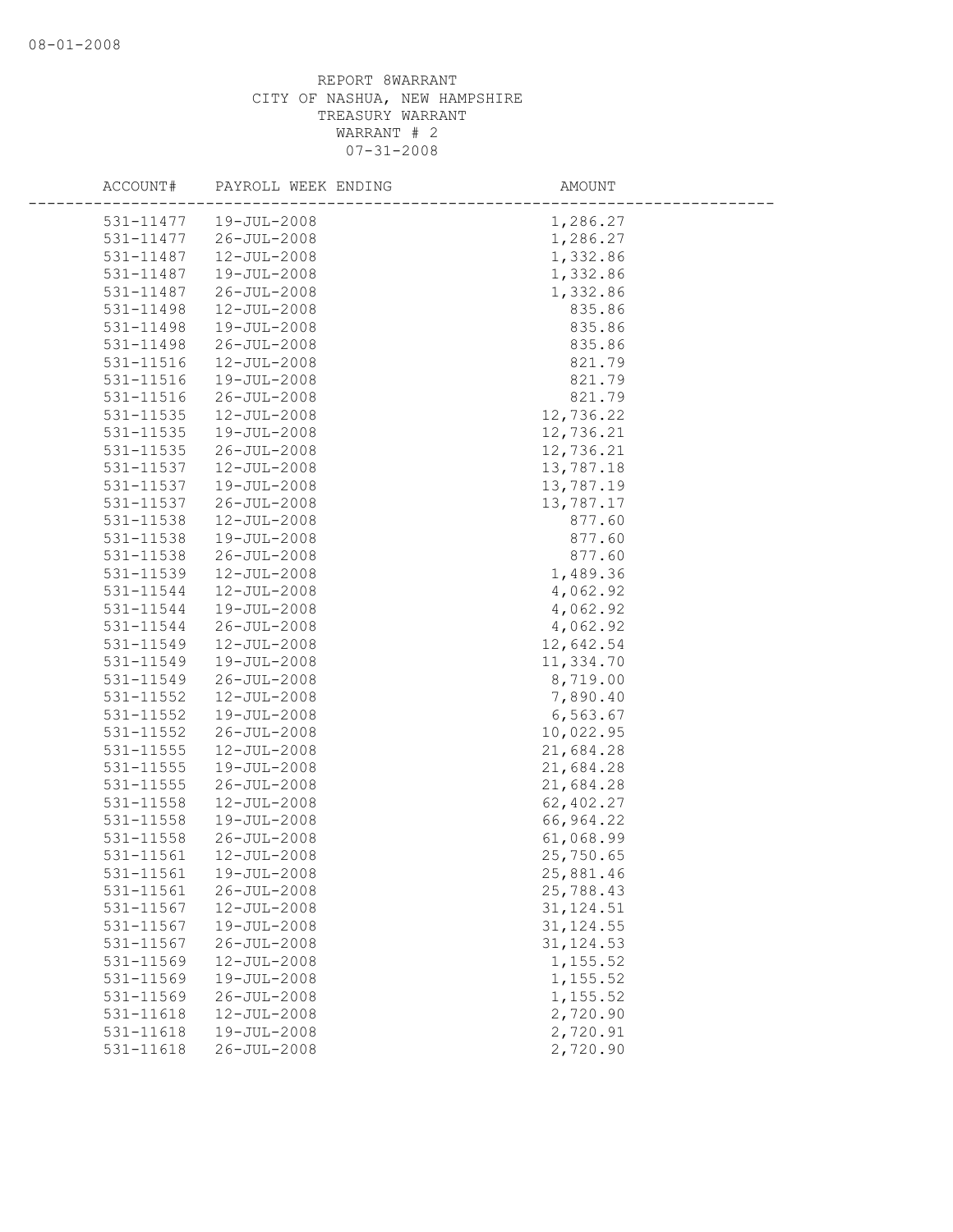| ACCOUNT#               | PAYROLL WEEK ENDING                    | AMOUNT               |
|------------------------|----------------------------------------|----------------------|
| 531-11622              | 12-JUL-2008                            | 2,862.47             |
| 531-11622              | $19 - JUL - 2008$                      | 2,862.49             |
| 531-11622              | $26 - JUL - 2008$                      | 2,862.49             |
| 531-11632              | 12-JUL-2008                            | 610.55               |
| 531-11632              | 19-JUL-2008                            | 610.55               |
| 531-11632              | $26 - JUL - 2008$                      | 610.55               |
| 531-11633              | 12-JUL-2008                            | 1,363.50             |
| 531-11633              | 19-JUL-2008                            | 1,363.50             |
| 531-11633              | 26-JUL-2008                            | 1,363.50             |
| 531-11635              | 12-JUL-2008                            | 803.90               |
| 531-11635              | 19-JUL-2008                            | 803.90               |
| 531-11635              | $26 - JUL - 2008$                      | 803.90               |
| 531-11636              | $12 - JUL - 2008$                      | 844.70               |
| 531-11636              | 19-JUL-2008                            | 844.70               |
| 531-11636              | $26 - JUL - 2008$                      | 844.70               |
| 531-11664              | $12 - JUL - 2008$                      | 1, 114.74            |
| 531-11664              | 19-JUL-2008                            | 1, 114.74            |
| 531-11664              | $26 - JUL - 2008$                      | 1, 114.74            |
| 531-11665              | 12-JUL-2008                            | 751.95               |
| $531 - 11665$          | 19-JUL-2008                            | 751.95               |
| 531-11665              | $26 - JUL - 2008$                      | 751.95               |
| 531-11722              | 12-JUL-2008                            | 2,185.40             |
| 531-11722              | 19-JUL-2008                            | 546.35               |
| 531-11722              | $26 - JUL - 2008$                      | 546.35               |
| 531-11732              | 12-JUL-2008                            | 1,131.25             |
| 531-11732              | 19-JUL-2008                            | 2,838.44             |
| 531-11732              | $26 - JUL - 2008$                      | 2,808.85             |
| 531-11733              | 12-JUL-2008                            | 2,088.55             |
| 531-11733              | 19-JUL-2008                            | 2,088.55             |
| 531-11733              | $26 - JUL - 2008$                      | 2,088.55             |
| 531-12020              | $12 - JUL - 2008$                      | 915.07               |
| 531-12020              | 19-JUL-2008                            | 915.07               |
| 531-12020              | $26 - JUL - 2008$                      | 915.07               |
| 531-12042              | 12-JUL-2008                            | 1,923.26             |
| 531-12042              | 19-JUL-2008                            | 1,479.51             |
| 531-12042              | $26 - JUL - 2008$                      | 1,864.12             |
| 531-12066              | $12 - JUL - 2008$                      | 657.80               |
| 531-12066              | 19-JUL-2008                            | 657.80               |
| 531-12066<br>531-12068 | $26 - JUL - 2008$<br>$12 - JUL - 2008$ | 657.80               |
| 531-12068              | 19-JUL-2008                            | 1,468.42<br>1,468.42 |
| 531-12068              | $26 - JUL - 2008$                      | 1,468.42             |
| 531-12071              | 12-JUL-2008                            | 251.32               |
| 531-12071              | 19-JUL-2008                            | 251.32               |
| 531-12071              | $26 - JUL - 2008$                      | 251.32               |
| 531-12119              | $12 - JUL - 2008$                      | 1,102.70             |
| 531-12119              | 19-JUL-2008                            | 1,102.70             |
| 531-12119              | $26 - JUL - 2008$                      | 1,102.70             |
|                        |                                        |                      |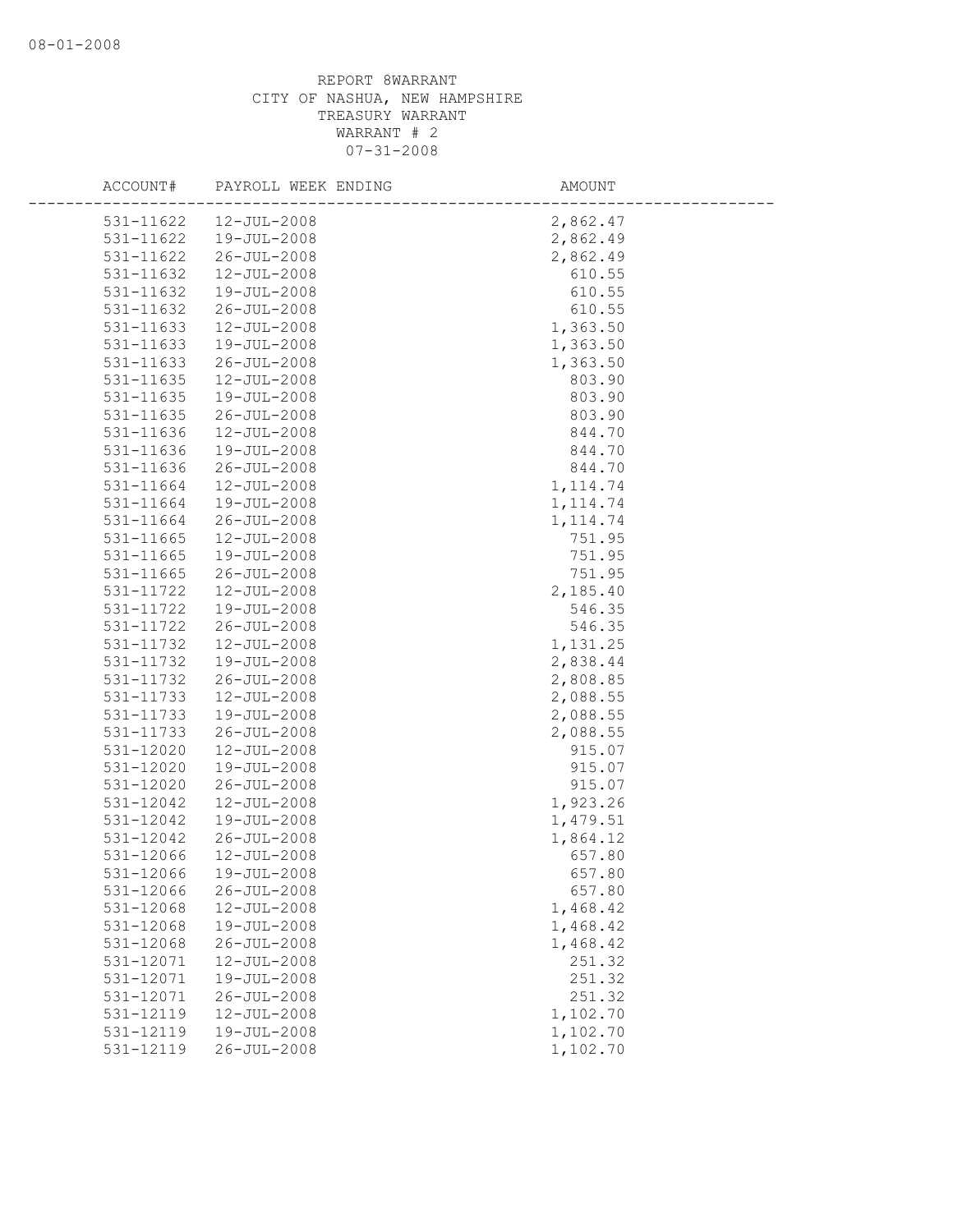|       | ACCOUNT#  | PAYROLL WEEK ENDING | AMOUNT      |             |
|-------|-----------|---------------------|-------------|-------------|
|       | 531-13004 | 12-JUL-2008         | 2,999.49    |             |
|       | 531-13004 | $19 - JUL - 2008$   | 3,012.86    |             |
|       | 531-13004 | $26 - JUL - 2008$   | 4,007.05    |             |
|       | 531-13038 | 19-JUL-2008         | 2,201.10    |             |
|       | 531-13038 | $26 - JUL - 2008$   | 1,691.29    |             |
|       | 531-13040 | 12-JUL-2008         | 3,649.17    |             |
|       | 531-13040 | 19-JUL-2008         | 2,789.89    |             |
|       | 531-13040 | $26 - JUL - 2008$   | 2,368.86    |             |
|       | 531-13044 | 12-JUL-2008         | 2,006.84    |             |
|       | 531-13044 | $19 - JUL - 2008$   | 3,511.60    |             |
|       | 531-13044 | $26 - JUL - 2008$   | 2,563.13    |             |
|       | 531-13047 | $12 - JUL - 2008$   | 26,844.84   |             |
|       | 531-13047 | 19-JUL-2008         | 24, 184. 43 |             |
|       | 531-13047 | $26 - JUL - 2008$   | 26, 262.37  |             |
|       | 531-13048 | 12-JUL-2008         | 8,207.37    |             |
|       | 531-13048 | 19-JUL-2008         | 5,316.44    |             |
|       | 531-13048 | $26 - JUL - 2008$   | 4,853.31    |             |
|       | 531-17001 | $12 - JUL - 2008$   | 100.00      |             |
|       | 531-17003 | $26 - JUL - 2008$   | 500.00      |             |
|       | 531-17004 | $12 - JUL - 2008$   | 2,700.00    |             |
|       | 531-17004 | 19-JUL-2008         | 200.00      |             |
|       | 531-17004 | $26 - JUL - 2008$   | 300.00      |             |
| TOTAL | 531       | POLICE DEPARTMENT   |             | 840, 241.23 |
|       |           |                     |             |             |
|       | 532-11024 | 12-JUL-2008         | 1,301.45    |             |
|       | 532-11024 | 19-JUL-2008         | 1,721.83    |             |
|       | 532-11024 | $26 - JUL - 2008$   | 2,002.10    |             |
|       | 532-11036 | $12 - JUL - 2008$   | 1,819.33    |             |
|       | 532-11036 | 19-JUL-2008         | 1,819.33    |             |
|       | 532-11036 | $26 - JUL - 2008$   | 1,819.33    |             |
|       | 532-11063 | 12-JUL-2008         | 1,242.12    |             |
|       | 532-11063 | 19-JUL-2008         | 1,292.19    |             |
|       | 532-11063 | $26 - JUL - 2008$   | 1,242.12    |             |
|       | 532-11066 | 12-JUL-2008         | 1,205.58    |             |
|       | 532-11066 | $19 - JUL - 2008$   | 1,205.58    |             |
|       | 532-11066 | $26 - JUL - 2008$   | 1,205.58    |             |
|       | 532-11069 | 12-JUL-2008         | 2,497.77    |             |
|       | 532-11069 | 19-JUL-2008         | 2,435.39    |             |
|       | 532-11069 | $26 - JUL - 2008$   | 2,435.39    |             |
|       | 532-11111 | 12-JUL-2008         | 2,120.58    |             |
|       | 532-11111 | 19-JUL-2008         | 2,120.59    |             |
|       | 532-11111 | $26 - JUL - 2008$   | 2,120.59    |             |
|       | 532-11207 | $12 - JUL - 2008$   | 6,457.54    |             |
|       | 532-11207 | 19-JUL-2008         | 6,457.54    |             |
|       | 532-11207 | $26 - JUL - 2008$   | 6,081.55    |             |
|       | 532-11281 | 12-JUL-2008         | 958.08      |             |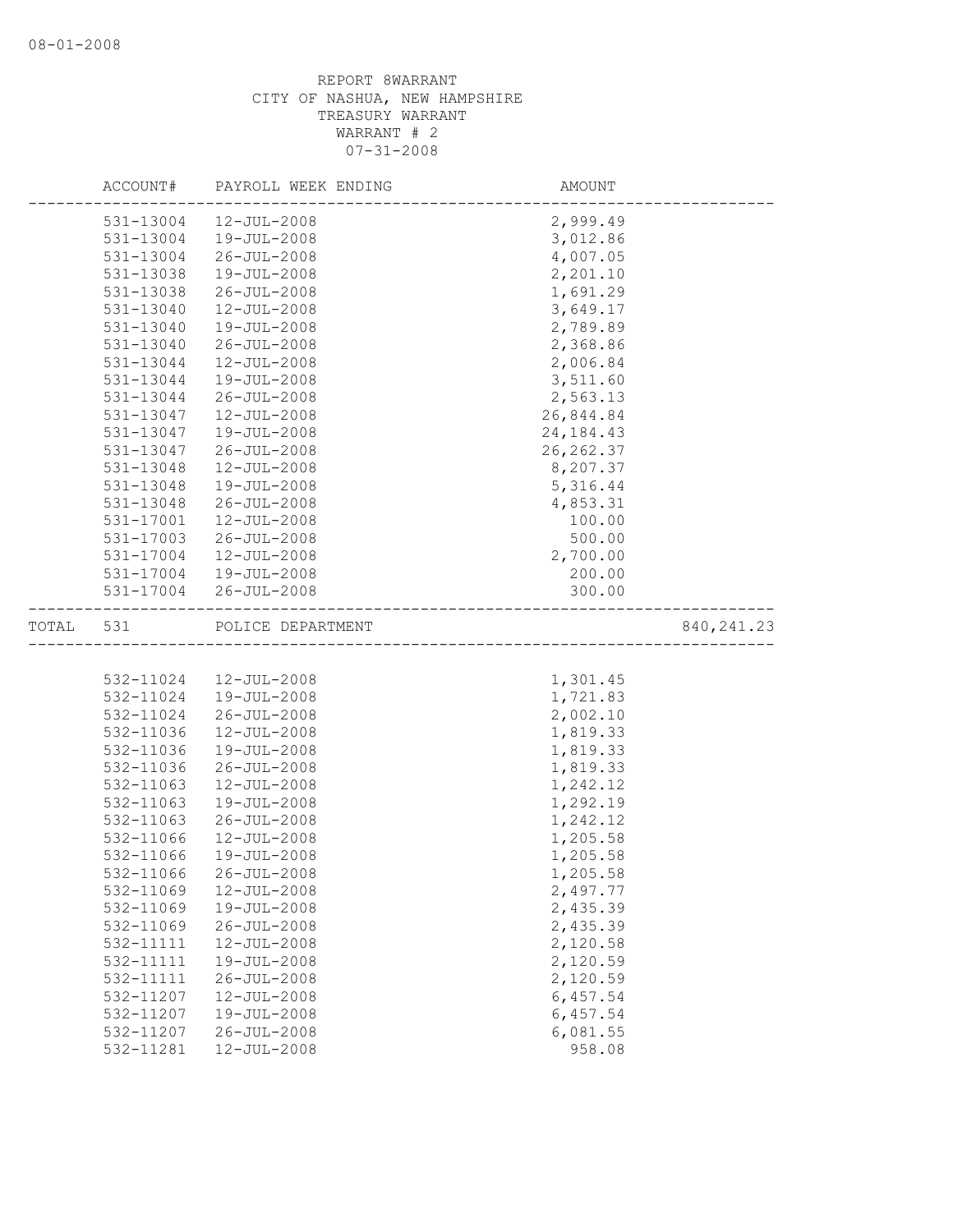| ACCOUNT# |                                | PAYROLL WEEK ENDING | AMOUNT     |
|----------|--------------------------------|---------------------|------------|
|          | 532-11281<br>$19 - JUL - 2008$ |                     | 958.08     |
|          | 532-11281<br>$26 - JUL - 2008$ |                     | 958.09     |
|          | 532-11285<br>12-JUL-2008       |                     | 7,391.30   |
|          | 532-11285<br>19-JUL-2008       |                     | 7,391.30   |
|          | 532-11285<br>$26 - JUL - 2008$ |                     | 7,391.28   |
|          | 12-JUL-2008<br>532-11291       |                     | 6,373.81   |
|          | 532-11291<br>19-JUL-2008       |                     | 8,216.88   |
|          | 532-11291<br>26-JUL-2008       |                     | 6,086.49   |
|          | 532-11298<br>12-JUL-2008       |                     | 882.67     |
|          | 532-11298<br>19-JUL-2008       |                     | 986.51     |
|          | 532-11298<br>$26 - JUL - 2008$ |                     | 1,246.12   |
|          | 532-11300<br>$12 - JUL - 2008$ |                     | 32,796.17  |
|          | 532-11300<br>19-JUL-2008       |                     | 32,678.46  |
|          | 532-11300<br>$26 - JUL - 2008$ |                     | 33,052.08  |
|          | 532-11303<br>12-JUL-2008       |                     | 1,090.35   |
|          | 532-11303<br>19-JUL-2008       |                     | 1,090.35   |
|          | 532-11303<br>26-JUL-2008       |                     | 1,090.35   |
|          | 532-11305<br>$12 - JUL - 2008$ |                     | 4,350.60   |
|          | 532-11305<br>19-JUL-2008       |                     | 4,350.60   |
|          | $26 - JUL - 2008$<br>532-11305 |                     | 4,350.60   |
|          | 532-11309<br>$12 - JUL - 2008$ |                     | 94,794.59  |
|          | 532-11309<br>19-JUL-2008       |                     | 94,732.34  |
|          | 532-11309<br>$26 - JUL - 2008$ |                     | 94, 412.88 |
|          | 532-11660<br>12-JUL-2008       |                     | 1,385.40   |
|          | 532-11660<br>19-JUL-2008       |                     | 1,385.40   |
|          | 532-11660<br>$26 - JUL - 2008$ |                     | 1,385.40   |
|          | 532-11663<br>12-JUL-2008       |                     | 1,344.65   |
|          | 532-11663<br>19-JUL-2008       |                     | 1,344.65   |
|          | 532-11663<br>$26 - JUL - 2008$ |                     | 1,344.65   |
|          | 532-11666<br>$12 - JUL - 2008$ |                     | 1,344.65   |
|          | 532-11666<br>19-JUL-2008       |                     | 1,344.65   |
|          | 532-11666<br>$26 - JUL - 2008$ |                     | 1,344.65   |
|          | 532-11669<br>12-JUL-2008       |                     | 1,358.08   |
|          | 532-11669<br>19-JUL-2008       |                     | 1,358.09   |
|          | 532-11669<br>$26 - JUL - 2008$ |                     | 1,358.08   |
|          | 532-12070<br>12-JUL-2008       |                     | 28,757.60  |
|          | 532-12070<br>19-JUL-2008       |                     | 25, 312.21 |
|          | 532-12070<br>$26 - JUL - 2008$ |                     | 28,625.49  |
|          | 532-13003<br>19-JUL-2008       |                     | 60.91      |
|          | 532-13003<br>$26 - JUL - 2008$ |                     | 614.32     |
|          | 12-JUL-2008<br>532-13004       |                     | 76.75      |
|          | 532-13004<br>19-JUL-2008       |                     | 41.49      |
|          | 532-13004<br>$26 - JUL - 2008$ |                     | 844.33     |
|          | 532-13018<br>12-JUL-2008       |                     | 2,008.28   |
|          | 19-JUL-2008<br>532-13018       |                     | 3,159.62   |
|          | 532-13018<br>$26 - JUL - 2008$ |                     | 3,549.37   |
|          | 532-13024<br>$12 - JUL - 2008$ |                     | 656.62     |
|          | 532-13024<br>19-JUL-2008       |                     | 245.44     |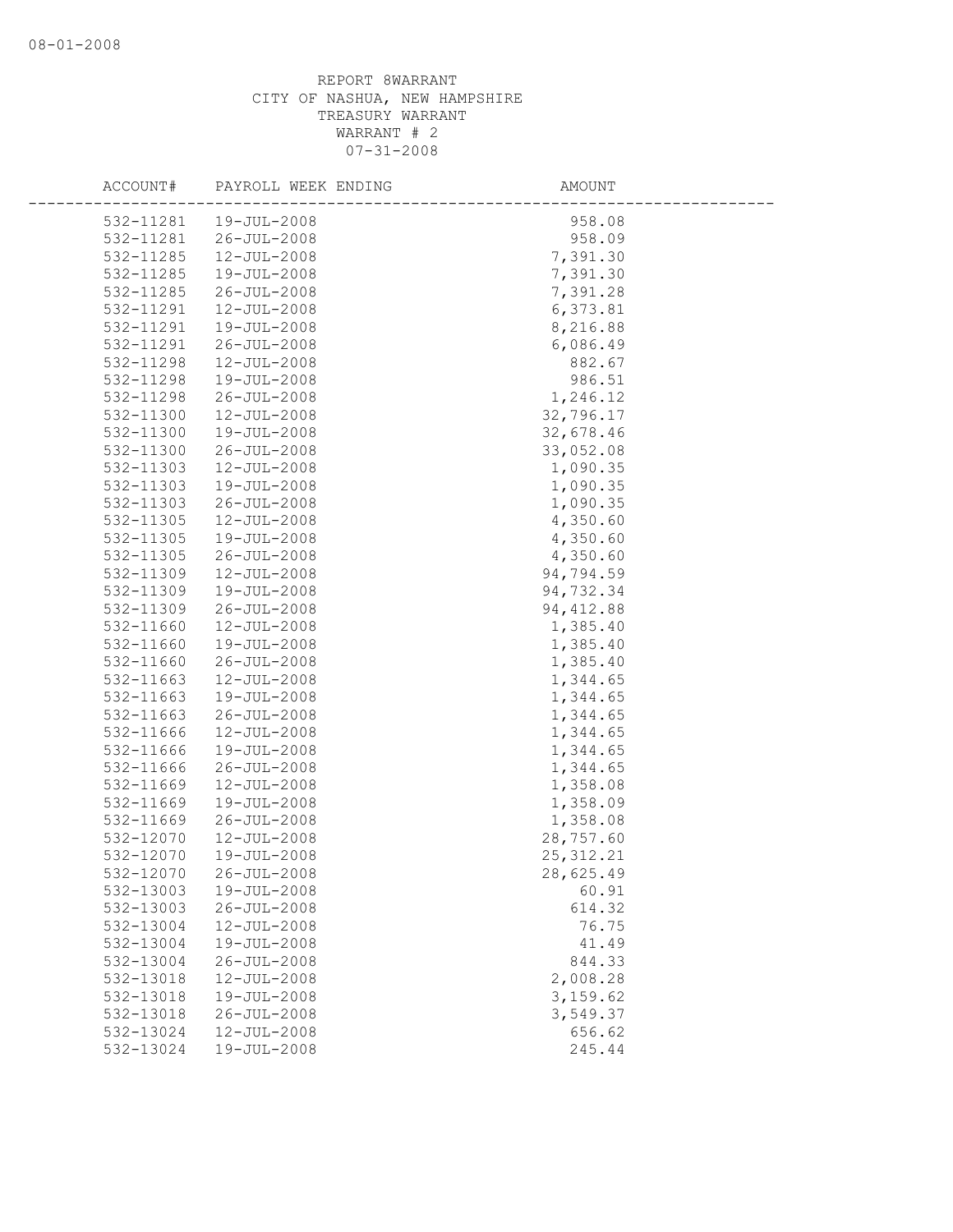|       | ACCOUNT#      | PAYROLL WEEK ENDING     | AMOUNT             |            |
|-------|---------------|-------------------------|--------------------|------------|
|       | 532-13024     | $26 - JUL - 2008$       | 434.70             |            |
|       | $532 - 13050$ | 19-JUL-2008             | 11,237.79          |            |
|       | 532-13050     | $26 - JUL - 2008$       | 9,584.88           |            |
|       | 532-18030     | $12 - JUL - 2008$       | 100.00             |            |
|       | 532-18039     | 12-JUL-2008             | 1,875.00           |            |
|       | 532-19231     | 12-JUL-2008             | 1,004.18           |            |
|       | 532-19231     | 19-JUL-2008             | 1,004.18           |            |
|       | 532-19231     | $26 - JUL - 2008$       | 1,004.18           |            |
|       | 532-19232     | 12-JUL-2008             | 1,480.58           |            |
|       | 532-19232     | 19-JUL-2008             | 1,480.58           |            |
|       | 532-19232     | $26 - JUL - 2008$       | 1,480.58           |            |
|       | 532-19233     | 12-JUL-2008             | 2,375.71           |            |
|       | 532-19233     | 19-JUL-2008             | 2,375.71           |            |
|       | 532-19233     | $26 - JUL - 2008$       | 2,375.71           |            |
|       | 532-19234     | 12-JUL-2008             | 1,595.52           |            |
|       | 532-19234     | 19-JUL-2008             | 1,595.52           |            |
|       | 532-19234     | $26 - JUL - 2008$       | 1,595.52           |            |
|       | 532-46045     | 12-JUL-2008             | 86,400.00          |            |
| TOTAL | 532           | FIRE DEPARTMENT         |                    | 737,484.58 |
|       |               |                         |                    |            |
|       | 535-81023     | 12-JUL-2008             | 192.30             |            |
|       |               | 535-81023  19-JUL-2008  | 192.30             |            |
|       | 535-81023     | $26 - JUL - 2008$       | 192.30             |            |
| TOTAL | 535           | EMERGENCY MANAGEMENT    |                    | 576.90     |
|       |               |                         |                    |            |
|       | 536-11200     | $12 - JUL - 2008$       | 1,379.75           |            |
|       | 536-11200     | 19-JUL-2008             | 1,379.75           |            |
|       | 536-11200     | $26 - JUL - 2008$       | 1,379.75           |            |
|       | 536-13004     | 19-JUL-2008             | 1,090.41           |            |
|       | 536-13004     | $26 - JUL - 2008$       | 175.04             |            |
| TOTAL | 536           | CITYWIDE COMMUNICATIONS | __________________ | 5,404.70   |
|       |               |                         |                    |            |
|       | 541-11024     | 12-JUL-2008             | 612.76             |            |
|       | 541-11024     | 19-JUL-2008             | 612.76             |            |
|       | 541-11024     | $26 - JUL - 2008$       | 612.76             |            |
|       | 541-11048     | 12-JUL-2008             | 902.76             |            |
|       | 541-11048     | 19-JUL-2008             | 902.76             |            |
|       | 541-11048     | $26 - JUL - 2008$       | 902.76             |            |
|       | 541-11104     | 12-JUL-2008             | 985.14             |            |
|       | 541-11104     | 19-JUL-2008             | 985.14             |            |
|       | 541-11104     | $26 - JUL - 2008$       | 985.14             |            |
|       | 541-11240     | 12-JUL-2008             | 1,195.55           |            |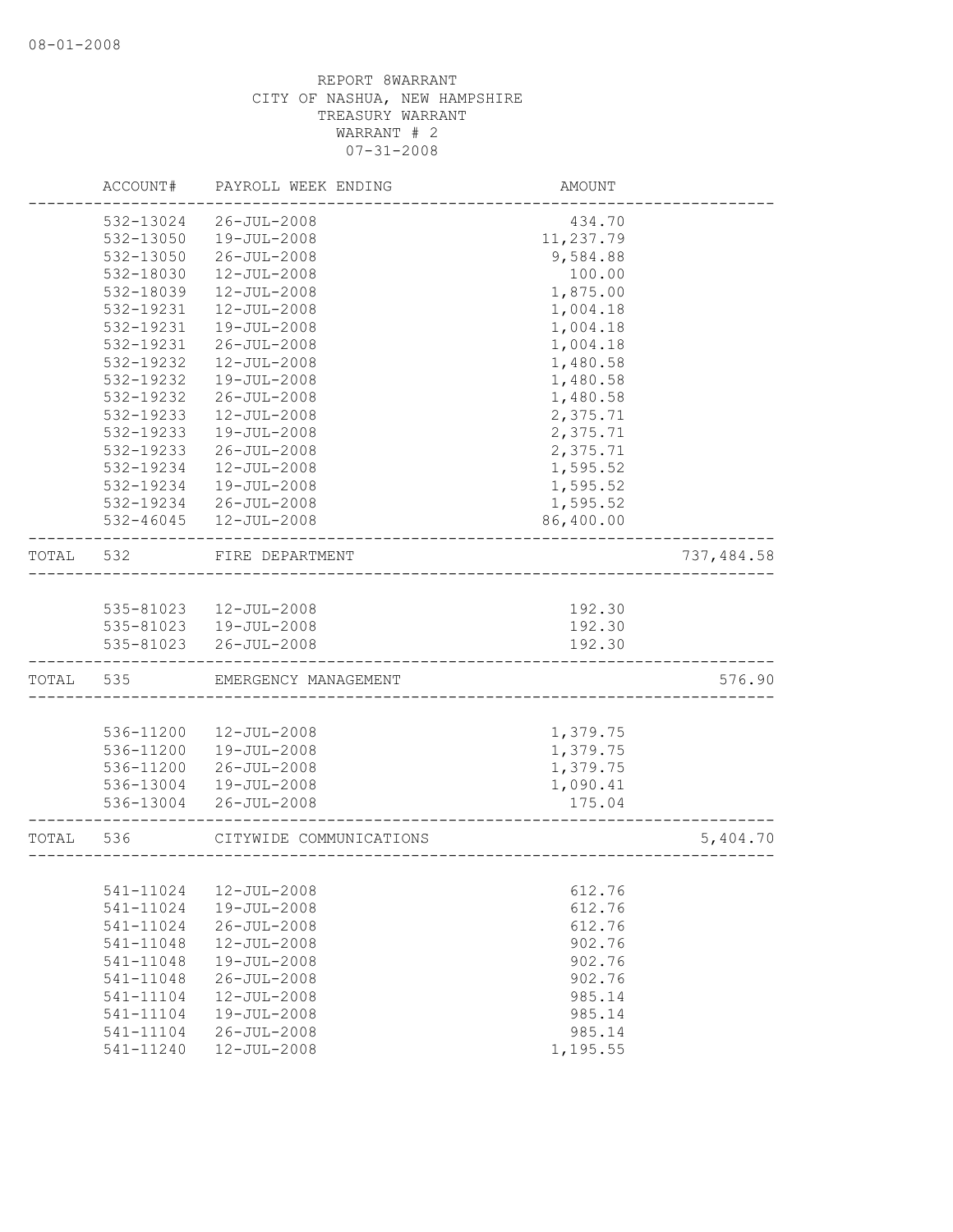|           |           | ACCOUNT# PAYROLL WEEK ENDING | AMOUNT                                 |           |
|-----------|-----------|------------------------------|----------------------------------------|-----------|
|           |           | 541-11240  19-JUL-2008       | 1,449.15                               |           |
|           |           | 541-11240 26-JUL-2008        | 1,449.15                               |           |
|           |           | 541-11346  12-JUL-2008       | 300.89                                 |           |
|           |           | 541-11346  19-JUL-2008       | 735.22                                 |           |
|           |           | 541-11346 26-JUL-2008        | 435.31<br>---------------------------- |           |
| TOTAL 541 |           | COMMUNITY SERVICES DIVISION  |                                        | 13,067.25 |
|           |           |                              |                                        |           |
|           |           | 542-11426  12-JUL-2008       | 1,324.89                               |           |
|           |           | 542-11426  19-JUL-2008       | 1,324.88                               |           |
|           |           | 542-11426 26-JUL-2008        | 1,324.89                               |           |
|           | 542-11584 | 12-JUL-2008                  | 3,315.01                               |           |
|           | 542-11584 | 19-JUL-2008                  | 3,315.01                               |           |
|           | 542-11584 | 26-JUL-2008                  | 3,315.01                               |           |
|           | 542-12044 | 19-JUL-2008                  | 46.00                                  |           |
|           | 542-12109 | 12-JUL-2008                  | 450.00                                 |           |
|           | 542-12109 | 19-JUL-2008                  | 90.00                                  |           |
|           | 542-12109 | 26-JUL-2008                  | 64.00                                  |           |
|           | 542-12582 | 12-JUL-2008                  | 792.07                                 |           |
|           |           | 542-12582  19-JUL-2008       | 944.39                                 |           |
|           |           | 542-12582 26-JUL-2008        | 842.95                                 |           |
| TOTAL     | 542       | COMMUNITY HEALTH             |                                        | 17,149.10 |
|           |           |                              |                                        |           |
|           |           | 543-11380  12-JUL-2008       | 919.00                                 |           |
|           |           | 543-11380  19-JUL-2008       | 919.00                                 |           |
|           | 543-11380 | 26-JUL-2008                  | 919.00                                 |           |
|           | 543-11438 | 12-JUL-2008                  | 1,489.36                               |           |
|           | 543-11438 | 19-JUL-2008                  | 1,489.36                               |           |
|           | 543-11438 | 26-JUL-2008                  | 1,489.36                               |           |
|           |           |                              |                                        |           |
|           | 543-11601 | $12 - JUL - 2008$            | 1,219.71                               |           |
|           | 543-11601 | 19-JUL-2008                  | 1,219.71                               |           |
|           | 543-11601 | 26-JUL-2008                  | 1,219.71                               |           |
|           | 543-11602 | 12-JUL-2008                  | 858.44                                 |           |
|           | 543-11602 | 19-JUL-2008                  | 858.44                                 |           |
|           |           | 543-11602 26-JUL-2008        | 858.44                                 |           |
|           | 543-11604 | 12-JUL-2008                  | 1,474.36                               |           |
|           | 543-11604 | 19-JUL-2008                  | 1,474.36                               |           |
|           | 543-11604 | $26 - JUL - 2008$            | 1,474.36                               |           |
|           | 543-11605 | 12-JUL-2008                  |                                        |           |
|           | 543-11605 | 19-JUL-2008                  | 929.42                                 |           |
|           | 543-11605 | $26 - JUL - 2008$            | 929.42                                 |           |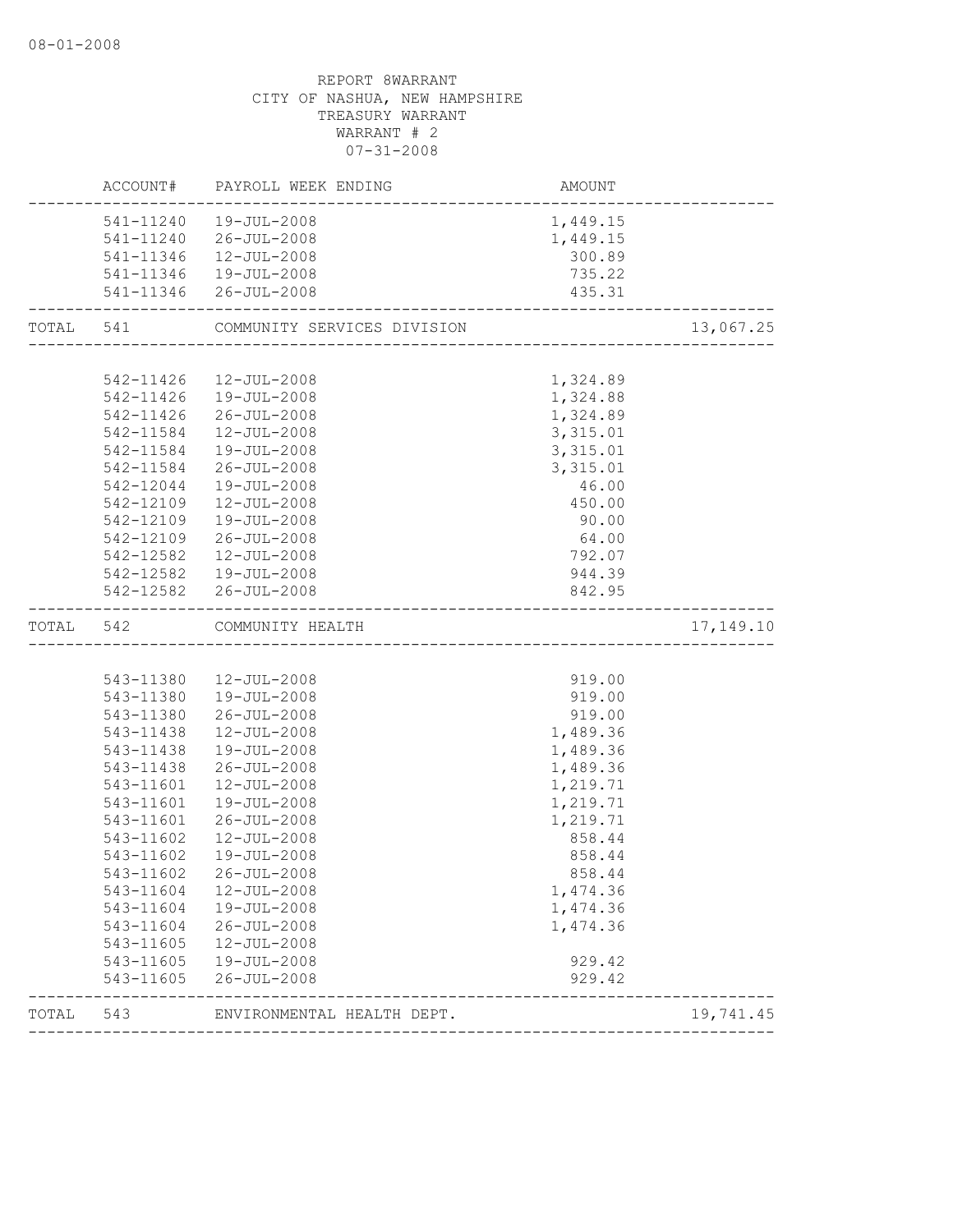|       | ACCOUNT#      | PAYROLL WEEK ENDING    | AMOUNT                            |           |
|-------|---------------|------------------------|-----------------------------------|-----------|
|       | 544-11008     | 12-JUL-2008            | 723.28                            |           |
|       | 544-11008     | 19-JUL-2008            | 723.28                            |           |
|       | 544-11008     | 26-JUL-2008            | 723.28                            |           |
|       | 544-11099     | 12-JUL-2008            | 2,109.73                          |           |
|       | 544-11099     | 19-JUL-2008            | 2,109.73                          |           |
|       | 544-11099     | $26 - JUL - 2008$      | 2,109.73                          |           |
|       | 544-11112     | 12-JUL-2008            | 827.74                            |           |
|       | 544-11112     | 19-JUL-2008            | 827.73                            |           |
|       | 544-11112     | 26-JUL-2008            | 827.74                            |           |
|       | 544-11367     | $12 - JUL - 2008$      | 809.99                            |           |
|       | 544-11367     | 19-JUL-2008            | 809.99                            |           |
|       | 544-11367     | 26-JUL-2008            | 809.99                            |           |
|       | 544-11777     | $12 - JUL - 2008$      | 1,252.76                          |           |
|       | 544-11777     | 19-JUL-2008            | 1,252.76                          |           |
|       | 544-11777     | 26-JUL-2008            | 1,252.76                          |           |
|       | 544-12101     | 12-JUL-2008            | 254.75                            |           |
|       | 544-12101     | 19-JUL-2008            | 254.75                            |           |
|       |               | 544-12101 26-JUL-2008  | 283.26                            |           |
| TOTAL | 544           | WELFARE ADMINISTRATION | _________________________________ | 17,963.25 |
|       |               |                        |                                   |           |
|       | 551-11008     | 12-JUL-2008            | 693.39                            |           |
|       | 551-11008     | 19-JUL-2008            | 693.38                            |           |
|       | 551-11008     | $26 - JUL - 2008$      | 693.37                            |           |
|       | 551-11028     | $12 - JUL - 2008$      | 531.38                            |           |
|       | 551-11028     | 19-JUL-2008            | 531.38                            |           |
|       | $551 - 11028$ | 26-JUL-2008            | 531.38                            |           |
|       | $551 - 11057$ | 12-JUL-2008            | 877.88                            |           |
|       | 551-11057     | 19-JUL-2008            | 877.89                            |           |
|       | 551-11057     | $26 - JUL - 2008$      | 877.89                            |           |
|       | 551-11094     | $12 - JUL - 2008$      | 298.91                            |           |
|       | 551-11094     | 19-JUL-2008            | 298.91                            |           |
|       | 551-11094     | $26 - JUL - 2008$      | 298.91                            |           |
|       | 551-11097     | $12 - JUL - 2008$      | 1,050.79                          |           |
|       | 551-11097     | $19 - JUL - 2008$      | 1,050.79                          |           |
|       | 551-11097     | $26 - JUL - 2008$      | 1,050.79                          |           |
|       | 551-11208     | $12 - JUL - 2008$      | 670.10                            |           |
|       | 551-11208     | 19-JUL-2008            | 670.10                            |           |
|       | $551 - 11208$ | $26 - JUL - 2008$      | 670.10                            |           |
|       | 551-11211     | 12-JUL-2008            | 596.20                            |           |
|       | 551-11211     | 19-JUL-2008            | 596.20                            |           |
|       | 551-11211     | $26 - JUL - 2008$      | 596.20                            |           |
|       | 551-11212     | 12-JUL-2008            | 1,408.18                          |           |
|       | 551-11212     | 19-JUL-2008            | 1,408.18                          |           |
|       | 551-11212     | $26 - JUL - 2008$      | 1,408.19                          |           |
|       | 551-11249     | $12 - JUL - 2008$      | 1,359.28                          |           |
|       | 551-11249     | 19-JUL-2008            | 1,359.29                          |           |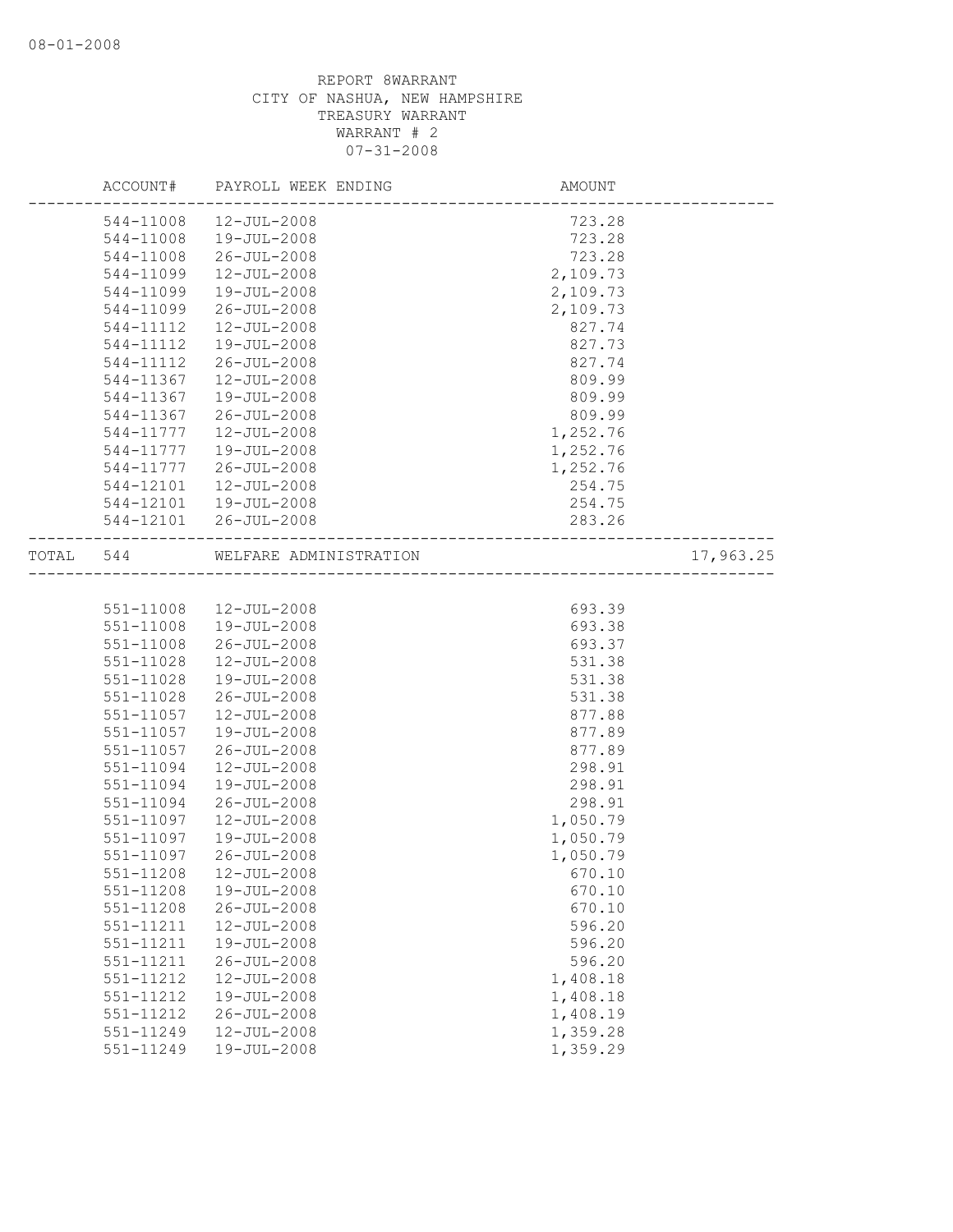|       | ACCOUNT#      | PAYROLL WEEK ENDING            | AMOUNT   |            |
|-------|---------------|--------------------------------|----------|------------|
|       | 551-11249     | 26-JUL-2008                    | 1,359.29 |            |
|       | 551-11273     | $12 - JUL - 2008$              | 1,640.41 |            |
|       | 551-11273     | 19-JUL-2008                    | 1,640.42 |            |
|       | 551-11273     | 26-JUL-2008                    | 1,640.42 |            |
|       | 551-11435     | 12-JUL-2008                    | 883.38   |            |
|       | 551-11435     | 19-JUL-2008                    | 883.38   |            |
|       | 551-11435     | $26 - JUL - 2008$              | 883.38   |            |
|       | 551-11462     | $12 - JUL - 2008$              | 1,009.96 |            |
|       | 551-11462     | 19-JUL-2008                    | 1,009.96 |            |
|       | $551 - 11462$ | 26-JUL-2008                    | 1,009.96 |            |
|       | 551-11638     | 12-JUL-2008                    | 1,143.31 |            |
|       | 551-11638     | 19-JUL-2008                    | 1,143.31 |            |
|       | 551-11638     | 26-JUL-2008                    | 1,143.31 |            |
|       | 551-13004     | 12-JUL-2008                    | 65.84    |            |
|       | 551-13004     | 19-JUL-2008                    | 188.57   |            |
|       | 551-13004     | 26-JUL-2008                    | 251.00   |            |
|       | 551-91010     | $26 - JUL - 2008$              | 1,450.00 |            |
| TOTAL | 551           | PUBLIC WORKS DIV & ENGINEERING |          | 38, 444.96 |
|       |               |                                |          |            |
|       | 552-11077     | 12-JUL-2008                    | 1,255.87 |            |
|       | 552-11077     | 19-JUL-2008                    | 1,255.86 |            |
|       | 552-11077     | 26-JUL-2008                    | 1,255.87 |            |
|       | 552-11087     | 12-JUL-2008                    | 754.24   |            |
|       | 552-11087     | 19-JUL-2008                    | 746.80   |            |
|       | 552-11087     | 26-JUL-2008                    | 746.80   |            |
|       | 552-11143     | $12 - JUL - 2008$              | 784.00   |            |
|       | 552-11143     | 19-JUL-2008                    | 784.00   |            |
|       | 552-11143     | 26-JUL-2008                    | 784.00   |            |
|       | 552-11324     | $12 - JUL - 2008$              | 4,039.85 |            |
|       | 552-11324     | 19-JUL-2008                    | 4,039.84 |            |
|       | 552-11324     | 26-JUL-2008                    | 5,049.80 |            |
|       | 552-11339     | 12-JUL-2008                    | 2,689.60 |            |
|       | 552-11339     | 19-JUL-2008                    | 2,689.61 |            |
|       | 552-11339     | $26 - JUL - 2008$              | 2,689.61 |            |
|       | 552-11342     | $12 - JUL - 2008$              | 706.00   |            |
|       | 552-11342     | 19-JUL-2008                    | 706.00   |            |
|       | 552-11343     | $12 - JUL - 2008$              | 2,368.80 |            |
|       | 552-11343     | 19-JUL-2008                    | 2,376.00 |            |
|       | 552-11343     | $26 - JUL - 2008$              | 2,367.83 |            |
|       | 552-11407     | 12-JUL-2008                    | 4,884.00 |            |
|       | 552-11407     | 19-JUL-2008                    | 4,681.20 |            |
|       | 552-11407     | $26 - JUL - 2008$              | 5,046.80 |            |
|       | 552-11492     | $12 - JUL - 2008$              | 746.80   |            |
|       | 552-11492     | 19-JUL-2008                    | 746.80   |            |
|       | 552-11492     | $26 - JUL - 2008$              | 746.80   |            |
|       | 552-11548     | 12-JUL-2008                    | 1,028.00 |            |
|       |               |                                |          |            |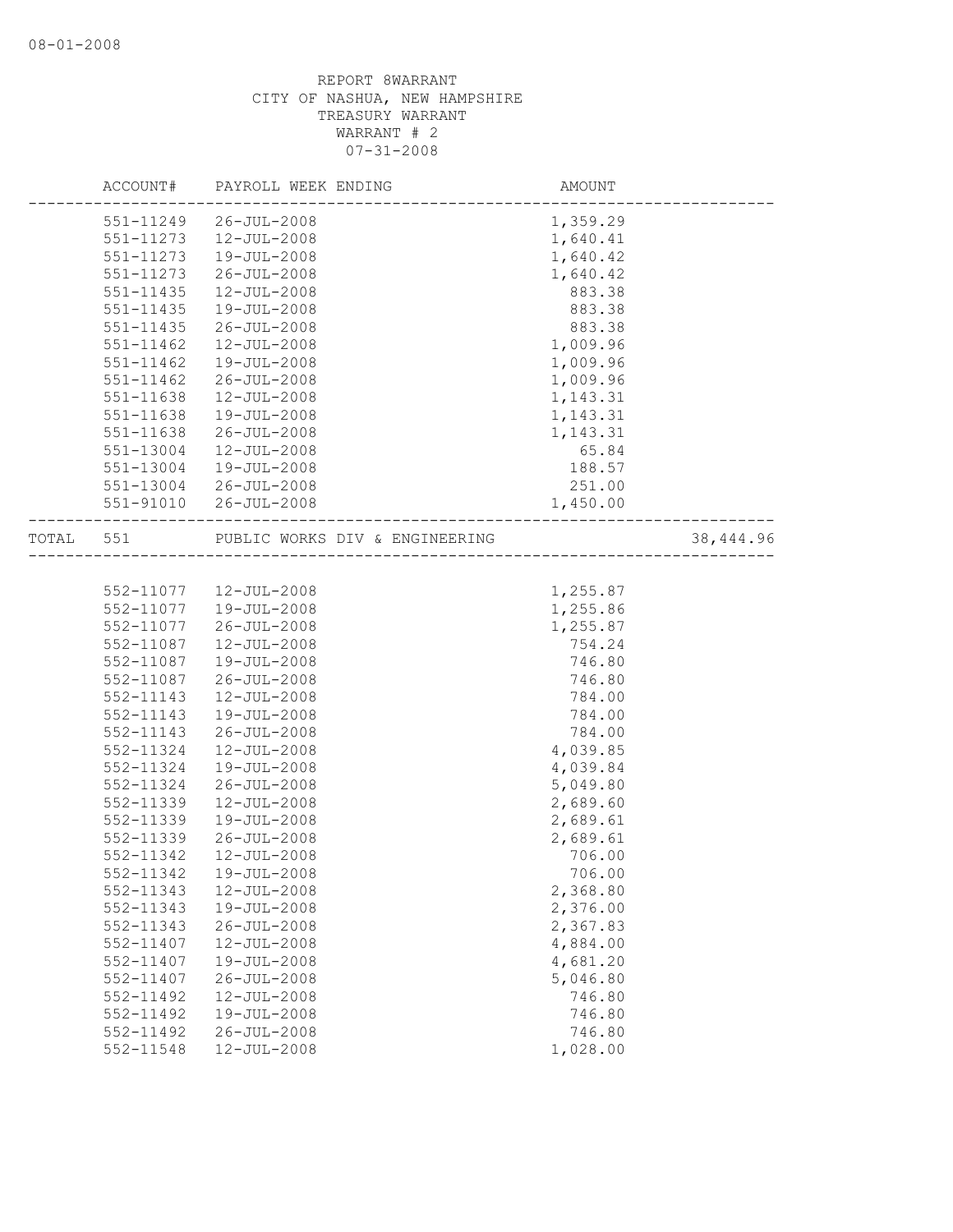| ACCOUNT#      | PAYROLL WEEK ENDING                              | AMOUNT               |             |
|---------------|--------------------------------------------------|----------------------|-------------|
| 552-11548     | 19-JUL-2008                                      | 1,028.00             |             |
| 552-11548     | $26 - JUL - 2008$                                | 1,028.00             |             |
| 552-11562     | $12 - JUL - 2008$                                | 400.06               |             |
| 552-11562     | $19 - JUL - 2008$                                | 400.06               |             |
| 552-11562     | $26 - JUL - 2008$                                | 400.06               |             |
| 552-11580     | $12 - JUL - 2008$                                | 957.28               |             |
| 552-11580     | 19-JUL-2008                                      | 957.28               |             |
| 552-11580     | $26 - JUL - 2008$                                | 957.28               |             |
| 552-11618     | 12-JUL-2008                                      | 638.05               |             |
| 552-11618     | 19-JUL-2008                                      | 638.05               |             |
| 552-11618     | 26-JUL-2008                                      | 638.05               |             |
| 552-11672     | $12 - JUL - 2008$                                | 1,404.69             |             |
| 552-11672     | 19-JUL-2008                                      | 1,404.69             |             |
| 552-11672     | $26 - JUL - 2008$                                | 1,404.69             |             |
| 552-11750     | 12-JUL-2008                                      | 736.16               |             |
| 552-11750     | 19-JUL-2008                                      | 736.96               |             |
| $552 - 11750$ | $26 - JUL - 2008$                                | 728.88               |             |
| 552-12042     | 19-JUL-2008                                      | 162.80               |             |
| 552-12042     | $26 - JUL - 2008$                                | $-162.80$            |             |
| 552-12156     | $12 - JUL - 2008$                                | 7,135.00             |             |
| 552-12156     | $19 - JUL - 2008$                                | 6,620.00             |             |
| 552-12156     | $26 - JUL - 2008$                                | 6,750.00             |             |
| 552-12158     |                                                  | 640.00               |             |
| 552-12158     | 12-JUL-2008                                      | 720.00               |             |
|               | 19-JUL-2008                                      |                      |             |
| 552-12158     | $26 - JUL - 2008$                                | 712.00               |             |
| 552-12159     | 12-JUL-2008                                      | 3,985.50             |             |
| 552-12159     | 19-JUL-2008                                      | 3,680.00             |             |
| 552-12159     | $26 - JUL - 2008$                                | 3,791.50             |             |
| 552-12162     | $12 - JUL - 2008$                                | 1,072.75             |             |
| 552-12162     | 19-JUL-2008                                      | 1,187.50             |             |
| 552-12162     | $26 - JUL - 2008$                                | 756.00               |             |
| 552-12186     | 12-JUL-2008                                      | 984.75               |             |
| 552-12186     | 19-JUL-2008                                      | 1,347.75             |             |
| 552-12186     | $26 - JUL - 2008$                                | 1,267.75             |             |
| 552-12192     | 12-JUL-2008                                      | 2,118.50             |             |
| 552-12192     | 19-JUL-2008                                      | 1,709.50             |             |
| 552-12192     | $26 - JUL - 2008$                                | 2,222.00             |             |
| 552-13004     | 12-JUL-2008                                      | 3,969.96             |             |
| 552-13004     | 19-JUL-2008                                      | 4,338.95             |             |
| 552-13004     | 26-JUL-2008                                      | 5,346.99             |             |
| 552-59050     | $12 - JUL - 2008$                                | 400.00               |             |
| 552-59050     | 19-JUL-2008                                      | 232.50               |             |
|               | TOTAL 552 PARKS AND RECREATION                   | ___________________  | 131, 417.92 |
|               |                                                  |                      |             |
|               | 553-11041  12-JUL-2008<br>553-11041  19-JUL-2008 | 1,016.27<br>1,016.27 |             |
|               |                                                  |                      |             |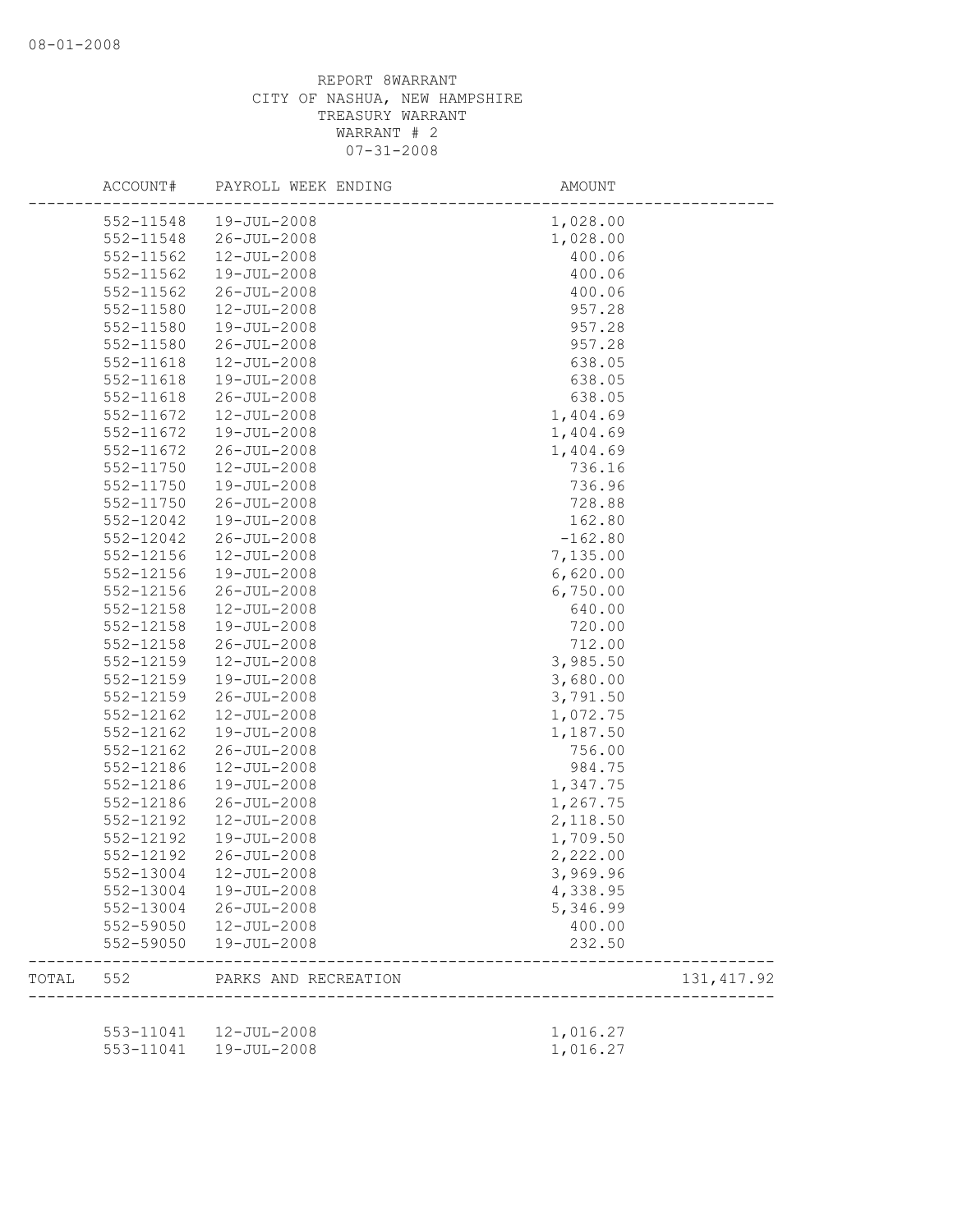| ACCOUNT#  | PAYROLL WEEK ENDING | AMOUNT    |
|-----------|---------------------|-----------|
| 553-11041 | $26 - JUL - 2008$   | 1,016.26  |
| 553-11078 | $12 - JUL - 2008$   | 1,367.59  |
| 553-11078 | $19 - JUL - 2008$   | 1,367.59  |
| 553-11078 | $26 - JUL - 2008$   | 1,367.59  |
| 553-11192 | 12-JUL-2008         | 931.64    |
| 553-11192 | 19-JUL-2008         | 931.64    |
| 553-11192 | $26 - JUL - 2008$   | 931.63    |
| 553-11279 | 12-JUL-2008         | 5,749.55  |
| 553-11279 | 19-JUL-2008         | 5,575.18  |
| 553-11279 | $26 - JUL - 2008$   | 5,488.00  |
| 553-11327 | $12 - JUL - 2008$   | 3,033.33  |
| 553-11327 | 19-JUL-2008         | 4,057.13  |
| 553-11327 | $26 - JUL - 2008$   | 4,053.68  |
| 553-11375 | 12-JUL-2008         | 2,641.97  |
| 553-11375 | 19-JUL-2008         | 2,017.20  |
| 553-11375 | $26 - JUL - 2008$   | 1,210.32  |
| 553-11465 | $12 - JUL - 2008$   | 2,240.40  |
| 553-11465 | 19-JUL-2008         | 2,240.40  |
| 553-11465 | 26-JUL-2008         | 2,240.40  |
| 553-11474 | 12-JUL-2008         | 4,247.52  |
| 553-11474 | $19 - JUL - 2008$   | 4,366.09  |
| 553-11474 | $26 - JUL - 2008$   | 4,208.00  |
| 553-11475 | 12-JUL-2008         | 850.60    |
| 553-11475 | 19-JUL-2008         | 852.70    |
| 553-11475 | $26 - JUL - 2008$   | 1,700.75  |
| 553-11630 | $12 - JUL - 2008$   | 1,435.20  |
| 553-11630 | 19-JUL-2008         | 1,435.20  |
| 553-11630 | 26-JUL-2008         | 1,781.61  |
| 553-11631 | $12 - JUL - 2008$   | 717.60    |
| 553-11631 | 19-JUL-2008         | 729.08    |
| 553-11631 | $26 - JUL - 2008$   | 729.30    |
| 553-11648 | 12-JUL-2008         | 820.55    |
| 553-11648 | 19-JUL-2008         | 820.54    |
| 553-11648 | $26 - JUL - 2008$   | 820.54    |
| 553-11678 | $12 - JUL - 2008$   | 1,622.11  |
| 553-11678 | 19-JUL-2008         | 1,622.12  |
| 553-11678 | $26 - JUL - 2008$   | 1,622.11  |
| 553-11759 | 12-JUL-2008         | 12,459.76 |
| 553-11759 | 19-JUL-2008         | 13,732.46 |
| 553-11759 | $26 - JUL - 2008$   | 13,709.77 |
| 553-11771 | $12 - JUL - 2008$   | 1,801.76  |
| 553-11771 | 19-JUL-2008         | 1,722.72  |
| 553-11771 | $26 - JUL - 2008$   | 1,683.20  |
| 553-12128 | 12-JUL-2008         | 270.86    |
| 553-12128 | 19-JUL-2008         | 270.86    |
| 553-12128 | $26 - JUL - 2008$   | 270.86    |
| 553-13004 | 12-JUL-2008         | 1,502.30  |
| 553-13004 | 19-JUL-2008         | 776.88    |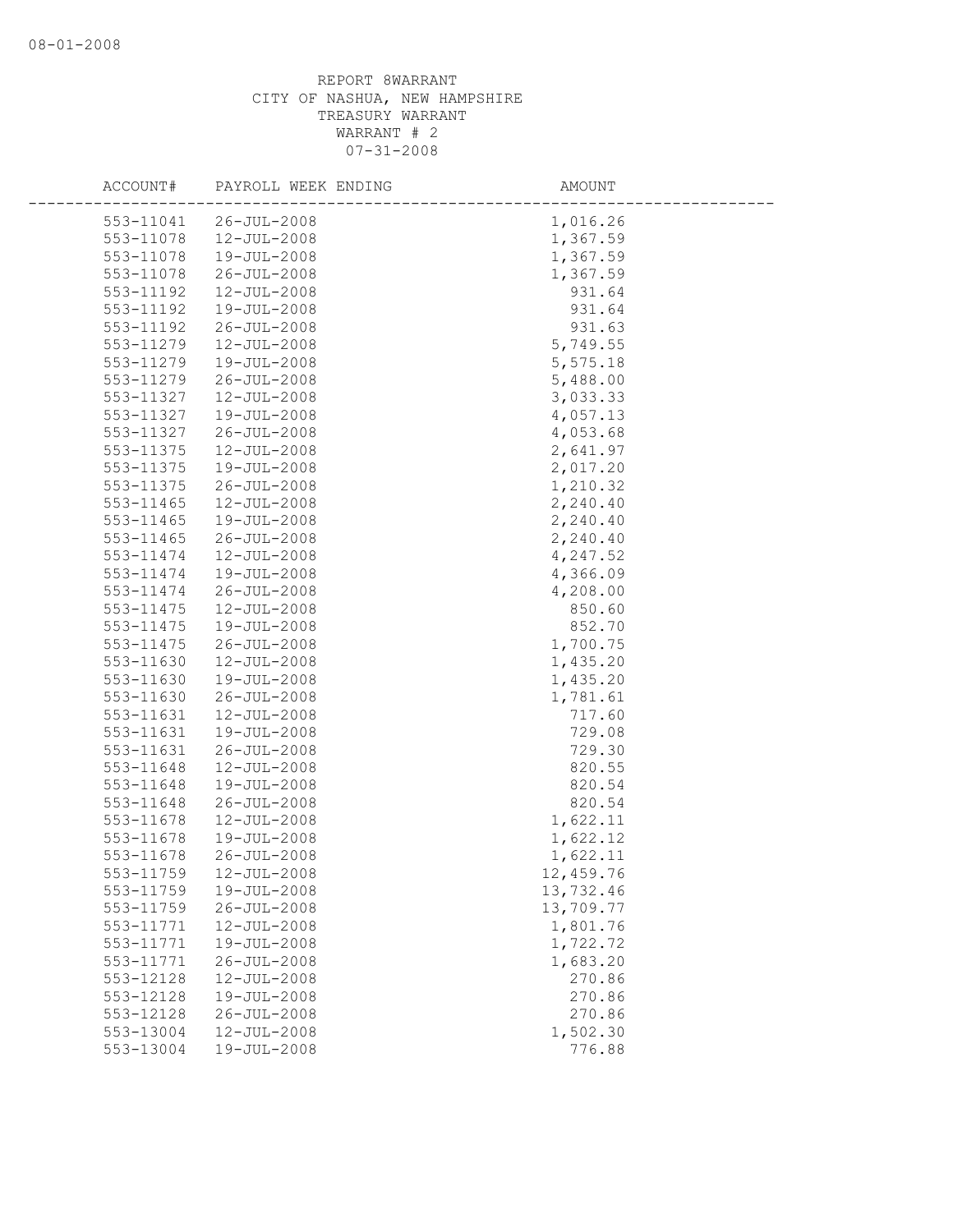|           |           | ACCOUNT# PAYROLL WEEK ENDING | AMOUNT   |            |
|-----------|-----------|------------------------------|----------|------------|
|           |           | 553-13004 26-JUL-2008        | 814.40   |            |
|           |           | TOTAL 553 STREET DEPARTMENT  |          | 129,891.49 |
|           |           |                              |          |            |
|           | 555-11024 | 12-JUL-2008                  | 754.60   |            |
|           | 555-11024 | 19-JUL-2008                  | 754.60   |            |
|           | 555-11024 | 26-JUL-2008                  | 754.60   |            |
|           | 555-11058 | 12-JUL-2008                  | 957.28   |            |
|           | 555-11058 | 19-JUL-2008                  | 957.28   |            |
|           | 555-11058 | 26-JUL-2008                  | 957.28   |            |
|           | 555-11461 | 12-JUL-2008                  | 1,446.40 |            |
|           | 555-11461 | 19-JUL-2008                  | 1,446.40 |            |
|           | 555-11461 | 26-JUL-2008                  | 1,446.40 |            |
|           | 555-11505 | $12 - JUL - 2008$            | 1,150.52 |            |
|           | 555-11505 | 19-JUL-2008                  | 1,150.52 |            |
|           | 555-11505 | 26-JUL-2008                  | 1,150.52 |            |
|           | 555-11639 | $12 - JUL - 2008$            | 746.80   |            |
|           | 555-11639 | 19-JUL-2008                  | 746.80   |            |
|           | 555-11639 | 26-JUL-2008                  | 746.80   |            |
|           | 555-11640 | $12 - JUL - 2008$            | 695.60   |            |
|           | 555-11640 | 19-JUL-2008                  | 726.32   |            |
|           | 555-11640 | 26-JUL-2008                  | 643.43   |            |
|           | 555-11738 | $12 - JUL - 2008$            | 1,760.00 |            |
|           | 555-11738 | 19-JUL-2008                  | 1,760.00 |            |
|           | 555-11738 | 26-JUL-2008                  | 1,760.00 |            |
|           | 555-11745 | 12-JUL-2008                  | 738.80   |            |
|           | 555-11745 | 19-JUL-2008                  | 738.80   |            |
|           | 555-11745 | 26-JUL-2008                  | 738.80   |            |
|           | 555-11746 | 12-JUL-2008                  | 1,106.97 |            |
|           | 555-11746 | 19-JUL-2008                  | 1,106.97 |            |
|           | 555-11746 | 26-JUL-2008                  | 1,106.97 |            |
|           | 555-13004 | $12 - JUL - 2008$            | 861.39   |            |
|           | 555-13004 | 19-JUL-2008                  | 231.00   |            |
|           | 555-13004 | 26-JUL-2008                  | 369.90   |            |
|           | 555-13068 | 12-JUL-2008                  | $-82.26$ |            |
| TOTAL 555 |           | TRAFFIC DEPARTMENT           |          | 29, 429.49 |
|           |           |                              |          |            |
|           | 557-11161 | 12-JUL-2008                  | 746.80   |            |
|           | 557-11161 | 19-JUL-2008                  | 746.80   |            |
|           | 557-11161 | $26 - JUL - 2008$            | 746.80   |            |
|           | 557-13004 | $26 - JUL - 2008$            | 337.23   |            |
| TOTAL     | 557       | PARKING LOTS                 |          | 2,577.63   |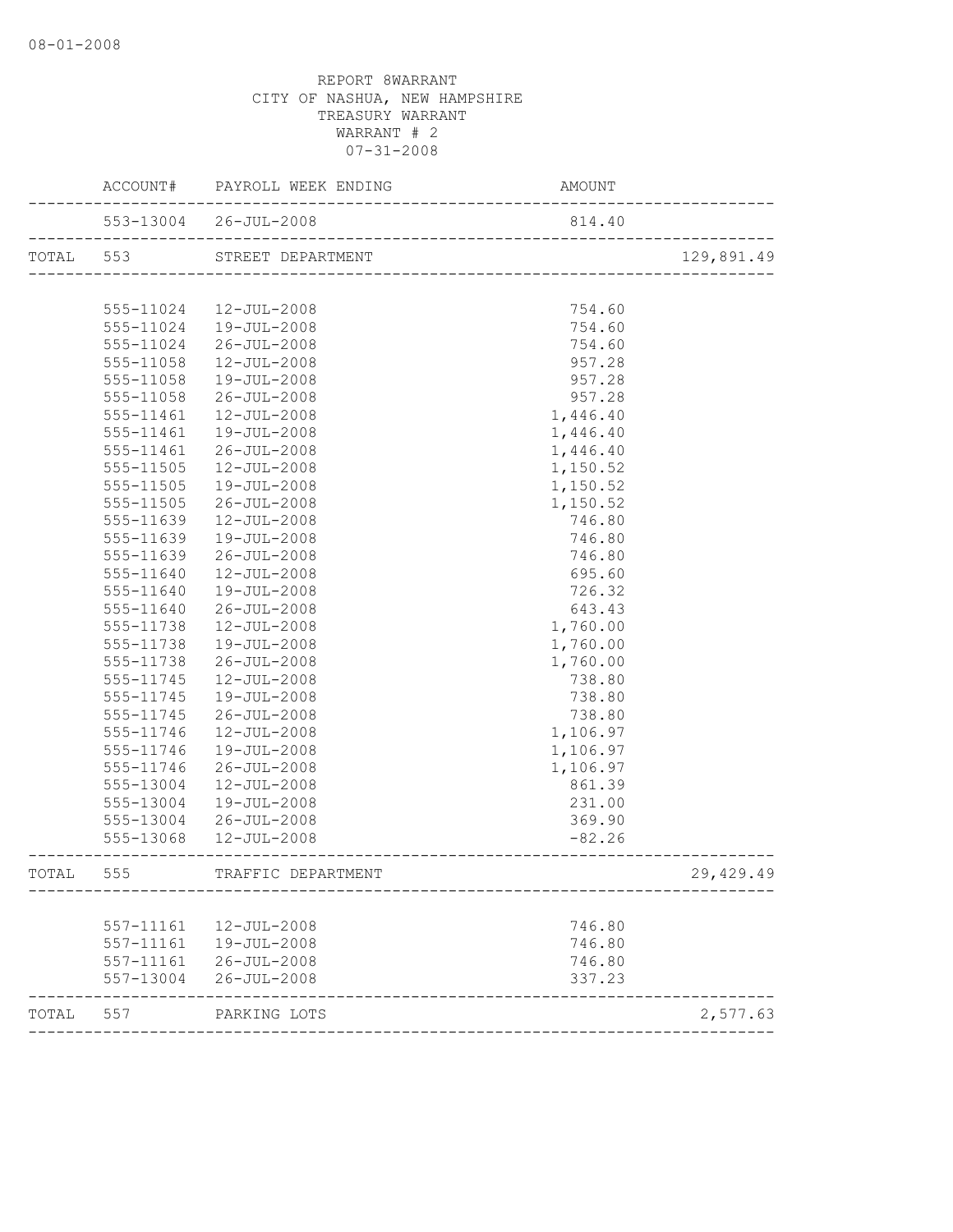|       | ACCOUNT#               | PAYROLL WEEK ENDING        | AMOUNT           |           |
|-------|------------------------|----------------------------|------------------|-----------|
|       | 561-11345              | $12 - JUL - 2008$          | 1,339.68         |           |
|       | 561-11345              | $19 - JUL - 2008$          | 1,339.68         |           |
|       | 561-11345              | $26 - JUL - 2008$          | 1,339.68         |           |
|       | 561-11651              | 12-JUL-2008                | 835.74           |           |
|       | 561-11651              | 19-JUL-2008                | 835.74           |           |
|       | 561-11651              | $26 - JUL - 2008$          | 835.74           |           |
|       | 561-11658              | 12-JUL-2008                | 1,014.70         |           |
|       | 561-11658              | 19-JUL-2008                | 1,014.70         |           |
|       | 561-11658              | $26 - JUL - 2008$          | 1,014.70         |           |
|       | 561-12153              | $12 - JUL - 2008$          | 2,095.00         |           |
|       | 561-12153              | 19-JUL-2008                | 1,975.00         |           |
|       | 561-12153              | 26-JUL-2008                | 1,785.00         |           |
|       | 561-91010              | $26 - JUL - 2008$          | 100.00           |           |
| TOTAL | 561                    | EDGEWOOD CEMETERY          |                  | 15,525.36 |
|       |                        |                            |                  |           |
|       | 563-11345              | 12-JUL-2008                | 1,126.64         |           |
|       | 563-11345              | 19-JUL-2008                | 1,126.64         |           |
|       | 563-11345              | $26 - JUL - 2008$          | 1,126.64         |           |
|       | 563-11651              | $12 - JUL - 2008$          | 744.15           |           |
|       | 563-11651              | 19-JUL-2008                | 744.15           |           |
|       | 563-11651              | $26 - JUL - 2008$          | 744.15           |           |
|       | 563-11657              | 12-JUL-2008                | 929.81           |           |
|       | 563-11657              | 19-JUL-2008                | 929.81           |           |
|       | 563-11657              | $26 - JUL - 2008$          | 929.81           |           |
|       | 563-12153              | $12 - JUL - 2008$          | 770.00           |           |
|       | 563-12153              | 19-JUL-2008                | 780.00           |           |
|       | 563-12153              | $26 - JUL - 2008$          | 680.00           |           |
|       | 563-13004              | 19-JUL-2008                | 45.00            |           |
| TOTAL | 563                    | WOODLAWN CEMETERY          |                  | 10,676.80 |
|       |                        |                            |                  |           |
|       | 571-11174              | 12-JUL-2008                | 867.76           |           |
|       | 571-11174              | 19-JUL-2008                | 867.77           |           |
|       | 571-11174              | $26 - JUL - 2008$          | 867.76           |           |
|       | 571-11237              | $12 - JUL - 2008$          | 1,941.86         |           |
|       | 571-11237              | 19-JUL-2008                | 1,941.86         |           |
|       | 571-11237              | $26 - JUL - 2008$          | 1,941.86         |           |
| TOTAL | 571                    | COMMUNITY DEVELOPMENT      |                  | 8,428.87  |
|       |                        |                            |                  |           |
|       | 572-11024              | 12-JUL-2008<br>19-JUL-2008 | 634.62           |           |
|       | 572-11024<br>572-11024 | $26 - JUL - 2008$          | 634.62<br>634.62 |           |
|       | 572-11215              | 12-JUL-2008                | 3,644.95         |           |
|       |                        |                            |                  |           |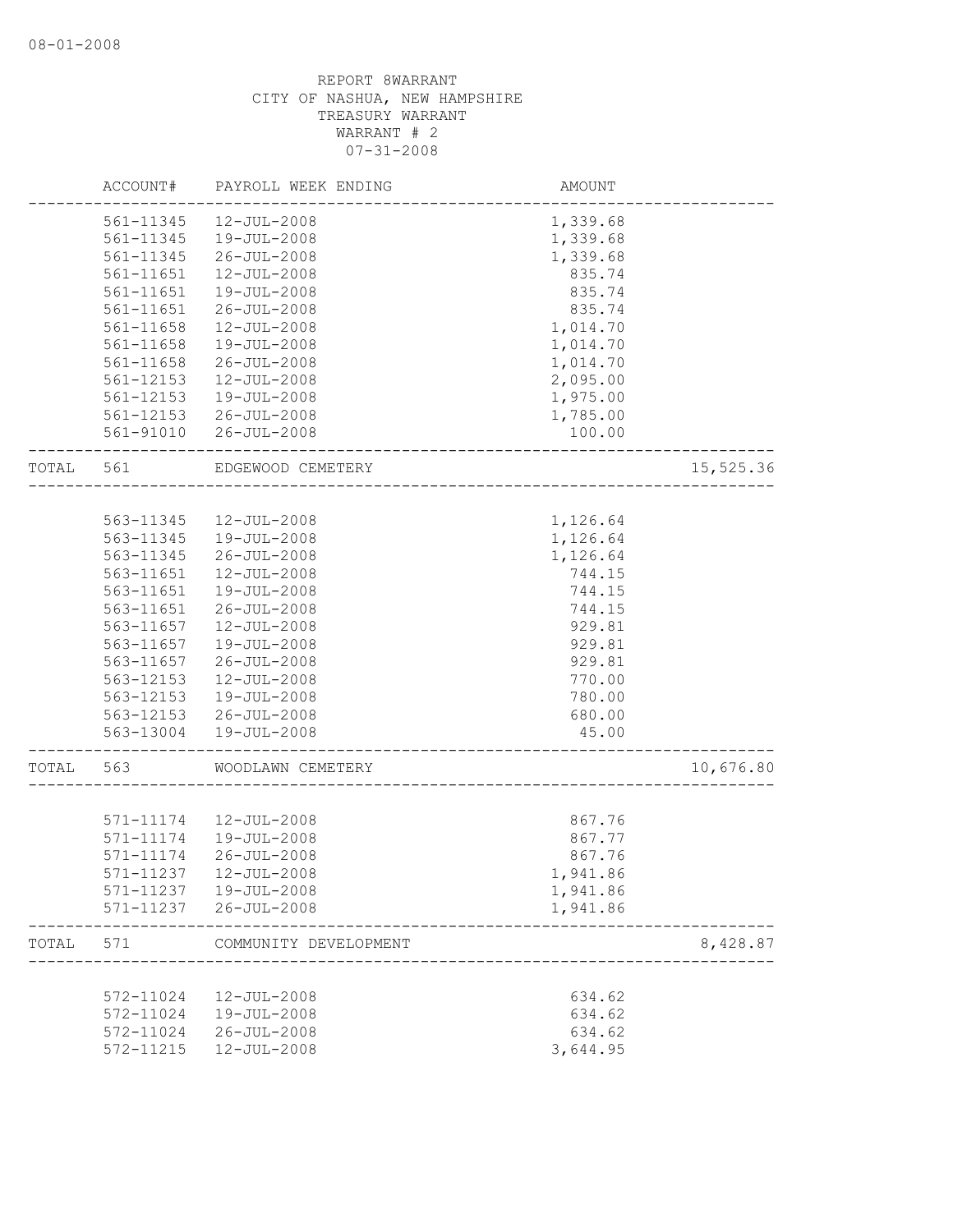|       | ACCOUNT#  | PAYROLL WEEK ENDING | AMOUNT   |            |
|-------|-----------|---------------------|----------|------------|
|       | 572-11215 | $19 - JUL - 2008$   | 3,644.95 |            |
|       | 572-11215 | $26 - JUL - 2008$   | 3,644.95 |            |
|       | 572-11238 | $12 - JUL - 2008$   | 841.39   |            |
|       | 572-11238 | 19-JUL-2008         | 841.38   |            |
|       | 572-11238 | $26 - JUL - 2008$   | 841.38   |            |
|       | 572-11450 | 12-JUL-2008         | 1,670.34 |            |
|       | 572-11450 | 19-JUL-2008         | 1,670.34 |            |
|       | 572-11450 | $26 - JUL - 2008$   | 1,670.34 |            |
|       | 572-11522 | $12 - JUL - 2008$   | 816.64   |            |
|       | 572-11522 | 19-JUL-2008         | 816.64   |            |
|       | 572-11522 | $26 - JUL - 2008$   | 816.64   |            |
|       | 572-11525 | $12 - JUL - 2008$   | 1,007.85 |            |
|       | 572-11525 | 19-JUL-2008         | 1,007.85 |            |
|       | 572-11525 | $26 - JUL - 2008$   | 1,007.85 |            |
|       | 572-58005 | 19-JUL-2008         | 200.00   |            |
|       | 572-58005 | $26 - JUL - 2008$   | 100.00   |            |
|       | 572-98046 | $12 - JUL - 2008$   | 100.00   |            |
| TOTAL | 572       | PLANNING DEPARTMENT |          | 26, 247.35 |
|       |           |                     |          |            |
|       | 575-11032 | 12-JUL-2008         | 696.76   |            |
|       | 575-11032 | 19-JUL-2008         | 696.76   |            |
|       | 575-11032 | $26 - JUL - 2008$   | 696.76   |            |
|       | 575-11042 | 12-JUL-2008         | 1,367.76 |            |
|       | 575-11042 | 19-JUL-2008         | 1,367.77 |            |
|       | 575-11042 | 26-JUL-2008         | 1,367.76 |            |
|       | 575-11062 | $12 - JUL - 2008$   | 604.76   |            |
|       | 575-11062 | 19-JUL-2008         | 604.76   |            |
|       | 575-11062 | $26 - JUL - 2008$   | 604.76   |            |
|       | 575-11189 | 12-JUL-2008         | 1,062.06 |            |
|       | 575-11189 | 19-JUL-2008         | 1,062.06 |            |
|       | 575-11189 | $26 - JUL - 2008$   | 1,062.06 |            |
|       | 575-11246 | 12-JUL-2008         | 1,697.14 |            |
|       | 575-11246 | $19 - JUL - 2008$   | 754.29   |            |
|       | 575-11246 | $26 - JUL - 2008$   | 754.29   |            |
|       | 575-11387 | $12 - JUL - 2008$   | 4,906.70 |            |
|       | 575-11387 | 19-JUL-2008         | 4,906.72 |            |
|       | 575-11387 | $26 - JUL - 2008$   | 4,906.70 |            |
|       | 575-11393 | 12-JUL-2008         | 3,541.71 |            |
|       | 575-11393 | 19-JUL-2008         | 3,501.05 |            |
|       | 575-11393 | $26 - JUL - 2008$   | 3,160.74 |            |
|       | 575-11400 | 12-JUL-2008         | 7,409.17 |            |
|       | 575-11400 | 19-JUL-2008         | 7,409.16 |            |
|       | 575-11400 | $26 - JUL - 2008$   | 7,409.17 |            |
|       | 575-11401 | $12 - JUL - 2008$   | 3,788.51 |            |
|       | 575-11401 | 19-JUL-2008         | 3,996.69 |            |
|       | 575-11401 | $26 - JUL - 2008$   | 3,996.69 |            |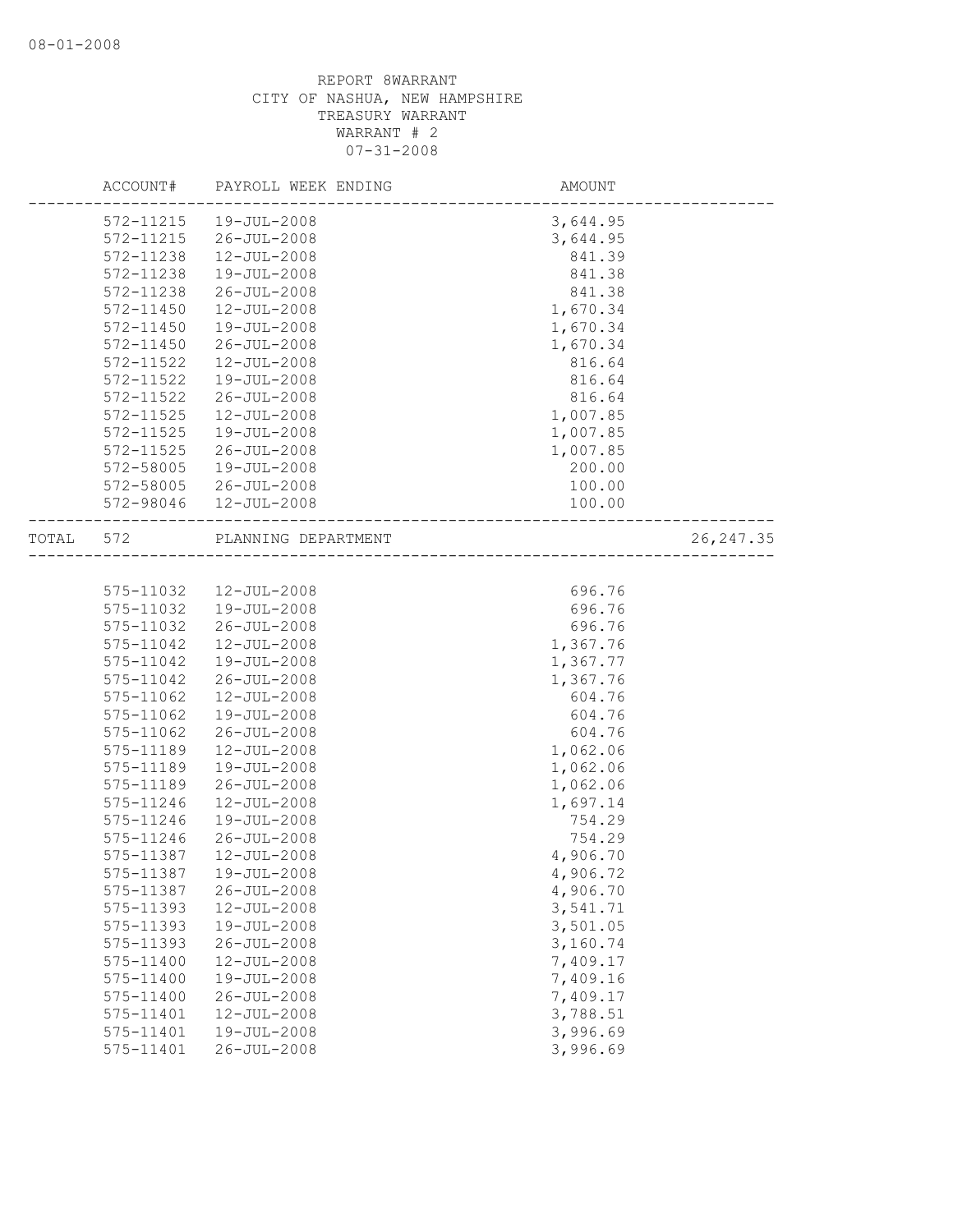| ACCOUNT#     | PAYROLL WEEK ENDING                                                                                                                                      | AMOUNT                                                                                                                                                                                                                                                               |                                                                                                                                                                            |
|--------------|----------------------------------------------------------------------------------------------------------------------------------------------------------|----------------------------------------------------------------------------------------------------------------------------------------------------------------------------------------------------------------------------------------------------------------------|----------------------------------------------------------------------------------------------------------------------------------------------------------------------------|
| 575-11403    | 12-JUL-2008                                                                                                                                              | 833.86                                                                                                                                                                                                                                                               |                                                                                                                                                                            |
| 575-11403    | 19-JUL-2008                                                                                                                                              | 833.86                                                                                                                                                                                                                                                               |                                                                                                                                                                            |
| 575-11403    | $26 - JUL - 2008$                                                                                                                                        | 833.86                                                                                                                                                                                                                                                               |                                                                                                                                                                            |
| 575-11404    | 12-JUL-2008                                                                                                                                              | 751.38                                                                                                                                                                                                                                                               |                                                                                                                                                                            |
| 575-11404    | 19-JUL-2008                                                                                                                                              | 751.38                                                                                                                                                                                                                                                               |                                                                                                                                                                            |
| 575-11404    | $26 - JUL - 2008$                                                                                                                                        | 751.38                                                                                                                                                                                                                                                               |                                                                                                                                                                            |
| 575-11627    | 12-JUL-2008                                                                                                                                              | 589.06                                                                                                                                                                                                                                                               |                                                                                                                                                                            |
| 575-11627    | $19 - JUL - 2008$                                                                                                                                        | 589.06                                                                                                                                                                                                                                                               |                                                                                                                                                                            |
| 575-11627    | $26 - JUL - 2008$                                                                                                                                        | 589.06                                                                                                                                                                                                                                                               |                                                                                                                                                                            |
| 575-12076    | $12 - JUL - 2008$                                                                                                                                        | 1,106.56                                                                                                                                                                                                                                                             |                                                                                                                                                                            |
| 575-12076    | 19-JUL-2008                                                                                                                                              | 1,459.25                                                                                                                                                                                                                                                             |                                                                                                                                                                            |
| 575-12076    | 26-JUL-2008                                                                                                                                              | 1,013.16                                                                                                                                                                                                                                                             |                                                                                                                                                                            |
| 575-12087    | $12 - JUL - 2008$                                                                                                                                        | 487.89                                                                                                                                                                                                                                                               |                                                                                                                                                                            |
| 575-12087    | 19-JUL-2008                                                                                                                                              | 487.89                                                                                                                                                                                                                                                               |                                                                                                                                                                            |
| 575-12087    | $26 - JUL - 2008$                                                                                                                                        | 487.89                                                                                                                                                                                                                                                               |                                                                                                                                                                            |
| 575-12090    | 12-JUL-2008                                                                                                                                              | 1,391.47                                                                                                                                                                                                                                                             |                                                                                                                                                                            |
| 575-12090    | 19-JUL-2008                                                                                                                                              | 1,391.49                                                                                                                                                                                                                                                             |                                                                                                                                                                            |
| 575-12090    | $26 - JUL - 2008$                                                                                                                                        | 1,230.35                                                                                                                                                                                                                                                             |                                                                                                                                                                            |
| 575-12114    | $12 - JUL - 2008$                                                                                                                                        | 1,995.29                                                                                                                                                                                                                                                             |                                                                                                                                                                            |
| 575-12114    | $19 - JUL - 2008$                                                                                                                                        | 1,663.42                                                                                                                                                                                                                                                             |                                                                                                                                                                            |
| 575-12114    | 26-JUL-2008                                                                                                                                              | 2,015.57                                                                                                                                                                                                                                                             |                                                                                                                                                                            |
| 575-13004    | 12-JUL-2008                                                                                                                                              | 31.82                                                                                                                                                                                                                                                                |                                                                                                                                                                            |
| 575-13004    | 19-JUL-2008                                                                                                                                              | 48.68                                                                                                                                                                                                                                                                |                                                                                                                                                                            |
| 575-13004    | 26-JUL-2008                                                                                                                                              | 148.47                                                                                                                                                                                                                                                               |                                                                                                                                                                            |
| TOTAL<br>575 |                                                                                                                                                          |                                                                                                                                                                                                                                                                      | 94,814.86                                                                                                                                                                  |
|              |                                                                                                                                                          |                                                                                                                                                                                                                                                                      |                                                                                                                                                                            |
|              |                                                                                                                                                          |                                                                                                                                                                                                                                                                      |                                                                                                                                                                            |
|              |                                                                                                                                                          |                                                                                                                                                                                                                                                                      |                                                                                                                                                                            |
|              |                                                                                                                                                          |                                                                                                                                                                                                                                                                      |                                                                                                                                                                            |
|              |                                                                                                                                                          |                                                                                                                                                                                                                                                                      |                                                                                                                                                                            |
| 576-11139    |                                                                                                                                                          |                                                                                                                                                                                                                                                                      |                                                                                                                                                                            |
|              |                                                                                                                                                          |                                                                                                                                                                                                                                                                      |                                                                                                                                                                            |
|              |                                                                                                                                                          |                                                                                                                                                                                                                                                                      |                                                                                                                                                                            |
|              |                                                                                                                                                          |                                                                                                                                                                                                                                                                      |                                                                                                                                                                            |
| 576-11221    | $26 - JUL - 2008$                                                                                                                                        |                                                                                                                                                                                                                                                                      |                                                                                                                                                                            |
|              | 12-JUL-2008                                                                                                                                              |                                                                                                                                                                                                                                                                      |                                                                                                                                                                            |
|              |                                                                                                                                                          |                                                                                                                                                                                                                                                                      |                                                                                                                                                                            |
|              |                                                                                                                                                          |                                                                                                                                                                                                                                                                      |                                                                                                                                                                            |
|              |                                                                                                                                                          |                                                                                                                                                                                                                                                                      |                                                                                                                                                                            |
|              |                                                                                                                                                          |                                                                                                                                                                                                                                                                      |                                                                                                                                                                            |
|              |                                                                                                                                                          |                                                                                                                                                                                                                                                                      |                                                                                                                                                                            |
|              |                                                                                                                                                          |                                                                                                                                                                                                                                                                      |                                                                                                                                                                            |
| 576-91010    | $26 - JUL - 2008$                                                                                                                                        | 1,600.00                                                                                                                                                                                                                                                             |                                                                                                                                                                            |
|              | 576-11059<br>576-11059<br>576-11059<br>576-11139<br>576-11139<br>576-11221<br>576-11221<br>576-11315<br>576-11315<br>576-11361<br>576-11361<br>576-11361 | PUBLIC LIBRARIES<br>$12 - JUL - 2008$<br>19-JUL-2008<br>26-JUL-2008<br>$12 - JUL - 2008$<br>19-JUL-2008<br>$26 - JUL - 2008$<br>$12 - JUL - 2008$<br>19-JUL-2008<br>576-11315<br>19-JUL-2008<br>$26 - JUL - 2008$<br>12-JUL-2008<br>19-JUL-2008<br>$26 - JUL - 2008$ | 1,252.76<br>1,252.76<br>1,252.76<br>286.22<br>248.07<br>240.42<br>1,038.98<br>1,038.98<br>1,038.98<br>1,294.20<br>1,294.20<br>1,294.20<br>4,697.26<br>4,070.37<br>4,070.37 |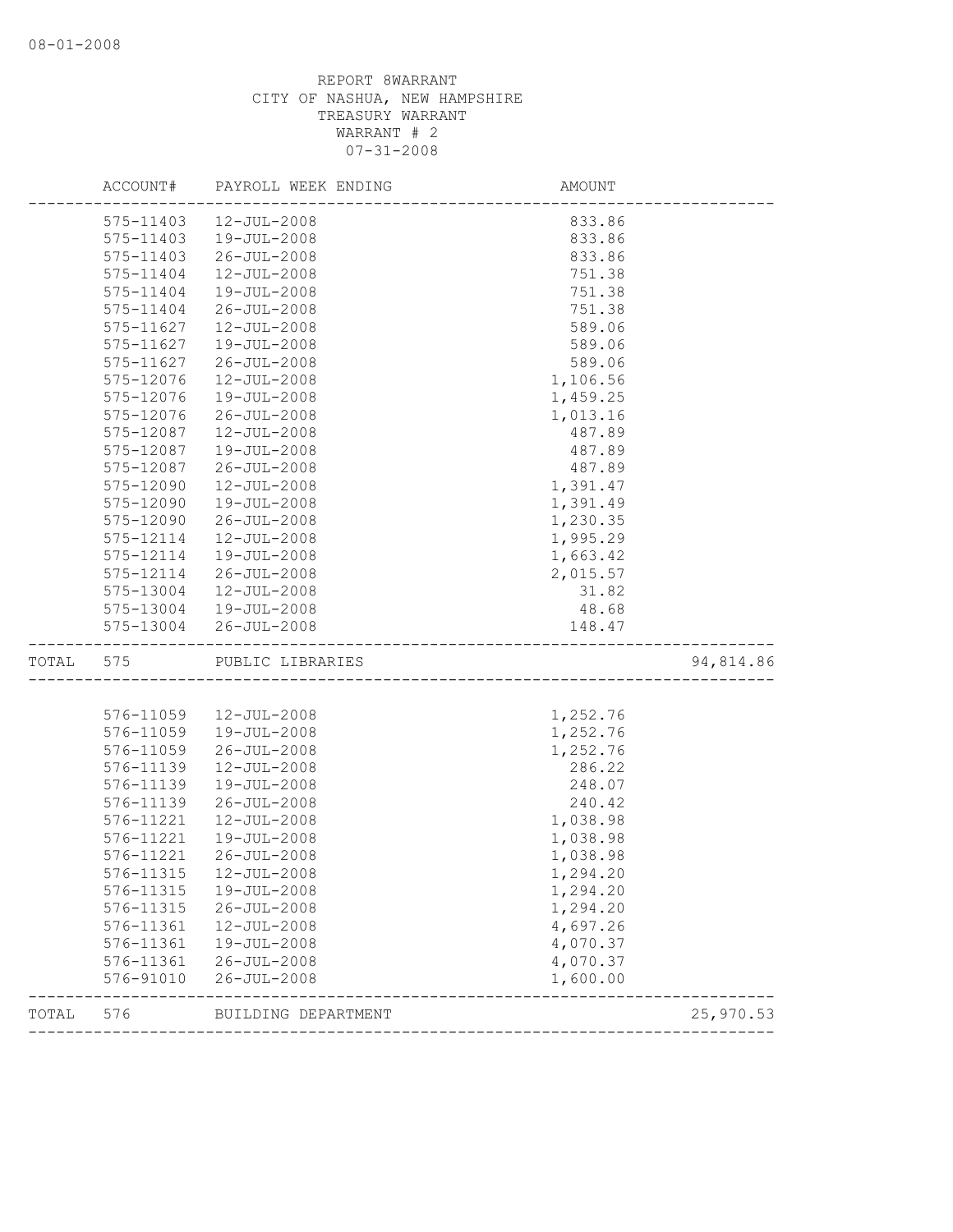|       | ACCOUNT#               | PAYROLL WEEK ENDING        | AMOUNT                 |          |
|-------|------------------------|----------------------------|------------------------|----------|
|       | 577-11067              | 12-JUL-2008                | 1,139.43               |          |
|       | 577-11067              | 19-JUL-2008                | 1,139.43               |          |
|       | 577-11067              | 26-JUL-2008                | 1,139.43               |          |
|       | 577-11183              | 12-JUL-2008                | 1,050.79               |          |
|       | 577-11183              | 19-JUL-2008                | 1,050.79               |          |
|       | 577-11183              | 26-JUL-2008                | 1,050.79               |          |
|       | 577-91010              | $26 - JUL - 2008$          | 275.00                 |          |
|       |                        |                            |                        |          |
| TOTAL | 577                    | CODE ENFORCEMENT           | --------------------   | 6,845.66 |
|       |                        |                            |                        |          |
|       | 581-11012              | $12 - JUL - 2008$          | 4,089.42               |          |
|       | 581-11012              | 26-JUL-2008                | 4,089.42               |          |
|       | 581-11075              | 12-JUL-2008                | 4,228.08               |          |
|       | 581-11075              | $26 - JUL - 2008$          | 4,228.08               |          |
|       | 581-11081              | 12-JUL-2008                | 2,110.70               |          |
|       | 581-11081              | 26-JUL-2008                | 2,110.70               |          |
|       | 581-11162              | $12 - JUL - 2008$          | 44, 427. 48            |          |
|       | 581-11162              | 19-JUL-2008                | 43,278.07              |          |
|       | 581-11162              | $26 - JUL - 2008$          | 42,526.84              |          |
|       | 581-11204              | $12 - JUL - 2008$          | 10,679.25              |          |
|       | 581-11204              | 19-JUL-2008                | 12,358.72              |          |
|       | 581-11204              | 26-JUL-2008                | 12,465.20              |          |
|       | 581-11348              | 12-JUL-2008                | 45, 429.56             |          |
|       | 581-11348              | $26 - JUL - 2008$          | 45, 429.56             |          |
|       | 581-11366              | $12 - JUL - 2008$          | 48,064.78              |          |
|       | 581-11366              | 19-JUL-2008                | 49,366.49              |          |
|       | 581-11366              | $26 - JUL - 2008$          | 46,934.87              |          |
|       | 581-11396              | 12-JUL-2008                | 13, 164.85             |          |
|       | 581-11396              | $26 - JUL - 2008$          | 13, 164.85             |          |
|       | 581-11408              | $12 - JUL - 2008$          | 14,971.96              |          |
|       | 581-11408              | 19-JUL-2008                | 14,847.00              |          |
|       | 581-11408              | $26 - JUL - 2008$          | 16,520.27              |          |
|       | 581-11486              | $12 - JUL - 2008$          | 21,003.71              |          |
|       | 581-11486              | 26-JUL-2008                | 21,003.71              |          |
|       | 581-11515              | $12 - JUL - 2008$          | 2,053.27               |          |
|       | 581-11515              | 26-JUL-2008                | 2,053.27               |          |
|       | 581-11570              | $12 - JUL - 2008$          | 66,005.97              |          |
|       | 581-11570              | $26 - JUL - 2008$          | 78,168.15              |          |
|       |                        | $12 - JUL - 2008$          |                        |          |
|       | 581-11572              |                            | 35,847.03<br>35,847.03 |          |
|       | 581-11572<br>581-11579 | $26 - JUL - 2008$          |                        |          |
|       |                        | 12-JUL-2008<br>19-JUL-2008 | 23,882.54<br>695.50    |          |
|       | 581-11579              |                            |                        |          |
|       | 581-11579              | $26 - JUL - 2008$          | 23,882.54              |          |
|       | 581-11628              | $12 - JUL - 2008$          | $-607.60$              |          |
|       | 581-11675              | $12 - JUL - 2008$          | 5,769.23               |          |
|       | 581-11675              | $26 - JUL - 2008$          | 5,769.23               |          |
|       | 581-11709              | 12-JUL-2008                | 5,957.21               |          |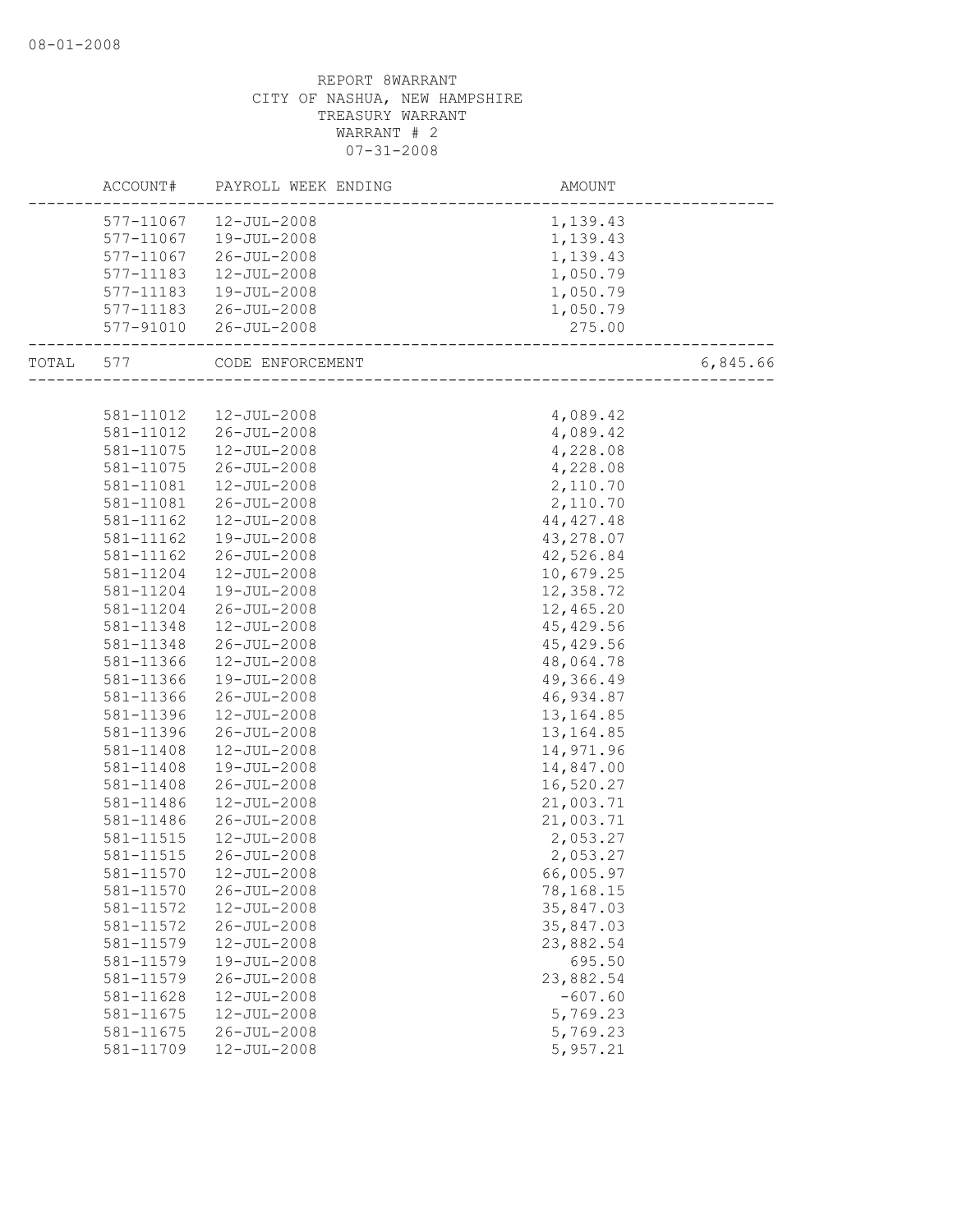| ACCOUNT#  | PAYROLL WEEK ENDING                    | AMOUNT      |
|-----------|----------------------------------------|-------------|
| 581-11709 | $26 - JUL - 2008$                      | 5,957.19    |
| 581-11711 | $12 - JUL - 2008$                      | 2,576.94    |
| 581-11711 | $26 - JUL - 2008$                      | 2,576.95    |
| 581-11726 | 12-JUL-2008                            | 627, 223.11 |
| 581-11726 | $26 - JUL - 2008$                      | 614, 971.76 |
| 581-11800 | 12-JUL-2008                            | 42,392.24   |
| 581-11800 | $26 - JUL - 2008$                      | 39, 325.67  |
| 581-11801 | 12-JUL-2008                            | 14,283.60   |
| 581-11801 | $26 - JUL - 2008$                      | 12,456.65   |
| 581-11802 | 12-JUL-2008                            | 13, 151.56  |
| 581-11802 | $26 - JUL - 2008$                      | 12,806.93   |
| 581-11803 | $12 - JUL - 2008$                      | 13,438.91   |
| 581-11803 | $26 - JUL - 2008$                      | 13,756.98   |
| 581-11804 | 12-JUL-2008                            | 14,795.19   |
| 581-11804 | $26 - JUL - 2008$                      | 14,795.19   |
| 581-11805 | 12-JUL-2008                            | 21,719.14   |
| 581-11805 | $26 - JUL - 2008$                      | 21,719.14   |
| 581-11812 | 12-JUL-2008                            | 2,461.00    |
| 581-11812 | $26 - JUL - 2008$                      | 2,461.00    |
| 581-11830 | $12 - JUL - 2008$                      | 3,297.93    |
| 581-11830 | $26 - JUL - 2008$                      | 3,297.92    |
| 581-11850 | 12-JUL-2008                            | 580.27      |
| 581-11850 | 19-JUL-2008                            | 881.96      |
| 581-11850 | $26 - JUL - 2008$                      | 389.10      |
| 581-11860 | $12 - JUL - 2008$                      | 6,364.86    |
| 581-11860 | $26 - JUL - 2008$                      | 6,364.86    |
| 581-12021 | $26 - JUL - 2008$                      | 5,412.00    |
| 581-12078 | 12-JUL-2008                            | 1,337.50    |
| 581-12078 | $26 - JUL - 2008$                      | 3,375.00    |
| 581-12081 | $12 - JUL - 2008$                      | 1,327.02    |
| 581-12081 | $26 - JUL - 2008$                      | 1,327.02    |
| 581-12087 | 12-JUL-2008                            | 1,574.28    |
| 581-12087 | 19-JUL-2008                            | 1,521.00    |
| 581-12087 | $26 - JUL - 2008$                      | 1,680.84    |
| 581-12111 | 12-JUL-2008                            | 310.34      |
| 581-12111 | 19-JUL-2008                            | 121.70      |
| 581-12111 | $26 - JUL - 2008$                      | 121.70      |
| 581-12126 | $12 - JUL - 2008$                      | 18.22       |
| 581-12126 | $26 - JUL - 2008$                      | 847.25      |
| 581-12135 | 12-JUL-2008                            | 60.32       |
| 581-12138 | 19-JUL-2008                            | 75.58       |
| 581-12138 | $26 - JUL - 2008$                      | 538.33      |
| 581-12153 | 12-JUL-2008                            | 4,353.50    |
| 581-12153 | 19-JUL-2008                            | 4,906.00    |
| 581-12153 | $26 - JUL - 2008$                      | 4,558.00    |
| 581-12181 |                                        |             |
|           | $12 - JUL - 2008$<br>$26 - JUL - 2008$ | 390.00      |
| 581-12181 |                                        | 2,247.29    |
| 581-12198 | 12-JUL-2008                            | 5,240.14    |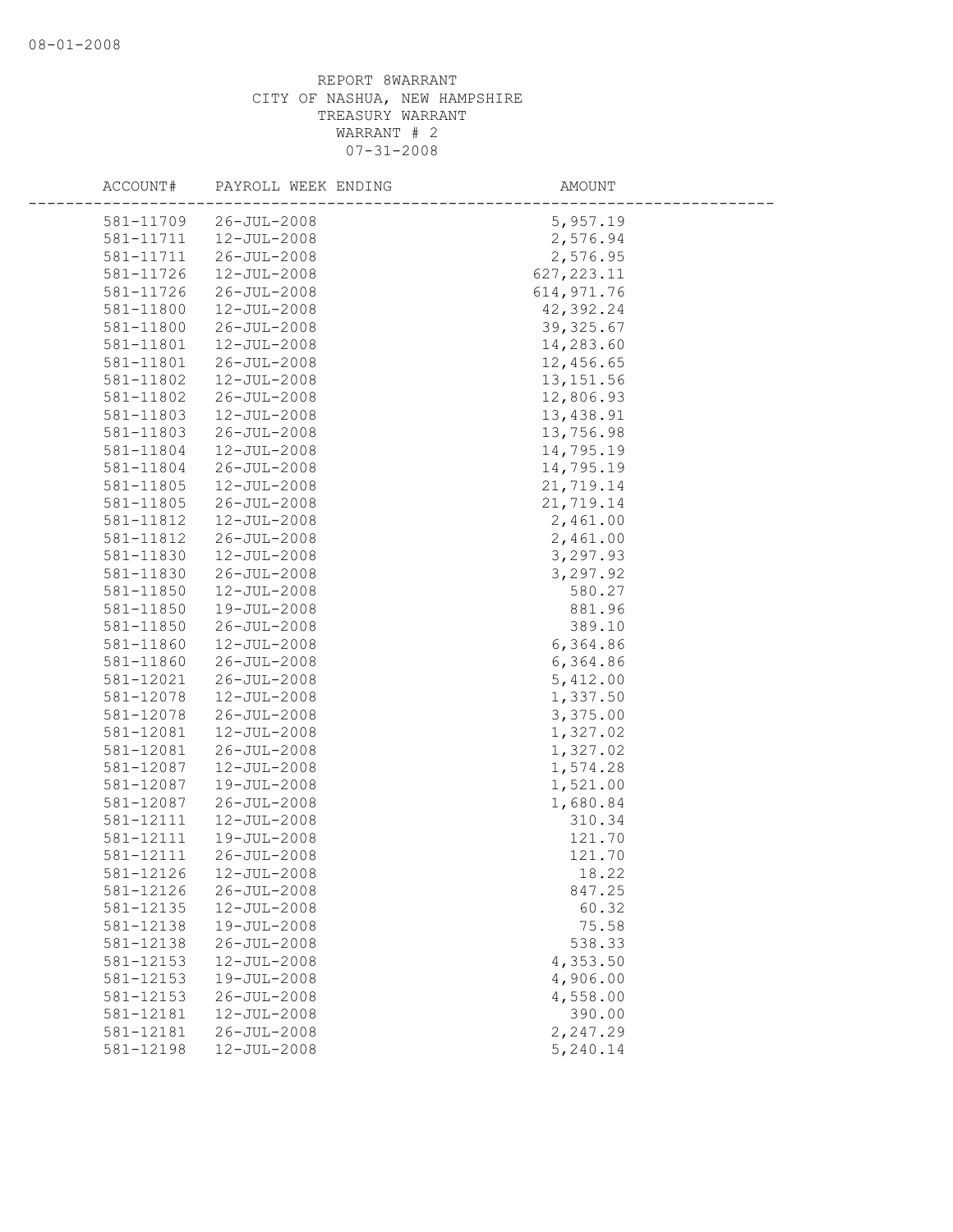|       | ACCOUNT#  | PAYROLL WEEK ENDING | AMOUNT      |              |
|-------|-----------|---------------------|-------------|--------------|
|       | 581-12198 | 26-JUL-2008         | 5,240.14    |              |
|       | 581-12201 | 12-JUL-2008         | 93.00       |              |
|       | 581-12201 | $26 - JUL - 2008$   | 62.00       |              |
|       | 581-13004 | 12-JUL-2008         | 1,735.76    |              |
|       | 581-13004 | 19-JUL-2008         | 435.95      |              |
|       | 581-13004 | $26 - JUL - 2008$   | 2,202.85    |              |
|       | 581-13021 | 19-JUL-2008         | 67.65       |              |
|       | 581-13021 | $26 - JUL - 2008$   | 1,278.16    |              |
|       | 581-13032 | 12-JUL-2008         | 2,311.93    |              |
|       | 581-13032 | 19-JUL-2008         | 2,227.49    |              |
|       | 581-13032 | $26 - JUL - 2008$   | 993.64      |              |
|       | 581-13120 | 12-JUL-2008         | 962.31      |              |
|       | 581-13120 | 19-JUL-2008         | $-142.32$   |              |
|       | 581-13120 | $26 - JUL - 2008$   | 1,078.18    |              |
|       | 581-13133 | 12-JUL-2008         | 58,676.25   |              |
|       | 581-13133 | $19 - JUL - 2008$   | 13,296.42   |              |
|       | 581-13133 | $26 - JUL - 2008$   | 104, 176.89 |              |
|       | 581-13137 | 12-JUL-2008         | 33, 912.30  |              |
|       | 581-13137 | 19-JUL-2008         | 35,884.25   |              |
|       | 581-13137 | $26 - JUL - 2008$   | 33,776.27   |              |
|       | 581-1337  | 12-JUL-2008         | 203.88      |              |
|       | 581-1337  | 19-JUL-2008         | $-203.88$   |              |
|       | 581-19000 | $12 - JUL - 2008$   | 6, 162.02   |              |
|       | 581-19000 | $26 - JUL - 2008$   | 6, 162.02   |              |
|       | 581-19210 | $26 - JUL - 2008$   | 6,324.00    |              |
|       | 581-19220 | 12-JUL-2008         | 17,546.62   |              |
|       | 581-19220 | $26 - JUL - 2008$   | 434.00      |              |
|       | 581-19230 | 12-JUL-2008         | 8,635.07    |              |
|       | 581-19230 | $26 - JUL - 2008$   | 21,339.73   |              |
|       | 581-19240 | $12 - JUL - 2008$   | 5,626.32    |              |
|       | 581-19240 | $26 - JUL - 2008$   | 5,639.08    |              |
| TOTAL | 581       | SCHOOL DEPARTMENT   |             | 2,753,344.00 |
|       |           |                     |             |              |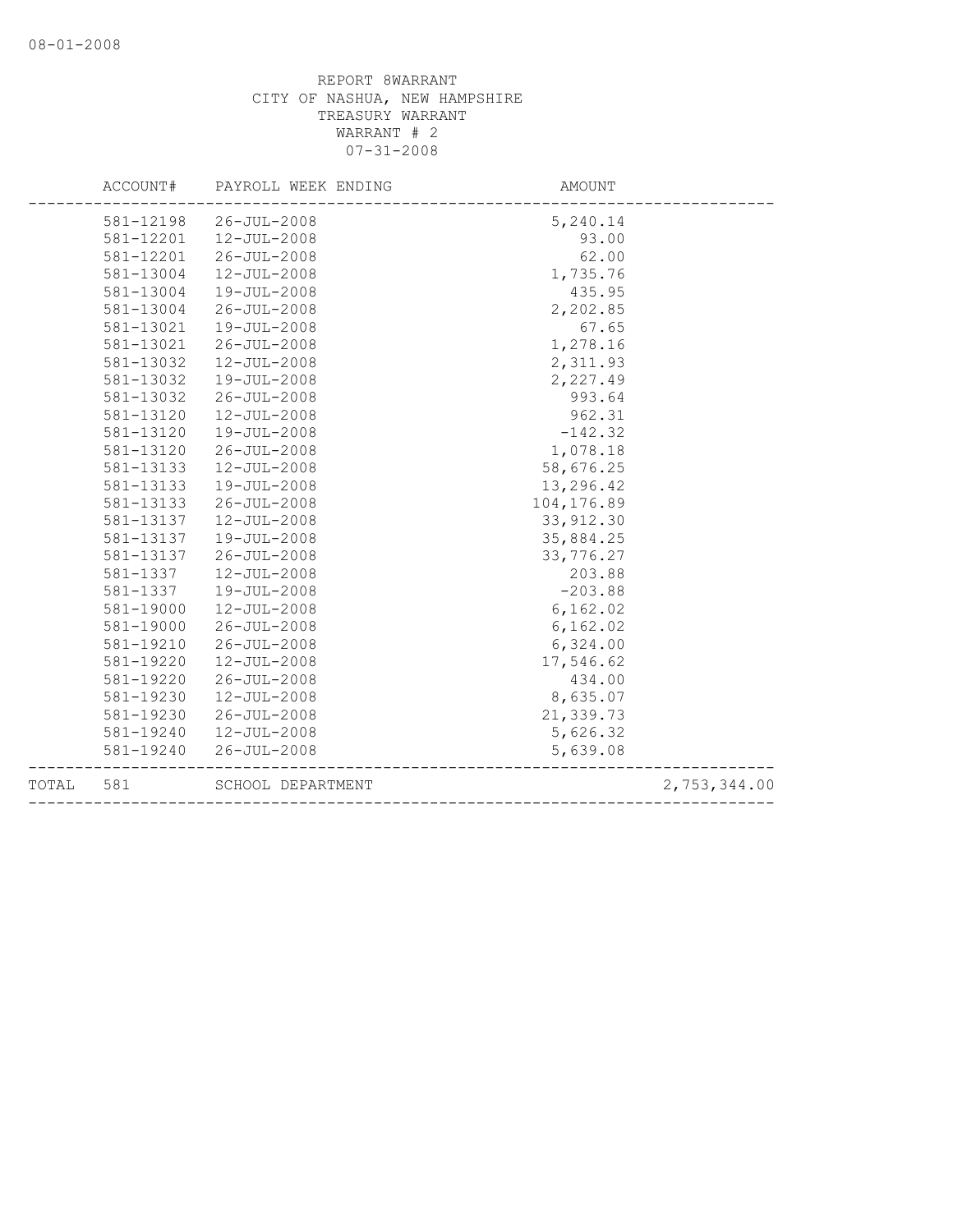|            | ACCOUNT# PAYROLL WEEK ENDING |  | AMOUNT |
|------------|------------------------------|--|--------|
|            |                              |  |        |
| ТОТАЈ, 952 |                              |  |        |
|            |                              |  |        |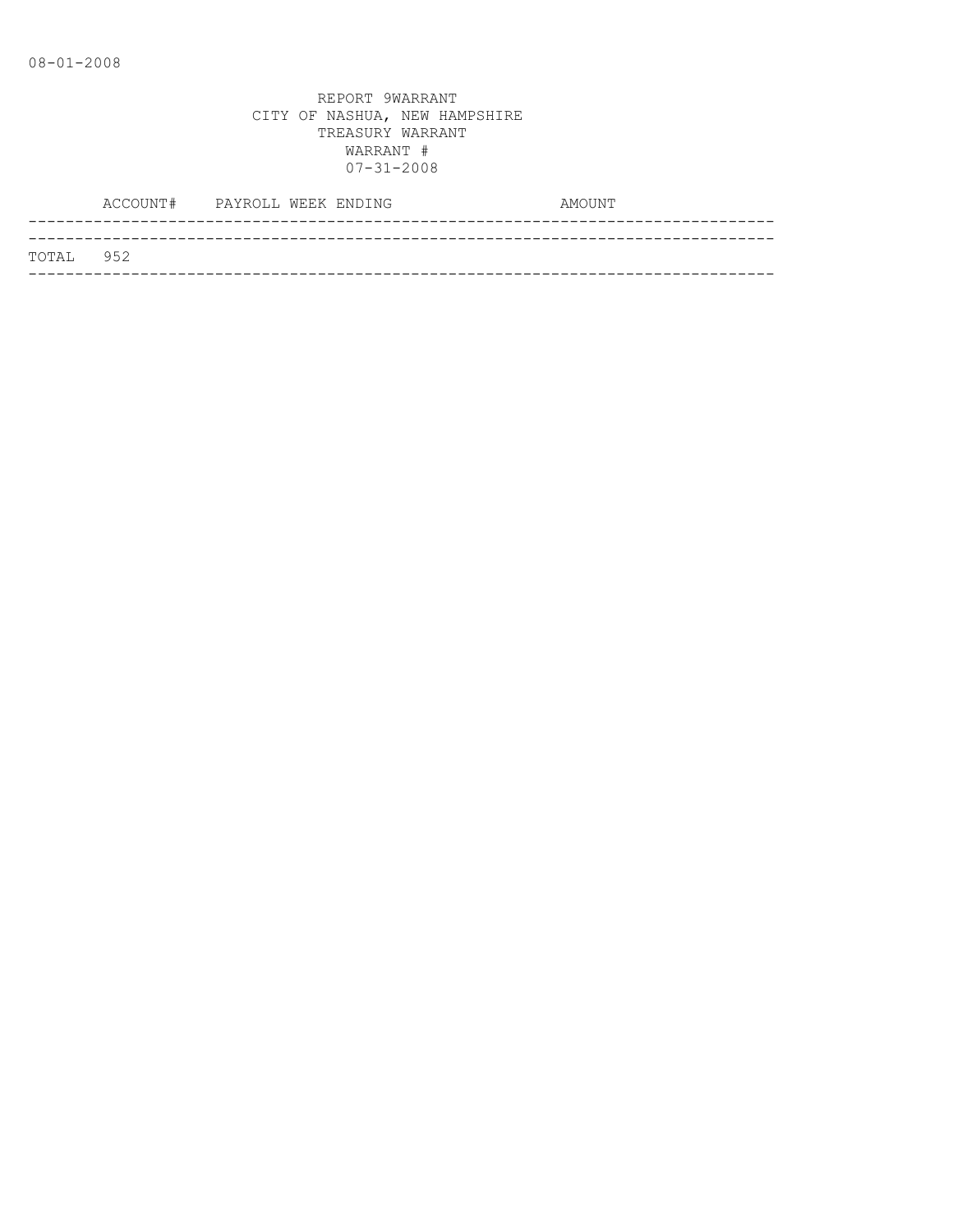| ACCOUNT#  | PAYROLL WEEK ENDING | AMOUNT    |  |
|-----------|---------------------|-----------|--|
| 801-11008 | 12-JUL-2008         | 576.28    |  |
| 801-11008 | 19-JUL-2008         | 576.30    |  |
| 801-11008 | 26-JUL-2008         | 576.29    |  |
| 801-11028 | 12-JUL-2008         | 59.04     |  |
| 801-11028 | 19-JUL-2008         | 59.04     |  |
| 801-11028 | 26-JUL-2008         | 59.04     |  |
| 801-11094 | 12-JUL-2008         | 99.64     |  |
| 801-11094 | 19-JUL-2008         | 99.64     |  |
| 801-11094 | 26-JUL-2008         | 99.64     |  |
| 801-11193 | 12-JUL-2008         | 976.79    |  |
| 801-11193 | 19-JUL-2008         | 976.79    |  |
| 801-11193 | 26-JUL-2008         | 976.79    |  |
| 801-11208 | 12-JUL-2008         | 143.59    |  |
| 801-11208 | 19-JUL-2008         | 143.59    |  |
| 801-11208 | 26-JUL-2008         | 143.59    |  |
| 801-11211 | 12-JUL-2008         | 66.24     |  |
| 801-11211 | 19-JUL-2008         | 66.24     |  |
| 801-11211 | 26-JUL-2008         | 66.24     |  |
| 801-11222 | 12-JUL-2008         | 205.14    |  |
| 801-11222 | 19-JUL-2008         | 205.14    |  |
| 801-11222 | 26-JUL-2008         | 205.14    |  |
| 801-11249 | 12-JUL-2008         | 194.19    |  |
| 801-11249 | 19-JUL-2008         | 194.19    |  |
| 801-11249 | 26-JUL-2008         | 194.19    |  |
| 801-11271 | 12-JUL-2008         | 1, 117.44 |  |
| 801-11271 | 19-JUL-2008         | 1, 117.43 |  |
| 801-11271 | 26-JUL-2008         | 1, 117.43 |  |
| 801-11276 | $12 - JUL - 2008$   | 6,354.41  |  |
| 801-11276 | 19-JUL-2008         | 3,218.40  |  |
| 801-11276 | 26-JUL-2008         | 3,218.40  |  |
| 801-11383 | 12-JUL-2008         | 867.76    |  |
| 801-11383 | 19-JUL-2008         | 867.77    |  |
| 801-11383 | 26-JUL-2008         | 867.77    |  |
| 801-11435 | 12-JUL-2008         | 265.01    |  |
| 801-11435 | 19-JUL-2008         | 265.01    |  |
| 801-11435 | 26-JUL-2008         | 265.01    |  |
| 801-11595 | 12-JUL-2008         | 5,236.00  |  |
| 801-11595 | $12 - JUL - 2008$   | 3,710.00  |  |
| 801-11595 | 19-JUL-2008         | 5,202.40  |  |
| 801-11595 | 19-JUL-2008         | 3,710.00  |  |
| 801-11595 | $26 - JUL - 2008$   | 5,252.80  |  |
| 801-11595 | $26 - JUL - 2008$   | 3,710.00  |  |
| 801-11596 | 12-JUL-2008         | 3,136.00  |  |
| 801-11596 | 19-JUL-2008         | 3,136.00  |  |
| 801-11596 | $26 - JUL - 2008$   | 3,195.94  |  |
| 801-11598 | 12-JUL-2008         | 776.80    |  |
| 801-11598 | 19-JUL-2008         | 776.81    |  |
| 801-11598 | $26 - JUL - 2008$   | 776.81    |  |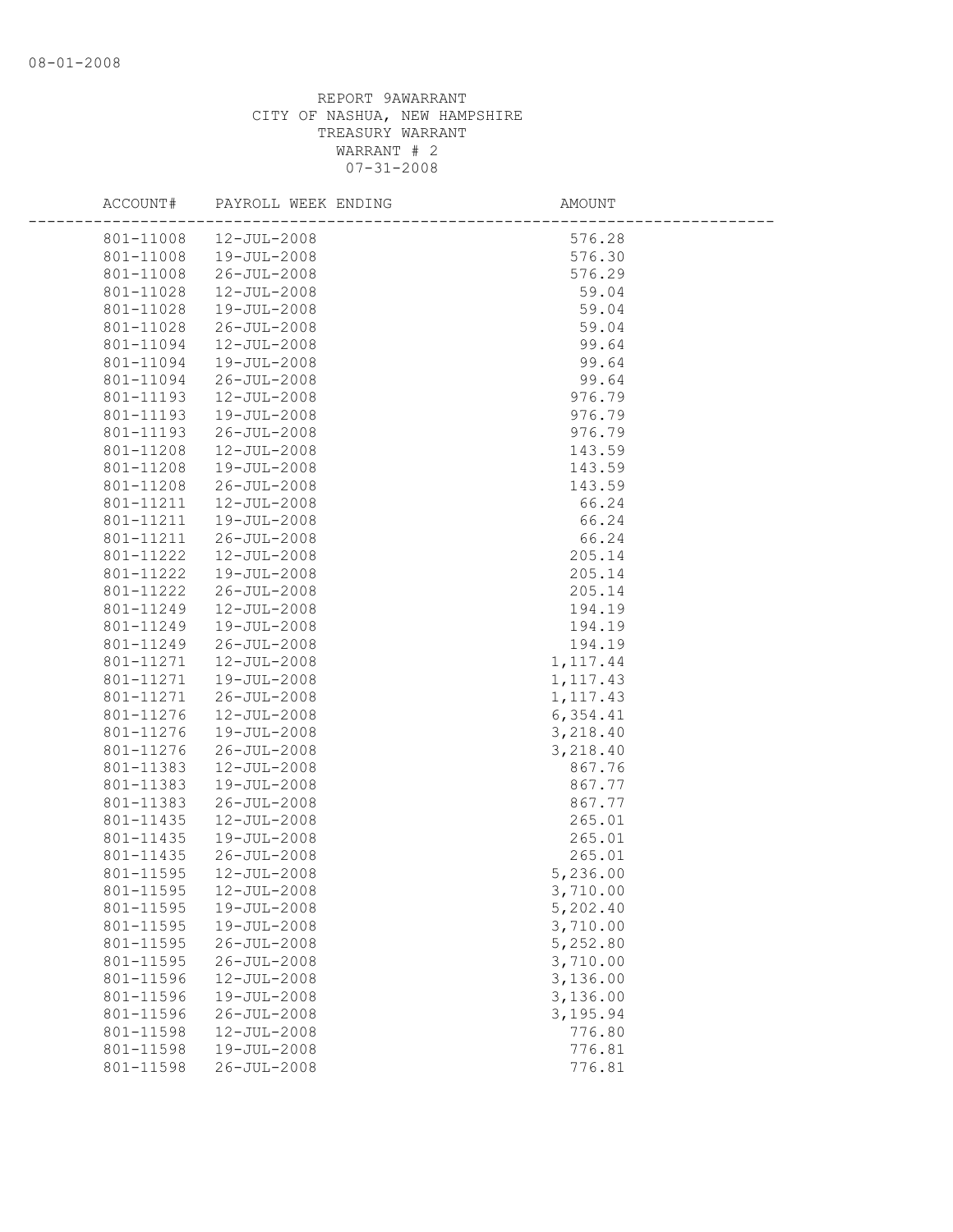|       | ACCOUNT#  | PAYROLL WEEK ENDING  | AMOUNT   |            |
|-------|-----------|----------------------|----------|------------|
|       | 801-11599 | 12-JUL-2008          | 1,062.92 |            |
|       | 801-11599 | 12-JUL-2008          | 1,062.92 |            |
|       | 801-11599 | 19-JUL-2008          | 1,062.91 |            |
|       | 801-11599 | $19 - JUL - 2008$    | 1,062.92 |            |
|       | 801-11599 | $26 - JUL - 2008$    | 1,062.92 |            |
|       | 801-11599 | $26 - JUL - 2008$    | 1,062.92 |            |
|       | 801-11606 | 12-JUL-2008          | 691.54   |            |
|       | 801-11606 | 19-JUL-2008          | 691.54   |            |
|       | 801-11606 | $26 - JUL - 2008$    | 691.54   |            |
|       | 801-11647 | 12-JUL-2008          | 1,442.84 |            |
|       | 801-11647 | 19-JUL-2008          | 1,442.84 |            |
|       | 801-11647 | $26 - JUL - 2008$    | 1,442.84 |            |
|       | 801-12128 | $12 - JUL - 2008$    | 281.04   |            |
|       | 801-12128 | 19-JUL-2008          | 311.50   |            |
|       | 801-12128 | $26 - JUL - 2008$    | 318.28   |            |
|       | 801-12594 | 12-JUL-2008          | 5,184.00 |            |
|       | 801-12594 | 19-JUL-2008          | 5,431.00 |            |
|       | 801-12594 | $26 - JUL - 2008$    | 5,535.00 |            |
|       | 801-13004 | 12-JUL-2008          | 1,138.62 |            |
|       | 801-13004 | 12-JUL-2008          | 812.89   |            |
|       | 801-13004 | $12 - JUL - 2008$    | 152.93   |            |
|       | 801-13004 | 19-JUL-2008          | 890.74   |            |
|       | 801-13004 | 19-JUL-2008          | 313.63   |            |
|       | 801-13004 | 19-JUL-2008          | 758.72   |            |
|       | 801-13004 | $26 - JUL - 2008$    | 1,963.52 |            |
|       | 801-13004 | $26 - JUL - 2008$    | 632.94   |            |
|       | 801-13004 | $26 - JUL - 2008$    | 483.75   |            |
|       | 801-59236 | 12-JUL-2008          | 397.88   |            |
|       | 801-59236 | 19-JUL-2008          | 397.89   |            |
|       | 801-59236 | $26 - JUL - 2008$    | 397.88   |            |
|       | 801-59237 | $12 - JUL - 2008$    | 375.26   |            |
|       | 801-59237 | 19-JUL-2008          | 375.26   |            |
|       | 801-59237 | $26 - JUL - 2008$    | 375.26   |            |
|       | 801-59240 | 12-JUL-2008          | 136.42   |            |
|       | 801-59240 | 19-JUL-2008          | 136.42   |            |
|       | 801-59240 | $26 - JUL - 2008$    | 136.42   |            |
| TOTAL | 801       | SOLID WASTE DISPOSAL |          | 104,842.06 |
|       |           |                      |          |            |
|       | 802-11028 | 12-JUL-2008          | 401.48   |            |
|       | 802-11028 | 12-JUL-2008          | 188.93   |            |
|       | 802-11028 | 19-JUL-2008          | 401.48   |            |
|       | 802-11028 | 19-JUL-2008          | 188.93   |            |
|       | 802-11028 | $26 - JUL - 2008$    | 401.48   |            |
|       | 802-11028 | $26 - JUL - 2008$    | 188.93   |            |
|       | 802-11064 | 12-JUL-2008          | 136.42   |            |
|       | 802-11064 | 12-JUL-2008          | 136.42   |            |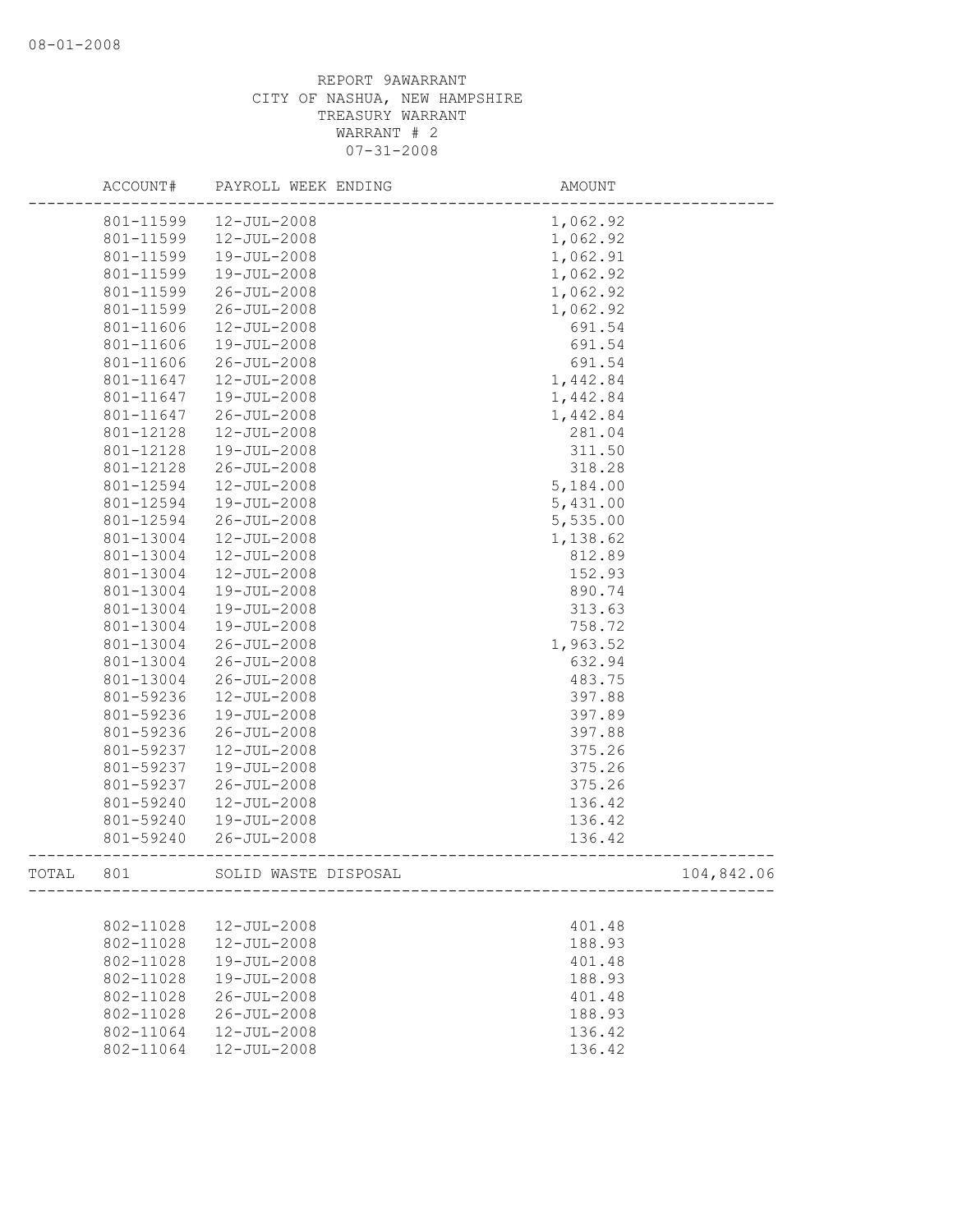| ACCOUNT#  | PAYROLL WEEK ENDING | AMOUNT   |
|-----------|---------------------|----------|
| 802-11064 | $19 - JUL - 2008$   | 136.42   |
| 802-11064 | $19 - JUL - 2008$   | 136.42   |
| 802-11064 | $26 - JUL - 2008$   | 136.42   |
| 802-11064 | $26 - JUL - 2008$   | 136.42   |
| 802-11091 | 12-JUL-2008         | 1,075.15 |
| 802-11091 | 19-JUL-2008         | 1,075.15 |
| 802-11091 | $26 - JUL - 2008$   | 1,075.14 |
| 802-11092 | $12 - JUL - 2008$   | 739.60   |
| 802-11092 | $19 - JUL - 2008$   | 738.60   |
| 802-11092 | $26 - JUL - 2008$   | 739.60   |
| 802-11094 | 12-JUL-2008         | 298.89   |
| 802-11094 | 12-JUL-2008         | 298.91   |
| 802-11094 | 19-JUL-2008         | 298.89   |
| 802-11094 | 19-JUL-2008         | 298.91   |
| 802-11094 | $26 - JUL - 2008$   | 298.89   |
| 802-11094 | $26 - JUL - 2008$   | 298.91   |
| 802-11096 | $12 - JUL - 2008$   | 915.17   |
| 802-11096 | $19 - JUL - 2008$   | 915.17   |
| 802-11096 | $26 - JUL - 2008$   | 915.17   |
| 802-11102 | 12-JUL-2008         | 885.14   |
| 802-11102 | 19-JUL-2008         | 885.14   |
| 802-11102 | $26 - JUL - 2008$   | 885.14   |
| 802-11105 | $12 - JUL - 2008$   | 987.45   |
| 802-11105 | 19-JUL-2008         | 987.45   |
| 802-11105 | $26 - JUL - 2008$   | 1,022.84 |
| 802-11155 | 12-JUL-2008         | 1,031.69 |
| 802-11155 | $19 - JUL - 2008$   | 1,001.60 |
| 802-11155 | $26 - JUL - 2008$   | 1,039.21 |
| 802-11157 | 12-JUL-2008         | 825.92   |
| 802-11157 | 19-JUL-2008         | 837.44   |
| 802-11157 | $26 - JUL - 2008$   | 795.52   |
| 802-11158 | $12 - JUL - 2008$   | 1,683.20 |
| 802-11158 | 19-JUL-2008         | 1,713.60 |
| 802-11158 | $26 - JUL - 2008$   | 1,683.20 |
| 802-11208 | 12-JUL-2008         | 95.73    |
| 802-11208 | 12-JUL-2008         | 47.86    |
| 802-11208 | $19 - JUL - 2008$   | 95.73    |
| 802-11208 | 19-JUL-2008         | 47.86    |
| 802-11208 | $26 - JUL - 2008$   | 95.73    |
| 802-11208 | $26 - JUL - 2008$   | 47.86    |
| 802-11211 | 12-JUL-2008         | 264.98   |
| 802-11211 | 12-JUL-2008         | 397.47   |
| 802-11211 | 19-JUL-2008         | 264.98   |
| 802-11211 | 19-JUL-2008         | 397.46   |
| 802-11211 | $26 - JUL - 2008$   | 264.98   |
| 802-11211 | $26 - JUL - 2008$   | 397.47   |
| 802-11222 | 12-JUL-2008         | 205.14   |
| 802-11222 | 19-JUL-2008         | 205.14   |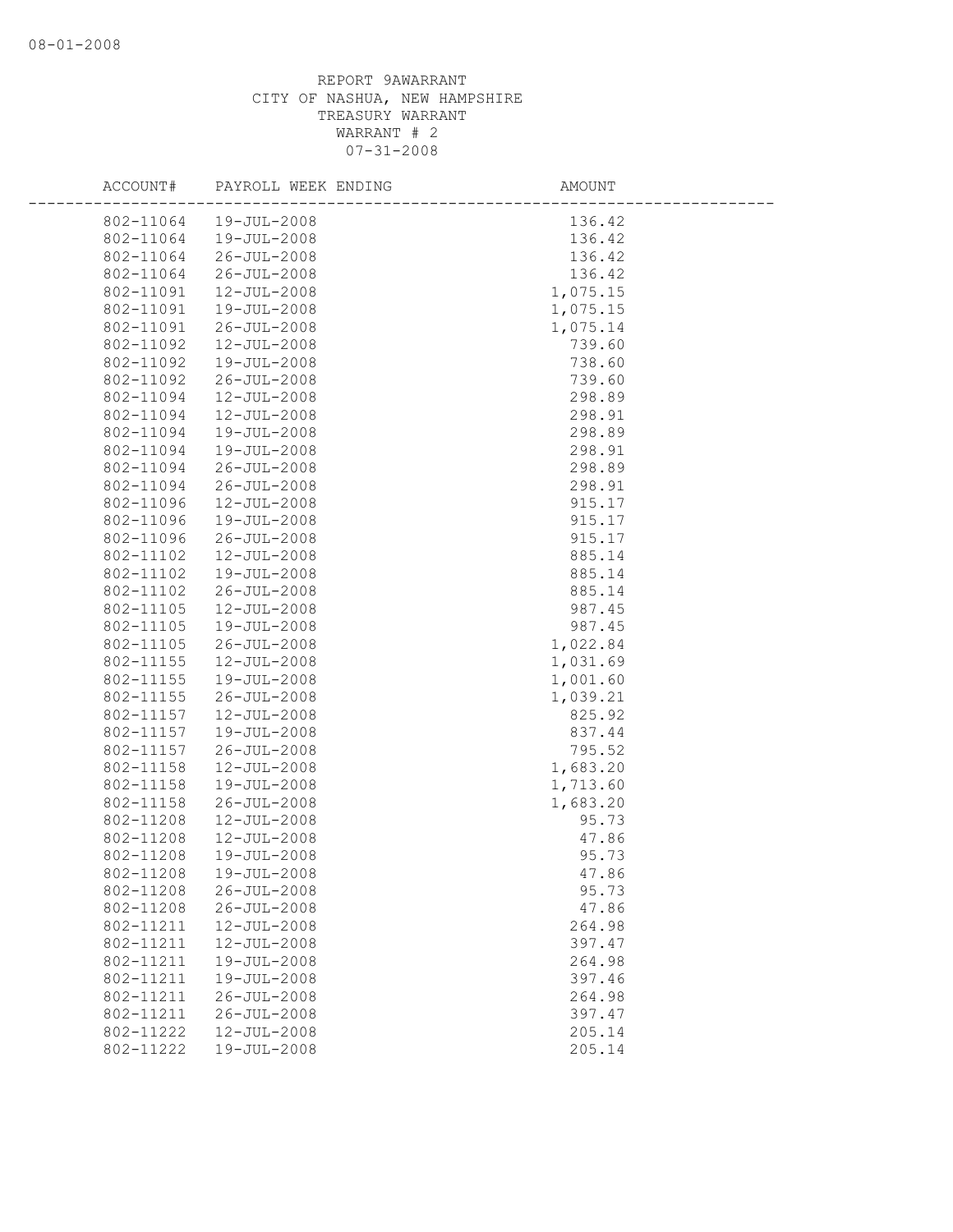| ACCOUNT#               | PAYROLL WEEK ENDING        | AMOUNT             |
|------------------------|----------------------------|--------------------|
| 802-11222              | $26 - JUL - 2008$          | 205.14             |
| 802-11249              | $12 - JUL - 2008$          | 194.19             |
| 802-11249              | $12 - JUL - 2008$          | 194.19             |
| 802-11249              | 19-JUL-2008                | 194.19             |
| 802-11249              | 19-JUL-2008                | 194.19             |
| 802-11249              | $26 - JUL - 2008$          | 194.19             |
| 802-11249              | $26 - JUL - 2008$          | 194.19             |
| 802-11260              | $12 - JUL - 2008$          | 1,760.00           |
| 802-11260              | 19-JUL-2008                | 1,760.00           |
| 802-11260              | 26-JUL-2008                | 1,760.00           |
| 802-11270              | 12-JUL-2008                | 1,060.46           |
| 802-11270              | 19-JUL-2008                | 1,060.46           |
| 802-11270              | $26 - JUL - 2008$          | 1,060.46           |
| 802-11333              | 12-JUL-2008                | 1,042.06           |
| 802-11333              | 19-JUL-2008                | 1,042.06           |
| 802-11333              | $26 - JUL - 2008$          | 1,042.06           |
| 802-11435              | $12 - JUL - 2008$          | 441.69             |
| 802-11435              | $12 - JUL - 2008$          | 176.68             |
| 802-11435              | 19-JUL-2008                | 441.69             |
| 802-11435              | 19-JUL-2008                | 176.68             |
| 802-11435              | $26 - JUL - 2008$          | 441.69             |
| 802-11435              | $26 - JUL - 2008$          | 176.68             |
| 802-11480              | 12-JUL-2008                | 3,405.92           |
| 802-11480              | 19-JUL-2008                | 3,524.49           |
| 802-11480              | $26 - JUL - 2008$          | 3,287.50           |
| 802-11513              | $12 - JUL - 2008$          | 5,088.00           |
| 802-11513              | 19-JUL-2008                | 5,267.52           |
| 802-11513              | 26-JUL-2008                | 6, 105.92          |
| 802-11514              | 12-JUL-2008                | 2,290.40           |
| 802-11514              | 19-JUL-2008                | 2,644.80           |
| 802-11514              | $26 - JUL - 2008$          | 2,644.80           |
| 802-11681              | 12-JUL-2008                | 305.96             |
| 802-11681              | 12-JUL-2008<br>19-JUL-2008 | 1,223.86           |
| 802-11681<br>802-11681 | 19-JUL-2008                | 305.96             |
| 802-11681              | $26 - JUL - 2008$          | 1,223.86<br>305.96 |
| 802-11681              | $26 - JUL - 2008$          | 1,223.86           |
| 802-11693              | 12-JUL-2008                | 1,172.38           |
| 802-11693              | 19-JUL-2008                | 1,172.39           |
| 802-11693              | $26 - JUL - 2008$          | 1,172.39           |
| 802-11763              | $12 - JUL - 2008$          | 173.55             |
| 802-11763              | $12 - JUL - 2008$          | 694.22             |
| 802-11763              | 19-JUL-2008                | 173.55             |
| 802-11763              | 19-JUL-2008                | 694.21             |
| 802-11763              | $26 - JUL - 2008$          | 173.55             |
| 802-11763              | $26 - JUL - 2008$          | 694.22             |
| 802-11764              | $12 - JUL - 2008$          | 1,150.52           |
| 802-11764              | 19-JUL-2008                | 1,150.52           |
|                        |                            |                    |